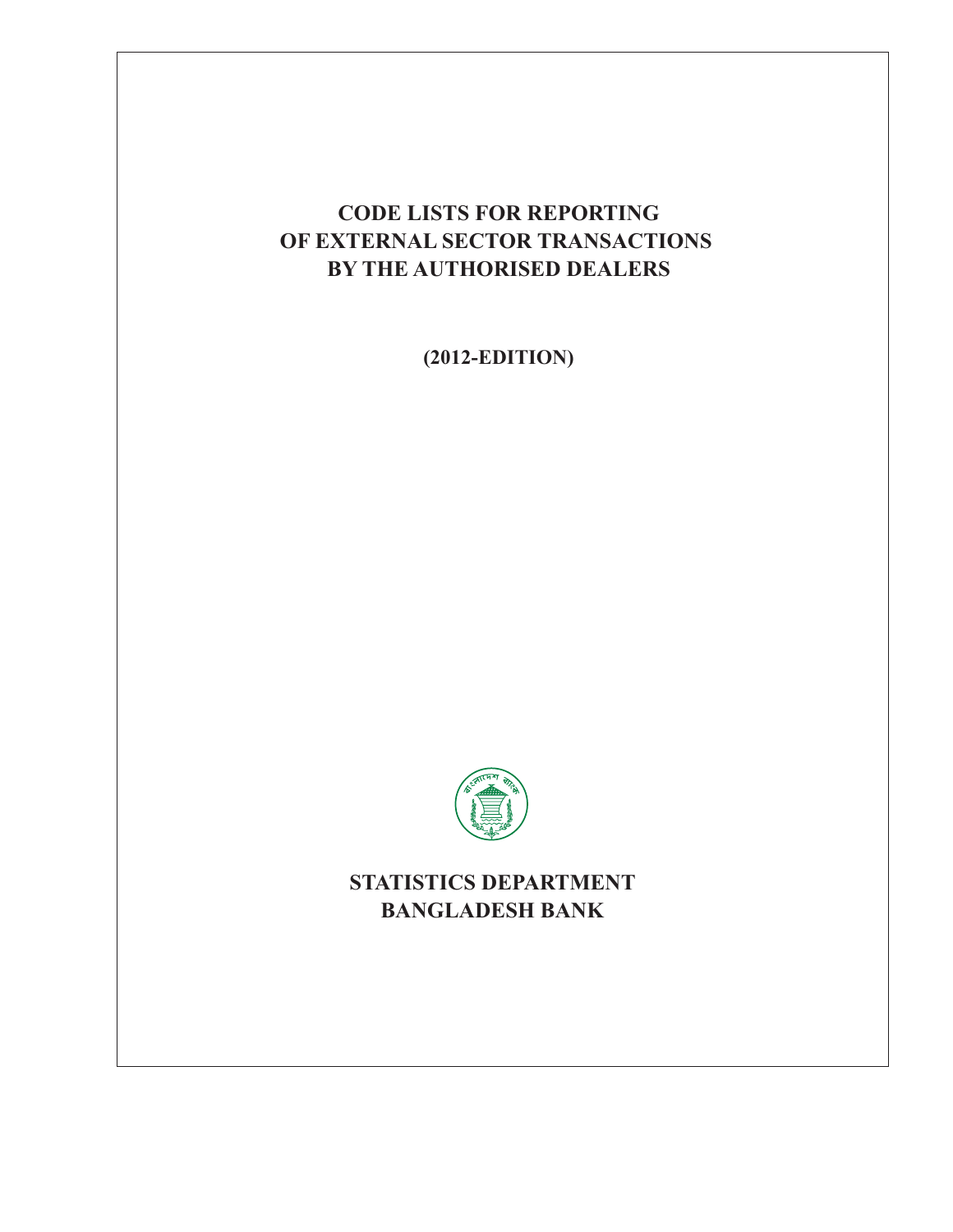### **PREFACE**

This publication is an updated, revised version of "Code Lists for Reporting of External Sector Transactions by the Authorised Dealers, 2011 edition" for reporting of foreign exchange transactions. It includes the revised and updated lists of codes, specially invisible receipts and payments related codes are update on the basis of IMF's Balance of Payments Manual (BPM-6) which will be used by the Authorised Dealers in reporting foreign exchange transactions related periods, Authorised Dealers identity, Money Changers identity, currency, region/country/territory, quantity, unit, invisible receipts and payments. Commodity description codes for visible receipts (Export) and payments (Import) transactions are not included in it. Authorised Dealers are required to use the book 'The Customs Act, 1969 (Act IV of 1969), এর First Schedule এর প্রতিষ্থাপন' [General Rules for the Interpretation of the Harmonized System] published by NBR for coding the commodities concerned.

Authorised Dealers must exercise utmost care in inserting correct codes for reporting their foreign exchange transactions to Bangladesh Bank as per requirements laid down in the Guidelines for Foreign Exchange Transactions, May 31, 2009 volume -1 & Guidelines for Foreign Exchange Transactions, July 31, 2010 volume 2. Authorised Dealers may contact with the Statistics Department or the Foreign Exchange Policy Department of Bangladesh Bank for any kind of clarification.

Statistics Department Bangladesh Bank Head Office, Dhaka June, 2012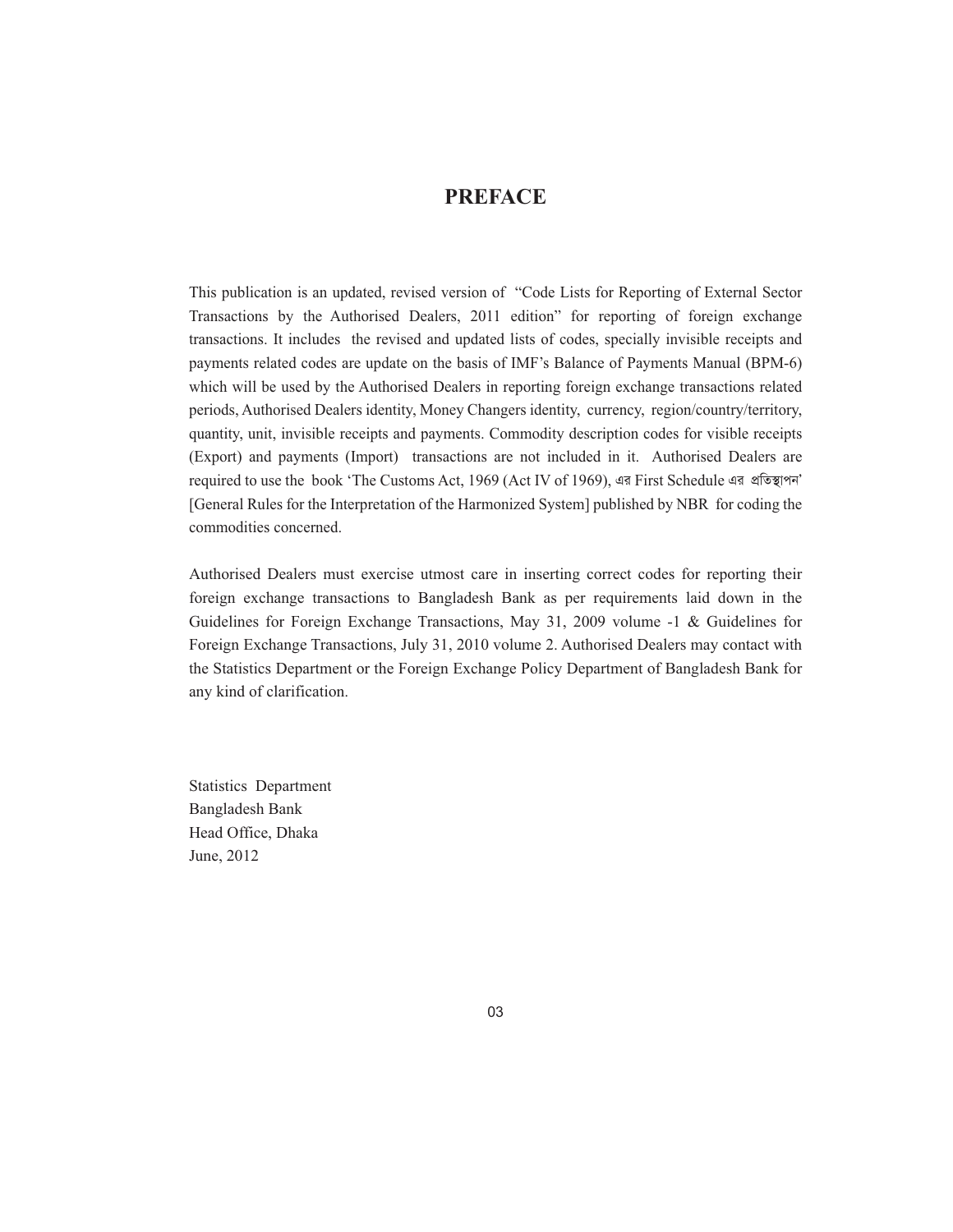| <b>SL</b> | <b>CODE LIST</b>         | <b>DESCRIPTION AND CODES</b>                        | <b>PAGE</b> |
|-----------|--------------------------|-----------------------------------------------------|-------------|
| 1.        | CODE-0                   | Period                                              | 08          |
| 2.        | CODE-1                   | <b>Authorised Dealers</b>                           | $11 - 71$   |
| 3.        | <b>ANNEX (CODE-1)</b>    | <b>Offshore Banking Units</b>                       | 75-76       |
| 4.        | CODE-2                   | Currencies                                          | 79-81       |
| 5.        | CODE-3                   | Region/Country/Territory/International Bodies       | 85-102      |
| 6.        | CODE-4                   | Money Changers                                      | 105-115     |
| 7.        | CODE-5                   | <b>Invisible Receipts</b>                           | 119-169     |
| 8.        | CODE-7                   | Invisible Payments                                  | 173-219     |
| 9.        | CODE-8                   | Department/Category/Sector                          | 223         |
| 11.       | CODE-9                   | Quantity/Unit                                       | 227         |
| 12        | <b>ANNEXURE (CODE-5)</b> | Invisible Receipts (For Bangladesh Bank's use only) | 231-232     |
| 13        | ANNEXURE (CODE-7)        | Invisible Payments (For Bangladesh Bank's use only) | 235-236     |

### **CONTENTS**

#### **Note:**

The following instructions should be kept in mind for correct reporting :

- 1. Country code should be reported in the respective export, import, invisible receipts and invisible payments schedules by following country of origin/destination.
- 2. International bodies code should be used for Transactions with International bodies in Invisible Receipts and Invisible Payments schedules.
- 3. Unit code (CODE-9) should be used for Export and Import schedules according to Bangladesh customs tariff book of NBR.
- 4. CMT FOB basis Exp reporting : Value must be reported in schedule J & IRV with Form-C and at the same time value (FOB - CMT) must be reported in schedule E-3 with TM in CMT export reporting.
- 5. Advance TT receipts for goods to be exported should be reported in schedule A-2
- 6. Advance TT payments for goods to be imported should be reported in schedule E-2
- 7. Principal amount of Suppliers credit should be reported in schedule EL-3 and interest, freight, credit insurance etc. should be reported in schedule E-3
- 8. Export proceeds realized amount must be reported within the month of realization with appropriate schedules.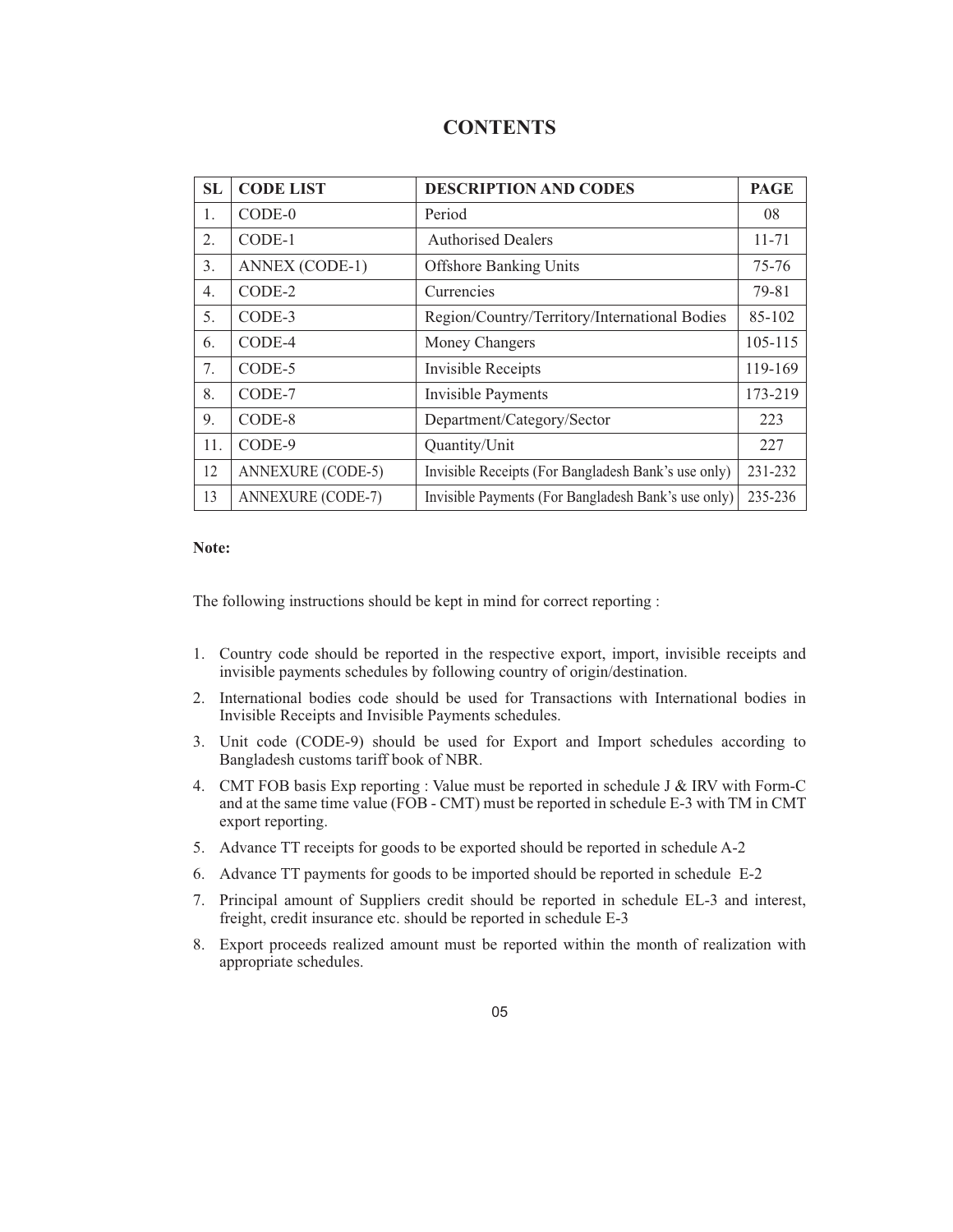- 9. Export of computer software should be reported in schedule J&IRV and Import of computer software should be reported in schedule E-3.
- 10. Re-exports of foreign goods that are exported with no substantial transformation from the state in which they are originally imported. The price of the re-exported goods may differ from its price at the time it was originally imported due to factors such as transport cost, dealer's margins, and holding gains/losses. But return of goods which are not actually re-exports, should be reported through schedule J&IRV with form-C.
- 11. Import Payments or invisible payments settled under inter bank corporate banking should be reported as follows:
- a) The foreign currency sold by the Bank in favour of the customer drawn on Bangladesh Bank should be reported in the schedule "G" with necessary foot note.
- b) The remitting Bank should report the remitted foreign currency in schedule "C" accompanied by schedule E-2 for import payments and E-3 for invisible payments .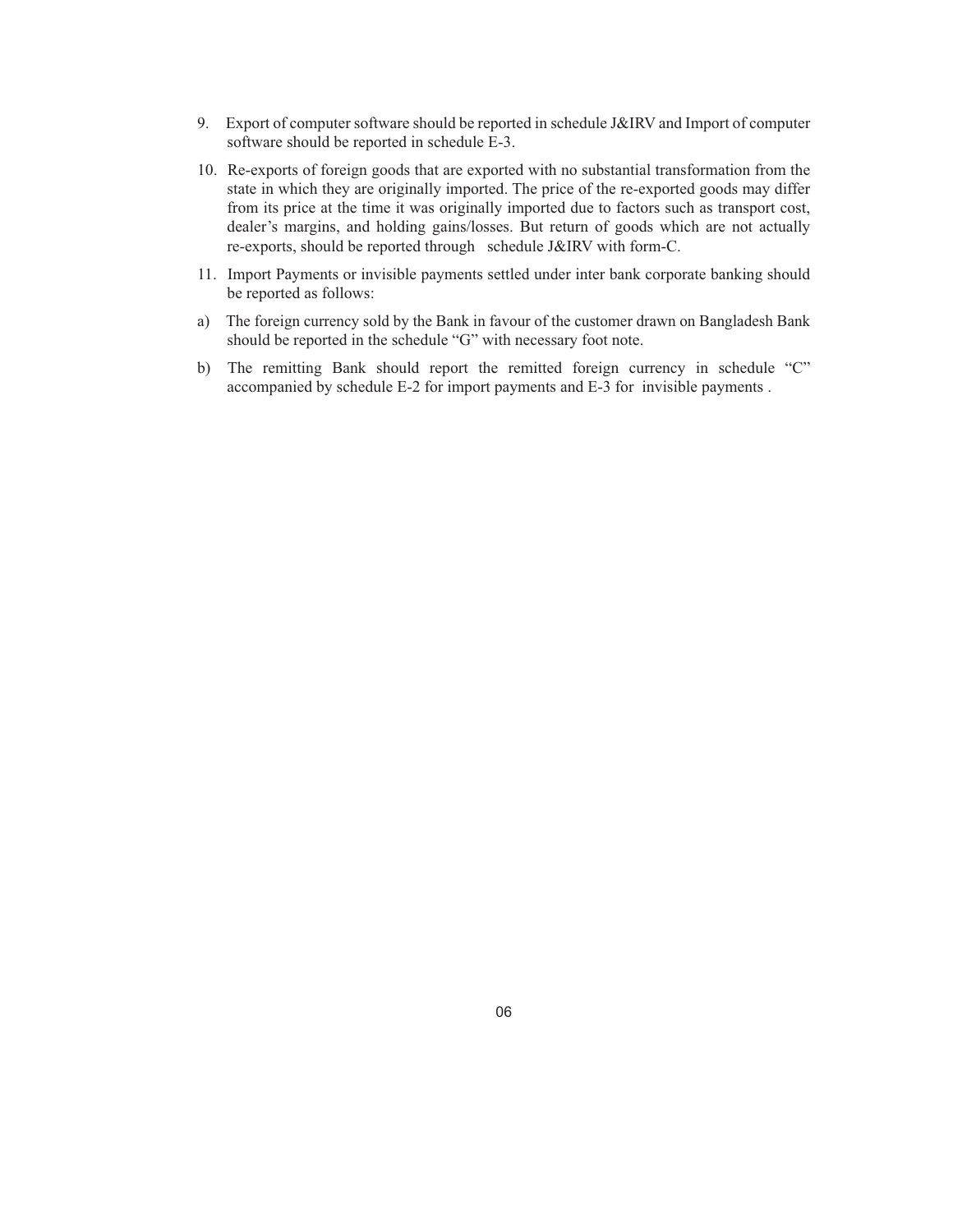# **LIST OF ABBREVIATIONS**

| <b>BPM</b>     | Balance of Payments Manual                                             |
|----------------|------------------------------------------------------------------------|
| CIF            | Cost, Insurance and Freight                                            |
| <b>CMT</b>     | Cutting, making & trimming                                             |
| CR.            | Credit                                                                 |
| DI             | Direct Investment                                                      |
| DR.            | <b>Debit</b>                                                           |
| <b>FCA</b>     | <b>Free Carrier</b>                                                    |
| FD.            | Financial Derivatives (Other than reserves) and employee stock options |
| <b>FISIM</b>   | Financial intermediation services indirectly measured                  |
| FOB            | Free on Board                                                          |
| GAB            | General Arrangements to Borrow                                         |
| <b>GATS</b>    | General Arrangements on Trade in Services                              |
| <b>GDP</b>     | Gross Domestic Product                                                 |
| GNT            | <b>Gross National Income</b>                                           |
| <b>HS Code</b> | Harmonized Commodity Description and Coding System Code                |
| IC             | <b>Insurance Corporations</b>                                          |
| <b>ICPE</b>    | Insurance Corporations and Pension Funds                               |
| IIP            | <b>International Investment Position</b>                               |
| <b>IMF</b>     | <b>International Monertary Fund</b>                                    |
| <b>IMTS</b>    | <b>International Merchandise Trade Statistics</b>                      |
| LIBOR          | London Inter-Bank Offered Rate                                         |
| <b>MMF</b>     | Monetary Market Fund                                                   |
| n.i.e          | not included elsewhere                                                 |
| NGO.           | Non Government Organization                                            |
| PF.            | <b>Pension Funds</b>                                                   |
| PT             | Portfolio Investment                                                   |
| <b>RA</b>      | <b>Reserve Assets</b>                                                  |
| <b>SDR</b>     | Special Drawing Right                                                  |
| SNA.           | System of National Accounts                                            |
| <b>SWF</b>     | Sovereign wealth fund                                                  |
| <b>NPISH</b>   | Non profit institution serving households                              |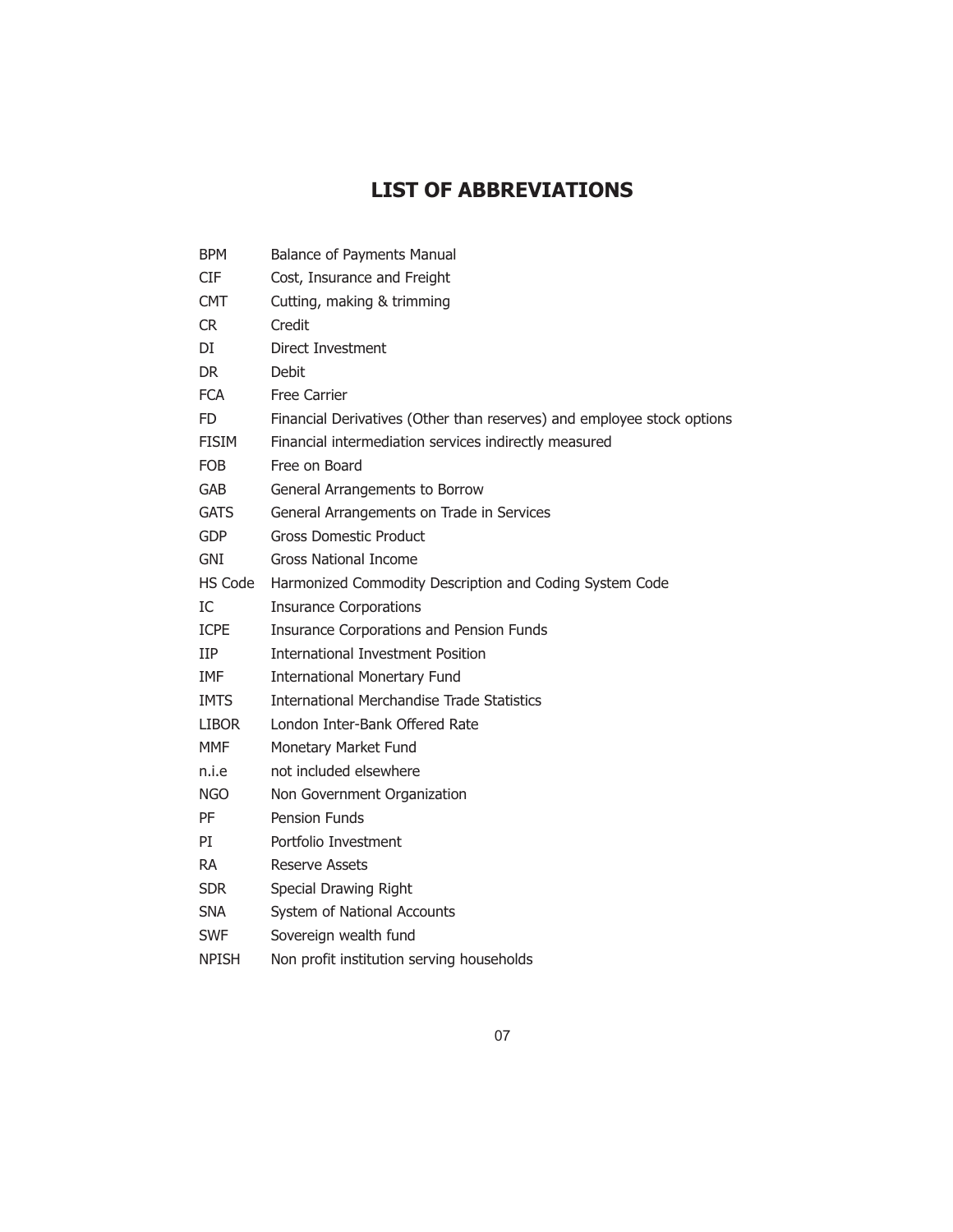| <b>CODE</b>    | <b>MONTH</b> |
|----------------|--------------|
| Y              | January      |
| X              | February     |
| ∩              | March        |
|                | April        |
| $\overline{2}$ | May          |
| 3              | June         |
| $\overline{4}$ | July         |
| 5              | August       |
| 6              | September    |
| $\overline{7}$ | October      |
| 8              | November     |
| 9              | December     |

# **PERIOD CODE**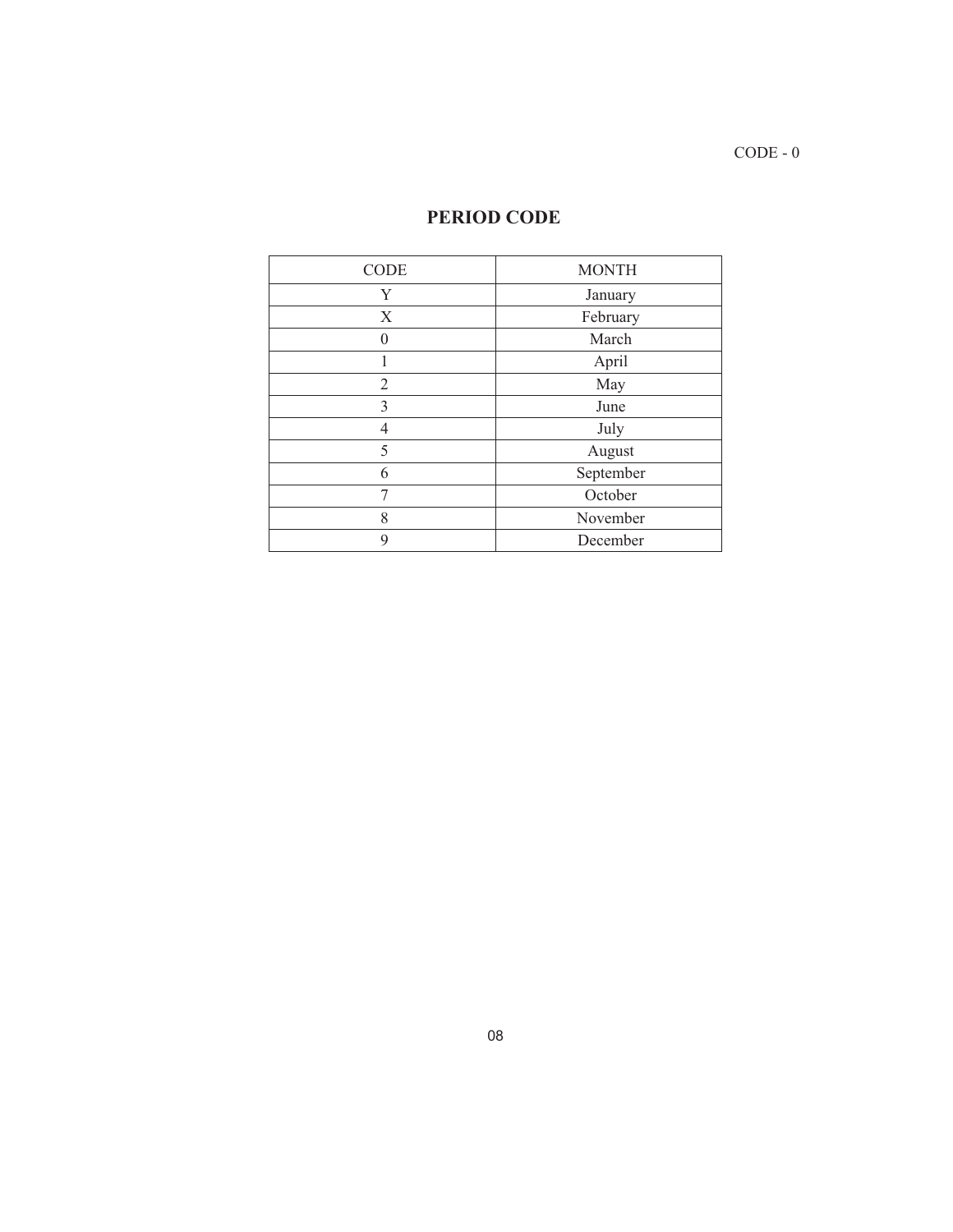**CODE NUMBER FOR AUTHORISED DEALERS**

09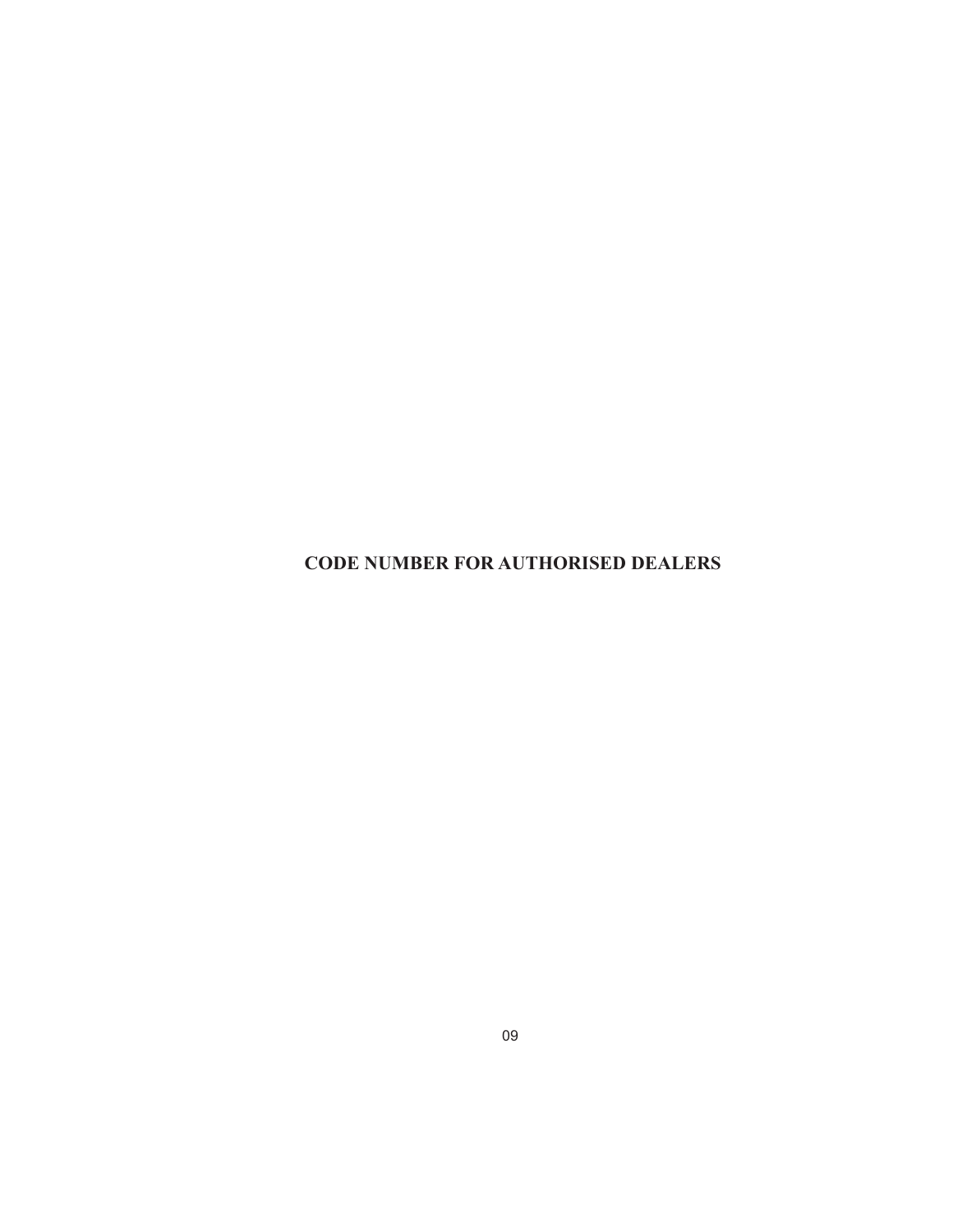# **CODE NUMBER FOR AUTHORISED DEALERS**

## **1. AGRANI BANK LIMITED**

| <b>SL</b><br>No. | <b>ADs</b><br>Code | <b>Name and Address of Authorised Dealers</b>                               |
|------------------|--------------------|-----------------------------------------------------------------------------|
| 1                | 0000               | International Trade Division, Head Office, 9/D Dilkusha C/A, Dhaka          |
| $\overline{2}$   | 0001               | Principal Branch,                                                           |
|                  |                    | 9/D Dilkusha C/A, Dhaka                                                     |
| $\overline{3}$   | 0002               | Bangabandhu Avenue Corporate Branch,                                        |
|                  |                    | 32 Bangabandhu Avenue, Dhaka                                                |
| 4                | 0003               | Moulavi Bazar Branch,                                                       |
|                  |                    | 144 Mitford Road, Dhaka                                                     |
| 5                | 0004               | Amin Court Corporate Branch, 62/63 Motijheel C/A, Dhaka                     |
| 6                | 0005               | Ramna Corporate Branch,                                                     |
|                  |                    | 18 Bangabandhu Avenue, Dhaka                                                |
| $\tau$           | 0006               | Foreign Exchange Corporate Branch,                                          |
|                  |                    | 1/D, Dit Avenue, Motijheel, Dhaka                                           |
| 8                | 0007               | Sadarghat Branch,                                                           |
|                  |                    | 3/7 Johnson Road, Sadarghat, Dhaka                                          |
| 9                | 0008               | Banani Branch,                                                              |
|                  |                    | 26 Kamal Ataturk Avenue, Banani, Dhaka-1213                                 |
| 10               | 0009               | Bangabandhu Road Branch, Bangabandhu Road, Narayangonj                      |
| 11               | 0010               | Court Road Branch,                                                          |
|                  |                    | Court Road, Narayangonj                                                     |
| 12               | 0011               | Faridpur (Main) Branch,                                                     |
|                  |                    | Faridpur                                                                    |
| 13               | 0012               | WASA Branch,                                                                |
|                  |                    | 98 Kazi Nazrul Islam Avenue,                                                |
|                  |                    | Kawran Bazar, Dhaka                                                         |
| 14               | 0013               | Tejgaon I/A Branch,                                                         |
|                  |                    | 315/A Tejgaon I/A, Dhaka                                                    |
| $\overline{15}$  | 0014               | Nawabpur Road Branch,                                                       |
|                  |                    | 243-244 Nawabpur Road, Dhaka                                                |
| 16               | 0015               | Commercial Area Corporate Branch,                                           |
|                  |                    | 88/89 Aziz Court, Agrabad, Chittagong                                       |
| $\overline{17}$  | 0016               | Asadgonj Branch,                                                            |
|                  |                    | Hazi Amir Ali Chow. Road, Asadgonj, Chittagong                              |
| 18               | 0017               | Laldighi East Corporate Branch, 1012/1013 Laldighi East, Chittagong         |
| 19               | 0018               | Agrabad (J.B.) Corporate Branch, Jahan Building, 24 Agrabad C/A, Chittagong |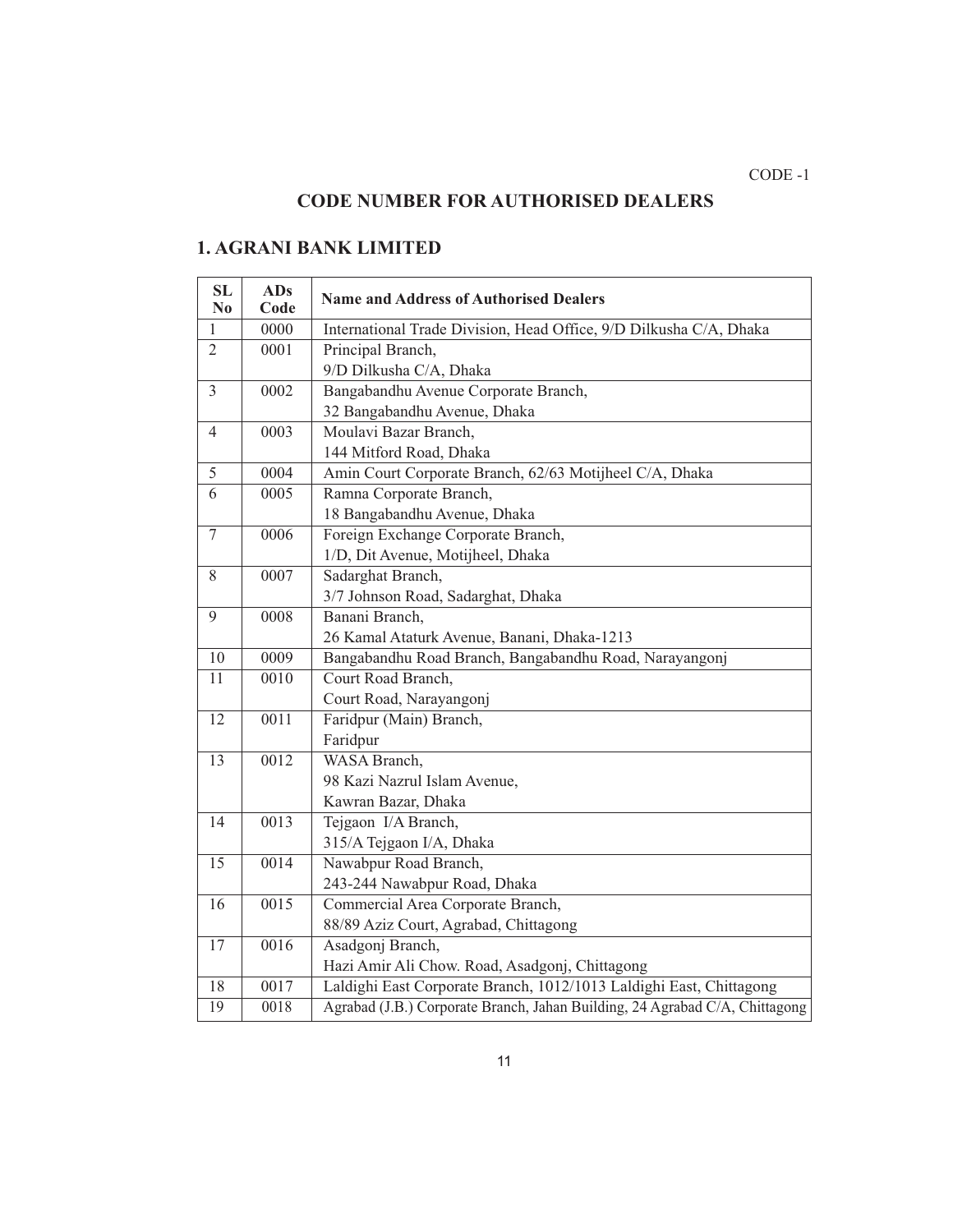| SL<br>N <sub>0</sub> | <b>ADs</b><br>Code | <b>Name and Address of Authorised Dealers</b>      |
|----------------------|--------------------|----------------------------------------------------|
| 20                   | 0019               | Cox's Bazar Branch, Cox's Bazar                    |
| 21                   | 0020               | Rajganj Branch, Rajganj, Comilla                   |
| 22                   | 0021               | Laldighirpar Branch,                               |
|                      |                    | Laldighirpar, Sylhet                               |
| 23                   | 0022               | Choumuhoni Branch,                                 |
|                      |                    | Choumuhoni, Begumgonj, Noakhali                    |
| 24                   | 0023               | Sir Iqbal Road Corporate Branch,                   |
|                      |                    | 25 Sir Iqbal Road, Khulna                          |
| 25                   | 0024               | Jessore Branch,                                    |
|                      |                    | Jess Tower, Jessore                                |
| 26                   | 0025               | Chawk Bazar Branch,                                |
|                      |                    | 21 Chawk Bazar, Barisal                            |
| 27                   | 0026               | Bara Bazar Branch,                                 |
|                      |                    | 14 N.S. Road, Kushtia                              |
| 28                   | 0027               | Shaheb Bazar Branch,                               |
|                      |                    | Shaheb Bazar, Boalia, Rajshahi                     |
| 29                   | 0028               | Rangpur Main Branch,                               |
|                      |                    | Central Road, Rangpur                              |
| 30                   | 0029               | Thana Road Branch,                                 |
|                      |                    | Thana Road, Bogra                                  |
| 31                   | 0030               | Maldahpatty Branch,                                |
|                      |                    | Dinajpur                                           |
| 32                   | 0031               | Hakimpur Branch,                                   |
|                      |                    | Bangla Hili, Dinajpur                              |
| 33                   | 0032               | Clay Road Branch,                                  |
|                      |                    | Clay Road, Khulna                                  |
| 34                   | 0033               | <b>B WAPDA Branch,</b>                             |
|                      |                    | Ellal Chamber, Motijheel C/A, Dhaka                |
| 35                   | 0034               | Purana Paltan Corporate Branch,                    |
|                      |                    | 56 Purana Paltan, Dhaka                            |
| 36                   | 0035               | Bay Shopping Centre Branch,                        |
|                      |                    | CEPZ Area, Chittagong                              |
| 37                   | 0036               | Green Road Branch,                                 |
|                      |                    | 28 Green Road, Dhaka                               |
| 38                   | 0038               | Gazipur Branch, Gazipur                            |
| $\overline{39}$      | 0039               | New Market Branch,                                 |
|                      |                    | 886/904 H. S. Sohrawardy Road, Chittagong          |
| 40                   | 0040               | Dhaka Sheraton Hotel Branch, Sheraton Hotel, Dhaka |
| 41                   | 0041               | Strand Road Branch,                                |
|                      |                    | 15 Strand Road, Chittagong                         |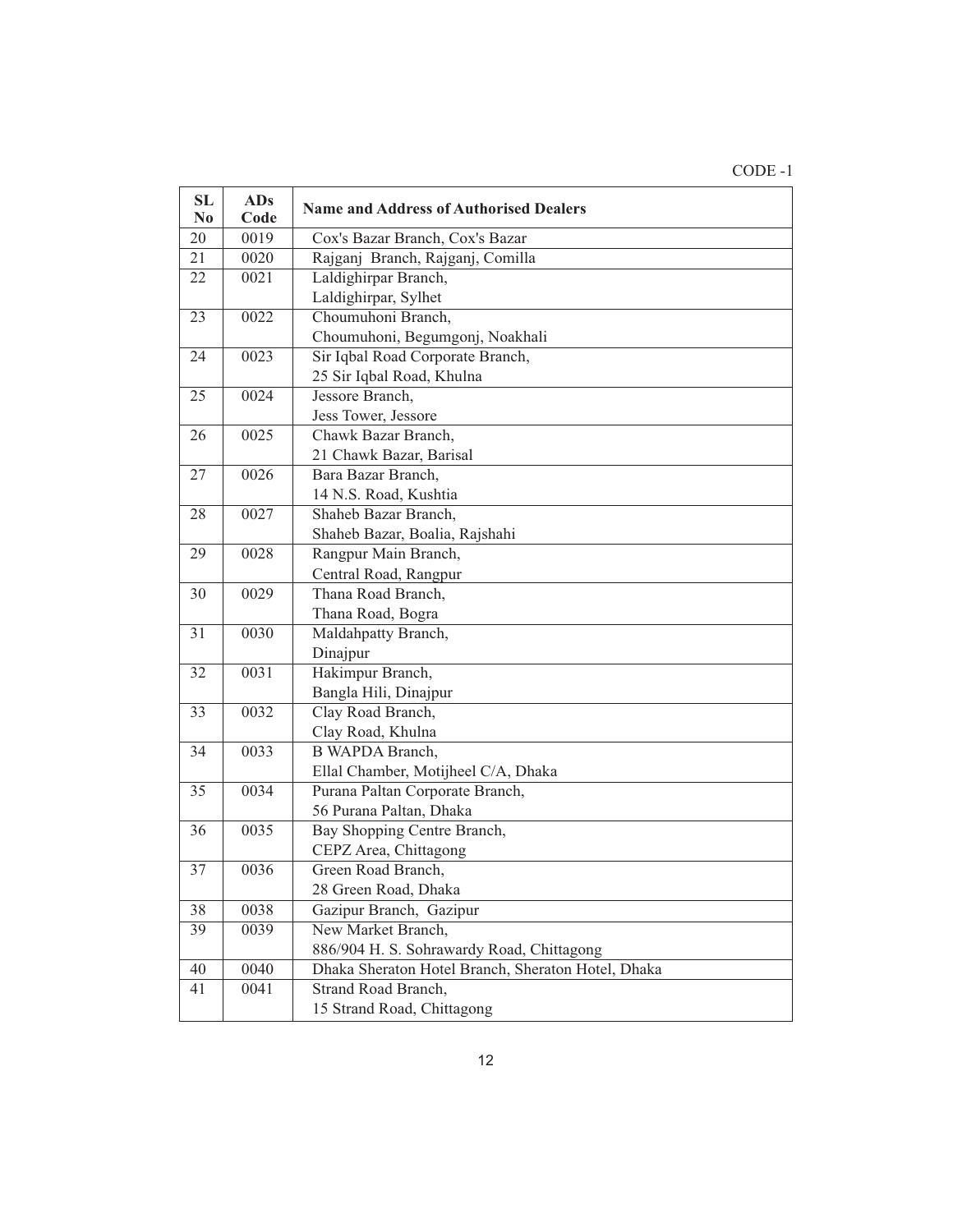#### **2. JANATA BANK LTD**

1 0092 Head Office. Janata Bhaban, 110 Motijheel C/A, Dhaka<br>2 0093 Principal Branch. (Local Office) 0093 Principal Branch, (Local Office) 1, Dilkusha C/A, Dhaka 3 0094 Foreign Exchange Corp. Branch 57, Purana Pultan, Dhaka 4 0095 Dilkusha Corp. Branch, 29, Dilkusha C/A Dhaka 5 0096 Ramna Corp. Br. 15, B.B Avenue, Dhaka 6 0097 Imamgonj Corp. Br. 20, Imamgonj, Dhaka 7 0098 Nawabpur Road Corp. Br. 90, Nawabpur Road, Dhaka 8 0099 Sadarghat Branch, Sadarghat, Dhaka 9 0100 Farmgate Corp. Br. 14.Tejkunipara, Tejgaon, Farmgate, Dhaka 10 0101 Topkhana Road Corp. Branch, 33,Topkhana Road, Meherba Plaza, Dhaka 11 0102 New Market Br. New Market, Dhaka 12 0103 Farashgonj Branch, Farashgonj, Dhaka 13 0104 Elephant Road Corp. Branch, 272, Elephant Road, Dhaka 14 0105 Motijheel Corp. Branch, 48, Motijheel C/A, Dhaka 15 0106 Postha Branch, 93,Water Works Road, Lalbagh, Dhaka 16 0107 Mohammadpur Corp. Branch, 77/C, Asad Avenue, Dhaka 17 | 0108 | Banga Bandhu Road Corp. Branch, 29, SK Road, Narayangonj 18 0109 Netaigonj Corp. Branch, 23, R.K Das Road, Narayangonj 19 0110 Mymensingh Corp. Branch, Durgabari Road, Mymensingh **ADs Code SL No Name and Address of Authorised Dealers**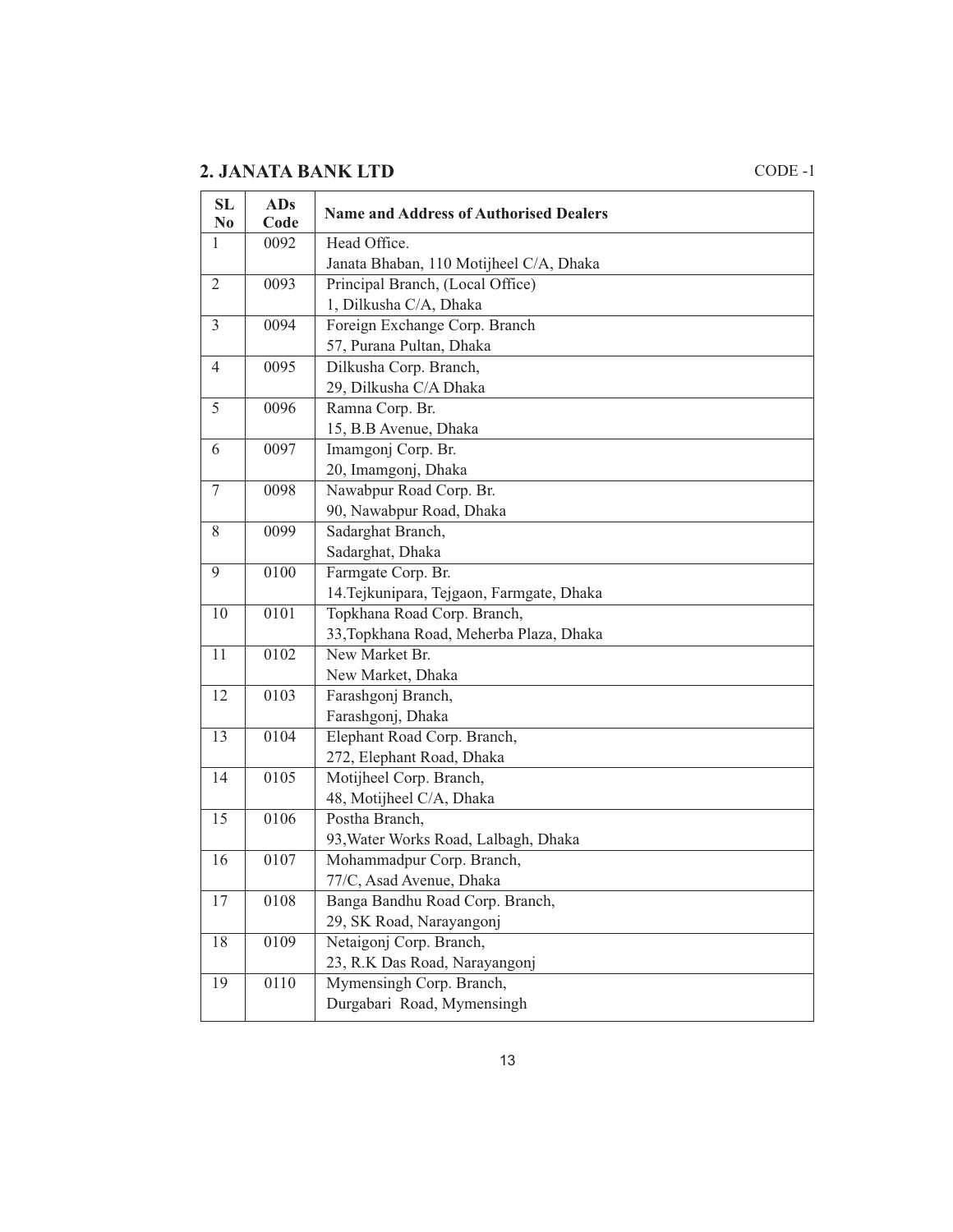| <b>SL</b><br>N <sub>0</sub> | <b>ADs</b><br>Code | <b>Name and Address of Authorised Dealers</b>                    |
|-----------------------------|--------------------|------------------------------------------------------------------|
| 20                          | 0111               | Laldighi East Corp Branch, Bank Square Laldighi East, Chittagong |
| 21                          | 0112               | Sheikh Mujub Road Corp. Branch,                                  |
|                             |                    | 27, Sheikh Mujib Road, Agrabad,                                  |
|                             |                    | Chittagong                                                       |
| 22                          | 0113               | Khatungonj Corp. Branch,                                         |
|                             |                    | 265, Khatungonj Road, Chittagong                                 |
| 23                          | 0114               | Jubilee Road Branch,                                             |
|                             |                    | Taj Machinerymarket, 24, Jubilee Road,                           |
|                             |                    | Chittagong                                                       |
| 24                          | 0115               | Asadgong Corp. Branch,                                           |
|                             |                    | Ngs Chamber, 1674- Asadgong, Chittagong                          |
| 25                          | 0116               | Amir Market Branch,                                              |
|                             |                    | 105, Khatungonj, Chittagong                                      |
| 26                          | 0117               | Foreign Exchange Corp. Br.                                       |
|                             |                    | Cda Annex Building, Chittagong                                   |
| 27                          | 0118               | Cox's Bazar Main Br.                                             |
|                             |                    | Cox's Bazar                                                      |
| 28                          | 0119               | Sylhet Corp. Branch,                                             |
|                             |                    | Laldighirpar, New Market, Sylhet                                 |
| 29                          | 0120               | Foreign Exchange Corp. Br.                                       |
|                             |                    | Ambarkhana Sylhet                                                |
| 30                          | 0121               | Comilla Corp. Branch                                             |
|                             |                    | Rajgonj Road, Comilla                                            |
| 31                          | 0122               | Khulna Corp. Branch,                                             |
|                             |                    | <b>Friends Arcade</b>                                            |
|                             |                    | 76, Khan-A-Sabur Road, Khulna                                    |
| 32                          | 0123               | M.K Road Corp. Branch,                                           |
|                             |                    | 39, M.K Road Jess Tower, Jessore                                 |
| 33                          | 0124               | Barishal Corp Branch,                                            |
|                             |                    | City Corporation Super Market,                                   |
|                             |                    | Sadar Road, Barishal                                             |
| 34                          | 0126               | Kushtia Corp. Branch,                                            |
|                             |                    | 146, N. S. Road Kushtia                                          |
| 35                          | 0127               | Rajshahi Corp. Branch,                                           |
|                             |                    | Ghoramara Rajshahi                                               |
| 36                          | 0128               | Rangpur Corp. Branch,                                            |
|                             |                    | Collectorate Biponi Bitan Rangpur                                |
| 37                          | 0129               | Bogra Corp. Branch,                                              |
|                             |                    | Jhautola Road, Barogola, Bogra                                   |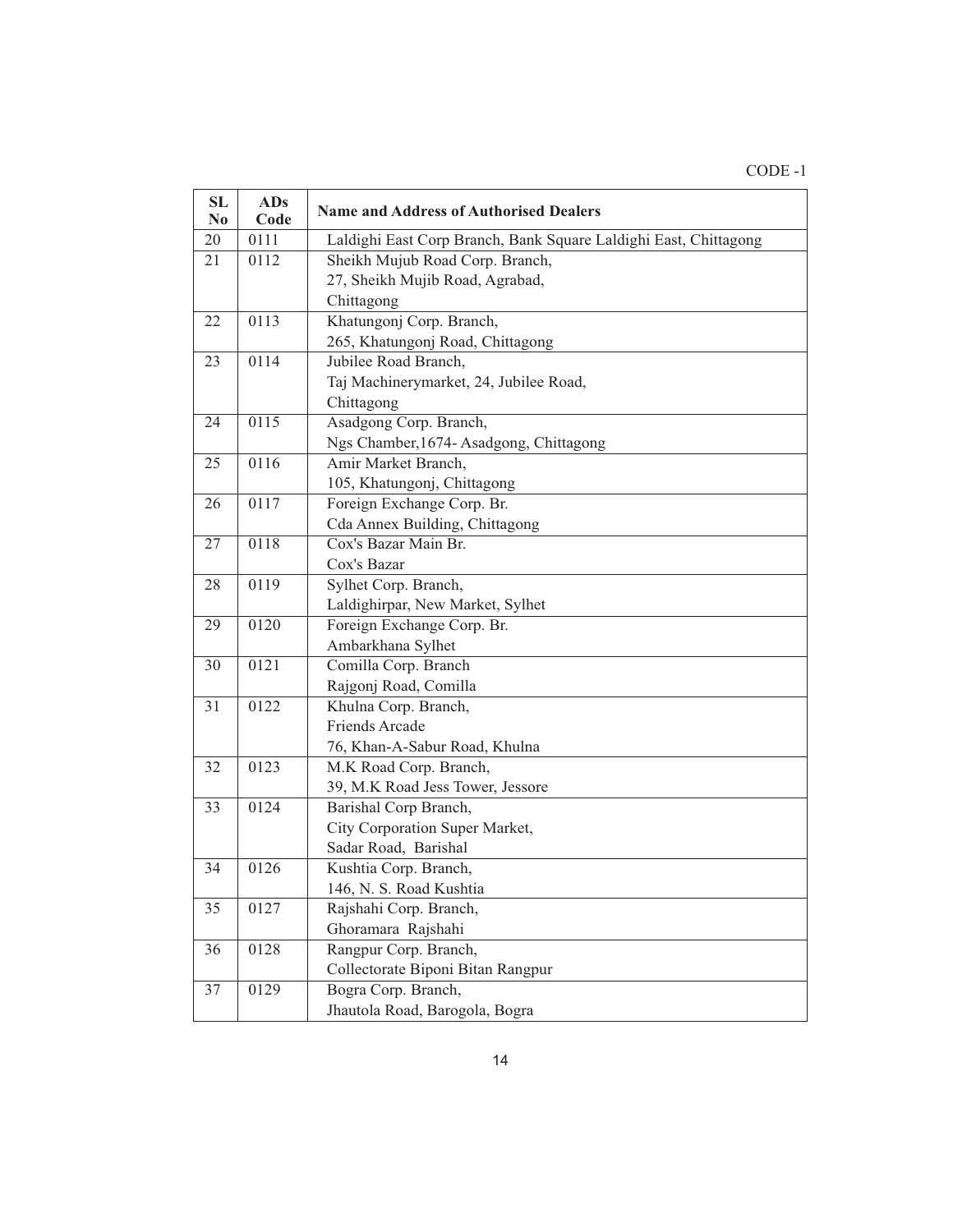| <b>SL</b><br>N <sub>0</sub> | <b>ADs</b><br>Code | <b>Name and Address of Authorised Dealers</b>                |
|-----------------------------|--------------------|--------------------------------------------------------------|
| 38                          | 0130               | Pabna Corp Branch,                                           |
|                             |                    | Abdul Hamid Road. Pabna                                      |
| 39                          | 0131               | Dinajpur Corp Branch                                         |
|                             |                    | Goneshtola Dinajpur                                          |
| 40                          | 0132               | Janata Bhaban corp br, 110.Motijheel C/A, Dhaka              |
| 41                          | 0133               | Kawran Bazar Corp Branch                                     |
|                             |                    | 98.Kazi Nazrul Islam Avenue. Wasa Bhaban.Kawran Bazar, Dhaka |
| 42                          | 0134               | Mogh Bazar Branch                                            |
|                             |                    | 63. Boro Mogh Bazar Dhaka                                    |
| 43                          | 0135               | Khan-A-Sabur Road Branch                                     |
|                             |                    | 8, Kda C/A, Janata Bank Building, Khulna                     |
| 44                          | 0136               | Sadharan Bima Bhaban Corp. Branch,                           |
|                             |                    | Sk. Mujib Road, Pathantooly, Chittagong                      |
| 45                          | 0137               | EPZ, Branch,                                                 |
|                             |                    | 6606, Islam Mansion, South Halishahar Bandar, Chittagong     |
| 46                          | 0138               | Kemal Ataturk Avenue Corp. Br.                               |
|                             |                    | 20, Kemal Ataturk Avenue,                                    |
|                             |                    | Safura Tower, Banani, Dhaka                                  |
| 47                          | 0139               | Shanti Nagar Corp. Branch,                                   |
|                             |                    | 14/1, Kakrail, Shanti Nagar, Dhaka                           |
| 48                          | 0140               | Gandaria Branch,                                             |
|                             |                    | 110, Distillary Road, Gandaria, Dhaka                        |
| 49                          | 0141               | Faridpur Corp. Branch,                                       |
|                             |                    | Janata Bank More, Mujib Sarak, Faridpur                      |
| 50                          | 0142               | Wasa Corp. Branch,                                           |
|                             |                    | 159-160, Motijheel C/A, Dhaka                                |
| 51                          | 0143               | Comilla EPZ Branch,                                          |
|                             |                    | Zone Services Complex, Comilla EPZ, Comilla                  |
| 52                          | 0144               | Rajuk Bhaban Corp. Branch,                                   |
|                             |                    | Rajuk Bhaban, Dilkhusha, Dhaka                               |
| 53                          | 0145               | Noapara Corp. Branch,                                        |
|                             |                    | Noapara, Jessore                                             |
| 54                          | 0146               | NRB Branch,                                                  |
|                             |                    | 48, Motijheel C/A, Dhaka                                     |
| $\overline{55}$             | 0147               | Mongla Port Compound Branch,                                 |
|                             |                    | Mongla, Khulna                                               |
| $\overline{56}$             | 0148               | Uttara Model Town Corp. Branch,                              |
|                             |                    | House No-23, Road No-7, Sector-4,                            |
|                             |                    | Uttara, Dhaka                                                |
| 57                          | 0149               | Haluaghat Branch, Mymenshingh                                |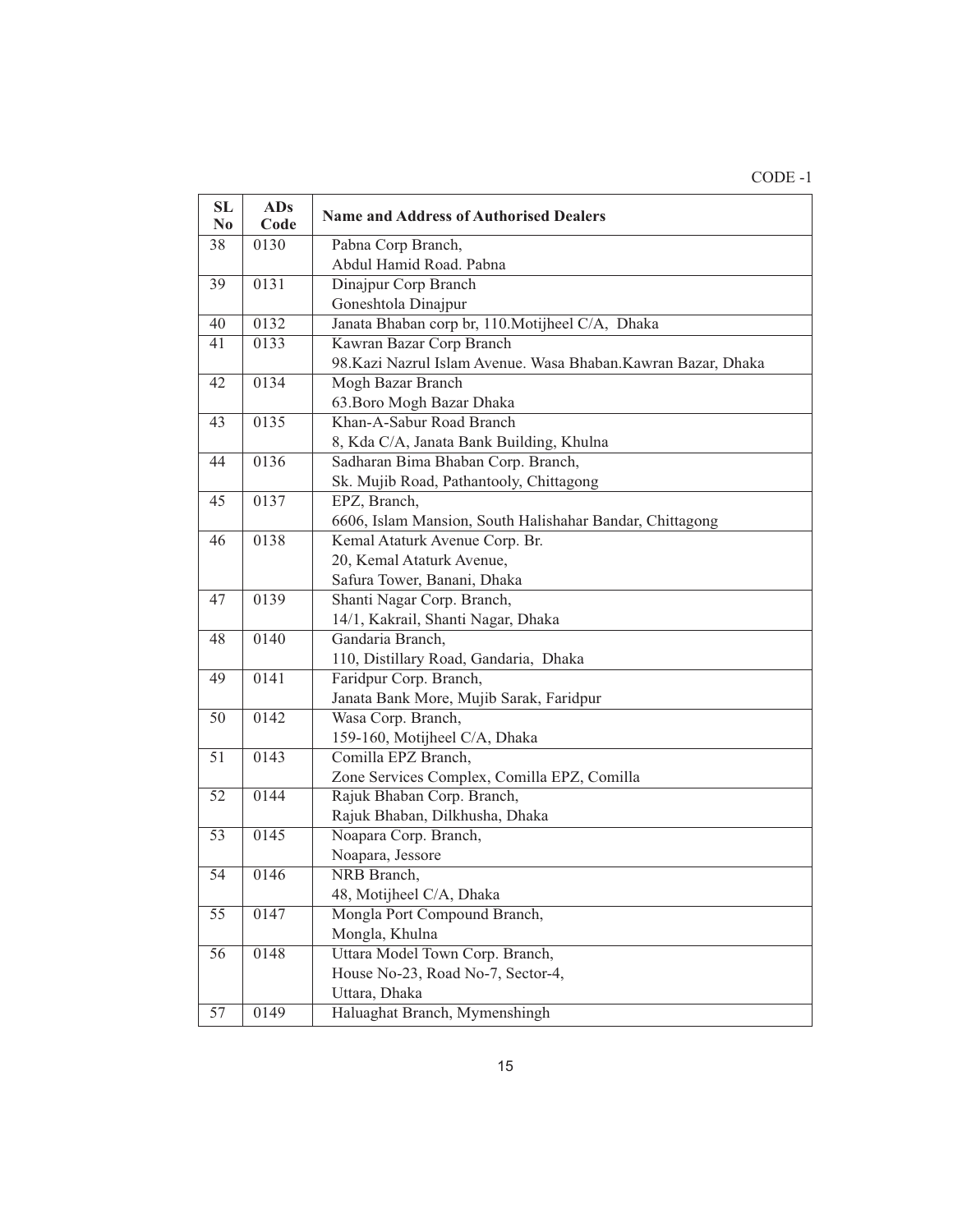# **3. PUBALI BANK LIMITED** CODE -1

 $\Gamma$ 

| SL<br>N <sub>0</sub> | <b>ADs</b><br>Code | <b>Name and Address of Authorised Dealers</b>                               |
|----------------------|--------------------|-----------------------------------------------------------------------------|
| $\mathbf{1}$         | 0194               | Head Office,                                                                |
|                      |                    | 26, Dilkusah C/A, Dhaka                                                     |
| $\overline{2}$       | 0195               | Motijheel Branch,                                                           |
|                      |                    | Sena Kallyan Bhavan,                                                        |
|                      |                    | 195, Motijheel C/A, Dhaka                                                   |
| $\overline{3}$       | 0196               | Bangabandhu Avenue Branch,                                                  |
|                      |                    | 65, B.B. Avenue, Dhaka                                                      |
| $\overline{4}$       | 0197               | Sadarghat Branch,                                                           |
|                      |                    | 7, Chittaranjan Avenue, Sadarghat, Dhaka                                    |
| 5                    | 0198               | Chawak Bazar Branch,                                                        |
|                      |                    | 186, Chawk Bazar, Lalbagh, Dhaka                                            |
| 6                    | 0199               | Dhaka Stadium Branch,                                                       |
|                      |                    | Lalbhaban, Rajuk Avenue, Dhaka                                              |
| 7                    | 0200               | Foreign Exchange Branch,                                                    |
|                      |                    | 24, Motijheel C/A, Dhaka                                                    |
| 8                    | 0201               | Principal Branch,                                                           |
|                      |                    | 26, Dilkusha Commercial Area, Dhaka                                         |
| 9                    | 0202               | Narayangonj Branch,                                                         |
|                      |                    | 2, Bangabandhu Road, Narayangonj Sadar, Narayangonj                         |
| 10                   | 0203               | Mymensingh Branch,                                                          |
|                      |                    | 35, Durgabari Road, Mymensingh Sadar, Mymensingh                            |
| 11                   | 0204               | Agrabad Branch,                                                             |
|                      |                    | 99, Agrabad C/A, Chittagong                                                 |
| 12                   | 0205               | Khatungonj Branch,                                                          |
|                      |                    | Ramjoy Moharaj Lane, Khatungonj, Chittagong                                 |
| 13                   | 0206               | C.D.A Branch,                                                               |
|                      |                    | C.D.A. Building, Chittagong                                                 |
| 14                   | 0207               | Laldighi East Branch,                                                       |
|                      |                    | Laldighi East, G.P.O. Box-117, Chittagong Sadar, Chittagong                 |
| 15                   | 0208               | Sylhet Branch,                                                              |
|                      |                    | Laldighirpar, Sylhet Sadar, Sylhet                                          |
| 16                   | 0209               | Comilla Branch,                                                             |
|                      |                    | Kandirpar Chawmuhani, Comilla Sadar, Comilla                                |
| 17                   | 0210               | Panthapath Branch,                                                          |
|                      |                    | 44/9, Uttar Dhanmandi (South Panthapath), P.O. New Market, Dhanmandi, Dhaka |
| 18                   | 0211               | Khulna Branch,                                                              |
|                      |                    | 92, Sir Iqbal Road, Khulna Sadar, Khulna                                    |
| 19                   | 0212               | Barisal Branch,                                                             |
|                      |                    | 18, K.B. Hemayetuddin Road, Barisal Sadar, Barisal                          |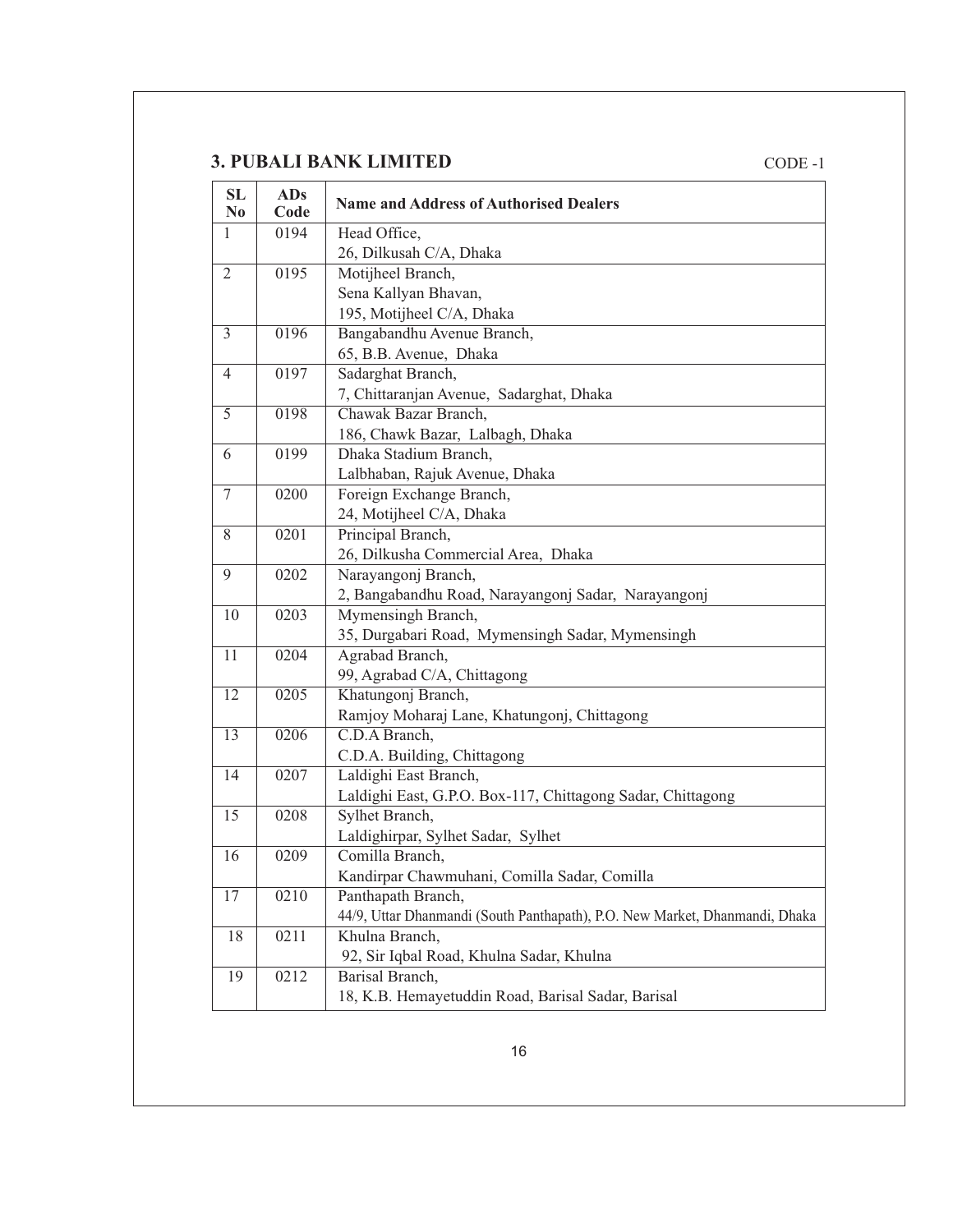| <b>SL</b><br>$\bf N_0$ | <b>ADs</b><br>Code | <b>Name and Address of Authorised Dealers</b>                      |
|------------------------|--------------------|--------------------------------------------------------------------|
| 20                     | 0213               | Rajshahi Branch,                                                   |
|                        |                    | Natore Road, Shaheb Bazar,                                         |
|                        |                    | Boalia, Rajshahi                                                   |
| 21                     | 0214               | Sunamgonj Branch,                                                  |
|                        |                    | Station Road, Sunamgonj Sadar, Sunamgonj                           |
| 22                     | 0215               | Kawranbazar Branch,                                                |
|                        |                    | 22, Karwanbazar, Dhaka                                             |
| 23                     | 0216               | Mohakhali Branch,                                                  |
|                        |                    | 99, Mohakhali C/A, Dhaka                                           |
| 24                     | 0217               | Moghbazar Branch,                                                  |
|                        |                    | 13, New Eskaton Road,                                              |
|                        |                    | Ramna, Dhaka                                                       |
| 25                     | 0218               | Dargagate Branch,                                                  |
|                        |                    | Ambarkhana, Sylhet Sadar, Sylhet                                   |
| 26                     | 0219               | Farmgate Branch,                                                   |
|                        |                    | 85, Kazi Nazrul Islam Avenue,                                      |
|                        |                    | Tejgaon, Dhaka                                                     |
| 27                     | 0220               | Nayapaltan Branch,                                                 |
|                        |                    | 28/A, Nayapaltan, V.I.P. Road, Dhaka                               |
| 28                     | 0221               | Jessore Branch,                                                    |
|                        |                    | Mistrikhana Rd., (Eden Market), Jessore Sadar, Jessore             |
| 29                     | 0222               | Bangshal Branch,                                                   |
|                        |                    | 260, Bangshal Road, Dhaka                                          |
| 30                     | 0223               | Gulshan Model Town Branch,                                         |
|                        |                    | 17, New Gulshan North Commercial Area, Pbl Tower, Gulshan-2, Dhaka |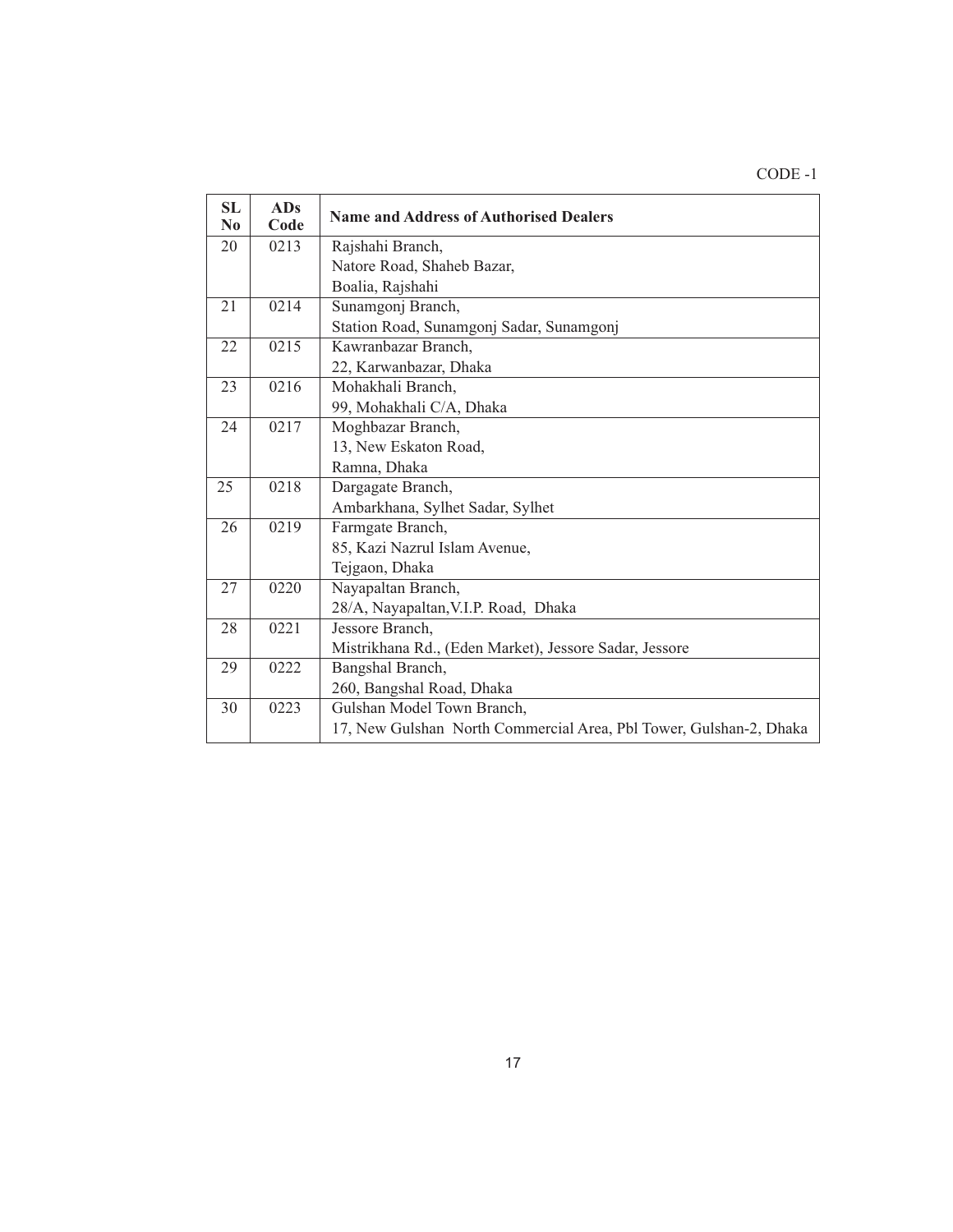### **4. RUPALI BANK LIMITED** CODE -1

**SL No** 1 0262 International Division. Head Office, 34, Dilkusha C/A, Dhaka 2 0263 Local Office, 34, Dilkusha C/A, Dhaka 3 0264 Foreign Exchange Corporate Branch 9/G, Motijheel C/A, Dhaka 4 0265 Motijheel Corporate Branch, 59 Motijheel C/A, Dhaka 5 0266 Ramna Corporate Branch, 13 B B Avenue, Ramna, Dhaka 6 0267 Mitford Road Br. 94, Chawk Mogultully (2nd Floor), Post Code 1061, Lalbagh, Dhaka<br>7 0268 Iohnson Road Br 0268 Johnson Road Br. 51, Northbrook Hal Road (2nd Floor), Sutrapur, Dhaka 8 | 0269 | Purana Paltan Corporate Br. 2nd Floor, Comred Moni Sing Tower, Purana Paltan, Dhaka<br>
20270 | Rupali Sadan Corporate Branch. Rupali Sadan Corporate Branch, 156-157, Motijheel C/A, Dhaka 10 0271 S K Road Branch, 32, S K Road, Narayangonj 11 0272 Chatta Bazar Br. Sadar, Mymensing 12 0273 Rupali Sadan Branch, 320, Laldhighi Purba Par, Po Box- 214, Sadar, Chittagong 13 0274 H S S Road Br. Dost Building, 1st Floor, D M Market, 34 H S S Road, Sadar, Chittagong 14 0275 Amir Market Branch, Khatungonj, Po- Lamar Bazar, Sadar, Chittagong 15 0276 Anderkella Corporate Br. 7, Laldhighi East, Po- Box No. 144, Chittagong 16 0277 | Agrabad Branch, Swan House, 9, Agrabad C/A, Double Muring, Chittagong 17 0278 Station Road Branch, 113, Station Road, (1st Floor), Sadar, Chittagong 18 0279 Terri Bazar Branch, 386, Terri Bazar, Po Box No. 135, Sadar, Chittagong 19 | 0280 | New Market Branch, Sadar, Sylhet **ADs Code Name and Address of Authorised Dealers**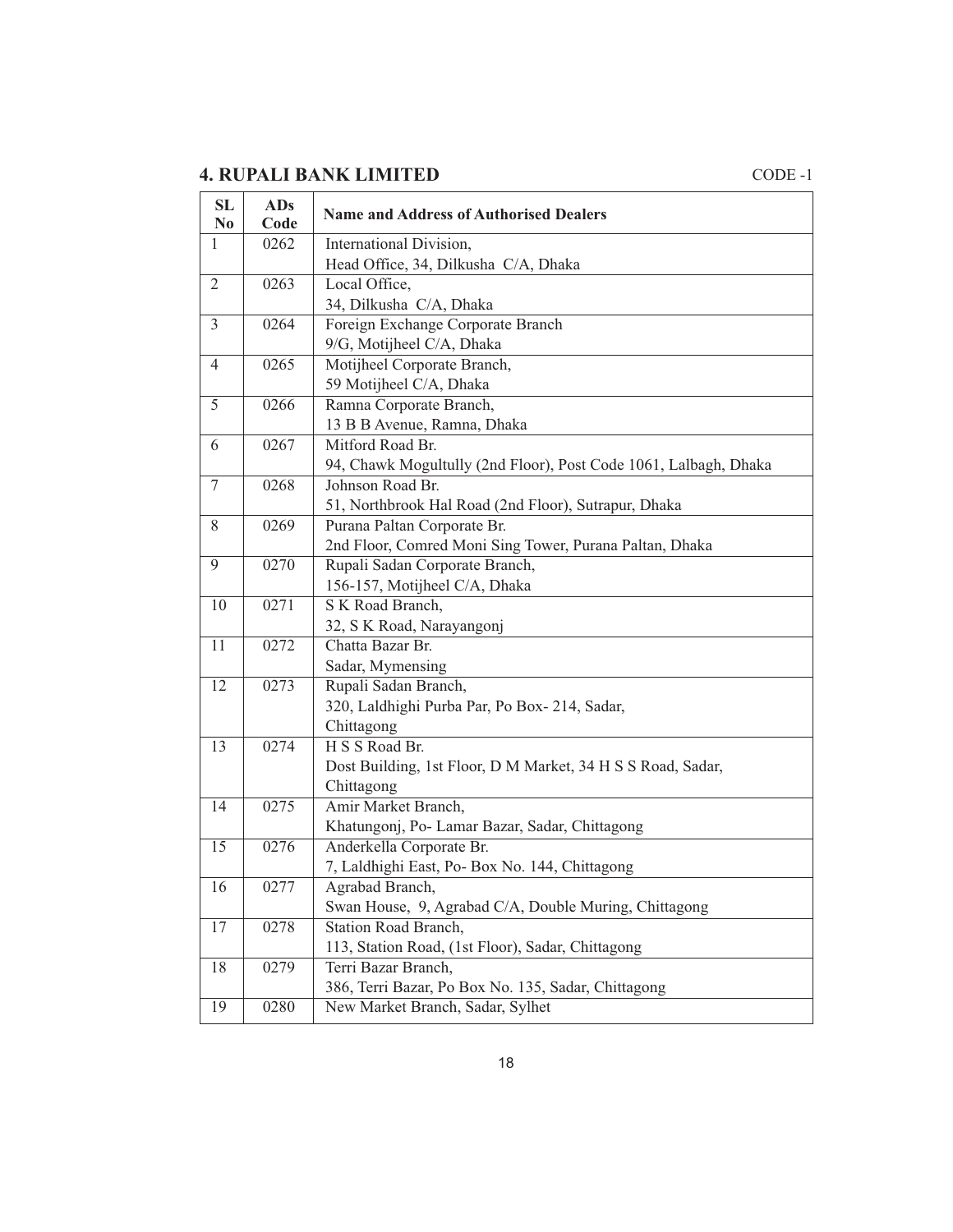| SL.<br>$\bf No$ | <b>ADs</b><br>Code | <b>Name and Address of Authorised Dealers</b>     |
|-----------------|--------------------|---------------------------------------------------|
| 20              | 0281               | Rajgonj Branch,                                   |
|                 |                    | Comilla Mansion, 1st Floor,                       |
|                 |                    | 208-209, Rajgonj, Sadar, Comilla                  |
| 21              | 0282               | Shams Building Branch,                            |
|                 |                    | Shams Building, 14, Sir Iqbal Road, Sadar, Khulna |
| 22              | 0283               | Daulatpur Branch,                                 |
|                 |                    | Khan-A-Sabur Road, Daulatpur, Khulna              |
| 23              | 0284               | M K Road Branch,                                  |
|                 |                    | Sadar, Jessore                                    |
| 24              | 0285               | Sadar Road Branch,                                |
|                 |                    | Sadar, Barisal                                    |
| 25              | 0286               | Shaheb Bazar Branch,                              |
|                 |                    | Fahmida Bhaban, Ghoramara, Boalia, Rajshahi       |
| 26              | 0287               | Thana Road Branch,                                |
|                 |                    | Dr. Yeasin Plaza, Nawab Bari Road, Bogra          |
| 27              | 0288               | G L Roy Road Branch,                              |
|                 |                    | Sadar, Rangpur                                    |
| 28              | 0289               | TCB Bhaban Branch,                                |
|                 |                    | 1-2, Kawran Bazar, Tejgaon, Dhaka                 |
| 29              | 0290               | Gulshan Branch, Gulshan, Dhaka                    |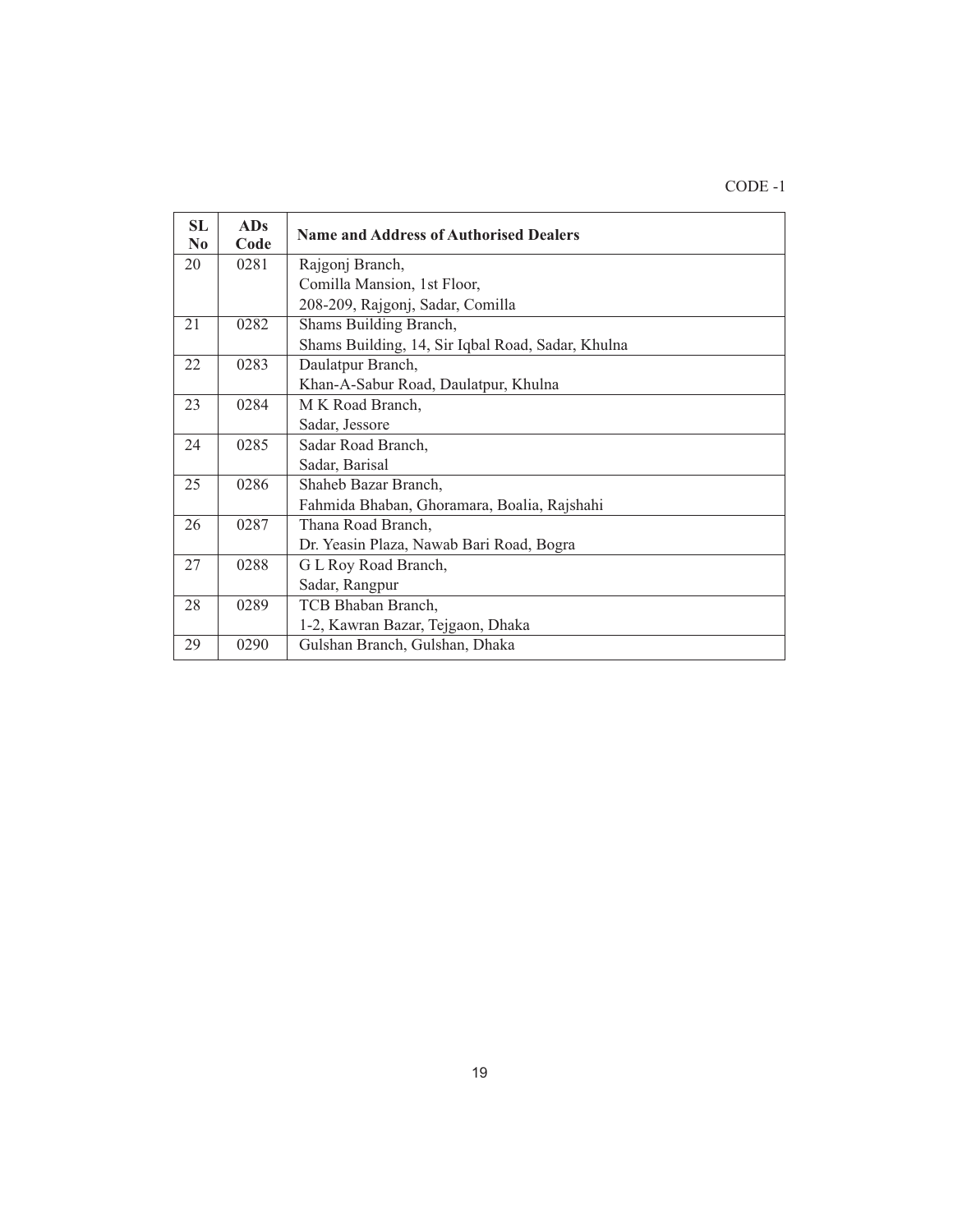## **5. SONALI BANK LTD** CODE -1

| SL<br>N <sub>0</sub> | <b>ADs</b><br>Code | <b>Name and Address of Authorised Dealers</b> |
|----------------------|--------------------|-----------------------------------------------|
| 1                    | 0329               | Head Office, Dhaka                            |
| $\overline{2}$       | 0330               | Local Office, Dhaka                           |
| 3                    | 0331               | Shilpababon Corporate Branch, Dhaka           |
| $\overline{4}$       | 0332               | Dilkusha Corporate Branch, Dhaka              |
| $\overline{5}$       | 0333               | Ramna Corporate Branch, Dhaka                 |
| 6                    | 0334               | Sadarghat Corporate Branch, Dhaka             |
| $\overline{7}$       | 0335               | Chowkbazar Branch, Dhaka                      |
| 8                    | 0336               | Foreign Exchange Corp. Branch, Dhaka          |
| 9                    | 0337               | Wage Earner's Corp. Branch, Dhaka             |
| 10                   | 0338               | Bangabandhu Avenue Corp. Branch, Dhaka        |
| 11                   | 0339               | Narayanganj Corp. Branch, Narayanganj         |
| 12                   | 0341               | Mymensing Branch, Mymensing                   |
| 13                   | 0342               | Agrabad Corp, Branch, Chittagong              |
| 14                   | 0343               | Laldhigi Corp. Branch, Chittagong             |
| 15                   | 0344               | Khatungonj Branch, Chittagong                 |
| 16                   | 0345               | Railway Building Branch, Chittagong           |
| 17                   | 0346               | Wage Earner's Branch, Chittagong              |
| 18                   | 0347               | Sylhet Corp.Branch, Sylhet                    |
| 19                   | 0348               | Dargagate Corp. Branch, Sylhet                |
| 20                   | 0349               | Foreign Exchange Branch, Moulovebazer         |
| 21                   | 0350               | Comilla Corp. Branch, Comilla                 |
| 22                   | 0351               | Chandpur Branch, Chandpur                     |
| 23                   | 0352               | Khulna Corp. Branch, Khulna                   |
| 24                   | 0353               | Doulatpur Branch, Khulna                      |
| 25                   | 0354               | Jessore Corp. Branch, Jessore                 |
| 26                   | 0355               | Kustia Branch, Kustia                         |
| 27                   | 0356               | Rajshahi Corp. Branch, Rajshahi               |
| 28                   | 0357               | Bogra Corp. Branch, Bogra                     |
| 29                   | 0358               | Rangpur Corp. Branch, Rangpur                 |
| 30                   | 0359               | Dinajpur Corp. Branch, Dinajpur               |
| 31                   | 0360               | B. Wapda Corp. Branch, Dhaka                  |
| 32                   | 0361               | Cantonment Corp. Branch, Dhaka                |
| 33                   | 0362               | Teknaf Branch, Cox's Bazer                    |
| 34                   | 0363               | Chapinawabgonj Branch, Chapinawabgonj         |
| 35                   | 0364               | Gulshan Branch, Dhaka                         |
| 36                   | 0365               | Sunamgonj Branch, Sunamgonj                   |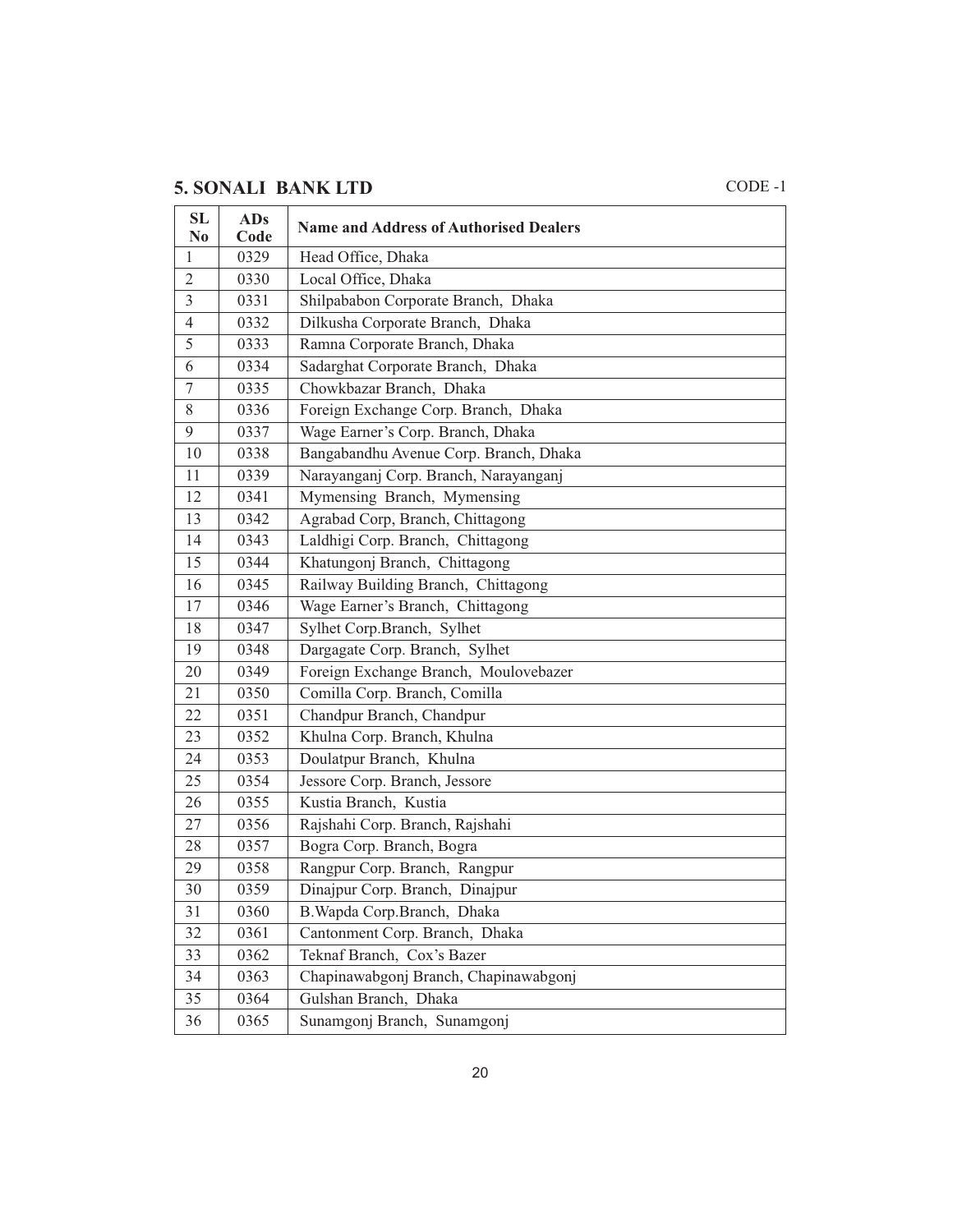| <b>SL</b><br>$\bf No$ | <b>ADs</b><br>Code | <b>Name and Address of Authorised Dealers</b> |
|-----------------------|--------------------|-----------------------------------------------|
| 37                    | 0366               | Satkhira Branch, Satkhira                     |
| 38                    | 0367               | Bhaddarhat Branch, Chittagong                 |
| 39                    | 0368               | Lalmonirhat Branch, Lalmonirhat               |
| 40                    | 0369               | Green Road Branch, Dhaka                      |
| 41                    | 0370               | Hotel Sheraton Branch, Dhaka                  |
| 42                    | 0371               | Hobigonj Branch, Hobigonj                     |
| 43                    | 0372               | Serajgonj Branch, Serajgonj                   |
| 44                    | 0373               | Foreign Exchange Branch, Narayangonj          |
| 45                    | 0374               | Chhatak Branch, Sunamgonj                     |
| 46                    | 0375               | Brahmanbaria Branch, Brahmanbaria             |

ľ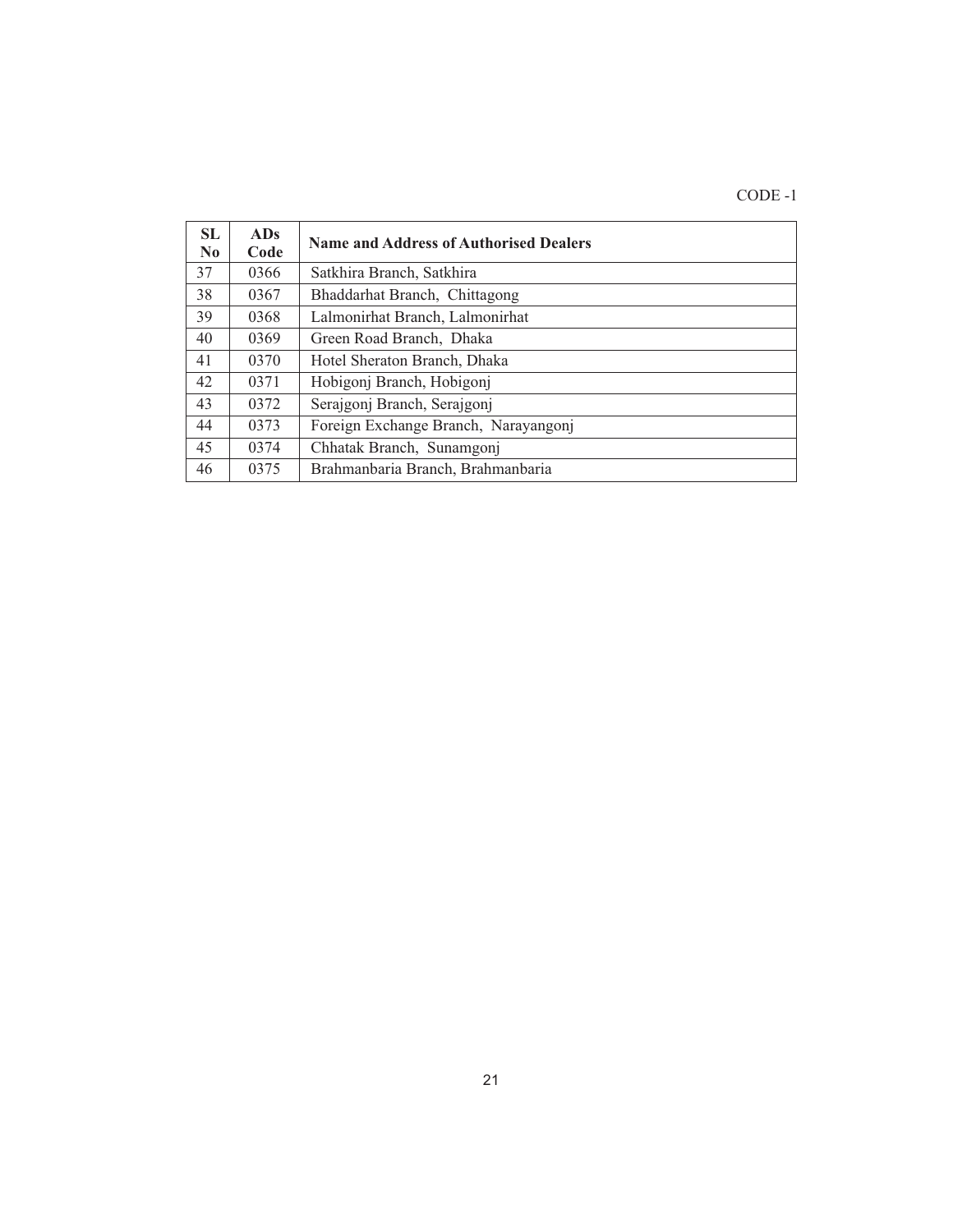# **6. UTTARA BANK LIMITED**

| SL<br>N <sub>0</sub> | <b>ADs</b><br>Code | <b>Name And address of Authorised Dealers</b>                                   |
|----------------------|--------------------|---------------------------------------------------------------------------------|
| $\mathbf{1}$         | 0431               | Head Office, 90, Motijheel, C/A, Dhaka                                          |
| $\overline{2}$       | 0432               | Local Office, 129-130, Motijheel C/A, Dhaka                                     |
| 3                    | 0433               | Dilkusha Br. 54, Dilkusha C/A, Dhaka                                            |
| $\overline{4}$       | 0434               | Chawk Bazar (Dhaka) Branch, 5, Begum Bazar, Dhaka                               |
| 5                    | 0435               | Foreign Exchange Branch, 69, Dilkusha C/A, Dhaka                                |
| 6                    | 0436               | Islampur Branch, 95, Islampur Road, Dhaka                                       |
| $\boldsymbol{7}$     | 0437               | Narayangonj Branch, Jibon Bima Building 150, B. B. Road Narayanganj             |
| $8\,$                | 0438               | Ramna Branch, 68/1, Purana Paltan, Dhaka                                        |
| 9                    | 0439               | Agrabad Branch, 74, Agrabad C/A, Chittagong                                     |
| 10                   | 0440               | Sylhet Branch,                                                                  |
|                      |                    | Shahir Plaza (1st Floor) Zindabazar, Sylhet                                     |
| 11                   | 0441               | Comilla Branch, Dipika Cinema Building, Kandirpar, Comilla                      |
| 12                   | 0442               | Khatungonj Branch, 385-386, Ekhlas Market, Khatunganj, Chittagong               |
| 13                   | 0443               | Sir Iqbal Road Branch, 2/A, Sir Iqbal Road Khulna                               |
| 14                   | 0444               | Barisal Branch, Aryya Laxmi Bhaban Sadar Road, Barisal                          |
| 15                   | 0445               | Shaheb Bazar Branch, Karim Super Market, Shaheb Bazar, Ghoramara Rajshahi       |
| 16                   | 0446               | Rangpur Branch, Dewanbari Road Betpatty Rangpur                                 |
| 17                   | 0447               | Bogra Branch, Habib Mansion (1st Floor), Kabi Nazrul Islam Road, Bogra          |
| $18\,$               | 0448               | Moulvibazar (Dhaka) Branch, 66, Moulvi Bazar (Tajmahol Complex), Dhaka          |
| 19                   | 0449               | Bangabandhu Avenue Branch, 12 Bangabandhu Avenue Dhaka                          |
| 20                   | 0450               | Laldighi Branch, 120, Laldighi (West) Chittagong                                |
| 21                   | 0451               | Shantinagar Branch, 40 -41, Siddeswari Circular Road, Kulsum (1st Floor) Dhaka  |
| 22                   | 0452               | Corporate Branch, Uttara Bank Bhaban 90, Motijheel C/A, Dhaka                   |
| 23                   | 0453               | Banijya Shakha Branch, 42, Dilkusha C/A, (Ground Floor) Dhaka                   |
| 24                   | 0454               | Nawabpur Branch, 150, Nawabpur Road Dhaka                                       |
| 25                   | 0455               | Kawran Bazar Branch, 25-26, Kawran Bazar C/A, Dhaka                             |
| 26                   | 0456               | Jessore Branch, Municipal Road, Near Chowrasta Jessore                          |
| 27                   | 0457               | Pallabi Branch, Plot No.10, Pallabi Bus Stand Mirpur, Dhaka                     |
| 28                   | 0458               | Gulshan Branch, Landmark Shopping Centre (1st Fl.), 12-14, Gulshan              |
|                      |                    | North C/A, Gulshan-2 Dhaka                                                      |
| 29                   | 0459               | Mymensingh Branch, 34, Bipin Sen Road Chotta Bazar P.S.-Kotwali, Mymensingh     |
| 30                   | 0460               | Epz Branch Ganakbari, Dhamsona, Savar Dhaka                                     |
| 31                   | 0461               | Kalabagan Branch, 157, Lake Circus, Mirpur Road Kalabagan, Dhaka                |
| 32                   | 0462               | Dar-Us-Salam Road Branch, 5-D, Dar-Us-Salam Road Mirpur-1, Dhaka                |
| 33                   | 0463               | Satmasjid Road Branch, Eastern Elite Center 741, Satmasjid Road (1st Floor), 3, |
|                      |                    | Dhanmondi R/A, Dhaka                                                            |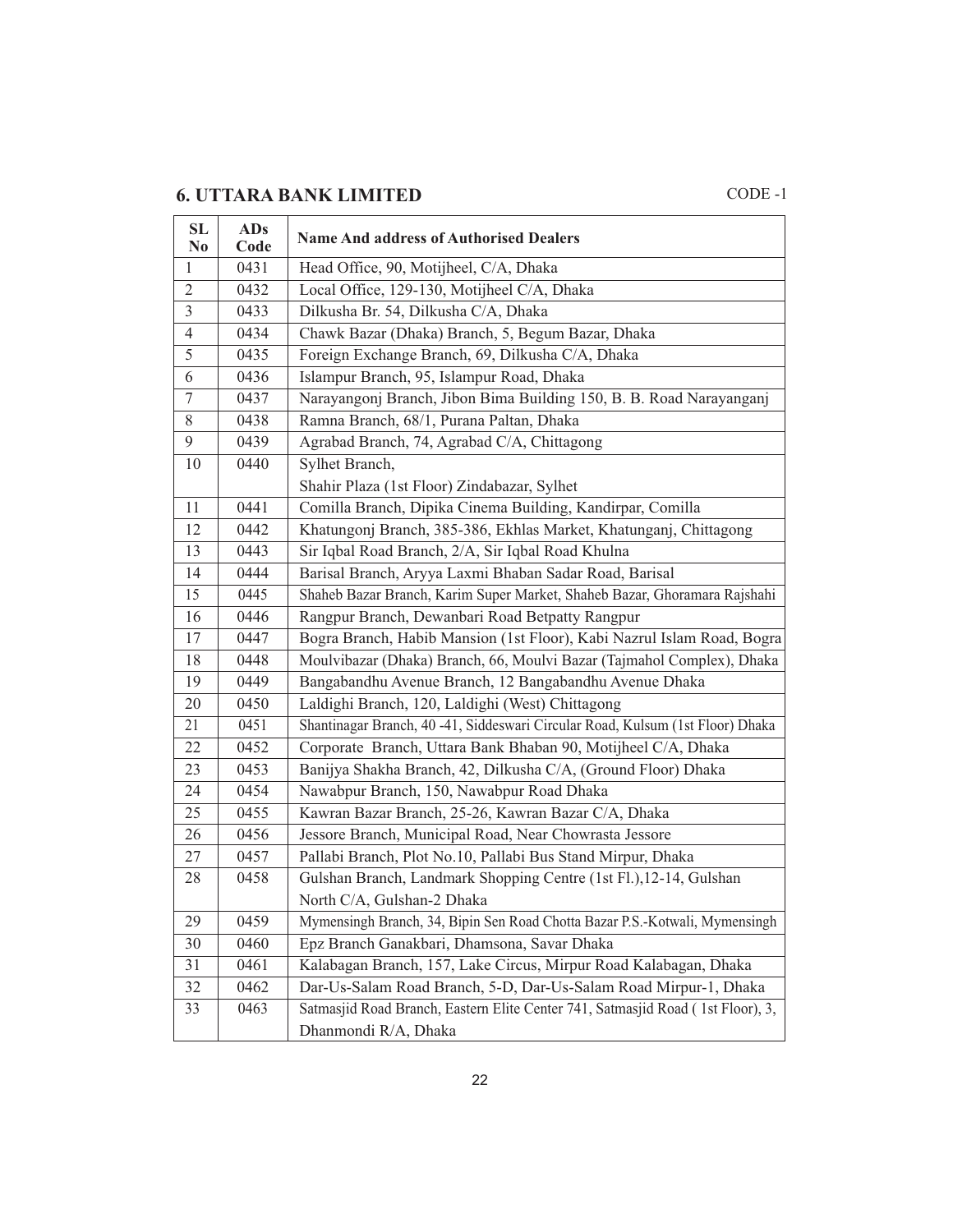$\overline{1}$ 

| SL<br>No. | <b>ADs</b><br>Code | <b>Name and Address of Authorised Dealers</b>                            |
|-----------|--------------------|--------------------------------------------------------------------------|
| 34        | 0464               | English Road Branch, 9/A, Malitola Lane (North South Road), Dhaka        |
| 35        | 0465               | Uttara Branch, Singapore Plaza (1st Floor), 17 Mymensingh Road Sector-3, |
|           |                    | Uttara Model Town, Uttara, Dhaka                                         |
| 36        | 0466               | Pabna Branch, Sonapatty, P.O.-Pabna Pabna                                |
| 37        | 0467               | Natore Branch, Holding No.-98 (1st Floor), P.O.-Natore, Natore           |
| 38        | 0468               | Sunamganj Branch, Sufia Mansion (1st Floor), Sunamganj Sadar, Sunamganj  |
| 39        | 0469               | Naogaon Branch, Main Road Mofizuddin Market (1st Floor), Naogaon         |

 $\Box$ 

 $\top$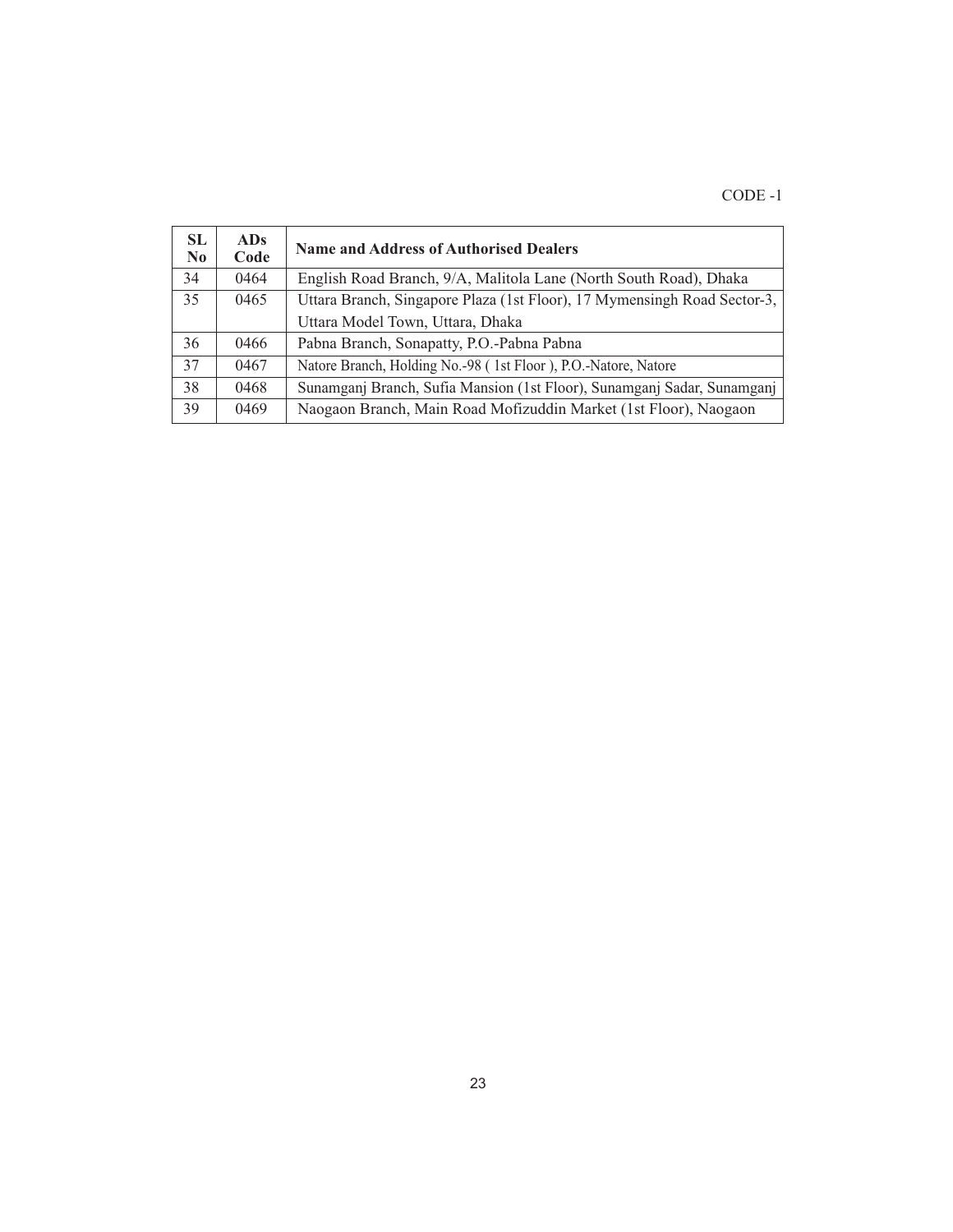# **7. BANGLADESH KRISHI BANK**

| SL<br>$\bf No$ | <b>ADs</b><br>Code | <b>Name and Address of Authorised Dealers</b>     |
|----------------|--------------------|---------------------------------------------------|
| 1              | 0498               | International Deptt Head Office,                  |
|                |                    | 83-85, Motijheel, Dhaka                           |
| 2              | 0499               | Local Principal Office,                           |
|                |                    | 83-85, Motijheel, Dhaka                           |
| 3              | 0500               | Narayangonj Branch,                               |
|                |                    | 231, BB Road, Narayangonj                         |
| 4              | 0501               | Agrabad Corp. Br.                                 |
|                |                    | P O Aburhat Noor Mansion, Chittagong              |
| 5              | 0502               | Khulna Corp. Br.                                  |
|                |                    | 7, Sir Iqbal Road, Khulna.                        |
| 6              | 0503               | Kushtia Branch,                                   |
|                |                    | Bangabandhu Supar Market                          |
|                |                    | Ns Road, Kustia                                   |
| 7              | 0504               | Sylhet Corp. Br.                                  |
|                |                    | Krisi Bank Bhaban, Zindabazar Sylhet              |
| 8              | 0505               | Chittagong Branch,                                |
|                |                    | 61, Jubilee Road, Chittagong                      |
| 9              | 0506               | Chalpatty Branch,                                 |
|                |                    | Bakalia, Chittagong                               |
| 10             | 0507               | Kawranbazar Corporate Branch,                     |
|                |                    | 50, Kazi Nazrul Islam Avenew, Dhaka               |
| 11             | 0508               | Chawkbazar, Branch                                |
|                |                    | 16, Water Work Road, Dhaka                        |
| 12             | 0509               | Haluaghat Branch                                  |
|                |                    | PO & P S Haluaghat, Mymensingh                    |
| 13             | 0510               | Sharsha Branch                                    |
|                |                    | PO & PS Sharsha, Jassor                           |
| 14             | 0511               | Tea Board Branch,                                 |
|                |                    | 171-172, East Nasirabad, Chittagong               |
| 15             | 0512               | Banani Branch, Raod # 11, Banani, Dhaka           |
| 16             | 0513               | Sholo Shahar Branch, 137/P Cda Avenew, Chittagong |
| 17             | 0514               | Nalita Bari Branch, Nalita Bari, Sherpur          |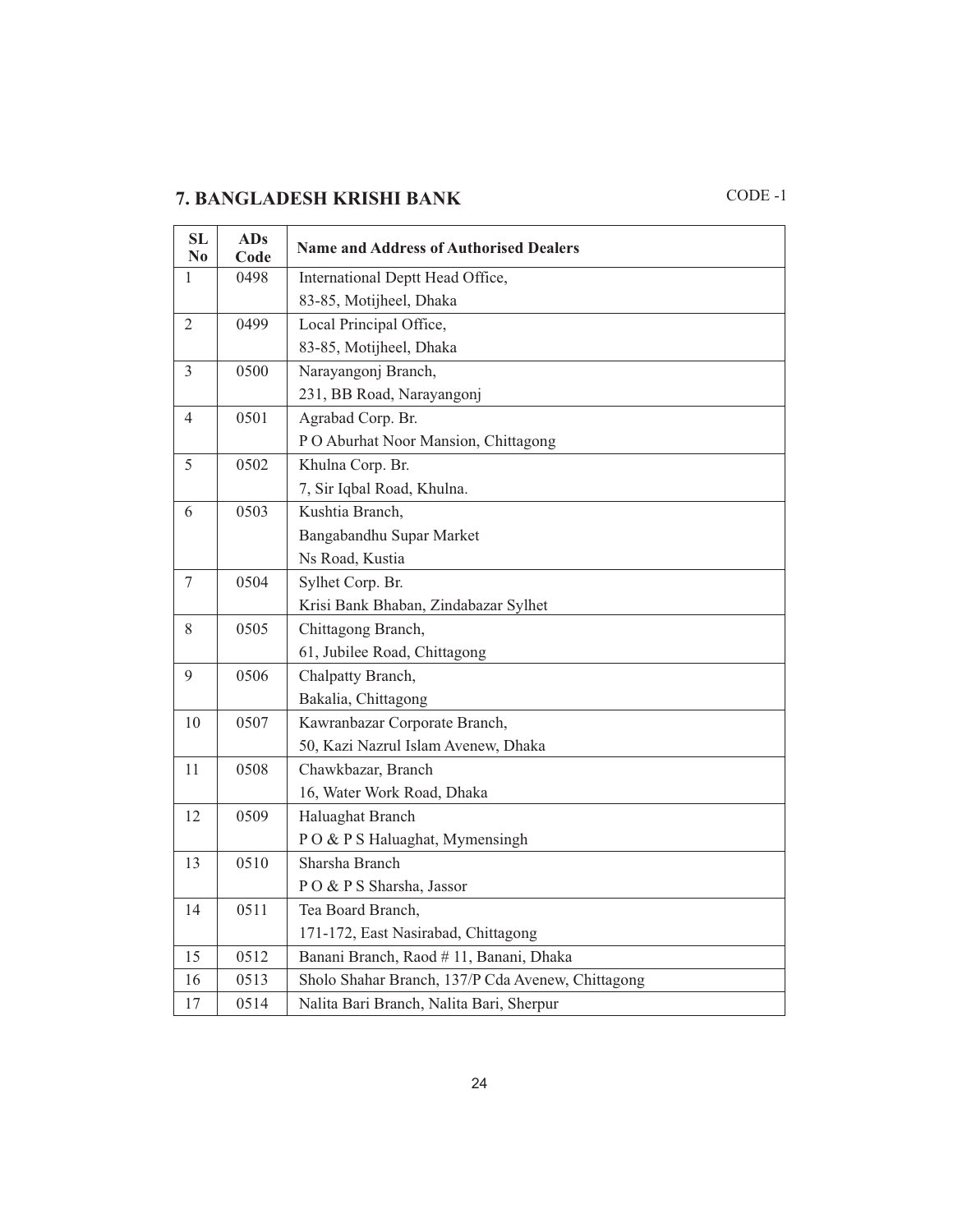#### **8. BANGLADESH DEVELOPMENT BANK LIMITED** CODE -1

| SL.<br>No.     | <b>ADs</b><br>Code | <b>Name and Address of Authorised Dealers</b> |
|----------------|--------------------|-----------------------------------------------|
|                | 0564               | Head Office,                                  |
|                |                    | 8, Rajuk Avenue, Motijheel, Dhaka-1000        |
| $\mathfrak{D}$ | 0565               | Principal Branch,                             |
|                |                    | 8, Rajuk Avenue, Motijheel, Dhaka-1000        |
| 3              | 0566               | Agrabad Branch, Chittagong,                   |
| $\overline{4}$ | 0567               | Narayangonj Branch, Narayangonj               |
| 5              | 0597               | Karwanbazar Branch,                           |
|                |                    | 12, Karwanbazar, Dhaka-1000                   |
| 6              | 0598               | Motijheel Branch,                             |
|                |                    | A K Khan Building, 49, Motijheel              |
|                |                    | $C/A$ , Dhaka-1000                            |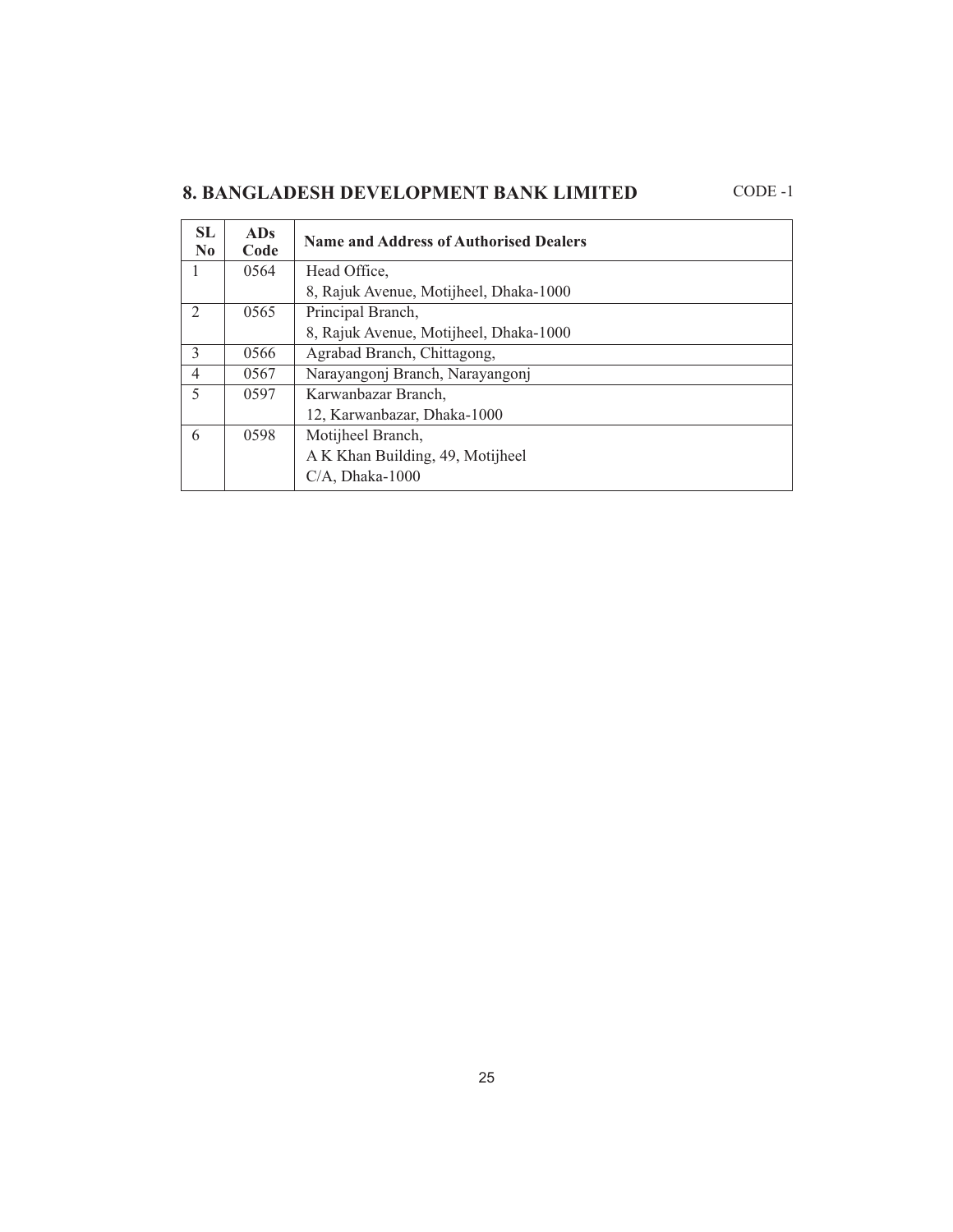# **9. RAJSHAHI KRISHI UNNAYAN BANK (RAKUB)**

| SL.<br>N <sub>0</sub> | <b>ADs</b><br>Code | <b>Name and Address of Authorised Dealers</b>                                               |
|-----------------------|--------------------|---------------------------------------------------------------------------------------------|
|                       | 0630               | Central Account Cell, Shadaran Bima Bhaban, Kazihata, Rajsahi                               |
|                       | 0631               | Foreign Exchange Department, Head Office,<br>272, Banalata C/A, Biman Bandar Road, Rajshahi |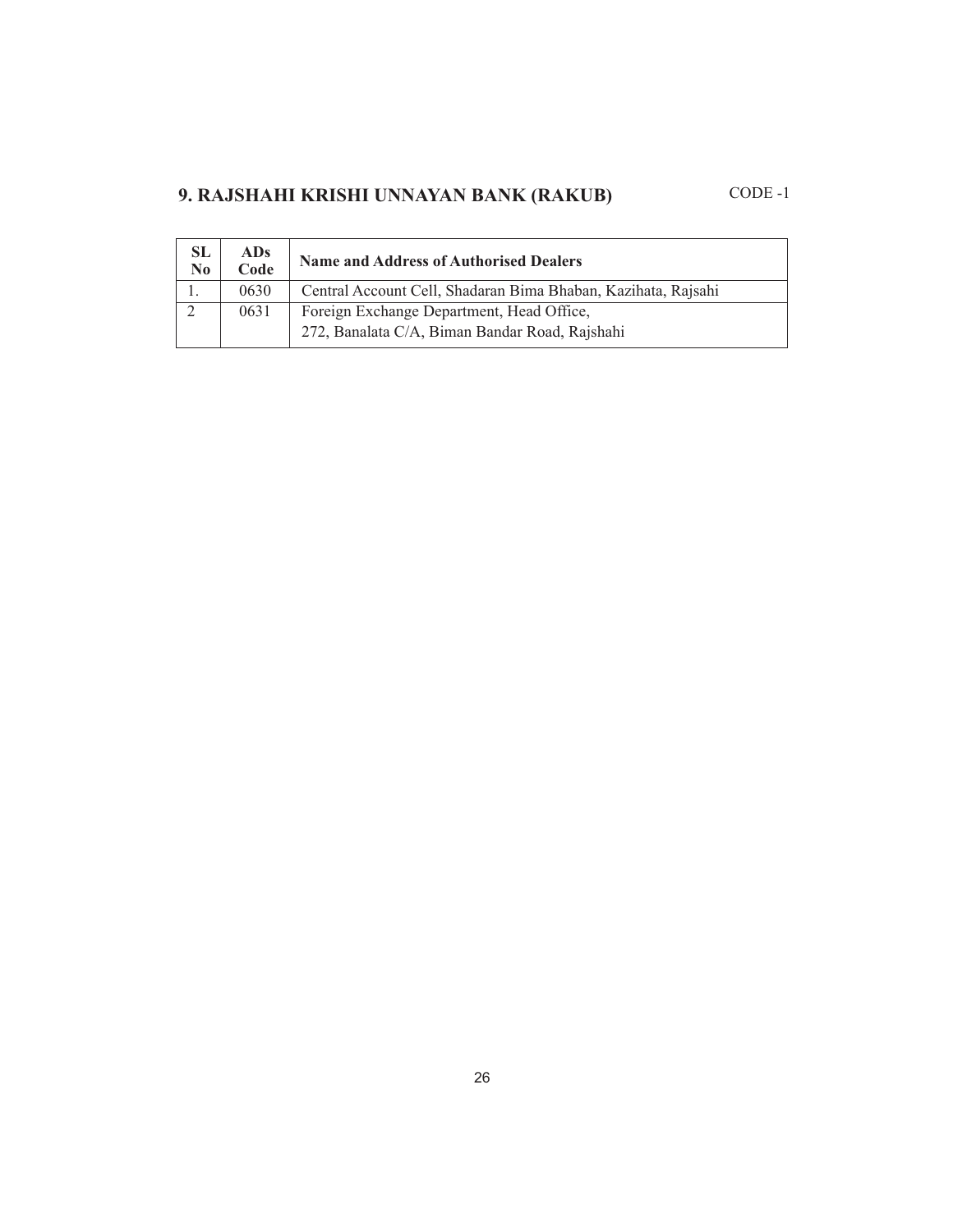# **10. ARAB BANGLADESH (AB) BANK LIMITED**

| SL<br>N <sub>0</sub> | <b>ADs</b><br>Code | <b>Name and Address of Authorised Dealers</b>              |
|----------------------|--------------------|------------------------------------------------------------|
| 1                    | 0663               | ID, Head Office, BCIC Building, 30-31, Dilkusha C/A, Dhaka |
| $\overline{2}$       | 0664               | Karwan Bazar Branch, BSEC Bhaban                           |
|                      |                    | 102, Kazi Nazrul Islam Avenue, Dhaka                       |
| 3                    | 0665               | Motijheel Branch, BSB Bldg.                                |
|                      |                    | 8, DIT Avenue, Dhaka                                       |
| 4                    | 0666               | Imamganj Branch, 40, Imamganj, Dhaka                       |
| $\overline{5}$       | 0667               | Agrabad Branch,                                            |
|                      |                    | 26, Agrabad C/A, Chittagong                                |
| 6                    | 0668               | Khatunganj Branch,                                         |
|                      |                    | 395, Khatunganj, Chittagong                                |
| 7                    | 0669               | Dargah Gate Branch,                                        |
|                      |                    | Rajmanjil, Dargah Gate, Sylhet                             |
| 8                    | 0670               | Station Road Branch,                                       |
|                      |                    | 86, Station Road, Chittagong                               |
| 9                    | 0671               | Khulna Branch,                                             |
|                      |                    | 4, CDA Commercial Area, Khulna                             |
| 10                   | 0672               | Bogra Branch,                                              |
|                      |                    | Kazi Nazrul Islam Sarak,                                   |
|                      |                    | Joutala, Bogra                                             |
| 11                   | 0673               | Principal Branch,                                          |
|                      |                    | <b>BCIC</b> Bhaban,                                        |
|                      |                    | 30-31, Dilkusha C/A, Dhaka                                 |
| 12                   | 0674               | Nazumeah Hat Branch,                                       |
|                      |                    | Kaptali Junction Road, Burischar, Chittagong               |
| 13                   | 0675               | Narayanganj Branch,                                        |
|                      |                    | 109, Bangabandhu Avenue, Narayanganj                       |
| 14                   | 0676               | Export Processing Zone Branch,                             |
|                      |                    | P.O. EPZ, South Halishahar, Chittagong                     |
| 15                   | 0677               | Madhuban Super Market Branch,                              |
|                      |                    | Bandar Bazar, Sylhet                                       |
| 16                   | 0678               | North South Road Branch,                                   |
|                      |                    | 9/1, North South Road, Dhaka                               |
| 17                   | 0679               | Jessore Branch,                                            |
|                      |                    | Municipal Road, Jessore                                    |
| 18                   | 0680               | Rajshahi Branch, Saheb Bazar,                              |
|                      |                    | Rajshahi                                                   |
| 19                   | 0681               | Mohakhali Branch,                                          |
|                      |                    | Pacific Centre, 14, Mohakhali C/A, Dhaka                   |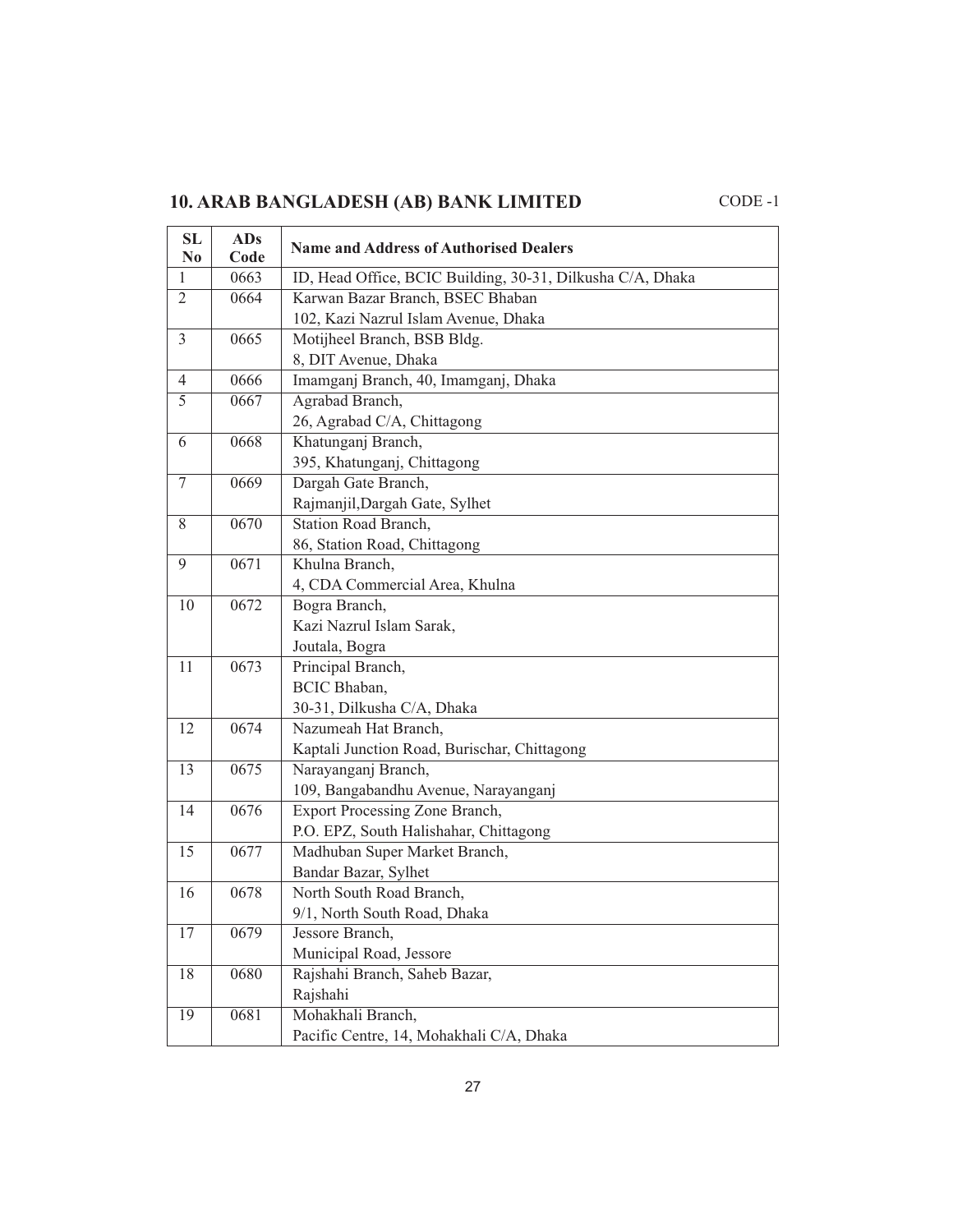| <b>SL</b><br>N <sub>0</sub> | <b>ADs</b><br>Code | <b>Name and Address of Authorised Dealers</b>     |
|-----------------------------|--------------------|---------------------------------------------------|
| 20                          | 0682               | Chapai Nawabganj Branch,                          |
|                             |                    | Gudagari Road, Chapai Nawabganj                   |
| 21                          | 0683               | Teknaf Branch,                                    |
|                             |                    | Teknaf Main Road, Cox's Bazar                     |
| 22                          | 0684               | Nawabpur Road Branch,                             |
|                             |                    | 198-202, Nawabpur Road, Dhaka                     |
| 23                          | 0685               | CDA Avenue Branch,                                |
|                             |                    | 1367, CDA Avenue, Nasirabad, Chittagong           |
| 24                          | 0686               | Uttara Branch,                                    |
|                             |                    | House # 11, Road # 14-D,                          |
|                             |                    | Sector-4, Uttara Model Town, Dhaka                |
| 25                          | 0687               | Rangpur Branch,                                   |
|                             |                    | 91, Central Road, Rangpur                         |
| 26                          | 0688               | Jubilee Road Branch,                              |
|                             |                    | 175, Jubilee Road,                                |
|                             |                    | Enayet Bazar, Chittagong                          |
| 27                          | 0689               | Gulshan Branch,                                   |
|                             |                    | House, CWN(A) 3, Road-49,                         |
|                             |                    | Gulshan Model Town, Dhaka                         |
| 28                          | 0690               | New Elephant Road Branch,                         |
|                             |                    | House No.5, Road No.2                             |
|                             |                    | Dhanmondi, Dhaka                                  |
| 29                          | 0691               | Kakrail Branch,                                   |
|                             |                    | 81, Vip Road, Kakrail, Dhaka                      |
| 30                          | 0692               | Dhanmondi Branch,                                 |
|                             |                    | House No:286/B, Road No.27(Old), Dhanmondi, Dhaka |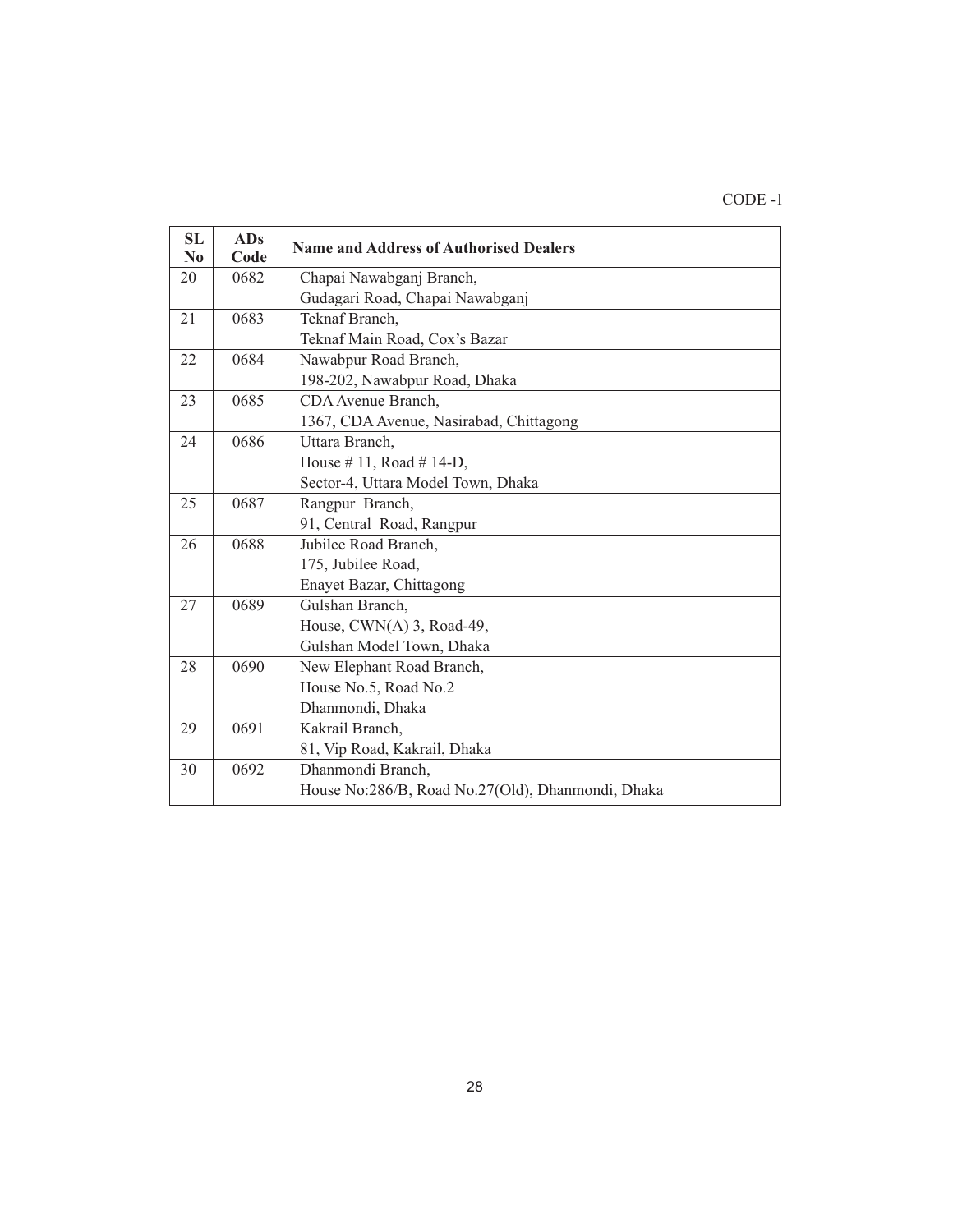#### **11. THE CITY BANK LTD**

**SL No** 1 0728 Principal Office, 10, Dilkusha, Dhaka 2 0729 Imamganj Branch, 44-45/2, Imamganj (1st Floor), Dhaka 3 0730 Tanbazar Branch, 52, S M Maleh Rd, Narayanganj 4 0731 Agrabad Branch, Finlay House, Agrabad C/A, Chittagong 5 0732 Khatunganj Branch, 282, Khatungonj, Chittagong 6 0733 Islampur Branch, 108, Islampur Road, Dhaka 7 0734 Bandarbazar Branch 897, Bandar Bazar, Sylhet 8 0735 Pabna Branch, 288/1, Aurangzeb Road, Pabna 9 0736 Khulna Branch, 7, Sir Iqbal Road, Po Box 185, Khulna 10 0737 Jubilee Road Branch, 36/44, Enayet Bazar, Jubilee Road, Chittagong 11 0738 Head Office, 10, Dilkusha, Dhaka 12 0739 Bogra Branch, 200 Razabazar, Bogra 13 0740 B.B. Avenue Branch, 12 BB Avenue, P.O. Box.3756, Dhaka 14 0741 Jhonson Road Branch, Aziz Center, (1st Floor), 31, Johnson Road, Dhaka 15 | 0742 | Gulshan Branch, 49, Gulshan South (Near Market -1), Gulshan R/A, Dhaka 16 0743 Newmarket Branch, House-5, Road- 2, Dhanmondi R/A, Dhaka 17 | 0744 | Foreign Exchange Branch, 27, Dilkusha Commercial Area, Dhaka 18 | 0745 | Mouchak Branch, 80/A, Siddeswari Circular Road, Malibagh, Dhaka **ADs Code Name and Address of Authorised Dealers**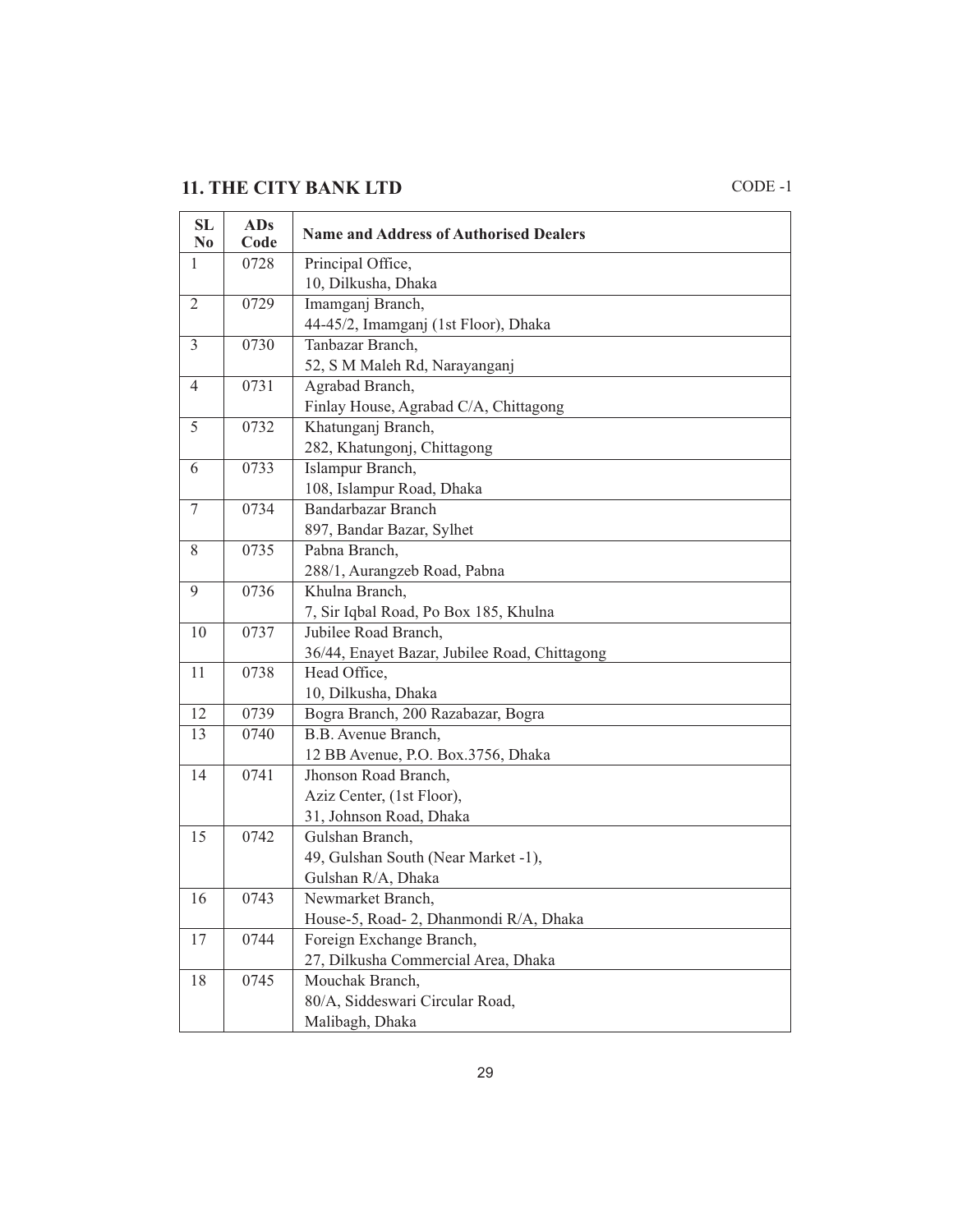| <b>SL</b><br>$\bf No$ | <b>ADs</b><br>Code | <b>Name and Address of Authorised Dealers</b> |
|-----------------------|--------------------|-----------------------------------------------|
| 19                    | 0746               | Kawran Bazar Branch,                          |
|                       |                    | Unique Trade Center,                          |
|                       |                    | 8, Panthapath, Dhaka                          |
| 20                    | 0747               | Rangpur Branch,                               |
|                       |                    | Station Road, Rangpur                         |
| 21                    | 0748               | Dhaka Chamber Branch,                         |
|                       |                    | Chamber Bhaban,                               |
|                       |                    | 65-66, Motijheel C/A, Dhaka                   |
| 22                    | 0749               | Islami Banking Branch,                        |
|                       |                    | Ismail Mansion,                               |
|                       |                    | 9/H, Motijheel C/A, Dhaka                     |
| 23                    | 0750               | Rajshahi Branch,                              |
|                       |                    | 125 Natore Road, Shaheb Bazar,                |
|                       |                    | Ghoramara, Rajshahi                           |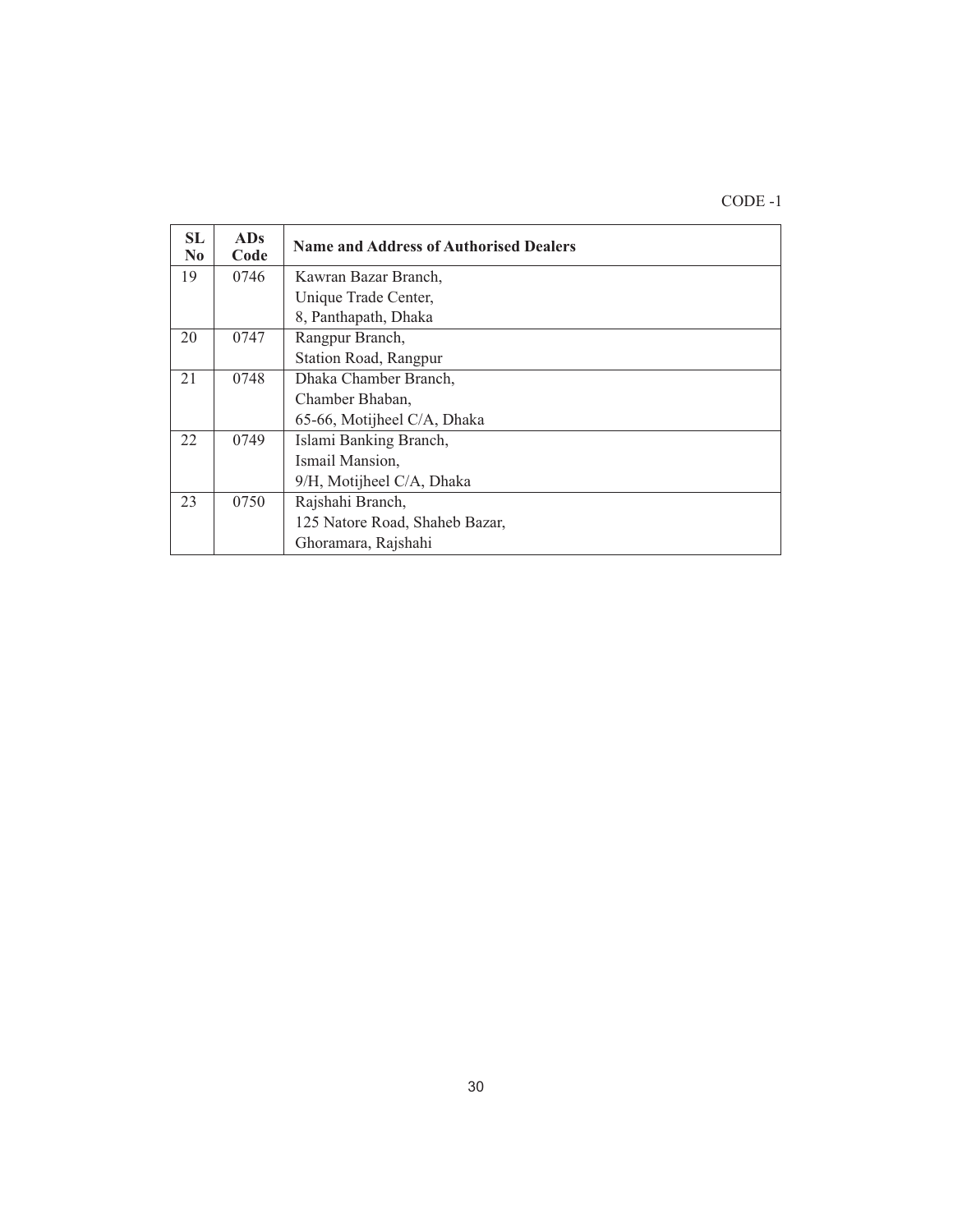# **12. IFIC BANK LIMITED**

| <b>SL</b><br>N <sub>0</sub> | <b>ADs</b><br>Code | <b>Name and Address of Authorised Dealers</b> |
|-----------------------------|--------------------|-----------------------------------------------|
| $\mathbf{1}$                | 0796               | Motijheel Branch,                             |
|                             |                    | Islam Chamber, 125/A, Motijheel C/A, Dhaka    |
| $\overline{2}$              | 0797               | Moulvi Bazar Branch,                          |
|                             |                    | 6/1, Mokim Katra, Dhaka                       |
| $\overline{3}$              | 0798               | Narayanganj Branch,                           |
|                             |                    | 66/1, Bangabandhu Road, Narayanganj           |
| $\overline{4}$              | 0799               | Islampur Branch,                              |
|                             |                    | 21, Islampur Road, Dhaka                      |
| 5                           | 0800               | Khatunganj Branch,                            |
|                             |                    | 249/259, Khatunganj Chittagong                |
| 6                           | 0801               | Agrabad Branch,                               |
|                             |                    | 30, Agrabad C/A, Chittagong                   |
| $\overline{7}$              | 0802               | Gulshan Branch,                               |
|                             |                    | 1, Ces (A) Road #113,                         |
|                             |                    | Gulshan Model Town, Dhaka                     |
| 8                           | 0803               | Sylhet Branch,                                |
|                             |                    | Laldighir Par, Sylhet                         |
| 9                           | 0804               | Khulna Branch,                                |
|                             |                    | Fatima Building,                              |
|                             |                    | 81, Lower Jessore Road, Khulna                |
| 10                          | 0805               | Rajshahi Branch,                              |
|                             |                    | 3, Shaheb Bazar, Ghoramara, Rajshahi          |
| 11                          | 0806               | Head Office, Dhaka                            |
| 12                          | 0807               | Federation Branch, FBCCI Building,            |
|                             |                    | 60, Motijheel C/A, Dhaka                      |
| 13                          | 0808               | Bangshal Branch,                              |
|                             |                    | 29/1, Nazira Bazar Lane, Dhaka                |
| 14                          | 0809               | Terri Bazar Branch,                           |
|                             |                    | Ibrahim Mansion (1st Floor),                  |
|                             |                    | 12, Terribazar, Chittagong                    |
| 15                          | 0810               | Elephant Road Branch,                         |
|                             |                    | 73/1, Elephant Road (1st Floor), Dhaka        |
| $\overline{16}$             | 0811               | Jessore Branch,                               |
|                             |                    | 59, NSC Road (Garikhana Road), Jessore,       |
| 17                          | 0812               | Bogra Branch,                                 |
|                             |                    | Municipal Holding No.707/169, Satmatha, Bogra |
| 18                          | 0813               | Satkhira Branch,                              |
|                             |                    | Nazmul Sarani, Satkhira                       |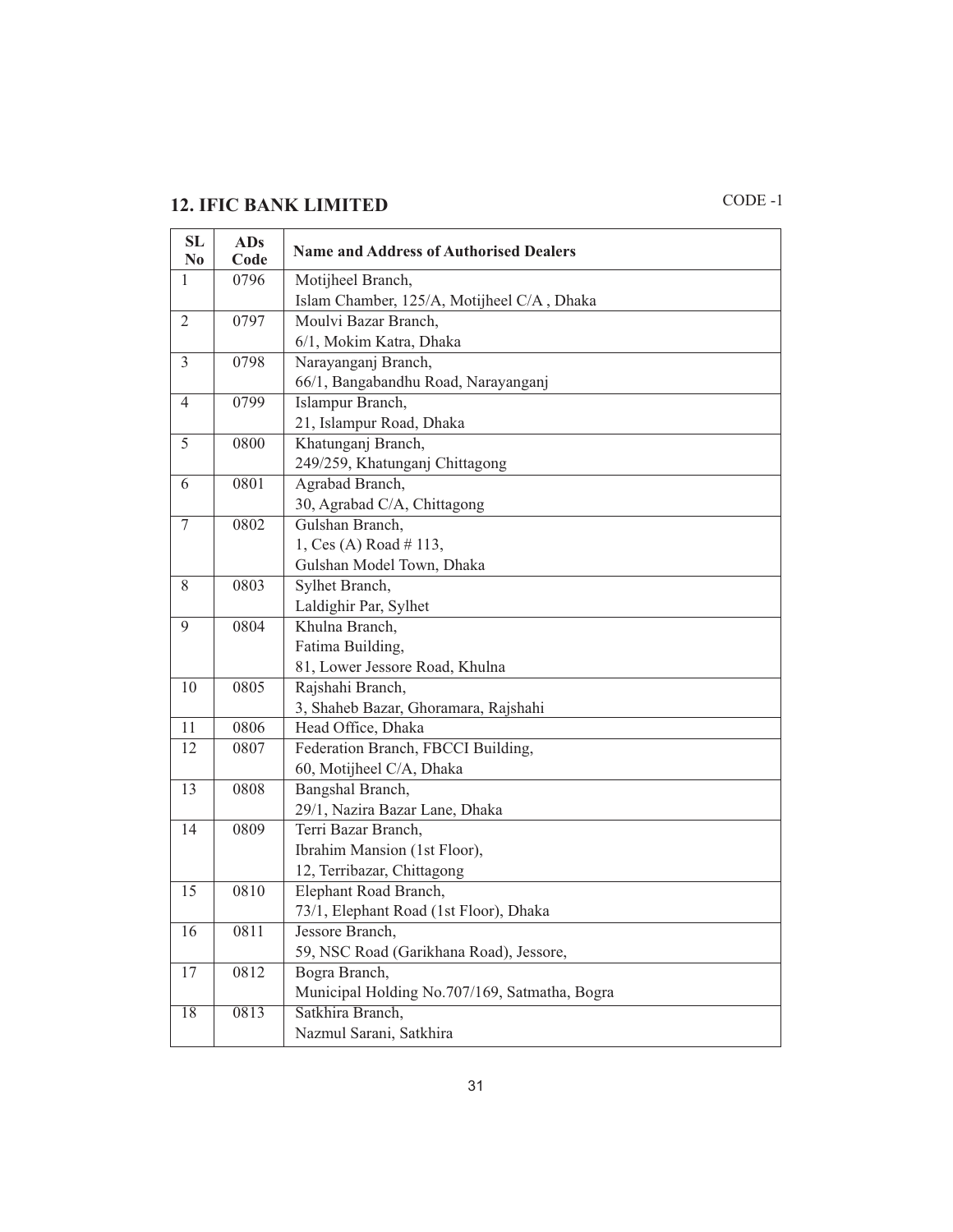| <b>SL</b><br>No. | <b>ADs</b><br>Code | <b>Name and Address of Authorised Dealers</b>            |
|------------------|--------------------|----------------------------------------------------------|
| 19               | 0814               | Dhanmondi Branch,                                        |
|                  |                    | House-8/A, Road-4, Royal Plaza,                          |
|                  |                    | Dhanmondi R/A, Dhaka                                     |
| 20               | 0815               | Noapara Branch,                                          |
|                  |                    | Noapara Bazar, Khulna-Jessore Road, 97, Noapara, Jessore |
| 21               | 0816               | Kawran Bazar Branch,                                     |
|                  |                    | Petro Centre Building,                                   |
|                  |                    | 3, Kawran Bazar, Dhaka                                   |
| 22               | 0817               | Nawabpur Road Branch,                                    |
|                  |                    | Barek Plaza,                                             |
|                  |                    | 63, Nawabpur Road, Dhaka                                 |
| 23               | 0818               | Uttara Branch,                                           |
|                  |                    | Uttara Tower,                                            |
|                  |                    | Plot # 01, Jashimuddin Road, Sector # 03                 |
|                  |                    | Uttara, Dhaka                                            |
|                  |                    |                                                          |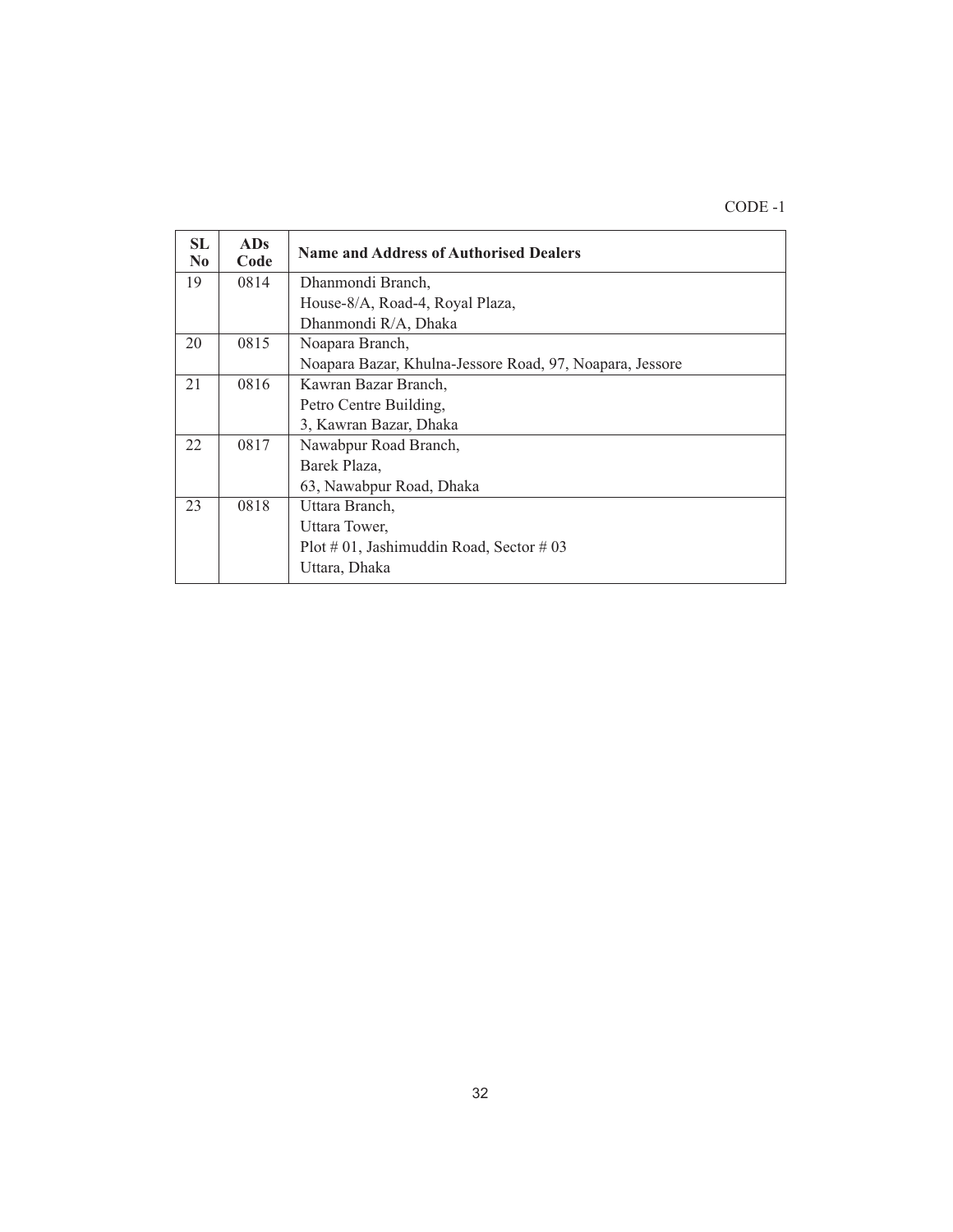# **13. ISLAMI BANK BANGLADESH LTD**

| SL<br>No        | <b>ADs</b><br>Code | <b>Name and Address of Authorised Dealers</b>                                |
|-----------------|--------------------|------------------------------------------------------------------------------|
| $\mathbf{1}$    | 0862               | Local Office, 75, Motijeel C/A, Dhaka.                                       |
| $\overline{2}$  | 0863               | Chawk Mugaltuly Branch, 93, Chawk Mugaltuly, Dhaka                           |
| $\overline{3}$  | 0864               | Foreign Exchange Branch, 41, Dilkusha C/A, Dhaka                             |
| $\overline{4}$  | 0865               | Narayangonj Branch, 54/79, BB Road, Narayangonj                              |
| $\overline{5}$  | 0866               | Agrabad Branch, 3, CDA Agrabad C/A, Chittagong                               |
| 6               | 0867               | Sylhet Branch, 288 Taltala, Sylhet                                           |
| $\overline{7}$  | 0868               | Khulna Branch, Khulna Shopping Complex, 4 Puratan Jessore Road, Khulna       |
| $\overline{8}$  | 0869               | Khatungonj Branch, 82, Azim Market, Khatungonj, Chittagong                   |
| $\overline{9}$  | 0870               | International Banking Wing, Head Office, Dhaka                               |
| 10              | 0871               | Nawabpur Road Branch, 210-211, Nawabpur Road, Dhaka                          |
| 11              | 0872               | Islampur Branch, Adel Complex, 41-42, Islampur Road, Dhaka                   |
| 12              | 0873               | Bogra Branch, Thana Road, Bogra                                              |
| 13              | 0874               | Anderkilla Branch, 36-37, Nazir Ahmed Chowdhury Road, Chittagong             |
| 14              | 0875               | Jublee Road Branch, 200/B Jublee Road, Chittagong                            |
| 15              | 0876               | Ramna Branch, 9 B. B. Avenue, Dawn Plaza, Dhaka                              |
| 16              | 0877               | Station Road Branch, Nisha Plaza (1st Floor), 526 Station Road, Chittagong,  |
| 17              | 0878               | Mirpur Branch, Plot-35, Bloc-Kha, Road- 01, Sec- 06, Mirpur 10, Dhaka        |
| 18              | 0879               | Rajshahi Branch, 269, Dainik Barta Complex, Alupatty, Rajshahi               |
| 19              | 0880               | Farmgate Branch, Malek Tower, 31 Tejkunipara, Farmgate, Dhaka                |
| $\overline{20}$ | 0881               | Saidpur Branch, Dinajpur Road, Saidpur, Nilphmari                            |
| 21              | 0882               | Bangshal Branch, 222 Bangshal, Dhaka                                         |
| 22              | 0883               | Kushtia Branch, Lavli Tower, 55/1, N S Road, Kushtia                         |
| 23              | 0884               | Pabna Branch, Sonapotty, Pabna                                               |
| $\overline{24}$ | 0885               | Paltan Branch, 14 Purana Paltan, Dhaka                                       |
| 25              | 0886               | Jessore Branch, 7-8, Rail Road, Jessore                                      |
| 26              | 0887               | Head Office Complex Branch, 40 Dilkusha C/A, Dhaka                           |
| 27              | 0888               | Gulshan Branch, 17, North Gulshan, Circle-2, Gulshan, Dhaka                  |
| 28              | 0889               | New Market Branch, Doza Mansion, 23 Mirpur Road, Dhaka                       |
| 29              | 0890               | Mouchak Branch, Hosaf Tower, 257-259, Malibagh More, Dhaka                   |
| $\overline{30}$ | 0891               | Elephant Road Branch, Elephant Road, Dhaka                                   |
| 31              | 0892               | Vip Road Branch, 30 Vip Road, Kakrail, Dhaka                                 |
| 32              | 0893               | Karwan Bazar Branch, TK Bhaban (1st Floor), 13 Karwan Bazar Branch, Dhaka    |
| $\overline{33}$ | 0894               | Rampura Branch, 394, D. I. T Road, West Rampura, Dhaka                       |
| $\overline{34}$ | 0895               | Chowmuhani Branch, Feni Road, Begumgonj, Noakhali                            |
| 35              | 0896               | Narsingdi Branch, 139, Sutapatty, Narsingdi Bazar, Narsingdi                 |
| 36              | 0897               | Dinajpur Branch, Lilir More, Station Road, Dinajpur                          |
| $\overline{37}$ | 0898               | Uttara Branch, 29, Kushal Center, Sector # 03, Uttara Model Town, Dhaka 1230 |
| 38              | 0899               | Shyamoli Branch, 15/4, Mirpur Road, Shyamoli, Dhaka                          |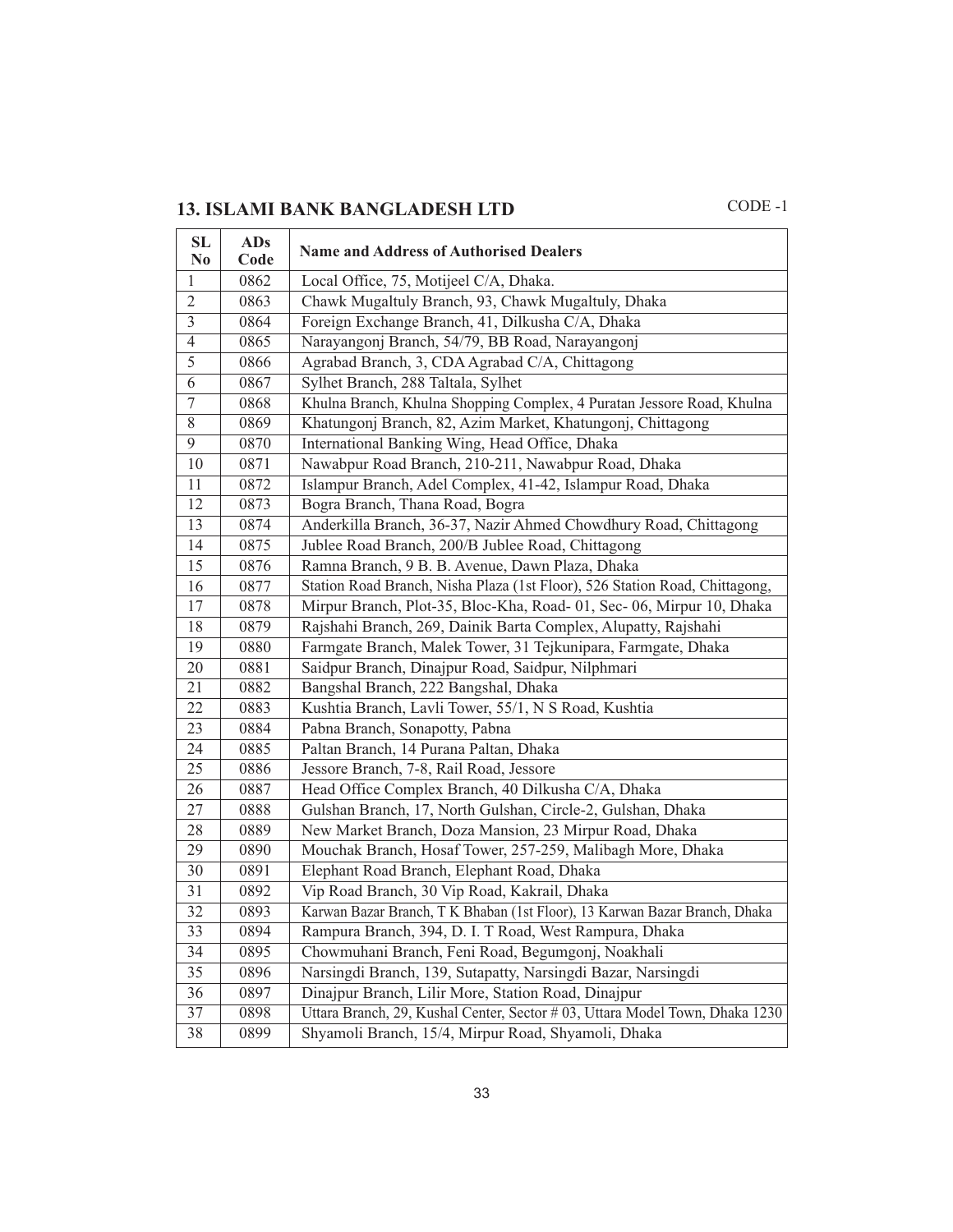| SL.<br>No. | <b>ADs</b><br>Code | <b>Name and Address of Authorised Dealers</b>                            |
|------------|--------------------|--------------------------------------------------------------------------|
| 39         | 0900               | Chapai Nawabganj Branch, Bara Indara Moure, Chapai Nawabganj             |
| 40         | 0901               | Gulshan Circle-1 Branch, Bashaty Arostrocrat (1st Floor), Plot No.6-Swh, |
|            |                    | Gulshan Avenue, Gulshan-1, Dhaka                                         |
| 41         | 0902               | Mirpur-1 Branch, Robiul Plaza, Plot No.C-1/Kha, Section-1, Mirpur, Dhaka |
| 42         | 0903               | Sadarghat Branch, 34/A P.K Rai Road, Bangla Bazar, Dhaka                 |
| 43         | 0904               | Madhabdi Branch, Fal Patty, Madhabdi, Narsingdi                          |
| 44         | 0905               | Noapara Branch, Nurbag, Noapara, Avoinagar, Jessore                      |
| 45         | 0906               | Motijheel Branch, 9/I Motijheel, Dhaka                                   |
| 46         | 0907               | Dhanmondi Branch, Sat Masjid Road, Dhaka                                 |
| 47         | 0908               | Pahartali Branch, Chittagong                                             |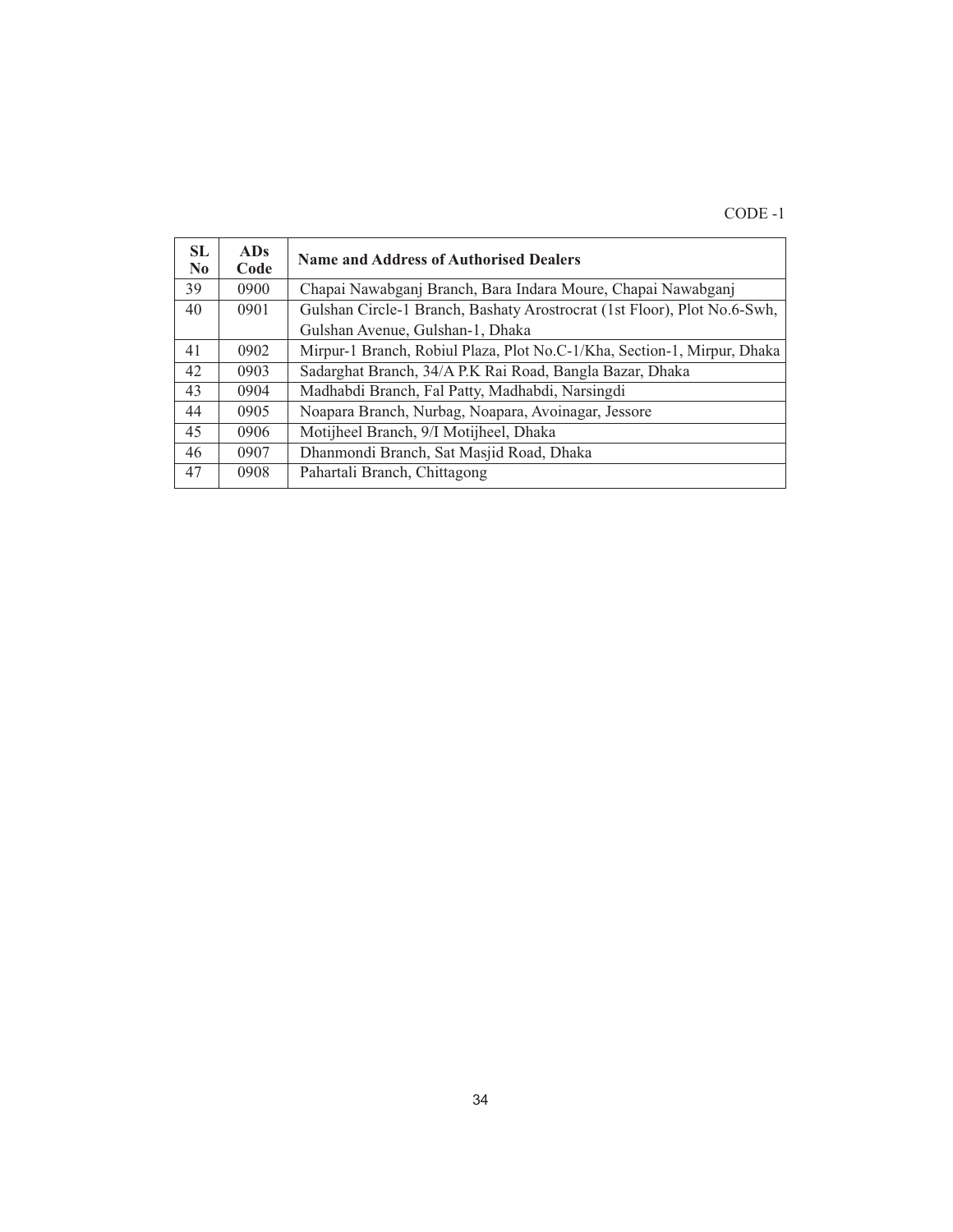# **14. NATIONAL BANK LIMITED**

| SL<br>No       | <b>ADs</b><br>Code | <b>Name and Address of Authorised Dealers</b> |
|----------------|--------------------|-----------------------------------------------|
| 1              | 0930               | Dilkusha Branch,                              |
|                |                    | 48, Dilkusha C/A, Dhaka                       |
| $\overline{2}$ | 0931               | Imamgonj Branch,                              |
|                |                    | 1, Moulvi Bazar, Dhaka                        |
| 3              | 0932               | Narayangonj Branch,                           |
|                |                    | Rahat Bhoban, Narayangonj                     |
| 4              | 0933               | Bangshal Branch,                              |
|                |                    | 22, Bangshal Road, Dhaka                      |
| 5              | 0934               | Khatungonj Branch,                            |
|                |                    | 34, Chand Mia Lane, Khatungonj, Chittagong    |
| 6              | 0935               | Agrabad Branch,                               |
|                |                    | 67, Agrabad C/A, Chittagong                   |
| $\tau$         | 0936               | Sylhet Branch,                                |
|                |                    | Laldigir Par, Sylhet                          |
| 8              | 0937               | Khulna Branch,                                |
|                |                    | 2, Sir Iqbal Road, Khulna                     |
| 9              | 0938               | Barisal Branch,                               |
|                |                    | 100 Sadar Road, Barisal                       |
| 10             | 0939               | Rajshahi Branch,                              |
|                |                    | 106/109 Shaheb Bazar, Rajshahi                |
| 11             | 0940               | Bogra Branch,                                 |
|                |                    | Borogola, Bogra                               |
| 12             | 0941               | Elephant Road Branch,                         |
|                |                    | 3, Elephant Road, Dhaka                       |
| 13             | 0942               | Jubilee Road Branch,                          |
|                |                    | 922, Niaz Manzil, Jubilee Road, Chittagong    |
| 14             | 0943               | Foreign Exchange Branch,                      |
|                |                    | 19, Rajuk Avenue, Dhaka                       |
| 15             | 0944               | International Division,                       |
|                |                    | 18, Dilkusha C/A, Motijheel, Dhaka            |
| 16             | 0945               | Malibagh Branch,                              |
|                |                    | 474, Malibagh Dit Road, Dhaka                 |
| 17             | 0946               | Babubazar Branch,                             |
|                |                    | 4, Aziz Ullah Road, Babu Bazar, Dhaka-1100    |
| 18             | 0947               | Mohakhali Branch,                             |
|                |                    | 9, Mohakhali C/A, Dhaka                       |
| 19             | 0948               | Rangpur Branch,                               |
|                |                    | Chamber Bhaban, G.L. Roy Road, Rangpur        |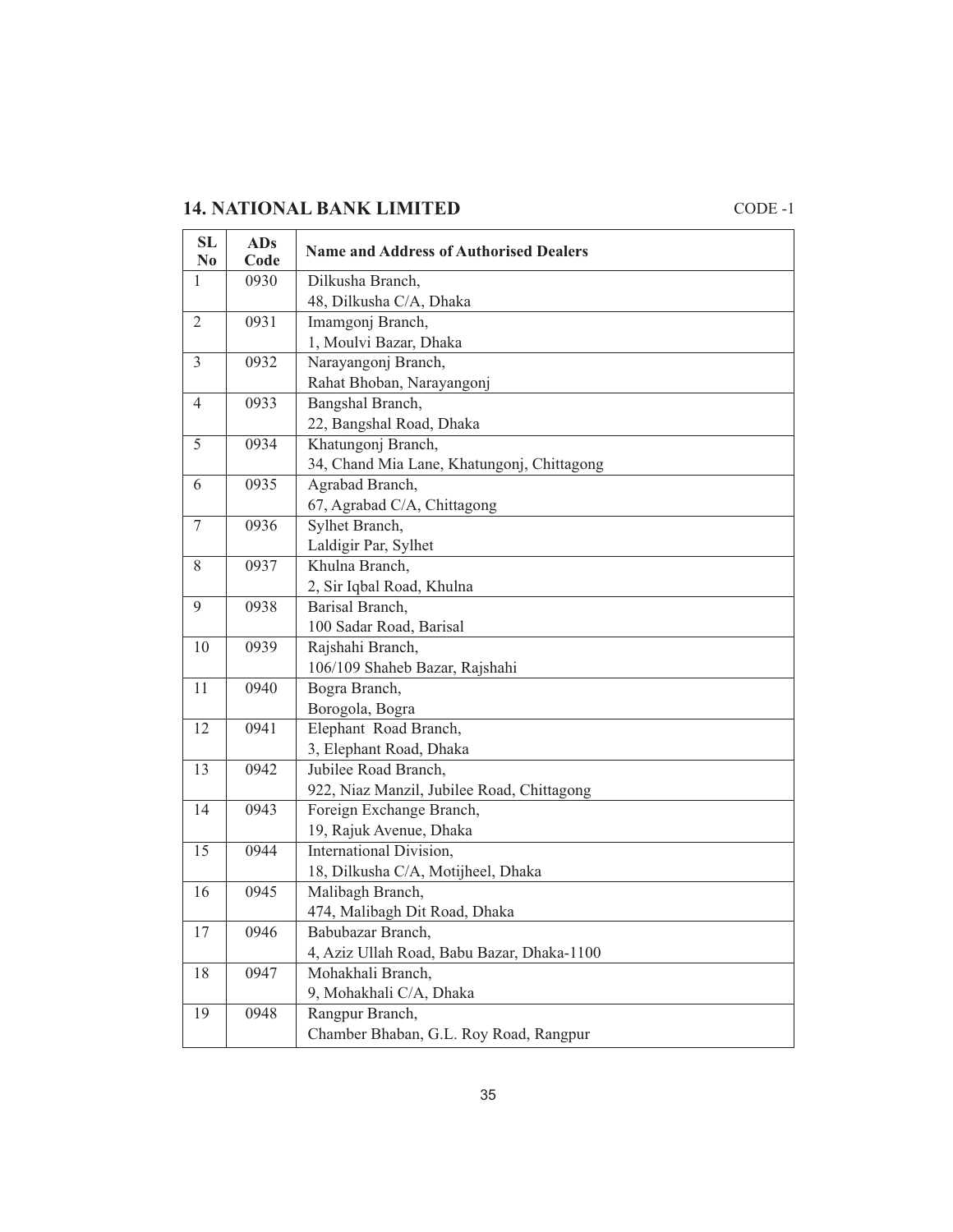| <b>SL</b><br>N <sub>0</sub> | <b>ADs</b><br>Code | <b>Name and Address of Authorised Dealers</b>                |
|-----------------------------|--------------------|--------------------------------------------------------------|
| 20                          | 0949               | Motijheel Branch,                                            |
|                             |                    | 3, Rajuk Avenue, Motijheel C/A, Dhaka                        |
| 21                          | 0950               | Kawran Bazar Branch,                                         |
|                             |                    | Btmc Bhaban, 7-9, Kawran Bazar, Dhaka                        |
| 22                          | 0951               | Gulshan Branch,                                              |
|                             |                    | 97/1, Gulshan Avenue, Dhaka                                  |
| 23                          | 0952               | Pabna Branch,                                                |
|                             |                    | Haque Super Market, Abdul Hamid Road, Pabna                  |
| 24                          | 0953               | Naogaon Branch,                                              |
|                             |                    | 405, Sardar Road, Municipal Area, Naogaon                    |
| 25                          | 0954               | Satkhira Branch,                                             |
|                             |                    | 32-33, Old College Road, Sultanpur Bazar, Satkhira           |
| 26                          | 0955               | Chapai Nawabgonj Branch,                                     |
|                             |                    | Kabir Bhoban, Thana Road, Chapainawabganj                    |
| 27                          | 0956               | Islampur Branch,                                             |
|                             |                    | 15/16, Islampur Road, Dhaka                                  |
| 28                          | 0957               | Sk. Mujib Road Branch,                                       |
|                             |                    | 546, Sk. Mujib Road, Chittagong                              |
| 29                          | 0958               | Jessore Branch,                                              |
|                             |                    | 11-12, Garikhana Main Road. Jessore                          |
| 30                          | 0959               | Joypurhat Branch,                                            |
|                             |                    | Golam Aftab Super Market, Sadar Road, Joypurhat              |
| 31                          | 0960               | Northbrook Hall Road Branch,                                 |
|                             |                    | 20/1, Northbrook Hall Road, Dhaka                            |
| 32                          | 0961               | Banani Branch,                                               |
|                             |                    | H # Sw 71, $R$ # 11, Banani, Dhaka                           |
| 33                          | 0962               | Dhanmondi Branch,                                            |
|                             |                    | Safura Green, 1st Floor, 761 Satmosjid Road, R/A, Dhaka-1205 |
| 34                          | 0963               | Sherpur Branch,                                              |
|                             |                    | 87, College Road, Tinani Bazar, Sherpur                      |
| 35                          | 0964               | New Eskaton Branch,                                          |
|                             |                    | 208, New Eskaton Road, Dhaka                                 |
| 36                          | 0965               | Jamalpur Branch, Jamalpur                                    |
| 37                          | 0966               | Z.H. Sikder Medical College, Rayer Bazar, Dhaka,             |
| 38                          | 0967               | Brahmanbaria Br. Brahmanbaria                                |
| 39                          | 0968               | Progoti Sarani Branch, Hakim Plaza, Kuril, Badda, Dhaka      |
| 40                          | 0969               | Uttara Branch, Plot #103, Sector #7, Uttara, Dhaka           |
| 41                          | 0970               | Moulvi Bazar Branch, Moulvi Bazar                            |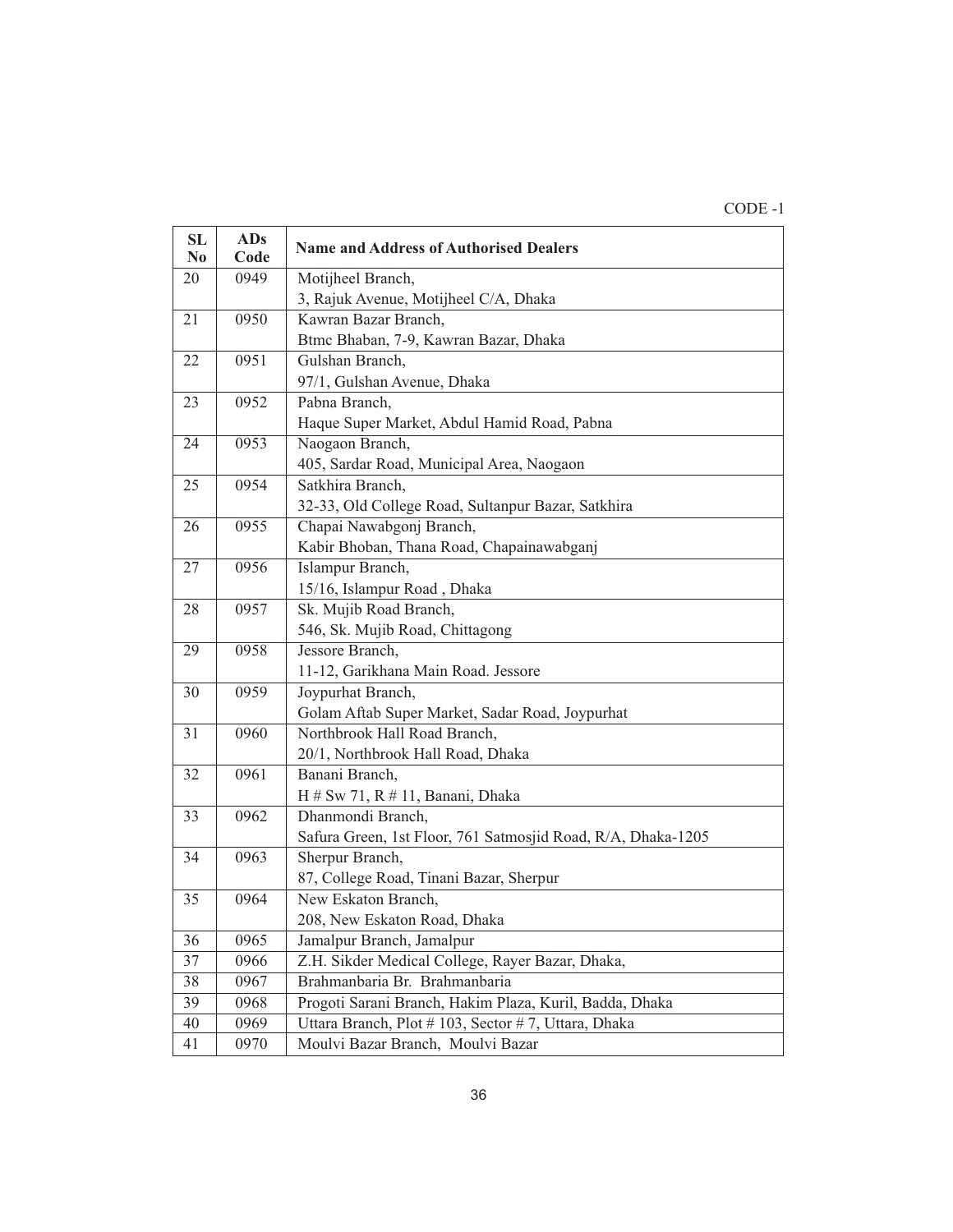# **15. UNITED COMMERCIAL BANK LTD**

| <b>SL</b><br>N <sub>0</sub> | <b>ADs</b><br>Code | <b>Name and Address of Authorised Dealers</b>                    |
|-----------------------------|--------------------|------------------------------------------------------------------|
| $\mathbf{1}$                | 0998               | United Commercial Bank Ltd, Head Office,                         |
|                             |                    | Plot-Cws(A)-1 Bulu, S Center, Road No-34, Gulshan, Dhaka         |
| $\mathfrak{2}$              | 0999               | Moulvi Bazar, Moulvi Bazar Road, Dhaka                           |
| $\overline{3}$              | 1000               | Khatungonj Branch,                                               |
|                             |                    | 601, Ramjoy Mohajan Lane Khatungonj, Chittagong                  |
| $\overline{4}$              | 1001               | Agrabad Branch, Kashfia Plaza (1st Floor),                       |
|                             |                    | 923/A, Sheikh Mojib Road,                                        |
|                             |                    | Agrabad C/A, Chittagong                                          |
| 5                           | 1002               | Sylhet Branch, Laldighirpar, Sylhet                              |
| 6                           | 1003               | Principal Branch, 58, Motijheel C/A, Dhaka                       |
| $\overline{7}$              | 1004               | Khulna Branch,                                                   |
|                             |                    | 47, Kd Ghosh Road Branch, Khulna                                 |
| 8                           | 1005               | Elephant Road Branch,                                            |
|                             |                    | 25, Elephant Road, Dhaka                                         |
| 9                           | 1006               | Jubilee Road Branch                                              |
|                             |                    | Rifle Club Shopping Complex Nandankanan, Jubilee Road Chittagong |
| 10                          | 1007               | Bangshal Branch,                                                 |
|                             |                    | 32/3, Malitola Road, North South Road, Dhaka                     |
| 11                          | 1008               | Foreign Exchange Branch,                                         |
|                             |                    | 20, Dilkusha C/A Dhaka                                           |
| 12                          | 1009               | Narayanganj Branch,                                              |
|                             |                    | 10, S.M.Maleh Road, Tanbazar, Narayangonj                        |
| 13                          | 1010               | Gulshan Branch,                                                  |
|                             |                    | 32, Gulshan North C/A, Dhaka                                     |
| 14                          | 1011               | Nayabazar Branch,                                                |
|                             |                    | 9, Bashabari Lane, Nayabazar, Dhaka                              |
| 15                          | 1012               | Nawabpur Branch, Hasina Yeasin Market                            |
|                             |                    | 16, Nawabpur, (1st Floor), Dhaka                                 |
| 16                          | 1013               | Mohakhali Branch,                                                |
|                             |                    | Medona Tower 28, Mohakhali commercial Area, Dhaka                |
| 17                          | 1014               | Kadamtali Branch,                                                |
|                             |                    | Baitush Sharaf Market (1st Floor), Kadamtoli, Chittagong         |
| 18                          | 1015               | Rangpur Branch,                                                  |
|                             |                    | Shahid Shopping Complex Jahaj Company More,                      |
|                             |                    | Rangpur                                                          |
| 19                          | 1016               | Bogra Branch,                                                    |
|                             |                    | 221, Jhawtola Pashari Mansion, Bogra                             |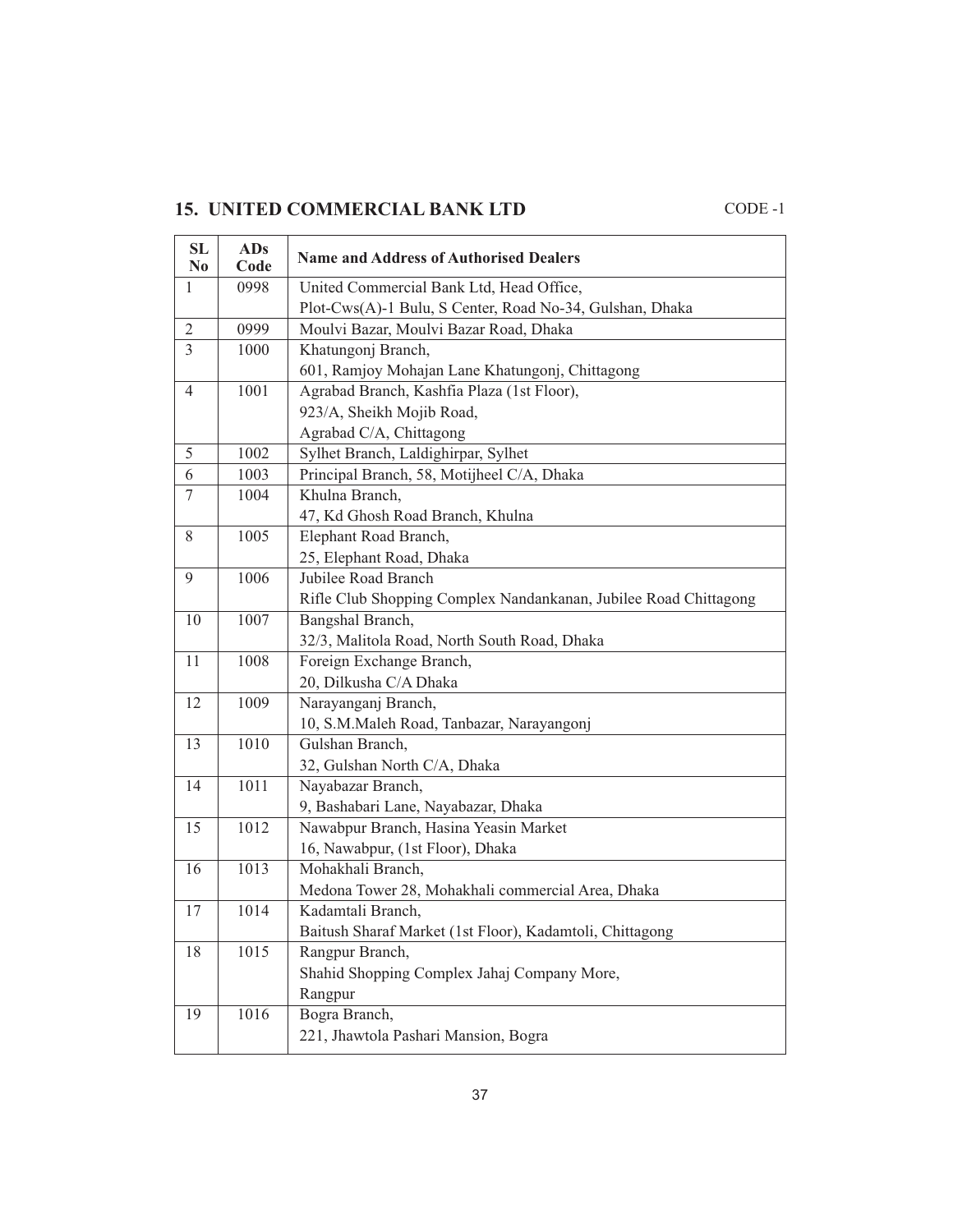$\overline{\phantom{0}}$ 

| <b>SL</b><br>$\bf No$ | ADs<br>Code | <b>Name and Address of Authorised Dealers</b>                         |
|-----------------------|-------------|-----------------------------------------------------------------------|
| 20                    | 1017        | Kawranbazar Branch,                                                   |
|                       |             | 11, Karwan Bazar, Titas Gas Bhaban Karwan Bazar, Dhaka                |
| 21                    | 1018        | Gulshan Avenue Branch,                                                |
|                       |             | Plot-Cws(A) 1, Bulus Center Road No-34, Gulshan Avenue Dhaka          |
| 22                    | 1019        | Banani Branch,                                                        |
|                       |             | Sharif Plaza, 39, Kemal Ataturk Avenue, Banani Dhaka                  |
| 23                    | 1020        | Rajshahi Branch,                                                      |
|                       |             | 70-71, Mia Para, Shaeb Bazar, Rajshahi                                |
| 24                    | 1021        | Uttara Branch, Razuk Cosmos Shopping Complex (1st Floor), Dhaka       |
| 25                    | 1022        | Bijoynagar Branch, Al Razi Complex (1st Floor), 166/167, shahid Sayed |
|                       |             | Nazrul Islam Sharani, Paltan, Dhaka                                   |
| 26                    | 1023        | North Brook Hall Road Branch, 54, North Brook Hall Road, Bangla Bazar |
|                       |             | (1st floor), Dhaka                                                    |

 $\top$ 

 $\top$ 

 $\mathsf{r}$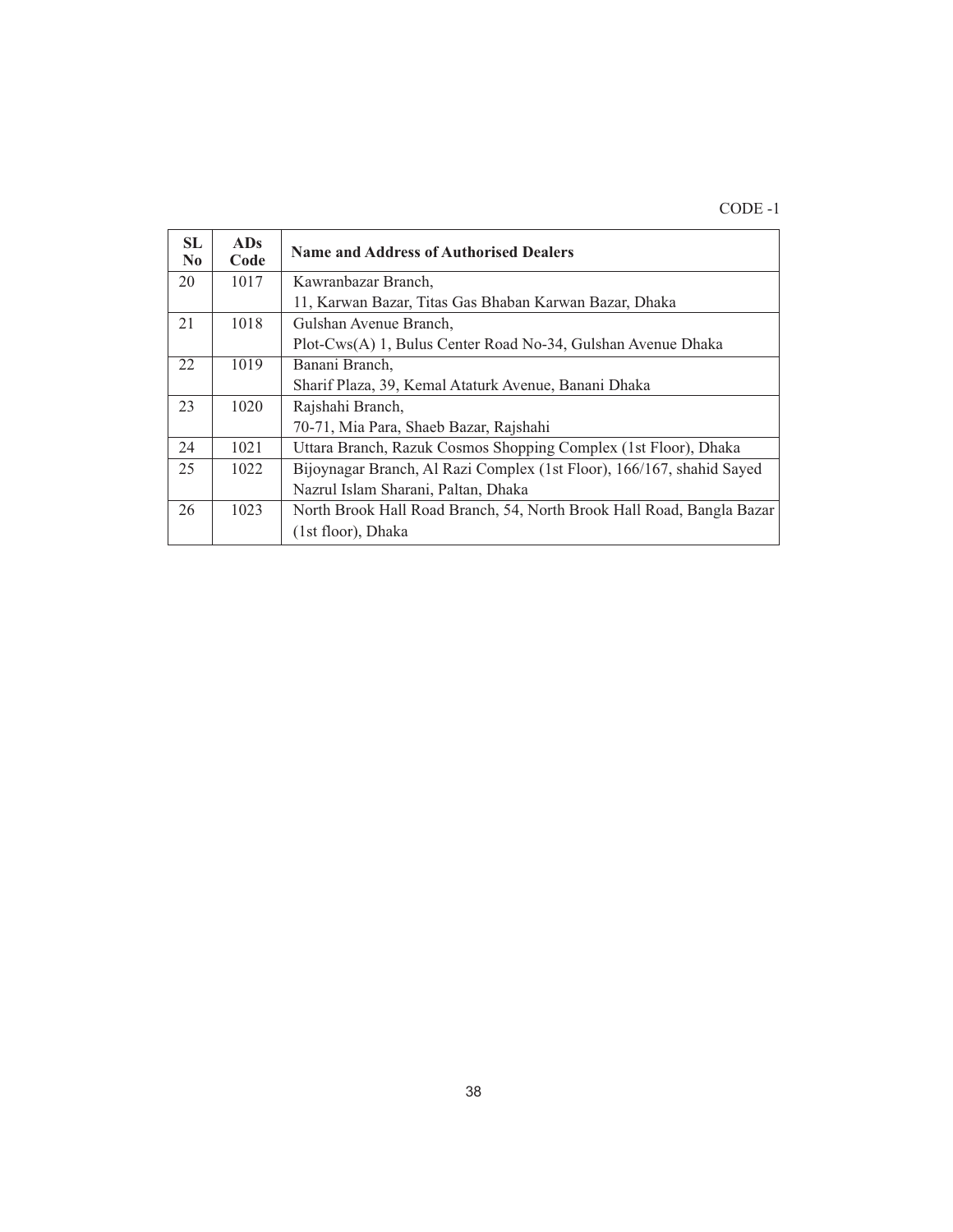# **16. AL-ARAFAH ISLAMI BANK LTD**

| SL<br>N <sub>0</sub> | <b>ADs</b><br>Code | <b>Name and Address of Authorised Dealers</b>                     |
|----------------------|--------------------|-------------------------------------------------------------------|
| 01                   | 1065               | International Division 36, Dilkusha C/A, Dhaka                    |
| 02                   | 1066               | Motijheel Branch,                                                 |
|                      |                    | Rahman Mansion, 161, Motijheel, Dhaka                             |
| 03                   | 1067               | Moulovi Bazar Branch, 3, Moulvibazaar, Dhaka                      |
| 04                   | 1068               | Khulna Branch, 4, Sir Iqbal Road, Khulna                          |
| 05                   | 1069               | Agrabad Branch,                                                   |
|                      |                    | Noor Chamber, 34 Agrabad C/A, Chittagong                          |
| 06                   | 1070               | Laldighirpar Branch,                                              |
|                      |                    | Reasort Tower, 1795, Laldighirpar, Sylhet                         |
| 07                   | 1071               | Bogra Branch, 21/1, Nazib Mansion, Thana Road, Bogra              |
| 08                   | 1072               | Khatungonj Branch,                                                |
|                      |                    | 146, Chand Meah Lane, Khatugonj, Chittagong                       |
| 09                   | 1073               | Rajshahi Branch,                                                  |
|                      |                    | 239-248, Shaheb Bazar Road, Rajshahi                              |
| 10                   | 1074               | Nawabpur Road Branch,                                             |
|                      |                    | 85/87, Nawabpur Road, Dhaka                                       |
| 11                   | 1075               | Motijheel Corporate Branch,                                       |
|                      |                    | 125, Motijheel C/A, Dhaka                                         |
| 12                   | 1076               | Jubilee Road Branch,                                              |
|                      |                    | Kader Plaza, 221, Jubilee Road, Chittagong                        |
| 13                   | 1077               | Vip Road Branch,                                                  |
|                      |                    | 86, Inner Circular Road, Kazi Tower, Dhaka                        |
| 14                   | 1078               | Saidpur Branch,                                                   |
|                      |                    | Shahid Dr. Zikrul Hoque Road, Saidpur Nilphamari                  |
| 15                   | 1079               | Banani Branch,                                                    |
|                      |                    | 56 Kamal Ataturk Avenue, Banani, Dhaka                            |
| 16                   | 1080               | Dilkusha Branch, 63, Dilkusha C/A, Dhaka                          |
| 17                   | 1081               | New Elephant Road Branch,                                         |
|                      |                    | 91, New Elephant Road, Dhaka                                      |
| 18                   | 1082               | Uttara Model Town Branch,                                         |
|                      |                    | H-13, R-14/A, Sec-4, Uttara Model Town, Dhaka                     |
| 19                   | 1083               | Jatrabari Branch, 6, Shahid Faruque Sharak, West Jatrabari, Dhaka |
| 20                   | 1084               | Dhanmondi Branch,                                                 |
|                      |                    | Ahmed Tower, H -#54/1, R#4/1, Shatmasjid Road, Dhanmondi, Dhaka   |
| 21                   | 1085               | North South Road Branch,                                          |
|                      |                    | 96, Shahid Syed Nazrul Islam Sarani, Dhaka                        |
| 22                   | 1086               | Gulshan Branch, Gulshan Avenue, Dhaka                             |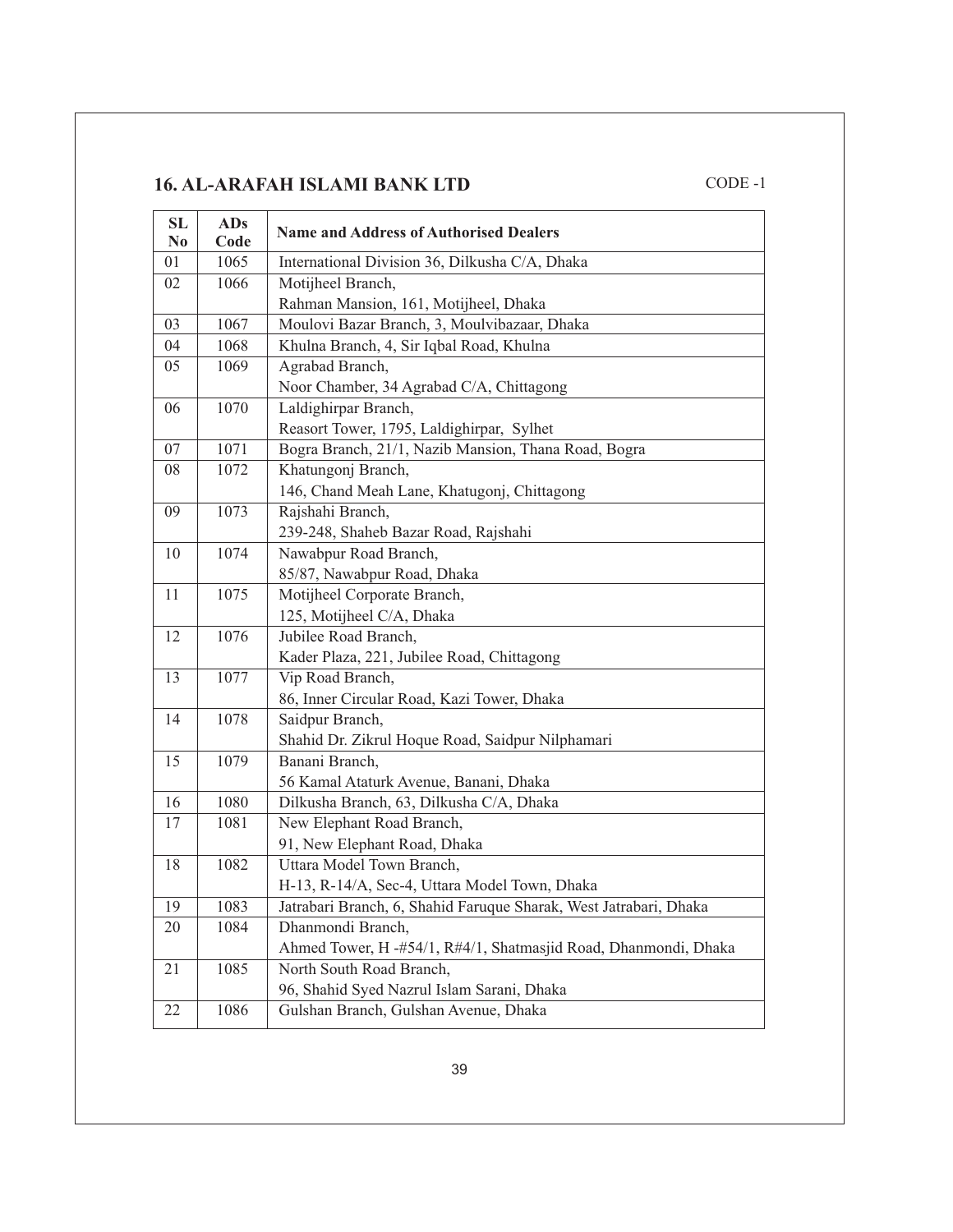## **17. ICB ISLAMIC BANK**

| SL<br>N <sub>0</sub> | <b>ADs</b><br>Code | <b>Name and Address of Authorised Dealers</b>               |
|----------------------|--------------------|-------------------------------------------------------------|
| 1                    | 1133               | Treasury Department, Head Office,                           |
|                      |                    | TK Bhaban, 13 Kazi Nazrul Islam Avenue, Kawran Bazar, Dhaka |
| $\mathbf{2}$         | 1134               | Principal Office Branch,                                    |
|                      |                    | 17, Motijheel C/A, Dhaka                                    |
| 3                    | 1135               | Imamganj Branch,                                            |
|                      |                    | 4-4/5-5, Gulbadan Super Market,                             |
|                      |                    | Moulvi Bazar, Dhaka                                         |
| 4                    | 1136               | Agrabad Branch,                                             |
|                      |                    | 36, Agrabad C/A, Chittagong                                 |
| 5                    | 1137               | VIP Road Branch,                                            |
|                      |                    | 35/C, Naya Paltan, VIP Road, Dhaka                          |
| 6                    | 1138               | Khatungonj Branch,                                          |
|                      |                    | 276, Khatungonj, Chowdhury                                  |
|                      |                    | Market, Chittagong                                          |
| 7                    | 1139               | Kawran Bazar Branch,                                        |
|                      |                    | 10, Kazi Nazrul Islam Avenue                                |
|                      |                    | Kawranbazar, Dhaka                                          |
| 8                    | 1140               | Gulshan Branch,                                             |
|                      |                    | 48, South Avenue, Gulshan,                                  |
|                      |                    | Dhaka                                                       |
| 9                    | 1141               | Khulna Branch,                                              |
|                      |                    | Tayamun Centre, 181, Khan-A-Sabur Road, Khulna              |
| 10                   | 1143               | Jubilee Road Branch,                                        |
|                      |                    | 829, Jubilee Road,                                          |
|                      |                    | Chittagong                                                  |
| 11                   | 1144               | Nawabpur Branch,                                            |
|                      |                    | 223, Nawabpur Road, Dhaka                                   |
| $\overline{12}$      | 1145               | Narayangonj Branch,                                         |
|                      |                    | 15, S.M. Maleh Road,                                        |
|                      |                    | Narayangonj                                                 |
| 13                   | 1146               | <b>Babu Bazar Branch</b>                                    |
|                      |                    | 21, Armanian Street, Babubazar, Dhaka                       |
| 14                   | 1147               | Dilkusha Branch,                                            |
|                      |                    | 63, Dilkusha C/A, Dhaka                                     |
| 15                   | 1148               | <b>Sylhet Branch</b>                                        |
|                      |                    | Collector Mosque Complex,                                   |
|                      |                    | Jindabazar, Sylhet                                          |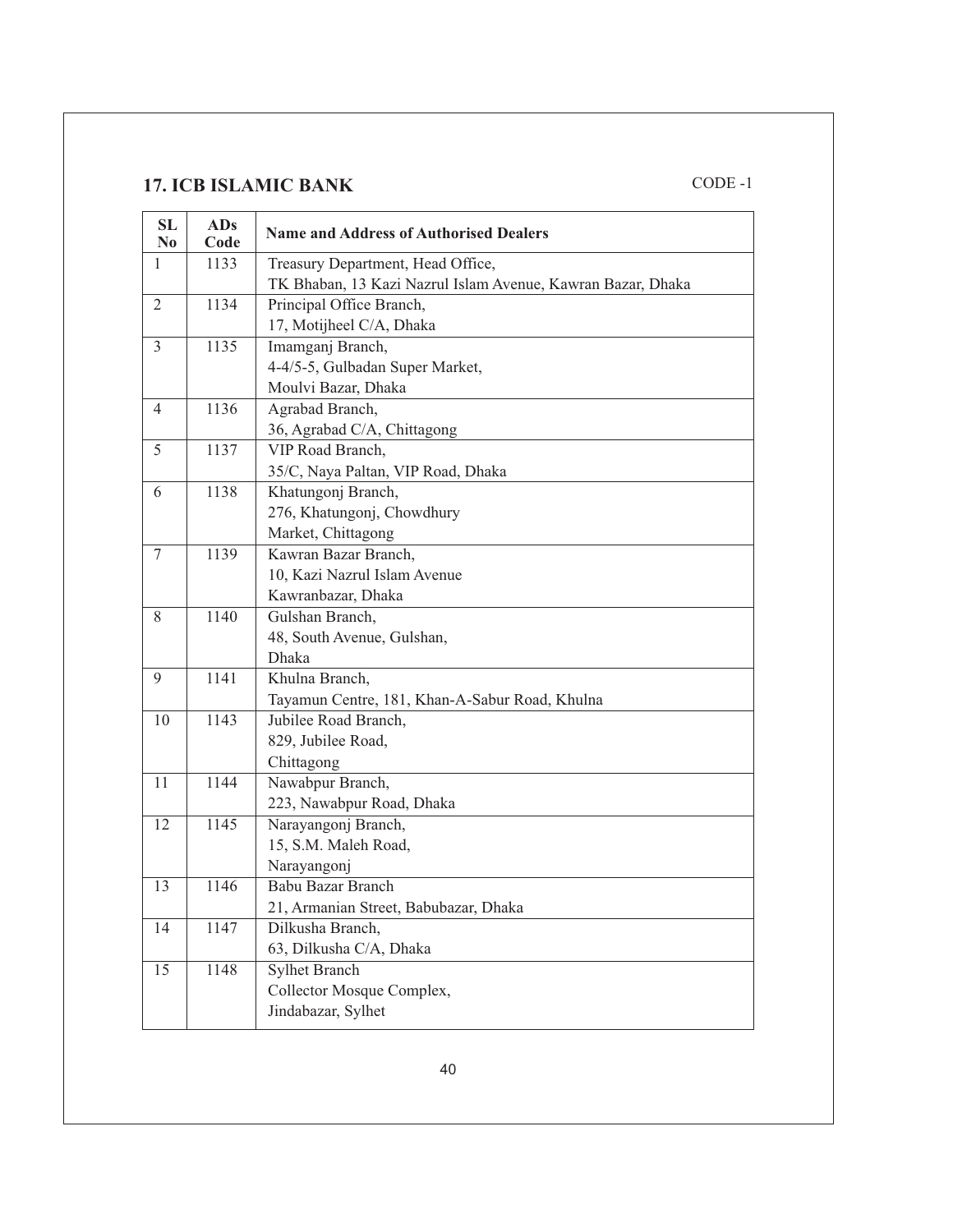## **18. SOCIAL ISLAMI BANK LIMITED**

| <b>SL</b><br>N <sub>0</sub> | <b>ADs</b><br>Code | <b>Name and Address of Authorised Dealers</b>      |
|-----------------------------|--------------------|----------------------------------------------------|
| 1                           | 1201               | Head Office,                                       |
|                             |                    | 15, Dilkusha C/A,                                  |
|                             |                    | Dhaka                                              |
| 2                           | 1202               | Principal Branch,                                  |
|                             |                    | 15, Dilkusha C/A,                                  |
|                             |                    | Dhaka                                              |
| 3                           | 1203               | Agrabad Branch,                                    |
|                             |                    | 37, Kaderi Chamber, C/A Chittagong                 |
| $\overline{4}$              | 1204               | Khulna Branch,                                     |
|                             |                    | 22, Sir Iqbal Road, Gm Box Tower,                  |
|                             |                    | Khulna                                             |
| 5                           | 1205               | Sylhet Branch,                                     |
|                             |                    | Central Plaza Ambarkhaa,                           |
|                             |                    | Sylhet                                             |
| 6                           | 1206               | Rajshahi Branch,                                   |
|                             |                    | 219, Shaheb Bazar Main Road Rajshahi               |
| 7                           | 1207               | Babu Bazar Branch,                                 |
|                             |                    | 31, Nabab Yusuf Road,                              |
|                             |                    | Naya Bazar, Dhaka                                  |
| 8                           | 1208               | Gulshan Branch,                                    |
|                             |                    | Nafi Tower, 53, Gulshan Avenue,                    |
|                             |                    | Gulshan-1, Dhaka                                   |
| 9                           | 1209               | Bogra Branch,                                      |
|                             |                    | Vandari Monjil, 776, Roangpur Road Borogolla Bogra |
| 10                          | 1210               | Moulvi Bazar Branch,                               |
|                             |                    | 77, Wahid Center (1st Floor),                      |
|                             |                    | Moulvi Bazar, Dhaka                                |
| 11                          | 1211               | Foreign Exchange Branch, 141-143, Motijheel, Dhaka |
| 12                          | 1212               | Khatungonj Branch, 96, Khatungonj, Chittagong      |
| 13                          | 1213               | Banani Branch, Dhaka                               |
| 14                          | 1214               | Jubilee Road Branch, Chittagong                    |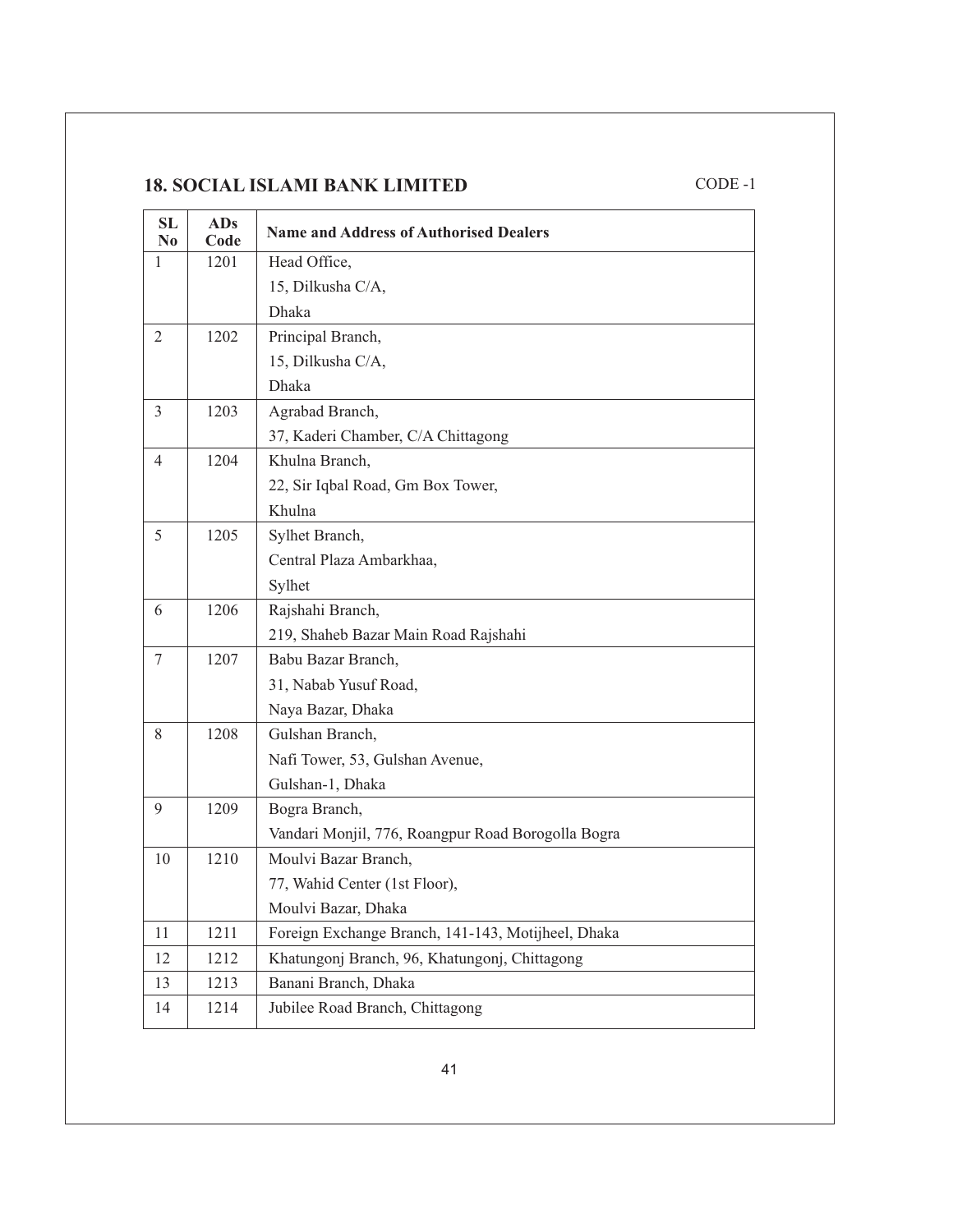## **19. BASIC BANK LIMITED**

| SL<br>$\bf No$ | <b>ADs</b><br>Code | <b>Name and Address of Authorised Dealers</b>                            |
|----------------|--------------------|--------------------------------------------------------------------------|
| $\mathbf{1}$   | 1269               | Main Branch, 73, Motijheel C/A, Dhaka                                    |
| $\overline{2}$ | 1270               | Khulna Branch, 107, Sir Iqbal Road,                                      |
|                |                    | Khulna                                                                   |
| 3              | 1271               | Khatungonj Branch, 193 Khatungonj, Chittagong                            |
| $\overline{4}$ | 1272               | Bangshal Branch, 230 North South Road, Bangshal, Dhaka                   |
| 5              | 1273               | Agrabad Branch, Pine View (Ground Floor), 100 Agrabad C/A, Chittagong    |
| 6              | 1274               | Dilkusha Branch, 13, Dilkusha C/A, Dhaka                                 |
| $\overline{7}$ | 1275               | Zindabazar Branch, Wahid View (1st Floor), 5477, East Zindabazar, Sylhet |
| 8              | 1276               | Asadgonj Branch, 40/41, Ramjoy Mohajan Lane, Chittagong                  |
| 9              | 1277               | Tanbazar Branch, 55/21, S.M Maleh Road, Tanbazar, Narayangonj            |
| 10             | 1278               | Moulvibazar Branch, Gulbadan Market, 4, Moulvibazar, Dhaka               |
| 11             | 1279               | Jubilee Road Branch, G.R.Plaza, 5, Jubilee Road, Chittagong              |
| 12             | 1280               | Shantinagar Branch, 14, Kakrail (1st Floor), Dhaka                       |
| 13             | 1281               | Gulshan Branch, 112, Gulshan Avenue, Gulshan, Dhaka                      |
| 14             | 1282               | Mirpur Branch, Bscic Electronics Complex, I/Plot-1/1,                    |
|                |                    | Section-7, Avenue-4, Road-3, Pallabi, Dhaka                              |
| 15             | 1283               | Babubazar Branch, Hajee Yusuf Mansion (1st Floor), 56, Mitford Road,     |
|                |                    | Babubazar, Dhaka                                                         |
| 16             | 1284               | Bogra Branch, Bhabani Shachin Bhaban, Hari Dashi Market,                 |
|                |                    | 120 Baragola, Bogra                                                      |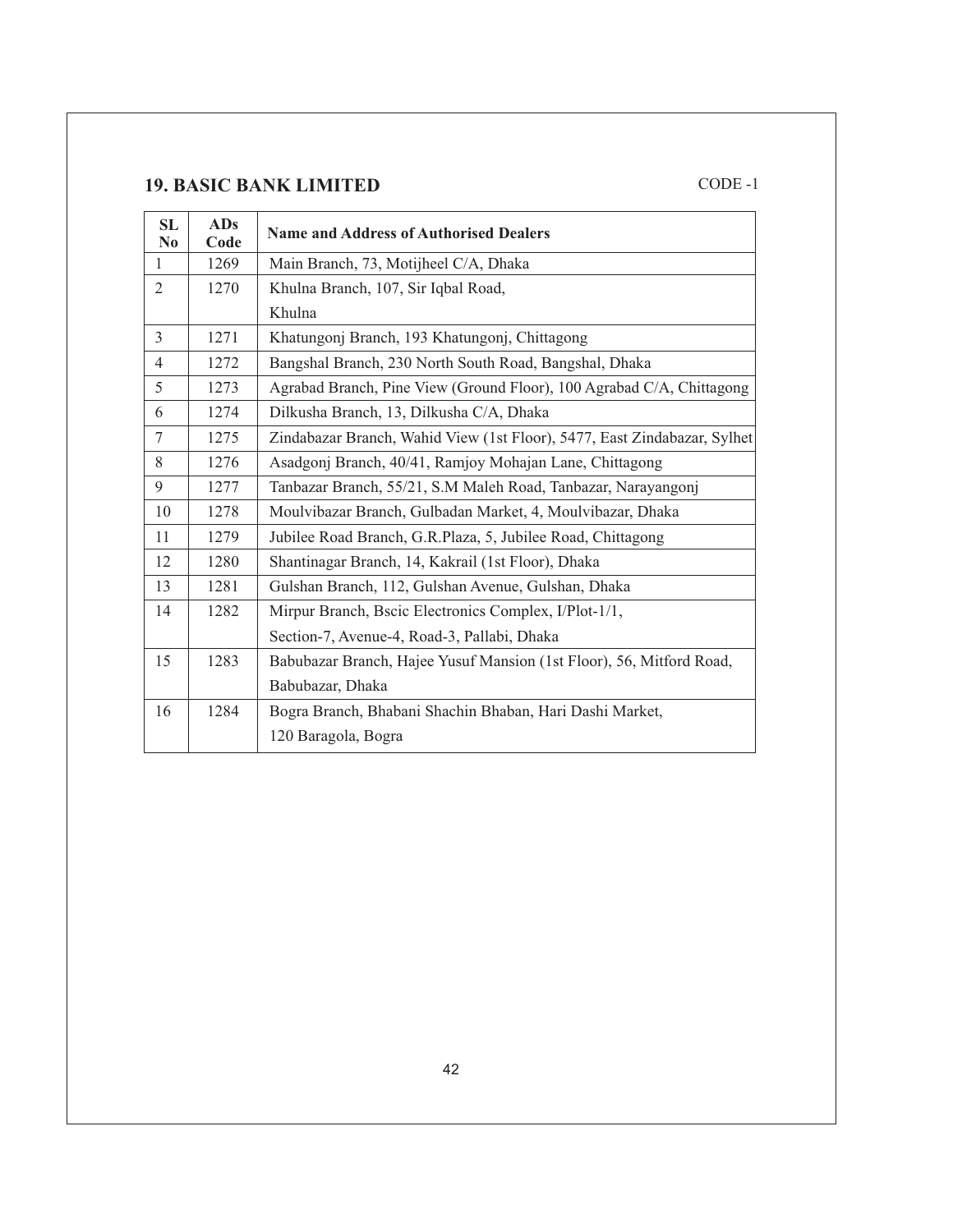### **20. SOUTHEAST BANK LIMITED**

| <b>SL</b><br>N <sub>0</sub> | <b>ADs</b><br>Code | <b>Name and Address of Authorised Dealers</b>              |
|-----------------------------|--------------------|------------------------------------------------------------|
| 1                           | 1335               | Principal Branch 1, Dilkusha Commercial Area, Dhaka        |
| $\overline{2}$              | 1336               | Agrabad Branch, Jahan Building                             |
|                             |                    | 59, Agrabad Commercial Area, Chittagong                    |
| $\mathfrak{Z}$              | 1337               | Khatunganj Branch, 410/411, Khatunganj, Chittagong         |
| $\overline{4}$              | 1338               | Imamganj Branch,                                           |
|                             |                    | Bhuiyan Market,                                            |
|                             |                    | 163/2, Mitford Road, Dhaka                                 |
| 5                           | 1339               | Laldighirpar Branch,                                       |
|                             |                    | 1778/1779, New Market, Sylhet                              |
| 6                           | 1340               | Bangshal Branch,                                           |
|                             |                    | 14/3, North South Road, Dhaka                              |
| 7                           | 1341               | Jubilee Road Branch, Haji Golam Rasul Market               |
|                             |                    | 96, Jubilee Road, Chittagong                               |
| 8                           | 1342               | Khulna Branch 155, Sir Iqbal Road,                         |
|                             |                    | Khulna                                                     |
| 9                           | 1343               | Gulshan Branch, House # 82, Ces (F) 1                      |
|                             |                    | Gulshan Avenue, Dhaka                                      |
| 10                          | 1344               | Dhanmondi Branch, House #23 (New), Road #16 (New)/27 (Old) |
|                             |                    | Dhanmondi R/A, Dhaka                                       |
| 11                          | 1345               | Uttara Branch, House #1, Road #11, Sector #1               |
|                             |                    | Uttara, Dhaka                                              |
| 12                          | 1346               | Karwan Bazar Branch,                                       |
|                             |                    | Progati - Rpr Centre                                       |
|                             |                    | 20-21, Karwan Bazar (1st Floor), Dhaka                     |
| $\overline{13}$             | 1347               | New Eskaton Branch,                                        |
|                             |                    | Chowdhury Centre,                                          |
|                             |                    | 23/Ka, New Eskaton Road,                                   |
|                             |                    | (1st Floor), P.S.: Ramna, Dhaka                            |
| 14                          | 1348               | Banani Branch,                                             |
|                             |                    | Plot:71, Block: B                                          |
|                             |                    | Kamal Ataturk Avenue, Banani, Dhaka                        |
| 15                          | 1349               | Motijheel Branch (Islamic Banking),                        |
|                             |                    | 125, Motijheel C/A (1st Floor),                            |
|                             |                    | Thana - Motijheel, Dhaka                                   |
| 16                          | 1350               | New Elephant Road Branch Kazi Bhaban                       |
|                             |                    | 39, New Elephant Road,                                     |
|                             |                    | (1st And 2nd Floor),                                       |
|                             |                    | P.S.: Dhanmondi, Dhaka                                     |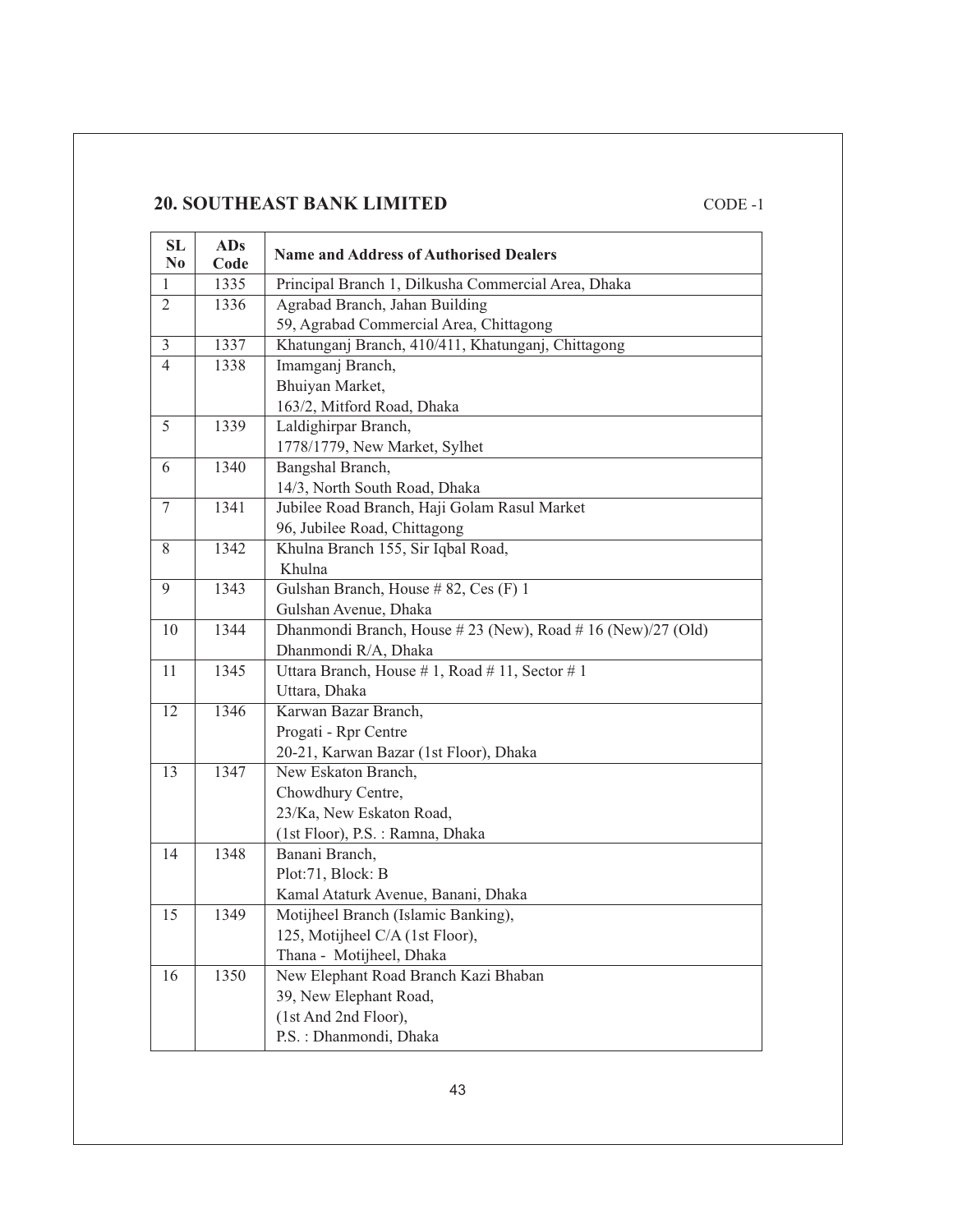| SL<br>No | <b>ADs</b><br>Code | <b>Name and Address of Authorised Dealers</b>        |
|----------|--------------------|------------------------------------------------------|
| 17       | 1351               | Corporate Branch, Eunoos Trade Centre(Ground Floor), |
|          |                    | Plot # 52-53, Dilkusha C/A, Dhaka                    |
| 18       | 1352               | CDA Avenue Branch (Islamic Banking),                 |
|          |                    | Ali Villa, 1640/1861 (New), CDA Avenue               |
|          |                    | Asian Highway, East Nasirabad,                       |
|          |                    | Thana-Panchliash, Dist.: Chittagong                  |
| 19       | 1353               | Agargaon Branch, $Plot # E-4/B$ (1st Floor),         |
|          |                    | Agargaon Administrative Area,                        |
|          |                    | Sher-E-Bangla Nagar,                                 |
|          |                    | P.S.: Mohammadpur, Dhaka                             |
| 20       | 1354               | Shyamoli Branch,                                     |
|          |                    | Asa Tower (2nd Floor),                               |
|          |                    | 23/3 & 23/14, Khilji Road,                           |
|          |                    | Block # B, Mohammadpur,                              |
|          |                    | Shyamoli, Dhaka                                      |
| 21       | 1355               | Narayangonj Branch,                                  |
|          |                    | Holing $#26-29$ ,                                    |
|          |                    | S. M Maleh Road,                                     |
|          |                    | Tanbazar, Narayanganj                                |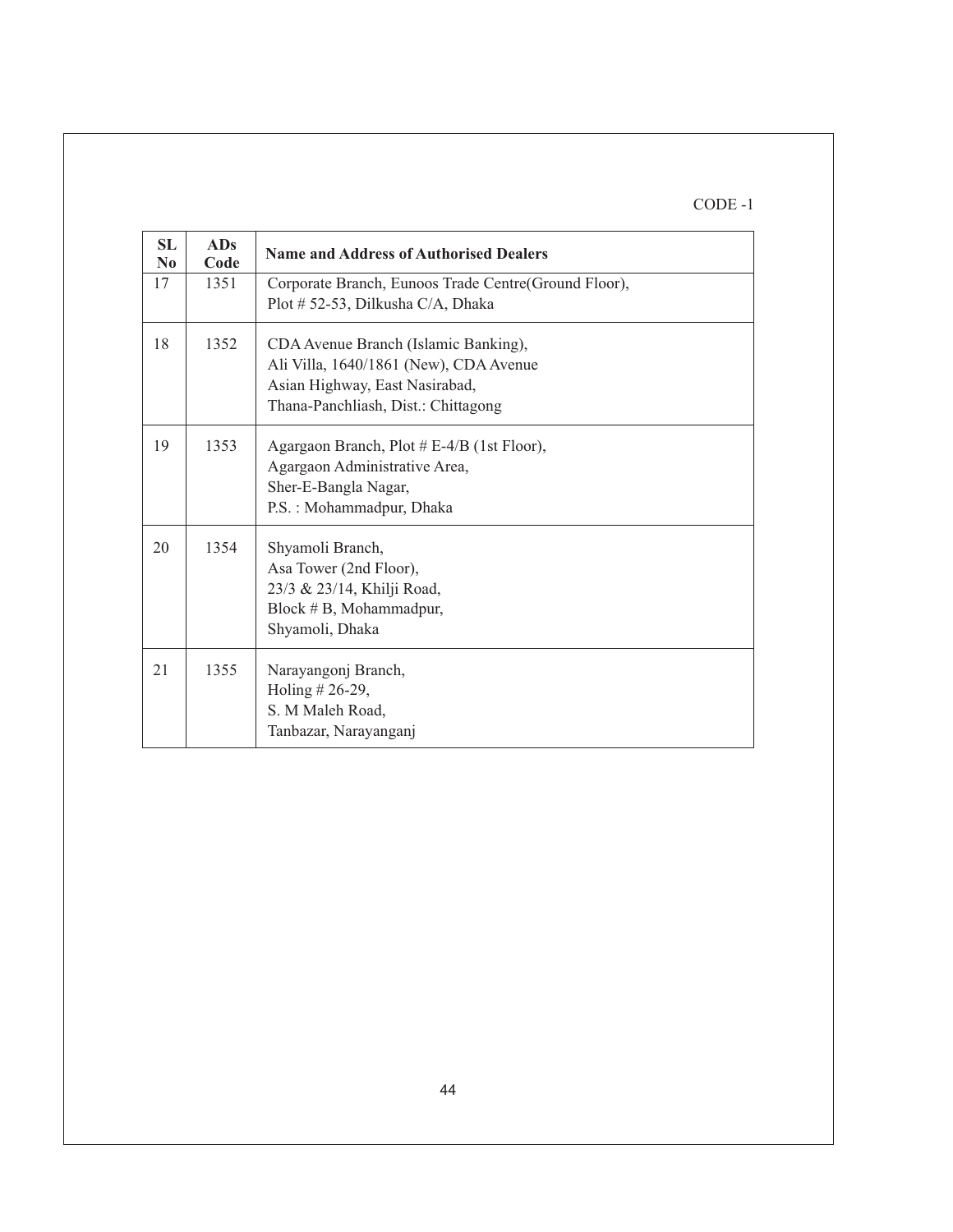## **21. DHAKA BANK LTD.**

| SL<br>$\mathbf{N}\mathbf{0}$ | <b>ADs</b><br>Code | <b>Name and Address of Authorised Dealers</b>                         |
|------------------------------|--------------------|-----------------------------------------------------------------------|
| $\mathbf{1}$                 | 1403               | Local Office,                                                         |
|                              |                    | Adamjee Court (Gf),                                                   |
|                              |                    | 115-120, Motijheel C/A, Dhaka                                         |
| $\overline{2}$               | 1404               | Agrabad Branch,                                                       |
|                              |                    | Chamber House, 38, Agrabad C/A, Chittagong                            |
| $\overline{3}$               | 1405               | Bangshal Branch,                                                      |
|                              |                    | 88, Shaheed Syed Nazrul Islam Sharani, 1st-2nd Floor, Bangshal, Dhaka |
| $\overline{4}$               | 1406               | Khatunganj Branch,                                                    |
|                              |                    | 292-293, Khatunganj Road, Khatunganj, Chittagong                      |
| 5                            | 1407               | Banani Branch,                                                        |
|                              |                    | 73/B, Kamal Ataturk Avenue, Banani, Dhaka                             |
| 6                            | 1408               | Imamganj Branch,                                                      |
|                              |                    | 1, Imamganj Lane, Imamganj Bazar, Dhaka                               |
| $\overline{7}$               | 1409               | Narayanganj Branch,                                                   |
|                              |                    | 26-29, S. M. Maleh Road, Tanbazar, Narayanganj                        |
| $8\,$                        | 1410               | Jubilee Road Branch,                                                  |
|                              |                    | 183, Jubilee Road, Chittagong                                         |
| 9                            | 1411               | Foreign Exchange Branch,                                              |
|                              |                    | Biman Bhaban (1st Floor), 100 Motijheel C/A, Dhaka                    |
| $\overline{10}$              | 1412               | Laldighirpar Branch,                                                  |
|                              |                    | 960, Laldighirpar, P.S. Kotwali, Sylhet                               |
| 11                           | 1413               | Dhanmondi Branch,                                                     |
|                              |                    | House # 500, Road # 7, Dhanmondi R/A, Dhaka                           |
| 12                           | 1414               | Karwan Bazar Branch,                                                  |
|                              |                    | Summit Centre (1st Floor), 18 Karwan Bazar, Dhaka                     |
| 13                           | 1415               | Islamic Banking Branch, Motijheel,                                    |
|                              |                    | Sara Tower (1st Floor), 11/A Toyenbee Circular Road, Motijheel, Dhaka |
| 14                           | 1416               | Gulshan Branch,                                                       |
|                              |                    | Plot #7, Block # Se(D), Holding #24, Gulshan Avenue,                  |
|                              |                    | Gulshan-1, Dhaka                                                      |
| 15                           | 1417               | Uttara Branch,                                                        |
|                              |                    | House # 01, Road # 13, Sector # 1, Uttara, Dhaka                      |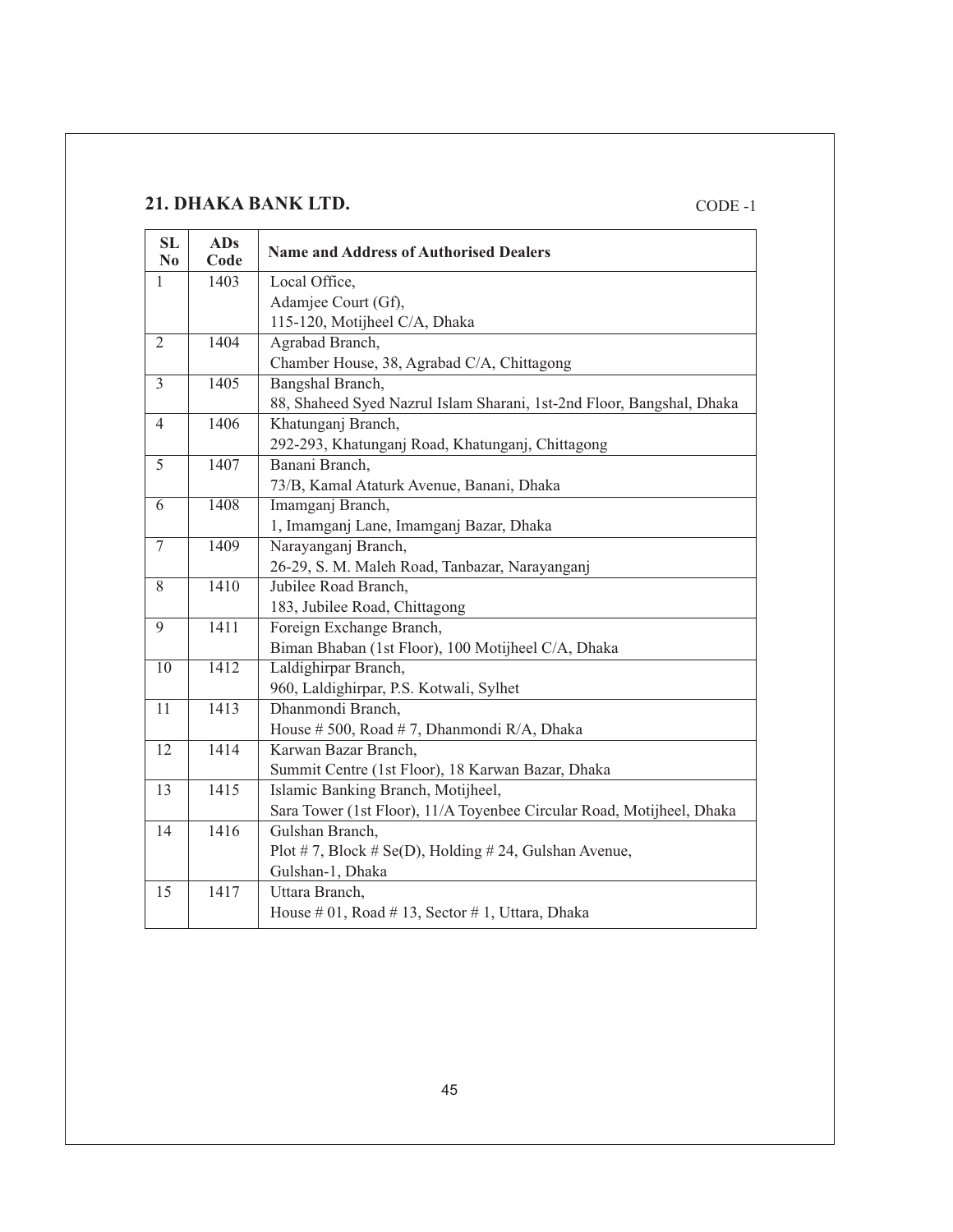## **22. EASTERN BANK LTD.**

| <b>SL</b><br>No | <b>ADs</b><br>Code | <b>Name and Address of Authorised Dealers</b>                              |
|-----------------|--------------------|----------------------------------------------------------------------------|
| 1               | 1478               | Head Office, Jiban Bima Bhaban, 10, Dilkusha C/A, Dhaka                    |
| $\mathbf{2}$    | 1471               | Principal Branch,                                                          |
|                 |                    | Jiban Bima Bhaban 10, Dilkusha C/A, Dhaka                                  |
| $\overline{3}$  | 1472               | Agrabad Branch,                                                            |
|                 |                    | 33, Agrabad C/A, Agrabad, Chittagong                                       |
| $\overline{4}$  | 1473               | Khulna Branch,                                                             |
|                 |                    | Tayamun Centre & Properties; 181, Khan A. Sabur Road (Ground Floor),       |
|                 |                    | Shibbari Mour, Khulna                                                      |
| 5               | 1474               | Khatungonj Branch,                                                         |
|                 |                    | 173, Khatungonj, Badshah Market, Chittagong                                |
| 6               | 1475               | Gulshan Branch,                                                            |
|                 |                    | Concord Richmond, 68, Gulshan Avenue Plot 8a, Block Ces(F) Gulshan1, Dhaka |
| $\tau$          | 1476               | English Road Branch,                                                       |
|                 |                    | 68, North South Road (Shahid Sayed Nazrul Islam Sharani), Dhaka            |
| 8               | 1477               | Jessore Branch,                                                            |
|                 |                    | 25/A R.N. Road, Jessore                                                    |
| 9               | 1479               | Motijheel Branch,                                                          |
|                 |                    | Swadhinata Bhaban, 88, Motijheel C/A, Dhaka                                |
| 10              | 1480               | Jubilee Road Branch,                                                       |
|                 |                    | Mannan Bhaban (Ground Floor),                                              |
|                 |                    | 156, Nur Ahmad Sarak, Jubilee Road Chittagong                              |
| $\overline{11}$ | 1482               | Chawkmughultuly Branch,                                                    |
|                 |                    | 150, Chawk Mughultuly (1st Floor), Lalbagh, Dhaka                          |
| 12              | 1483               | Laldighir Par Branch/ Upashahar Branch,                                    |
|                 |                    | Plot No. 604/6, Holding No. 504, Gas Building (Ground Floor),              |
|                 |                    | Mendibag, Upashahar, Sylhet                                                |
| $\overline{13}$ | 1484               | Bogra Branch,                                                              |
|                 |                    | 1020/1092, Satani Mega Centre, Sherpur Road, Bogra-5800                    |
| $\overline{14}$ | 1485               | Sonargaon Road Branch,                                                     |
|                 |                    | Rahat Tower, 14 Biponon C/A, (1st Floor), Sonargaon Link Road,             |
|                 |                    | West Bangla Motor, Dhaka.                                                  |
| 15              | 1486               | Rajshahi Branch,                                                           |
|                 |                    | Doinik Barta Complex (Ground Floor),                                       |
|                 |                    | Alupotti, Natore Road, Rajshahi                                            |
| 16              | 1487               | Dhanmondi Branch,                                                          |
|                 |                    | House No: 21, Road: 8, Dhanmondi R/A, Dhaka                                |
| 17              | 1488               | Banani Branch,                                                             |
|                 |                    | House #78, Road No. 11, Block-D, Banani, Dhaka                             |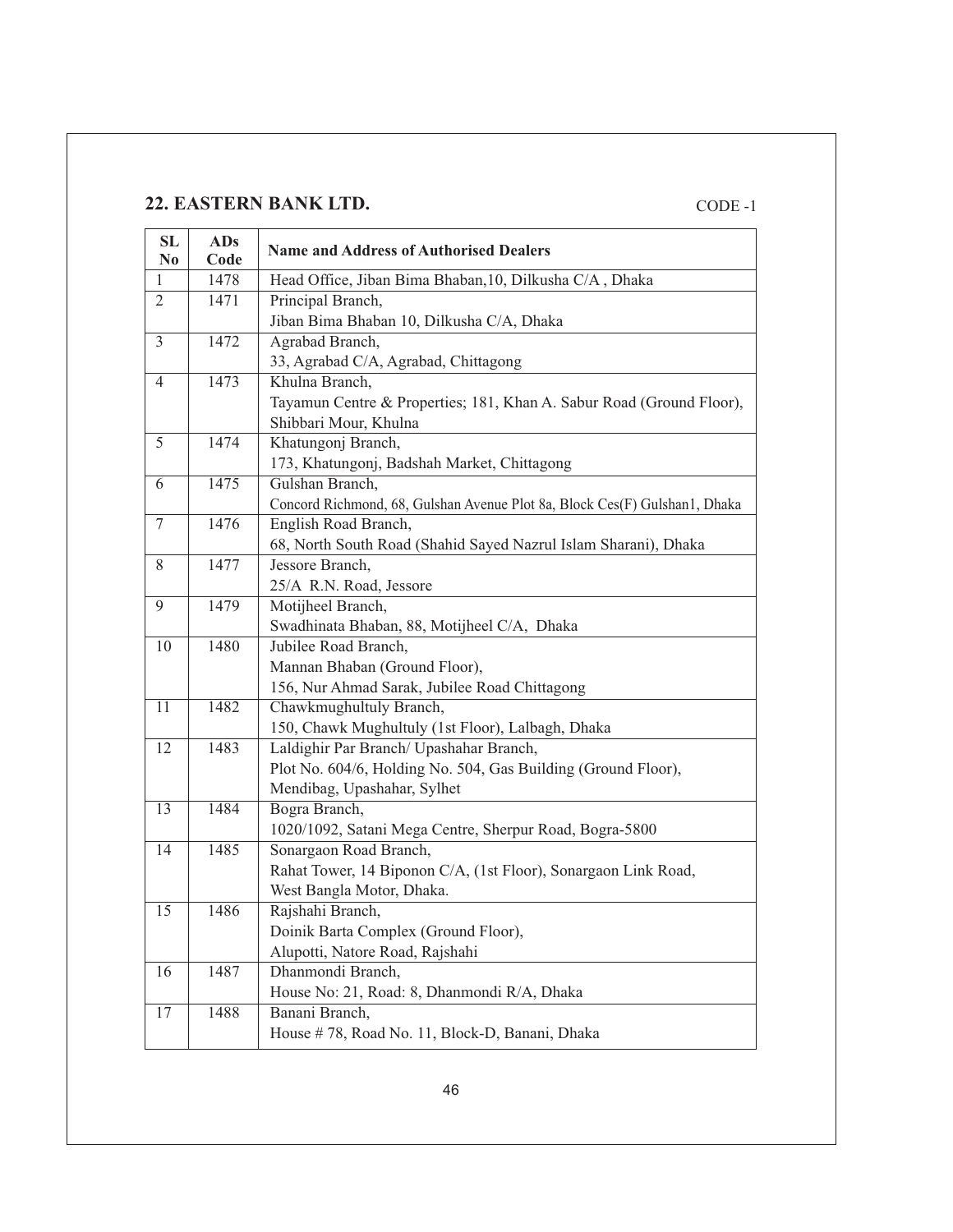## **23. PRIME BANK LIMITED**

| <b>SL</b><br>N <sub>0</sub> | <b>ADs</b><br>Code | <b>Name and Address of Authorised Dealers</b>                             |
|-----------------------------|--------------------|---------------------------------------------------------------------------|
| 1                           | 1539               | Motijheel, Adamjee Court Annexe Building-2, 119-120, Motijheel C/A, Dhaka |
| 2                           | 1540               | International Division, Head Office, Dhaka, Adamjee Court Annexe          |
|                             |                    | Building-2, 119-120, Motijheel C/A, Dhaka                                 |
| 3                           | 1541               | Khatungonj, 142, Chand Mia Lane, Khatungonj, Chittagong                   |
| $\overline{4}$              | 1542               | Moulvibazar, Dhaka, 77/4, Moulvi Bazar, Dhaka                             |
| 5                           | 1543               | Khulna, 7, Old Jessore Road, Khulna                                       |
| 6                           | 1544               | IBB, Dilkusha, 19, Dilkusha Commercial Area, Dhaka                        |
| $\tau$                      | 1545               | Sylhet, Laldighirpar, Sylhet                                              |
| 8                           | 1546               | Mohakhali, 69, Mohakhali C/A, Dhaka                                       |
| 9                           | 1547               | Barisal, 37, Hemayet Uddin Road Barisal                                   |
| 10                          | 1548               | Rajshahi, 138/144, Shaheb Bazar Rajshahi-6100                             |
| 11                          | 1549               | Kawran Bazar, 54, Kawran Bazar C/A, Dhaka-1215                            |
| 12                          | 1550               | Elephant Road, Ananta Plaza, 136, Elephant Road                           |
| 13                          | 1551               | Narayangonj, Modern Model, Complex, 56,S.M. Maleh Road, Narayanganj       |
| 14                          | 1552               | Mouchak, Manhattan Tower (1st Floor), 83, Siddaswari Circular Road,       |
|                             |                    | Malibagh, Dhaka                                                           |
| 15                          | 1553               | Ganakbari Branch, Savar, Somsher Plaza (1st Floor), Balibhadra Bazar Bas  |
|                             |                    | Stand, Dhamsona, Ganakbari, Savar, Dhaka                                  |
| 16                          | 1554               | Agrabad, Chittagong Chamber House 38, Agrabad C/A., Chittagong            |
| 17                          | 1555               | Gulshan, Plot #01, Block-Cen(H), Road #109, Gulshan Avenue, Dhaka         |
| 18                          | 1556               | Jubilee Road, Pedrollo Plaza, 5, Jubilee Road, Chittagong                 |
| 19                          | 1557               | Jessore, 47, Netaji Subhas Chandra Road, Jessore Town, Jessore            |
| 20                          | 1558               | Foreign Exchange, Al-Haj Mansion, 82, Motijheel C/A, Dhaka                |
| 21                          | 1559               | Banani, House # 62, Block - E, Kamal Ataturk Avenue, Banani, Dhaka        |
| 22                          | 1560               | Uttara, House # 2a (1st Floor), Road # 13, Sector # 4, Uttara Model Town, |
|                             |                    | Dhaka-1230.                                                               |
| 23                          | 1561               | Bogra, 331/364, Rangpur Road, Borogola, Bogra                             |
| 24                          | 1562               | Satmasjid Road (Ex. Dhanmondi), House #99, Road #11/A Dhanmondi           |
|                             |                    | R/A, Dhaka                                                                |
| 25                          | 1563               | SBC Tower Branch, Sadharan Bima Tower 37/A, Dilkusha C/A, Dhaka           |
| 26                          | 1564               | Laldighi East Branch, 8, Laldighi East, Chittagong                        |
| 27                          | 1565               | 43/44, Malitola, North South Road, Bangshal, Dhaka                        |
| 28                          | 1566               | O R Nizam Road, Hazrat Garibullah City Corp. Bhavan,                      |
|                             |                    | 739/804, CDA Avenue, Bagmoniram, Chittagong                               |
| 29                          | 1567               | Court Road Branch, Dhaka                                                  |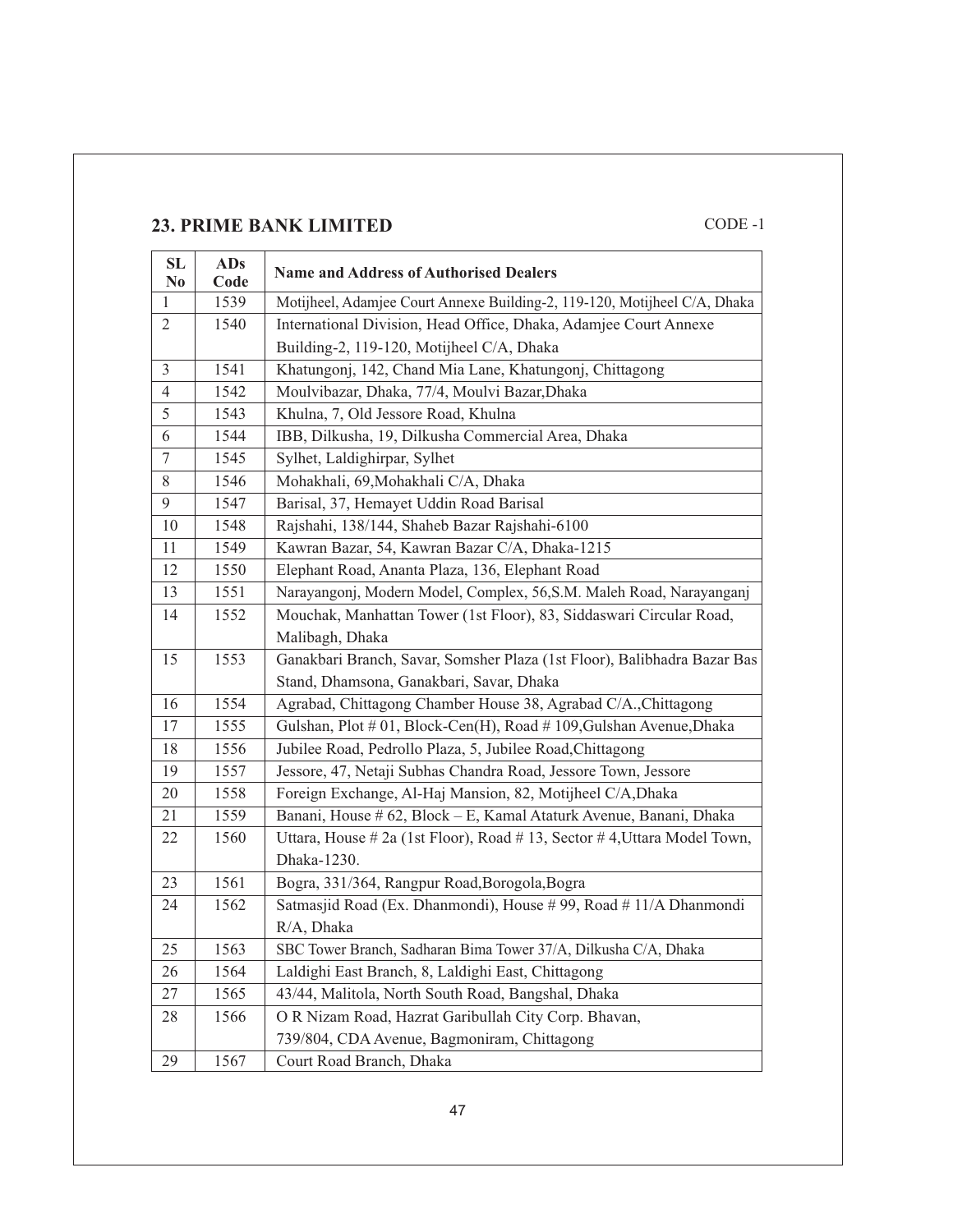## **24. NATIONAL CREDIT AND COMMERCE BANK LIMITED**

| <b>SL</b><br>N <sub>0</sub> | <b>ADs</b><br>Code | <b>Name and Address of Authorised Dealers</b>                        |
|-----------------------------|--------------------|----------------------------------------------------------------------|
| $\mathbf 1$                 | 1606               | Motijheel Main Branch, 6, Motijheel C/A, Dhaka                       |
| $\overline{2}$              | 1607               | Agrabad Branch, 34, Agrabad C/A, Chittagong,                         |
| $\overline{3}$              | 1608               | Khulna Branch, 3, K.D. Ghosh Road, Khulna                            |
| $\overline{4}$              | 1609               | Moghbazar Branch,                                                    |
|                             |                    | 382, Moghbazar, Tongi Diversion Road, Dhaka                          |
| 5                           | 1610               | Khatungonj Branch,                                                   |
|                             |                    | 601, Ramjoy Mohajan Lane, Khatungonj, Chittagong                     |
| 6                           | 1611               | Jubilee Road Branch,                                                 |
|                             |                    | Dominion Plaza (1st Floor) 5, Jubilee Road, Chittagong               |
| $\boldsymbol{7}$            | 1612               | Head Office, Id, 7-8, Motijheel, C/A, Dhaka                          |
| 8                           | 1613               | Mitford Branch,                                                      |
|                             |                    | Paradise Bhaban, 34, Mitford Road, Dhaka                             |
| 9                           | 1614               | Bangshal Branch, 216, Bangshal Road, Dhaka                           |
| 10                          | 1615               | Babubazar Branch,                                                    |
|                             |                    | Reaz Medicine Market (1st Floor), 57, Mitford Road, Babubazar, Dhaka |
| 11                          | 1616               | Dilkusha Branch,                                                     |
|                             |                    | 43, Dilkusha C/A, Dhaka                                              |
| 12                          | 1617               | Kawran Bazar Branch,                                                 |
|                             |                    | Hasney Tower, 3/A, Kawranbazar C/A, Dhaka                            |
| $\overline{13}$             | 1618               | Gulshan Branch,                                                      |
|                             |                    | 85, Gulshan Avenue, Gulshan, Dhaka-1212                              |
| $\overline{14}$             | 1619               | Malibagh Branch,                                                     |
|                             |                    | B-61a, Malibagh Chowdhurypara,                                       |
|                             |                    | D.I.T. Road, Malibagh, Dhaka                                         |
| 15                          | 1620               | Rangpur Branch,                                                      |
|                             |                    | G.L Roy Road, Rangpur                                                |
| $\overline{16}$             | 1621               | O.R. Nizam Road Branch,                                              |
|                             |                    | Central Plaza, 659, O. R. Nizam Road, Chittagong                     |
| 17                          | 1622               | Dhanmondi Branch,                                                    |
|                             |                    | 3, Quality Center, 744 Satmasjid Road, Dhanmondi R/A, Dhaka          |
| $\overline{18}$             | 1623               | Foreign Exchange Branch,                                             |
|                             |                    | 29/A, Toyenbee Circular Road,                                        |
|                             |                    | Motijheel C/A, Dhaka                                                 |
| $\overline{19}$             | 1624               | Uttara Branch,                                                       |
|                             |                    | H-6, R-12, Sector-6, Uttara Model Town, Dhaka                        |
| 20                          | $\overline{1625}$  | Jessor Branch,                                                       |
|                             |                    | 43, M.K. Road, Jessore                                               |
| $\overline{21}$             | 1626               | Laldighirpar Branch,                                                 |
|                             |                    | Idris Bhaban, Mahajan Patty Laldighirpar Sylhety-3100                |
| $\overline{22}$             | 1627               | Narayanganj Branch, Narayangonj                                      |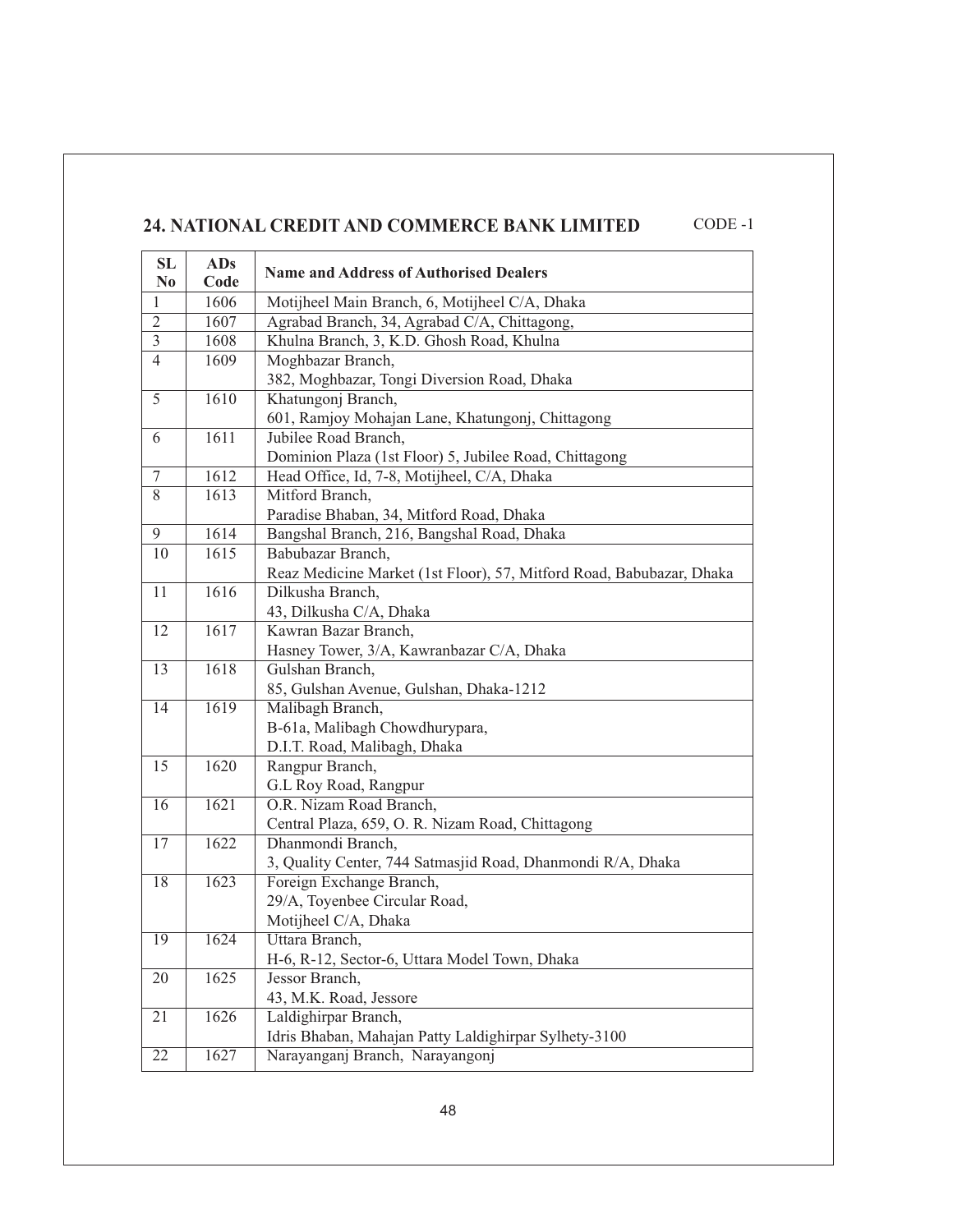## **25. DUTCH-BANGLA BANK LIMITED**

| <b>SL</b><br>No | <b>ADs</b><br>Code | <b>Name and Address of Authorised Dealers</b>            |
|-----------------|--------------------|----------------------------------------------------------|
| 1               | 1673               | Local Office,                                            |
|                 |                    | 1, Dilkusha Commercial Area, Dhaka                       |
| 2               | 1674               | Agrabad Branch,                                          |
|                 |                    | 75, Agrabad Commercial Area, Chittagong                  |
| $\overline{3}$  | 1675               | Banani Branch,                                           |
|                 |                    | Plot No-75, Block-B, Kemal Ataturk Avenue, Banani, Dhaka |
| $\overline{4}$  | 1676               | Motijheel (Foreign Exchange) Branch,                     |
|                 |                    | Zerin Mansion, 55, Motijheel Commercial Area, Dhaka      |
| 5               | 1677               | Narayangonj Branch,                                      |
|                 |                    | 45, S.M. Maleh Road, Tanbazar, Narayangonj               |
| 6               | 1678               | Nababpur Branch,                                         |
|                 |                    | 165, Nababpur Road, Dhaka                                |
| $\tau$          | 1679               | Kawran Bazar Branch,                                     |
|                 |                    | Bsrs Bhaban (2nd Floor),                                 |
|                 |                    | 12, Kawran Bazar, Dhaka                                  |
| 8               | 1680               | B.B. Road Branch,                                        |
|                 |                    | 60, B.B. Road, Narayanganj                               |
| 9               | 1681               | Gulshan Branch,                                          |
|                 |                    | Plot No.6, Block - Ces (F),                              |
|                 |                    | 72, Gulshan Avenue, Gulshan, Dhaka                       |
| 10              | 1682               | Dhanmondi Branch,                                        |
|                 |                    | House No. 500-A/1 (1st Floor), Road No.8                 |
|                 |                    | Dhanmondi R/A, Dhaka                                     |
| 11              | 1683               | Mohakhali Branch,                                        |
|                 |                    | Hotel Zakaria (1st Floor), 35, Gulshan Road,             |
|                 |                    | Mohakhali C/A, Dhaka                                     |
| 12              | 1684               | Baburhat Branch,                                         |
|                 |                    | Madhabdi Bazar, Narsingdi,                               |
| 13              | 1685               | Islampur Branch,                                         |
|                 |                    | Jahangir Tower, 2nd Floor,                               |
|                 |                    | 114, 115, 116, Islampur Road, Dhaka                      |
| 14              | 1686               | Dhaka Epz Branch,                                        |
|                 |                    | Baipail, Savar, Dhaka,                                   |
| $\overline{15}$ | 1687               | Uttara Branch,                                           |
|                 |                    | Plot No.7, Road No.7, Sector No.4,                       |
|                 |                    | Uttara Residential Area, Uttara                          |
|                 |                    | Dhaka                                                    |
| 16              | 1688               | Khatungonj Branch,                                       |
|                 |                    | Yakub Bhaban, 1st, 2nd & 3rd Floor                       |
|                 |                    | 260 Khatungonj, Chittagong                               |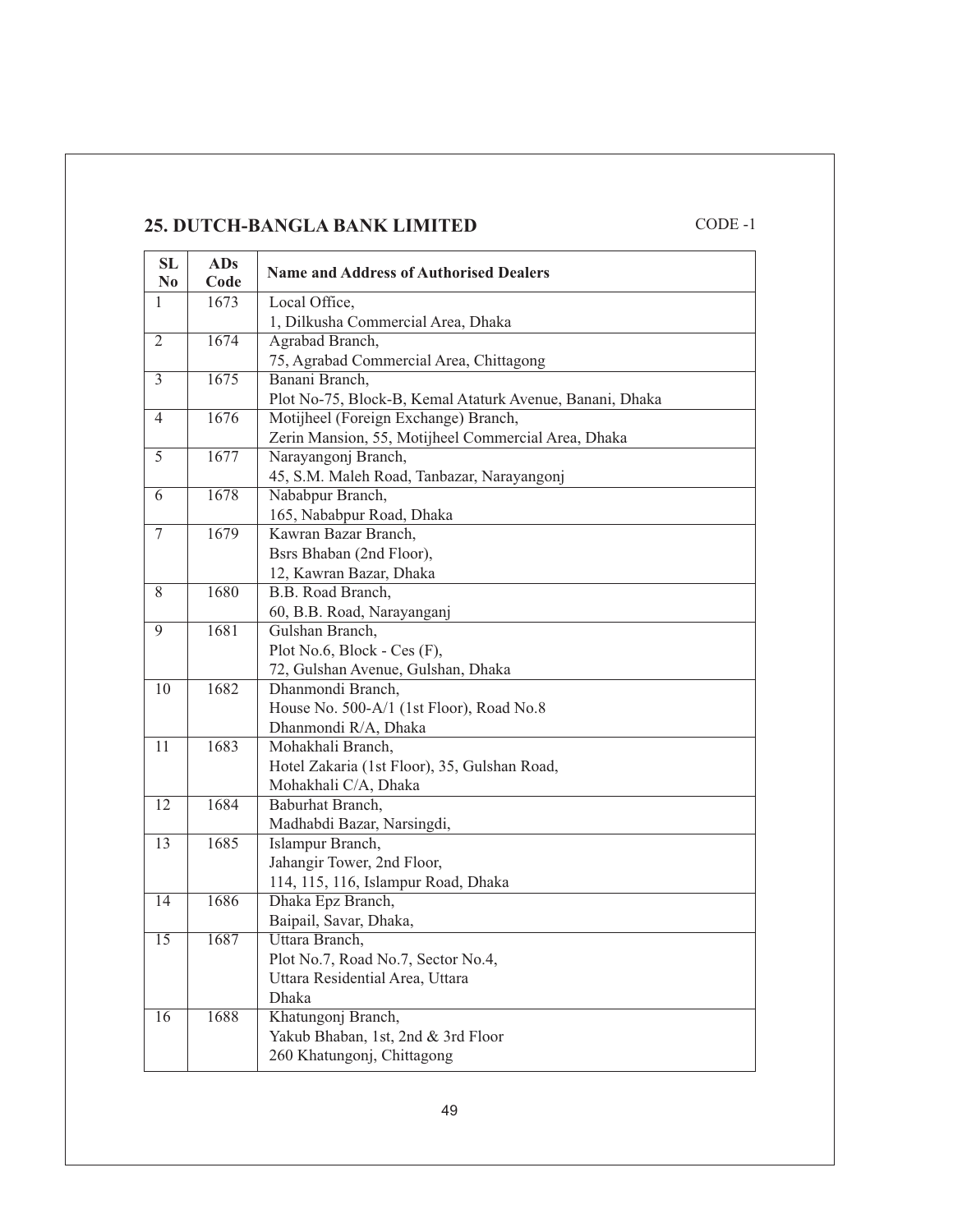## **26. MERCANTILE BANK LTD**

| SL<br>No.        | <b>ADs</b><br>Code | <b>Name and Address of Authorised Dealers</b>                          |
|------------------|--------------------|------------------------------------------------------------------------|
| 1                | 1741               | Main Branch, House # 61, Dilkusha Commercial Area, Dhaka               |
| 2                | 1742               | Kawran Bazar Branch, 99, Kazi Nazrul Islam Avenue,                     |
|                  |                    | Kawran Bazar Commercial Area, Dhaka                                    |
| 3                | 1743               | Agrabad Branch, 39, Agrabad C/A, Agrabad Chittagong                    |
| $\overline{4}$   | 1744               | International Division, Level-14, Eunoos Centre, 52-53, Dilkusaha      |
|                  |                    | Commercial Area, Dhaka                                                 |
| 5                | 1745               | Rajshahi Branch, Zodiac Plaza                                          |
|                  |                    | Shaheb Bazar, Rajshahi                                                 |
| 6                | 1746               | Dhanmondi Branch, 2/1 Cosmos Tower, G-1, Road #15 (New), 28 (Old)      |
|                  |                    | Dhanmondi R/A, Dhaka                                                   |
| $\boldsymbol{7}$ | 1747               | Banani Branch, 34 Kamal Ataturk Avenue, Banani, Dhaka                  |
| 8                | 1748               | Sylhet Branch, Laldighirpaar, Sylhet                                   |
| 9                | 1749               | Naogaon Branch,                                                        |
|                  |                    | Chakdev, Main Road, Naogaon,                                           |
| 10               | 1750               | Khatungonj Branch, 599, Ramjoy Mohajan Lane, Khatungonj, Chittagong    |
| 11               | 1751               | Nayabazar Branch,                                                      |
|                  |                    | 25/1, Zindabahar 1st Lane, Dhaka                                       |
| 12               | 1752               | Mohakhali Branch, 17, Mohakhali C/A, Red Crescent Concord Tower, Dhaka |
| 13               | 1753               | Motijheel Branch,                                                      |
|                  |                    | 128, Malek Mansion, Motijheel C/A, Dhaka                               |
| 14               | 1754               | Elephant Road Branch,                                                  |
|                  |                    | 75, Elephant Road, Dhaka                                               |
| 15               | 1755               | Mirpur Branch, Add: Razia Mension, 184, Senpara Parbata, Begum         |
|                  |                    | Rokeya Sarani, Mirpur-10, Dhaka                                        |
| 16               | 1756               | Jubilee Road Branch, Kamal Chamber, 61, Jubilee Road, Chittagong       |
| 17               | 1757               | Uttara Branch,                                                         |
|                  |                    | House #10a, Road #7d, Sector #9, Uttara Model Town, Dhaka-1230         |
| 18               | 1758               | Bogra Branch,                                                          |
|                  |                    | Barogola, Bogra                                                        |
| 19               | 1759               | Gulshan Branch Add:Ces (A),54 A Gulshan Avenue, Dhaka-1212             |
| $20\,$           | 1760               | Bijoy Nagar Branch, Kaizuddin Tower,                                   |
|                  |                    | 47, Bijoynagar (Old), 176 (New) S.S. Nazrul Islam Sarani,              |
|                  |                    | Paltan, Dhaka-1000                                                     |
| 21               | 1761               | Satmashjid Road Branch, Road# 8/A, House # 735(Old),                   |
|                  |                    | Dhanmondi, Dhaka-1205                                                  |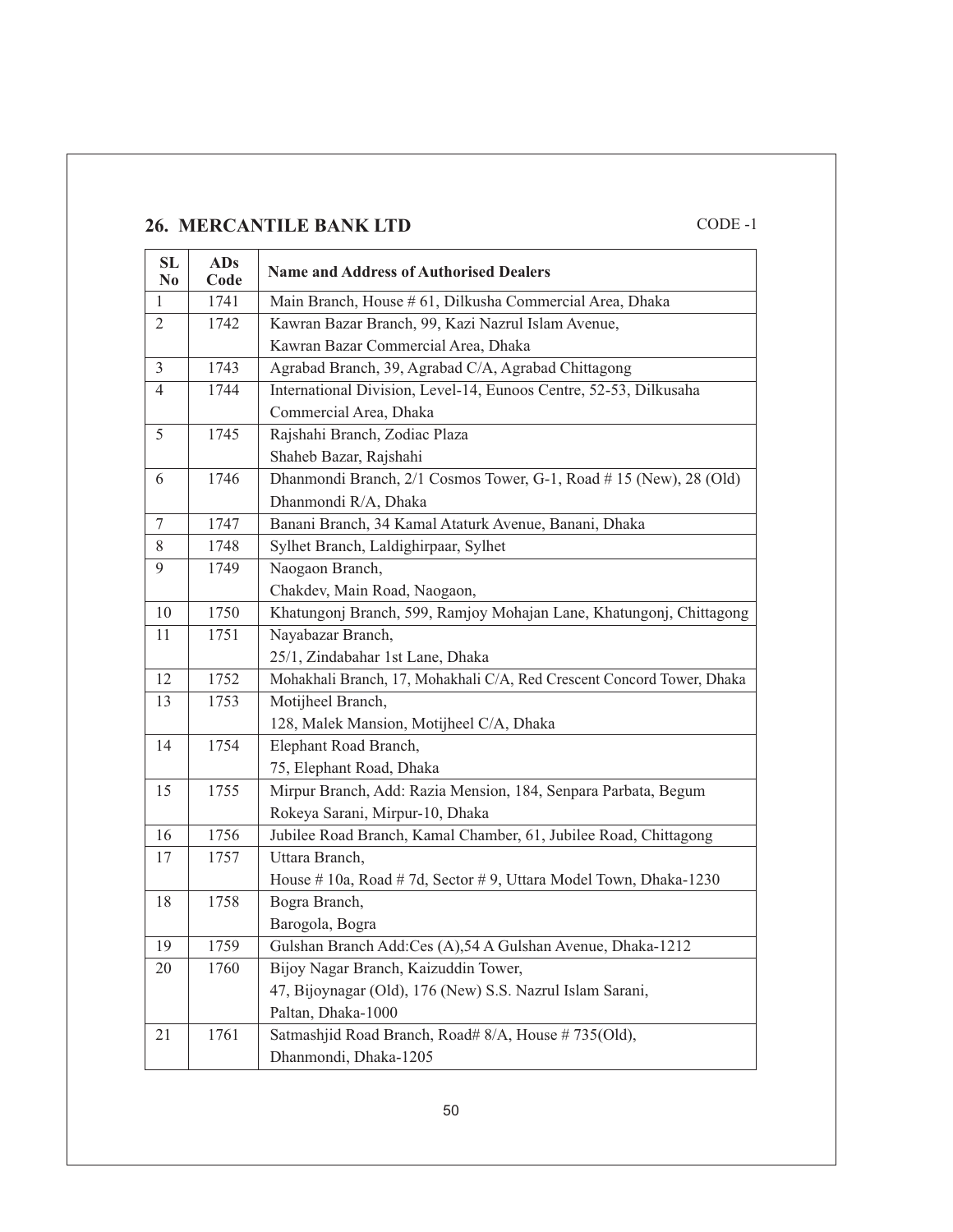## **27. STANDARD BANK LIMITED**

| <b>SL</b><br>N <sub>0</sub> | <b>ADs</b><br>Code | <b>Name and Address of Authorised Dealers</b>                   |
|-----------------------------|--------------------|-----------------------------------------------------------------|
| 1                           | 1809               | Principal Branch,                                               |
|                             |                    | Metropolitan Chamber Building (Ground Floor),                   |
|                             |                    | 122-124, Motijheel C/A, Dhaka                                   |
| $\overline{2}$              | 1810               | Khatungonj Branch,                                              |
|                             |                    | 33, Ramjoy Mohajan Lane, Khatungonj, Chittagong                 |
| 3                           | 1811               | ID, Head Office, 122-124, Motijheel, Dhaka                      |
| $\overline{4}$              | 1812               | Imamgonj Branch,                                                |
|                             |                    | Bellal Market 79, Moulvi Bazar, Dhaka                           |
| 5                           | 1813               | Topkhana Road Branch,                                           |
|                             |                    | Crescent Centre, 36, Topkhana Road, Dhaka                       |
| 6                           | 1814               | Agrabad Branch,                                                 |
|                             |                    | Hossain Chamber (Gf), 105, Agrabad C/A, Chittagong              |
| $\tau$                      | 1815               | Khulna Branch,                                                  |
|                             |                    | Chamber Building (Ground Floor), 5, Kda Avenue, Khulna          |
| 8                           | 1816               | Gulshan Branch,                                                 |
|                             |                    | 4/A, Kamal Ataturk Avenue, Gulshan-2, Dhaka                     |
| 9                           | 1817               | Jubilee Road Branch,                                            |
|                             |                    | Aziz Chamber, Mes No.-6,                                        |
|                             |                    | Noor Ahmed Road, Chittagong                                     |
| 10                          | 1818               | Foreign Exchange Branch,                                        |
|                             |                    | 81, Motijheel C/A, Dhaka                                        |
| 11                          | 1819               | Uttara Branch, Plot#113/C, Road#7, Sector#4, Uttara Model Town, |
|                             |                    | Uttara, Dhaka                                                   |
| 12                          | 1820               | Dhanmondi Branch,                                               |
|                             |                    | House No. #4, Road No. #27 (Old),                               |
|                             |                    | Dhanmondi, Dhaka                                                |
| 13                          | 1821               | Sylhet Branch,                                                  |
|                             |                    | Sylmart Complex, Naya Sarak, East Zinda Bazar, Sylhet           |
| 14                          | 1822               | Narayangonj Branch, Khan Super Market,                          |
|                             |                    | 47/9, B B Road, D.I.T., Narayangonj                             |
| 15                          | 1823               | Gulshan-1 Branch Uday Tower,                                    |
|                             |                    | 57/A, Gulshan Avenue (South), Circle -1, Gulshan, Dhaka         |
| 16                          | 1824               | Panthapath Branch,                                              |
|                             |                    | Dilara Tower, 77, Bir Uttam C, R Datta Road, Hatirpool, Dhaka   |
| 17                          | 1825               | Banani Branch, House # 106, Road # 11, Block# C, Banani Dhaka   |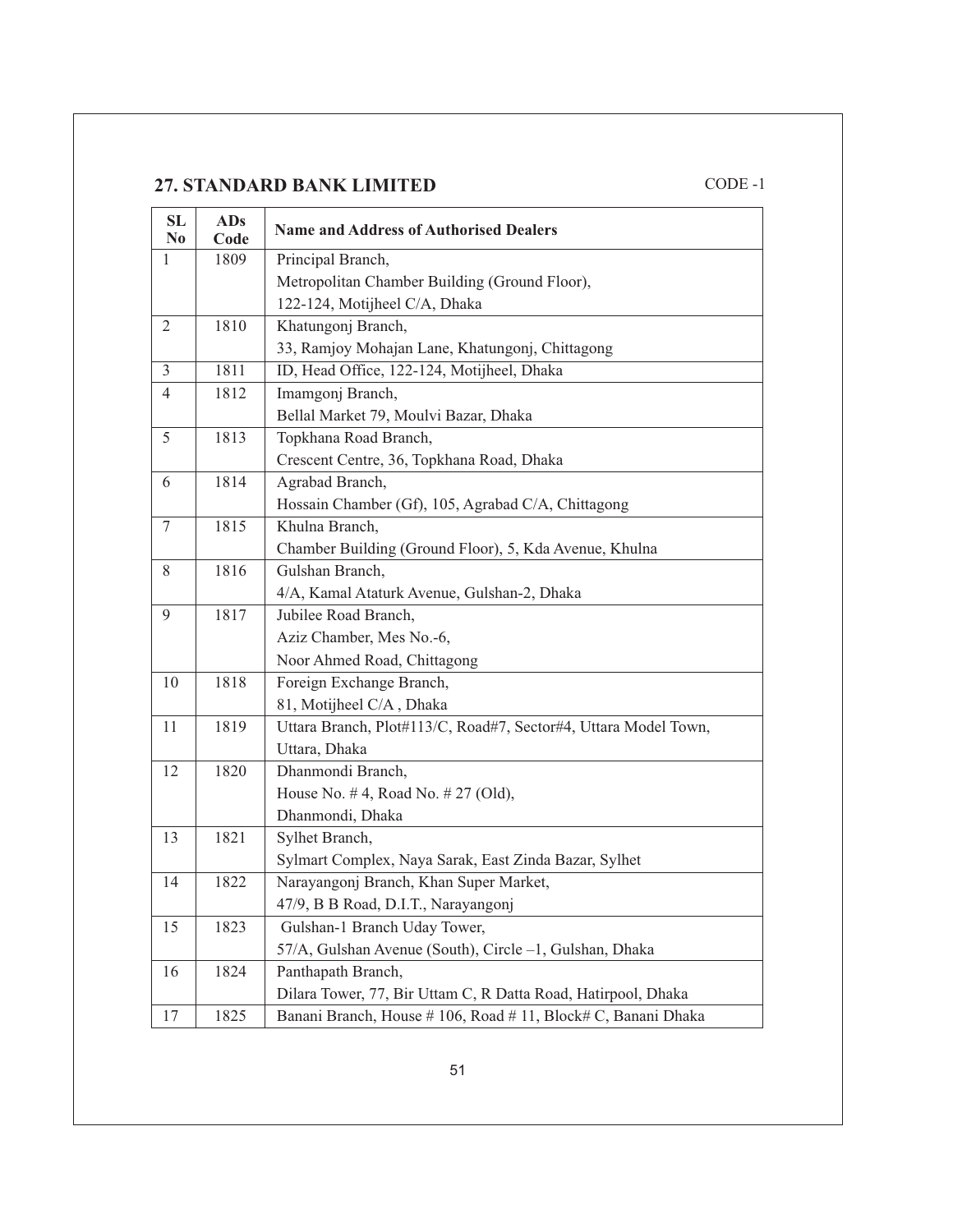## **28. ONE BANK LTD.**

| SL<br>N <sub>0</sub> | <b>ADs</b><br>Code | <b>Name and Address of Authorised Dealers</b>               |
|----------------------|--------------------|-------------------------------------------------------------|
| 1                    | 1877               | Principal Branch,                                           |
|                      |                    | 45 Dilkusha C/A, Dhaka                                      |
| $\overline{2}$       | 1878               | Agrabad Branch,                                             |
|                      |                    | Commercial Court, 95, Agrabad C/A,                          |
|                      |                    | Chittagong                                                  |
| 3                    | 1879               | Khatunganj Branch,                                          |
|                      |                    | 110-111, Khatunganj, Chittagong                             |
| $\overline{4}$       | 1880               | Gulshan Branch,                                             |
|                      |                    | 97, Gulshan Avenue, Dhaka                                   |
| 5                    | 1881               | Imamganj Branch,                                            |
|                      |                    | 18, Roy Iswar Chandra Shill Bahadur Street, Imamganj, Dhaka |
| 6                    | 1882               | Kawran Bazar Branch,                                        |
|                      |                    | 46, Kawran Bazar C/A. Dhaka                                 |
| $\overline{7}$       | 1883               | Uttara Branch,                                              |
|                      |                    | House#14, Road#14b Sector#4, Uttara Model Town, Dhaka       |
| 8                    | 1884               | Ganakbari(Epz) Branch,                                      |
|                      |                    | Somser Plaza, Ganakbari, Savar, Dhaka                       |
| 9                    | 1885               | Jessore Branch,                                             |
|                      |                    | 44, M.K. Road, Jessore                                      |
| 10                   | 1886               | Banani Branch,                                              |
|                      |                    | Plot#158, Block-E, Banani R/A, Dhaka                        |
| 11                   | 1887               | Narayanganj Branch,                                         |
|                      |                    | Plot#5, B.B.Road, Chashara C/A, Narayanganj                 |
| 12                   | 1888               | Dhanmondi Branch,                                           |
|                      |                    | House # 21, Road # 8, Dhanmondi R/A, Dhaka                  |
| 13                   | 1889               | Mirpur Branch,                                              |
|                      |                    | Plot#2, Road#11, Section-6, Block-C,                        |
|                      |                    | Mirpur-11, Dhaka                                            |
| 14                   | 1890               | Motijheel Branch,                                           |
|                      |                    | 56-57, Motijheel C/A, Dhaka                                 |
| 15                   | 1891               | Kakrail Branch, Moshadfir Tower, 90, Motijheel, Dhaka       |
| 16                   | 1892               | Jubilee Road Branch, Chittagong                             |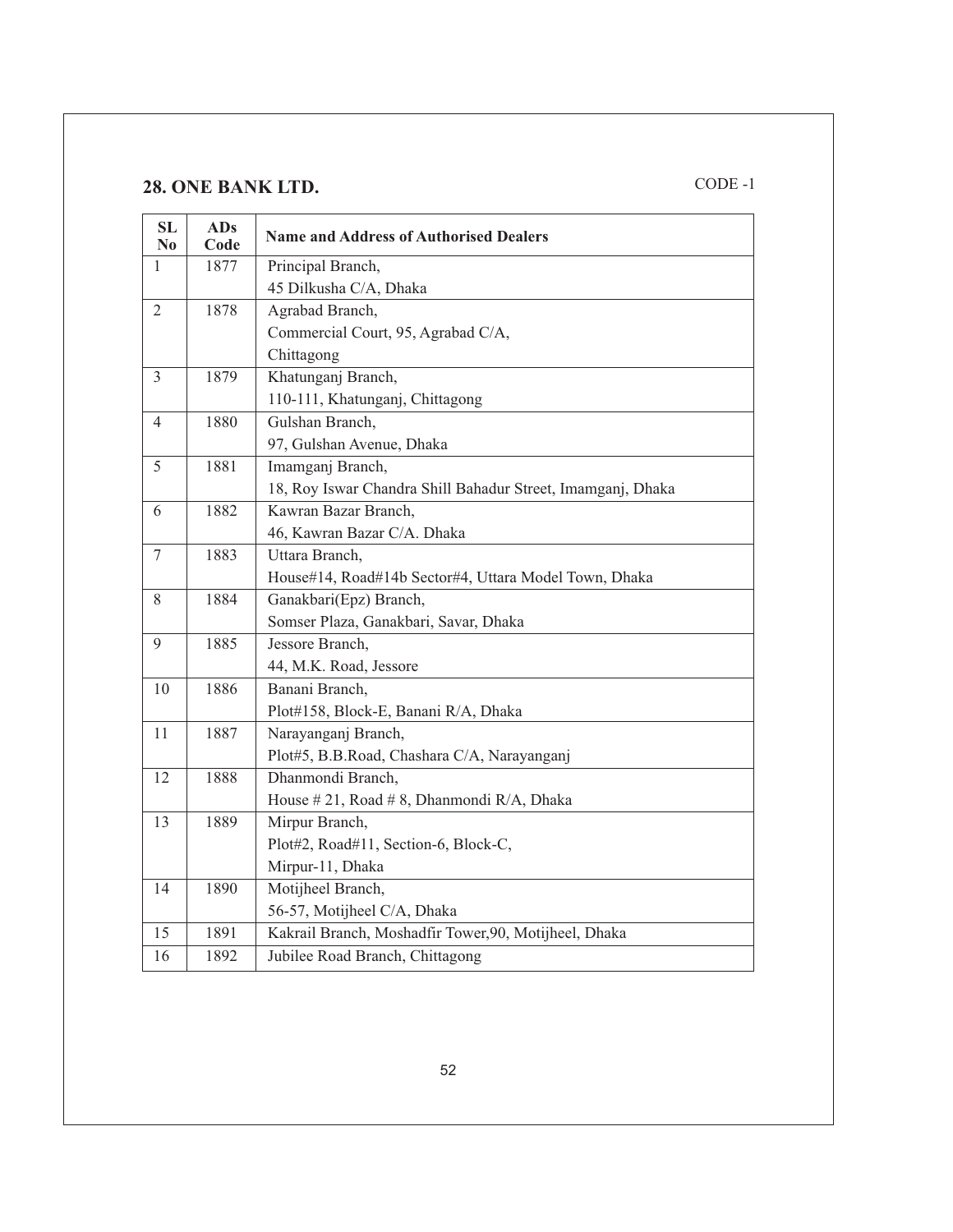#### **29. EXPORT IMPORT BANK OF BANGLADESH LIMITED** CODE -1

| SL<br>N <sub>0</sub> | <b>ADs</b><br>Code | <b>Name and Address of Authorised Dealers</b>                             |
|----------------------|--------------------|---------------------------------------------------------------------------|
| 1                    | 1945               | Motijheel Branch,                                                         |
|                      |                    | Sharif Mansion, 56-57, Motijheel C/A, Dhaka                               |
| $\overline{2}$       | 1946               | Agrabad Branch,                                                           |
|                      |                    | 6, Agrabad C/A, Chittagong                                                |
| $\overline{3}$       | 1947               | Panthapath Branch,                                                        |
|                      |                    | 19/2, West Panthapath, North Dhanmondi, Dhaka                             |
| $\overline{4}$       | 1948               | Khatungonj Branch,                                                        |
|                      |                    | Union Square Building,                                                    |
|                      |                    | 1078 Ramjoy Mohajan Lane, Khatungonj, Chittagong                          |
| 5                    | 1949               | Gulshan Branch,                                                           |
|                      |                    | 75, Gulshan Avenue, Dhaka                                                 |
| 6                    | 1950               | Imamgonj Branch,                                                          |
|                      |                    | 139, Chawlk Mugoltuli, Dhaka                                              |
| $\tau$               | 1951               | Nawabpur Branch,                                                          |
|                      |                    | 198/1, Nawabpur Road, Dhaka                                               |
| 8                    | 1952               | Narayanganj Branch,                                                       |
|                      |                    | 50, S.M. Maleh Road, Tanbazar, Narayanganj                                |
| $\overline{9}$       | 1953               | Rajuk Avenue Branch,                                                      |
|                      |                    | 9, DIT Avenue, Motijheel C/A, Dhaka                                       |
| 10                   | 1954               | Jubilee Road Branch,                                                      |
|                      |                    | 63/64, Enayet Bazar, Jubilee Road, Chittagong                             |
| 11                   | 1955               | Uttara Branch,                                                            |
|                      |                    | House No. 61/A, Road No-7, Sector No-4, Uttara Model, Town, Uttara, Dhaka |
| 12                   | 1956               | Mirpur Branch,                                                            |
|                      |                    | Srayoshe Tower, Plot#7, Main Road-3, Rokeya Sarani,                       |
|                      |                    | 10 No. Crossing, Mirpur, Dhaka                                            |
| $\overline{13}$      | 1957               | Karwan Bazar Branch, BGMEA Complex,                                       |
|                      |                    | 23/1, Panthapath Link Road, Karwan Bazar, Dhaka                           |
| $\overline{14}$      | 1958               | Bogra Branch,                                                             |
|                      |                    | Sheikh Mansion, Borogola, Bogra                                           |
| 15                   | 1959               | CDA Avenue Branch,                                                        |
|                      |                    | Commerce View Complex, 191, CDA Avenue, East Nasirabad, Chittagong        |
| 16                   | 1960               | Elephant Road Branch,                                                     |
|                      |                    | 218, Elephant Road, Dhaka                                                 |
| 17                   | 1961               | Head Office Corp. Branch,                                                 |
|                      |                    | 'Symphony', Plot No. Se(F)-9, Road No-142, Gulshan Avenue, Gulshan, Dhaka |
| 18                   | 1962               | New Eskaton Branch,                                                       |
|                      |                    | 27/1, New Eskaton Road, 1st Floor, Dhaka-1000                             |
| 19                   | 1963               | Malibag Branch,                                                           |
|                      |                    | 184, DIT Road, Dhaka-1217                                                 |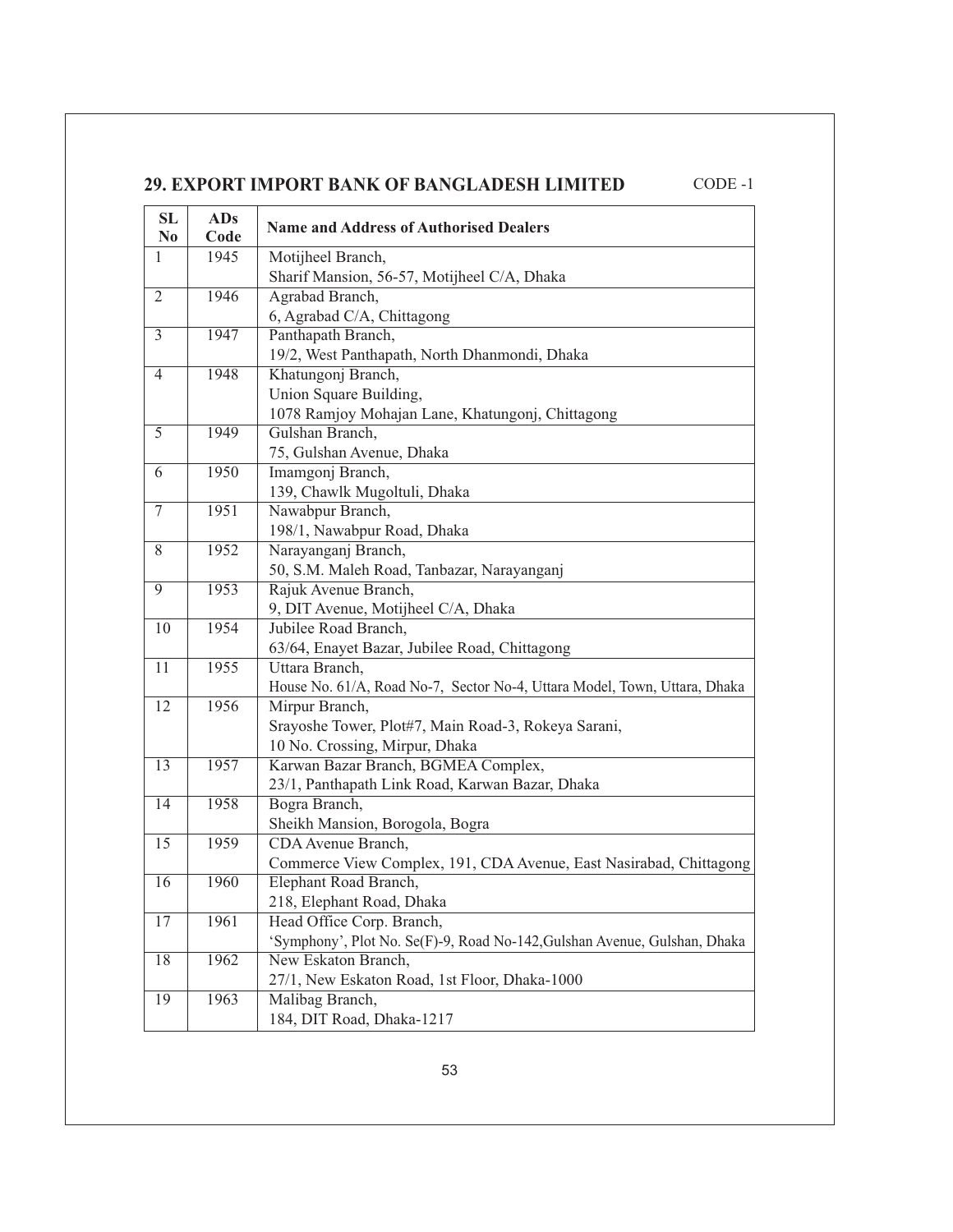### **30. BANGLADESH COMMERCE BANK LTD.**

| SL.<br>$\bf No$ | ADs<br>Code | <b>Name and Address of Authorised Dealers</b>                        |
|-----------------|-------------|----------------------------------------------------------------------|
| 1               | 2013        | Main Branch,                                                         |
|                 |             | Taranga Complex,                                                     |
|                 |             | 19, Rajuk Avenue, (Ground Floor), Motijheel, Dhaka                   |
| 2               | 2014        | Agrabad Branch,                                                      |
|                 |             | 56, Agrabad C/A, Jiban Bima Bhaban, Chittagong                       |
| 3               | 2015        | Bangshal Branch,                                                     |
|                 |             | 115/1, Lutfar Rahman Lane, North South Road, Kotowali, Dhaka         |
| $\overline{4}$  | 2016        | Tan Bazar Branch,                                                    |
|                 |             | R.K.Mitra Road, Islam Super Market, Thana-Sadar, Narayangonj         |
| 5               | 2017        | Moulvi Bazar Branch, 77/6, Moulvi Bazar, Lalbugh, Dhaka.             |
| 6               | 2018        | Gulshan Branch, Pladium Market, CEN(c) -1, A-2, Road# 95, Gulshan-2, |
|                 |             | <b>Dhaka</b>                                                         |
| $\tau$          | 2019        | Dilkusha Branch, 16, Dilkusha C/A, Dhaka                             |
| 8               | 2020        | Jubilee Road Branch, 182 Enaet Bazar, Jubilee Road, Chittagong       |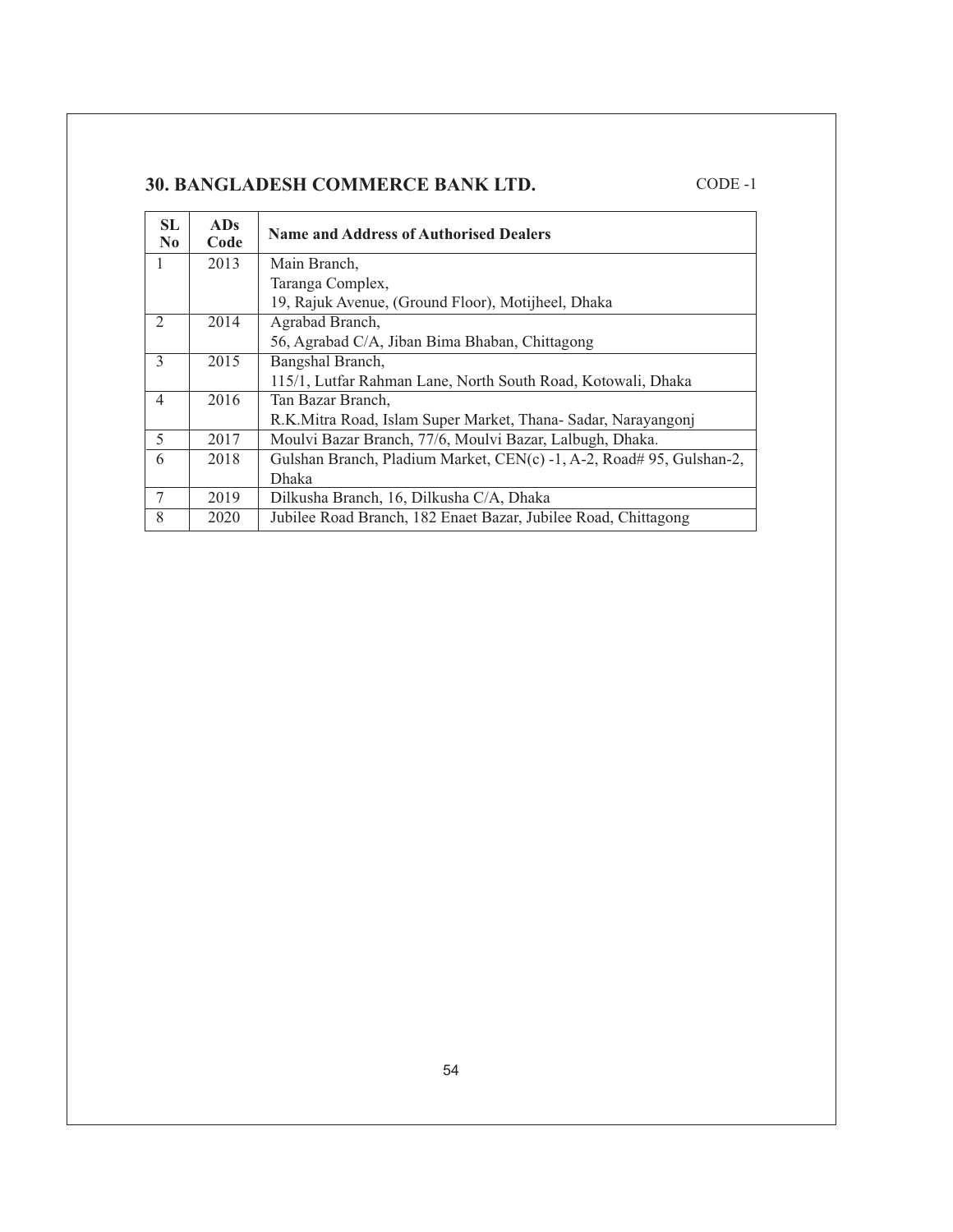## **31. BANK ASIA LIMITED**

| SL<br>N <sub>0</sub> | <b>ADs</b><br>Code | <b>Name and Address of Authorised Dealers</b>                            |
|----------------------|--------------------|--------------------------------------------------------------------------|
| $\mathbf{1}$         | 2081               | Corporate Branch,                                                        |
|                      |                    | 73, Sonargaon Road, (1/F Free School Street), Dhaka                      |
| $\overline{2}$       | 2082               | Principal Office Branch,                                                 |
|                      |                    | 111-113, Motijheel C/A, Dhaka-1000                                       |
| 3                    | 2083               | Agrabad Branch,                                                          |
|                      |                    | 69, Agrabad C/A, Chittagong                                              |
| 4                    | 2084               | Scotia Branch, 32, Kazi Nazrul Islam Avenue, Dhaka                       |
| 5                    | 2085               | MCB Dilkusha Branch,                                                     |
|                      |                    | 4, Dilkusha C/A, Dhaka                                                   |
| 6                    | 2086               | MCB Sk. Mujib Road Branch,                                               |
|                      |                    | 7, Seikh Mujib Road, Agrabad C/A, Chittagong                             |
| $\overline{7}$       | 2087               | Gulshan Branch,                                                          |
|                      |                    | 57, Gulshan Avenue Ground Floor, Dhaka                                   |
| 8                    | 2088               | Khatungonj Branch,                                                       |
|                      |                    | Asia Centre (1st & 2nd Floor), 273/268, Khatungonj, Chittagong           |
| 9                    | 2089               | Mitford Branch,                                                          |
|                      |                    | Bismillah Tower, 147/148, Mitford Road, Dhaka-1100                       |
| 10                   | 2090               | MCB Banani Branch, 24, Kemal Ataturk Avenue, Banani, Dhaka               |
| 11                   | 2091               | CDA Avenue Branch, 665, CDA Avenue, East Nasirabad, Chittagong           |
| 12                   | 2092               | North South Road Branch,                                                 |
|                      |                    | 89, Shahid Syed Nazrul Islam Sarani, 16-16/1, Malitola Sarak,            |
|                      |                    | North South Road Branch, Dhaka                                           |
| 13                   | 2093               | Uttara Branch, Plot #79/A, Road #07, Sector #04, Uttara, Dhaka           |
| 14                   | 2094               | EPZ Branch, Zone Service Complex, Cepz, Chittagong                       |
| 15                   | 2095               | Mohakhali Branch, 82, Mohakhali C/A, Dhaka                               |
| 16                   | 2096               | Anderkilla Branch, 184, J. M Sen Avenue, Anderkillah, Chittagong         |
| 17                   | 2097               | International Division, Head Office, 111-113, Motijheel, Dhaka           |
| $\overline{18}$      | 2098               | Station Road Branch, CTG, Mohiuddin Market, 170 Station Road, Chittagong |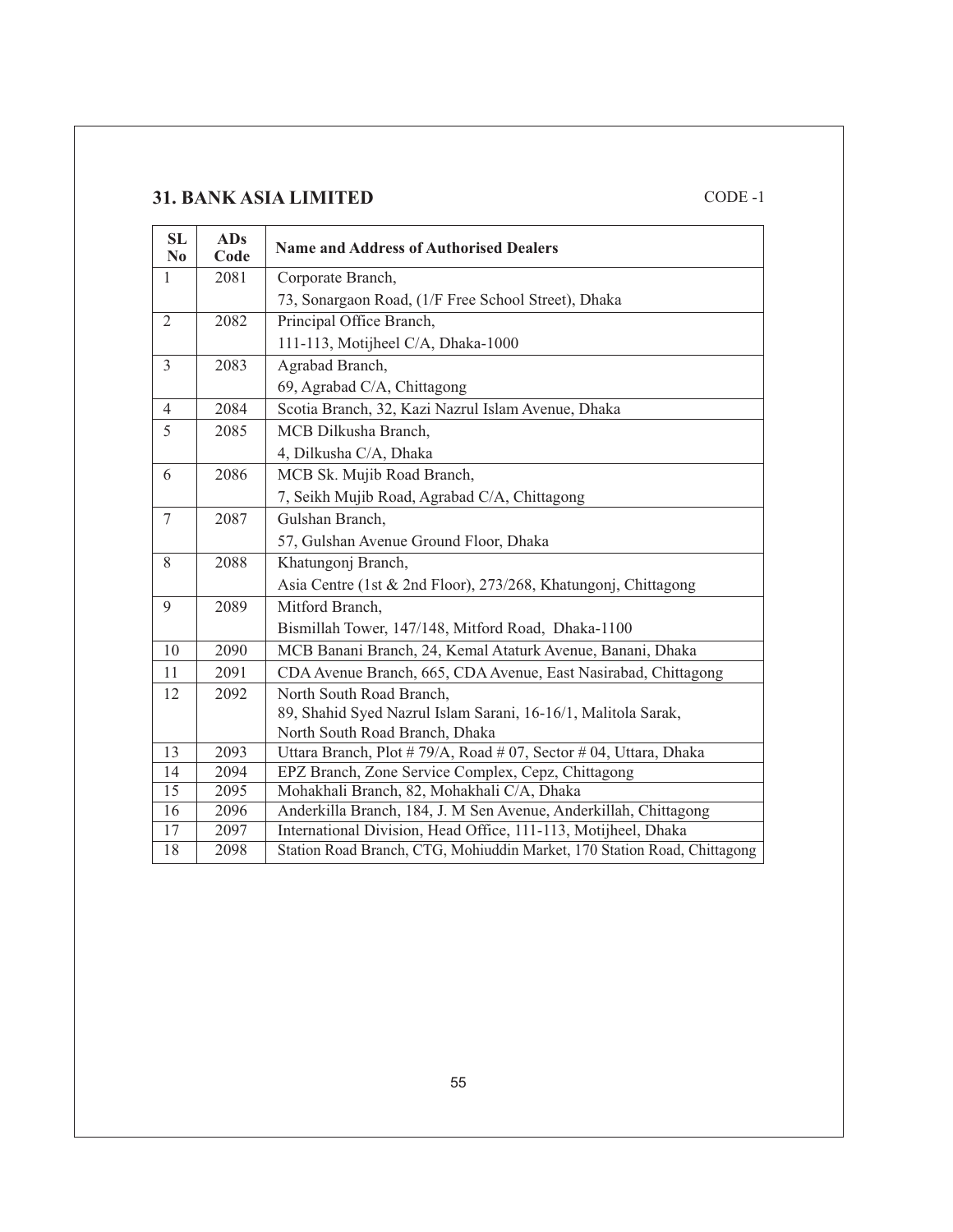## **32. THE PREMIER BANK LIMITED**

| <b>SL</b><br>N <sub>0</sub> | <b>ADs</b><br>Code | <b>Name and Address of Authorised Dealers</b>                |
|-----------------------------|--------------------|--------------------------------------------------------------|
| 1                           | 2149               | Gulshan Branch,                                              |
|                             |                    | 140, Gulshan Avenue, Dhaka-1212                              |
| $\overline{2}$              | 2150               | Dilkusha Branch,                                             |
|                             |                    | 44, Dilkusha C/A, Dhaka                                      |
| 3                           | 2151               | Agrabad Branch,                                              |
|                             |                    | Al-Islam Chamber (Ground Floor), 91, Agrabad C/A, Chittagong |
| $\overline{4}$              | 2152               | Imamgonj Branch,                                             |
|                             |                    | 75, Mitford Road, Dhaka                                      |
| 5                           | 2153               | Kawran Bazar Branch,                                         |
|                             |                    | BTMC Bhoban (Ground Floor), 7-9, Kawran Bazar, Dhaka         |
| 6                           | 2154               | Motijheel Branch, Dhaka (108),                               |
|                             |                    | 81, Motijheel C/A, Dhaka                                     |
| $\tau$                      | 2155               | Banani Branch, Dhaka (104),                                  |
|                             |                    | Iqbal Centre (Ground Floor & 2nd Floor),                     |
|                             |                    | 42, Kemal Ataturk Avenue, Dhaka                              |
| $8\,$                       | 2156               | Khatungonj Branch,                                           |
|                             |                    | Nabi Super Market (1st Floor),                               |
|                             |                    | 232, Khatungonj, Chittagong                                  |
| $\overline{9}$              | 2157               | Khulna Branch,                                               |
|                             |                    | 141, Sir Iqbal Road, (1st Floor), Khulna                     |
| $\overline{10}$             | 2158               | Dhanmondi Branch,                                            |
|                             |                    | H#84 (1st Floor), R#7/A, Dhanmondi, Dhaka                    |
| 11                          | 2159               | Uttara Branch,                                               |
|                             |                    | House #39, Road #7, Sector-4, Uttara, Dhaka                  |
| 12                          | 2160               | Elephant Road Branch,                                        |
|                             |                    | 248, Elephant Road, Katabon Mor, Dhaka                       |
| 13                          | 2161               | Islami Banking Branch, Mohakhali, Dhaka (116)                |
|                             |                    | 99, Mohakhali C/A, Dhaka                                     |
| 14                          | 2162               | Narayangonj Branch,                                          |
|                             |                    | 53/3, SM Maleh Road, Tanbazar, Narayangonj                   |
| 15                          | 2163               | Bangshal Branch,                                             |
|                             |                    | 70, Shohid Sayed Nazrul Islam Soroni, Bangshal, Dhaka        |
| 16                          | 2164               | O.R. Nizam Road Branch,                                      |
|                             |                    | Hotel Harbour View Building, (1st Floor), 721, CDA Avenue,   |
|                             |                    | Nasirabad, Chittagong                                        |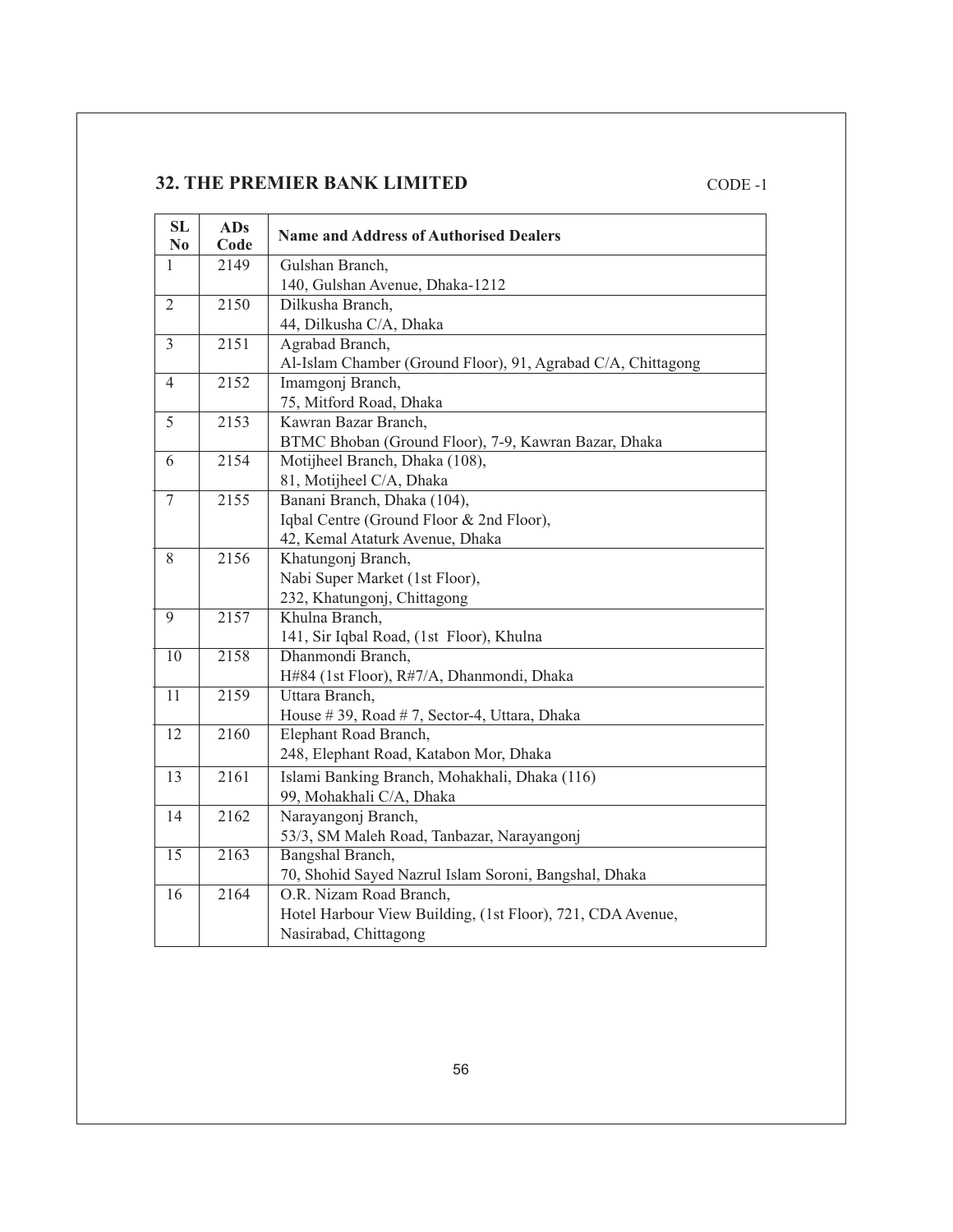### **33. MUTUAL TRUST BANK LTD.**

| <b>SL</b><br>N <sub>0</sub> | ADs<br>Code | <b>Name and Address of Authorised Dealers</b>                         |
|-----------------------------|-------------|-----------------------------------------------------------------------|
| 1                           | 2217        | Principal Branch,                                                     |
|                             |             | WW Tower, (1st Floor),                                                |
|                             |             | 68, Motijheel C/A,                                                    |
|                             |             | Dhaka-1000                                                            |
| $\overline{2}$              | 2218        | Panthapath Branch,                                                    |
|                             |             | Chandrasila Suvastu Tower,                                            |
|                             |             | 69/1, Green Road, Dhaka-1205                                          |
| 3                           | 2219        | Babubazar Branch,                                                     |
|                             |             | Aman Court,                                                           |
|                             |             | 15, Armanian Street, Armanitola, Dhaka                                |
| $\overline{4}$              | 2220        | Agrabad Branch,                                                       |
|                             |             | Aktaruzzaman Center,                                                  |
|                             |             | 21-22, Agrabad C/A, Chittagong.                                       |
| 5                           | 2221        | Pragati Sarani Branch,                                                |
|                             |             | 15/5, Pragati Sharani Dhaka                                           |
| 6                           | 2222        | Dilkusha Branch,                                                      |
|                             |             | Mnsn Tower, 60, Dilkusha C/A, Dhaka-1000                              |
| $\overline{7}$              | 2223        | Khatungonj Branch,                                                    |
|                             |             | 325, Crown Crownchamber, Asadgonj Road, Chittagong                    |
| 8                           | 2224        | Uttara Model Town Branch,                                             |
|                             |             | House No-41, Road No-07, Sector-4, Uttara, Dhaka                      |
| 9                           | 2225        | Dhanmondi Branch,                                                     |
|                             |             | Green Taj Center, Plot-81new, Road-8/A New1st Floor, Dhanmondi, Dhaka |
| 10                          | 2226        | Jubilee Road Branch,                                                  |
|                             |             | 214, Jubilee Road, Chittagong                                         |
| 11                          | 2227        | Gulshan Branch,                                                       |
|                             |             | House-50, Road-03, Plot-Swh-7, South Avenue Gulshan, Dhaka            |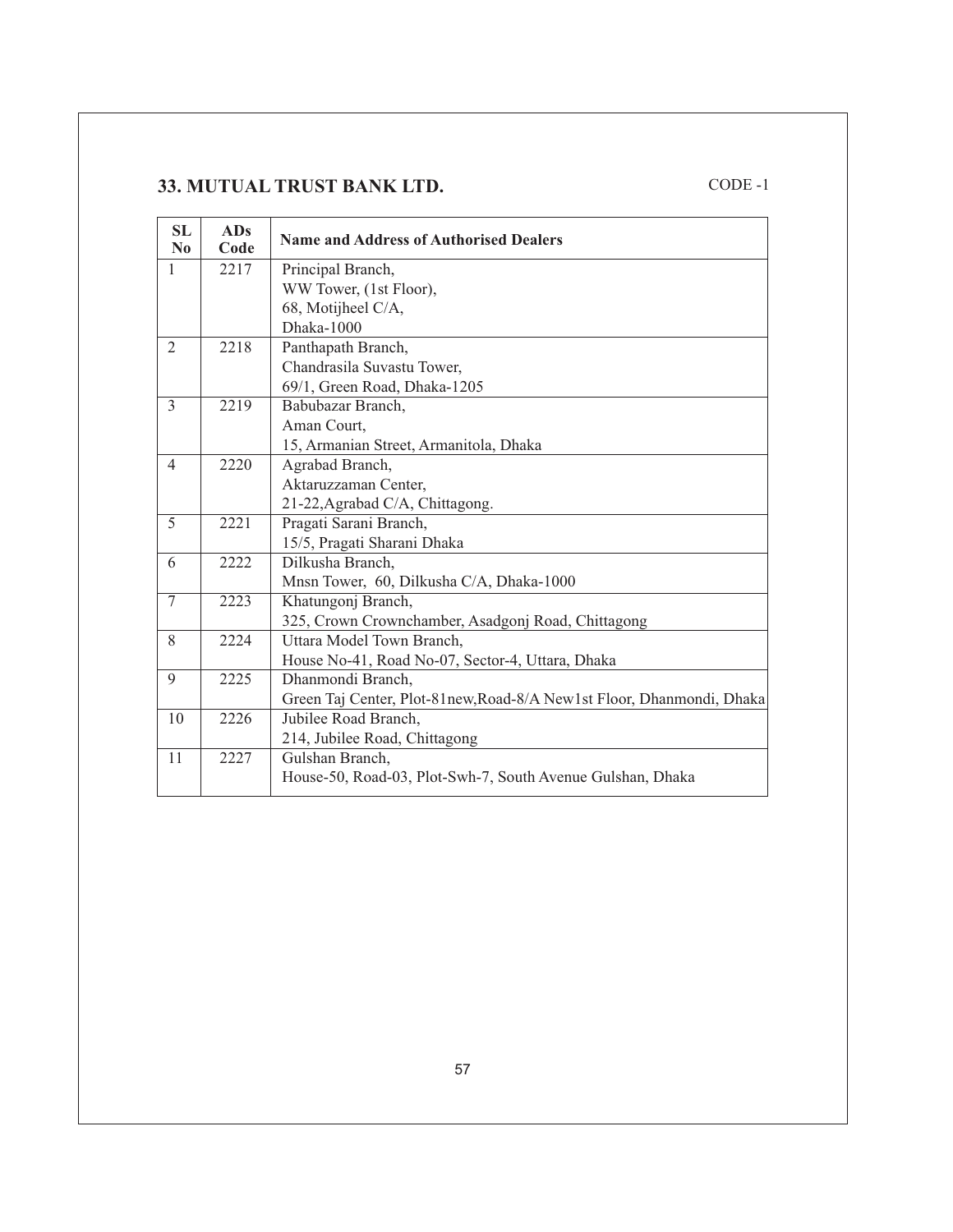## **34. FIRST SECURITY ISLAMI BANK**

| SL<br>$\bf No$ | <b>ADs</b><br>Code | <b>Name and Address of Authorised Dealers</b>                                                                                     |
|----------------|--------------------|-----------------------------------------------------------------------------------------------------------------------------------|
| $\mathbf{1}$   | 2285               | Dilkusha Branch, 23, Dilkusha Commercial Area,<br>Dhaka-1000                                                                      |
| 2              | 2286               | Khatungonj Branch,<br>142, Chandhmeah Lane,<br>Khatungonj, Chittagong                                                             |
| 3              | 2287               | Mohakhali Branch, Khaja Tower, 95, Mohakhali C/A, Dhaka-1212                                                                      |
| $\overline{4}$ | 2288               | Agrabad Branch, 75 Hosen Court, Agrabad C/A, Chittagong                                                                           |
| 5              | 2289               | Bangshal Branch, 121/2, Lutfar Rahman Lane, North South Road<br>(2nd Floor), Dhaka-1100                                           |
| 6              | 2290               | Jubilee Road Branch, 365, Jubilee Road,<br>Chittagong                                                                             |
| 7              | 2291               | Dhanmondi Branch,<br>House# 38/1, Road# 2, (Opposite of Rifles Square), Dhanmondi R/A,<br>Dhaka-1205                              |
| 8              | 2292               | Gulshan Branch, 122, Gulshan Avenue, Dhaka-1212                                                                                   |
| 9              | 2293               | Sylhet Branch, Shalim Mansion (1st Floor), Mendibagh C/A, Biswa Road,<br>Sylhet, Tel: 0821-813101, 0821-813102, Fax: 0821-2833600 |
| 10             | 2294               | Banani Branch, Plot # 80, Block # B, Kamal Ataturk Avenue, Banani<br>Model Town, Dhaka                                            |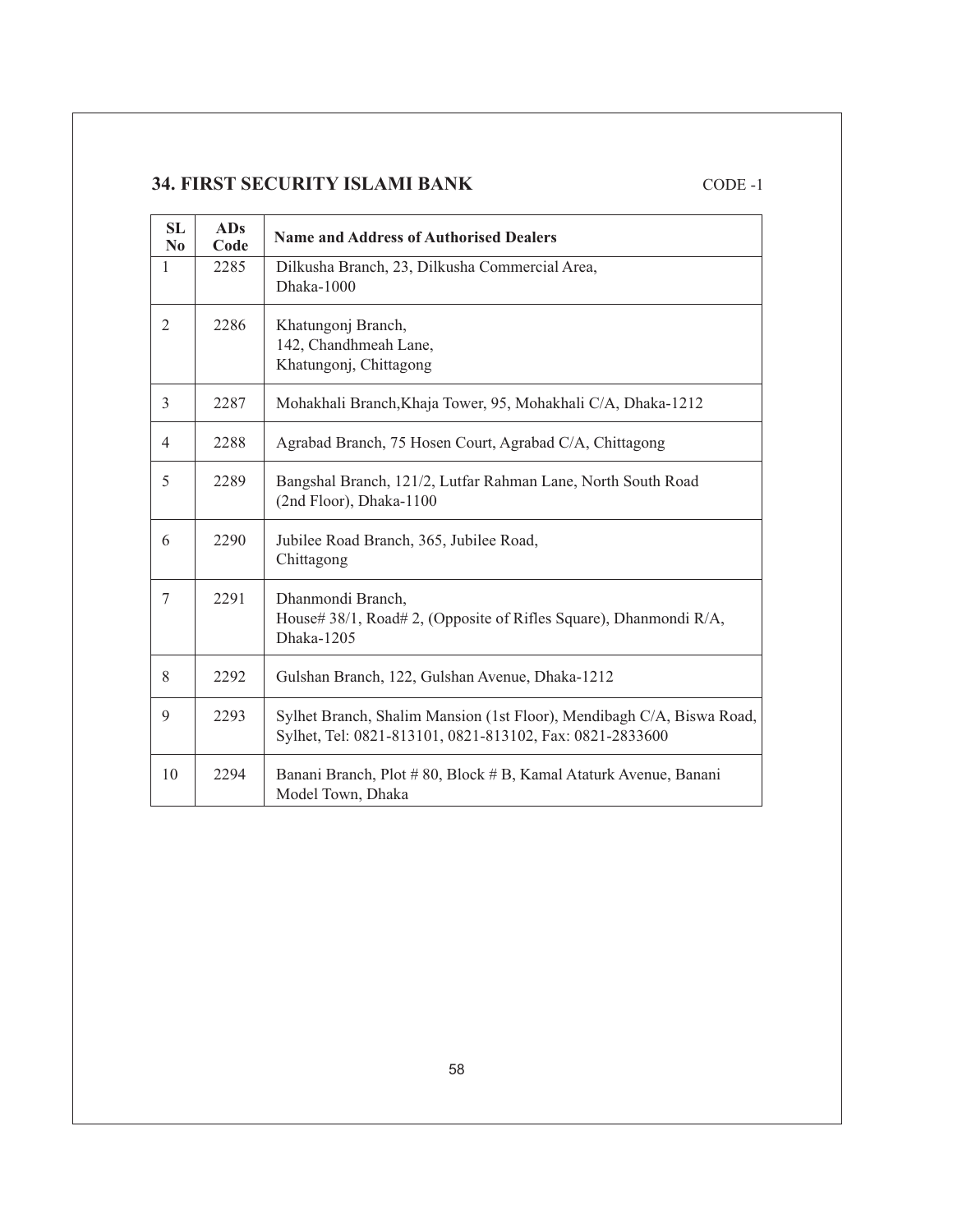### **35. TRUST BANK LTD**

r

| SL             | <b>ADs</b> | <b>Name and Address of Authorised Dealers</b>                          |
|----------------|------------|------------------------------------------------------------------------|
| N <sub>0</sub> | Code       |                                                                        |
| 1              | 2353       | Principal Branch,                                                      |
|                |            | Trust Bhaban 98, Shaheed Sarani, Dhaka Cantonment, Dhaka-1206          |
| 2              | 2354       | Senakalyan Bhaban Branch,                                              |
|                |            | 195, Motijheel C/A, Dhaka                                              |
| $\overline{3}$ | 2355       | Agrabad Branch,                                                        |
|                |            | Shilpa Bank Bhaban,                                                    |
|                |            | 106, Agrabad C/A, Chittagong                                           |
| $\overline{4}$ | 2356       | Khatungonj Branch,                                                     |
|                |            | 205, Main Road, Plot #218, Khatungonj, Chittagong                      |
| 5              | 2357       | Gulshan Corp. Branch,                                                  |
|                |            | 110, Gulshan Avenue, Dhaka                                             |
| 6              | 2358       | Dhanmondi Branch,                                                      |
|                |            | BDR Gate No: 04, Peelkhana, Satmasjid Road, Dhaka                      |
| $\tau$         | 2359       | Dilkusha Corp. Branch,                                                 |
|                |            | Peoples Insurance Bhaban, 36, Dilkusha C/A, Dhaka                      |
| 8              | 2360       | CDA Avenue Branch,                                                     |
|                |            | 1837 (New), Elite House, CDA Avenue, Gec Circle, Nasirabad, Chittagong |
| 9              | 2361       | Millennium Corp. Branch,                                               |
|                |            | Bir Sreshtha Shaheed Jahangir Gate,                                    |
|                |            | 546, Dhaka Cantonment, Dhaka-1206                                      |
| 10             | 2362       | Halishahar Branch,                                                     |
|                |            | 2030/A, Monirat Plaza, Port Connecting Road, Chittagong                |
| 11             | 2363       | Uttara Corp. Branch,                                                   |
|                |            | House #111/A, Road #07, Section #04, Uttara, Dhaka-1230                |
| 12             | 2364       | Karwan Bazar Branch,                                                   |
|                |            | 40, Zenith Tower, Karwan Bazar, Dhaka                                  |
| 13             | 2365       | Sylhet Corp. Branch,                                                   |
|                |            | BMA Bhaban, Chowhatta, Sylhet                                          |
| 14             | 2366       | Narayangonj Branch, 1, Alam Khan Lane, B.B Road Narayangonj            |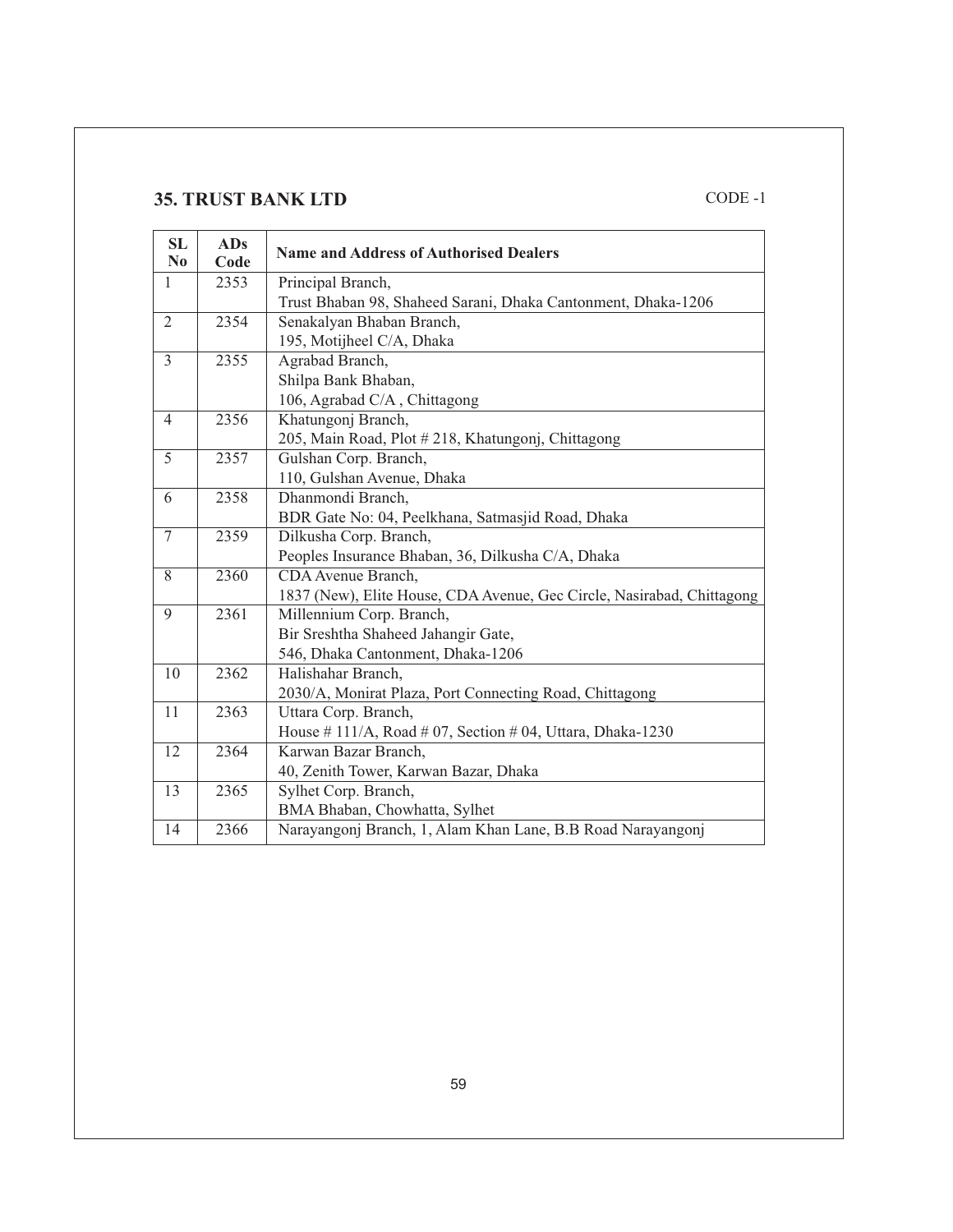### **36. STANDARD CHARTERED BANK**

| <b>SL</b><br>N <sub>0</sub> | <b>ADs</b><br>Code | <b>Name and Address of Authorised Dealers</b>                    |
|-----------------------------|--------------------|------------------------------------------------------------------|
| $\mathbf{1}$                | 2486               | Motijheel Branch,                                                |
|                             |                    | 18-20, Motijheel C/A, (Alico Building), Dhaka                    |
| $\overline{2}$              | 2488               | Dhanmondi Road 2 Branch,                                         |
|                             |                    | House 37, Road 2, Dhanmondi R/A, Dhaka                           |
| $\overline{3}$              | 2489               | Sylhet Branch,                                                   |
|                             |                    | Nirvan Inn, Ramer Dighir Par Sylhet                              |
| $\overline{4}$              | 2490               | Gulshan Branch and Head Office,                                  |
|                             |                    | 67, Gulshan Avenue, Gulshan, Dhaka                               |
| 5                           | 2491               | Kawran Bazar Branch,                                             |
|                             |                    | 53, Kawran Bazar, Dhaka                                          |
| 6                           | 2492               | Station Road Branch, Chittagong,                                 |
|                             |                    | Jiban Bima Corporation, 22-23, Station Road, Chittagong          |
| $\overline{7}$              | 2493               | Nasirabad Branch, Chittagong,                                    |
|                             |                    | Bulbul Center, 486/B, Or Nizam Road, CDA Avenue, East Nasirabad, |
|                             |                    | Chittagong                                                       |
| 8                           | 2494               | Chittagong Main Branch,                                          |
|                             |                    | Sk. Mujib Road, Agrabad, Chittagong                              |
| 9                           | 2495               | Khulna Branch,                                                   |
|                             |                    | Jiban Bima Bhaban, KDA Avenue, Khulna                            |
| 10                          | 2496               | Narayanganj Branch,                                              |
|                             |                    | 26, Shaista Khan Road, Narayanganj                               |
| 11                          | 2497               | Dhanmondi Road 5 Branch,                                         |
|                             |                    | House 6, Road 5, Dhanmondi R/A, Dhaka                            |
| 12                          | 2498               | Bogra Branch,                                                    |
|                             |                    | Satani House, Shutrapur Road, Mouja, Sherpur Sarak, Bogra        |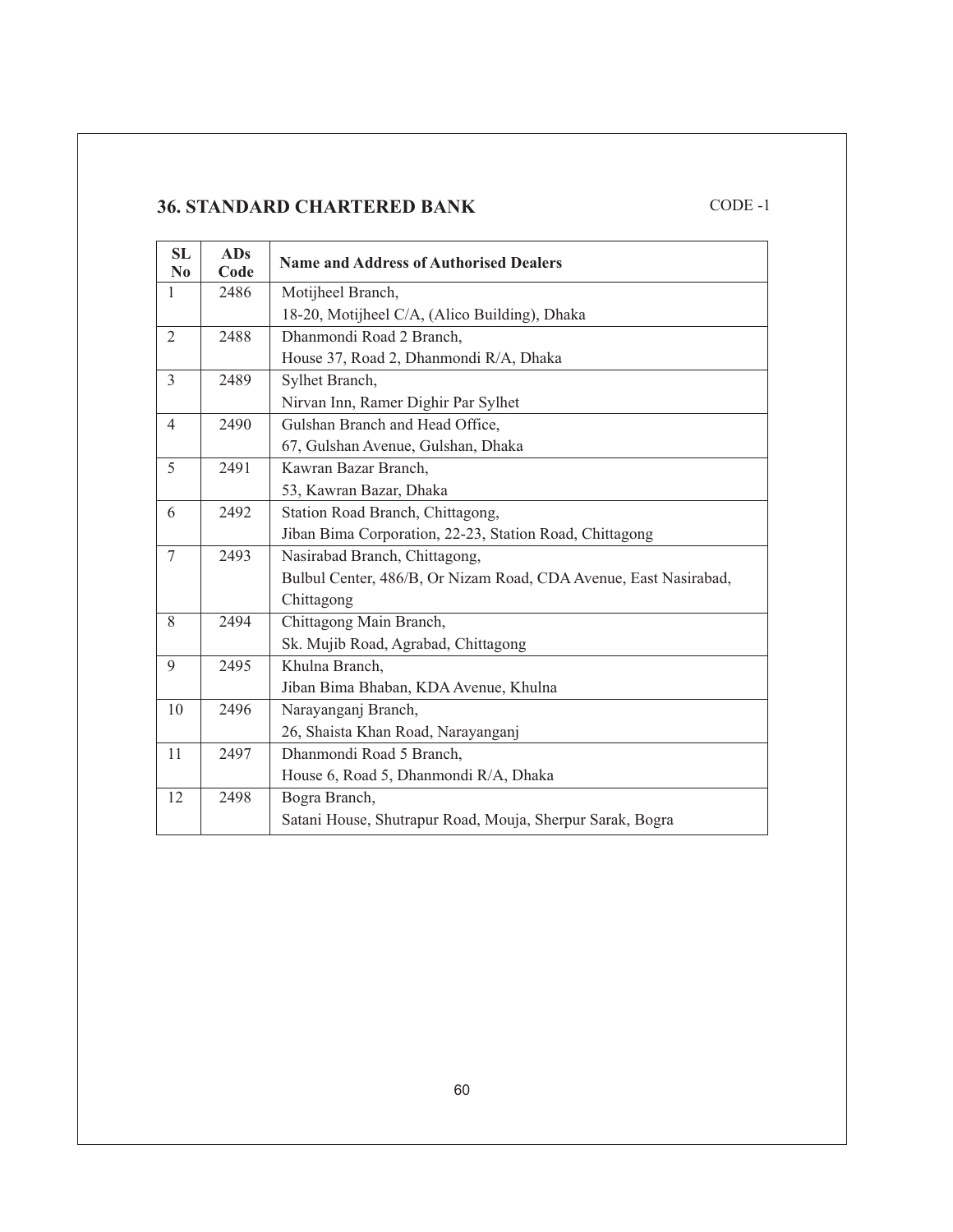## **37. HABIB BANK LIMITED**

| SL.<br>No.     | <b>ADs</b><br>Code | <b>Name and Address of Authorised Dealers</b>       |
|----------------|--------------------|-----------------------------------------------------|
|                | 2622               | Motijheel Branch,                                   |
|                |                    | 53, Motijheel C/A, Dhaka                            |
| $\overline{2}$ | 2623               | Chittagong Branch,                                  |
|                |                    | Laldighi East, Chittagong                           |
| 3              | 2624               | Gulshan Branch,                                     |
|                |                    | 7, Gulshan Avenue,                                  |
|                |                    | South Avenue Tower, Gulshan-1, Dhaka                |
| $\overline{4}$ | 2625               | Sylhet Branch Eastern Plaza (2nd Floor),            |
|                |                    | 28, Airport Road, Amberkhana, Sylhet                |
| 5              | 2626               | Uttara Branch, Sector #11, Uttara Model Town, Dhaka |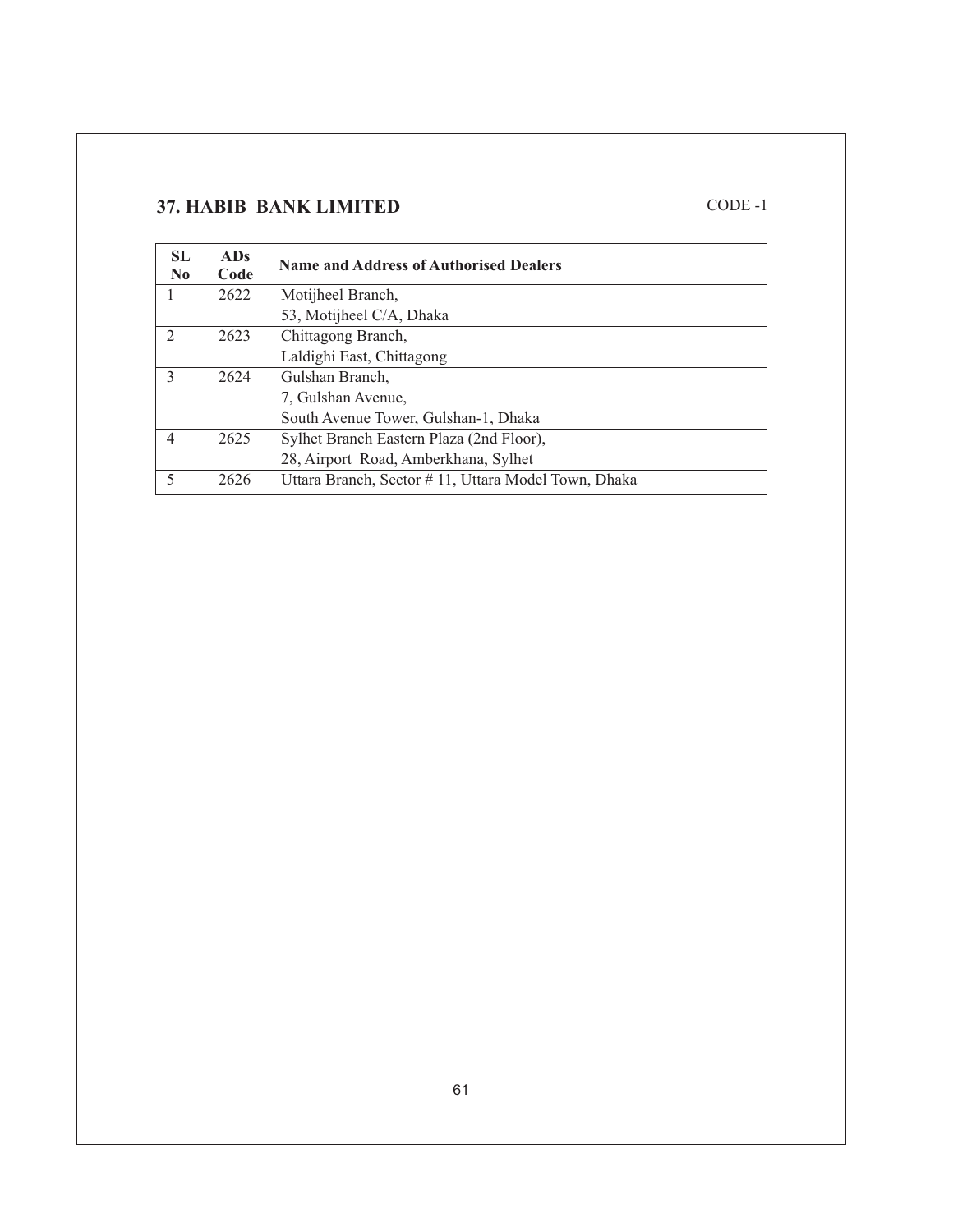#### **38. COMMERCIAL BANK OF CEYLON PLC** CODE -1

| SL.<br>N <sub>0</sub> | ADs<br>Code | <b>Name and Address of Authorised Dealers</b> |
|-----------------------|-------------|-----------------------------------------------|
| 1                     | 2655        | Corporate Branch,                             |
|                       |             | 2, Dilkusha C/A,                              |
|                       |             | $Dhaka-1000$                                  |
| $\overline{c}$        | 2656        | Agrabad Branch,                               |
|                       |             | 71, Agrabad C/A, Chittagong                   |
| 3                     | 2657        | Dhanmondi Branch,                             |
|                       |             | BEPZA Complex,                                |
|                       |             | House $\#$ 19/D, Road#6,                      |
|                       |             | Dhanmondi, Dhaka                              |
| $\overline{4}$        | 2658        | Uttara Branch,                                |
|                       |             | Plot#12, Road#14/C,                           |
|                       |             | Sector #04, Uttara Modal Town, Dhaka          |
| 5                     | 2659        | Sylhet Branch,                                |
|                       |             | 982, Darga Gate,                              |
|                       |             | Sylhet                                        |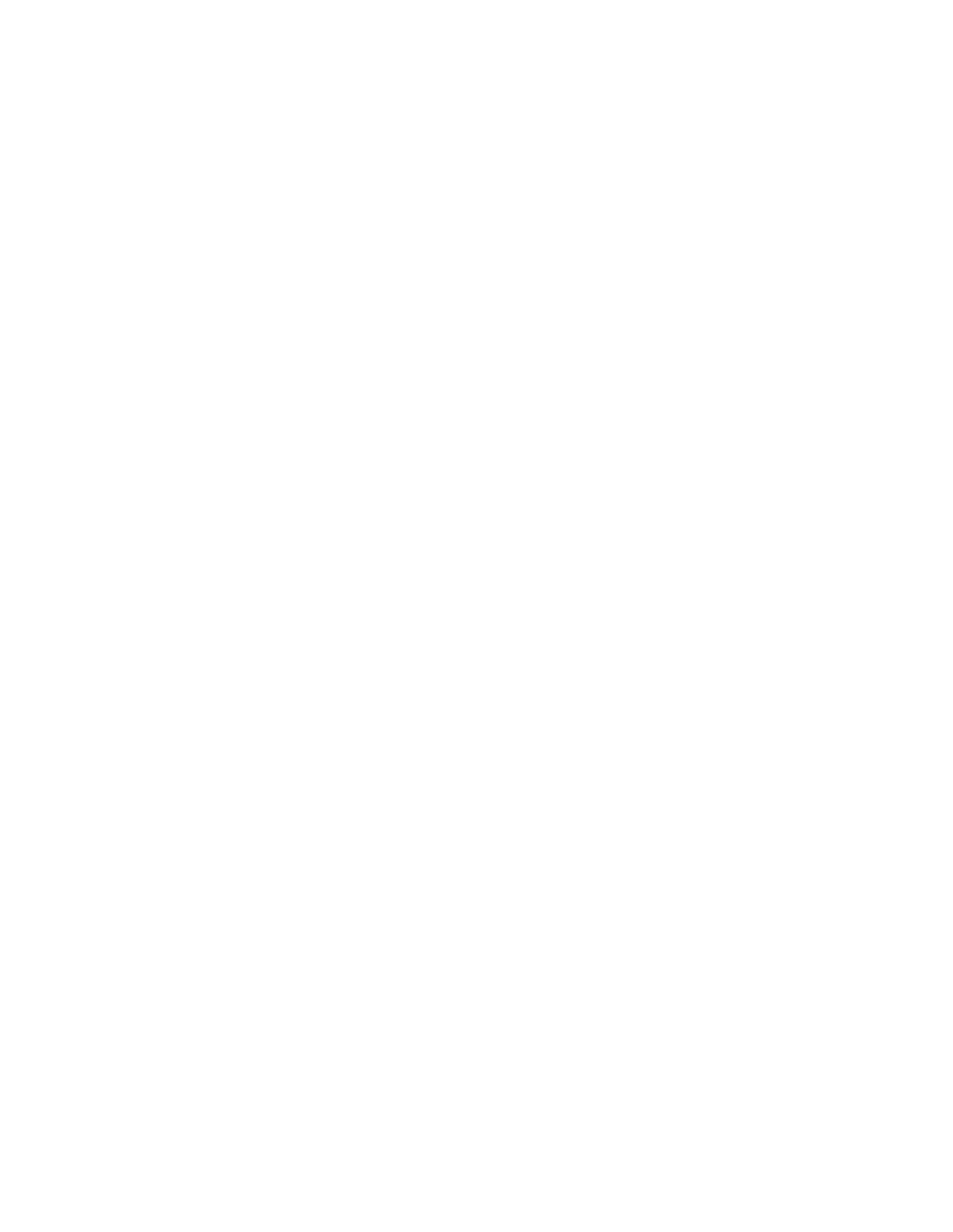## **39. STATE BANK OF INDIA**

| <b>ADs</b><br>Code | <b>Name and Address of Authorised Dealers</b>                      |
|--------------------|--------------------------------------------------------------------|
| 2688               | State Bank of India, (Dhaka Branch)                                |
|                    | 24-25, Dilkusha, Dhaka                                             |
| 2689               | State Bank of India (Chittagong Branch),                           |
|                    | CSF Building, Sheikh Mujib Road Agrabad Chittagong                 |
| 2690               | State Bank of India (Gulshan Branch),                              |
|                    | UDAY Tower 57,57/A,                                                |
|                    | (1st Floor), Gulshan Avenue Circle-1, Gulshan, Dhaka               |
| 2691               | State Bank of India (Sylhet Branch),                               |
|                    | Rose View Complex (2nd Floor)                                      |
|                    | Dhaka-Sylhet Road,                                                 |
|                    | Shahjalal, Upa Shahar Sylhet                                       |
| 2692               | State Bank of India (Khulna), Tower 64, K.D.A. avenue, Khulna-9100 |
|                    |                                                                    |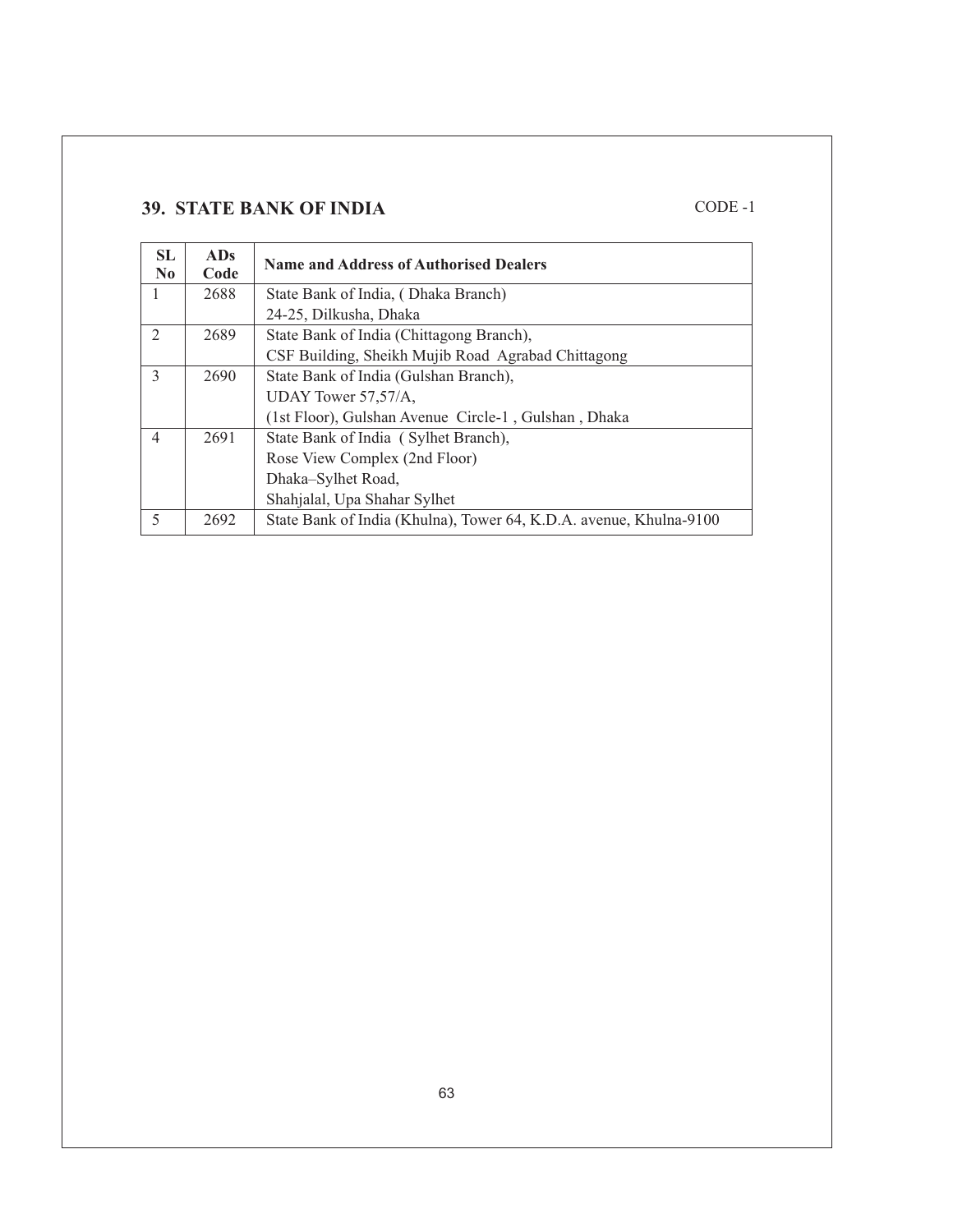## **40. WOORI BANK LIMITED**

| SL<br>No | <b>ADs</b><br>Code | <b>Name and Address of Authorised Dealers</b>        |  |
|----------|--------------------|------------------------------------------------------|--|
|          | 2721               | Navana Tower (14th Floor), 45, Gulshan South Avenue, |  |
|          |                    | Gulshan Circle-1, Dhaka                              |  |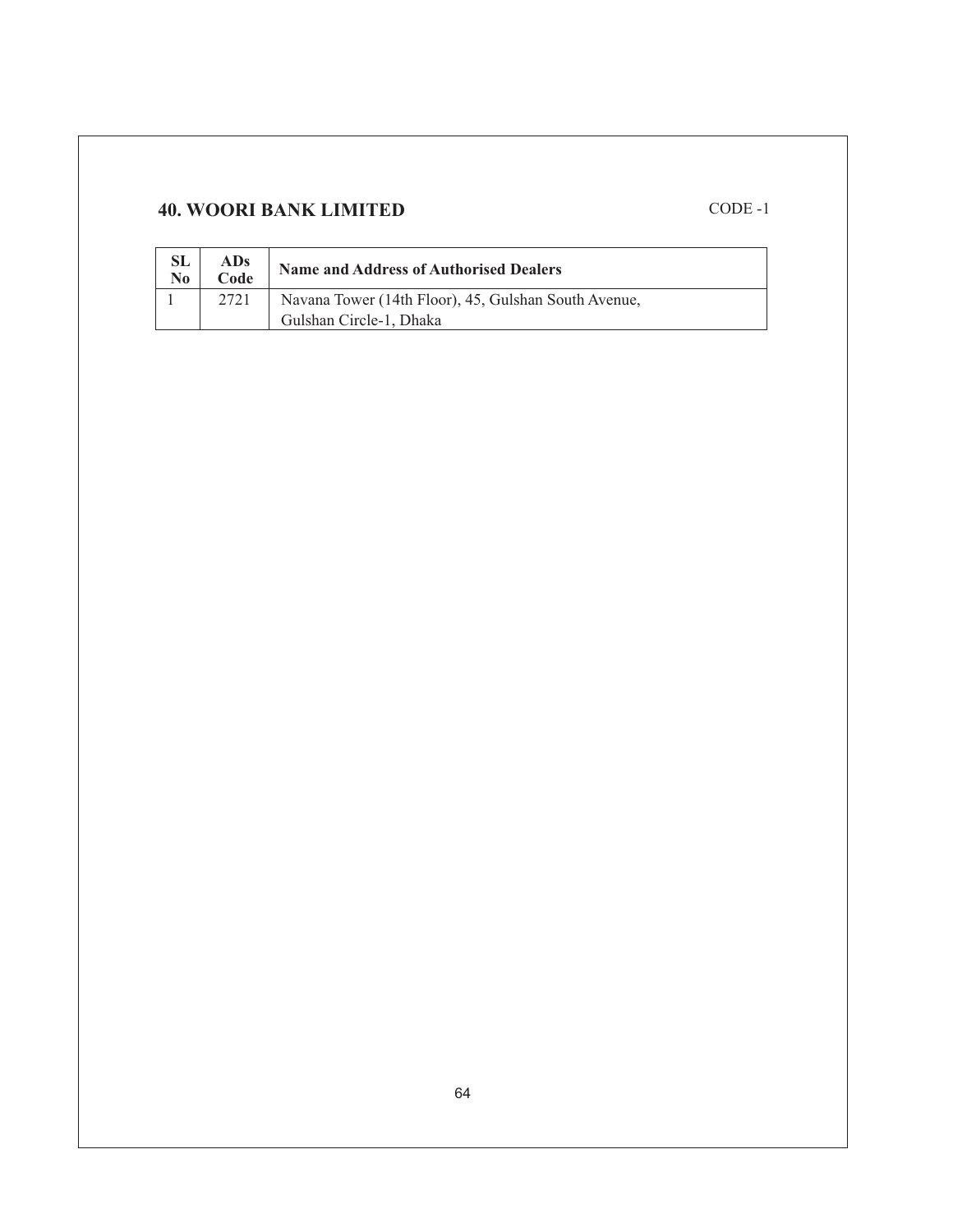# **41. BANK AL-FALAH LTD**

| <b>SL</b><br>No. | <b>ADs</b><br>Code | <b>Name and Address of Authorised Dealers</b> |  |
|------------------|--------------------|-----------------------------------------------|--|
|                  | 2754               | Motijheel Brnahc, 5, Rajuk Avenue, Dhaka-1000 |  |
| $\mathcal{D}$    | 2755               | Agrabad Branch,                               |  |
|                  |                    | 57, Agrabad C/A, Chittagong                   |  |
|                  | 2756               | Gulshan Branch,                               |  |
|                  |                    | 168, Gulshan Avenue, Dhaka-1212               |  |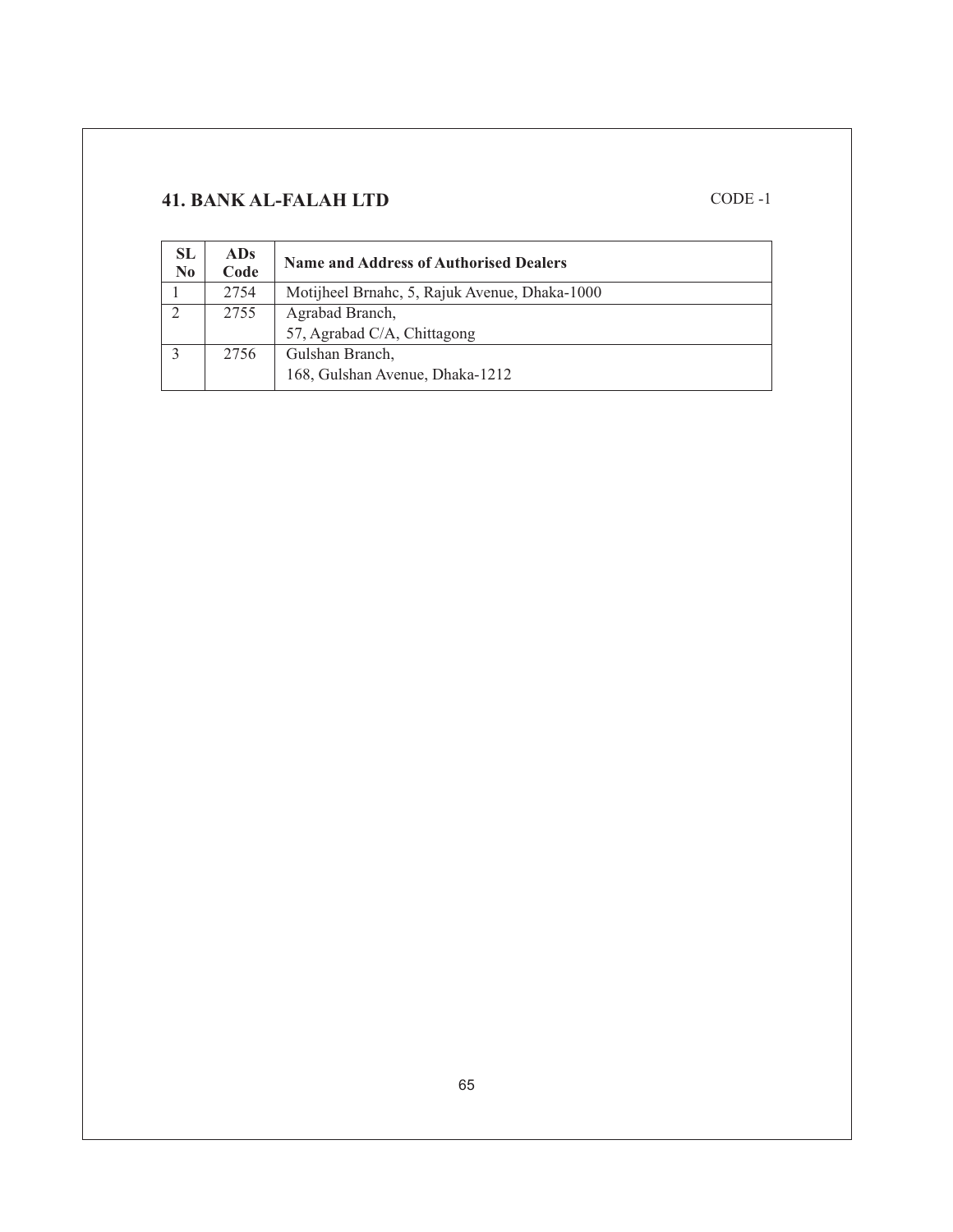# **42. CITIBANK , N .A .**

| SL<br>N <sub>0</sub> | <b>ADs</b><br>Code | <b>Name and Address of Authorised Dealers</b>      |  |
|----------------------|--------------------|----------------------------------------------------|--|
|                      | 2787               | Motijheel Main Branch,                             |  |
|                      |                    | 23, Motijheel C/A, Dhaka                           |  |
|                      | 2788               | Agrabad Branch,                                    |  |
|                      |                    | 32, Nib House, Agrabad C/A, Chittagong             |  |
|                      | 2789               | Gulshan Branch, 109 Gulshan Avenue, Gulshan, Dhaka |  |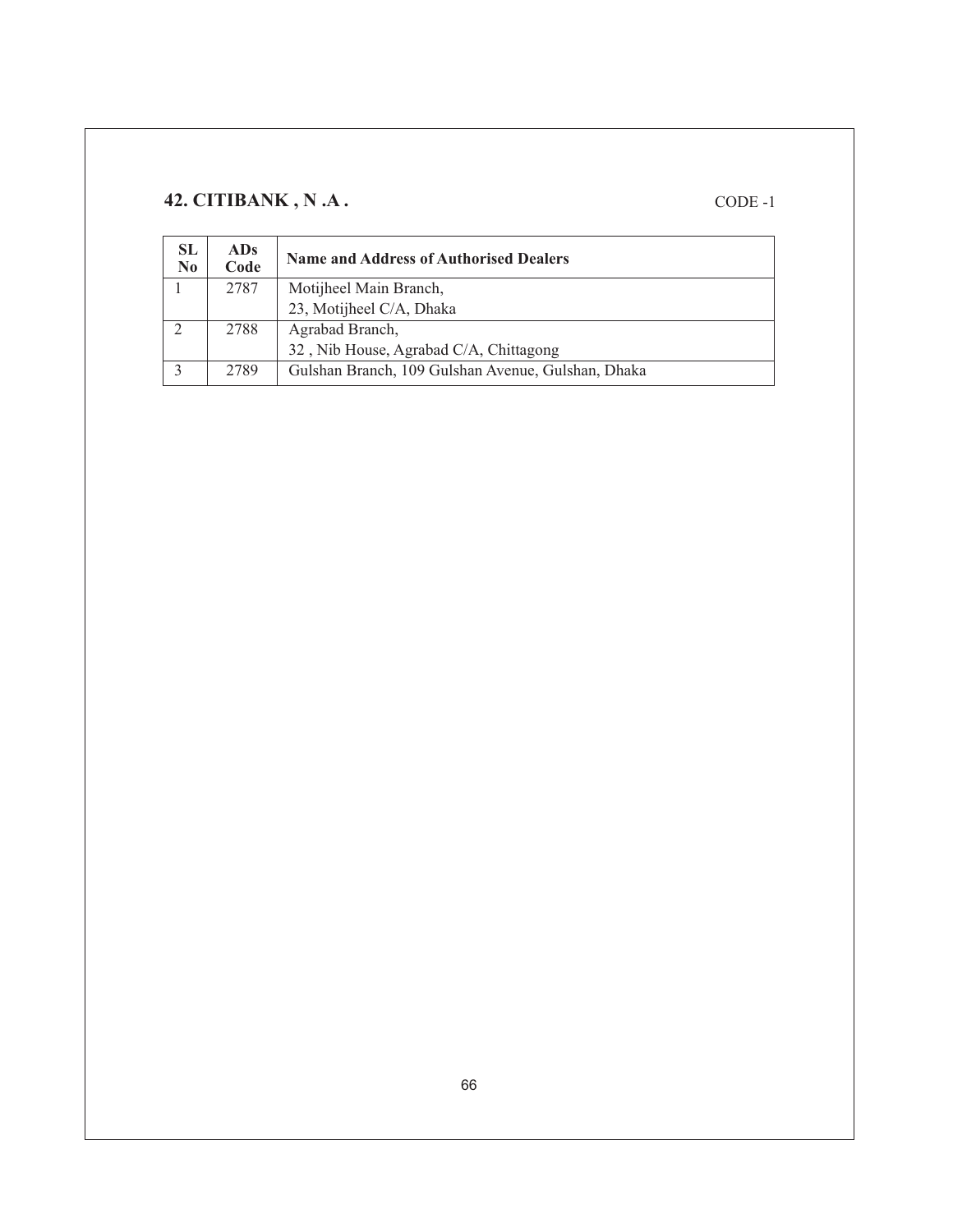## **43. HSBC BANK LIMITED**

| <b>SL</b><br>No.         | <b>ADs</b><br>Code | <b>Name and Address of Authorised Dealers</b>                    |  |
|--------------------------|--------------------|------------------------------------------------------------------|--|
|                          | 2853               | Anchor Tower, 108, Bir Uttam C R Dutta Road, Dhaka And 1/C Rajuk |  |
|                          |                    | Avenue, Motijheel Commercial Area, Dhaka                         |  |
| $\mathfrak{D}$           | 2854               | Osman Court Branch,                                              |  |
|                          |                    | 70, Agrabad C/A, Chittagong                                      |  |
| $\mathcal{F}$            | 2855               | Gulshan Branch,                                                  |  |
|                          |                    | House No Swg-2, Gulshan Avenue, Dhaka                            |  |
| $\overline{4}$           | 2856               | Sylhet Branch,                                                   |  |
|                          |                    | Plot No. 1, Chouhatta, Zindabazar Main Road, Sylhet              |  |
| $\overline{\mathcal{L}}$ | 2857               | Uttara Branch.                                                   |  |
|                          |                    | N R Complex, Plot No. 4/A, Road No. 5, Sector 4, Uttara Model    |  |
|                          |                    | Town, Dhaka - 1230                                               |  |
| 6                        | 2858               | Narayanganj Branch,                                              |  |
|                          |                    | 50, S M Maleh Road, Tanbazar, Narayanganj                        |  |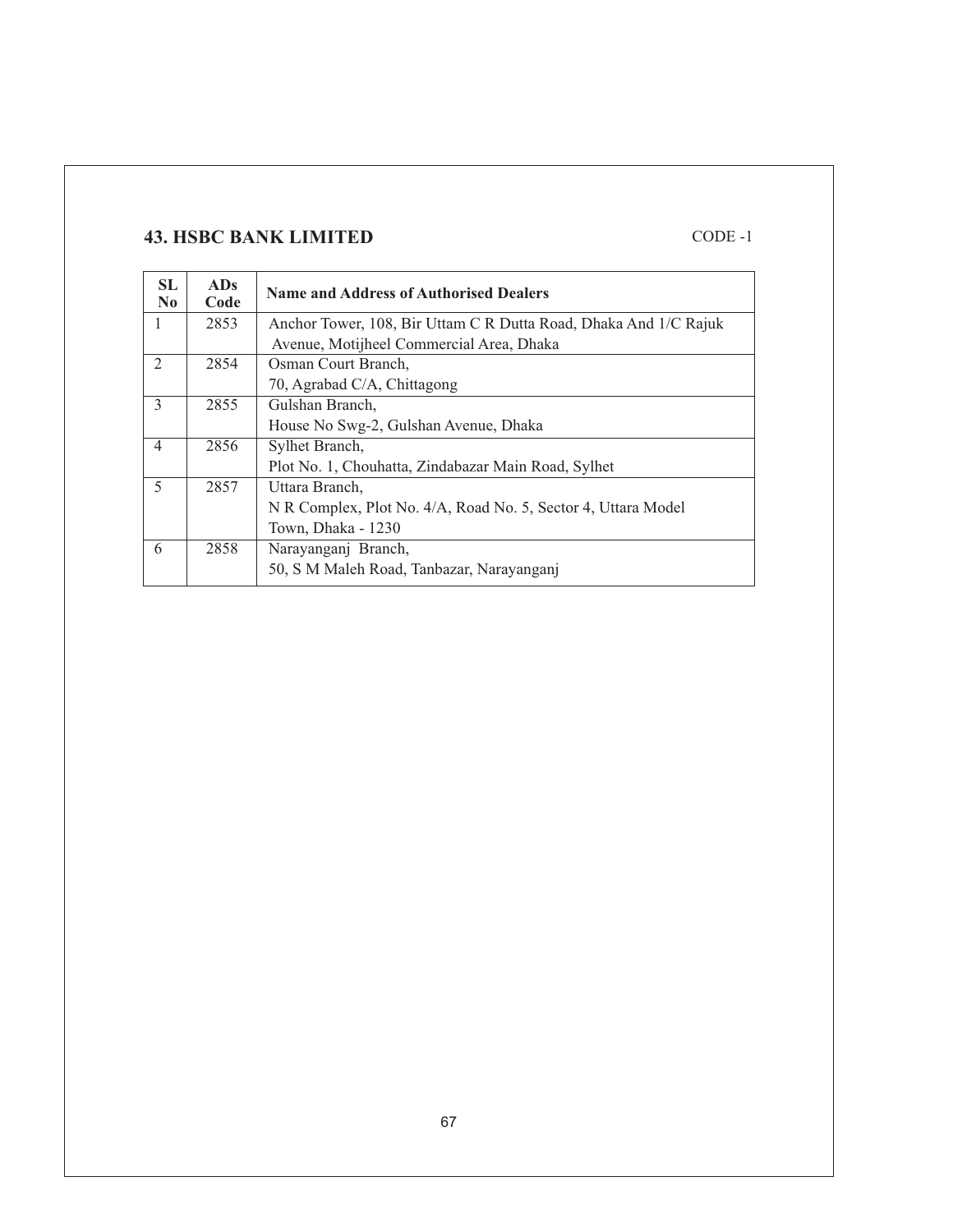### **44. NATIONAL BANK OF PAKISTAN**

| SL<br>N0      | <b>ADs</b><br>Code | <b>Name and Address of Authorised Dealers</b> |  |
|---------------|--------------------|-----------------------------------------------|--|
|               | 2884               | Dhaka Main Branch,                            |  |
|               |                    | 79, Motijheel C/A, Dhaka                      |  |
| 2             | 2885               | Chittagong Branch,                            |  |
|               |                    | 69, Agrabad C/A, Chittagong,                  |  |
| $\mathcal{R}$ | 2886               | Gulshan Branch,                               |  |
|               |                    | 80, Gulshan Avenue,                           |  |
|               |                    | Dhaka                                         |  |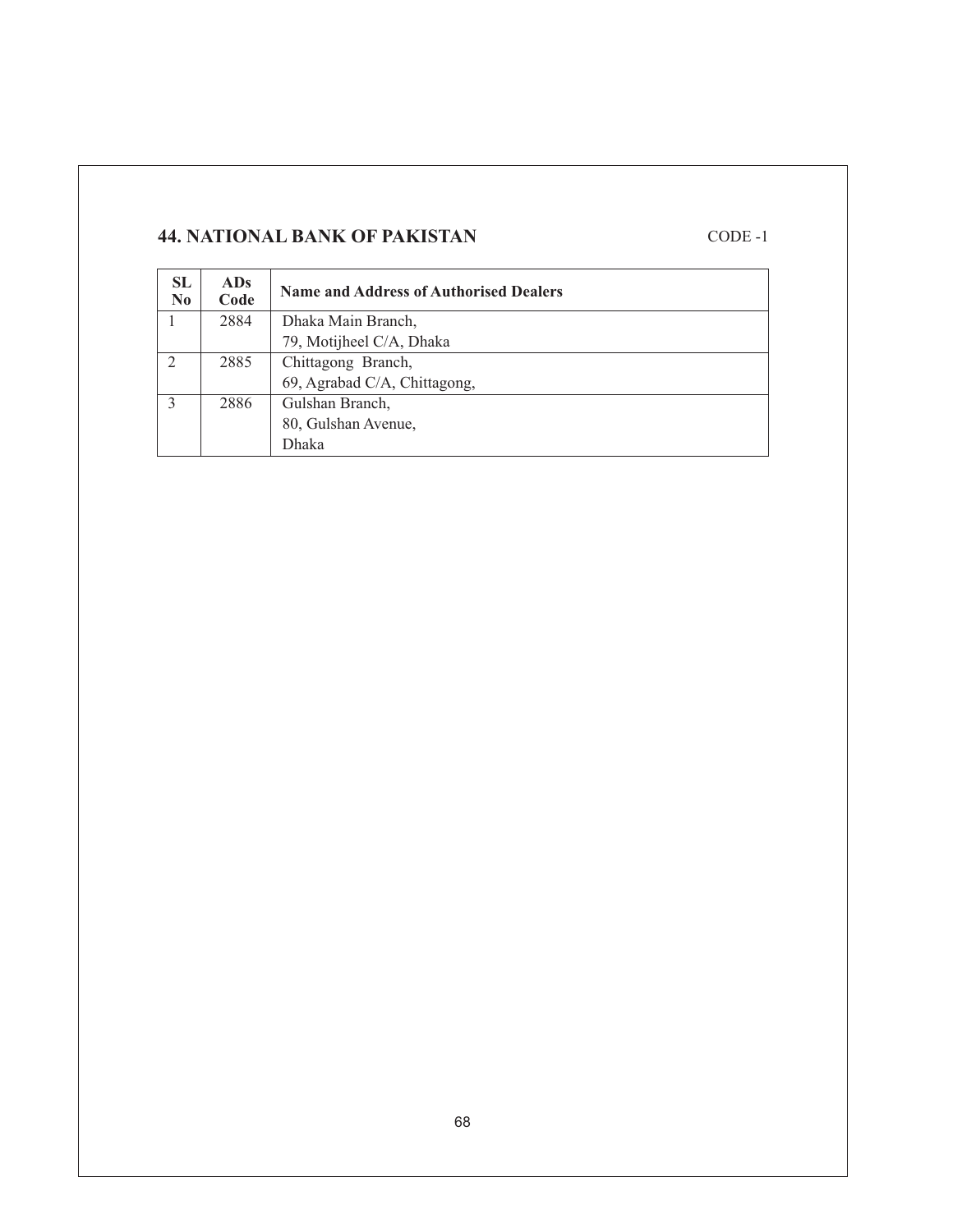## **45. SHAHJALAL ISLAMI BANK LIMITED**

| SL<br>N <sub>0</sub> | <b>ADs</b><br>Code | <b>Name and Address of Authorised Dealers</b>                                |  |
|----------------------|--------------------|------------------------------------------------------------------------------|--|
| 1                    | 2960               | Dhaka Main Branch,                                                           |  |
|                      |                    | 58, Dilkusha C/A, Dhaka                                                      |  |
| $\overline{2}$       | 2961               | Mitford Branch,                                                              |  |
|                      |                    | 173-174, Mitford Road (1st & 2nd Floor), Dhaka                               |  |
| $\mathfrak{Z}$       | 2962               | Agrabad Branch,                                                              |  |
|                      |                    | 104, Agrabad C/A (Delwar Building), Chittagong                               |  |
| $\overline{4}$       | 2963               | Khatungonj Branch,                                                           |  |
|                      |                    | 94-95, Khatungonj, Chittagong                                                |  |
| 5                    | 2964               | Sylhet Branch,                                                               |  |
|                      |                    | Station Club Building (1st Floor), Shahjalal Road, Bandar Bazar, Sylhet      |  |
| 6                    | 2965               | Gulshan Branch,                                                              |  |
|                      |                    | House #40/5, North Avenue, Gulshan-2, Dhaka                                  |  |
| $\overline{7}$       | 2966               | Dhanmondi Branch,                                                            |  |
|                      |                    | Mamtaz Plaza (1st Floor),                                                    |  |
|                      |                    | House # 07, Road # 04, Dhanmondi R/A, Dhaka                                  |  |
| 8                    | 2967               | Foreign Exchange Branch,                                                     |  |
|                      |                    | Modern Mansion (1st Floor), 53, Motijheel C/A, Dhaka                         |  |
| 9                    | 2968               | Bangshal Branch,                                                             |  |
|                      |                    | 215/1, Bangshal Road (1st & 2nd Floor), Dhaka                                |  |
| 10                   | 2969               | Uttara Branch,                                                               |  |
|                      |                    | Anowar Complex (1st Floor), House #12, Road #14/C, Sector #04, Uttara, Dhaka |  |
| 11                   | 2970               | Kawran Bazar Branch,                                                         |  |
|                      |                    | T.K. Bhaban (Ground Floor), 13 Kazi Nazrul Islam Avenue, Dhaka               |  |
| 12                   | 2971               | Narayanganj Branch,                                                          |  |
|                      |                    | Osman Tower (Ground Floor), 56/1, S.M. Maleh Road, Narayanganj               |  |
| 13                   | 2972               | Jubilee Road Branch,                                                         |  |
|                      |                    | Haque Tower (1st Floor), 610/11, Jubilee Road, Chittagong                    |  |
| 14                   | 2973               | Satmasjid Road Branch,                                                       |  |
|                      |                    | Road 11/A, House 99, Dhanmondi, Dhaka                                        |  |
| 15                   | 2974               | Banani Branch,                                                               |  |
|                      |                    | Faruk Rupatan Tower, 2nd Floor, 32, Kamal Atartuk Avenue, Banana, Dhaka      |  |
| 16                   | 2975               | Khulna Branch,                                                               |  |
|                      |                    | 72, K D A Avenue, Khulna                                                     |  |
| 17                   | 2976               | International Division, Uday Sanz, Plot # SE(A), 2/B Gulshan South Avenue,   |  |
|                      |                    | Gulshan-1, Dhaka-1212                                                        |  |
| 18                   | 2977               | Eskaton Branch, Eskaton Fantasia (2nd floor) Holding No-122 & 123,           |  |
|                      |                    | New Eskaton, Dhaka                                                           |  |
| 19                   | 2978               | Jessore Branch, 91, M.K. Road (1st & 2nd Floor), Jessore                     |  |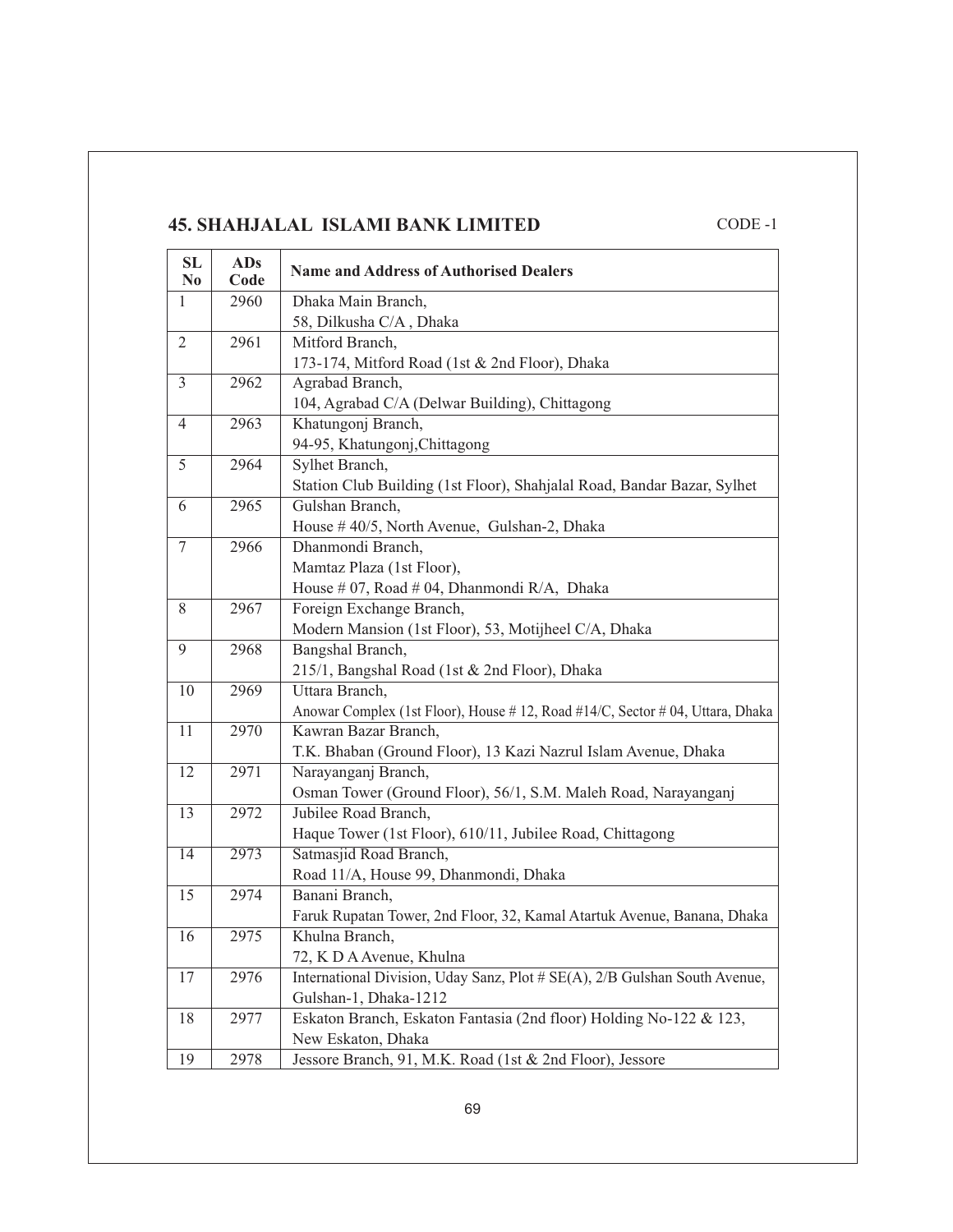### **46. JAMUNA BANK LIMITED**

| <b>SL</b><br>N <sub>0</sub> | <b>ADs</b><br>Code | <b>Name and Address of Authorised Dealers</b>                      |  |
|-----------------------------|--------------------|--------------------------------------------------------------------|--|
| 1                           | 3035               | Mohakhali Branch,                                                  |  |
|                             |                    | Islam Mansion, 32, Mohakhali C/A, Dhaka                            |  |
| $\overline{2}$              | 3036               | Moulvi Bazar Branch,                                               |  |
|                             |                    | 77/3, Mostakim Mansion, Moulvi Bazar, Dhaka                        |  |
| $\mathfrak{Z}$              | 3037               | Dilkusha Branch, 33, Dilkusha C/A, Dhaka                           |  |
| $\overline{4}$              | 3038               | Agrabad Branch, 76/77, Agrabad C/A, Chittagong                     |  |
| 5                           | 3039               | Sonargaon Road Branch,                                             |  |
|                             |                    | National Plaza, 109, Bir Uttam CR Datta Road, Dhaka                |  |
| 6                           | 3040               | Nayabazar Islami Banking Branch,                                   |  |
|                             |                    | 10/3, Malitola, North South Road, Dhaka                            |  |
| 7                           | 3041               | Shantinagar Branch,                                                |  |
|                             |                    | 41/B, Chamilibag, Shantinagar, Dhaka                               |  |
| 8                           | 3042               | Khatungonj Branch,                                                 |  |
|                             |                    | 1575, Patharghata, P.S. Kotwali, Chittagong                        |  |
| 9                           | 3043               | Gulshan Branch Land View Commercial Center                         |  |
|                             |                    | 28, Gulshan North C/A, Gulshan Circle #2, Dhaka                    |  |
| 10                          | 3044               | Naogaon Branch 247, Sadar Road, Naogaon                            |  |
| 11                          | 3045               | Foreign Exchange Branch,                                           |  |
|                             |                    | Chini Shilpa Bhaban (1st & 2nd Floor), 3, Dilkusha C/A, Dhaka      |  |
| 12                          | 3046               | Head Office, Chini Shilpa Bhaban 3, Dilkusha C/A, Dhaka            |  |
| 13                          | 3047               | Narayanganj Branch,                                                |  |
|                             |                    | Holding No. Old: 137, New: 207,                                    |  |
|                             |                    | B.B. Road, Chashara, Narayanganj                                   |  |
| 14                          | 3048               | Dhanmondi Branch,                                                  |  |
|                             |                    | House #17, Road #6, Dhanmondi R/A, Dhaka                           |  |
| 15                          | 3049               | Jubilee Road Islami Banking Branch,                                |  |
|                             |                    | Modina Tower, 57, Jubilee Road, Kotwali, Chittagong                |  |
| 16                          | 3050               | Rajshahi Branch,                                                   |  |
|                             |                    | 88, Shaheb Bazar (Zero Point), Rampur, Boalia, Rajshahi            |  |
| 17                          | 3051               | Motijheel Branch Surma Tower, 59/2, Purana Paltan, Dhaka           |  |
| 18                          | 3052               | Dholaikhal Branch 119/B/1, (New), Distillery Road, Sutrapur, Dhaka |  |
| 19                          | 3053               | Banani Branch, Tower Hamlet (2nd Floor), 16, Kemal Ataturk Avenue, |  |
|                             |                    | Banani C/A, Dhaka                                                  |  |
| 20                          | 3054               | Uttara Branch Singapore Plaza, 17 Mymensingh Road, Sector-3,       |  |
|                             |                    | Uttara, Dhaka                                                      |  |
| 21                          | 3055               | Bhatiyari Branch, Newaz Market, Bhatiyari Uttar Bazar, Sitakund,   |  |
|                             |                    | Chittagong.                                                        |  |
| 22                          | 3056               | Mirpur Branch, 203/A, Senpara Porbota, Mirpur, Dhaka               |  |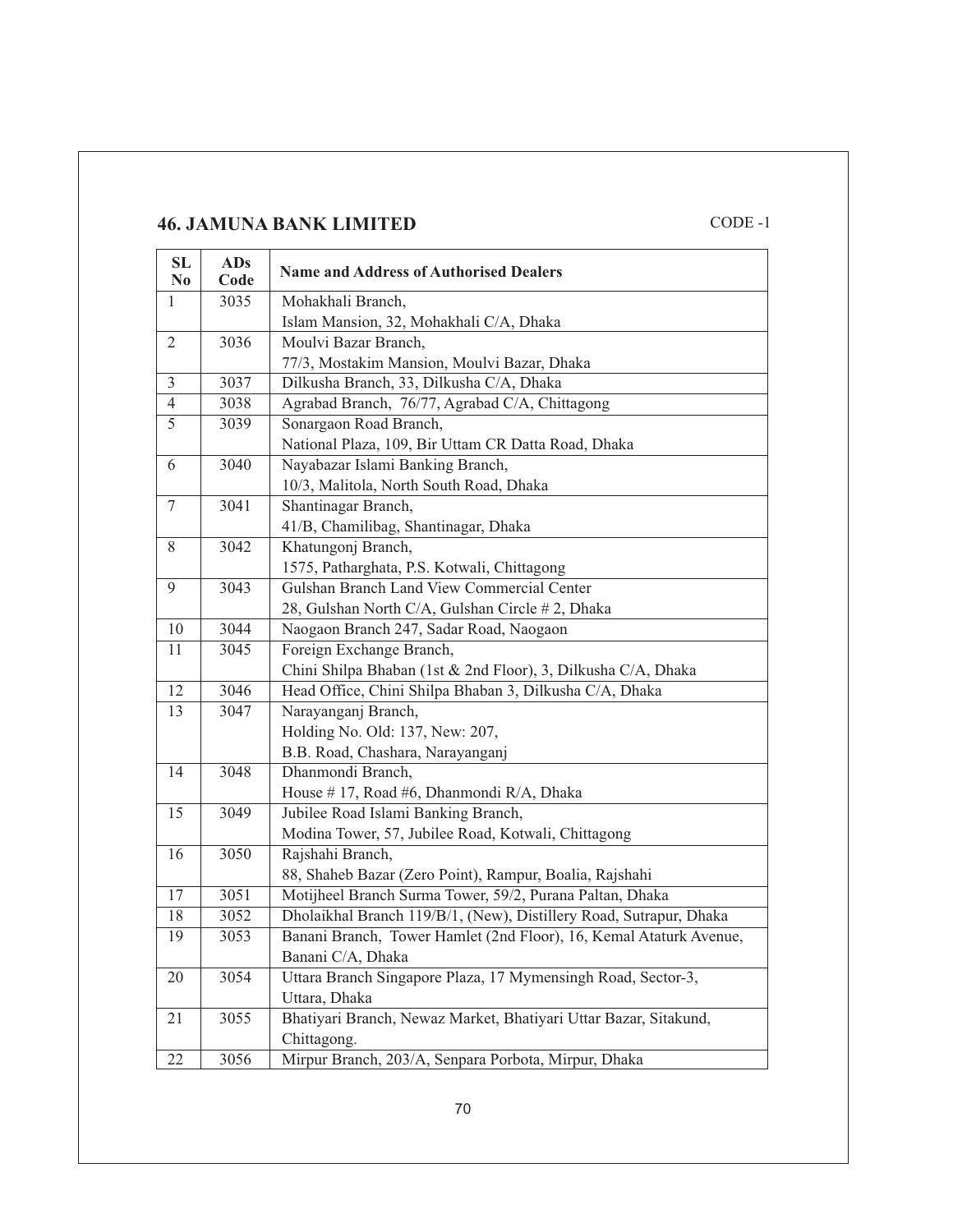### **47. BRAC BANK LIMITED**

| <b>SL</b><br>$\bf No$ | <b>ADs</b><br>Code | <b>Name and Address of Authorised Dealers</b>                                            |
|-----------------------|--------------------|------------------------------------------------------------------------------------------|
| 1                     | 3085               | Gulshan Branch,                                                                          |
|                       |                    | House # 50, (Gf), Road # 03, Plot # 02, Block # Sw (H) -7,                               |
|                       |                    | Gulshan-1, Dhaka                                                                         |
| $\mathfrak{D}$        | 3086               | Agrabad Branch,<br>C&F Tower, 1222 Sheikh Mujib Road (1st Floor), Agrabad,<br>Chittagong |
| 3                     | 3087               | Motijheel Branch,<br>107, Motijheel C/A,<br>Dhaka                                        |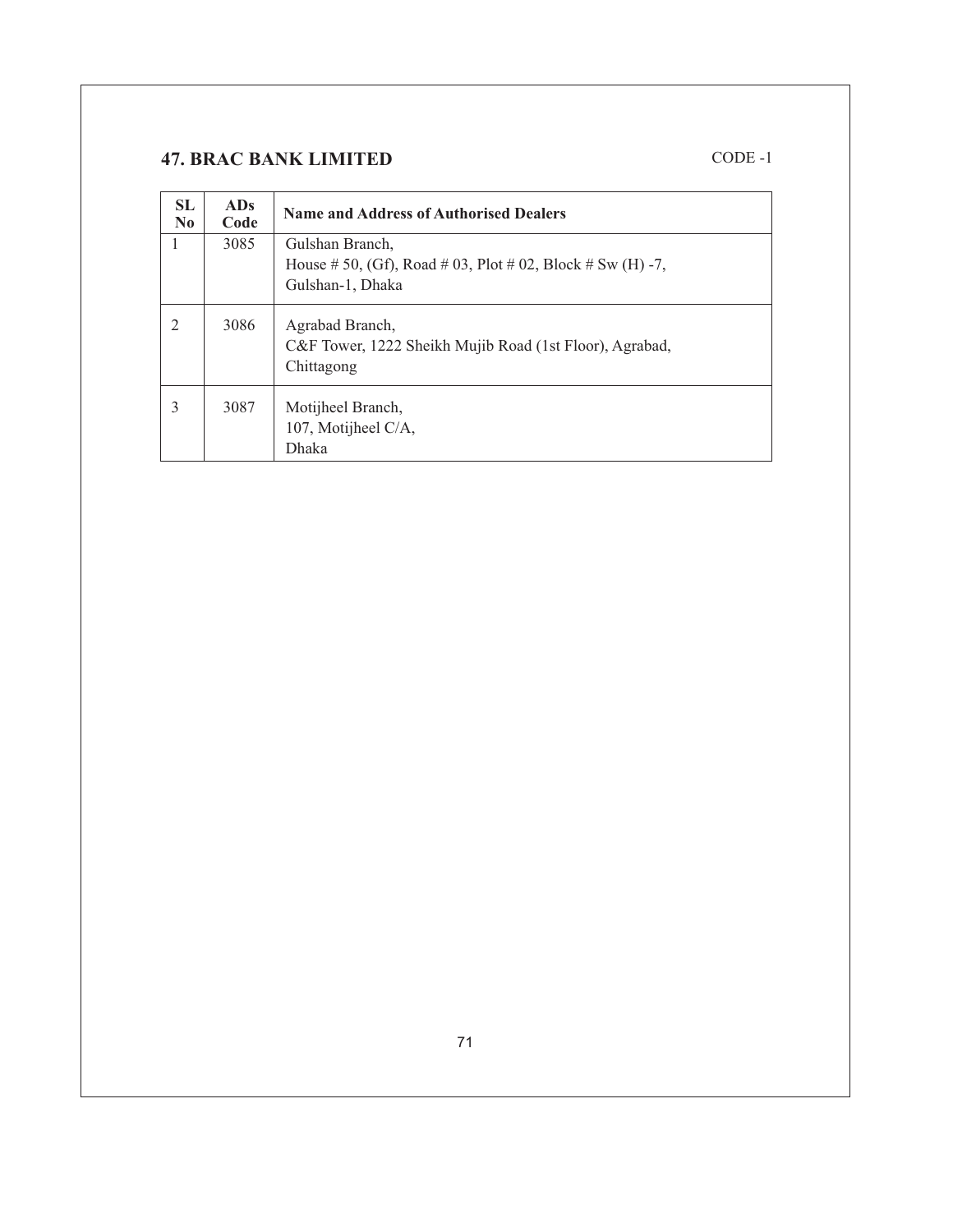**CODE NUMBER FOR OFFSHORE BANKING UNIT**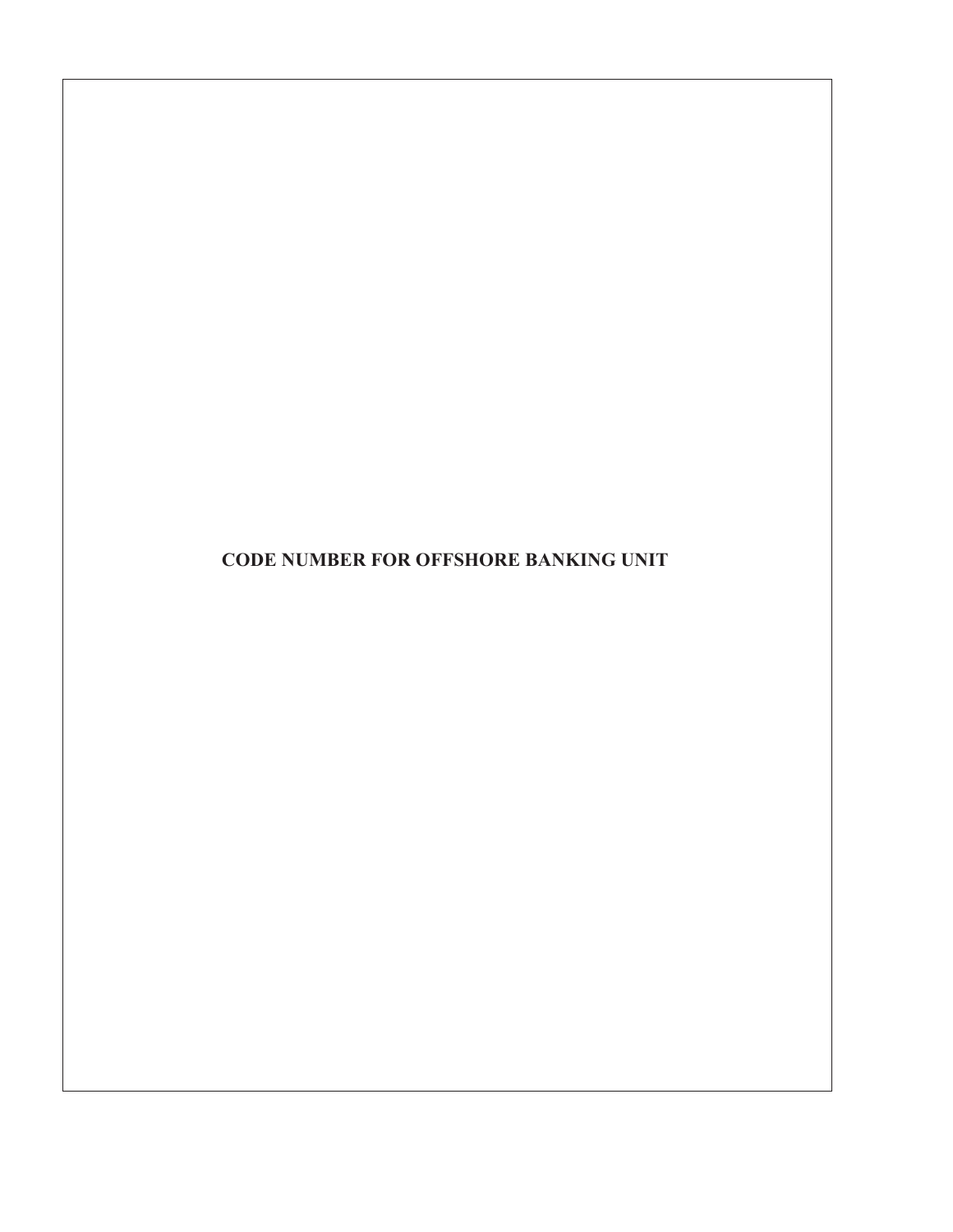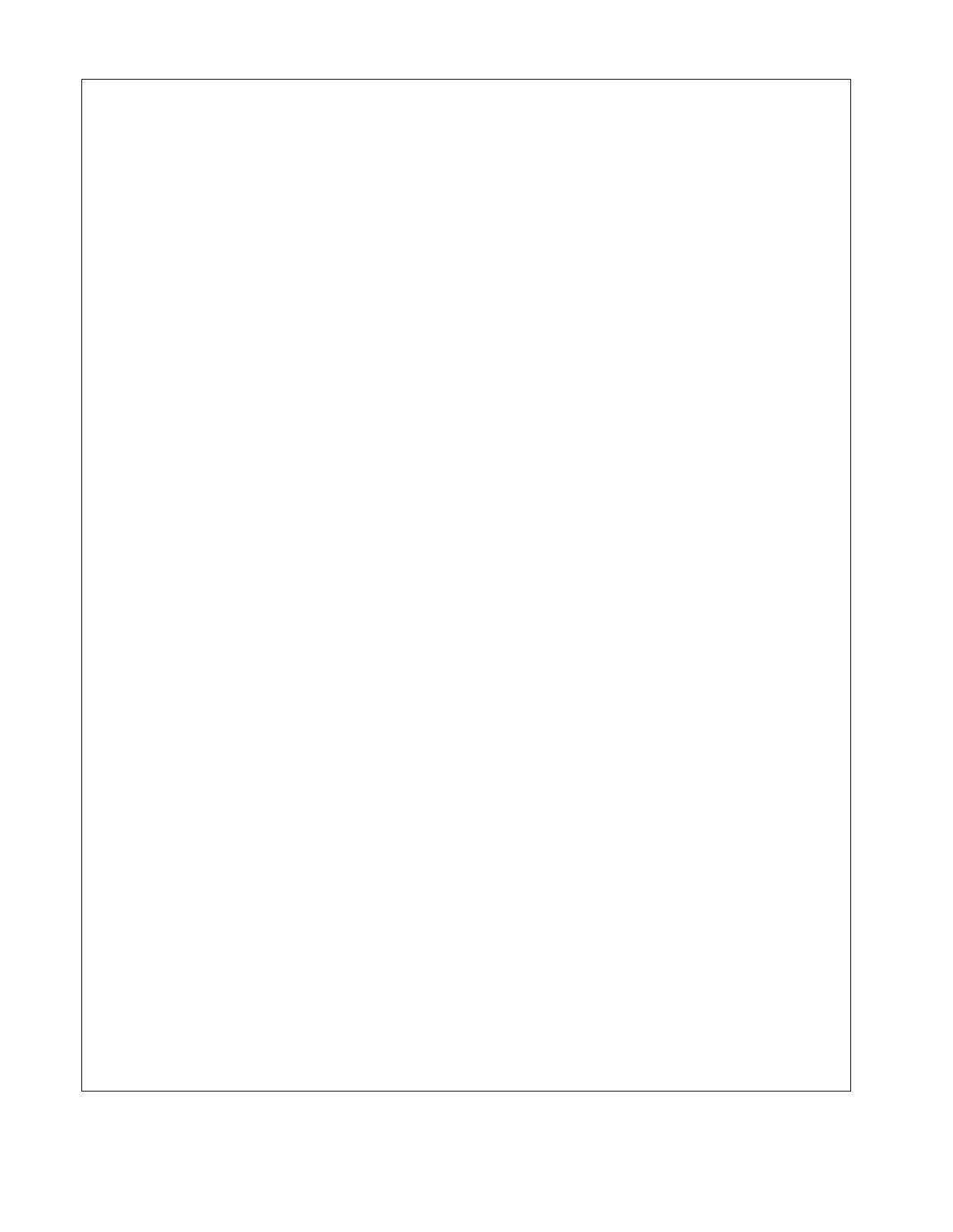ANNEXURE (CODE -1)

|                          | <b>Unit Code</b> | SL No   Offshore Banking   Name and Address of Offshore Banking Unit |
|--------------------------|------------------|----------------------------------------------------------------------|
|                          |                  |                                                                      |
| 1                        | 23000501         | Standard Chartered Bank, Dhaka                                       |
| $\overline{2}$           | 2A000102         | Woori Bank, Dhaka                                                    |
| $\overline{3}$           | 2B000103         | The Hongkong and Shanghai Banking Corporation Ltd., Dhaka            |
| $\overline{\mathcal{A}}$ | 21000104         | American Express Bank Ltd., Chittagong                               |
| 5                        | 52010105         | Eastern Bank Ltd, Principal Office,                                  |
| 6                        | 56021206         | Dhaka Bank Ltd. EPZ                                                  |
| $\tau$                   | 27000507         | Commercial Bank of Celylon, Dhaka.                                   |
| 8                        | 27000108         | Commercial Bank of Celylon, Chittagong                               |
| 9                        | 54021709         | Prime Bank Ltd. DEPZ Ganakbari, Savar, Dhaka                         |
| 10                       | 26020110         | Citi Bank N.A. Motijheel                                             |
| 11                       | 54001711         | Prime Bank Ltd. Agrabad, Chittagong                                  |
| 12                       | 68000712         | Bank Asia Ltd. CEPZ                                                  |
| 13                       | 43021513         | National Bank, Mohakhali                                             |
| 14                       | 54039314         | Prime Bank Ltd. Adamjee EPZ, Dhaka                                   |
| 15                       | 26020115         | Citi Bank N.A. Motijheel, Dhaka                                      |
| $\overline{16}$          | 26000116         | Citi Bank N.A. Chittagong                                            |
| $\overline{17}$          | 70010317         | Shajalal Islami Bank Ltd, Gulshan, Dhaka                             |
| $\overline{18}$          | 44001918         | The City Bank Ltd. Principal Office, Dhaka                           |
| $\overline{19}$          | 41000519         | AB Bank Ltd, EPZ                                                     |
| 20                       | 71010520         | Jamuna Bank Ltd. Gulshan Dhaka                                       |
| 21                       | 66015121         | The Premier Bank Ltd. Savar, Dhaka                                   |
| 22                       | 66000122         | The Premier Bank Ltd. Agrabad, Chitagong                             |
| 23                       | 65010023         | Mutual Trust Bank Ltd. Principal Office, Dhaka                       |
| 24                       | 47028624         | Pubali Bank Ltd. Gulshan Model Town, Dhaka                           |
| 25                       | 47002625         | Pubali Bank Ltd. Agrabad Corporate Br. Chittagong                    |
| 26                       | 44000126         | The City Bank Ltd. Agrabad, Chittagong                               |
| 27                       | 55021727         | Southeast Bank Ltd. Uttara, Dhaka                                    |
| 28                       | 55003028         | Southeast Bank Ltd. CDA Avenue, Chittagong                           |
| 29                       | 46019529         | United Coomercial Bank Ltd. Gulshan, Dhaka                           |

### **CODE NUMBER FOR OFFSHORE BANKING UNITS**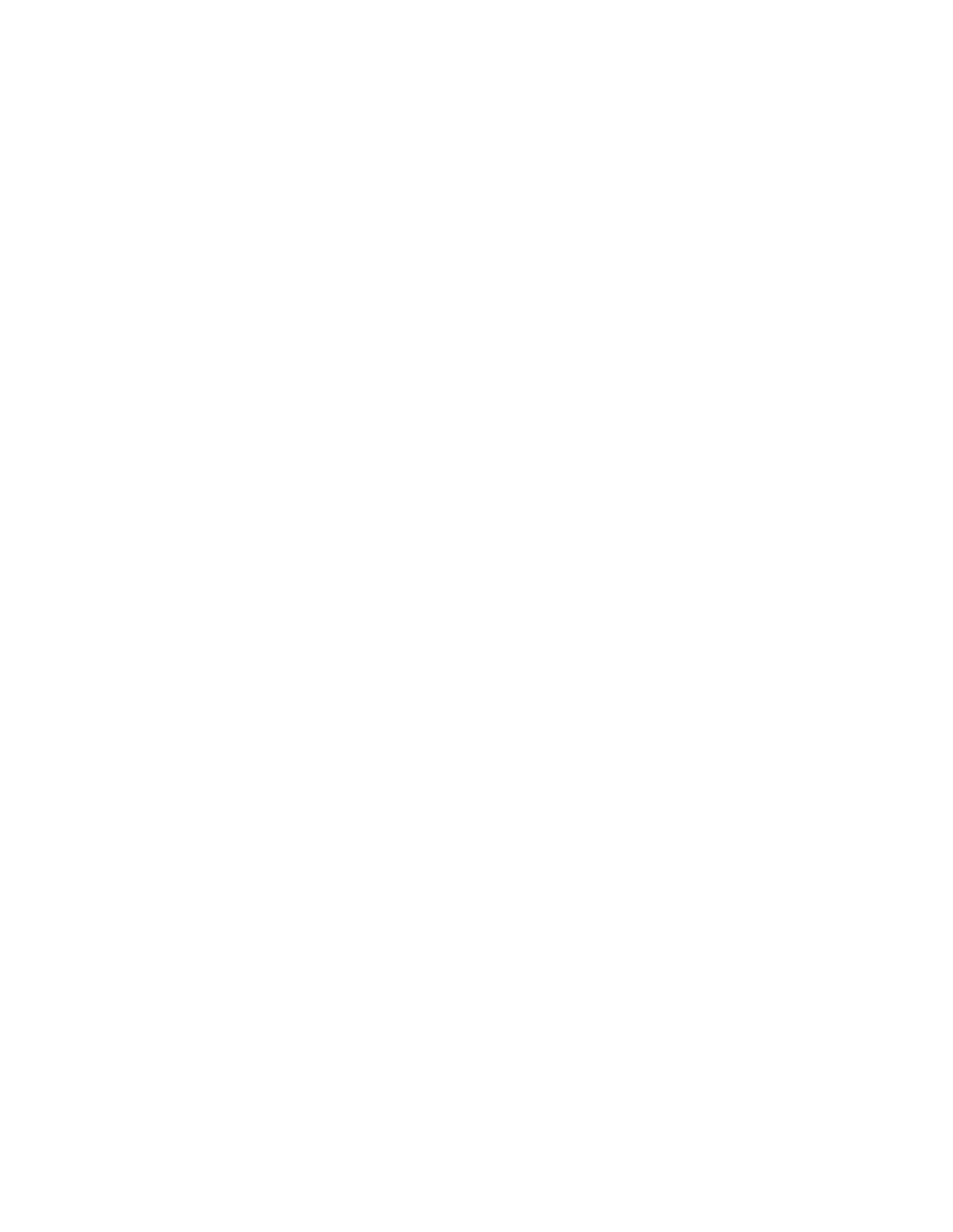ANNEXURE (CODE -1)

| SL <sub>No</sub> | <b>Offshore Banking</b> | <b>Name and Address of Offshore Banking Unit</b> |  |
|------------------|-------------------------|--------------------------------------------------|--|
| 30               | 46000130                | United Commercial Bank Ltd., Agrabad, Chittagong |  |
| 31               | 24000131                | State Bank of India, Dhaka                       |  |
| 32               | 24000232                | State Bank of India, Chittagong                  |  |
| 33               | 60011333                | Mercantile Bank Ltd. Gulshan, Dhaka.             |  |
| 34               | 60000834                | Mercantile Bank Ltd., CEPZ, Chittagong           |  |
| 35               | 63010035                | Exim Bank Ltd. Motijheel, Dhaka.                 |  |
| 36               | 63000136                | Exim Bank Ltd. Agrabad, Chittagong               |  |
| 37               | 62010137                | One Bank Ltd. Gulshan, Dhaka.                    |  |
| 38               | 62000138                | One Bank Ltd. Agrabad, Chittagong                |  |
| 39               | 59000139                | Dutch Bangla Bank Ltd, Agrabad, Chittagong       |  |
| 40               | 59011540                | Dutch Bangla Bank Ltd. EPZ, Dhaka                |  |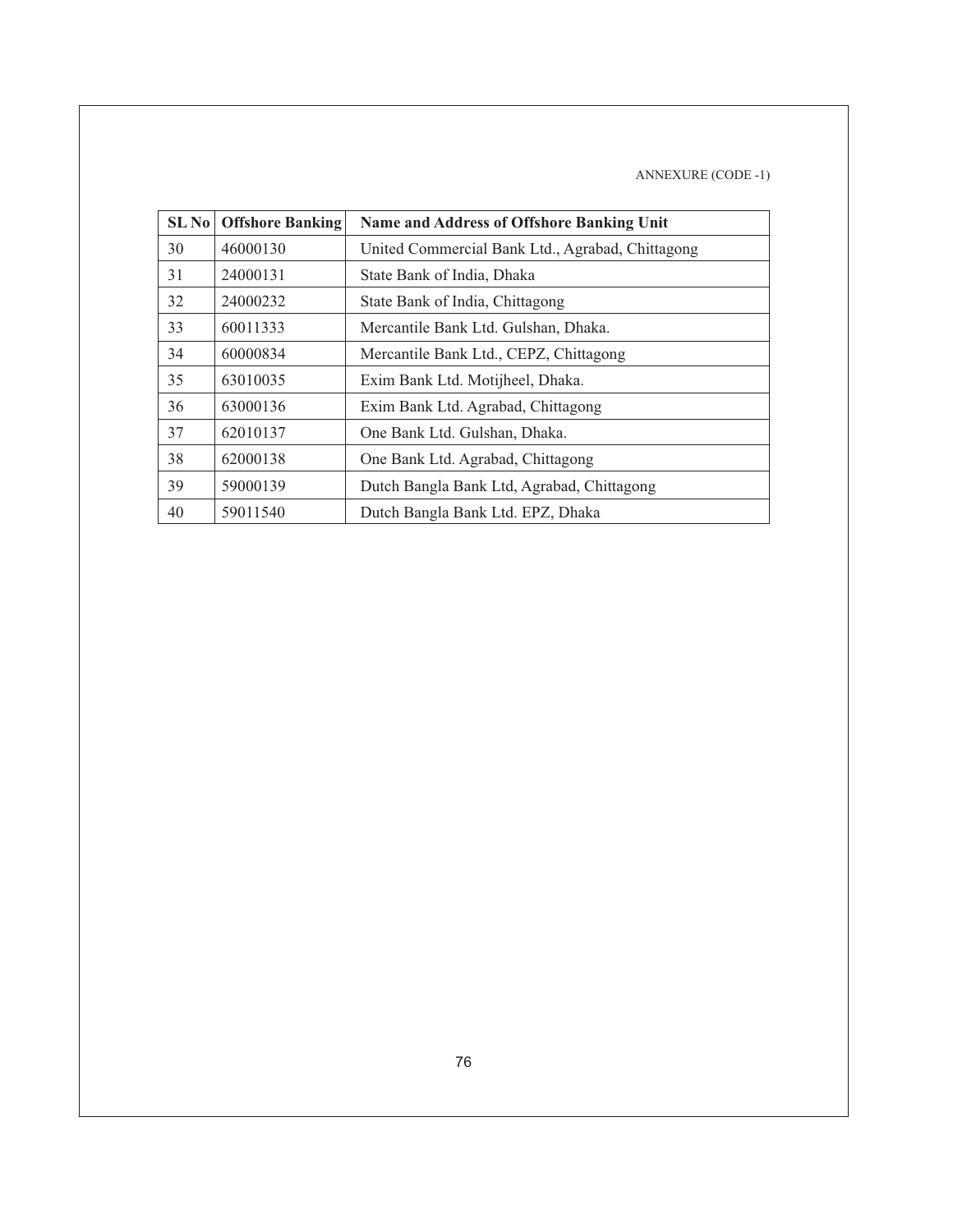**CURRENCY CODE**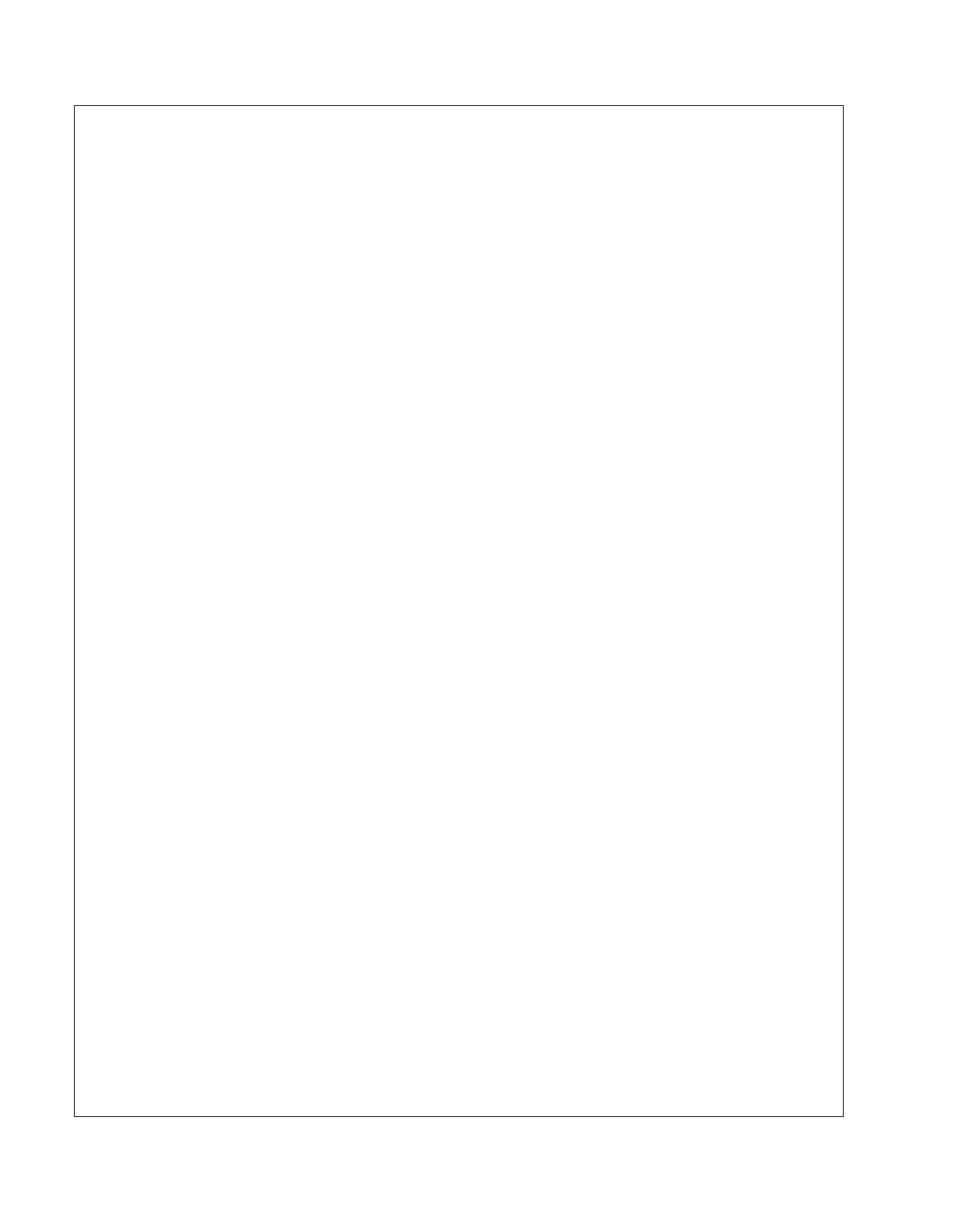#### **CURRENCY CODES**

00 959 Gold (Resident Bangladesh Taka) XAU 01 840 U.S. Dollar USD 02 124 Canadian Dollar CAD<br>03 608 Philippines Peso PHP Philippines Peso 04 05  $\frac{06}{07}$ **Irish Pound** 08 09 400 Jordan Dinar JOD<br>10 826 U.K. Pound Sterling GBP U.K. Pound Sterling GBP 11 36 Australian Dollar AUD 12 554 New Zealand Dollar NZD 13 586 Pakistani Rupee PKR<br>14 104 Myanmar Kyat MMK Myanmar Kyat 15 144 Sir-Lankan Rupee LKR 16 356 Indian Rupee INR 17 17 458 Malaysian Ringgit MYR 18 344 Hong Kong Dollar HKD 19 50 Bangladesh Taka BDT 20 702 Singapore Dollar SGD<br>21 404 Kenyan Shilling KES Kenyan Shilling 22 780 Trinidad and Tobago Dollar TTD 23 24 25 26 27 28 29 894 Zambian Kwacha ZMK 30 208 Danish Krone DKK 31 French Franc 32 578 Norwegian Krone NOK 33 Netherlands Guilder<br>34 Portuguese Escudo 34 Portuguese Escudo<br>35 752 Swedish Krona **Swedish Krona** SEK 36 Italian Lira 37 Belgium Franc 38 756 Swiss Franc (Switzerland) CHF **Code No.** (Use for ADs) **EDW Currency-ID Currency** Currency Short Name

CODE -2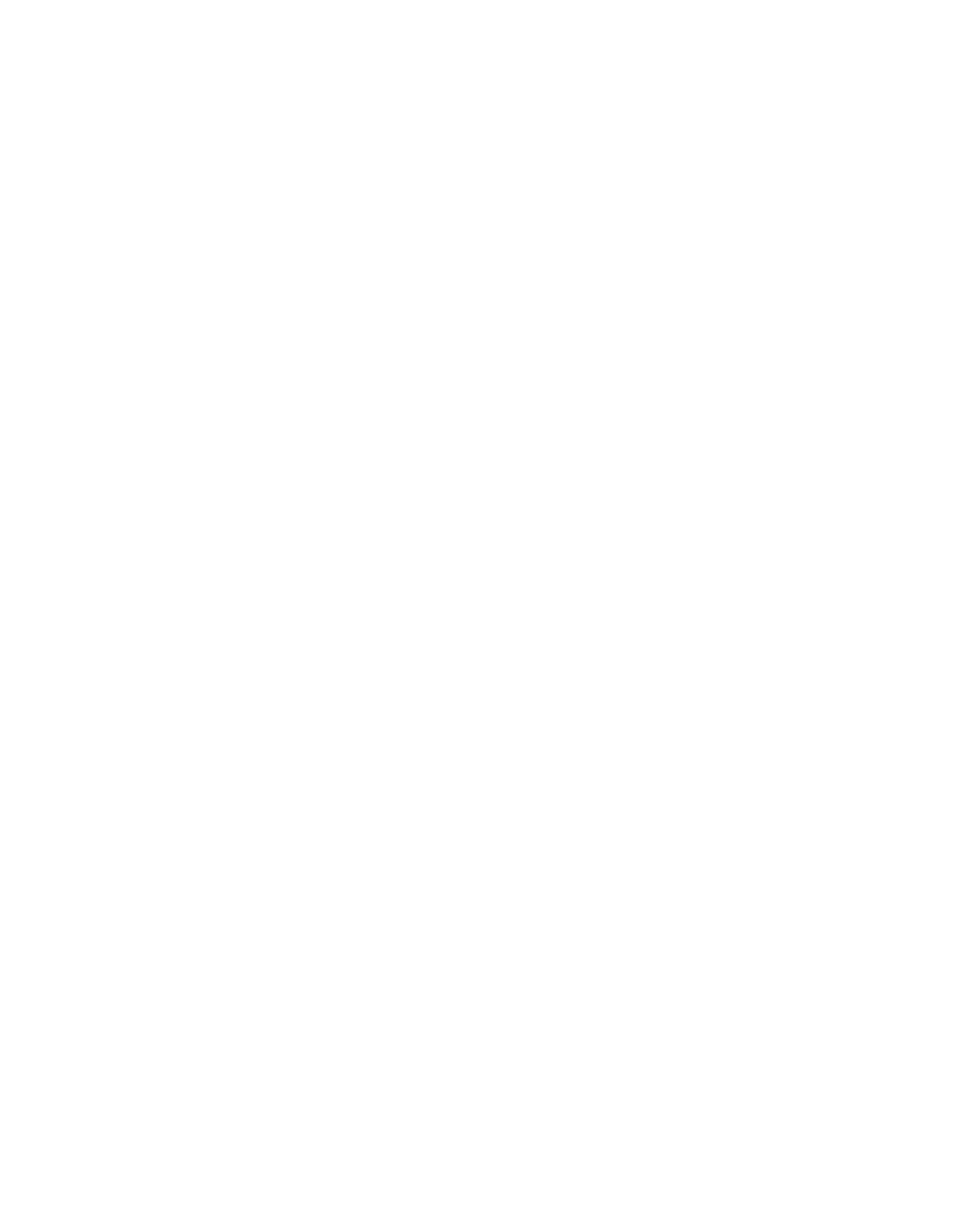| Code No.<br>(Use for ADs) | <b>EDW Currency-ID</b> | <b>Currency</b>                 | <b>Short Name</b> |
|---------------------------|------------------------|---------------------------------|-------------------|
| 39                        |                        | Deutsche Mark                   |                   |
| 40                        | 818                    | <b>Egyptian Pound</b>           | EGP               |
| 41                        | 512                    | Omani Riyal                     | <b>OMR</b>        |
| 42                        | 682                    | Saudi Arabian Riyal             | <b>SAR</b>        |
| 43                        | 364                    | Iranian Riyal                   | <b>IRR</b>        |
| 44                        | 203                    | Czech (Czech Republic) Koruna   | <b>CZK</b>        |
| 45                        |                        |                                 |                   |
| 46                        |                        |                                 |                   |
| 47                        | 989                    | ACU (Asian Clearing Union) EURO | $ACU-E$           |
| 48                        |                        |                                 |                   |
| 49                        |                        |                                 |                   |
| 50                        | 410                    | Korean (South) Won              | <b>KRW</b>        |
| 51                        |                        | Korean (North) Won              |                   |
| 52                        | 96                     | <b>Bruneial Dollar</b>          | <b>BND</b>        |
| 53                        | 886                    | Yemeni Riyal                    | <b>YER</b>        |
| 54                        |                        |                                 |                   |
| 55                        |                        |                                 |                   |
| 56                        |                        |                                 |                   |
| 57                        |                        |                                 |                   |
| 58                        |                        |                                 |                   |
| 59                        |                        |                                 |                   |
| 60                        |                        | Sudanese Pound                  |                   |
| 61                        |                        | Afghani (Afghanistan)           |                   |
| 62                        |                        | Malawi Kwacha                   |                   |
| 63                        |                        | <b>Austrian Shilling</b>        |                   |
| 64                        |                        | Tanzanian Shilling              |                   |
| 65                        |                        | <b>Brazillian Cruzeiro</b>      |                   |
| 66                        |                        |                                 |                   |
| 67                        | 156                    | Chinese Renminbi Yuan           | <b>CNY</b>        |
| 68                        |                        | Ethiopian Birr                  |                   |
| 69                        |                        | Ghanian Cedi                    |                   |
| 70                        |                        |                                 |                   |
| 71                        | 360                    | Indonesian Rupiah               | <b>IDR</b>        |
| 72                        |                        | Finsh Markka                    |                   |
| 73                        |                        | Iraqi Dinar                     |                   |
| 74                        |                        | Libyan Dinar                    |                   |
| 75                        | 392                    | Japanese Yen                    | <b>JPY</b>        |
| $\overline{76}$           |                        |                                 |                   |
|                           |                        | Lebanese Pound                  |                   |
| 77<br>78                  |                        |                                 |                   |
|                           |                        | Moroccan Dirham                 |                   |
| 79                        |                        | Spanish Peseta                  |                   |
| $\overline{80}$           |                        |                                 |                   |
| 81                        | 760                    | <b>Syrian Pound</b>             | <b>SYP</b>        |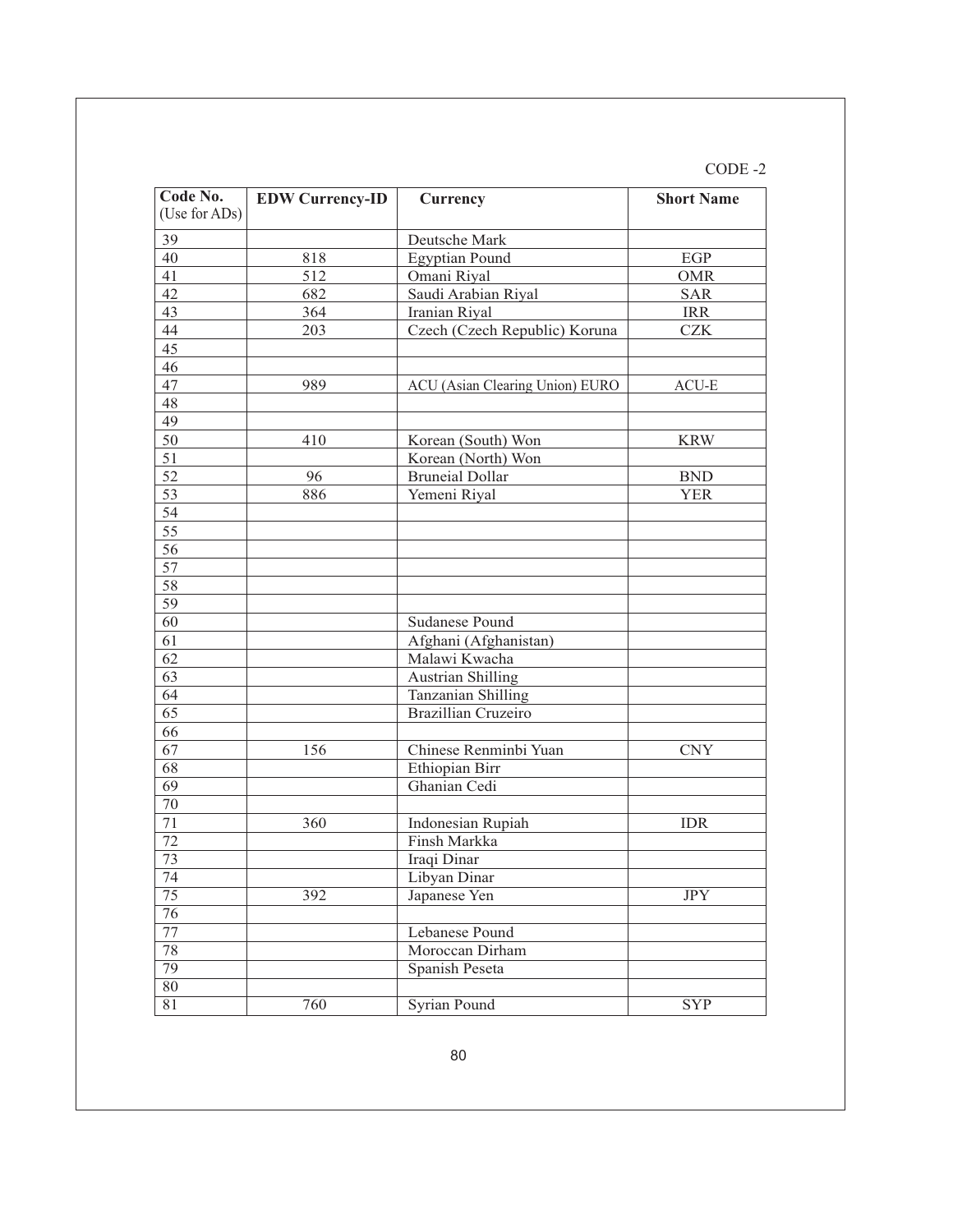| Code No.      | <b>EDW Currency-ID</b> | <b>Currency</b>                   | <b>Short Name</b> |
|---------------|------------------------|-----------------------------------|-------------------|
| (Use for ADs) |                        |                                   |                   |
| 82            |                        |                                   |                   |
| 83            |                        | Turkish Lira                      |                   |
| 84            |                        | Romanian Leu                      |                   |
| 85            | 764                    | Thai Baht                         | <b>THB</b>        |
| 86            | 978                    | <b>EURO</b>                       | <b>EUR</b>        |
| 87            | 643                    | <b>Russian Rouble</b>             | <b>RUB</b>        |
| 88            |                        | Nigerian Noira                    |                   |
| 89            |                        |                                   |                   |
| 90            | 414                    | Kuwaiti Dinar                     | <b>KWD</b>        |
| 91            | 524                    | Nepalese Rupee                    | <b>NPR</b>        |
| 92            |                        | Algerian Dinar                    |                   |
| 93            | 634                    | Qatar Riyal                       | QAR               |
| 94            | 48                     | <b>Bahrain Dinar</b>              | <b>BHD</b>        |
| 95            |                        | Uganda Shilling                   |                   |
| 96            | 784                    | U.A.E Dirham                      | <b>AED</b>        |
| 97            | 999                    | SDR(Special Drawing Right)        | <b>SDR</b>        |
| 98            | 987                    | ACU (Asian Clearing Union) Dollar | ACU-D             |
| 99            |                        | ID (Islamic Dinar)                |                   |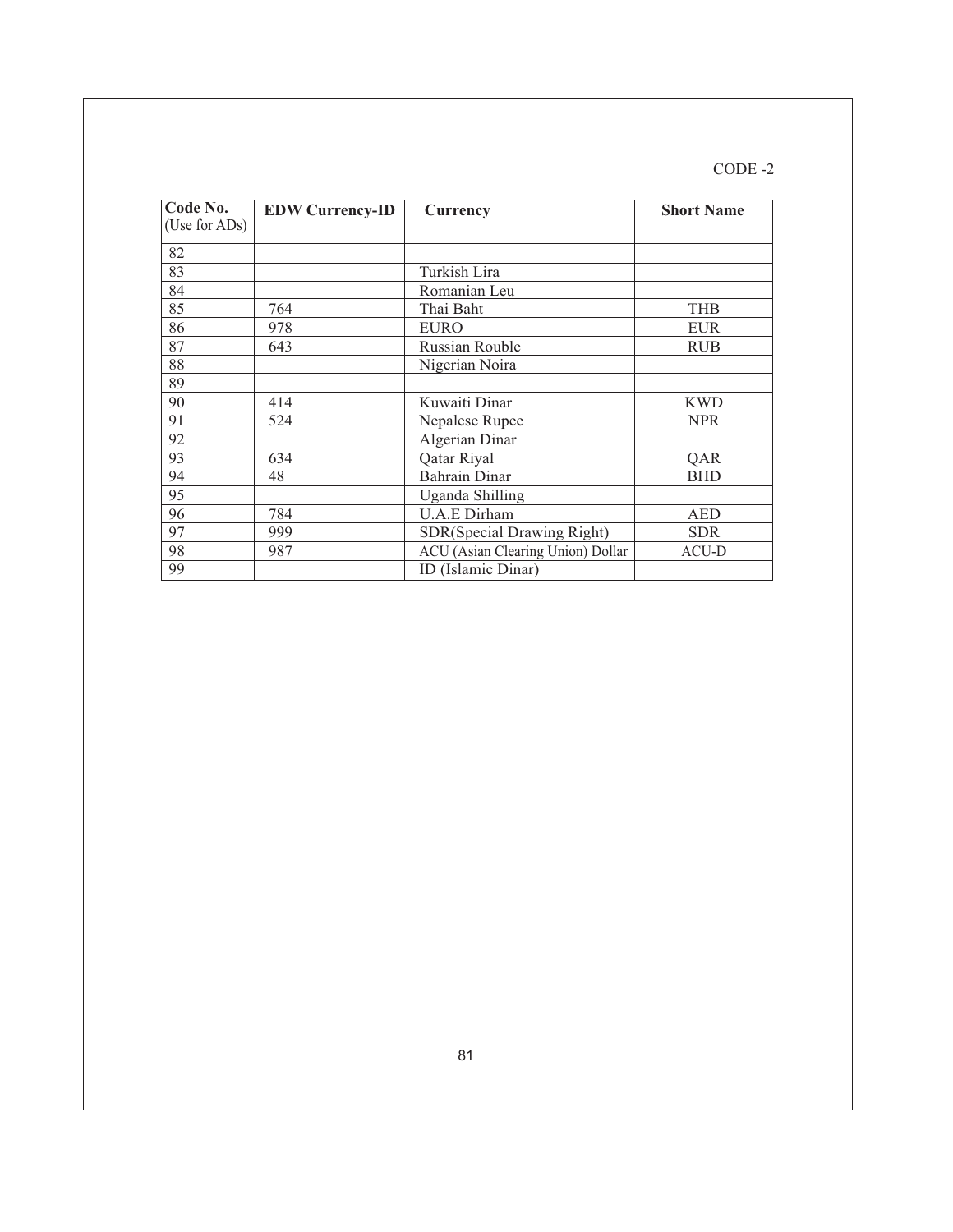# **REGION AND COUNTRY/TERRITORY/INTERNATIONAL BODIES (Alphabetically Arranged)**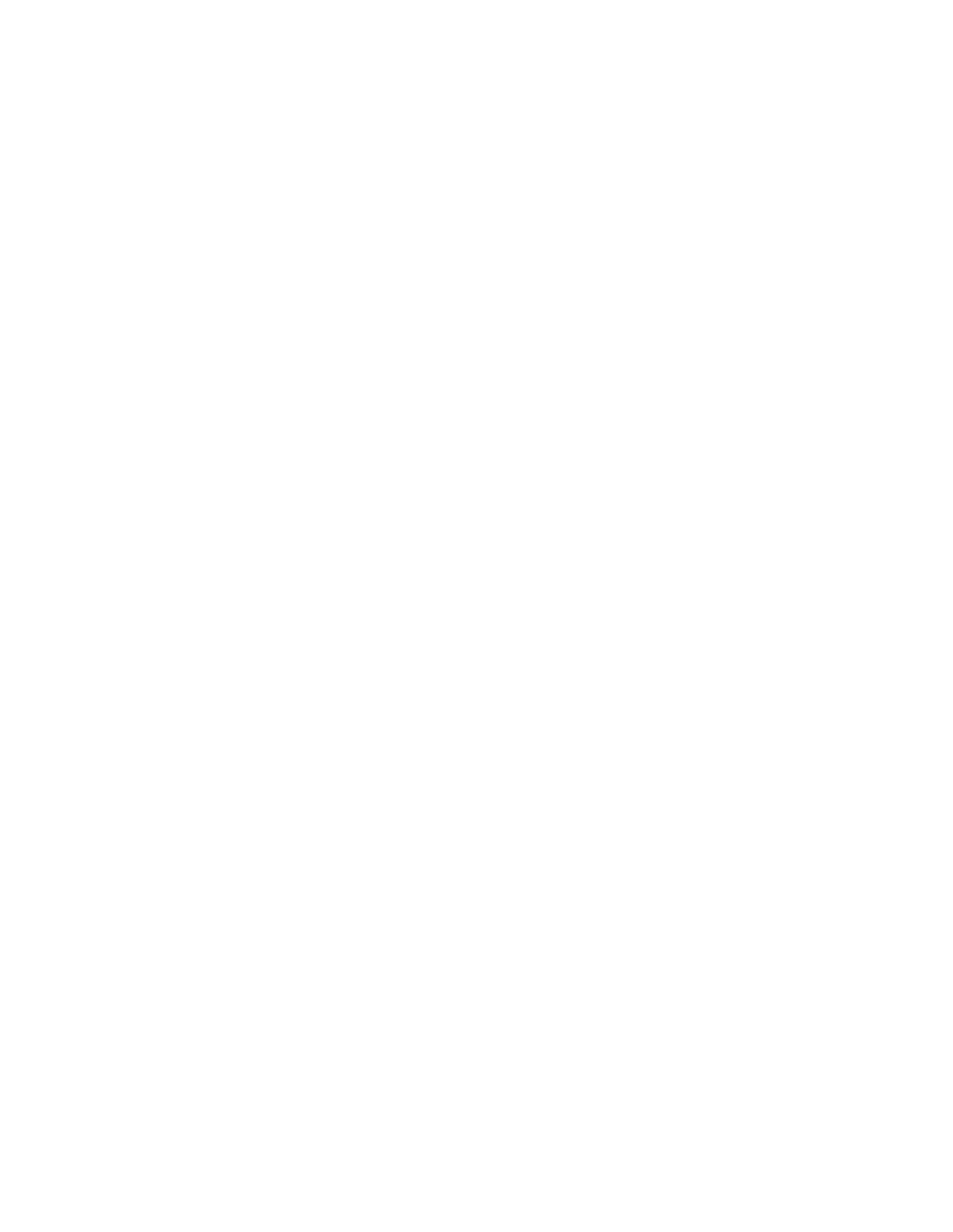| <b>COUNTRY NAME</b>             | <b>EDW</b><br><b>COUNTRY-ID</b> | <b>COUNTRY CODE</b><br>(Use for ADs) |
|---------------------------------|---------------------------------|--------------------------------------|
| <b>AFGHANISTAN</b>              | $\overline{\mathcal{A}}$        | 1220                                 |
| <b>ALAND ISLANDS</b>            | 248                             | 2601                                 |
| <b>ALBANIA</b>                  | 8                               | 2100                                 |
| <b>ALGERIA</b>                  | 12                              | 2501                                 |
| <b>AMERICAN SAMOA</b>           | 16                              | 1221                                 |
| <b>ANDORRA</b>                  | 20                              | 2024                                 |
| <b>ANGOLA</b>                   | 24                              | 2554                                 |
| <b>ANGUILLA</b>                 | 660                             | 0148                                 |
| <b>ANTARCTICA</b>               | 10                              | 2602                                 |
| <b>ANTIGUA AND BARBUDA</b>      | 28                              | 0122                                 |
| <b>ARGENTINA</b>                | 32                              | 0116                                 |
| <b>ARMENIA</b>                  | 51                              | 1314                                 |
| <b>ARUBA</b>                    | 533                             | 0149                                 |
| <b>AUSTRALIA</b>                | 36                              | 1222                                 |
| <b>AUSTRIA</b>                  | 40                              | 2001                                 |
| <b>AZERBAIJAN</b>               | 31                              | 1312                                 |
| <b>BAHAMAS</b>                  | 44                              | 0124                                 |
| <b>BAHRAIN</b>                  | 48                              | 1214                                 |
| <b>BANGLADESH</b>               | 50                              | 9999                                 |
| <b>BARBADOS</b>                 | 52                              | 0125                                 |
| <b>BELARUS</b>                  | 112                             | 2114                                 |
| <b>BELGIUM</b>                  | 56                              | 2002                                 |
| <b>BELIZE</b>                   | 84                              | 0126                                 |
| <b>BENIN</b>                    | 204                             | 2512                                 |
| <b>BERMUDA</b>                  | 60                              | 0127                                 |
| <b>BHUTAN</b>                   | 64                              | 1260                                 |
| BOLIVIA, PLURINATIONAL STATE OF | 68                              | 0101                                 |
| <b>BOSNIA AND HERZEGOVINA</b>   | 70                              | 2123                                 |
| <b>BOTSWANA</b>                 | $\overline{72}$                 | 2502                                 |
| <b>BOUVET ISLAND</b>            | 74                              | 2603                                 |
| <b>BRAZIL</b>                   | 76                              | 0117                                 |
| BRITISH INDIAN OCEAN TERRITORY  | 86                              | 2604                                 |
| <b>BRITISH VIRGIN ISLANDS</b>   | 92                              | 2025                                 |
| <b>BRUNEI DARUSSALAM</b>        | 96                              | 1203                                 |
| <b>BULGARIA</b>                 | 100                             | 2101                                 |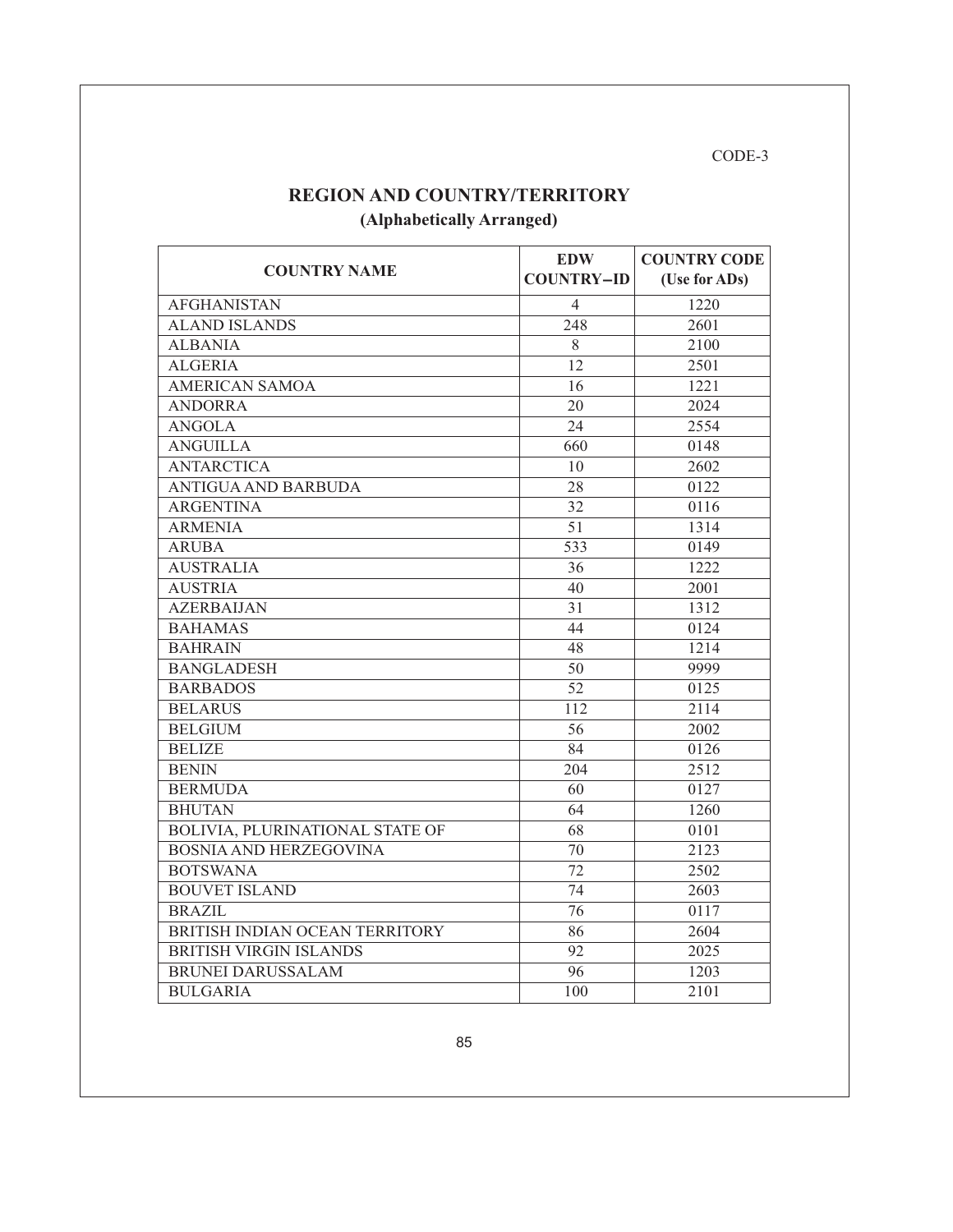|                                   | <b>EDW</b>        | <b>COUNTRY CODE</b> |
|-----------------------------------|-------------------|---------------------|
| <b>COUNTRY NAME</b>               | <b>COUNTRY-ID</b> | (Use for ADs)       |
| <b>BURKINA FASO (UPPER VOLTA)</b> | 854               | 2104                |
| <b>BURUNDI</b>                    | 108               | 2506                |
| <b>CAMBODIA</b>                   | 116               | 1302                |
| <b>CAMEROON</b>                   | 120               | 2507                |
| <b>CANADA</b>                     | 124               | 0200                |
| <b>CAPE VERDE</b>                 | 132               | 2503                |
| <b>CAYMAN ISLANDS</b>             | 136               | 1224                |
| CENTRAL AFRICAN REPUBLIC          | 140               | 2535                |
| <b>CHAD</b>                       | 148               | 2508                |
| <b>CHILE</b>                      | 152               | 0118                |
| CHINA, PEOPLE'S REPUBLIC OF       | 156               | 1301                |
| <b>CHRISTMAS ISLAND</b>           | 162               | 1270                |
| COCOS (KEELING) ISLANDS           | 166               | 1271                |
| <b>COLOMBIA</b>                   | 170               | 0102                |
| <b>COMOROS</b>                    | 174               | 2509                |
| <b>CONGO</b>                      | 178               | 2529                |
| <b>COOK ISLANDS</b>               | 184               | 1268                |
| <b>COSTA RICA</b>                 | 188               | 0103                |
| COTE D'IVOIRE (IVORY COAST)       | 384               | 2518                |
| <b>CROATIA</b>                    | 191               | 2121                |
| <b>CUBA</b>                       | 192               | 0300                |
| <b>CYPRUS</b>                     | 196               | 2017                |
| <b>CZECH REPUBLIC</b>             | 203               | 2102                |
| <b>DENMARK</b>                    | 208               | 2003                |
| <b>DJIBOUTI</b>                   | 262               | 2504                |
| <b>DOMINICA</b>                   | 212               | 0129                |
| <b>DOMINICAN REPUBLIC</b>         | 214               | 0105                |
| <b>EAST TIMOR</b>                 | 626               | 2126                |
| <b>ECUADOR</b>                    | 218               | 0106                |
| <b>EGYPT</b>                      | 818               | 2505                |
| <b>EL SALVADOR</b>                | 222               | 0114                |
| <b>EPZ</b>                        | 9900              | 2998                |
| <b>EQUATORIAL GUINEA</b>          | 226               | 2520                |
| <b>ERITREA</b>                    | 232               | 3001                |
| <b>ESTONIA</b>                    | 233               | 2120                |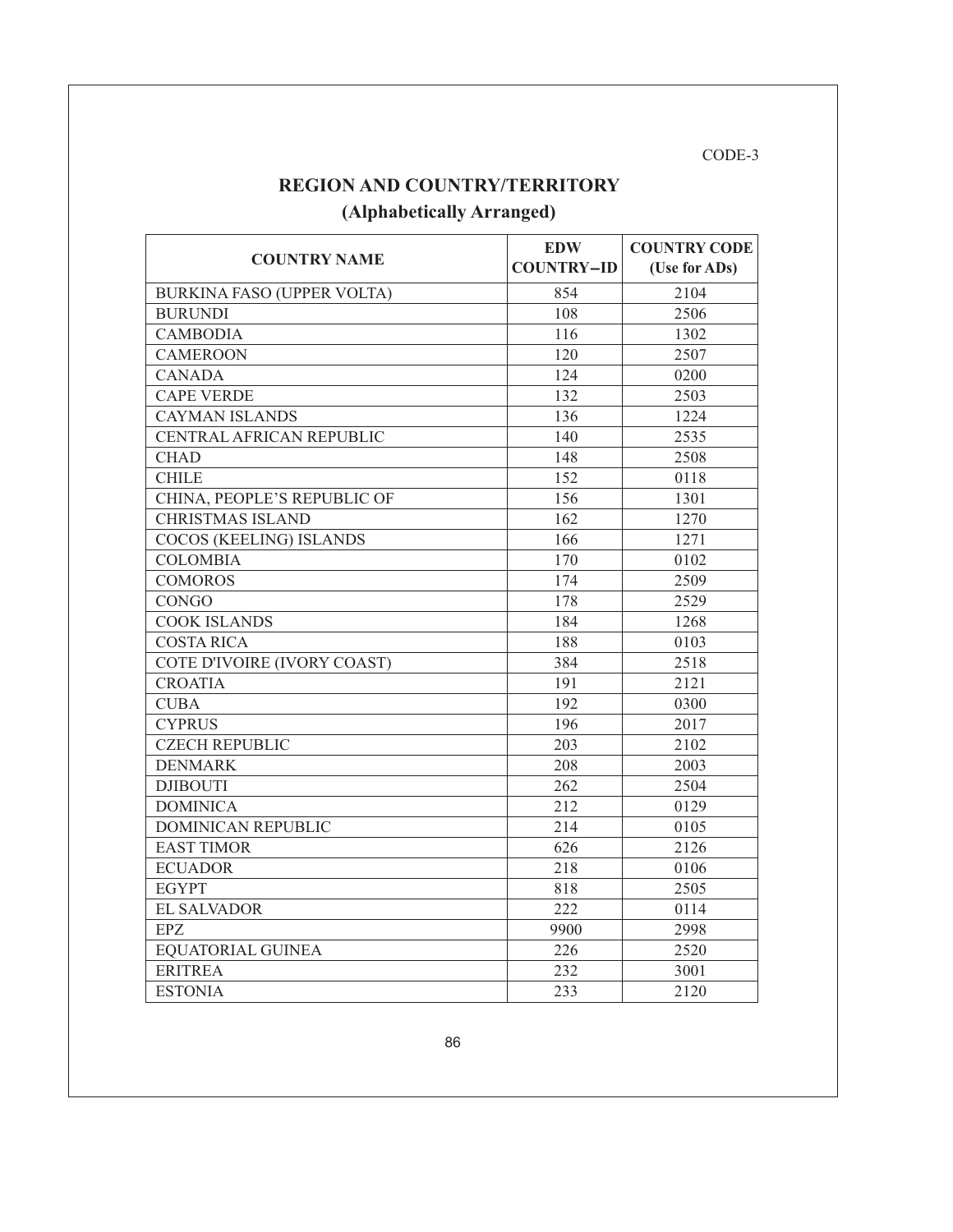| ΕΤΗΙΟΡΙΑ<br>231<br>2521<br>238<br>FALKLAND ISLANDS (MALVINAS)<br>0138<br><b>FAROE ISLANDS</b><br>234<br>2023<br>242<br><b>FIJI</b><br>1263<br><b>FINLAND</b><br>246<br>2105<br>250<br><b>FRANCE</b><br>2005<br>258<br>FRENCH POLYNESIA<br>1253<br>260<br>FRENCH SOUTHERN TERRITORIES<br>2605<br>266<br><b>GABON</b><br>2514<br>270<br>2522<br><b>GAMBIA</b><br><b>GEORGIA</b><br>268<br>2115<br><b>GERMANY</b><br>276<br>2004<br><b>GHANA</b><br>288<br>2523<br>292<br><b>GIBRALTAR</b><br>2018<br>9952<br>1254<br><b>GILBERT</b><br><b>GREECE</b><br>300<br>2007<br>304<br><b>GREENLAND</b><br>0130<br><b>GRENADA</b><br>308<br>0131<br>312<br><b>GUADELOUPE</b><br>0132<br><b>GUAM</b><br>316<br>1255<br><b>GUATEMALA</b><br>320<br>0107<br>831<br><b>GUERNSEY</b><br>2031<br>254<br><b>GUIANA FRENCH</b><br>0133<br>324<br><b>GUINEA</b><br>2517<br><b>GUINEA-BISSAU</b><br>624<br>2536<br><b>GUYANA</b><br>328<br>0134<br><b>HAITI</b><br>332<br>0108<br>HEARD ISLAND AND MCDONALD ISLANDS<br>334<br>1272<br><b>HONDURAS</b><br>340<br>0109 | <b>COUNTRY NAME</b> | <b>EDW</b><br><b>COUNTRY-ID</b> | <b>COUNTRY CODE</b><br>(Use for ADs) |
|-------------------------------------------------------------------------------------------------------------------------------------------------------------------------------------------------------------------------------------------------------------------------------------------------------------------------------------------------------------------------------------------------------------------------------------------------------------------------------------------------------------------------------------------------------------------------------------------------------------------------------------------------------------------------------------------------------------------------------------------------------------------------------------------------------------------------------------------------------------------------------------------------------------------------------------------------------------------------------------------------------------------------------------------------|---------------------|---------------------------------|--------------------------------------|
|                                                                                                                                                                                                                                                                                                                                                                                                                                                                                                                                                                                                                                                                                                                                                                                                                                                                                                                                                                                                                                                 |                     |                                 |                                      |
|                                                                                                                                                                                                                                                                                                                                                                                                                                                                                                                                                                                                                                                                                                                                                                                                                                                                                                                                                                                                                                                 |                     |                                 |                                      |
|                                                                                                                                                                                                                                                                                                                                                                                                                                                                                                                                                                                                                                                                                                                                                                                                                                                                                                                                                                                                                                                 |                     |                                 |                                      |
|                                                                                                                                                                                                                                                                                                                                                                                                                                                                                                                                                                                                                                                                                                                                                                                                                                                                                                                                                                                                                                                 |                     |                                 |                                      |
|                                                                                                                                                                                                                                                                                                                                                                                                                                                                                                                                                                                                                                                                                                                                                                                                                                                                                                                                                                                                                                                 |                     |                                 |                                      |
|                                                                                                                                                                                                                                                                                                                                                                                                                                                                                                                                                                                                                                                                                                                                                                                                                                                                                                                                                                                                                                                 |                     |                                 |                                      |
|                                                                                                                                                                                                                                                                                                                                                                                                                                                                                                                                                                                                                                                                                                                                                                                                                                                                                                                                                                                                                                                 |                     |                                 |                                      |
|                                                                                                                                                                                                                                                                                                                                                                                                                                                                                                                                                                                                                                                                                                                                                                                                                                                                                                                                                                                                                                                 |                     |                                 |                                      |
|                                                                                                                                                                                                                                                                                                                                                                                                                                                                                                                                                                                                                                                                                                                                                                                                                                                                                                                                                                                                                                                 |                     |                                 |                                      |
|                                                                                                                                                                                                                                                                                                                                                                                                                                                                                                                                                                                                                                                                                                                                                                                                                                                                                                                                                                                                                                                 |                     |                                 |                                      |
|                                                                                                                                                                                                                                                                                                                                                                                                                                                                                                                                                                                                                                                                                                                                                                                                                                                                                                                                                                                                                                                 |                     |                                 |                                      |
|                                                                                                                                                                                                                                                                                                                                                                                                                                                                                                                                                                                                                                                                                                                                                                                                                                                                                                                                                                                                                                                 |                     |                                 |                                      |
|                                                                                                                                                                                                                                                                                                                                                                                                                                                                                                                                                                                                                                                                                                                                                                                                                                                                                                                                                                                                                                                 |                     |                                 |                                      |
|                                                                                                                                                                                                                                                                                                                                                                                                                                                                                                                                                                                                                                                                                                                                                                                                                                                                                                                                                                                                                                                 |                     |                                 |                                      |
|                                                                                                                                                                                                                                                                                                                                                                                                                                                                                                                                                                                                                                                                                                                                                                                                                                                                                                                                                                                                                                                 |                     |                                 |                                      |
|                                                                                                                                                                                                                                                                                                                                                                                                                                                                                                                                                                                                                                                                                                                                                                                                                                                                                                                                                                                                                                                 |                     |                                 |                                      |
|                                                                                                                                                                                                                                                                                                                                                                                                                                                                                                                                                                                                                                                                                                                                                                                                                                                                                                                                                                                                                                                 |                     |                                 |                                      |
|                                                                                                                                                                                                                                                                                                                                                                                                                                                                                                                                                                                                                                                                                                                                                                                                                                                                                                                                                                                                                                                 |                     |                                 |                                      |
|                                                                                                                                                                                                                                                                                                                                                                                                                                                                                                                                                                                                                                                                                                                                                                                                                                                                                                                                                                                                                                                 |                     |                                 |                                      |
|                                                                                                                                                                                                                                                                                                                                                                                                                                                                                                                                                                                                                                                                                                                                                                                                                                                                                                                                                                                                                                                 |                     |                                 |                                      |
|                                                                                                                                                                                                                                                                                                                                                                                                                                                                                                                                                                                                                                                                                                                                                                                                                                                                                                                                                                                                                                                 |                     |                                 |                                      |
|                                                                                                                                                                                                                                                                                                                                                                                                                                                                                                                                                                                                                                                                                                                                                                                                                                                                                                                                                                                                                                                 |                     |                                 |                                      |
|                                                                                                                                                                                                                                                                                                                                                                                                                                                                                                                                                                                                                                                                                                                                                                                                                                                                                                                                                                                                                                                 |                     |                                 |                                      |
|                                                                                                                                                                                                                                                                                                                                                                                                                                                                                                                                                                                                                                                                                                                                                                                                                                                                                                                                                                                                                                                 |                     |                                 |                                      |
|                                                                                                                                                                                                                                                                                                                                                                                                                                                                                                                                                                                                                                                                                                                                                                                                                                                                                                                                                                                                                                                 |                     |                                 |                                      |
|                                                                                                                                                                                                                                                                                                                                                                                                                                                                                                                                                                                                                                                                                                                                                                                                                                                                                                                                                                                                                                                 |                     |                                 |                                      |
|                                                                                                                                                                                                                                                                                                                                                                                                                                                                                                                                                                                                                                                                                                                                                                                                                                                                                                                                                                                                                                                 |                     |                                 |                                      |
|                                                                                                                                                                                                                                                                                                                                                                                                                                                                                                                                                                                                                                                                                                                                                                                                                                                                                                                                                                                                                                                 |                     |                                 |                                      |
|                                                                                                                                                                                                                                                                                                                                                                                                                                                                                                                                                                                                                                                                                                                                                                                                                                                                                                                                                                                                                                                 |                     |                                 |                                      |
|                                                                                                                                                                                                                                                                                                                                                                                                                                                                                                                                                                                                                                                                                                                                                                                                                                                                                                                                                                                                                                                 |                     |                                 |                                      |
| <b>HONG KONG</b><br>344<br>1204                                                                                                                                                                                                                                                                                                                                                                                                                                                                                                                                                                                                                                                                                                                                                                                                                                                                                                                                                                                                                 |                     |                                 |                                      |
| <b>HUNGARY</b><br>348<br>2106                                                                                                                                                                                                                                                                                                                                                                                                                                                                                                                                                                                                                                                                                                                                                                                                                                                                                                                                                                                                                   |                     |                                 |                                      |
| 352<br><b>ICELAND</b><br>2019                                                                                                                                                                                                                                                                                                                                                                                                                                                                                                                                                                                                                                                                                                                                                                                                                                                                                                                                                                                                                   |                     |                                 |                                      |
| 356<br><b>INDIA</b><br>1100                                                                                                                                                                                                                                                                                                                                                                                                                                                                                                                                                                                                                                                                                                                                                                                                                                                                                                                                                                                                                     |                     |                                 |                                      |
| 360<br>1226<br><b>INDONESIA</b>                                                                                                                                                                                                                                                                                                                                                                                                                                                                                                                                                                                                                                                                                                                                                                                                                                                                                                                                                                                                                 |                     |                                 |                                      |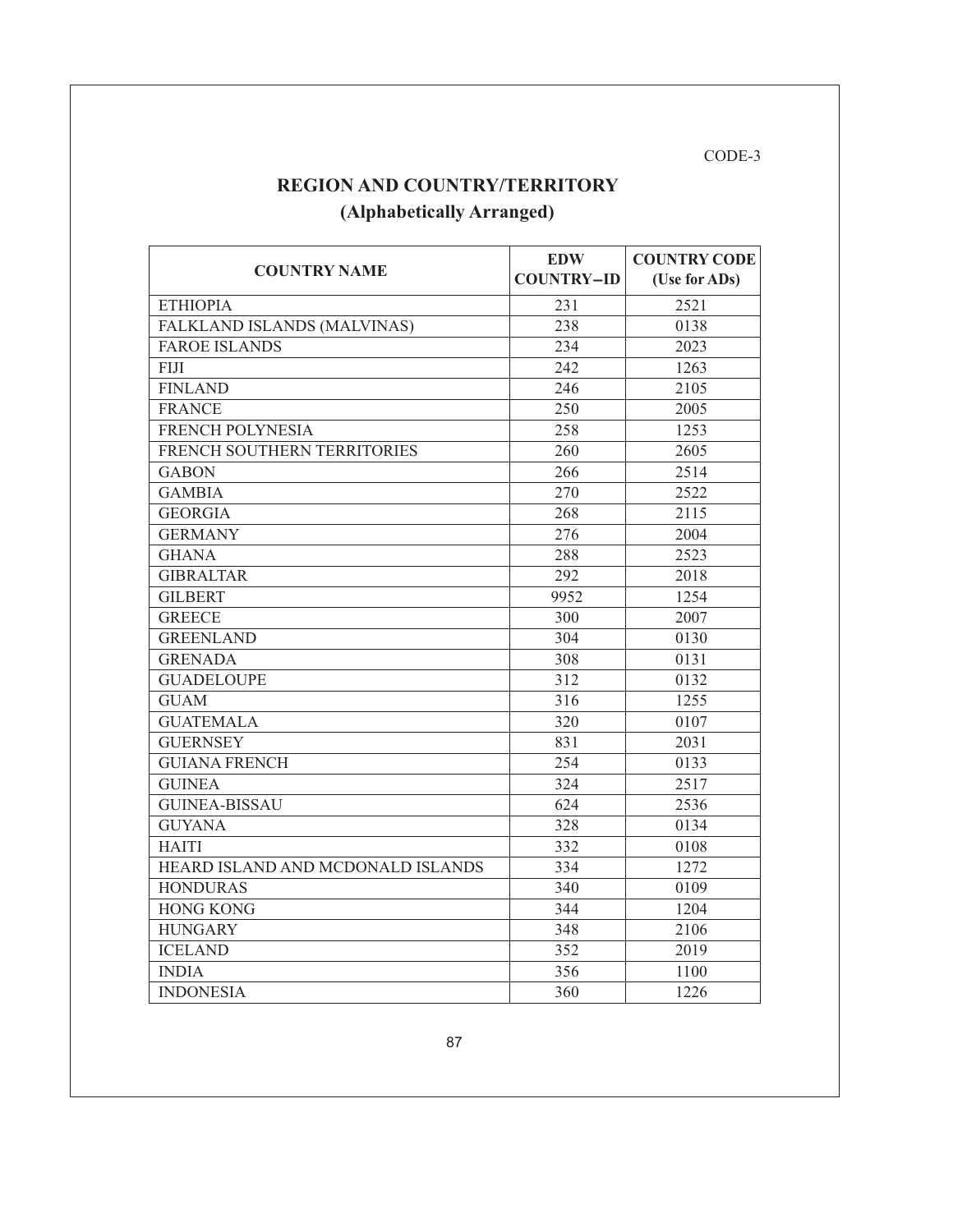| <b>COUNTRY NAME</b>                    | <b>EDW</b><br><b>COUNTRY-ID</b> | <b>COUNTRY CODE</b><br>(Use for ADs) |
|----------------------------------------|---------------------------------|--------------------------------------|
| IRAN, ISLAMIC REPUBLIC OF              | 364                             | 1227                                 |
| <b>IRAQ</b>                            | 368                             | 1228                                 |
| <b>IRELAND</b>                         | 372                             | 2020                                 |
| <b>ISLE OF MAN</b>                     | 833                             | 2032                                 |
| <b>ITALY</b>                           | 380                             | 2008                                 |
| <b>JAMAICA</b>                         | 388                             | 0135                                 |
| <b>JAPAN</b>                           | 392                             | 1229                                 |
| <b>JERSEY</b>                          | 832                             | 2033                                 |
| <b>JORDAN</b>                          | 400                             | 1211                                 |
| <b>KAZAKHSTAN</b>                      | 398                             | 1309                                 |
| <b>KENYA</b>                           | 404                             | 2537                                 |
| <b>KIRIBATI</b>                        | 296                             | 1230                                 |
| KOREA, DEMOCRATIC PEOPLE'S REPUBLIC OF | 408                             | 1303                                 |
| KOREA, REPUBLIC OF                     | 410                             | 1232                                 |
| <b>KOSOVO</b>                          | 896                             | 2125                                 |
| <b>KUWAIT</b>                          | 414                             | 1215                                 |
| <b>KYRGYZSTAN</b>                      | 417                             | 1313                                 |
| LAOS PEOPLE'S DEMOCRATIC REPUBLIC      | 418                             | 1304                                 |
| <b>LATVIA</b>                          | 428                             | 2119                                 |
| <b>LEBANON</b>                         | 422                             | 1234                                 |
| <b>LESOTHO</b>                         | 426                             | 2538                                 |
| <b>LIBERIA</b>                         | 430                             | 2531                                 |
| LIBYAN ARAB JAMAHIRIYA                 | 434                             | 2539                                 |
| <b>LIECHTENSTEIN</b>                   | 438                             | 2029                                 |
| <b>LITHUANIA</b>                       | 440                             | 2117                                 |
| <b>LUXEMBOURG</b>                      | 442                             | 2009                                 |
| <b>MACAO</b>                           | 446                             | 1235                                 |
| <b>MACEDONIA</b>                       | 807                             | 2026                                 |
| <b>MADAGASCAR</b>                      | 450                             | 2540                                 |
| <b>MALAWI</b>                          | 454                             | 2541                                 |
| <b>MALAYSIA</b>                        | 458                             | 1205                                 |
| <b>MALDIVES</b>                        | 462                             | 1265                                 |
| <b>MALI</b>                            | 466                             | 2519                                 |
| <b>MALTA</b>                           | 470                             | 2021                                 |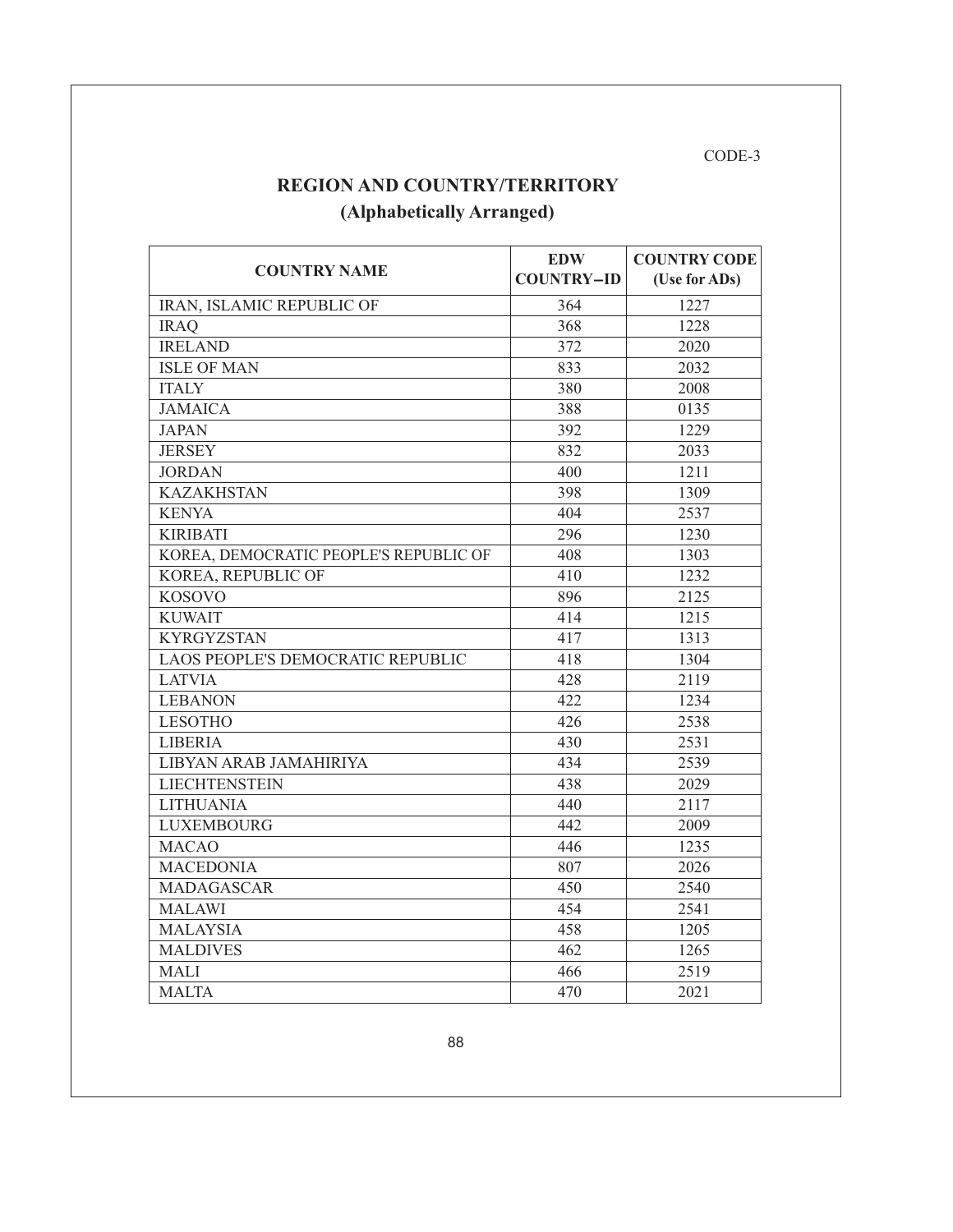| <b>COUNTRY NAME</b>             | <b>EDW</b>        | <b>COUNTRY CODE</b> |
|---------------------------------|-------------------|---------------------|
|                                 | <b>COUNTRY-ID</b> | (Use for ADs)       |
| <b>MARSHALL ISLANDS</b>         | 584               | 1225                |
| <b>MARTINIQUE</b>               | 474               | 0150                |
| <b>MAURITANIA</b>               | 478               | 2524                |
| <b>MAURITIUS</b>                | 480               | 2542                |
| <b>MAYOTTE</b>                  | 175               | 2606                |
| <b>MEXICO</b>                   | 484               | 0110                |
| MICRONESIA, FEDERATED STATES OF | 583               | 1266                |
| MOLDOVA, REPUBLIC OF            | 498               | 2116                |
| <b>MONACO</b>                   | 492               | 2030                |
| <b>MONGOLIA</b>                 | 496               | 1305                |
| <b>MONTENEGRO</b>               | 499               | 2027                |
| <b>MONTSERRAT</b>               | 500               | 0137                |
| <b>MOROCCO</b>                  | 504               | 2543                |
| <b>MOZAMBIQUE</b>               | 508               | 2555                |
| <b>MYANMAR</b>                  | 104               | 1261                |
| <b>NAMIBIA</b>                  | 516               | 2560                |
| <b>NAURU</b>                    | 520               | 1237                |
| <b>NEPAL</b>                    | 524               | 1238                |
| <b>NETHERLANDS</b>              | 528               | 2010                |
| NETHERLANDS ANTILLES            | 530               | 0123                |
| <b>NEW CALEDONIA</b>            | 540               | 1239                |
| <b>NEW ZEALAND</b>              | 554               | 1223                |
| <b>NICARAGUA</b>                | 558               | 0111                |
| <b>NIGER</b>                    | 562               | 2525                |
| <b>NIGERIA</b>                  | 566               | 2544                |
| <b>NIUE</b>                     | 570               | 1273                |
| <b>NORFOLK ISLAND</b>           | 574               | 1244                |
| NORTHERN MARIANA ISLANDS        | 580               | 1267                |
| <b>NORWAY</b>                   | 578               | 2011                |
| <b>OMAN</b>                     | 512               | 1218                |
| <b>OTHERS</b>                   | 9997              | 2999                |
| <b>PAKISTAN</b>                 | 586               | 1201                |
| <b>PALAU</b>                    | 585               | 1269                |
| PALESTINIAN TERRITORY, OCCUPIED | 275               | 1212                |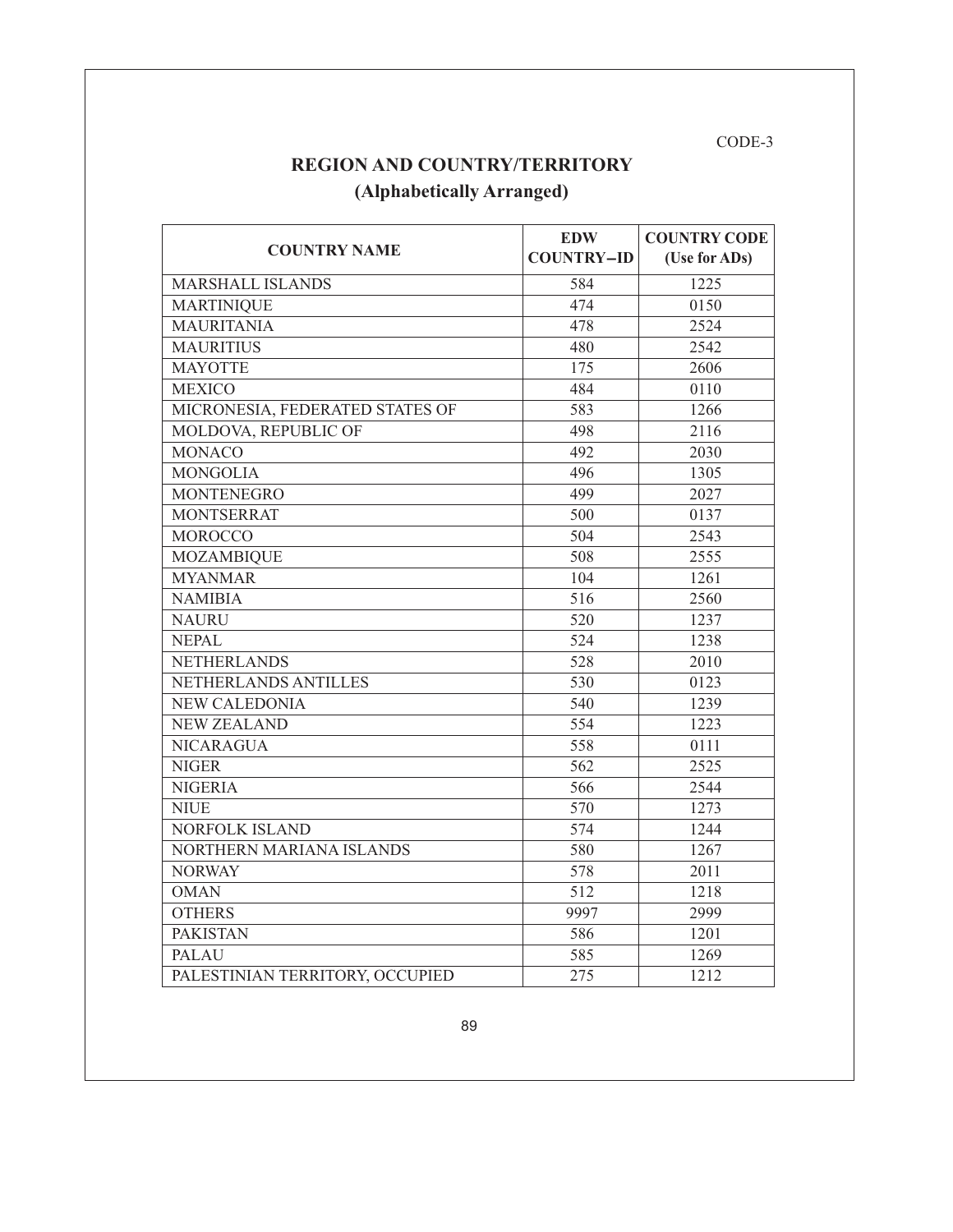|                                  | <b>EDW</b>        | <b>COUNTRY CODE</b> |
|----------------------------------|-------------------|---------------------|
| <b>COUNTRY NAME</b>              | <b>COUNTRY-ID</b> | (Use for ADs)       |
| <b>PANAMA</b>                    | 591               | 0112                |
| PAPUA NEW GUINEA                 | 598               | 1245                |
| <b>PARAGUAY</b>                  | 600               | 0119                |
| <b>PERU</b>                      | 604               | 0120                |
| <b>PHILIPPINES</b>               | 608               | 1240                |
| <b>PITCAIRN</b>                  | 612               | 2607                |
| <b>POLAND</b>                    | 616               | 2109                |
| <b>PORTUGAL</b>                  | 620               | 2012                |
| PUERTO RICO                      | 630               | 0151                |
| <b>QATAR</b>                     | 634               | 1216                |
| <b>REUNION</b>                   | 638               | 2526                |
| <b>ROMANIA</b>                   | 642               | 2110                |
| <b>RUSSIAN FEDERATION</b>        | 643               | 2112                |
| <b>RWANDA</b>                    | 646               | 2561                |
| <b>SAINT BARTH, LEMY</b>         | 652               | 2608                |
| <b>SAINT HELENA</b>              | 654               | 2545                |
| <b>SAINT KITTS AND NEVIS</b>     | 659               | 0139                |
| <b>SAINT LUCIA</b>               | 662               | 0140                |
| SAINT MARTIN (FRENCH PART)       | 663               | 0152                |
| SAINT PIERRE AND MIQUELON        | 666               | 0141                |
| SAINT VINCENT AND THE GRENADINES | 670               | 0142                |
| <b>SAN MARINO</b>                | 674               | 2028                |
| <b>SAO TOME AND PRINCIPE</b>     | 678               | 2559                |
| <b>SAUDI ARABIA</b>              | 682               | 1241                |
| <b>SCOTLAND</b>                  | 374               | 2034                |
| <b>SENEGAL</b>                   | 686               | 2527                |
| <b>SERBIA</b>                    | 688               | 2111                |
| <b>SEYCHELLES</b>                | 690               | 2546                |
| <b>SIERRA LEONE</b>              | 694               | 2547                |
| <b>SINGAPORE</b>                 | 702               | 1206                |
| <b>SLOVAKIA</b>                  | 703               | 2124                |
| <b>SLOVENIA</b>                  | 705               | 2122                |
| <b>SOLOMON ISLANDS</b>           | 90                | 1256                |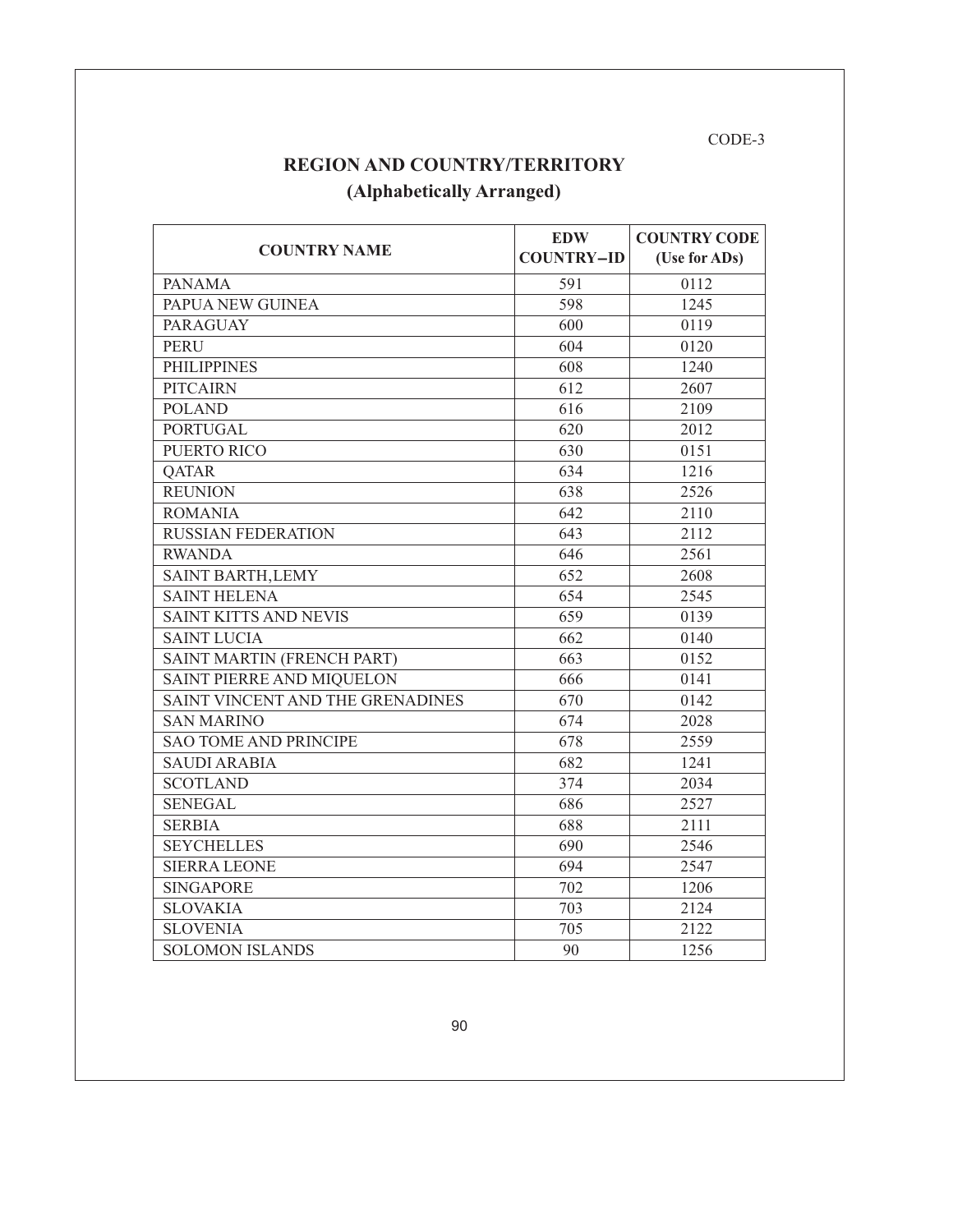| <b>COUNTRY NAME</b>                  | <b>EDW</b><br><b>COUNTRY-ID</b> | <b>COUNTRY CODE</b><br>(Use for ADs) |
|--------------------------------------|---------------------------------|--------------------------------------|
|                                      |                                 |                                      |
| <b>SOMALIA</b>                       | 706                             | 2548                                 |
| <b>SOUTH AFRICA</b>                  | 710                             | 2570                                 |
| <b>SOUTH GEORGIA</b>                 | 239                             | 2610                                 |
| <b>SPAIN</b>                         | 724                             | 2016                                 |
| <b>SRI LANKA</b>                     | 144                             | 1202                                 |
| <b>SUDAN</b>                         | 736                             | 2549                                 |
| <b>SURINAME</b>                      | 740                             | 0143                                 |
| <b>SVALBARD AND JAN MAYEN</b>        | 744                             | 2611                                 |
| <b>SWAZILAND</b>                     | 748                             | 2550                                 |
| <b>SWEDEN</b>                        | 752                             | 2013                                 |
| <b>SWITZERLAND</b>                   | 756                             | 2014                                 |
| <b>SYRIAN ARAB REPUBLIC</b>          | 760                             | 1242                                 |
| TAIWAN, PROVINCE OF CHINA            | 158                             | 2565                                 |
| <b>TAJIKISTAN</b>                    | 762                             | 1310                                 |
| TANZANIA, UNITED REPUBLIC OF         | 834                             | 2551                                 |
| <b>THAILAND</b>                      | 764                             | 1247                                 |
| <b>TOGO</b>                          | 768                             | 2528                                 |
| <b>TOKELAU</b>                       | 772                             | 2612                                 |
| <b>TONGA</b>                         | 776                             | 1250                                 |
| <b>TRINIDAD AND TOBAGO</b>           | 780                             | 0144                                 |
| <b>TUNISIA</b>                       | 788                             | 2552                                 |
| <b>TURKEY</b>                        | 792                             | 2015                                 |
| TURKMENISTAN                         | 795                             | 1311                                 |
| TURKS AND CAICOS ISLANDS             | 796                             | 0153                                 |
| <b>TUVALU</b>                        | 798                             | 1251                                 |
| <b>US VIRGIN ISLANDS</b>             | 850                             | 0145                                 |
| <b>UGANDA</b>                        | 800                             | 2553                                 |
| <b>UKRAINE</b>                       | 804                             | 2113                                 |
| <b>UNITED ARAB EMIRATES (UAE)</b>    | 784                             | 1219                                 |
| <b>UNITED KINGDOM (UK)</b>           | 826                             | 2000                                 |
| UNITED STATES OF AMERICA (USA)       | 840                             | 0000                                 |
| UNITED STATES MINOR OUTLYING ISLANDS | 581                             | 2613                                 |
| <b>URUGUAY</b>                       | 858                             | 0121                                 |
| <b>UZBEKISTAN</b>                    | 860                             | 1308                                 |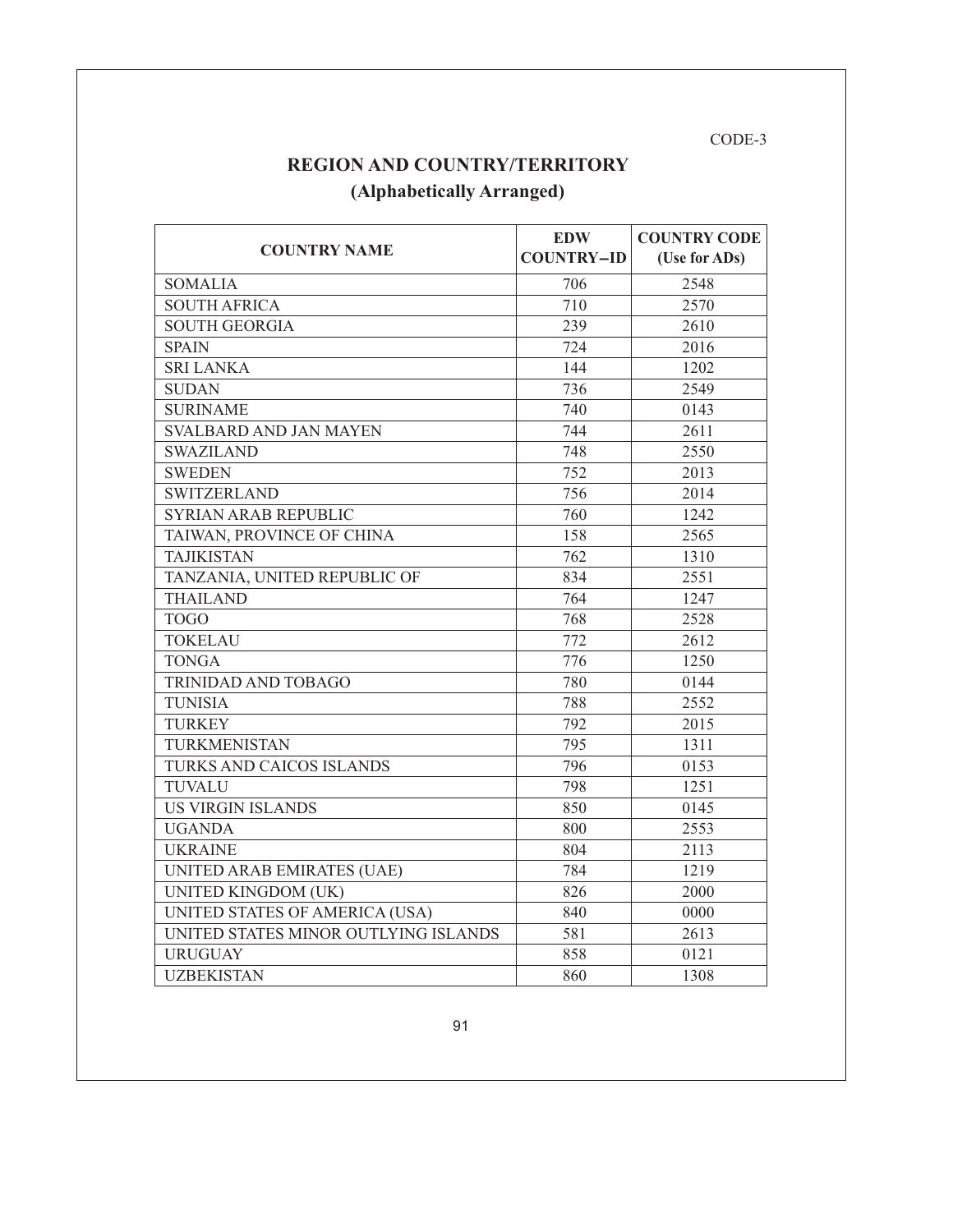| <b>COUNTRY NAME</b>               | <b>EDW</b><br><b>COUNTRY-ID</b> | <b>COUNTRY CODE</b><br>(Use for ADs) |
|-----------------------------------|---------------------------------|--------------------------------------|
| <b>VANUATU</b>                    | 548                             | 1252                                 |
| <b>VATICAN CITY</b>               | 9953                            | 2006                                 |
| VENEZUELA, BOLIVARIAN REPUBLIC OF | 862                             | 0115                                 |
| <b>VIET NAM</b>                   | 704                             | 1306                                 |
| WALLIS AND FUTUNA                 | 876                             | 2614                                 |
| WEST INDIES N.I.E.                | 9950                            | 0146                                 |
| WESTERN HAMP SHIRE                | 898                             | 2127                                 |
| WESTERN SAHARA                    | 732                             | 2571                                 |
| <b>WESTERN SAMOA</b>              | 882                             | 2609                                 |
| WINDWARD ISLANDS                  | 9951                            | 0147                                 |
| YEMEN, ARAB REPUBLIC OF           | 887                             | 1213                                 |
| <b>ZAMBIA</b>                     | 894                             | 2557                                 |
| <b>ZIMBABWE</b>                   | 716                             | 2558                                 |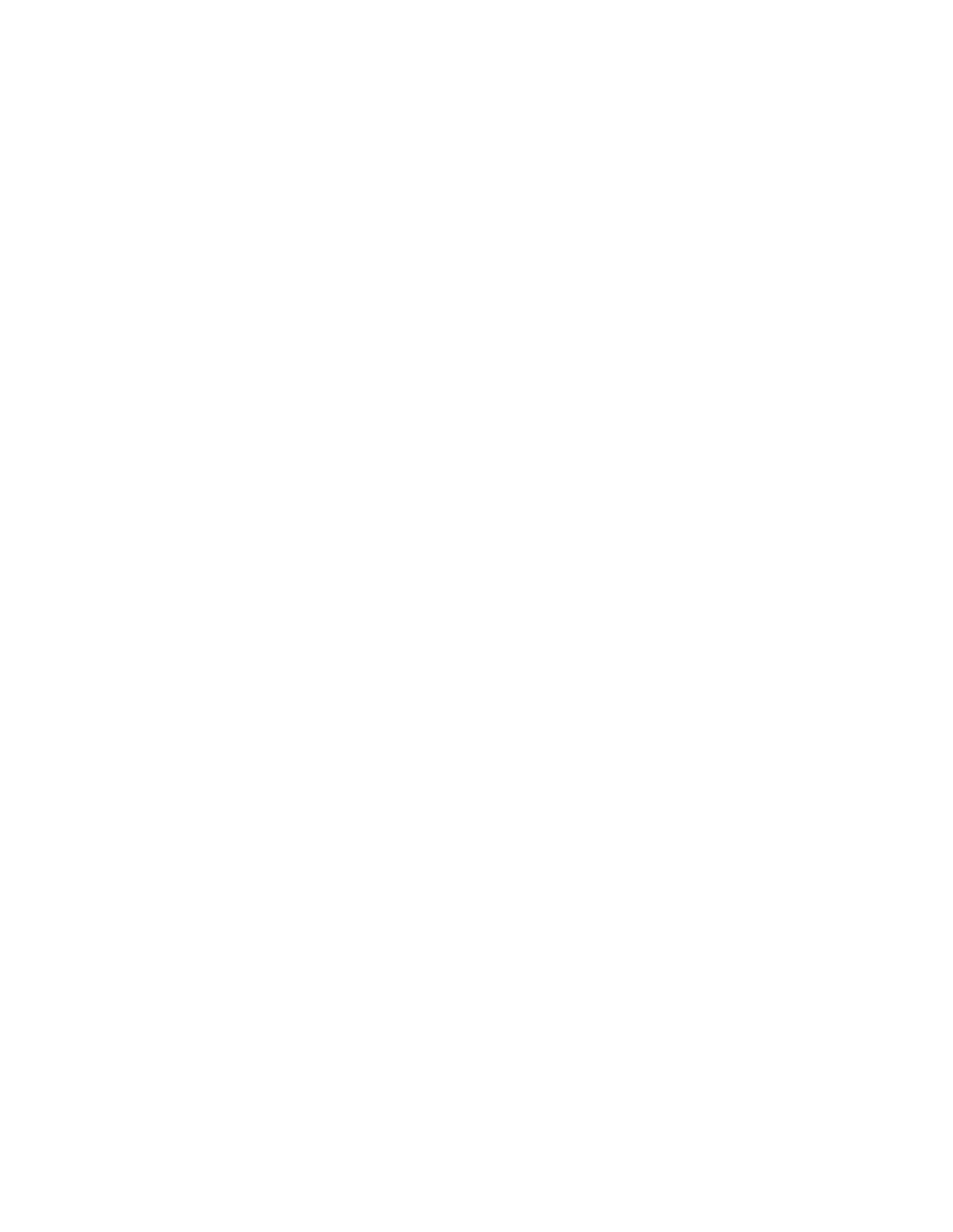# **REGION AND COUNTRY/TERRITORY (Ascending Arrangement of Codes)**

| <b>COUNTRY NAME</b>               | <b>EDW</b><br><b>COUNTRY-ID</b> | <b>COUNTRY CODE</b><br>(Use for ADs) |
|-----------------------------------|---------------------------------|--------------------------------------|
| <b>UNITED STATES (USA)</b>        | 840                             | 0000                                 |
| BOLIVIA, PLURINATIONAL STATE OF   | 68                              | 0101                                 |
| <b>COLOMBIA</b>                   | 170                             | 0102                                 |
| <b>COSTA RICA</b>                 | 188                             | 0103                                 |
| <b>DOMINICAN REPUBLIC</b>         | 214                             | 0105                                 |
|                                   |                                 | 0106                                 |
| <b>ECUADOR</b>                    | 218                             |                                      |
| <b>GUATEMALA</b>                  | 320                             | 0107                                 |
| <b>HAITI</b>                      | 332                             | 0108                                 |
| <b>HONDURAS</b>                   | 340                             | 0109                                 |
| <b>MEXICO</b>                     | 484                             | 0110                                 |
| <b>NICARAGUA</b>                  | 558                             | 0111                                 |
| <b>PANAMA</b>                     | 591                             | 0112                                 |
| <b>EL SALVADOR</b>                | 222                             | 0114                                 |
| VENEZUELA, BOLIVARIAN REPUBLIC OF | 862                             | 0115                                 |
| <b>ARGENTINA</b>                  | 32                              | 0116                                 |
| <b>BRAZIL</b>                     | 76                              | 0117                                 |
| <b>CHILE</b>                      | 152                             | 0118                                 |
| <b>PARAGUAY</b>                   | 600                             | 0119                                 |
| <b>PERU</b>                       | 604                             | 0120                                 |
| <b>URUGUAY</b>                    | 858                             | 0121                                 |
| <b>ANTIGUA AND BARBUDA</b>        | 28                              | 0122                                 |
| NETHERLANDS ANTILLES              | 530                             | 0123                                 |
| <b>BAHAMAS</b>                    | 44                              | 0124                                 |
| <b>BARBADOS</b>                   | 52                              | 0125                                 |
| <b>BELIZE</b>                     | 84                              | 0126                                 |
| <b>BERMUDA</b>                    | 60                              | 0127                                 |
| <b>DOMINICA</b>                   | 212                             | 0129                                 |
| <b>GREENLAND</b>                  | 304                             | 0130                                 |
| <b>GRENADA</b>                    | 308                             | 0131                                 |
| <b>GUADELOUPE</b>                 | 312                             | 0132                                 |
| <b>GUIANA FRENCH</b>              | 254                             | 0133                                 |
| <b>GUYANA</b>                     | 328                             | 0134                                 |
| <b>JAMAICA</b>                    | 388                             | 0135                                 |
| <b>MONTSERRAT</b>                 | 500                             | 0137                                 |
| FALKLAND ISLANDS (MALVINAS)       | 238                             | 0138                                 |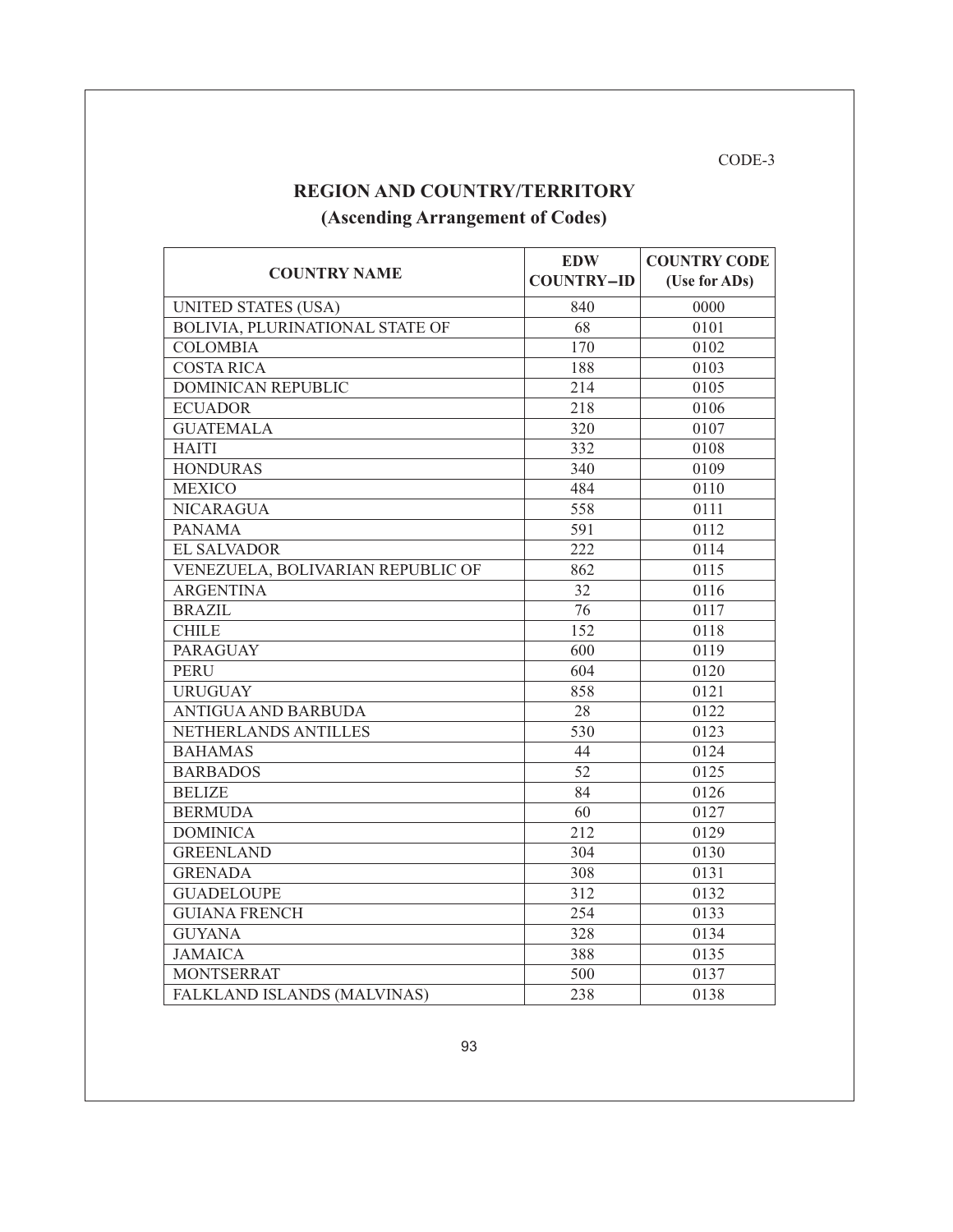## **REGION AND COUNTRY/TERRITORY (Ascending Arrangement of Codes)**

| <b>COUNTRY NAME</b>              | <b>EDW</b><br><b>COUNTRY-ID</b> | <b>COUNTRY CODE</b><br>(Use for ADs) |
|----------------------------------|---------------------------------|--------------------------------------|
| <b>SAINT KITTS AND NEVIS</b>     | 659                             | 0139                                 |
| <b>SAINT LUCIA</b>               | 662                             | 0140                                 |
| SAINT PIERRE AND MIQUELON        | 666                             | 0141                                 |
| SAINT VINCENT AND THE GRENADINES | 670                             | 0142                                 |
| <b>SURINAME</b>                  | 740                             | 0143                                 |
| TRINIDAD AND TOBAGO              | 780                             | 0144                                 |
| <b>U.S. VIRGIN ISLANDS</b>       | 850                             | 0145                                 |
| WEST INDIES N.I.E.               | 9950                            | 0146                                 |
| <b>WINDWARD ISLANDS</b>          | 9951                            | 0147                                 |
| <b>ANGUILLA</b>                  | 660                             | 0148                                 |
| <b>ARUBA</b>                     | 533                             | 0149                                 |
| <b>MARTINIQUE</b>                | 474                             | 0150                                 |
| PUERTO RICO                      | 630                             | 0151                                 |
| SAINT MARTIN (FRENCH PART)       | 663                             | 0152                                 |
| TURKS AND CAICOS ISLANDS         | 796                             | 0153                                 |
| <b>CANADA</b>                    | 124                             | 0200                                 |
| <b>CUBA</b>                      | 192                             | 0300                                 |
| <b>INDIA</b>                     | 356                             | 1100                                 |
| <b>PAKISTAN</b>                  | 586                             | 1201                                 |
| <b>SRI LANKA</b>                 | 144                             | 1202                                 |
| <b>BRUNEI DARUSSALAM</b>         | 96                              | 1203                                 |
| <b>HONG KONG</b>                 | 344                             | 1204                                 |
| <b>MALAYSIA</b>                  | 458                             | 1205                                 |
| <b>SINGAPORE</b>                 | 702                             | 1206                                 |
| <b>JORDAN</b>                    | 400                             | 1211                                 |
| PALESTINIAN TERRITORY, OCCUPIED  | 275                             | 1212                                 |
| YEMEN, ARAB REPUBLIC OF          | 887                             | 1213                                 |
| <b>BAHRAIN</b>                   | 48                              | 1214                                 |
| <b>KUWAIT</b>                    | 414                             | 1215                                 |
| QATAR                            | 634                             | 1216                                 |
| <b>OMAN</b>                      | 512                             | 1218                                 |
| UNITED ARAB EMIRATES (UAE)       | 784                             | 1219                                 |
| <b>AFGHANISTAN</b>               | $\overline{4}$                  | 1220                                 |
| <b>AMERICAN SAMOA</b>            | 16                              | 1221                                 |
| <b>AUSTRALIA</b>                 | 36                              | 1222                                 |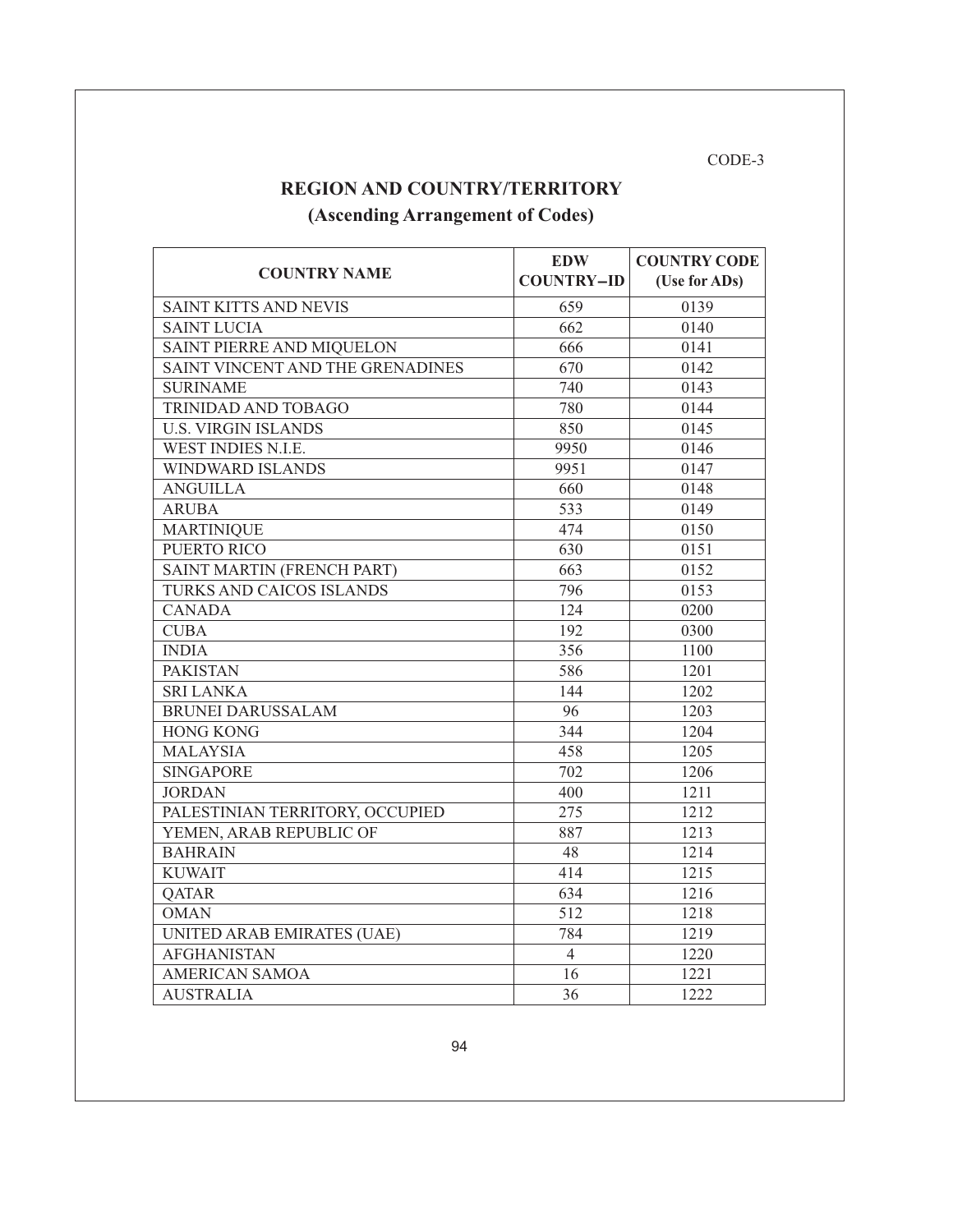## **REGION AND COUNTRY/TERRITORY (Ascending Arrangement of Codes)**

|                                 | <b>EDW</b>        | <b>COUNTRY CODE</b> |  |
|---------------------------------|-------------------|---------------------|--|
| <b>COUNTRY NAME</b>             | <b>COUNTRY-ID</b> | (Use for ADs)       |  |
| <b>NEW ZEALAND</b>              | 554               | 1223                |  |
| <b>CAYMAN ISLANDS</b>           | 136               | 1224                |  |
| <b>MARSHALL ISLANDS</b>         | 584               | 1225                |  |
| <b>INDONESIA</b>                | 360               | 1226                |  |
| IRAN, ISLAMIC REPUBLIC OF       | 364               | 1227                |  |
| <b>IRAQ</b>                     | 368               | 1228                |  |
| <b>JAPAN</b>                    | 392               | 1229                |  |
| <b>KIRIBATI</b>                 | 296               | 1230                |  |
| KOREA, REPUBLIC OF              | 410               | 1232                |  |
| <b>LEBANON</b>                  | 422               | 1234                |  |
| <b>MACAO</b>                    | 446               | 1235                |  |
| <b>NAURU</b>                    | 520               | 1237                |  |
| <b>NEPAL</b>                    | 524               | 1238                |  |
| <b>NEW CALEDONIA</b>            | 540               | 1239                |  |
| <b>PHILIPPINES</b>              | 608               | 1240                |  |
| <b>SAUDI ARABIA</b>             | 682               | 1241                |  |
| <b>SYRIAN ARAB REPUBLIC</b>     | 760               | 1242                |  |
| <b>NORFOLK ISLAND</b>           | 574               | 1244                |  |
| PAPUA NEW GUINEA                | 598               | 1245                |  |
| <b>THAILAND</b>                 | 764               | 1247                |  |
| <b>TONGA</b>                    | 776               | 1250                |  |
| <b>TUVALU</b>                   | 798               | 1251                |  |
| <b>VANUATU</b>                  | 548               | 1252                |  |
| <b>FRENCH POLYNESIA</b>         | 258               | 1253                |  |
| <b>GILBERT</b>                  | 9952              | 1254                |  |
| <b>GUAM</b>                     | 316               | 1255                |  |
| <b>SOLOMON ISLANDS</b>          | 90                | 1256                |  |
| <b>BHUTAN</b>                   | 64                | 1260                |  |
| <b>MYANMAR</b>                  | 104               | 1261                |  |
| <b>FIJI</b>                     | 242               | 1263                |  |
| <b>MALDIVES</b>                 | 462               | 1265                |  |
| MICRONESIA, FEDERATED STATES OF | 583               | 1266                |  |
| NORTHERN MARIANA ISLANDS        | 580               | 1267                |  |
| <b>COOK ISLANDS</b>             | 184               | 1268                |  |
| <b>PALAU</b>                    | 585               | 1269                |  |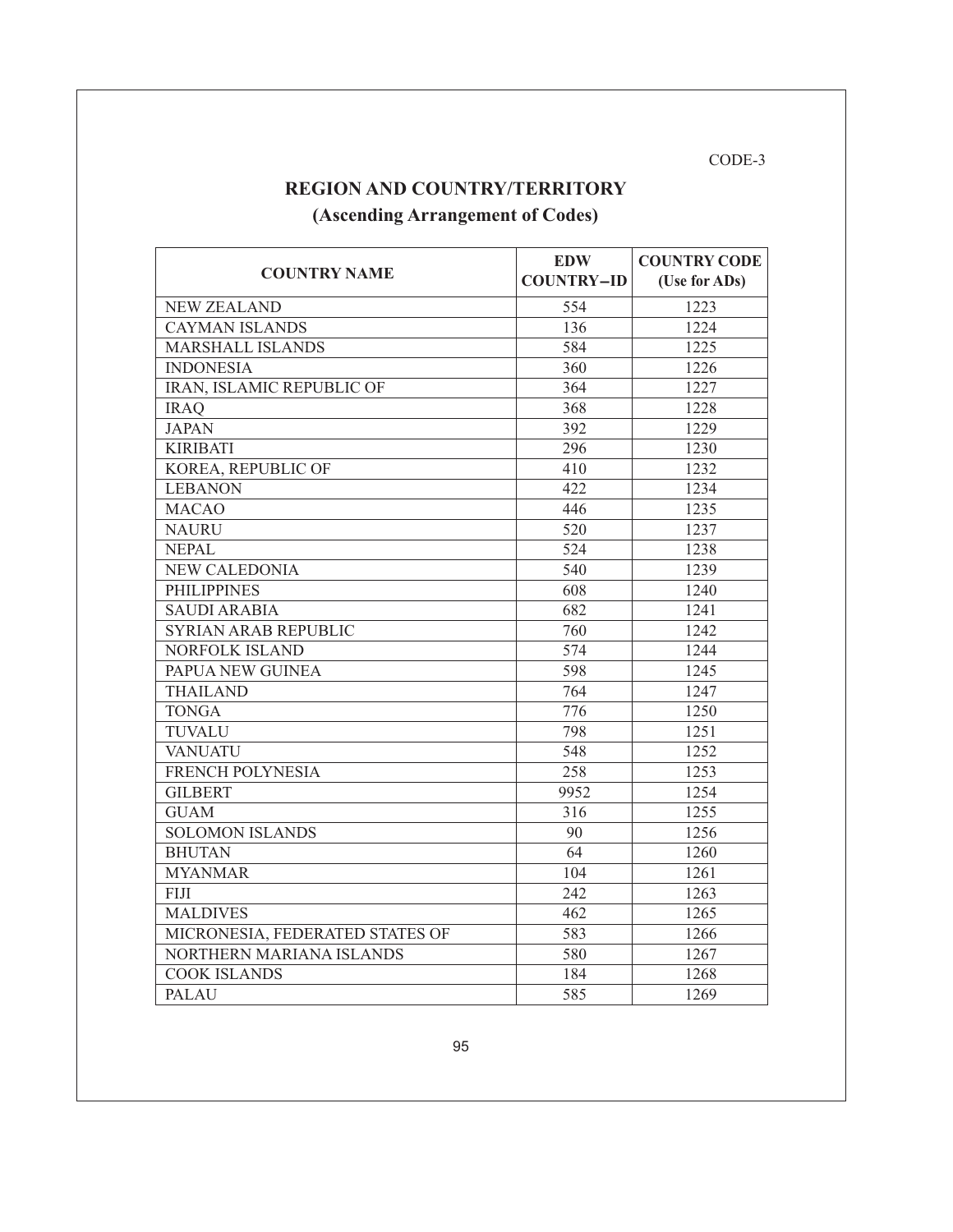# **REGION AND COUNTRY/TERRITORY**

| <b>COUNTRY NAME</b>                      | <b>EDW</b><br><b>COUNTRY-ID</b> | <b>COUNTRY CODE</b><br>(Use for ADs) |  |
|------------------------------------------|---------------------------------|--------------------------------------|--|
| <b>CHRISTMAS ISLAND</b>                  | 162                             | 1270                                 |  |
| COCOS (KEELING) ISLANDS                  | 166                             | 1271                                 |  |
| HEARD ISLAND AND MCDONALD ISLANDS        | 334                             | 1272                                 |  |
| <b>NIUE</b>                              | 570                             | 1273                                 |  |
| <b>TIMOR-LESTE</b>                       | 626                             | 1274                                 |  |
| CHINA, PEOPLE'S REPUBLIC OF              | 156                             | 1301                                 |  |
| <b>CAMBODIA</b>                          | 116                             | 1302                                 |  |
| KOREA, DEMOCRATIC PEOPLE'S REPUBLIC OF   | 408                             | 1303                                 |  |
| <b>LAOS PEOPLE'S DEMOCRATIC REPUBLIC</b> | 418                             | 1304                                 |  |
| <b>MONGOLIA</b>                          | 496                             | 1305                                 |  |
| <b>VIET NAM</b>                          | 704                             | 1306                                 |  |
| <b>UZBEKISTAN</b>                        | 860                             | 1308                                 |  |
| <b>KAZAKHSTAN</b>                        | 398                             | 1309                                 |  |
| <b>TAJIKISTAN</b>                        | 762                             | 1310                                 |  |
| TURKMENISTAN                             | 795                             | 1311                                 |  |
| <b>AZERBAIJAN</b>                        | 31                              | 1312                                 |  |
| <b>KYRGYZSTAN</b>                        | 417                             | 1313                                 |  |
| <b>ARMENIA</b>                           | 51                              | 1314                                 |  |
| <b>UNITED KINGDOM (UK)</b>               | 826                             | 2000                                 |  |
| <b>AUSTRIA</b>                           | 40                              | 2001                                 |  |
| <b>BELGIUM</b>                           | 56                              | 2002                                 |  |
| <b>DENMARK</b>                           | 208                             | 2003                                 |  |
| <b>GERMANY</b>                           | 276                             | 2004                                 |  |
| <b>FRANCE</b>                            | 250                             | 2005                                 |  |
| VATICAN CITY                             | 9953                            | 2006                                 |  |
| <b>GREECE</b>                            | 300                             | 2007                                 |  |
| <b>ITALY</b>                             | 380                             | 2008                                 |  |
| <b>LUXEMBOURG</b>                        | 442                             | 2009                                 |  |
| <b>NETHERLANDS</b>                       | 528                             | 2010                                 |  |
| <b>NORWAY</b>                            | 578                             | 2011                                 |  |
| <b>PORTUGAL</b>                          | 620                             | 2012                                 |  |
| <b>SWEDEN</b>                            | 752                             | 2013                                 |  |
| <b>SWITZERLAND</b>                       | 756                             | 2014                                 |  |
| <b>TURKEY</b>                            | 792                             | 2015                                 |  |
| <b>SPAIN</b>                             | 724                             | 2016                                 |  |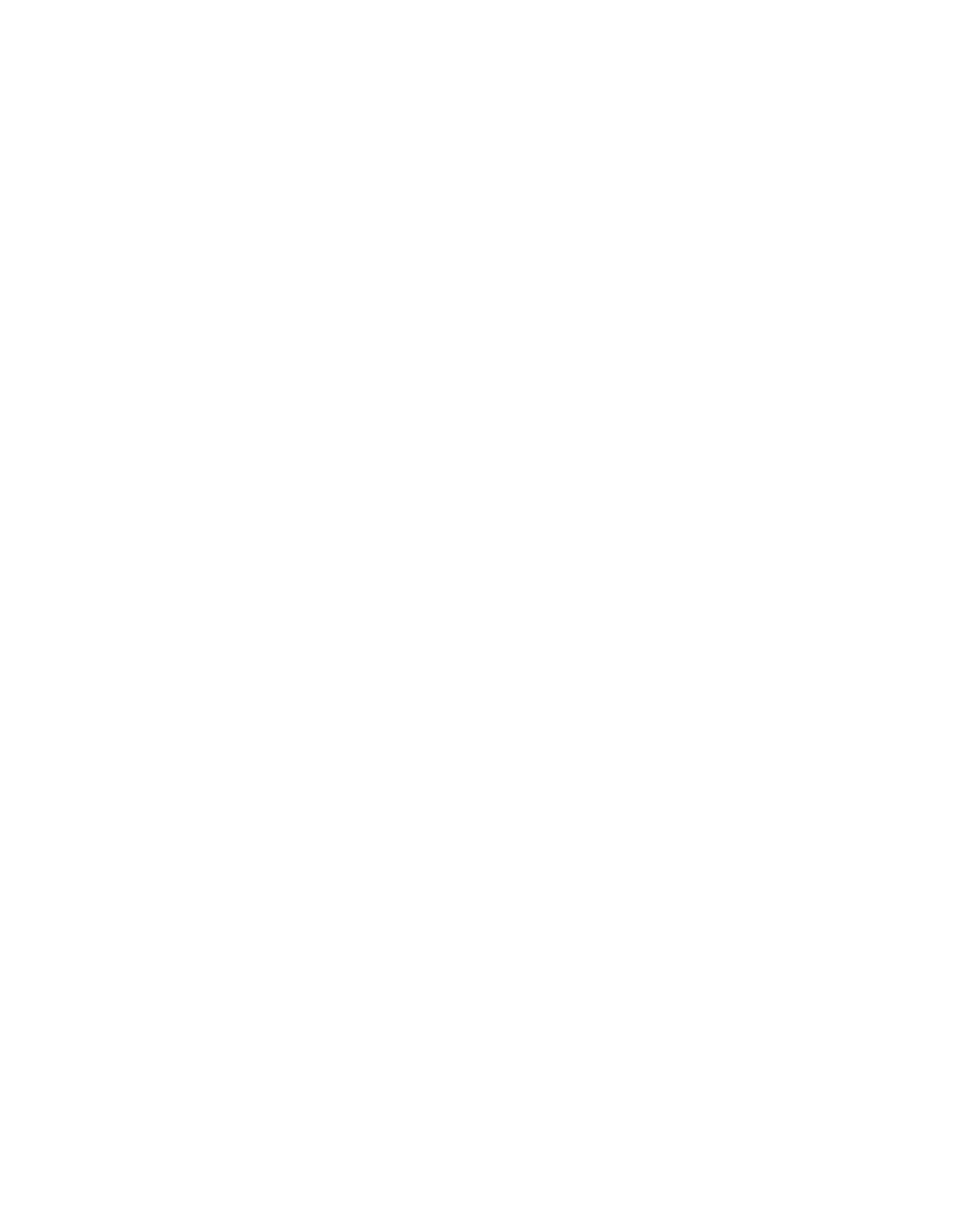### **REGION AND COUNTRY/TERRITORY**

|                           | <b>EDW</b>        | <b>COUNTRY CODE</b> |  |
|---------------------------|-------------------|---------------------|--|
| <b>COUNTRY NAME</b>       | <b>COUNTRY-ID</b> | (Use for ADs)       |  |
| <b>CYPRUS</b>             | 196               | 2017                |  |
| <b>GIBRALTAR</b>          | 292               | 2018                |  |
| <b>ICELAND</b>            | 352               | 2019                |  |
| <b>IRELAND</b>            | 372               | 2020                |  |
| <b>MALTA</b>              | 470               | 2021                |  |
| <b>FAROE ISLANDS</b>      | 234               | 2023                |  |
| <b>ANDORRA</b>            | 20                | 2024                |  |
| BRITISH, VIRGIN ISLANDS   | $\overline{92}$   | 2025                |  |
| <b>MACEDONIA</b>          | 807               | 2026                |  |
| <b>MONTENEGRO</b>         | 499               | 2027                |  |
| <b>SAN MARINO</b>         | 674               | 2028                |  |
| <b>LIECHTENSTEIN</b>      | 438               | 2029                |  |
| <b>MONACO</b>             | 492               | 2030                |  |
| <b>GUERNSEY</b>           | 831               | 2031                |  |
| <b>ISLE OF MAN</b>        | 833               | 2032                |  |
| <b>JERSEY</b>             | 832               | 2033                |  |
| <b>SCOTLAND</b>           | 374               | 2034                |  |
| <b>ALBANIA</b>            | 8                 | 2100                |  |
| <b>BULGARIA</b>           | 100               | 2101                |  |
| <b>CZECH REPUBLIC</b>     | 203               | 2102                |  |
| <b>BURKINA FASO</b>       | 854               | 2104                |  |
| <b>FINLAND</b>            | 246               | 2105                |  |
| <b>HUNGARY</b>            | 348               | 2106                |  |
| <b>POLAND</b>             | 616               | 2109                |  |
| <b>ROMANIA</b>            | 642               | 2110                |  |
| <b>SERBIA</b>             | 688               | 2111                |  |
| <b>RUSSIAN FEDERATION</b> | 643               | 2112                |  |
| <b>UKRAINE</b>            | 804               | 2113                |  |
| <b>BELARUSSIA</b>         | 112               | 2114                |  |
| <b>GEORGIA</b>            | 268               | 2115                |  |
| MOLDOVA, REPUBLIC OF      | 498               | 2116                |  |
| <b>LITHUANIA</b>          | 440               | 2117                |  |
| <b>LATVIA</b>             | 428               | 2119                |  |
| <b>ESTONIA</b>            | 233               | 2120                |  |
| <b>CROATIA</b>            | 191               | 2121                |  |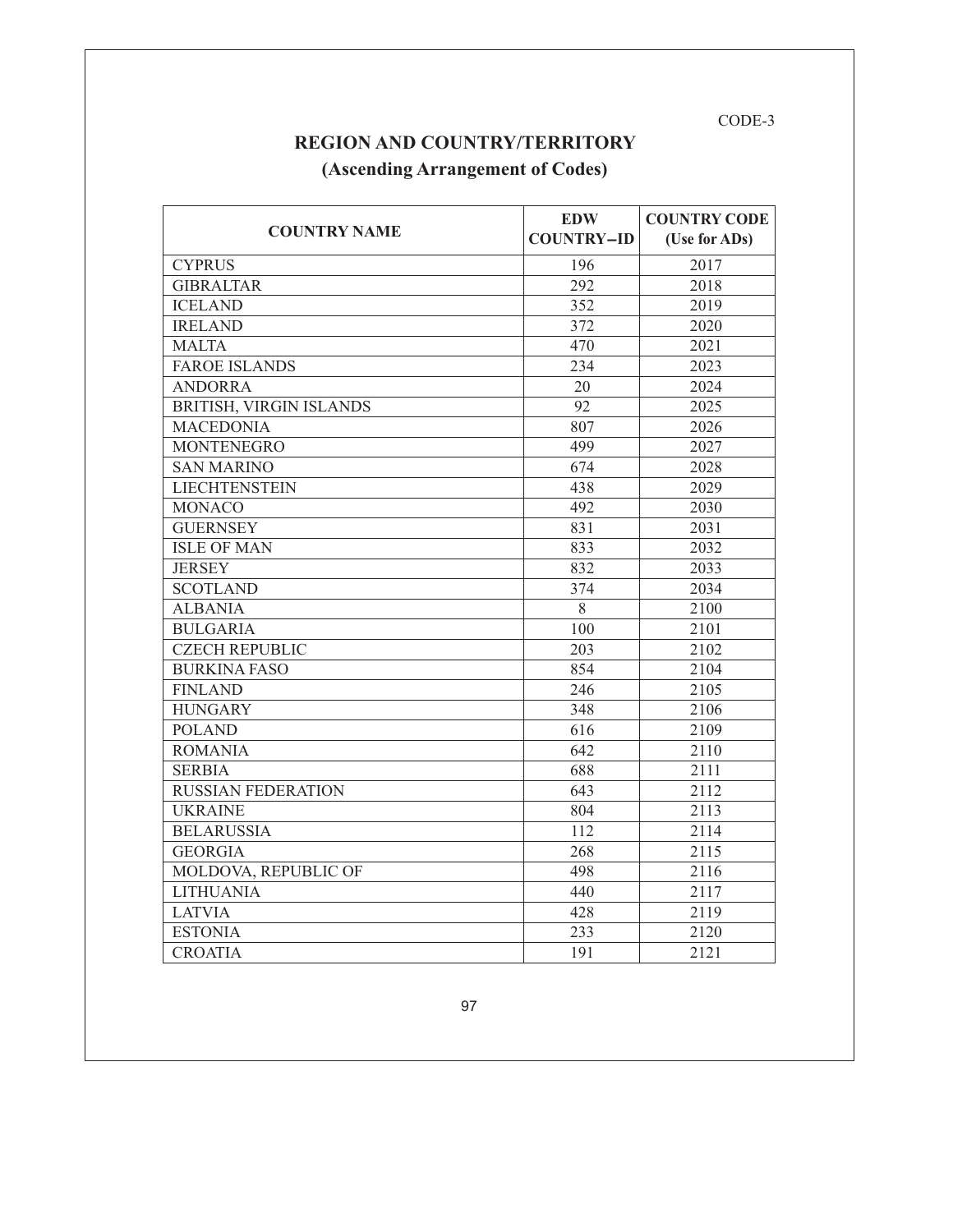### **REGION AND COUNTRY/TERRITORY**

| <b>COUNTRY NAME</b>           | <b>EDW</b><br><b>COUNTRY-ID</b> | <b>COUNTRY CODE</b><br>(Use for ADs) |
|-------------------------------|---------------------------------|--------------------------------------|
| <b>SLOVENIA</b>               | 705                             | 2122                                 |
| <b>BOSNIA AND HERZEGOVINA</b> | 70                              | 2123                                 |
| <b>SLOVAKIA</b>               | 703                             | 2124                                 |
| <b>KOSOVO</b>                 | 896                             | 2125                                 |
| <b>EAST TIMOR</b>             | 626                             | 2126                                 |
| <b>WESTERN HAMPSHIRE</b>      | 898                             | 2127                                 |
| <b>ALGERIA</b>                | 12                              | 2501                                 |
| <b>BOTSWANA</b>               | 72                              | 2502                                 |
| <b>CAPE VERDE</b>             | 132                             | 2503                                 |
| <b>DJIBOUTI</b>               | 262                             | 2504                                 |
| <b>EGYPT</b>                  | 818                             | 2505                                 |
| <b>BURUNDI</b>                | 108                             | 2506                                 |
| <b>CAMEROON</b>               | 120                             | 2507                                 |
| <b>CHAD</b>                   | 148                             | 2508                                 |
| <b>COMOROS</b>                | 174                             | 2509                                 |
| <b>BENIN</b>                  | 204                             | 2512                                 |
| <b>GABON</b>                  | 266                             | $\overline{2}514$                    |
| <b>GUINEA</b>                 | 324                             | 2517                                 |
| COTE D'IVOIRE (IVORY COAST)   | 384                             | 2518                                 |
| <b>MALI</b>                   | 466                             | 2519                                 |
| <b>EQUATORIAL GUINEA</b>      | 226                             | 2520                                 |
| <b>ETHIOPIA</b>               | 231                             | 2521                                 |
| <b>GAMBIA</b>                 | 270                             | 2522                                 |
| <b>GHANA</b>                  | 288                             | 2523                                 |
| <b>MAURITANIA</b>             | 478                             | 2524                                 |
| <b>NIGER</b>                  | 562                             | 2525                                 |
| <b>REUNION</b>                | 638                             | 2526                                 |
| <b>SENEGAL</b>                | 686                             | 2527                                 |
| <b>TOGO</b>                   | 768                             | 2528                                 |
| <b>CONGO</b>                  | 178                             | 2529                                 |
| <b>LIBERIA</b>                | 430                             | 2531                                 |
| CENTRAL AFRICAN REPUBLIC      | 140                             | 2535                                 |
| <b>GUINEA-BISSAU</b>          | 624                             | 2536                                 |
| <b>KENYA</b>                  | 404                             | 2537                                 |
| <b>LESOTHO</b>                | 426                             | 2538                                 |
| LIBYAN ARAB JAMAHIRIYA        | 434                             | 2539                                 |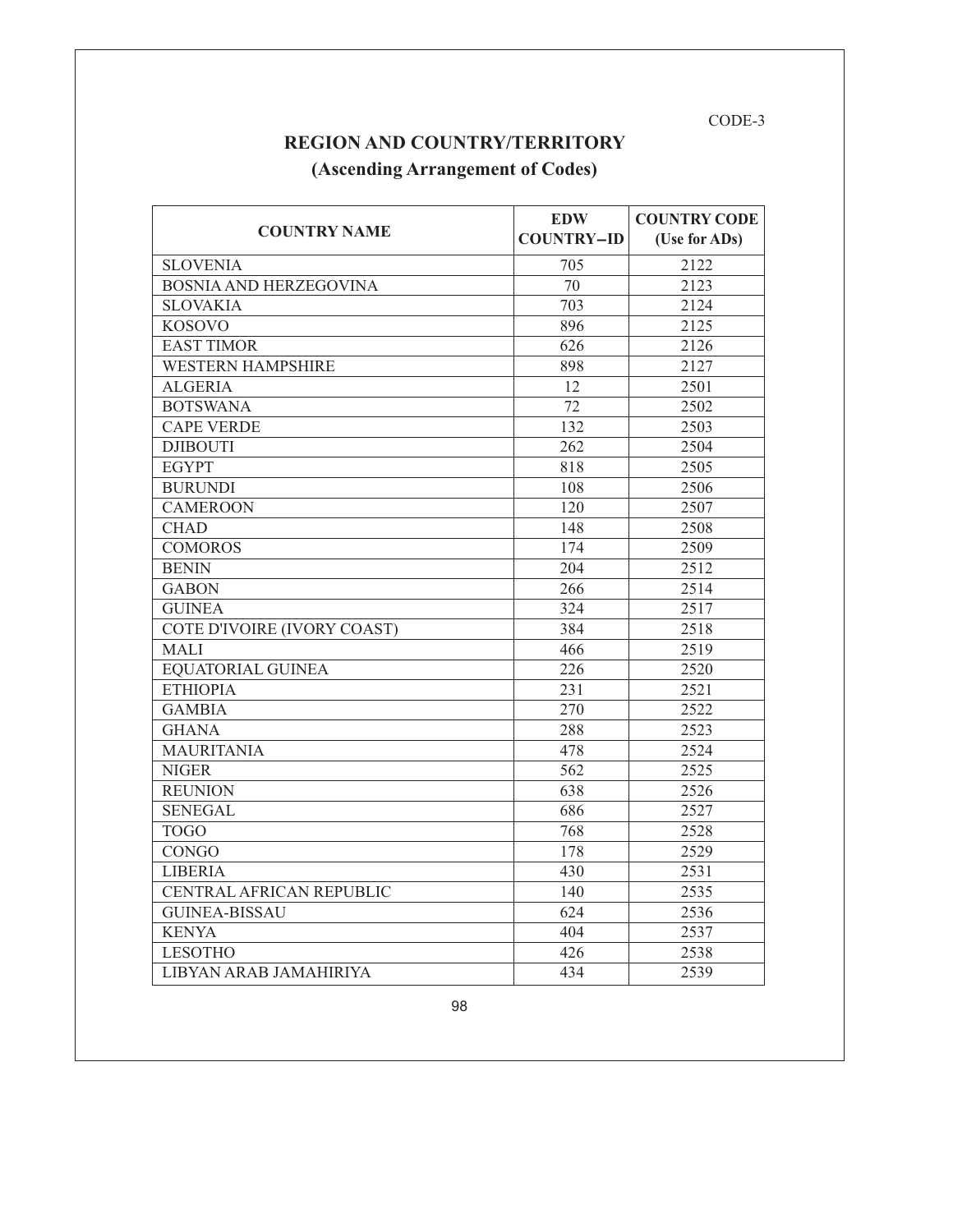### **REGION AND COUNTRY/TERRITORY**

| <b>COUNTRY NAME</b>            | <b>EDW</b>        | <b>COUNTRY CODE</b> |  |
|--------------------------------|-------------------|---------------------|--|
|                                | <b>COUNTRY-ID</b> | (Use for ADs)       |  |
| <b>MADAGASCAR</b>              | 450               | 2540                |  |
| <b>MALAWI</b>                  | 454               | 2541                |  |
| <b>MAURITIUS</b>               | 480               | 2542                |  |
| <b>MOROCCO</b>                 | 504               | 2543                |  |
| <b>NIGERIA</b>                 | 566               | 2544                |  |
| <b>SAINT HELENA</b>            | 654               | 2545                |  |
| <b>SEYCHELLES</b>              | 690               | 2546                |  |
| <b>SIERRA LEONE</b>            | 694               | 2547                |  |
| <b>SOMALIA</b>                 | 706               | 2548                |  |
| <b>SUDAN</b>                   | 736               | 2549                |  |
| <b>SWAZILAND</b>               | 748               | 2550                |  |
| TANZANIA, UNITED REPUBLIC OF   | 834               | 2551                |  |
| <b>TUNISIA</b>                 | 788               | 2552                |  |
| <b>UGANDA</b>                  | 800               | 2553                |  |
| <b>ANGOLA</b>                  | 24                | 2554                |  |
| <b>MOZAMBIQUE</b>              | 508               | 2555                |  |
| <b>ZAMBIA</b>                  | 894               | 2557                |  |
| <b>ZIMBABWE</b>                | 716               | 2558                |  |
| <b>SAO TOME AND PRINCIPE</b>   | 678               | 2559                |  |
| <b>NAMIBIA</b>                 | 516               | 2560                |  |
| <b>RWANDA</b>                  | 646               | 2561                |  |
| TAIWAN, PROVINCE OF CHINA      | 158               | 2565                |  |
| <b>SOUTH AFRICA</b>            | 710               | 2570                |  |
| <b>WESTERN SAHARA</b>          | 732               | 2571                |  |
| <b>ALAND ISLANDS</b>           | 248               | 2601                |  |
| <b>ANTARCTICA</b>              | 10                | 2602                |  |
| <b>BOUVET ISLAND</b>           | 74                | 2603                |  |
| BRITISH INDIAN OCEAN TERRITORY | 86                | 2604                |  |
| FRENCH SOUTHERN TERRITORIES    | 260               | 2605                |  |
| <b>MAYOTTE</b>                 | 175               | 2606                |  |
| <b>PITCAIRN</b>                | 612               | 2607                |  |
| <b>SAINT BARTH, LEMY</b>       | 652               | 2608                |  |
| <b>WESTERN SAMOA</b>           | 882               | 2609                |  |
| <b>SOUTH GEORGIA</b>           | 239               | 2610                |  |
|                                |                   |                     |  |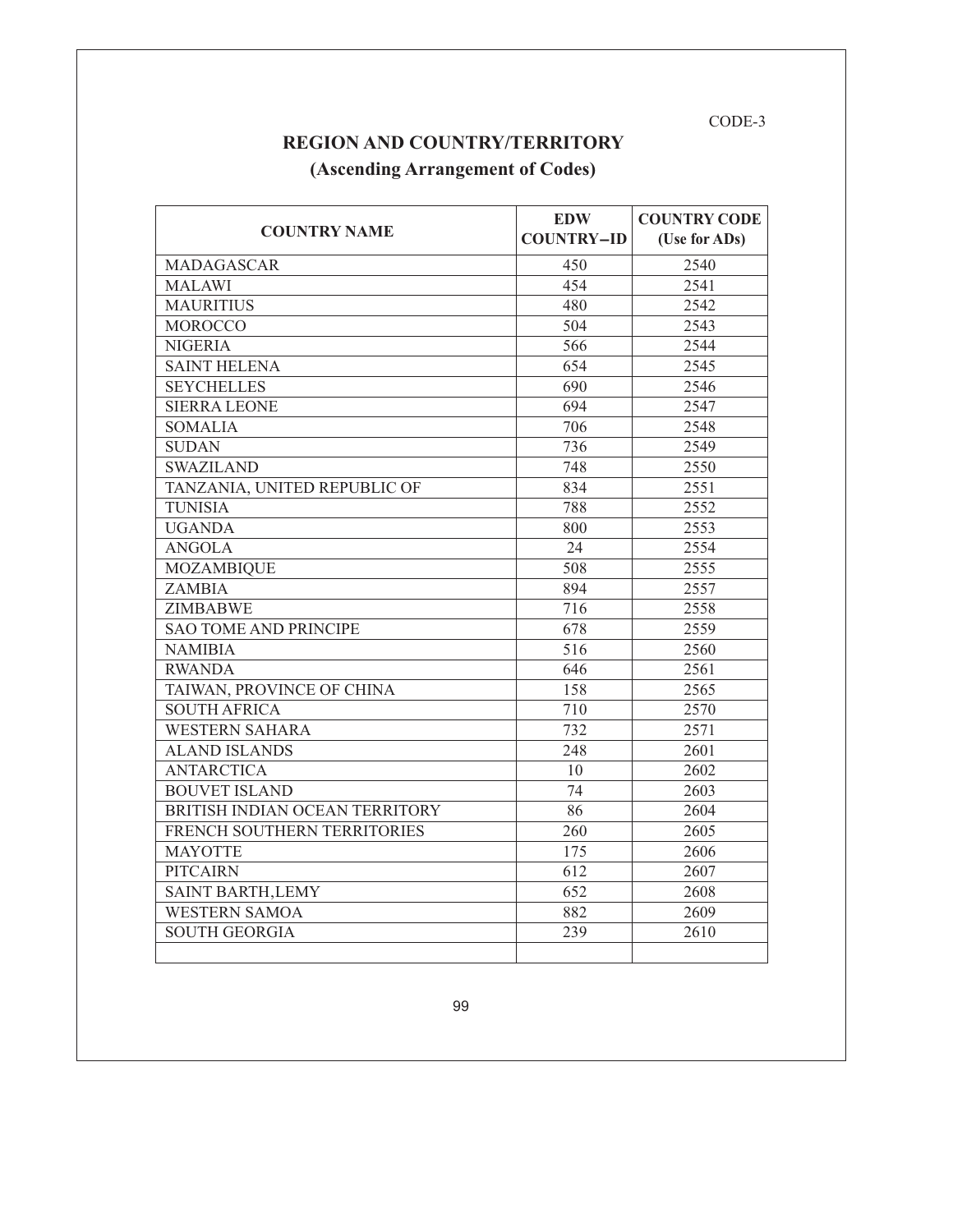## **REGION AND COUNTRY/TERRITORY**

| <b>COUNTRY NAME</b>                  | <b>EDW</b><br><b>COUNTRY-ID</b> | <b>COUNTRY CODE</b><br>(Use for ADs) |
|--------------------------------------|---------------------------------|--------------------------------------|
| <b>SVALBARD AND JAN MAYEN</b>        | 744                             | 2611                                 |
| TOKELAU                              | 772                             | 2612                                 |
| UNITED STATES MINOR OUTLYING ISLANDS | 581                             | 2613                                 |
| WALLIS AND FUTUNA                    | 876                             | 2614                                 |
| EPZ.                                 | 9900                            | 2998                                 |
| <b>OTHERS</b>                        | 9997                            | 2999                                 |
| <b>ERITREA</b>                       | 232                             | 3001                                 |
| <b>BANGLADESH</b>                    | 50                              | 9999                                 |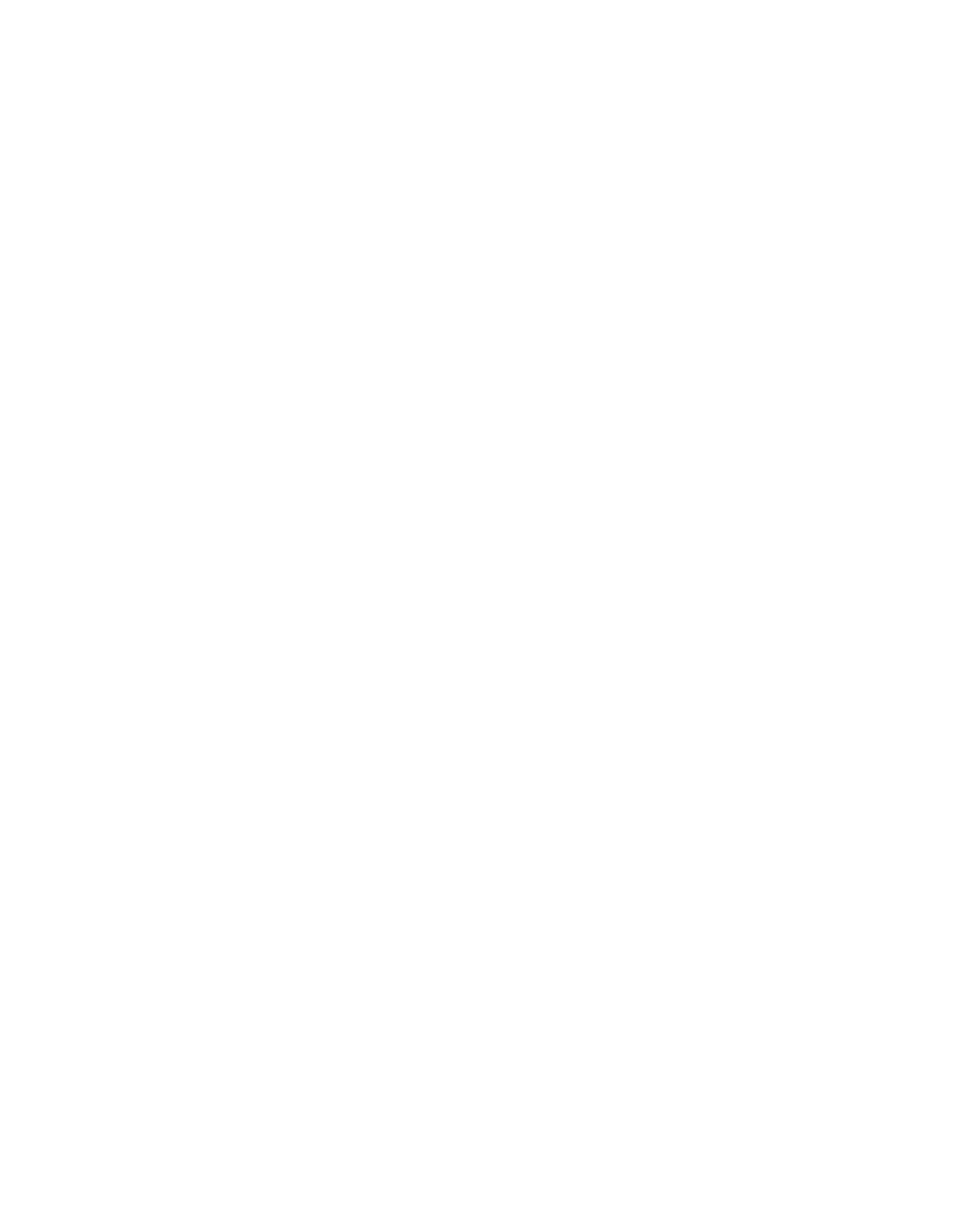### **INTERNATIONAL BODIES**

CODE-3

| CODE NO.<br>(Use for ADs) | <b>EDW</b><br><b>IB-ID</b> |                | <b>INTERNATIONAL BODIES</b>                   |
|---------------------------|----------------------------|----------------|-----------------------------------------------|
| 2701                      | 9991                       | <b>ADB</b>     | ASIAN DEVELOPMENT BANK                        |
| 2702                      | 9932                       | <b>ACU</b>     | <b>ASIAN CLEARING UNION</b>                   |
| 2704                      | 9901                       | <b>BIS</b>     | <b>BANK FOR INTERNATIONAL SETTLEMENTS</b>     |
| 2708                      | 9902                       | EU             | <b>EUROPIAN UNION</b>                         |
| 2712                      | 9903                       | <b>FAO</b>     | FOOD AND AGRICULTURAL ORGANIZATION            |
| 2714                      | 9904                       | FF             | <b>FORD FOUNDATION</b>                        |
| 2722                      | 9905                       | <b>HABITAT</b> | UNITED NATIONS CENTRE FOR HUMAN SETTLEMENT    |
| 2732                      | 9906                       | <b>IAEA</b>    | INTERNATIONAL ATOMIC ENERGY AGENCY            |
| 2734                      | 9907                       | <b>IBRD</b>    | INTERNATIONAL BANK FOR RECONSTRUCTION AND     |
|                           |                            |                | DEVELOPMENT (WORLD BANK)                      |
| 2736                      | 9908                       | <b>ICAO</b>    | INTERNATIONAL CIVIL AVIATION ORGANISATION     |
| 2740                      | 9909                       | <b>IDA</b>     | INTERNATIONAL DEVELOPMENT ASSOCIATION         |
| 2742                      | 9992                       | <b>IDB</b>     | ISLAMIC DEVELOPMENT BANK                      |
| 2744                      | 9910                       | <b>IFAD</b>    | INTERNATIONAL FUND FOR AGRICULTURAL           |
|                           |                            |                | <b>DEVELOPMENT</b>                            |
| 2746                      | 9993                       | <b>IFC</b>     | <b>INTERNATIONAL FINANCE CORPORATION</b>      |
| 2748                      | 9911                       | <b>ILO</b>     | INTERNATIONAL LABOUR ORGANIZATION             |
| 2750                      | 9912                       | <b>IMCO</b>    | INTER-GOVERNMENTAL MARITIME CONSULTATIVE      |
|                           |                            |                | <b>ORGANIZATION</b>                           |
| 2752                      | 9913                       | <b>IMF</b>     | <b>INTERNATIONAL MONETARY FUND</b>            |
| 2754                      | 9914                       | <b>ITU</b>     | INTERNATIONAL TELECOMMUNICATION UNION         |
| 2757                      | 9933                       | <b>OIC</b>     | ORGANIZATION OF THE ISLAMIC COOPERATION       |
| 2758                      | 9915                       | <b>OPEC</b>    | ORGANIZATION OF PETROLEUM EXPORTING           |
|                           |                            |                | <b>COUNTRIES</b>                              |
| 2759                      | 9934                       | <b>SAARC</b>   | SOUTH ASIAN ASSOCIATION FOR REGIONAL          |
|                           |                            |                | <b>COOPERATION</b>                            |
| 2760                      | 9916                       | <b>UNCTAD</b>  | UNITED NATIONS CONFERENCE ON TRADE AND        |
|                           |                            |                | <b>DEVELOPMENT</b>                            |
| 2761                      | 9994                       | <b>UNDP</b>    | UNITED NATIONS DEVELOPMENT PROGRAMME          |
| 2762                      | 9917                       | <b>UNEP</b>    | UNITED NATIONS ENVIRONMENT PROGRAMME          |
| 2763                      | 9918                       | <b>UNESCO</b>  | UNITED NATIONS EDUCATIONAL, SCIENTIFIC AND    |
|                           |                            |                | <b>CULTURAL ORGANIZATION</b>                  |
| 2764                      | 9916                       | <b>UNFPA</b>   | UNITED NATIONS FUND FOR POPULATION ACTIVITIES |
| 2765                      | 9920                       | <b>UNHCR</b>   | UNITED NATIONS HIGH COMMISSIONER FOR REFUGEES |
| 2766                      | 9921                       | <b>UNICEF</b>  | UNITED NATIONS INTERNATIONAL CHILDRENS'       |
|                           |                            |                | <b>EMERGENCY FUND</b>                         |
| 2767                      | 9922                       | <b>UNIDO</b>   | UNITED NATIONS INDUSTRIAL DEVELOPMENT         |
|                           |                            |                | <b>ORGANIZATION</b>                           |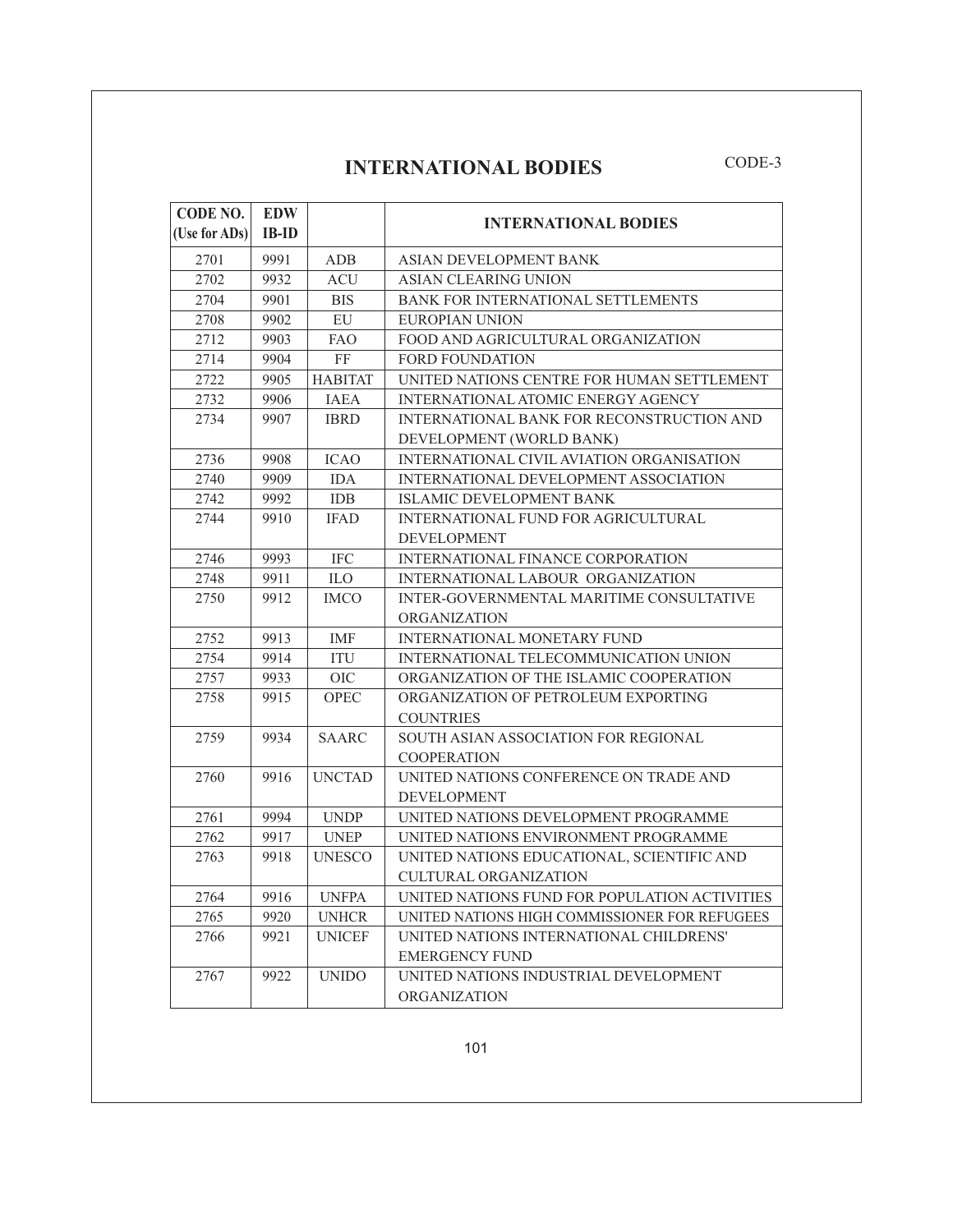## **INTERNATIONAL BODIES**

| CODE NO.<br>(Use for ADs) | <b>EDW</b><br><b>IB-ID</b> |               | <b>INTERNATIONAL BODIES</b>                |
|---------------------------|----------------------------|---------------|--------------------------------------------|
| 2768                      | 9923                       | <b>UNITAR</b> | UNITED NATIONS INSTITUTE FOR TRAINING AND  |
|                           |                            |               | <b>RESEARCH</b>                            |
| 2769                      | 9926                       | <b>UNSF</b>   | UNITED NATIONS SPECIAL FUND                |
| 2770                      | 9924                       | <b>UNRRA</b>  | UNITED NATIONS RELIEF AND REHABILITATION   |
|                           |                            |               | <b>ADMINISTRATION</b>                      |
| 2771                      | 9925                       | <b>UNRWA</b>  | UNITED NATIONS RELIEF AND WORKS AGENCY FOR |
|                           |                            |               | PALESTINE REFUGEES IN THE NEAR EAST        |
| 2772                      | 9927                       | <b>UNU</b>    | UNITED NATIONS UNIVERSITY                  |
| 2776                      | 9928                       | <b>WEP</b>    | WORLD FOOD PROGRAMME                       |
| 2777                      | 9995                       | <b>WHO</b>    | WORLD HEALTH ORGANIZATION                  |
| 2778                      | 9929                       | <b>WIPO</b>   | WORLD INTELLECTUAL PROPERTY ORGANISATION   |
| 2779                      | 9930                       | <b>WMO</b>    | WORLD METEOROLOGICAL ORGANISATION          |
| 2780                      | 9931                       | <b>WTO</b>    | WORLD TRADE ORGANIZATION                   |
| 2799                      | 9996                       |               | INTERNATIONAL BODIES N.I.E.                |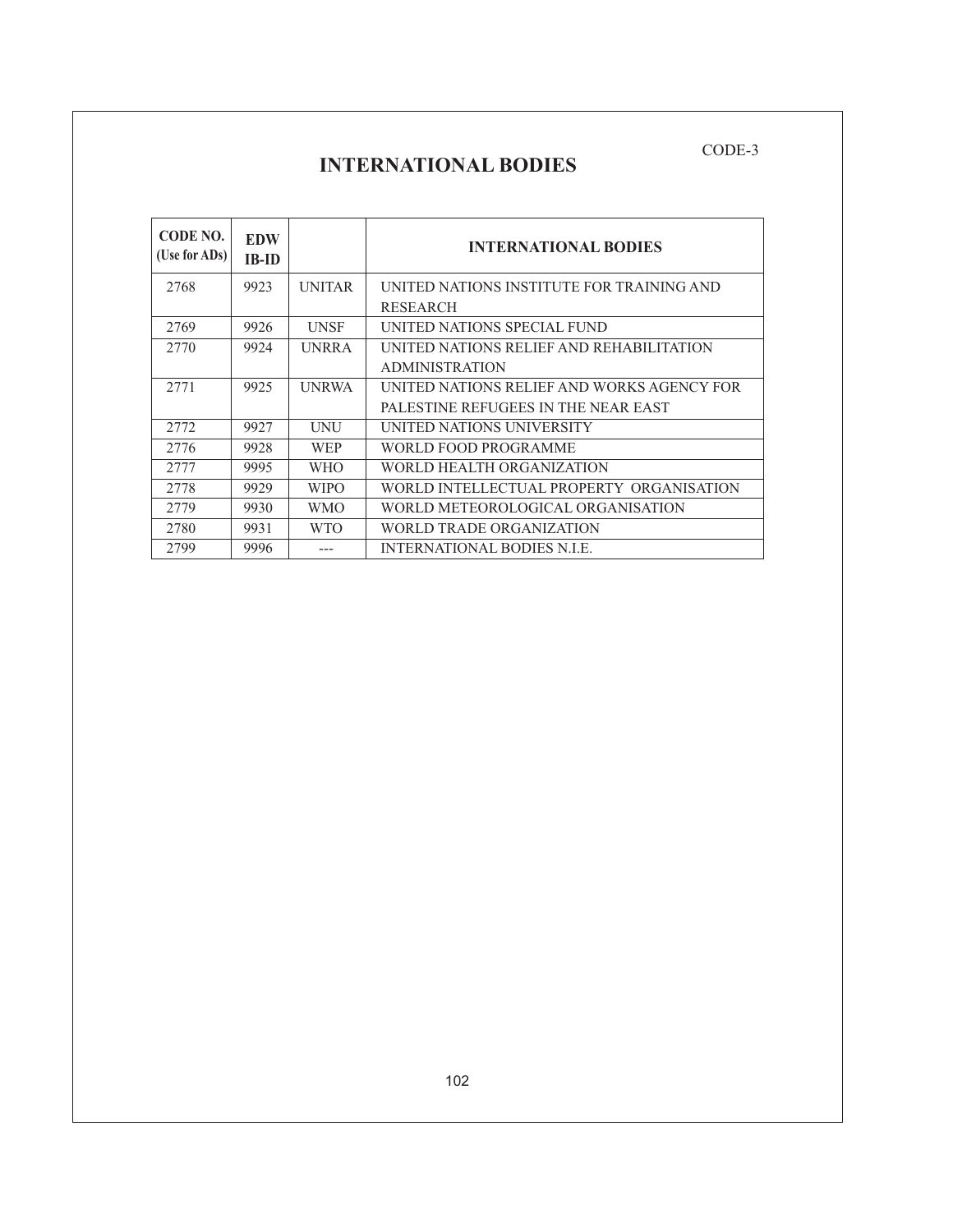### **MONEY CHANGER CODE**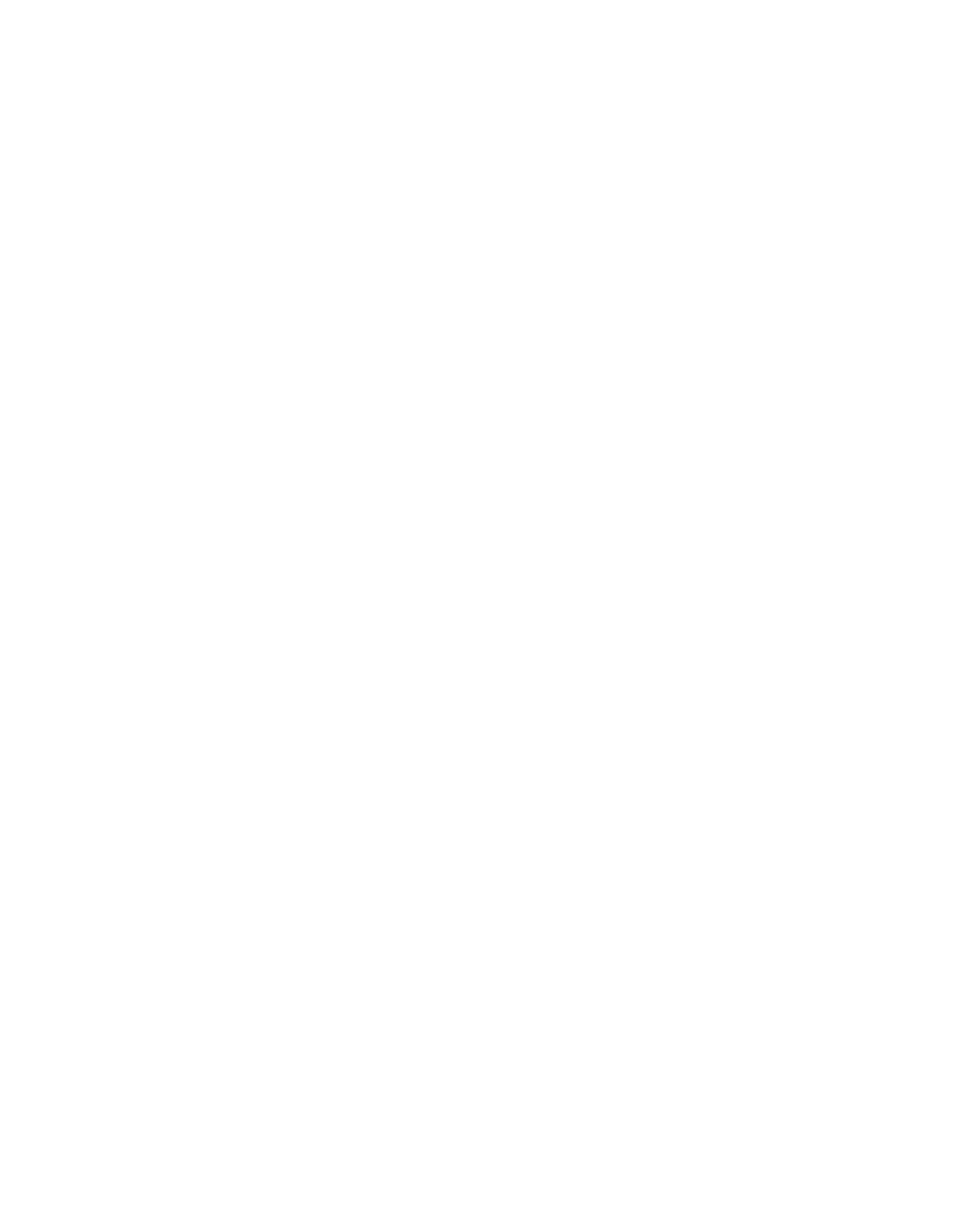## **Money Changer Codes** CODE-4

| ক্ৰমিক<br>নং  | প্রতিষ্ঠানের নাম              | ঠিকানা                                                                                | <b>Money</b><br>Changer<br><b>CODE</b> | Area       |
|---------------|-------------------------------|---------------------------------------------------------------------------------------|----------------------------------------|------------|
| $\Delta$      | এ,এইচ, মানি চেঞ্জার           | ১৩৩, পল্টন সুপার মার্কেট,<br>৬৭/১ নয়াপল্টন, ঢাকা                                     | 0001                                   | Dhaka      |
| ২             | এ, জে মানিচেঞ্জার লিঃ         | বিসিআইসি সদন, ২২, মতিঝিল বা/এ<br>$($ ৩য় তলা), ঢাকা ।                                 | 0002                                   | Dhaka      |
| ৩             | এ কালাম এন্ড সন্স মানিচেঞ্জার | ৩/এ নং অফিস গৃহ, ৩৪/২, জাকির<br>হোসেন রোড, দামপাড়া, চউগ্রাম ।                        | 0003                                   | Chittagong |
| 8             | এ আর মানি এক্সচেঞ্জ সেন্টার   | প্লট নং-৩২/এ, রোড নং-৪৬,<br>গুলশান-২ ।                                                | 0004                                   | Dhaka      |
| $\mho$        | এএসএন মানিচেঞ্জার             | ১২১, মতিঝিল বা/এ (নীচতলা), ঢাকা।                                                      | 0005                                   | Dhaka      |
| ৬             | এ্যাবকো মানি চেঞ্জার          | ১৩০,ডিআইটি এক্সটেশন রোড, ঢাকা।                                                        | 0006                                   | Dhaka      |
| ٩             | আবদুল্লাহ মানি চেঞ্জিং        | ৪৭৫/ই (ডিআইটি), মালিবাগ বাজার<br>রোড, ঢাকা ।                                          | 0007                                   | Dhaka      |
| ৮             | আফতাব চৌধুরী মানি চেঞ্জার     | ৩৯, সুরমা সুপার মার্কেট, আম্বরখানা,<br>সিলেট ।                                        | 0008                                   | Sylhet     |
| ৯             | আগ্রাবাদ মানি এক্সচেঞ্জ কোং   | ৯৫, আগ্রাবাদ বা/এ, চউগ্রাম ।                                                          | 0009                                   | Chittagong |
| ১০            | আহমেদ মানি এক্সচেঞ্জ হাউজ     | ৩৮, সুরমা সুপার মার্কেট, আম্বরখানা,<br>সিলেট                                          | 0010                                   | Sylhet     |
| $\mathcal{L}$ | আল-আমিন মানি এক্সচেঞ্জার      | দোকান নং-১১ (নীচতলা), কুশল<br>সেন্টার, পুট নং-২৯, সেক্টর-৩, উত্তরা<br>মডেল টাউন, ঢাকা | 0011                                   | Dhaka      |
| ১২            | আল-ফারাহ মানি এক্সচেঞ্জ       | ৮০/এ, সিদ্ধেশুরী সার্কুলার রোড<br>(১ম তলা), ঢাকা                                      | 0012                                   | Dhaka      |
| ১৩            | আল ঈমান মানি এক্সচেঞ্জ        | জিয়া আন্তর্জাতিক বিমান বন্দর                                                         | 0013                                   | Dhaka      |
| 58            | আলিফ মানি এক্সচেঞ্জ           | ২৫, সুরমা সুপার মার্কেট, আম্বরখানা,<br>সিলেট                                          | 0015                                   | Sylhet     |
| ১৫            | আলিফ মানি এক্সচেঞ্জার         | ১ নং সংহিতা সুপার মার্কেট (২য় তলা),<br>৫/এইচ, দারুস সালাম রোড,<br>মিরপুর-১, ঢাকা।    | 0016                                   | Dhaka      |
| ১৬            | আলম মানি এক্সচেঞ্জ            | কলিকাতা রোড, বেনাপোল, যশোর ।                                                          | 0017                                   | Khulna     |
| 59            | আলফা মানি এক্সচেঞ্জ লিঃ       | ৬৭, দিলকুশা বা/এ (২য় তলা), ঢাকা।                                                     | 0018                                   | Dhaka      |
| ১৮            | আমান মানিচেঞ্জার              | ঝাউতলা, বগুড়া ।                                                                      | 0019                                   | Bogra      |
| ১৯            | আমিন মানিচেঞ্জার              | ১২৯, ডিআইটি এক্সটেনশন রোড,<br>ফকিরাপুল, ঢাকা ।                                        | 0020                                   | Dhaka      |
| ২০            | আমিশা পাড়া মানি এক্সচেঞ্জ    | ৩৬১/৩৫০, ব্যাংক রোড, চৌমুহনী,<br>নোয়াখালী ।                                          | 0021                                   | Chittagong |
| ২১            | অংকন মানি এক্সচেঞ্জ           | দোকান নং-১৩ (২য় তলা),<br>দার-উস-সালাম আর্কেড, ১৪, পুরানা<br>পল্টন, ঢাকা ।            | 0022                                   | Dhaka      |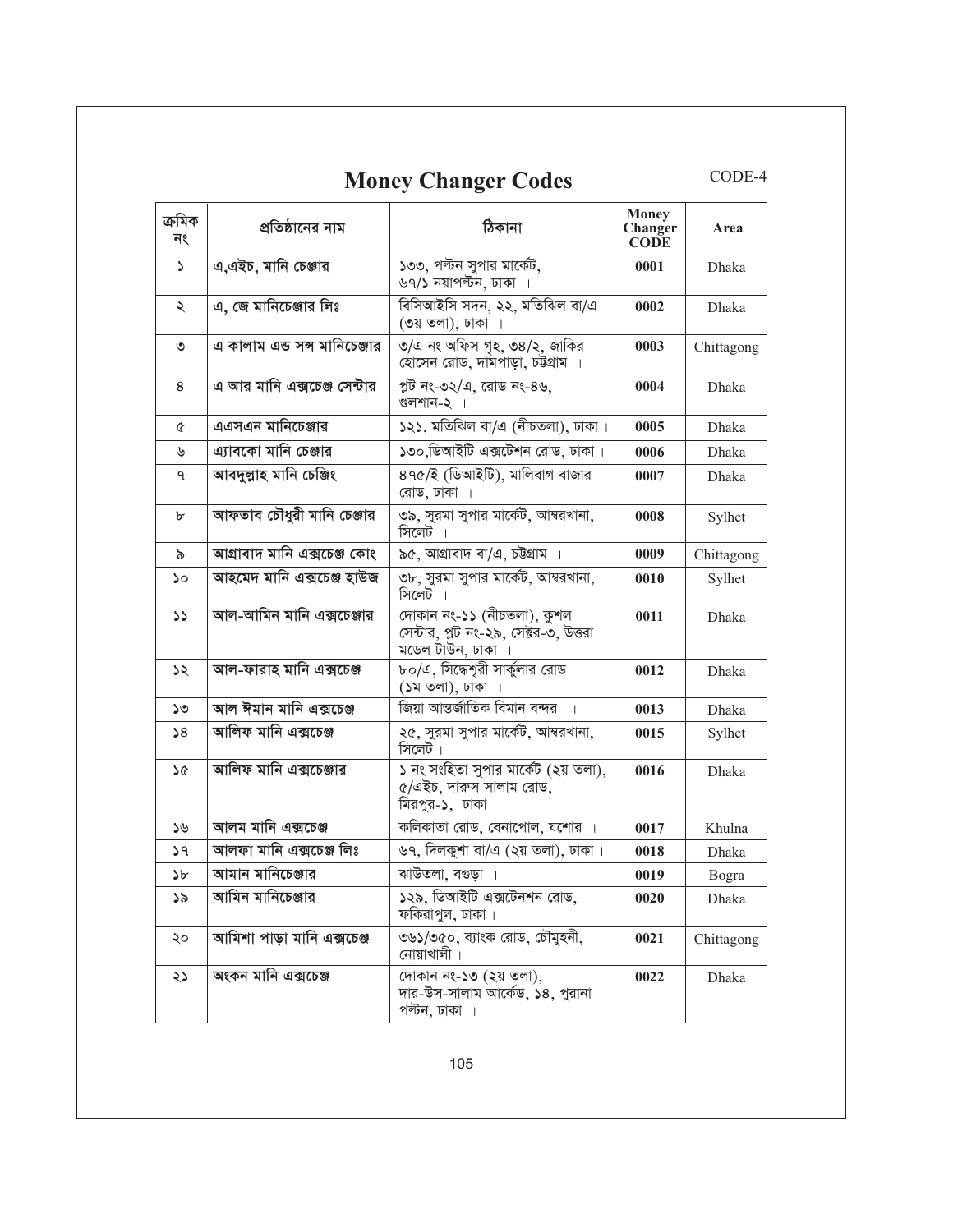| ক্ৰমিক<br>নং          | প্রতিষ্ঠানের নাম                                | ঠিকানা                                                                                         | <b>Money</b><br>Changer<br><b>CODE</b> | Area         |
|-----------------------|-------------------------------------------------|------------------------------------------------------------------------------------------------|----------------------------------------|--------------|
| ২২                    | এ্যাসোসিয়েটেড মানি চেঞ্জিং<br>কোং লিঃ          | ৬৪, দিলকুশা বা/এ (দ্বিতীয় তলা),<br>ঢাকা ।                                                     | 0023                                   | Dhaka        |
| ২৩                    | এভিয়া মানিচেঞ্জার                              | ১৪৫, মতিঝিল বা/এ, ঢাকা ।                                                                       | 0024                                   | <b>Dhaka</b> |
| ২৪                    | বি এম মানি এক্সচেঞ্জ                            | ৮, লালদীঘির পাড়, চউগ্রাম ।                                                                    | 0041                                   | Chittagong   |
| ২৫                    | বকাউল মানি এক্সচেঞ্জ                            | দোকান নং-১২, শখ শপিং সেন্টার, ৫৬,<br>পুরানা পল্টন, ঢাকা ।                                      | 0042                                   | <b>Dhaka</b> |
| ২৬                    | বনফুল মানি এক্সচেঞ্জ কোং<br>লিঃ                 | তাহের শপিং সেন্টার, পুট নং-১০ দোকান<br>$\pi$ ->>>, (নীচ তলা) গুলশান-২, ঢাকা ।                  | 0043                                   | Dhaka        |
| ২৭                    | বর্ষা মানিচেঞ্জিং সেন্টার                       | শেরাটন হোটেল অফিস কমপ্লেক্স,<br>১, মিন্টু রোড, ঢাকা ।                                          | 0044                                   | <b>Dhaka</b> |
| ২৮                    | বার্থা মানিচেঞ্জার ইনকর্পোরেট                   | ১০, মেট্রোপলিটন শপিং প্লাজা, গুলশান<br>সার্কেল-২, ঢাকা ।                                       | 0045                                   | Dhaka        |
| ২৯                    | বসুনিয়া মানি এক্সচেঞ্জ                         | ডিএল রায় রোড, রংপুর ।                                                                         | 0046                                   | Rangpur      |
| ৩೦                    | বেংগল মানি এক্সচেঞ্জ                            | কক্ষ নং ৩২৫, আল্পনা প্লাজা (৩য়<br>তলা), নিউ এলিফ্যান্ট রোড, ঢাকা।                             | 0047                                   | Dhaka        |
| ৩১                    | ভাই ভাই মানি চেঞ্জার লিঃ                        | $\overline{v}$ ও, দিলকুশা বা/এ, ঢাকা ।                                                         | 0048                                   | <b>Dhaka</b> |
| ৩২                    | বিজয় মানি এক্সচেঞ্জ                            | ২১, মতিঝিল, ঢাকা ।                                                                             | 0049                                   | <b>Dhaka</b> |
| ৩৩                    | বিনিময় মানি এক্সচেঞ্জ লিঃ                      | ১১৫-১২০, মতিঝিল বা/এ, আদমজী<br>কোর্ট (৩য় তলা), ঢাকা ।                                         | 0050                                   | <b>Dhaka</b> |
| $\mathcal{S}^{\circ}$ | বিসমিল্লাহ মানি চেঞ্জার কোং<br>লিঃ              | হোল্ডিং নং ১৬, বালিয়াদি ম্যানশন (৩য়<br>তলা), দিলকুশা বা/এ, ঢাকা।                             | 0051                                   | <b>Dhaka</b> |
| ৩৫                    | বিকেবি মানি এক্সচেঞ্জ                           | ২৮ নং গুলশান উত্তর বাণিজ্যিক এলাকা.<br>ল্যান্ডভিউ শপিং সেন্টার, দোকান<br>নং-১৬, গুলশান, ঢাকা । | 0052                                   | Dhaka        |
| ৩৬                    | বিএনকে মানি এক্সচেঞ্জ                           | ইউসুফ ম্যানশন, (থার্ড ফ্লোর, ৪৮/১,<br>মতিঝিল, ঢাকা ।                                           | 0053                                   | <b>Dhaka</b> |
| ৩৭                    | বগুড়া মানিচেঞ্জার                              | ষ্টেশন রোড, সাতমাথা, বগুড়া ।                                                                  | 0054                                   | Bogra        |
| ৩৮                    | বহুব্ৰীহি মানি এক্সচেঞ্জ                        | ৬৬/৬৭, বঙ্গবন্ধু রোড, উকিলপাড়া,<br>নারায়ণগঞ্জ ।                                              | 0055                                   | <b>Dhaka</b> |
| ৩৯                    | বুড়িগঙ্গা মানি এক্সচেঞ্জ লিঃ                   | জামান ম্যানশন, ৪৭, দিলকুশা বা/এ, ঢাকা ।                                                        | 0057                                   | Dhaka        |
| 80                    | বুশরা মানি এক্সচেঞ্জ লিঃ                        | দোকান নং- ২২, প্লট নং--২২,<br>রব সুপার মার্কেট, গুলশান-২, ঢাকা ।                               | 0058                                   | <b>Dhaka</b> |
| $8\sqrt{ }$           | ক্যাপিটাল মানিচেঞ্জার                           | $\overline{\text{c}b}$ , পুরানা পল্টন, ঢাকা ।                                                  | 0081                                   | <b>Dhaka</b> |
| ८२                    | কেসল মানি এক্সচেঞ্জ                             | দোকান-৪৬, ইউ.এ.ই মৈত্ৰী কমপ্লেক্স<br>(নীচ তলা), রোড-৪, কামাল আতাতুর্ক<br>এভিনিউ, বনানী, ঢাকা । | 0082                                   | Dhaka        |
| 8 <sub>0</sub>        | সেন্ট্রাল মৌসুমী মানি এক্সচেঞ্জ<br>কোম্পানী লিঃ | ৮৭, মতিঝিল বা/এ, ঢাকা ।                                                                        | 0083                                   | Dhaka        |
| 88                    | চকবাজার মানি এক্সচেঞ্জ                          | রুম নং-১১৮, ৫৬ পুরানা পল্টন, ঢাকা।                                                             | 0084                                   | Dhaka        |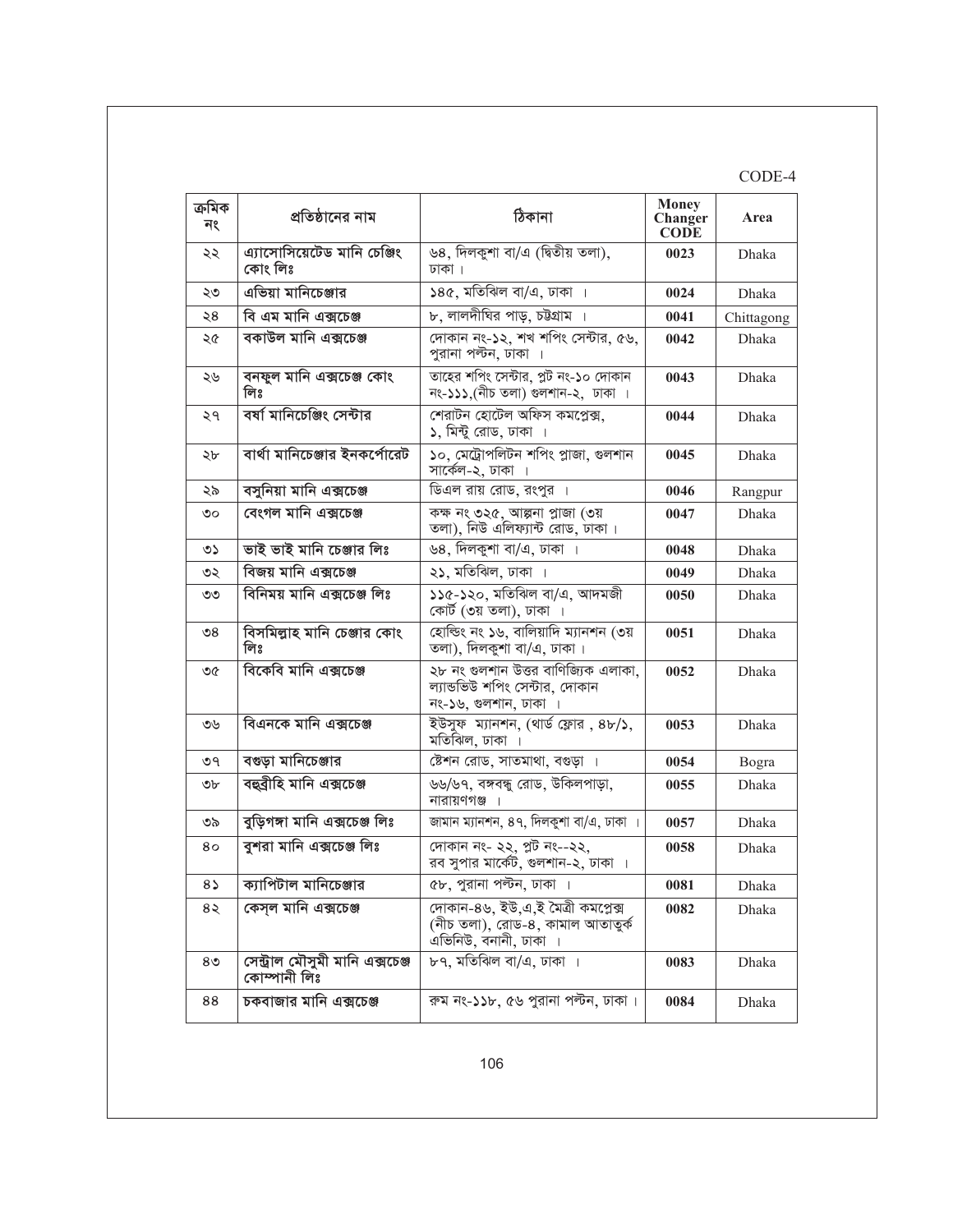| ক্ৰমিক<br>নং   | প্রতিষ্ঠানের নাম                         | ঠিকানা                                                                                        | <b>Money</b><br>Changer<br><b>CODE</b> | Area         |
|----------------|------------------------------------------|-----------------------------------------------------------------------------------------------|----------------------------------------|--------------|
| 8¢             | চিস্তিয়া মানিচেঞ্জার                    | প্রধান সড়ক, ব্রীজের মোড়, নওগাঁ।                                                             | 0085                                   | Bogra        |
| 8 <sub>9</sub> | সিটি মানিটারী এক্সচেঞ্জ প্রাঃ<br>লিঃ     | বায়তুল খায়ের বিল্ডিং (নীচ তলা),<br>৪৮/এ-বি, পুরানা পল্টন, ঢাকা।                             | 0086                                   | <b>Dhaka</b> |
| 89             | কুমিল্মা মানি এক্সচেঞ্জ এন্ড<br>কোং      | তরঙ্গ কমপ্লেক্স ১৯, রাজউক এভিনিউ,<br>মতিঝিল বা/এ, ঢাকা।                                       | 0087                                   | Dhaka        |
| 8 <sub>b</sub> | ক্রাউন মানি চেঞ্জার কোং লিঃ              | কক্ষ নং-১৬, বনানী সুপার মার্কেট<br>(নীচতলা), ঢাকা।                                            | 0088                                   | Dhaka        |
| 8 <sub>o</sub> | ক্ৰিস্টাল মানি এক্সচেঞ্জ                 | বাড়ী নং -৭, রোড নং-৪, মমতাজ<br>প্লাজা, ধানমন্ডি, ঢাকা ।                                      | 0089                                   | <b>Dhaka</b> |
| <b>CO</b>      | কারেঙ্গি এন্ড কারেঙ্গি এক্সচেঞ্জ<br>লিঃ  | ২১৬, তাহের টাওয়ার, প্লট নং-১০,<br>গুলশান-২, ঢাকা।                                            | 0090                                   | Dhaka        |
| ৫১             | ডন মানি এক্সচেঞ্জ লিঃ                    | সিটি হার্ট ভবন, ৬৭ নয়াপল্টন (৫ম<br>তলা), সার্কুলার রোড, ঢাকা।                                | 0101                                   | Dhaka        |
| ৫২             | ডেল্টাব্যুরো ডি চেঞ্জ লিঃ                | দোকান নং-১৬ (২য় তলা), কেয়ারী<br>প্লাজা, রোড নং-৮/এ, বাড়ী নং-৮৩<br>(নতুন), ধানমন্ডি, ঢাকা । | 0102                                   | Dhaka        |
| ৫৩             | ডিপেনডেন্ট মানিচেঞ্জার                   | দোকান নং- ২০৮ (২য় তলা), ৩০, গুলশান<br>এভিনিউ (উত্তর), গুলশান-২, ঢাকা।                        | 0103                                   | Dhaka        |
| 68             | ঢাকা মানিচেঞ্জার                         | কক্ষ নং-৩ (নীচতলা), ৩, মতিঝিল<br>ইনার সার্কুলার রোড, ফকিরাপুল, ঢাকা ।                         | 0104                                   | <b>Dhaka</b> |
| 60             | দি ঢাকা মানি এক্সচেঞ্জার                 | সাব্বির টাওয়ার, ৩/৪-এ (৮ম তলা),<br>পুরানা পল্টন, ঢাকা।                                       | 0105                                   | Dhaka        |
| ৫৬             | ঢাকা জনতা মানি এক্সচেঞ্জ                 | ৫৬, পুরানা পল্টন, ঢাকা।                                                                       | 0106                                   | Dhaka        |
| 69             | ডায়মন্ড মানি এক্সচেঞ্জ<br>সার্ভিসেস লিঃ | হেলথ ক্লাব বিল্ডিং, হোটেল শেরাটন,<br>১, মিন্টু রোড, ঢাকা।                                     | 0107                                   | Dhaka        |
| ৫৮             | ডি, এন মানি চেঞ্জার                      | ফারুক রূপায়ন টাওয়ার, ৩২, কামাল<br>আতাতুর্ক এভিনিউ, বনানী, ঢাকা।                             | 0108                                   | Dhaka        |
| ৫৯             | ডলারকো এক্সচেঞ্জ                         | ৩১, সুরমা সুপার মার্কেট, আম্বরখানা,<br>সিলেট                                                  | 0109                                   | Sylhet       |
| ৬০             | ডাইনেষ্টি মানি এক্সচেঞ্জ                 | ৪৭, হোসেন শহীদ সোহরাওয়ার্দী রোড,<br>কোতয়ালী, চউগ্রাম।                                       | 0110                                   | Chittagong   |
| ৬১             | ই কবির মানি চেঞ্জার                      | $326/9$ , মতিঝিল বা/এ $(38$ তলা), ঢাকা।                                                       | 0121                                   | Dhaka        |
| ৬২             | ইস্টওয়েস্ট মানি এক্সচেঞ্জ লিঃ           | ৫৮, পুরানা পল্টন, ঢাকা।                                                                       | 0122                                   | Dhaka        |
| ৬৩             | ইস্টাৰ্ণ ইউনিয়ন মানিচেঞ্জিং             | ৫৬, পুরানা পল্টন (নীচ তলা), ঢাকা ।                                                            | 0123                                   | Dhaka        |
| ৬৪             | ইস্টার্ণ মানিচেঞ্জার                     | লাইসেন্স বাতিল করা হয়েছে ।                                                                   |                                        |              |
| ৬৫             | ইপসা মানিচেঞ্জার                         | দোকান নং ২৪ (নীচতলা), প্লট নং-১,<br>উত্তরা টাওয়ার, উত্তরা, ঢাকা ।                            | 0125                                   | Dhaka        |
| ৬৬             | এক্সেল মানি এক্সচেঞ্জ                    | দোকান নং-১, বনানী সুপার মার্কেট<br>(২য় তলা), বনানী, ঢাকা।                                    | 0126                                   | Dhaka        |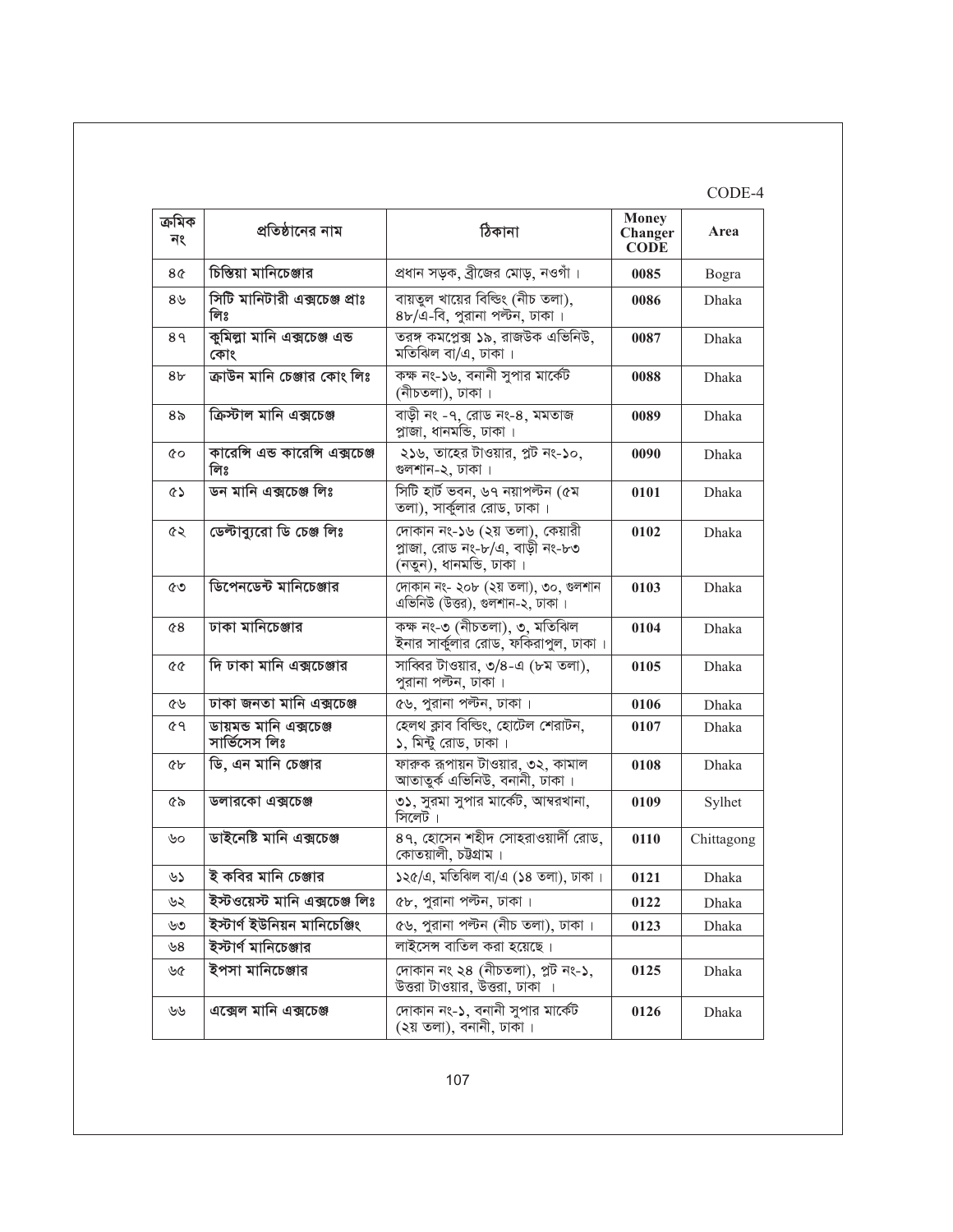| ক্ৰমিক<br>নং   | প্রতিষ্ঠানের নাম                         | ঠিকানা                                                                                | <b>Money</b><br>Changer<br><b>CODE</b> | Area         |
|----------------|------------------------------------------|---------------------------------------------------------------------------------------|----------------------------------------|--------------|
| ৬৭             | ফরিদপুর মানি এক্সচেঞ্জ                   | চকবাজার (১ম তলা), কাপড়পটি, ফরিদপুর।                                                  | 0141                                   | Dhaka        |
| ৬৮             | ফেডারেল মানিচেঞ্জার লিঃ                  | দোকান নং-৩, বনানী মার্কেট (ডিএমসি)<br>কাম হাউজিং কমপ্লেক্স ঢাকা ।                     | 0142                                   | Dhaka        |
| ৬৯             | ফোরসিস মানিচেঞ্জার                       | জীবন বীমা ভবন (নীচ তলা), ১০,<br>দিলকুশা বা/এ, ঢাকা ।                                  | 0143                                   | Dhaka        |
| 90             | ফয়েজ মানি এক্সচেঞ্জ লিঃ                 | ৬৭/১, নয়াপল্টন, ঢাকা ।                                                               | 0144                                   | Dhaka        |
| 95             | ফ্রেন্ডস মানি এক্সচেঞ্জ লিঃ              | ৭১, মতিঝিল বা/এ (৩য় তলা), ঢাকা ।                                                     | 0145                                   | Dhaka        |
| ৭২             | গ্নোবনেট মানি এক্সচেঞ্জ                  | মালেক চেম্বার, ৫/৫, আগ্রাবাদ বা/এ,<br>বাদামতলী, ডাবলমুরিং, চউগ্রাম ।                  | 0161                                   | Chittagong   |
| ৭৩             | গ্নোরী মানি এক্সচেঞ্জ লিঃ                | ৬৪, দিলকুশা বা/এ (নীচ তলা), ঢাকা।                                                     | 0162                                   | <b>Dhaka</b> |
| 98             | গোলাম ফারুক আরিফ মানিচেঞ্জার             | রেলবাজার, দর্শনা, চুয়াডাংগা ।                                                        | 0163                                   | Rajshahi     |
| ዓ৫             | গোমতী মানি এক্সচেঞ্জ                     | এস এ বারী মার্কেট, পুলিশ লাইন, কুমিল্লা।                                              | 0164                                   | Chittagong   |
| ৭৬             | গুড উইল মানি এক্সচেঞ্জ                   | ২৮, ল্যান্ডভিউ শপিং সেন্টার,<br>ণ্ডলশান-২, ঢাকা ।                                     | 0165                                   | Dhaka        |
| ۹۹             | গ্ৰীন লাইন মানিচেঞ্জার                   | ১৩০. ডিআইটি এক্সটেনশন রোড,<br>ফকিরাপুল, ঢাকা ।                                        | 0166                                   | Dhaka        |
| 9 <sub>b</sub> | জেনারেল মানি এক্সচেঞ্জ<br>সেন্টার        | ৩১৬/৭, জেক্স শপিং কমপ্লেক্স, শেখ<br>মুজিব রোড, চট্টগ্রাম।                             | 0167                                   | Chittagong   |
| ৭৯             | হাসান মানিচেঞ্জার                        | বাড়ী নং-এফ-৩০০, হোল্ডিং নং-৯২,<br>ওয়াড নং-১২, সাহেব বাজার, রাজশাহী।                 | 0181                                   | Rajshahi     |
| $b^{\circ}$    | হযরত খাজা বাবা মুদ্রা<br>বিনিময় কেন্দ্ৰ | ৪৭, ধানমন্ডি হকার্স মার্কেট (২য় তলা),<br>ঢাকা                                        | 0182                                   | Dhaka        |
| b              | হিমালয় ডলার মানিচেঞ্জার                 | দোকান নং-২২, দারুস সালাম আর্কেড<br>(২য় তলা), ১৪, পুরানা পল্টন, ঢাকা ।                | 0183                                   | Dhaka        |
| ৮২             | হিমু মানি এক্সচেঞ্জ                      | ১৬, কামাল আতাতুর্ক এভিনিউ, বনানী,<br>ঢাকা                                             | 0184                                   | Dhaka        |
| ৮৩             | এইচএস মানিচেঞ্জার                        | দোকান নং-৬১, আমির কমপ্লেক্স মার্কেট (২য়<br>তলা) প্লট নং-৪৩, সেক্টর-৩, উত্তরা, ঢাকা । | 0185                                   | Dhaka        |
| b8             | হুমায়ুন মানি এক্সচেঞ্জ                  | ৩০০, এলিফ্যান্ট রোড, ঢাকা ।                                                           | 0186                                   | Dhaka        |
| ৮৫             | হক ইন্টাঃ মানিচেঞ্জার                    | বি-১০২, গুলশান শপিং সেন্টার,<br>গুলশান, ঢাকা                                          | 0187                                   | Dhaka        |
| ৮৬             | হক মানি এক্সচেঞ্জ<br>এন্টারপ্রাইজ        | রুম # ১১৩, শখ শপিং কমপ্লেক্স<br>৫৬, পুরানা পল্টন, ঢাকা ।                              | 0188                                   | Dhaka        |
| ৮৭             | হক মুদ্রাবিনিময়কারী কোং                 | ৫৬, সুদিয়া ম্যানশন, তালতলা, সিলেট।                                                   | 0189                                   | Sylhet       |
| b b            | আইডিয়াল মানি এক্সচেঞ্জ<br>কোং           | জেরিন ম্যানশন (৩য় তলা),<br>রুম নং-৩০৩/বি, ৫৫, মতিঝিল বা/এ, ঢাকা।                     | 0201                                   | Dhaka        |

108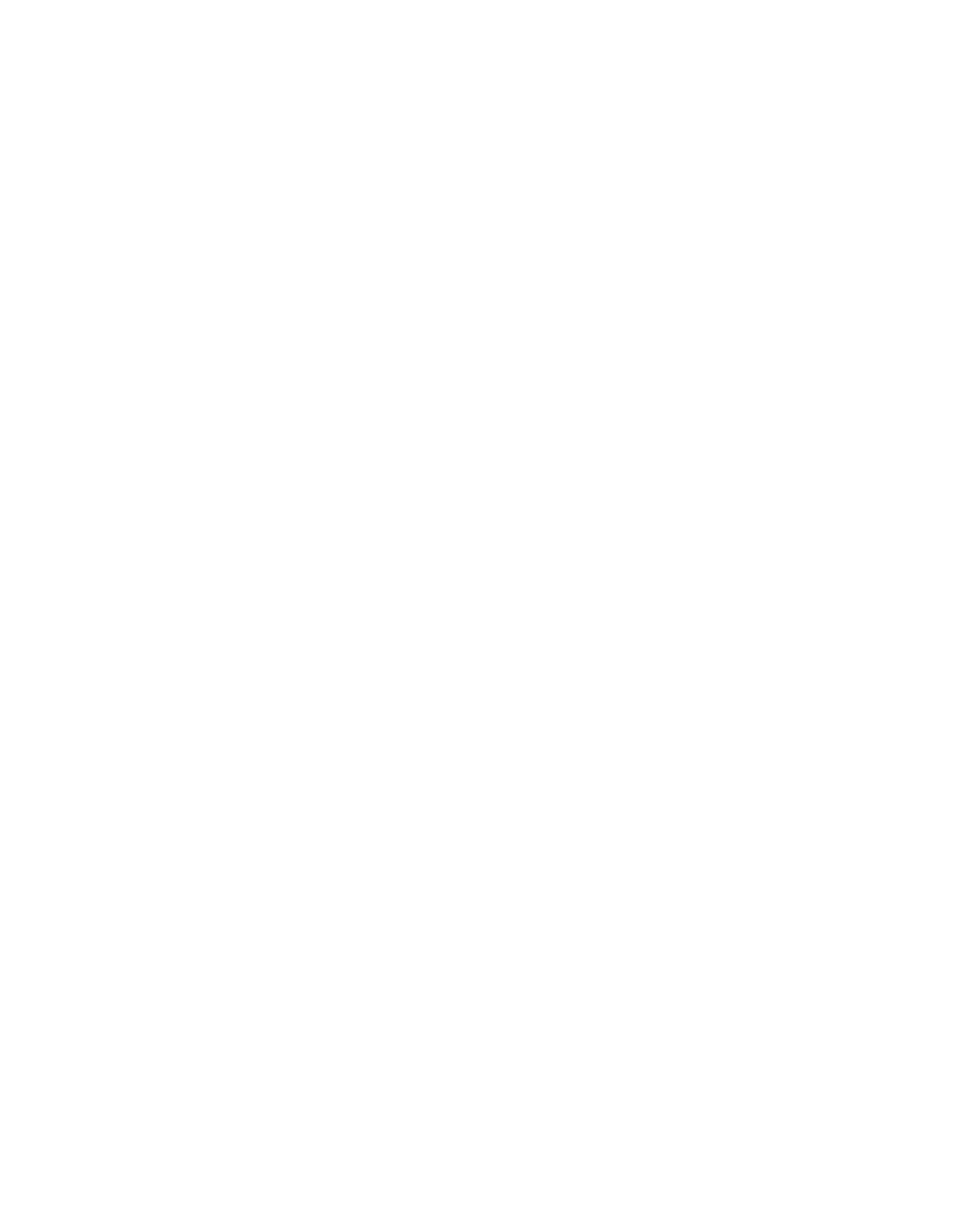| ক্ৰমিক<br>নং                     | প্রতিষ্ঠানের নাম                       | ঠিকানা                                                                                              | <b>Money</b><br>Changer<br><b>CODE</b> | Area         |
|----------------------------------|----------------------------------------|-----------------------------------------------------------------------------------------------------|----------------------------------------|--------------|
| ৮৯                               | ইমন মানি এক্সচেঞ্জ                     | রব সুপার মার্কেট, পুট নং-২২, দোকান<br>নং-৩ (নীচ তলা), গুলশান (উত্তর), ঢাকা।                         | 0202                                   | <b>Dhaka</b> |
| ৯০                               | ইস্পেরিয়াল মানি এক্সচেঞ্জ<br>কোং      | দোকান নং-১০, পুট নং-২২, রব সুপার<br>মার্কেট, গুলশান-২, ঢাকা ।                                       | 0203                                   | Dhaka        |
| ৯১                               | ইন্টেরিম মানি এক্সচেঞ্জ                | কক্ষ নং-৮ (২য় তলা), পিংক সিটি<br>শপিং কমপ্লেক্স হোল্ডিং নং-১৫, রোড<br>নং-১০৩, গুলশান-২, ঢাকা ।     | 0204                                   | <b>Dhaka</b> |
| ৯২                               | ইসলাম মানিচেঞ্জিং<br>এন্টারপ্রাইজ      | ৩১/এ, সুরমা সুপার মার্কেট, আম্বরখানা,<br>সিলেট                                                      | 0205                                   | Sylhet       |
| ৯৩                               | ইসরাত মানিচেঞ্জার                      | দোকান নং-১, ল্যান্ডমার্ক শপিং সেন্টার,<br>গুলশান-২, ঢাকা ।                                          | 0206                                   | <b>Dhaka</b> |
| ৯৪                               | জে বি মানি এক্সচেঞ্জ                   | নূরজাহান প্লাজা, কাজী চান মিয়া রোড,<br>বহদ্দার হাট, চউগ্রাম ।                                      | 0221                                   | Chittagong   |
| ৯৫                               | জাহানস্ মানি এক্সচেঞ্জ কোং             | ৮, সুরমা সুপার মার্কেট, আম্বরখানা, সিলেট ।                                                          | 0222                                   | Sylhet       |
| ৯৬                               | জাহেদ মানি চেঞ্জার                     | ৭, পুরাতন যশোর রোড, খুলনা ।                                                                         | 0223                                   | Khulna       |
| ৯৭                               | জামি মানিচেঞ্জিং হাউজ                  | দোকান # ৯৫, ডিসিসি সুপার<br>মার্কেট(২য় তলা), গুলশান-১, ঢাকা ।                                      | 0224                                   | Dhaka        |
| ৯৮                               | যমুনা মানি এক্সচেঞ্জ লিঃ               | বলিয়াদি ম্যানশন (২য় তলা), ১৬,<br>দিলকুশা বা/এ, ঢাকা ।                                             | 0225                                   | Dhaka        |
| ৯৯                               | জান্নাত ফরেন মানি এক্সচেঞ্জ            | ২৮, নতুন মার্কেট, লালদীঘির পাড়, সিলেট ।                                                            | 0226                                   | Sylhet       |
| $\mathsf{S}\mathsf{O}\mathsf{C}$ | জেবিকো মানিচেঞ্জার                     | এ,বি সুপার মার্কেট, ২য় তলা, দোকান<br>নং-২৭, প্লট নং-৪১, সেক্টর-৩,<br>ময়মনসিংহ রোড, উত্তরা, ঢাকা । | 0227                                   | Dhaka        |
| $\mathcal{L}$                    | জেনী মানি এক্সচেঞ্জ কোঃ                | বাড়ী নং-১২১/ডি, রোড নং-৪৪,<br>গুলশান এভিনিউ, ঢাকা । (স্থগিত)                                       | 0228                                   | <b>Dhaka</b> |
| ১০২                              | যশোর মানিচেঞ্জার                       | বেনাপোল চেকপোষ্ট, শার্শা, যশোর।                                                                     | 0229                                   | Khulna       |
| ১০৩                              | জিসান মানি এক্সচেঞ্জ                   | ৫/এইচ, দারুস সালাম রোড (২য়<br>তলা), মিরপুর, ঢাকা ।                                                 | 0230                                   | <b>Dhaka</b> |
| 508                              | কে এন্ড কে এক্সচেঞ্জ<br>ইন্টারন্যাশনাল | শহীদ ডাঃ জিকরুল হক রোড,<br>দৈয়দপুর, নীলফামারী ।                                                    | 0241                                   | Rangpur      |
| ১০৫                              | কাদের মানি এক্সচেঞ্জ                   | ৭ নং লাল দীঘির পূর্বপাড় (২য় তলা), চউগ্রাম ।                                                       | 0242                                   | Chittagong   |
| ১০৬                              | কেয়া মানিচেঞ্জার                      | মমতাজ প্লাজা (নীচতলা), দোকান<br>নং-২১, বাসা নং-০৭, রোড নং-০৪,<br>ধানমন্ডি আ/এ, ঢাকা ।               | 0243                                   | <b>Dhaka</b> |
| 904                              | খান মানিচেঞ্জার                        | দোকান নং-১৩, ৫৩, পুরানা পল্টন,<br>বায়তুল আবেদ ভবন (নীচ তলা), ঢাকা ।                                | 0244                                   | Dhaka        |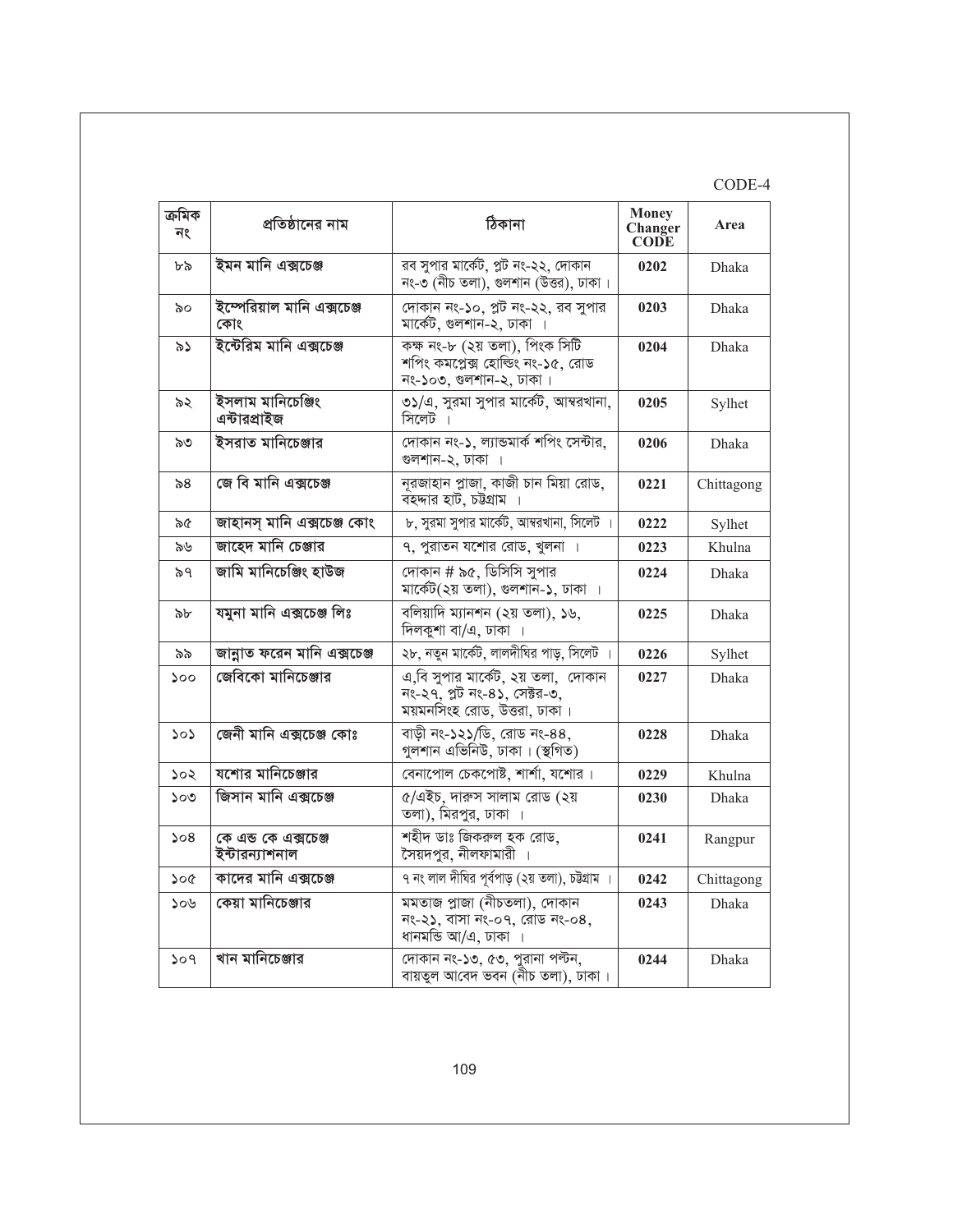| ক্ৰমিক<br>নং    | প্রতিষ্ঠানের নাম                 | ঠিকানা                                                                                   | <b>Money</b><br>Changer<br><b>CODE</b> | Area         |
|-----------------|----------------------------------|------------------------------------------------------------------------------------------|----------------------------------------|--------------|
| 50 <sub>b</sub> | কলবভ মানিচেঞ্জিং                 | দোকান নং-১৩ (নীচতলা), প্লুট নং-৪৪,<br>কামাল আতাৰ্তুক এভিনিউ, গুলশান,<br>ঢাকা ।           | 0245                                   | Khulna       |
| ১০৯             | কপোতাক্ষী মানি এক্সচেঞ্জ         | কক্ষ নং-০৩, মৌজা-৯০, এস এ<br>খতিয়ান-৩৯১, বেনাপোল চেকপোষ্ট,<br>শার্শা, যশোর ।            | 0246                                   | Khulna       |
| 550             | কর্ণিকা মানিচেঞ্জার              | প্লট নং-৬, মেইন রোড নং-০৩,<br>সেকশন-৭, মিরপুর বা/এ, পল্লবী,<br>ঢাকা ।                    | 0247                                   | Dhaka        |
| 555             | করতোয়া মানি এক্সচেঞ্জ           | মনসুর প্লাজা, ৪, সনাতন পাল লেন,<br>নারায়ণগঞ্জ                                           | 0248                                   | Dhaka        |
| 332             | লিগ্যাল মানিচেঞ্জার              | ৫৬, পুরানাপল্টন, ঢাকা ।                                                                  | 0261                                   | Dhaka        |
| ১১৩             | দি লিয়াজো মানি এক্সচেঞ্জ লিঃ    | পরিবর্তিতঃ ১২৪ ডিআইটি এক্সটেনশন<br>রোড, হোটেল প্রবাস (নীচতলা),<br>ফকিরাপুল. ঢাকা - ১০০০। | 0262                                   | Dhaka        |
| 558             | লোকনাথ মানি এক্সচেঞ্জ            | ভোমরা স্থল বন্দর, সাতক্ষীরা ।                                                            | 0263                                   | Khulna       |
| 326             | লর্ডস মানিচেঞ্জার                | দোকান নং-বি-২০০/১০, গুলশান শপিং<br>কমপ্লেক্স (২য় তলা), গুলশান-১, ঢাকা।                  | 0264                                   | <b>Dhaka</b> |
| ১১৬             | এম আর মানি এক্সচেঞ্জ             | মনোয়ারা ভবন, ৫৮/১এ, পুরানা পল্টন,<br>ঢাকা ।                                             | 0281                                   | Dhaka        |
| 339             | এম, এস মানিচেঞ্জার               | গণকপাড়া রোড, সাহেব বাজার, রাজশাহী ।                                                     | 0282                                   | Rajshahi     |
| 55b             | এম এস আলম মানিচেঞ্জার            | ২৬, স্যার ইকবাল রোড, খুলনা ।                                                             | 0283                                   | Khulna       |
| ১১৯             | ম্যাকফি মানিচেঞ্জার              | জাহান ম্যানশন, ২৯, মিরপুর রোড, ঢাকা ।                                                    | 0284                                   | <b>Dhaka</b> |
| ১২০             | মহানন্দা মানিচেঞ্জিং হাউজ        | দাউদপুর রোড, চাপাইনবাবগঞ্জ ।                                                             | 0285                                   | Rajshahi     |
| 223             | মাহমুদ ফরেন এক্সচেঞ্জ<br>সেন্টার | প্লট নং-৩৫, মেইন রোড-১ (নীচতলা),<br>ব্লক-খ, সেকশন-৬, মিরপুর-১০, ঢাকা।                    | 0286                                   | Dhaka        |
| ১২২             | মা মনি মানি এক্সচেঞ্জ হাউজ       | লালদীঘির পাড়, কালিঘাট, সিলেট ।                                                          | 0287                                   | Sylhet       |
| ১২৩             | মামুন মানিচেঞ্জার                | ২৭, রামবাবু রোড, ময়মনসিংহ ।                                                             | 0288                                   | Dhaka        |
| 558             | মাৰ্ক ন্যাশনাল মানি এক্সচেঞ্জ    | দোকান নং-২, কুশল সেন্টার, প্লট # ২৯<br>সেক্টও নং-৩, উত্তরা মডেল টাউন, ঢাকা ।             | 0289                                   | Dhaka        |
| ১২৫             | মাৰ্স মানি এক্সচেঞ্জ             | বরুন ভবন, ১৫, গুলশান-২, ঢাকা ।                                                           | 0290                                   | Dhaka        |
| ১২৬             | মাতৃক মানি এক্সচেঞ্জ লিঃ         | এল মল্লিক কমপ্লেক্স (৩য় তলা),<br>১২, পুরানা পল্টন, ঢাকা ।                               | 0291                                   | Dhaka        |
| 952             | মেগা মানি এক্সচেঞ্জ লিঃ          | বলিয়াদী ম্যানশন (২য় তলা).<br>১৬, দিলকুশা বা/এ, ঢাকা ।                                  | 0292                                   | Dhaka        |
| ১২৮             | মেগাসিটি মানি এক্সচেঞ্জ লিঃ      | ৯৮, আগ্রাবাদ, চউগ্রাম ।                                                                  | 0293                                   | Chittagong   |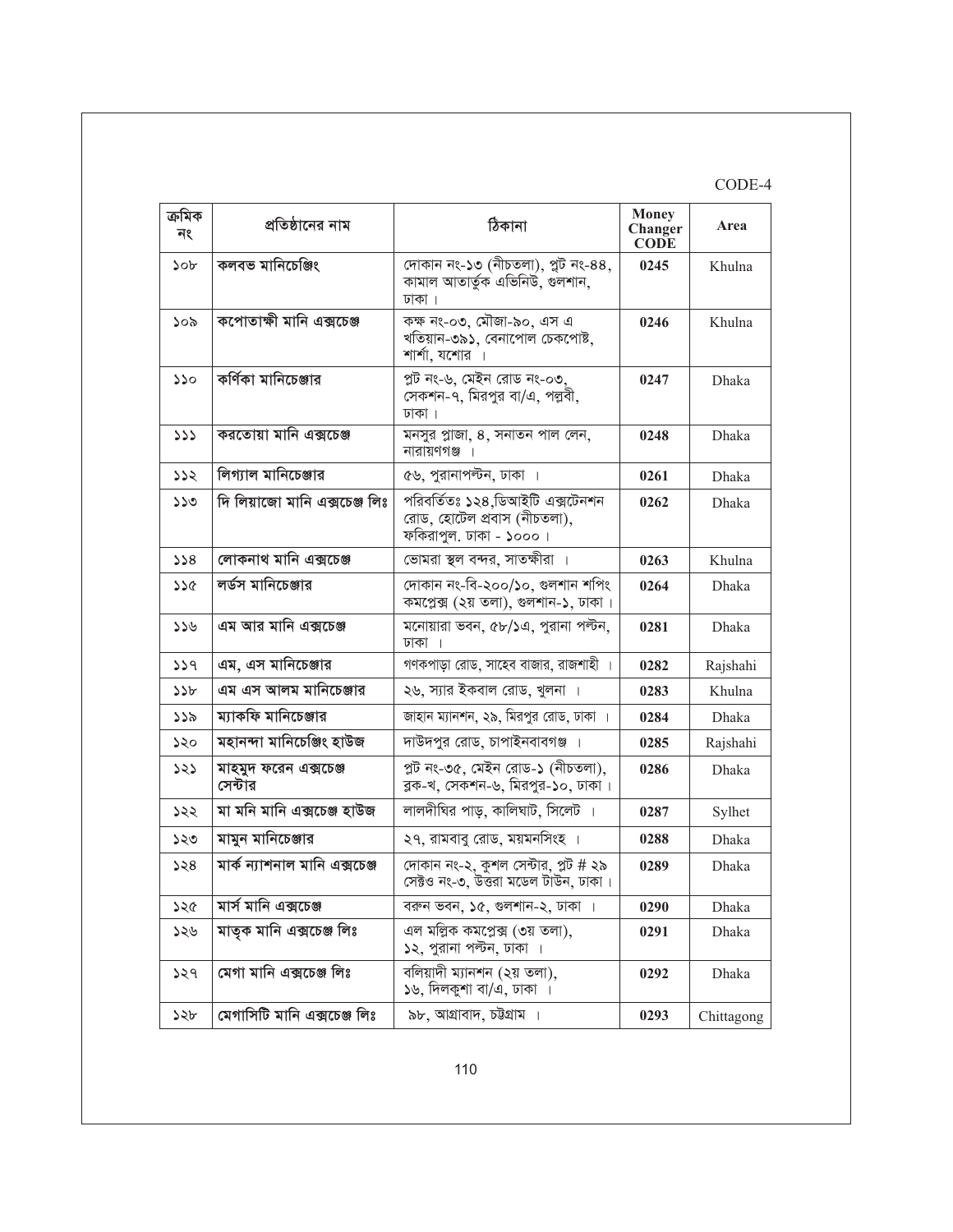| ক্ৰমিক<br>নং    | প্রতিষ্ঠানের নাম                   | ঠিকানা                                                                                             | <b>Money</b><br>Changer<br><b>CODE</b> | Area         |
|-----------------|------------------------------------|----------------------------------------------------------------------------------------------------|----------------------------------------|--------------|
| ১২৯             | মার্সি মানি এক্সচেঞ্জ কোং লিঃ      | দোকান নং-৯, নিউ কলোনী মসজিদ<br>মার্কেট, মিরপুর রোড, মোহাম্মদপুর<br>হাউজিং এস্টেট, ঢাকা ।           | 0294                                   | Dhaka        |
| ১৩০             | মেট্রো মানি এক্সচেঞ্জ              | দোকান নং-২৯ (২য় তলা), হোল্ডিং<br>১২-১৪, গুলশান সার্কেল-২, ঢাকা ।                                  | 0295                                   | Dhaka        |
| ১৩১             | মেক্সিমকো মানি এক্সচেঞ্জ           | রুম নং-১১৬, ৫৬, পুরানা পল্টন, ঢাকা ।                                                               | 0296                                   | Dhaka        |
| ১৩২             | মিয়া মানি এক্সচেঞ্জ কোং           | দোকান নং-৩০২, ৩/২ চিত্ত রঞ্জন<br>এভিনিউ, মল্লিক টাওয়ার সুপার মার্কেট<br>(৩য় তলা), সদরঘাট, ঢাকা । | 0297                                   | Dhaka        |
| ১৩৩             | মিডল্যান্ড মানি এক্সচেঞ্জ লিঃ      | শান্ত ভান্ডার মার্কেট (নীচতলা), প্লট #<br>৩৭ দোকান # ১০/এ, সেক্টর # ৩<br>উত্তরা মডেল টাউন, ঢাকা    | 0298                                   | Dhaka        |
| 508             | মিসা মানি এক্সচেঞ্জ লিঃ            | জামান চেম্বার, ৪৭, দিলকুশা বা/এ (৩য়<br>তলা), ঢাকা ।                                               | 0299                                   | Dhaka        |
| ১৩৫             | মনডিয়াল মানি এক্সচেঞ্জ            | ৫৩, ডিআইটি এক্স: রোড, ঢাকা ।                                                                       | 0300                                   | Dhaka        |
| ১৩৬             | মন্টু শাহা মানি এক্সচেঞ্জ          | কক্ষ # ১৩ হোসেন মার্কেট (৩য় তলা),<br>চৌমুহনী, নোয়াখালী                                           | 0301                                   | Chittagong   |
| 904             | মুনলাইট মানি চেঞ্জিং               | হোল্ডিং নং-২৩১/২৪৭, রাজশাহী সিটি<br>কর্পোরেশন, কুমারপাড়া, রাজশাহী ।                               | 0302                                   | Rajshahi     |
| ১৩৮             | মর্জিনা মানিচেঞ্জার                | ৮৭, মতিঝিল, ঢাকা ।                                                                                 | 0303                                   | Dhaka        |
| ১৩৯             | মাল্টি মানিচেঞ্জার এন্ড কোং        | গ্লোব চেম্বার (২য় তলা), ১০৪, মতিঝিল<br>বা/এ, ঢাকা                                                 | 0304                                   | Dhaka        |
| 580             | ময়মনসিংহ মানিচেঞ্জার              | ১ নং সিকে ঘোষ রোড (২য় তলা), ময়মনসিংহ ।                                                           | 0305                                   | <b>Dhaka</b> |
| 585             | এন হোসেন মানিচেঞ্জার               | ১০৭, স্যার ইকবাল রোড, খুলনা ।                                                                      | 0321                                   | Khulna       |
| 582             | নবারুন মানি এক্সচেঞ্জ              | ৫০/২, হাবিব সুপার মার্কেট, গুলশান<br>এভিনিউ, গুলশান-১, ঢাকা ।                                      | 0322                                   | Dhaka        |
| ১৪৩             | নবীগঞ্জ মানি এক্সচেঞ্জ             | মজিদ সুপার মার্কেট, ১২৬, বঙ্গবন্ধু<br>রোড, নারায়ণগঞ্জ                                             | 0323                                   | Dhaka        |
| 588             | নাবিলস মানিচেঞ্জার                 | ৫৭, পুরানা পল্টন (৪র্থ তলা), ঢাকা ।                                                                | 0324                                   | Dhaka        |
| 58 <sub>C</sub> | নাহার মানি চেঞ্জার                 | ২৫/১, ডিআইটি রোড, মালিবাগ, ঢাকা ।                                                                  | 0325                                   | <b>Dhaka</b> |
| ১৪৬             | নাসির ফরেন মানিচেঞ্জার             | এরিস্টন নাছির সেন্টার, ৪৯১, নজরুল<br>এভিনিউ, কান্দিরপাড়, কুমিল্লা ।                               | 0326                                   | Chittagong   |
| 589             | ন্যাশনাল মানি এক্সচেঞ্জ            | ২৭২, মধুবন সুপার মার্কেট (৩য় তলা),<br>বন্দর বাজার, সিলেট ।                                        | 0327                                   | Sylhet       |
| 58b             | ন্যাশনাল মানিচেঞ্জারস লিঃ          | তরঙ্গ কমপ্লেক্স (নীচ তলা), ১৯, রাজউক<br>এভিনিউ, মতিঝিল বা/এ, ঢাকা ।                                | 0328                                   | Dhaka        |
| ১৪৯             | ন্যাশনাল মানি এক্সচেঞ্জ<br>সেন্টার | ১১৯৪, রওশন মঞ্জিল, আসাদগঞ্জ,<br>চউগ্ৰাম ।                                                          | 0329                                   | Chittagong   |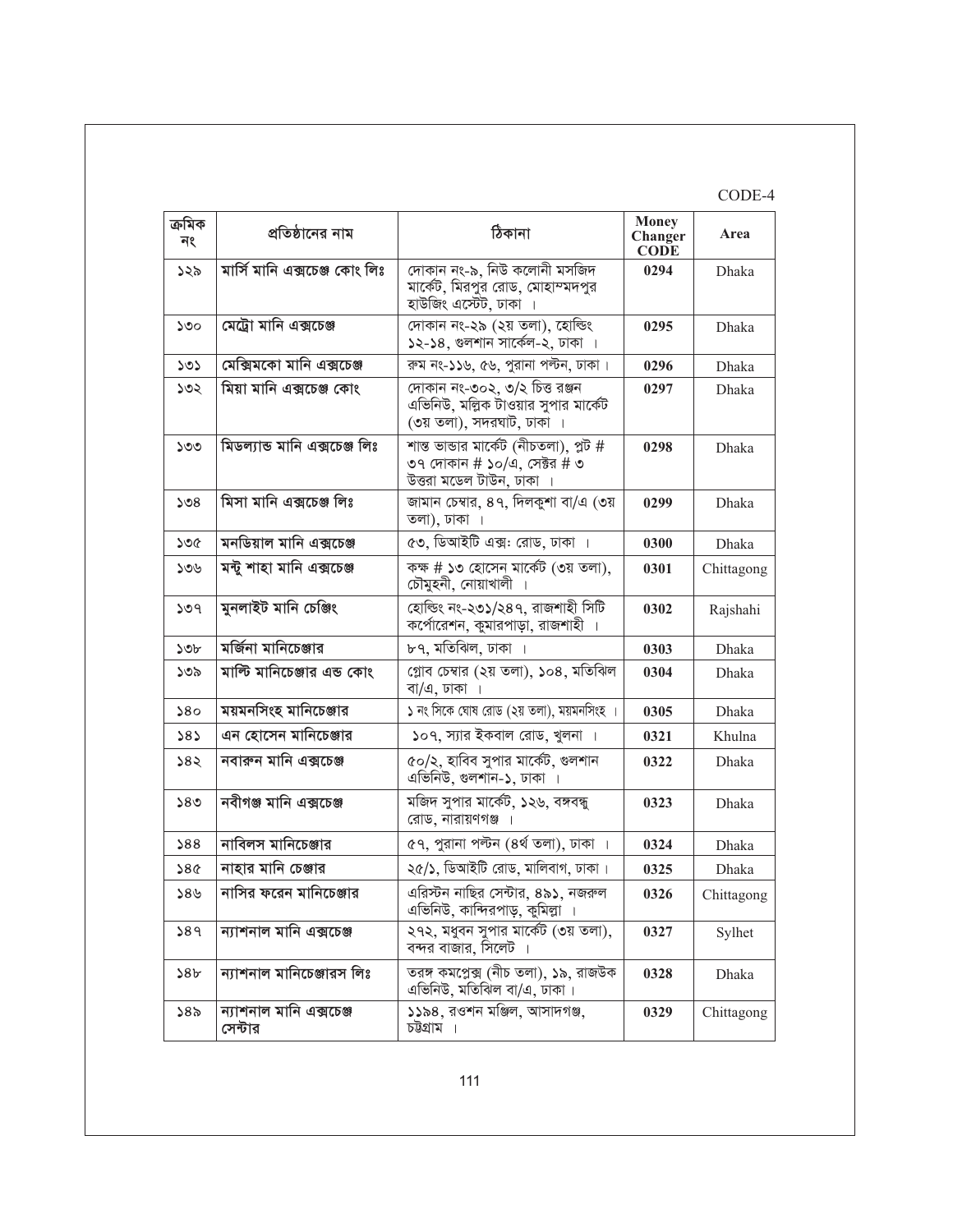| ক্ৰমিক<br>নং | প্রতিষ্ঠানের নাম             | ঠিকানা                                                            | <b>Money</b><br>Changer<br><b>CODE</b> | Area      |
|--------------|------------------------------|-------------------------------------------------------------------|----------------------------------------|-----------|
| ১৫০          | নেহাল মানিচেঞ্জার            | ২২, ক্লে রোড, খুলনা ।                                             | 0330                                   | Khulna    |
| 262          | নিউট্রল মানি এক্সচেঞ্জ       | ৫৬, পুরানা পল্টন, ঢাকা ।                                          | 0331                                   | haka      |
| ১৫২          | নিউ প্রাইম মানিচেঞ্জার       | ১৬ নং বালিয়াদি ম্যানশন(৩য় তলা),<br>দিলকুশা, ঢাকা ।              | 0332                                   | haka      |
| ১৫৩          | নিবেদিতা মানি এক্সচেঞ্জ      | ২৫৮, বড় মগবাজার, নীচ তলা, ঢাকা।                                  | 0333                                   | haka      |
| 85           | নিহন মানি এক্সচেঞ্জ লিঃ      | জেড শাহ হাউস, ১২০/এ, মতিঝিল<br>বা/এ, ঢাকা ।                       | 0334                                   | haka      |
| 236          | নুর ব্রাদার্স মানি চেঞ্জার   | ২১, বায়তুল মোকাররম (বর্ধিত সুপার<br>মাৰ্কেট), ঢাকা ।             | 0335                                   | haka      |
| ১৫৬          | নৰ্থইষ্ট মানিচেঞ্জিং কোং লিঃ | বলিয়াদি ম্যানশন (৪র্থ তলা),<br>১৬, দিলকুশা বা/এ, ঢাকা ।          | 0336                                   | haka      |
| 309          | নোভা মানি এক্সচেঞ্জ          | ৫৪, বায়তুল মোকাররম, পল্টন, ঢাকা ।                                | 0337                                   | haka      |
| ১৫৮          | অদিতি মানি এক্সচেঞ্জ         | আল আমিন টাওয়ার, ২৫/এ, দিলকুশা<br>বা/এ, ঢাকা                      | 0361                                   | haka      |
| ১৫৯          | অমনি ব্যুরো দ্য চেঞ্জ        | লাইসেন্স বাতিল করা হয়েছে।                                        |                                        |           |
| ১৬০          | অরচ্যার্ড মানি এক্সচেঞ্জ     | লাইসেন্স বাতিল করা হয়েছে ।                                       |                                        |           |
| ১৬১          | ওরিয়েন্ট মানি এক্সচেঞ্জ     | ১৭. শাখারী বাজার, ঢাকা ।                                          | 0364                                   | haka      |
| ১৬২          | অরনেট মানি এক্সচেঞ্জ         | ১০/৩, টয়েনবী সার্কুলার রোড,<br>মতিঝিল, ঢাকা                      | 0365                                   | haka      |
| ১৬৩          | প্যাসিফিক ইন্টাঃ মানিচেঞ্জার | জেসিকা টাওয়ার, ১২, ডিআইটি<br>এভিনিউ, ঢাকা                        | 0381                                   | haka      |
| ১৬৪          | পদ্মা মানিচেঞ্জার            | ১৩৩/২,ডিআইটি এক্সটেনশন রোড,<br>নীচ তলা ফকিরাপুল, ঢাকা ।           | 0382                                   | haka      |
| ১৬৫          | পাহাড়িকা মানি এক্সচেঞ্জ     | ১৭০, হাজারি লেন, আন্দরকিল্লা, চউগ্রাম।                            | 0383                                   | hittagong |
| ১৬৬          | প্যারাডাইস মানি এক্সচেঞ্জ    | ৮, বেলী কমপ্লেক্স, প্লট-৩৩, সেক্টর-৩,<br>উত্তরা, ঢাকা ।           | 0384                                   | haka      |
| 99           | প্যারামাউন্ট মানি এক্সচেঞ্জ  | সেকশন-১০, দোকান নং-০৫ (নীচ তলা),<br>রোকেয়া স্মরণী, কাফরুল, ঢাকা। | 0385                                   | haka      |
| ১৬৮          | পাইওনিয়ার মানিচেঞ্জার       | ৫৬-৫৭, মতিঝিল বা/এ, ঢাকা।                                         | 0386                                   | haka      |
| ১৬৯          | প্ৰাণ মানি এক্সচেঞ্জ লিঃ     | ৩৫/খ, বিক্রমপুর প্লাজা (নীচ তলা),<br>সেকশন-৬, মিরপুর, ঢাকা ।      | 0387                                   | haka      |
| 590          | প্ৰাইড মানি এক্সচেঞ্জ        | ১১৫-১২০, আদমজী কোর্ট (৩য় তলা),<br>মতিঝিল বা/এ, ঢাকা ।            | 0388                                   | haka      |
| 595          | প্রাইম ফরেন মানিচেঞ্জার      | ইদ্রিস মার্কেট, ৩২, জিন্দাবাজার, সিলেট।                           | 0389                                   | Sylhet    |
| 92           | পাফ মানি এক্সচেঞ্জ হাউস      | ৫৬, পুরানা পল্টন, ঢাকা ।                                          | 0390                                   | haka      |
| ১৭৩          | রাজ মানি এক্সচেঞ্জ           | ২২৮, হাজারী লেন, আজম প্লাজা<br>(২য় তলা), চউগ্ৰাম।                | 0411                                   | hittagong |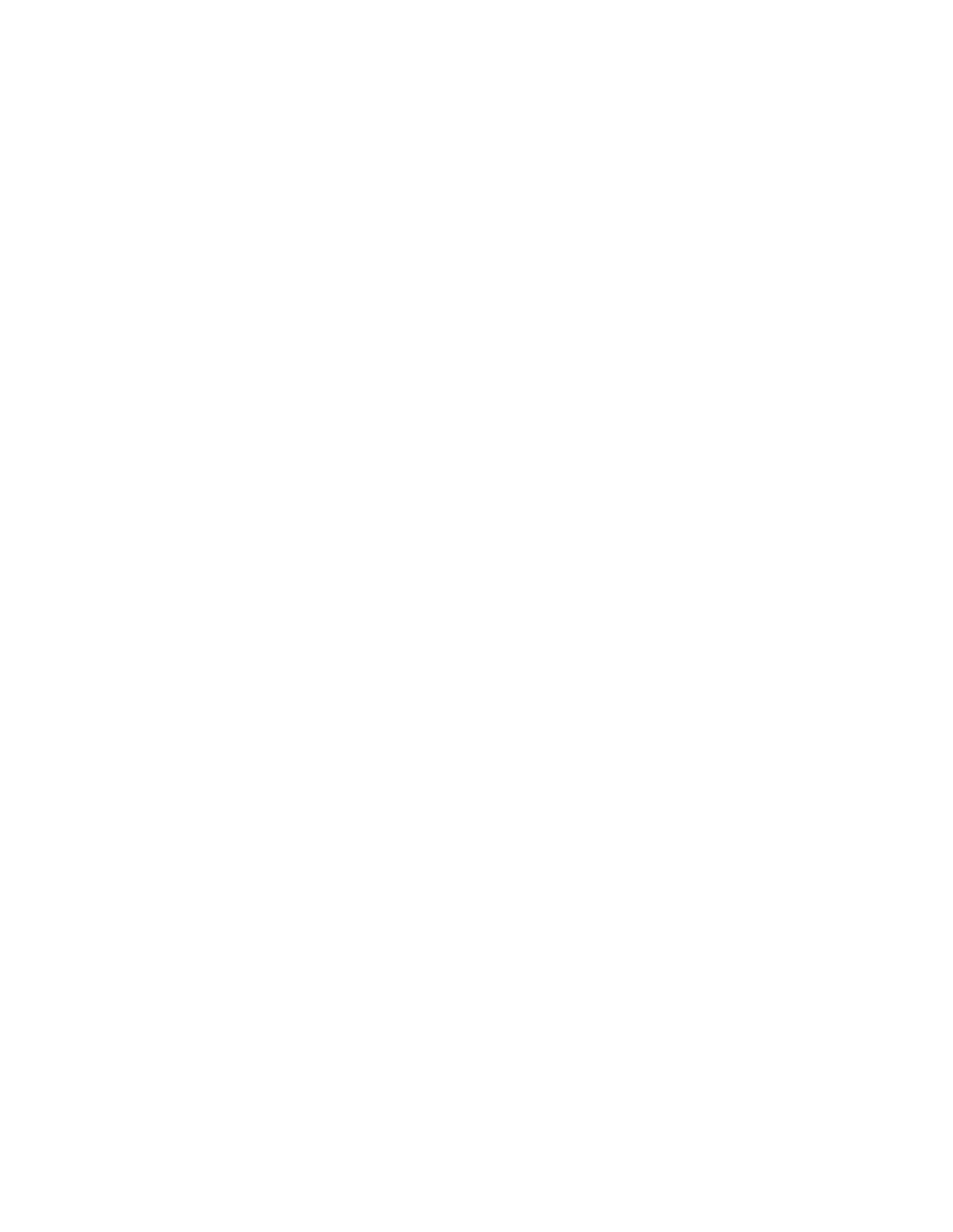| ক্ৰমিক<br>নং | প্রতিষ্ঠানের নাম                   | ঠিকানা                                                                                               | <b>Money</b><br>Changer<br>CODE | Area         |
|--------------|------------------------------------|------------------------------------------------------------------------------------------------------|---------------------------------|--------------|
| 598          | রহমান ফরেন মানিচেঞ্জার             | টাৰ্মিনাল রোড, ভার্থখোলা, সিলেট ।                                                                    | 0412                            | Sylhet       |
| 596          | রেইনবো ইন্টাঃ কারেপি<br>লিংকেজ লিঃ | দোকান নং-৩২, আলতা প্লাজা (৩য় তলা),<br>বাড়ী নং-১, রোড নং-১০, ধানমন্ডি, ঢাকা ।                       | 0413                            | Dhaka        |
| ১৭৬          | রাজাবাদশা মানিচেঞ্জার              | বেনাপোল রোড, শার্শা, যশোর ।                                                                          | 0414                            | Khulna       |
| 399          | রাজধানী মানি এক্সচেঞ্জ লিঃ         | ৬২/এ, পুরানা পল্টন, ঢাকা ।                                                                           | 0415                            | <b>Dhaka</b> |
| 59b          | রামাদা মানি এক্সচেঞ্জ লিঃ          | দোকান # ১৯, পুট -৩৭, সেক্টর-৩,<br>উত্তরা, ঢাকা ।                                                     | 0416                            | <b>Dhaka</b> |
| ১৭৯          | রংপুর মানি এক্সচেঞ্জ হাউজ          | দোকান নং ২৫/০১,স্টেশন রোড, রংপুর।                                                                    | 0417                            | Rangpur      |
| $\delta$     | রাতুল মানি চেঞ্জার                 | ২৮/১/সি, টয়েনবি সার্কুলার রোড,<br>রহমানিয়া কমপ্লেক্স ঢাকা ।                                        | 0418                            | Dhaka        |
| ১৮১          | রিলায়েবল মানি এক্সচেঞ্জার         | প্লট নং-৪,৫,৬, পর্বতা টাওয়ার, ৩১৮/৩১৯,<br>বেগম রোকেয়া সারণী, মিরপুর-১০, ঢাকা ।                     | 0419                            | Dhaka        |
| ১৮২          | রিলায়েন্স মানিচেঞ্জার             | ১৯, করিম সুপার মার্কেট, রাজশাহী।                                                                     | 0420                            | Rajshahi     |
| ১৮৩          | রিব মানি এক্সচেঞ্জ কোং             | দোকান নং-৮ (নীচ তলা), রাইফেল<br>স্কয়ার, ১৫, কাজী নজরুল ইসলাম<br>এভিনিউ, রোড নং-২, ধানমন্ডি, ঢাকা ।  | 0421                            | Dhaka        |
| 5b8          | রয়েল মানি এক্সচেঞ্জ কোং লিঃ       | অৰ্কিড প্লাজা (২য় তলা), বাড়ী নং-০২,<br>রোড নং-২৮, ধানমন্ডি, ঢাকা ।                                 | 0422                            | Dhaka        |
| ১৮৫          | আরআর ইন্টাঃ মানি এক্সচেঞ্জ         | দোকান # ৭/৯, লন্ডন প্লাজা, প্লট -৩৫,<br>সেক্টর-৩, উত্তরা, ঢাকা ।                                     | 0423                            | Dhaka        |
| ১৮৬          | রুবি মানি চেঞ্জিং                  | দোকান নং-৩৪,৩৫, ল্যান্ডমাৰ্ক শপিং<br>সেন্টার (২য় তলা), ১২-১৪ নং গুলশান<br>সার্কেল-২, গুলশান, ঢাকা । | 0424                            | Dhaka        |
| ১৮৭          | রুমানা ফরেন এক্সচেঞ্জ              | দোকান নং-২০৩, মিজান টাওয়ার (২য়<br>তলা), ১/৫, কল্যাণপুর, মিরপুর, ঢাকা।                              | 0425                            | Dhaka        |
| $\delta b$   | রুনা মানিচেঞ্জার                   | ১২২, সপ্তপদী মার্কেট, বগুড়া ।                                                                       | 0426                            | Bogra        |
| ১৮৯          | রহমান মানিচেঞ্জার                  | শার্শা বাজার, যশোর।                                                                                  | 0427                            | Khulna       |
| ১৯০          | এস এইচ মানি এক্সচেঞ্জ              | ৬৩, গুলশান শপিং সেন্টার, গুলশান-১, ঢাকা ।                                                            | 0451                            | Dhaka        |
| 383          | সৈকত মানি এক্সচেঞ্জ                | ১১৮, ফকিরের পুল, ডিআইটি<br>এক্সটেনশন রোড, ঢাকা ।                                                     | 0452                            | Dhaka        |
| ১৯২          | সমীর ইন্টাঃ মানিচেঞ্জার            | ৫২৬/২, ফলপটি, নরসিংদী বাজার, নরসিংদী ।                                                               | 0453                            | Dhaka        |
| ১৯৩          | সম্রাট মানি এক্সচেঞ্জ লিঃ          | ১২৬, মতিঝিল, ঢাকা ।                                                                                  | 0454                            | Dhaka        |
| ১৯৪          | সানজিদ মানি এক্সচেঞ্জ              | চাঁন ম্যানশন, ৬/খ,১/২৫, সেনপাড়া,<br>মিরপুর (গোলচক্কর), ঢাকা                                         | 0455                            | Dhaka        |
| ১৯৫          | সাথী মানি এক্সচেঞ্জ                | ১০৩, কে এস রোড (৩য় তলা),<br>রিয়াজউদ্দিন বাজার, চউগ্রাম ।                                           | 0456                            | Chittagong   |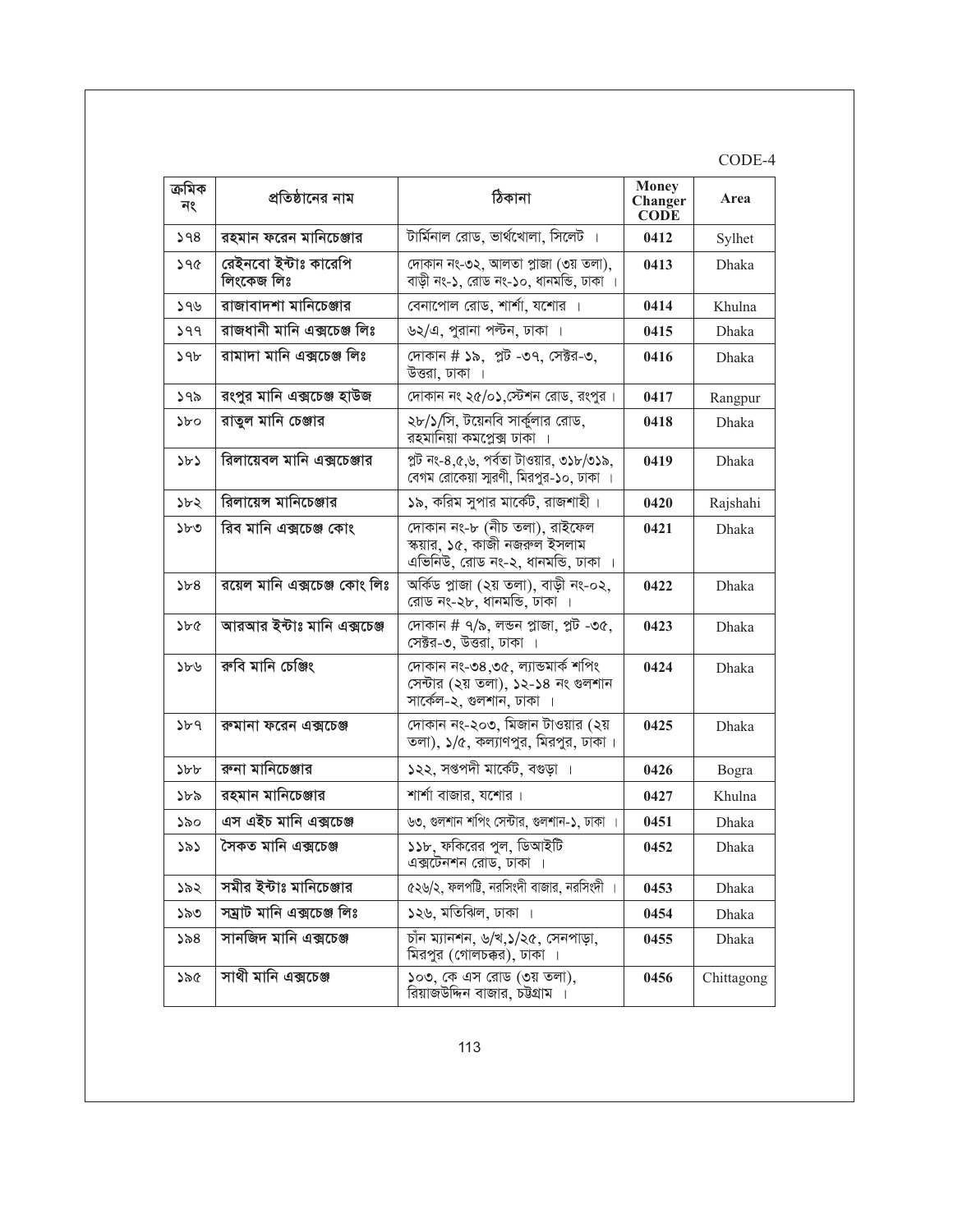| ক্ৰমিক<br>নং | প্রতিষ্ঠানের নাম                     | ঠিকানা                                                                                                | <b>Money</b><br>Changer<br><b>CODE</b> | Area           |
|--------------|--------------------------------------|-------------------------------------------------------------------------------------------------------|----------------------------------------|----------------|
| ১৯৬          | স্কার্ফ মানিচেঞ্জার                  | ৩৫/৩৬, বিক্রম সুপার মার্কেট (৩য়<br>তলা), ৪/বি, জুবিলী রোড, চউগ্রাম ।                                 | 0457                                   | Chittagong     |
| ১৯৭          | শাহ আলী মানি এক্সচেঞ্জ লিঃ           | আদমজী কোট (৩য় তলা), ১১৫-১২০,<br>মতিঝিল বা/এ, ঢাকা ।                                                  | 0458                                   | Dhaka          |
| ১৯৮          | সেবা মানি এক্সচেঞ্জ                  | ১১৩/১১৪, লায়ন শপিং কমপ্লেক্স, ৭৩,<br>এয়ারপোর্ট রোড, তেজগাঁও, ঢাকা ।                                 | 0459                                   | Dhaka          |
| ১৯৯          | শীতলক্ষ্যা মানি এক্সচেঞ্জার          | হাসান মার্কেট, ৩০/১ (নতুন), ৪৬/১<br>(পুরাতন), এ সি ধর রোড, কালির<br>$\overline{a}$ জার, নারায়ণগঞ্জ । | 0460                                   | Dhaka          |
| ২০০          | শ্রেয়া মানিচেঞ্জার                  | ৮৯/৩, ভিআইপি রোড, কাকরাইল, ঢাকা ।                                                                     | 0461                                   | Dhaka          |
| ২০১          | শুভ্র মানিচেঞ্জার                    | ৬/২৯, ইষ্টাৰ্ণপ্লাজা (৬ষ্ঠ তলা),<br>হাতিরপুল, ঢাকা ।                                                  | 0462                                   | Dhaka          |
| ২০২          | সিকদার মানি এক্সচেঞ্জ                | শিকদার ট্রাষ্ট, (২য় তলা), হাসপাতাল<br>রোড, মুন্সীপাড়া, দিনাজপুর ।                                   | 0463                                   | Rangpur        |
| ২০৩          | সিলভার মানি এক্সচেঞ্জ                | ৫, লালদীঘি পূর্বপাড়, চট্টগ্রাম ।                                                                     | 0464                                   | Chittagong     |
| ২০৪          | সাউথ বেংগল মানিচেঞ্জার               | ষ্টল# ১, ৫ নং দক্ষিণ সদর রোড (২য়<br>তলা), বরিশাল ।                                                   | 0466                                   | Barisal        |
| ২০৫          | সাউথ ইষ্ট মানি এক্সচেঞ্জ             | দোকান নং-৮, ১৬৬/১৬৮, কলেজ রোড (নীচ<br>তলা), চকবাজার, থানা-কোতয়ালী, চট্টগ্রাম ।                       | 0467                                   | Chittagong     |
| ২০৬          | স্পিড মানি এক্সচেঞ্জার               | ১৫, তাঁতী বাজার, ঢাকা ।                                                                               | 0468                                   | Dhaka          |
| २०१          | ষ্ট্যান্ডাৰ্ড ফরেন এক্সচেঞ্জ         | দোকান নং-১২০ (নীচ তলা), পুট নং-১০,<br>তাহের শপিং সেন্টার, গুলশান-২, ঢাকা ।                            | 0469                                   | Dhaka          |
| ২০৮          | ষ্ট্যান্ডাৰ্ড মানি এক্সচেঞ্জ লিঃ     | ৬৫, দিলকুশা বা/এ, ঢাকা ।                                                                              | 0470                                   | Dhaka          |
| ২০৯          | স্টার মানি চেঞ্জার                   | দোকান নং-৫/বি, লতিফ এস্পোরিয়াম<br>মার্কেট (২য় তলা), পুট-২৭, রোড-৭,<br>সেক্টর-৩, উত্তরা বা/এ, ঢাকা । | 0471                                   | Dhaka          |
| ২১০          | ষ্টকহোম মানিচেঞ্জার                  | ৩০৬, বড় মগবাজার, ঢাকা ।                                                                              | 0472                                   | Dhaka          |
| 255          | সাব মানি এক্সচেঞ্জ লিঃ               | ৭, বায়তুল মোকারম, নিউ সুপার মার্কেট,<br>বায়তুল মোকাররম, ঢাকা ১০০০।                                  | 0473                                   | Dhaka          |
| ২১২          | সুগন্ধা মানি এক্সচেঞ্জ               | ৫১, মতিঝিল বা/এ (নীচতলা), ঢাকা<br>(সাময়িক স্থগিত)।                                                   | 0474                                   | Dhaka          |
| ২১৩          | সানফাওয়ার কোর্পোরেশন<br>মানিচেঞ্জার | $\overline{\text{C}}$ ১. কাঠপটি রোড, বরিশাল ।                                                         | 0475                                   | <b>Barisal</b> |
| 258          | সুপারলিংক মানিচেঞ্জারস লিঃ           | আদমজী কোর্ট (৩য় তলা), ১১৫-১২০,<br>মতিঝিল বা/এ, ঢাকা ।                                                | 0476                                   | Dhaka          |
| ২১৫          | সৈয়দ মানি এক্সচেঞ্জার               | শ্রীমঙ্গল সড়ক, দর্জির মহল, মৌলভী<br>বাজার, সিলেট ।                                                   | 0477                                   | Sylhet         |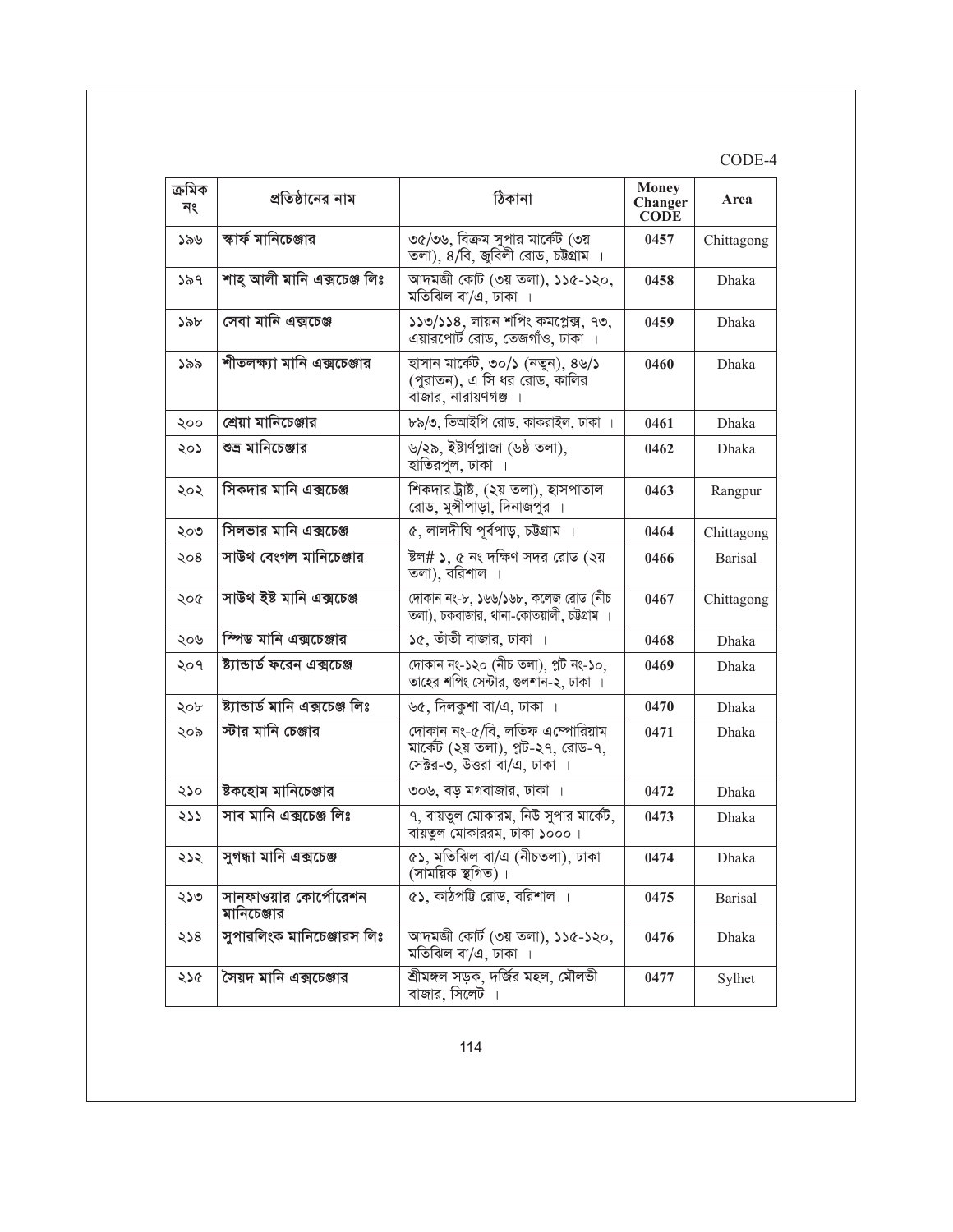| ক্ৰমিক<br>নং | প্রতিষ্ঠানের নাম                          | ঠিকানা                                                                                       | <b>Money</b><br>Changer<br><b>CODE</b> | Area         |
|--------------|-------------------------------------------|----------------------------------------------------------------------------------------------|----------------------------------------|--------------|
| ২১৬          | সিলেট ফরেন মানি এক্সচেঞ্জ                 | ষ্টেশন রোড, সিলেট ।                                                                          | 0478                                   | Sylhet       |
| २১१          | তাহিন হাবিব মানি এক্সচেঞ্জ                | ৩১৮/২৮৯, চকবাজার বেবীস্ট্যান্ড,<br>কমিল্লা                                                   | 0491                                   | Chittagong   |
| ২১৮          | তৈমুর মানিচেঞ্জার                         | দোকান নং-৫,৬, রাবেয়া কমপ্লেঙ,<br>প্লট-৩৩, ব্লক-খ, সেকশন-০৬ (মেইন<br>রোড), মিরপুর-১০, ঢাকা । | 0492                                   | Dhaka        |
| ২১৯          | তালুকদার মানি এক্সচেঞ্জ<br>হাউজ           | লেভেল-১, ব্লক-সি, দোকান নং-১/এ,<br>বসুন্ধরা সিটি শপিং মল, ১৩/ক/১,<br>পান্থপথ, ঢাকা।          | 0493                                   | Dhaka        |
| ২২০          | তামিম ফরেন এক্সচেঞ্জ এন্ড<br>মানি চেঞ্জার | দোকান নং-৮, ৯২, সায়েদাবাদ<br>$(54 \overline{991}), \overline{1991}$                         | 0494                                   | Dhaka        |
| ২২১          | তসলিমা মানি এক্সচেঞ্জ লিঃ                 | ৮৯/এ (নতুন), ১১/৩ (পুরাতন),<br>নয়াপল্টন, ঢাকা ।                                             | 0495                                   | Dhaka        |
| २२२          | তিসা মানি এক্সচেঞ্জ সার্ভিসেস<br>লিঃ      | ইকবাল সেন্টার (২য় তলা), কামাল<br>আতাতুর্ক এভিনিউ, বনানী, ঢাকা ।                             | 0496                                   | Dhaka        |
| ২২৩          | তিতাস মানি এক্সচেঞ্জ                      | ঢাকা শেরাটন হোটেল, ঢাকা ।                                                                    | 0497                                   | Dhaka        |
| ২২৪          | টু ডেজ ইন্টাঃ মানি এক্সচেঞ্জ লিঃ          | রুম নং-২১৪ (ফার্ষ্ট ফোর), আর এস<br>ভবন, ১২০/এ, মতিঝিল বা/এ, ঢাকা ।                           | 0498                                   | <b>Dhaka</b> |
| २२৫          | ট্ৰেড কিং ইন্টারন্যাশনাল মানি<br>চেঞ্জার  | করিম সুপার মার্কেট, আবুল কাশেম<br>সড়ক, সাতক্ষীরা ।                                          | 0499                                   | Khulna       |
| ২২৬          | তৃষা মানিচেঞ্জার                          | বেনাপোল বাজার, শার্শা, যশোর।                                                                 | 0500                                   | Khulna       |
| ২২৭          | ট্ৰপিক্যাল মানি এক্সচেঞ্জ                 | ২০৮/১৫, আলনূর মার্কেট (২য় তলা),<br>ষ্টেশন রোড, চউথাম।                                       | 0501                                   | Chittagong   |
| ২২৮          | ট্রাষ্টি মানিচেঞ্জার লিঃ                  | দোকান -১১০, তাহের শপিং সেন্টার,<br>প্লট-১০, গুলশান-২, ঢাকা।                                  | 0502                                   | Dhaka        |
| ২২৯          | ইউনিক মানি এক্সচেঞ্জ হাউজ                 | ২২, মোমিন রোড (২য় তলা),<br>জে,এম,প্যারাডাইস ভবন, চউগ্রাম।                                   | 0511                                   | Chittagong   |
| ২৩০          | উত্তরা মানি চেঞ্জার                       | মেসার্স আদমজী সক্ক লিঃ, আদমজী<br>কোৰ্ট (৩য় তলা), ১১৫-১২০, মতিঝিল<br>বা/এ, ঢাকা।             | 0512                                   | Dhaka        |
| ২৩১          | ভয়েজার মানি এক্সচেঞ্জ                    | ১১৯, লেক সার্কাস, মিরপুর রোড,<br>কলাবাগান, ঢাকা ।                                            | 0531                                   | Dhaka        |
| ২৩২          | ওয়াদুদ মানিচেঞ্জিং এজেন্সী               | সুরমা সুপার মার্কেট, দরগা গেইট,<br>আম্বরখানা, সিলেট ।                                        | 0551                                   | Sylhet       |
| ২৩৩          | ওয়েল কাম মানি এক্সচেঞ্জ লিঃ              | ৬৭, দিলকুশা বা/এ, ঢাকা ।                                                                     | 0552                                   | Dhaka        |
| ২৩৪          | ইয়ৰ্ক মানি এক্সচেঞ্জ                     | ২৭, দিলকুশা বা/এ, ঢাকা ।                                                                     | 0581                                   | Dhaka        |
| ২৩৫          | জেড এম মানি এক্সচেঞ্জ                     | দোকান-২০৫, অৰ্কিড প্লাজা, বাড়ী-২,<br>রোড-২৮, ধানমন্ডি, ঢাকা।                                | 0601                                   | Dhaka        |
| ২৩৬          | জামান মানিচেঞ্জিং হাউস                    | ৬৭, দিলকুশা বা/এ (নীচতলা), ঢাকা ।                                                            | 0602                                   | Dhaka        |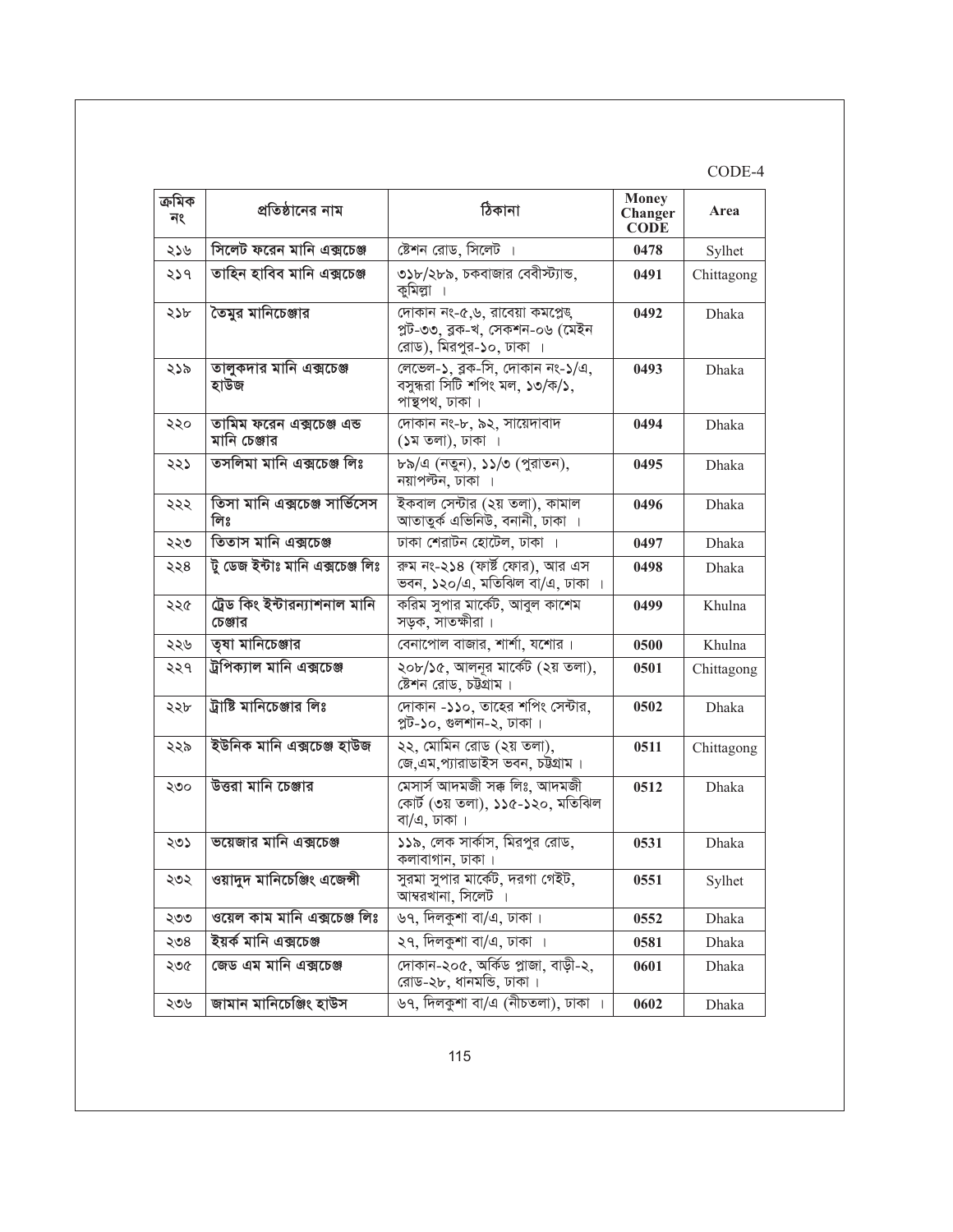## **INVISIBLE RECEIPTS**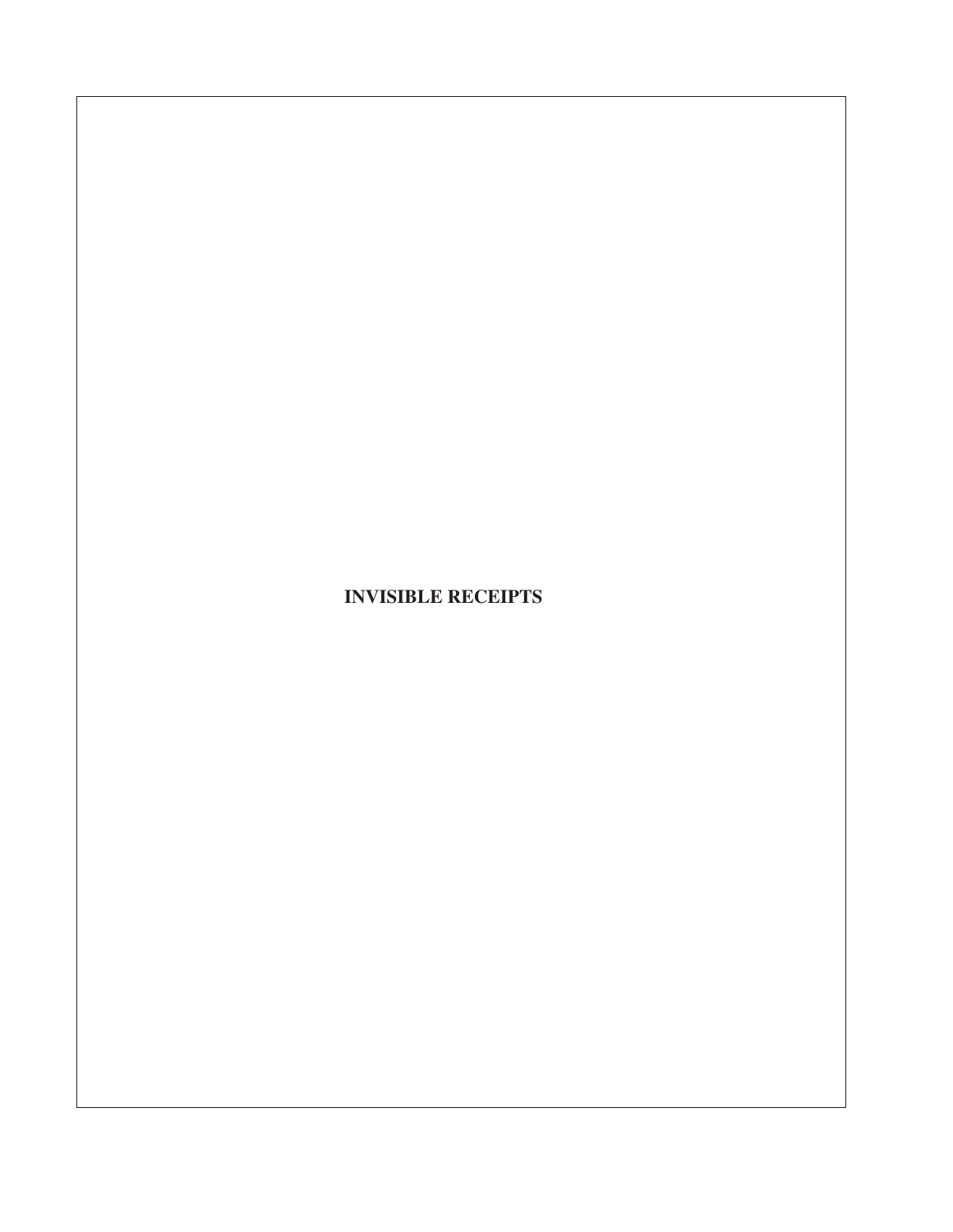## **INVISIBLE RECEIPTS**

## **A. SERVICES**

Services cover transportation, travel, telecommunications, construction, insurance and pension services, financial services, computer and information services, charges for the use of intellectual properties n.i.e., personal, cultural and recreational services, other business services, government services transactions between resident and non-residents and manufacturing services on physical inputs owned by others .

| Code No.     | <b>Purpose</b>                                                                                                  | <b>Explanatory Notes</b>                                                                                                                                                                                                                                                                                                                                                                                                                                                                                                                                                                                             |
|--------------|-----------------------------------------------------------------------------------------------------------------|----------------------------------------------------------------------------------------------------------------------------------------------------------------------------------------------------------------------------------------------------------------------------------------------------------------------------------------------------------------------------------------------------------------------------------------------------------------------------------------------------------------------------------------------------------------------------------------------------------------------|
| $\mathbf{0}$ | <b>TRANSPORTATION</b>                                                                                           | Transportation is the process of carriage of people<br>and objects from one location to another as well as<br>related supporting and auxiliary services. Transportation<br>covers those services performed by residents of one<br>economy for those of another, by all modes of<br>transportation such as sea, air and other including land,<br>internal waterway, pipeline, and space transport as well<br>as electricity transmission etc. which are involved with<br>carriage of passenger, movement of goods (freight),<br>charter of carriers with crew and other related supporting<br>and auxiliary services. |
| 00           | <b>Sea Transport</b>                                                                                            | Transportation services performed by sea transports for<br>movement<br>passengers, goods and other related<br>of<br>services.                                                                                                                                                                                                                                                                                                                                                                                                                                                                                        |
| 001          | Passenger - Sea<br><b>Transport</b>                                                                             |                                                                                                                                                                                                                                                                                                                                                                                                                                                                                                                                                                                                                      |
| 0010         | Surplus passage<br>earnings received by<br><b>Bangladesh Shipping</b><br>Corporation/companies                  | Surplus passage earnings received by Bangladesh Shipping<br>Corporation/companies on account of services rendered for<br>international transport of passengers such as passengers fares,<br>excess baggage, vehicles or other personal<br>charges for<br>accompanying effects and expenditure for food, drink or others<br>items for which passengers make expenditure while on board.                                                                                                                                                                                                                               |
| 0011         | Charters, rentals of<br>ships (with crew)<br>received by<br><b>Bangladesh Shipping</b><br>Corporation/companies | Remittances received by Bangladeshi shipping corporation/<br>companies on account of charters, rentals of ships from<br>foreign shipping companies for international carriage of<br>passengers.                                                                                                                                                                                                                                                                                                                                                                                                                      |
| 002          | <b>Freight-Sea</b><br><b>Transport</b>                                                                          | Note: If remittances received by shipping companies<br>reporting code must be '0020, 0021, 0022, 0023 and If<br>remittances received by the actual invoice party (seller/buyer)<br>reporting code must be 0024.                                                                                                                                                                                                                                                                                                                                                                                                      |
| 0020         | Surplus freight<br>remittances received<br>by Bangladesh<br>shipping corporation                                | Surplus freight remittances received by Bangladesh shipping<br>corporation for international transportation of goods including<br>demurrage charges.                                                                                                                                                                                                                                                                                                                                                                                                                                                                 |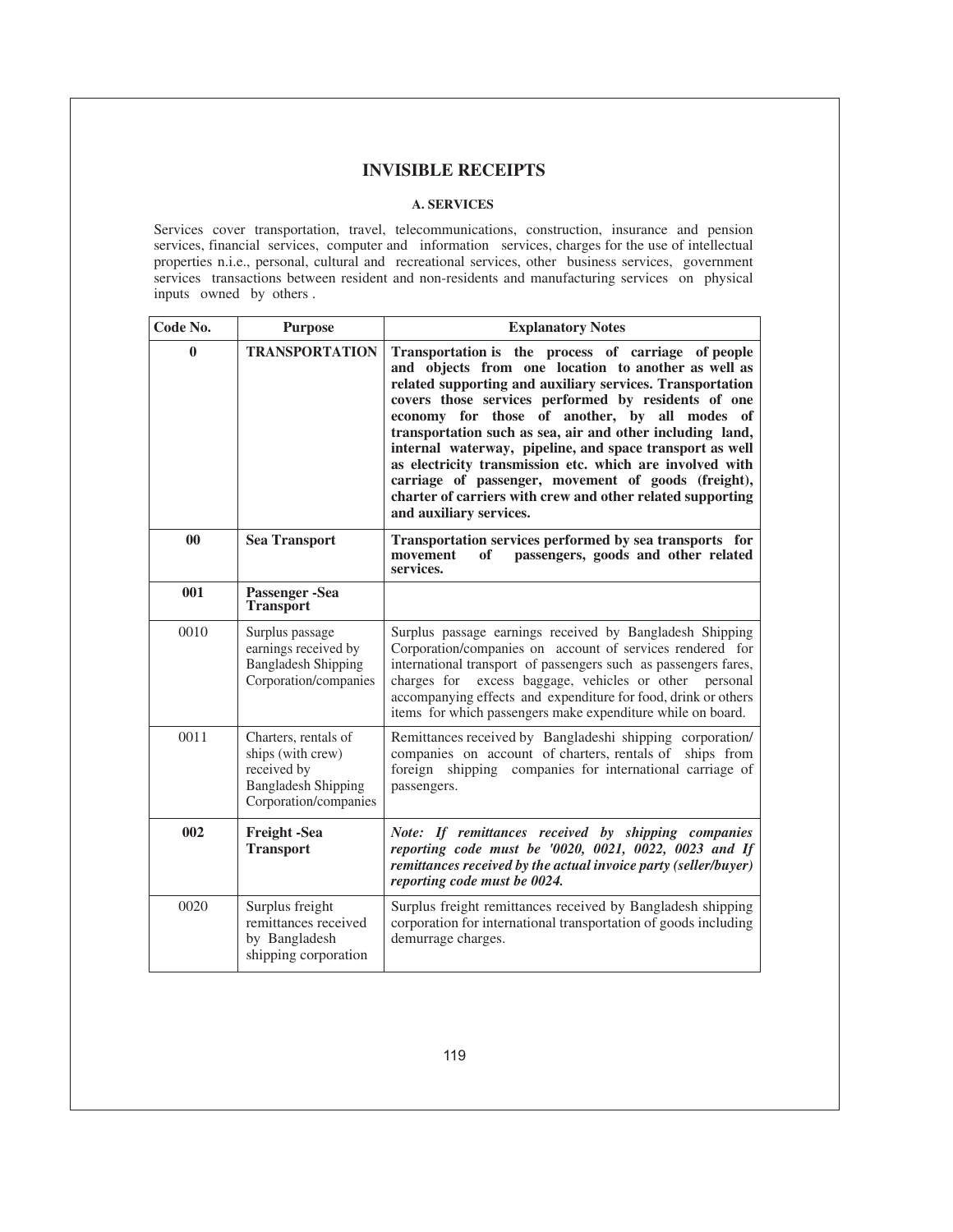| Code No. | <b>Purpose</b>                                                                                                                       | <b>Explanatory Notes</b>                                                                                                                                                                                                                                                                                                                                                                                                                                                                                                                                                                   |
|----------|--------------------------------------------------------------------------------------------------------------------------------------|--------------------------------------------------------------------------------------------------------------------------------------------------------------------------------------------------------------------------------------------------------------------------------------------------------------------------------------------------------------------------------------------------------------------------------------------------------------------------------------------------------------------------------------------------------------------------------------------|
| 0021     | Charters, rentals of<br>ships (with crew)<br>received by<br>Bangladesh shipping<br>corporation                                       | Remittances received for charters, rentals, or operating leases<br>of vessels/ships with crew<br>by Bangladesh shipping<br>corporation to<br>the foreign<br>shipping<br>companies for<br>international transportation of goods.                                                                                                                                                                                                                                                                                                                                                            |
| 0022     | Surplus freight<br>remittances received<br>by Bangladeshi<br>shipping companies                                                      | Surplus<br>freight<br>received<br>by Bangladeshi<br>remittances<br>shipping companies for international transportation of goods<br>including demurrage charges.                                                                                                                                                                                                                                                                                                                                                                                                                            |
| 0023     | Charters, rentals of<br>ships (with crew)<br>received by<br>Bangladeshi shipping<br>companies                                        | Remittances received for charters, rentals, or operating leases<br>with crew by Bangladeshi shipping<br>of vessels/ships<br>companies to the foreign shipping companies for international<br>transportation of goods.                                                                                                                                                                                                                                                                                                                                                                      |
| 0024     | Freight remittances<br>under all contractual<br>arrangements between<br>the parties.                                                 | Freight remittances under all contractual arrangements<br>between the parties (exporter and importer) i.e. Freight of<br>goods as being provided by the actual provider and payable by<br>the actual invoice party (seller/buyer )on FOB/CFR/CIF basis<br>export /import out of rentals, charters for carriage of goods is<br>shown in this code.                                                                                                                                                                                                                                          |
| 003      | Other sea transport<br>services                                                                                                      | Other sea transport services include services that are<br>auxiliary to transport and directly provided for the<br>movement of goods and persons.                                                                                                                                                                                                                                                                                                                                                                                                                                           |
| 0031     | Seaport services or<br>Seaport expenses<br>during the course of<br>shipment.                                                         | Receipts on account of port services during course of<br>shipment, such services are:<br>a) cargo handling<br>charges billed separately from freight<br>(i.e. loading, unloading that are not classified as freight),<br>storage and warehousing, packing and repackaging, labeling<br>, transferring, towing not included in freight services,<br>pilot-age and navigational aid for carriers, traffic control,<br>salvage operations etc. in Bangladesh.<br>b) Other dues and fees charged by the domestic sea port<br>authority from the foreign shipping companies or their<br>agents. |
| 0033     | Freight charges for<br>freight forwarding,<br>brokerage services<br>and related agents'<br>fees or commission<br>etc.(Sea Transport) | Remittances received by<br>a) freight forwarders' or freight agents on account of freight<br>forwarding.<br>b) brokerage services, related agents' fees or commission<br>associated with passenger and freight transport etc. and also<br>included freight commission charges etc.                                                                                                                                                                                                                                                                                                         |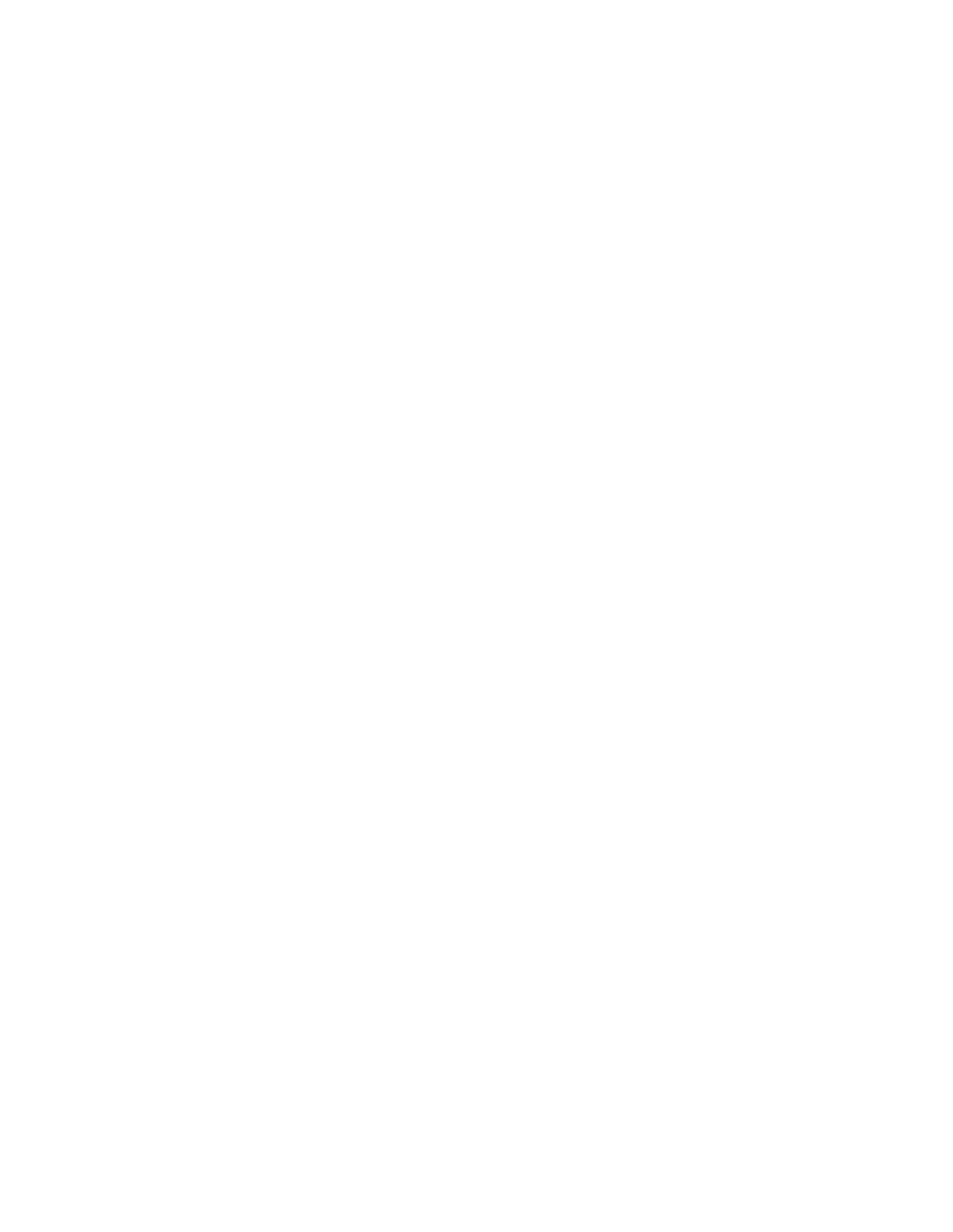| Code No. | <b>Purpose</b>                                                                          | <b>Explanatory Notes</b>                                                                                                                                                                                                                                                                                                                                                                                                                                                            |
|----------|-----------------------------------------------------------------------------------------|-------------------------------------------------------------------------------------------------------------------------------------------------------------------------------------------------------------------------------------------------------------------------------------------------------------------------------------------------------------------------------------------------------------------------------------------------------------------------------------|
| 004      | <b>Special sea</b><br>transportation                                                    | Special sea transportation are:<br>a) Supply of bunker oil/coal, provisions, stores etc.<br>Maintenance and repair services n.i.e.<br>b)<br>cover<br>maintenance and repair work by residents on goods<br>that are owned by the nonresident. The repairs may be<br>performed at the site of the repair or elsewhere. Cleaning<br>equipment<br>is included in this<br>of sea<br>transport<br>services.(Constructions are excluded; they are included<br>under construction services) |
| 0040     | Supply of bunker oil/<br>coal, provisions,<br>stores etc. to foreign<br>ships           | Receipts on account of supply of bunker<br>oil/coal,<br>provisions, stores etc. to foreign ships in Bangladesh.                                                                                                                                                                                                                                                                                                                                                                     |
| 0041     | Repair and<br>maintenance services<br>of foreign ships.                                 | Receipts on account of repair and maintenance services of<br>foreign ships<br>in Bangladesh. Cleaning of sea transport<br>equipment is included in this services.                                                                                                                                                                                                                                                                                                                   |
| 01       | <b>Air Transport</b>                                                                    | Transportation services performed by air transport.                                                                                                                                                                                                                                                                                                                                                                                                                                 |
| 011      | Passenger - Air<br><b>Transport</b>                                                     |                                                                                                                                                                                                                                                                                                                                                                                                                                                                                     |
| 0110     | Surplus passage<br>earnings received by<br><b>Bangladesh Biman</b>                      | received by Bangladesh Biman on<br>Surplus remittances<br>account of services rendered for international transport of<br>passengers such as passenger fares, charges for excess<br>baggage, vehicles or other personal accompanying effects<br>expenditure for food, drink or other items for which<br>and<br>passengers make expenditure while on board.                                                                                                                           |
| 0111     | Charters, rentals of<br><b>Bangladesh Biman</b><br>(with crew)                          | Remittances received on account of Charter, rental of<br>Bangladesh Biman with crew to the foreign airlines for<br>international carriage of passengers.                                                                                                                                                                                                                                                                                                                            |
| 0112     | Surplus passage<br>earnings received by<br>Bangladeshi aircrafts<br>companies (Private) | Surplus remittances received by Bangladeshi aircrafts<br>(Private) on account of services rendered for international<br>transport of passengers such as passenger fares, charges for<br>excess baggage, vehicles of other personal accompanying<br>effects and expenditure for food, drink or other items for<br>which passengers make expenditure while on board.                                                                                                                  |
| 0113     | Charters, rentals of<br>Bangladeshi aircrafts<br>(with crew) -Private                   | Remittances received by Bangladeshi aircrafts (Private) on<br>account of Charters, rentals of Bangladeshi aircrafts with<br>from foreign airlines for international carriage of<br>crew<br>passengers.                                                                                                                                                                                                                                                                              |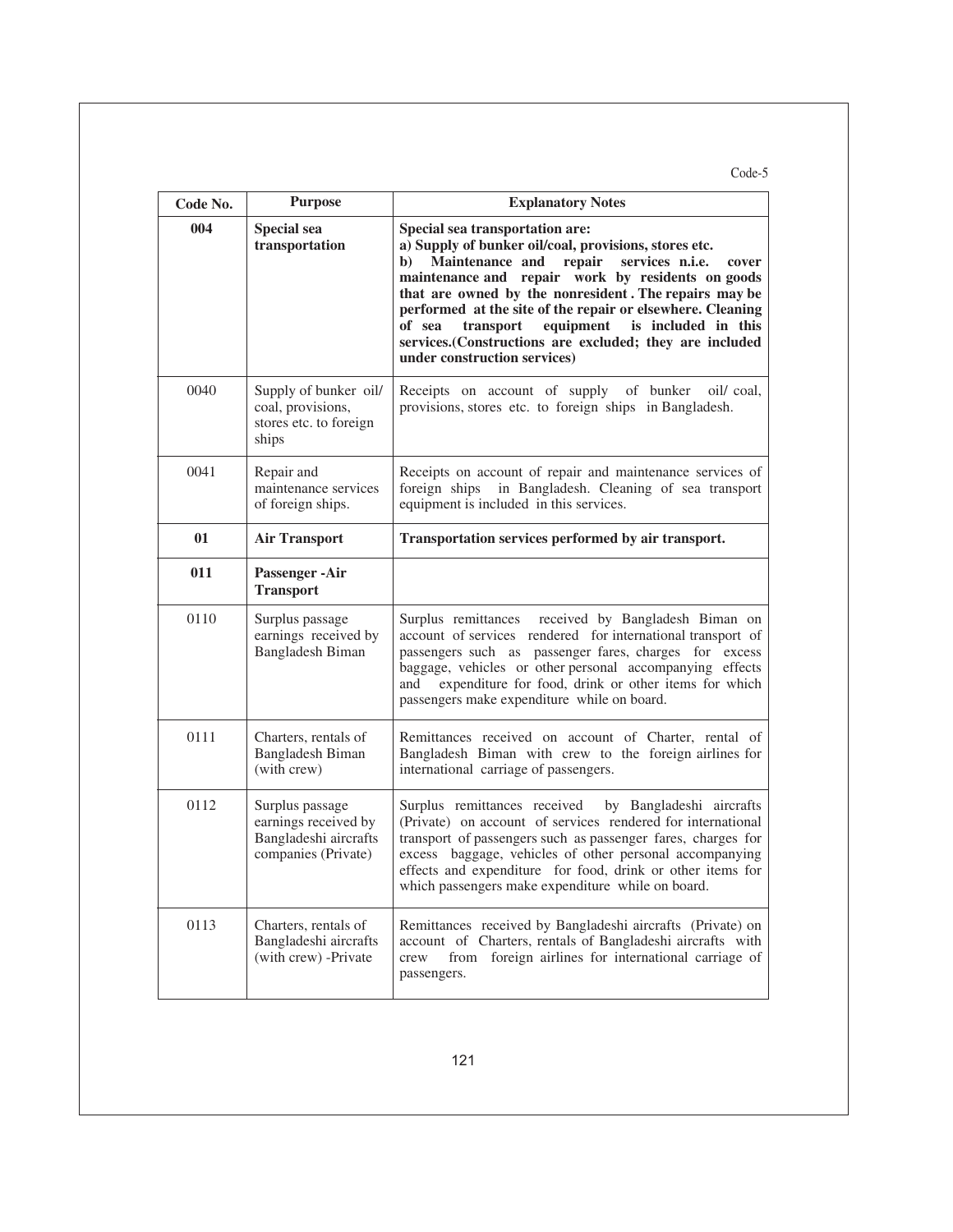| Code No. | <b>Purpose</b>                                                                                  | <b>Explanatory Notes</b>                                                                                                                                                                                                                                                                                                                                                                                                                                                                                                                         |
|----------|-------------------------------------------------------------------------------------------------|--------------------------------------------------------------------------------------------------------------------------------------------------------------------------------------------------------------------------------------------------------------------------------------------------------------------------------------------------------------------------------------------------------------------------------------------------------------------------------------------------------------------------------------------------|
| 012      | <b>Freight -Air Transport</b>                                                                   | Note: If remittances received by air companies reporting<br>code must be '0120, 0121, 0122, 0123 and If remittances<br>received by the actual invoice party (seller/buyer) reporting<br>code must be '0124                                                                                                                                                                                                                                                                                                                                       |
| 0120     | Surplus remittances of<br>freight services<br>received by<br><b>Bangladesh Biman</b>            | Surplus freight remittances received by Bangladesh Biman<br>for international transportation of goods including demurrage<br>charges.                                                                                                                                                                                                                                                                                                                                                                                                            |
| 0121     | Charters, rentals of<br><b>Bangladesh Biman</b><br>(with crew)                                  | Remittances received for charter (rental) of Bangladesh<br>Biman with crew to the foreign airlines for international<br>carriage of goods.                                                                                                                                                                                                                                                                                                                                                                                                       |
| 0122     | Surplus remittances<br>of freight services<br>received by<br>Bangladeshi aircrafts<br>(Private) | Surplus remittances received by Bangladeshi aircrafts<br>for international carrige of goods including<br>(Private)<br>demurrage charges.                                                                                                                                                                                                                                                                                                                                                                                                         |
| 0123     | Charters, rentals of<br>Bangladeshi aircrafts<br>(with crew) -Private                           | Remittances received for charter (rental) of Bangladeshi<br>aircrafts with crew to the foreign airlines for international<br>carriage of goods.                                                                                                                                                                                                                                                                                                                                                                                                  |
| 0124     | Freight remittances<br>under all contractual<br>arrangements between<br>the parties.            | all<br>Freight<br>remittances<br>under<br>contractual<br>arrangementsbetween the parties (exporter and importer) i.e.<br>Freight of goods as being provided by the actual provider and<br>payable by the actual invoice party (seller/buyer )on<br>FOB/CFR/CIF basis export /import out of rentals, charters for<br>carriage of goods is shown in this code.                                                                                                                                                                                     |
| 013      | Other air transport<br><b>Services</b>                                                          | Other air transport services include services that are<br>auxiliary to transport and directly provided for the<br>movement of goods and persons.                                                                                                                                                                                                                                                                                                                                                                                                 |
| 0130     | Airport services or<br>expenses                                                                 | Receipts on account of port services, such services are:<br>a) cargo handling charges billed separately from freight (i,e.<br>loading, unloading that are not classified as freight), storage and<br>warehousing, packing and repackaging, labeling, transferring,<br>towing not included in freight services, pilot-age and navigational<br>aid for carriers, air traffic control, salvage operations etc. in<br>Bangladesh.<br>b) Other dues and fees charged by the domestic air port authority<br>from the foreign airlines or their agents. |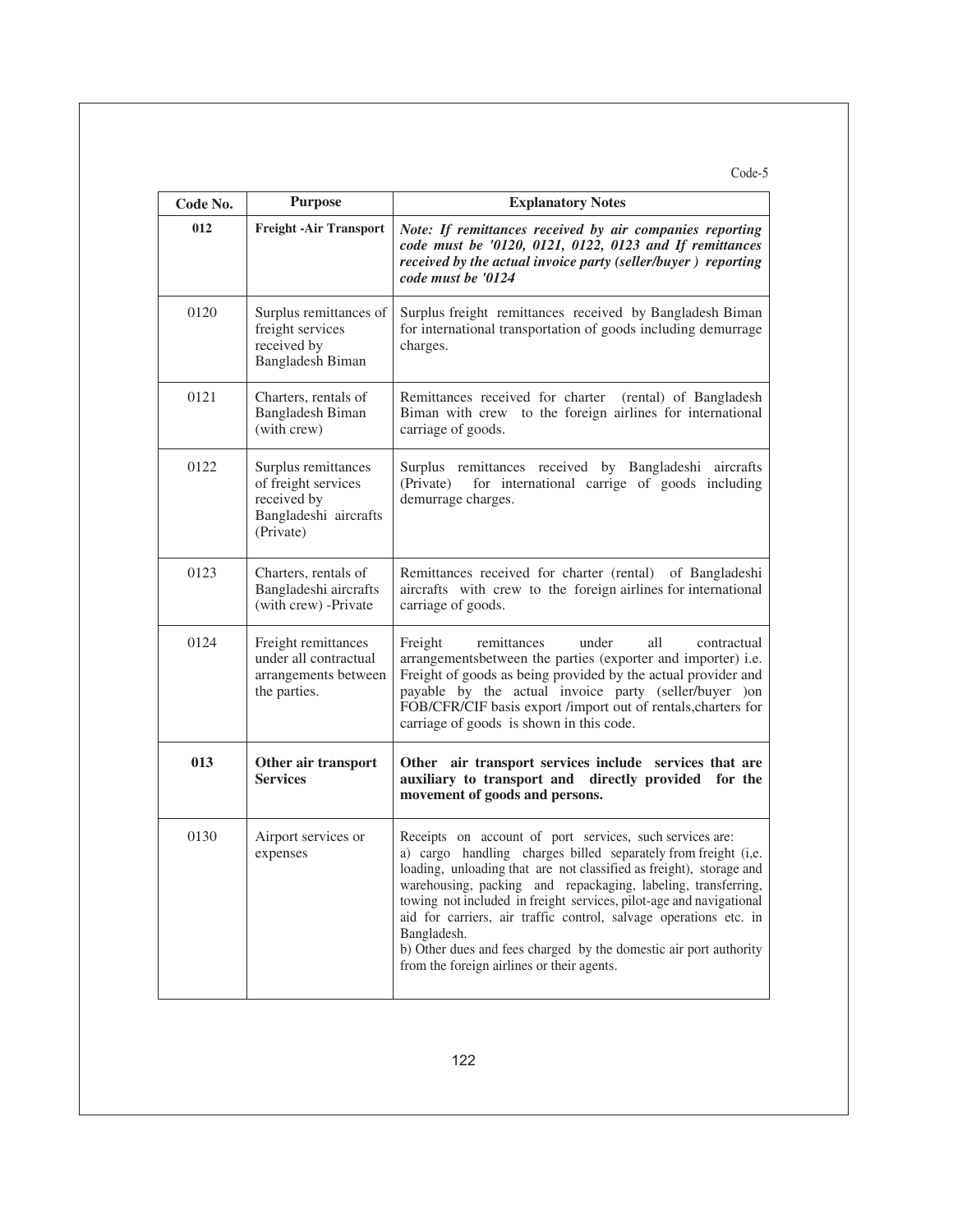| Code No. | <b>Purpose</b>                                                                                                                        | <b>Explanatory Notes</b>                                                                                                                                                                                                                                                                                                                                                                                                                                                                    |
|----------|---------------------------------------------------------------------------------------------------------------------------------------|---------------------------------------------------------------------------------------------------------------------------------------------------------------------------------------------------------------------------------------------------------------------------------------------------------------------------------------------------------------------------------------------------------------------------------------------------------------------------------------------|
| 0132     | Freight charges for<br>freight forwarding,<br>brokerage services<br>and related agents'<br>fees or commission<br>etc. (Air Transport) | Remittances received by<br>a) freight forwarders' or freight agents on account of freight<br>forwarding.<br>b) brokerage services, related agents' fees or commission<br>associated with passenger and freight transport etc. and also<br>included freight commission charges etc.                                                                                                                                                                                                          |
| 014      | <b>Special air</b><br>transportation                                                                                                  | Special air transportation are:<br>a) Supply of aviation fuels, provisions etc.<br>and<br>repair<br><b>Maintenance</b><br>services<br>n.i.e.<br>b)<br>cover<br>maintenance and repair work by residents on goods that<br>are owned by the nonresident. The repairs may be<br>performed at the site of the repair or elsewhere. Cleaning<br>of transport equipment is included in this transport<br>services. (Constructions are excluded; they are included<br>under construction services) |
| 0140     | Supply of aviation<br>fuel, provisions etc. to<br>foreign air crafts                                                                  | Receipts on account of supply of aviation fuels, provisions<br>etc. to foreign aircrafts in Bangladesh.                                                                                                                                                                                                                                                                                                                                                                                     |
| 0141     | Repair and<br>maintenance services<br>of foreign aircrafts.                                                                           | Receipts on account of repair and maintenance services of<br>foreign aircrafts in Bangladesh. Cleaning of air transport<br>equipment is included in this services.                                                                                                                                                                                                                                                                                                                          |
| 02       | <b>Rail Transport</b>                                                                                                                 |                                                                                                                                                                                                                                                                                                                                                                                                                                                                                             |
| 021      | Passenger - Rail<br><b>Transport</b>                                                                                                  |                                                                                                                                                                                                                                                                                                                                                                                                                                                                                             |
| 0210     | Surplus passage<br>earnings received by<br>Bangladesh rail<br>transport                                                               | Surplus remittances received by Bangladesh rail transport<br>authority on account of passengers services rendered for<br>international carriage of passengers such as passenger fares,<br>charges for excess baggage, vehicles of other personal<br>accompanying effects and expenditure for food, drink or other<br>items for which passengers make expenditure while on board.                                                                                                            |
| 022      | <b>Freight-Rail</b><br><b>Transport</b>                                                                                               |                                                                                                                                                                                                                                                                                                                                                                                                                                                                                             |
| 0220     | Surplus remittances of<br>freight services                                                                                            | remittances of freight services received by<br>Surplus<br>Bangladesh rail transport authority out of freight earnings<br>including demurrage charges.                                                                                                                                                                                                                                                                                                                                       |
| 0221     | Freight remittances<br>under all contractual<br>arrangements between<br>the parties.                                                  | Freight remittances under all contractual arrangements<br>between the parties (exporter and importer) i.e. Freight of<br>goods as being provided by the actual provider and payable by<br>the actual invoice party (seller/buyer )on FOB/CFR/CIF basis<br>export /import out of rentals, charters for carriage of goods is<br>shown in this code.                                                                                                                                           |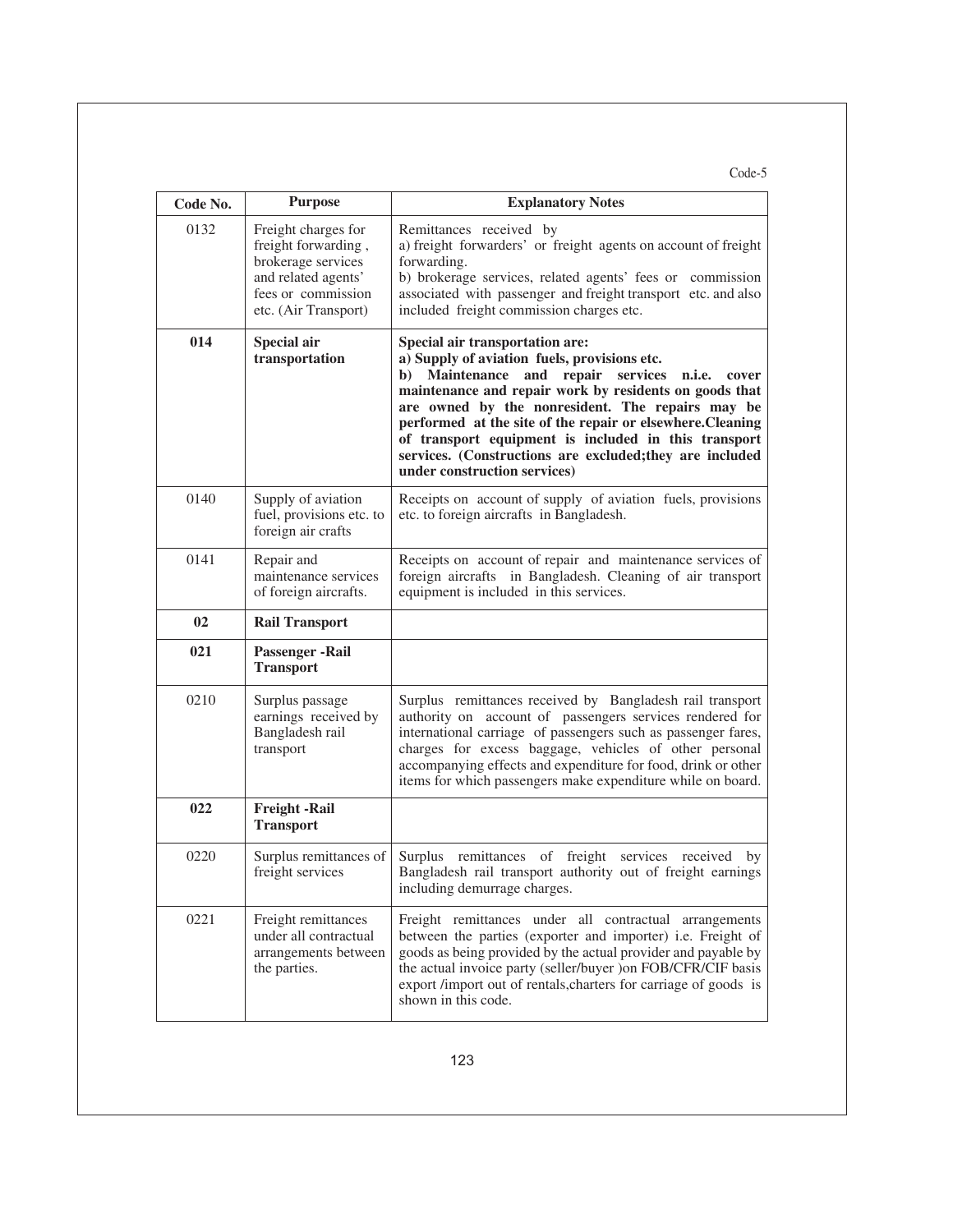| Code No.       | <b>Purpose</b>                                                                                                                        | <b>Explanatory Notes</b>                                                                                                                                                                                                                                                                                                                                                                                                                                                           |
|----------------|---------------------------------------------------------------------------------------------------------------------------------------|------------------------------------------------------------------------------------------------------------------------------------------------------------------------------------------------------------------------------------------------------------------------------------------------------------------------------------------------------------------------------------------------------------------------------------------------------------------------------------|
| 023            | <b>Other rail services</b>                                                                                                            |                                                                                                                                                                                                                                                                                                                                                                                                                                                                                    |
| 0231           | Rail station services<br>or expenses                                                                                                  | Receipts on account of rail station services, such services are:<br>a) cargo handling charges billed separately from freight<br>(i,e. loading, unloading that are not classified as freight),<br>storage and warehousing, packing and repackaging, labeling,<br>transferring, towing not included in freight services, salvage<br>operations in Bangladesh.<br>b) Other dues and fees charged by the domestic rail station<br>authority from the foreign rail transport companies. |
| 0232           | Freight charges for<br>freight forwarding,<br>brokerage services<br>and related agents'<br>fees or commission<br>etc.(Rail Transport) | Remittances received by<br>a) freight forwarders' or freight agents on account of freight<br>forwarding.<br>b) brokerage services, related agents' fees or commission<br>associated with passenger and freight transport etc. and also<br>included freight commission charges etc.                                                                                                                                                                                                 |
| 024            | Special rail<br>transportation                                                                                                        | Special rail transportation are:<br>a) Supply of fuel and oil to the foreign rail transport.<br>b) Maintenance and<br>repair<br>services n.i.e.<br>cover<br>maintenance and repair work by residents on goods<br>that are owned by the nonresident. The repairs may be<br>performed at the site of the repair or elsewhere. Cleaning<br>of transport equipment is included in this transport<br>services. (Constructions are excluded; they are included<br>under construction).   |
| 0240           | Supply of fuel and oil<br>to the foreign rail<br>transport                                                                            | Receipts on account of supply of fuel and oil to the foreign<br>rail transport.                                                                                                                                                                                                                                                                                                                                                                                                    |
| 0241           | Repair and<br>maintenance services<br>of foreign rail<br>transport equipments.                                                        | Receipts on account of repairs and maintenance services done<br>to foreign rail transport equipments in Bangladesh.Cleaning of<br>foreign rail transport equipment is included in this services.                                                                                                                                                                                                                                                                                   |
| 0 <sub>3</sub> | <b>Road Transport</b>                                                                                                                 |                                                                                                                                                                                                                                                                                                                                                                                                                                                                                    |
| 031            | Passenger - Road<br><b>Transport</b>                                                                                                  |                                                                                                                                                                                                                                                                                                                                                                                                                                                                                    |
| 0310           | Surplus<br>passage<br>earnings received by<br>Bangladeshi<br>road<br>transport companies or<br><b>BRTC</b>                            | Surplus remittances received by Bangladeshi road transport<br>copanies or BRTC on<br>account of services rendered for<br>international transport of passengers such as passenger fares,<br>charges for excess baggage, vehicles of other personal<br>accompanying effects and expenditure for food, drink or other<br>items for which passengers make expenditure while on<br>board.                                                                                               |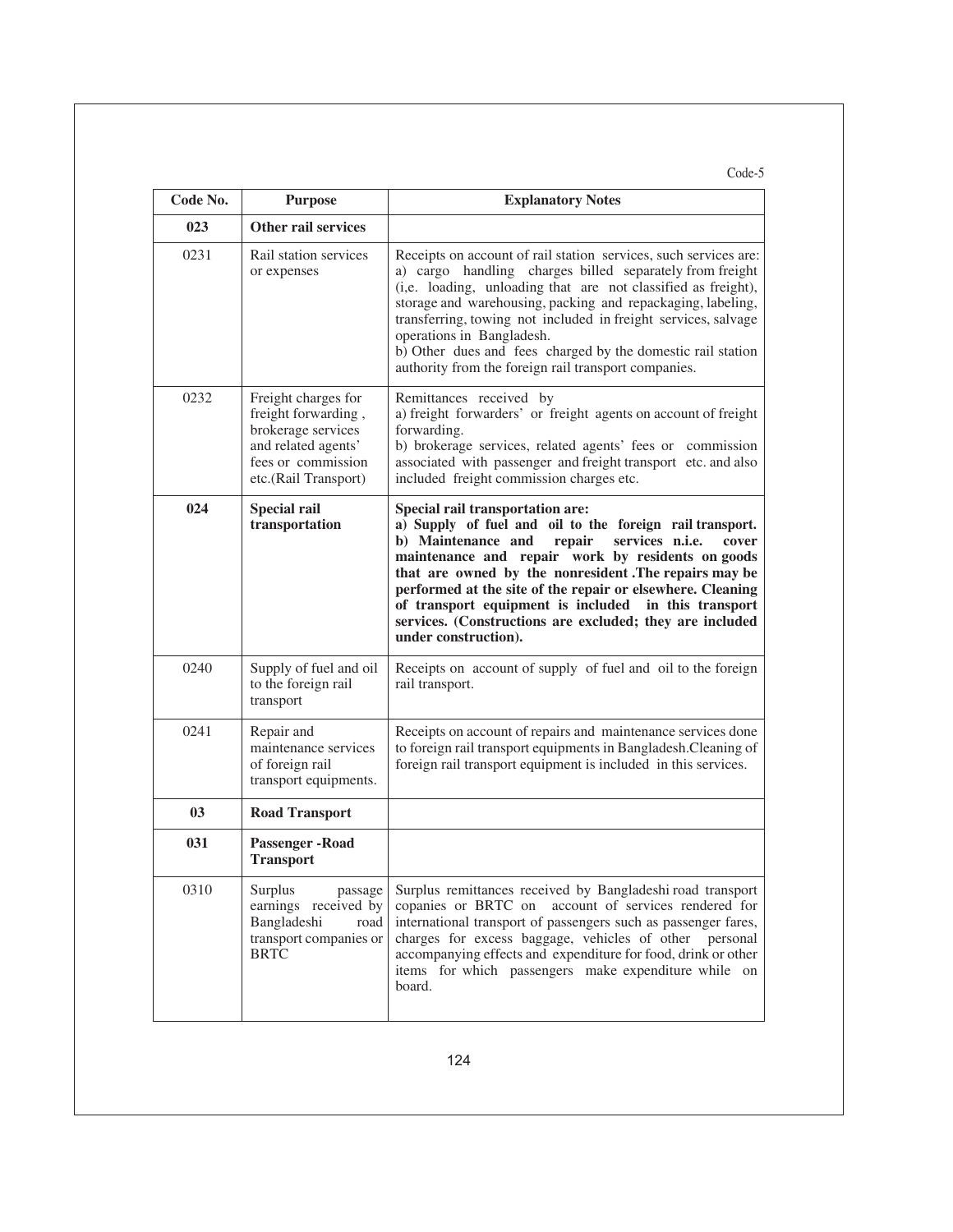| Code No. | <b>Purpose</b>                                                                                                                              | <b>Explanatory Notes</b>                                                                                                                                                                                                                                                                                                                                                                                                                                                                             |
|----------|---------------------------------------------------------------------------------------------------------------------------------------------|------------------------------------------------------------------------------------------------------------------------------------------------------------------------------------------------------------------------------------------------------------------------------------------------------------------------------------------------------------------------------------------------------------------------------------------------------------------------------------------------------|
| 032      | <b>Freight-Road</b><br><b>Transport</b>                                                                                                     |                                                                                                                                                                                                                                                                                                                                                                                                                                                                                                      |
| 0320     | Surplus remittances of<br>freight services                                                                                                  | Surplus remittances received by Bangladesh road transport<br>corporation or companies out of freight earnings including<br>demurrage charges.                                                                                                                                                                                                                                                                                                                                                        |
| 0321     | Freight<br>remittances<br>under all contractual<br>arrangements between<br>the parties.                                                     | Freight remittances under all contractual arrangements<br>between the parties (exporter and importer) i.e. Freight of<br>goods as being provided by the actual provider and payable by<br>the actual invoice party (seller/buyer )on FOB/CFR/CIF basis<br>export /import out of rentals, charters for carriage of goods is<br>shown in this code.                                                                                                                                                    |
| 033      | Other road transport<br>services                                                                                                            |                                                                                                                                                                                                                                                                                                                                                                                                                                                                                                      |
| 0331     | Land port services or<br>expenses.                                                                                                          | Receipts on account of road transportation services, such<br>services are:<br>a) cargo handling charges billed separately from freight<br>(i,e. loading, unloading that are not classified as freight),<br>storage and warehousing, packing and repackaging, labeling,<br>transferring, towing not included in freight services, salvage<br>operations in Bangladesh.<br>b) Other dues and fees charged by the domestic Land port<br>authority from the foreign road transport agencies/ companies.  |
| 0332     | Freight charges<br>for<br>freight<br>forwarding,<br>brokerage services and<br>related agents' fees or<br>commission etc.(Road<br>Transport) | Remittances received by<br>a) freight forwarders' or freight agents on account of freight<br>forwarding.<br>b) brokerage services, related agents' fees or commission<br>associated with passenger and freight transport etc. and also<br>included freight commission charges etc.                                                                                                                                                                                                                   |
| 034      | <b>Special road</b><br>transportation                                                                                                       | Special road transportation are:<br>a) Supply<br>of fuel and<br>oil to the<br>foreign road<br>transport.<br>b) Maintenance and<br>repair<br>services n.i.e.<br>cover<br>maintenance and repair work by residents on goods<br>that are owned by the nonresident. The repairs may be<br>performed at the site of the repair or elsewhere. Cleaning<br>of transport equipment is included in this transport<br>services. (Constructions are excluded; they are included<br>under construction services) |
| 0340     | Supply of fuel and oil<br>foreign<br>to<br>road<br>vehicles                                                                                 | Receipts on account of supply of fuel and oil to foreign road<br>vehicles in Bangladesh.                                                                                                                                                                                                                                                                                                                                                                                                             |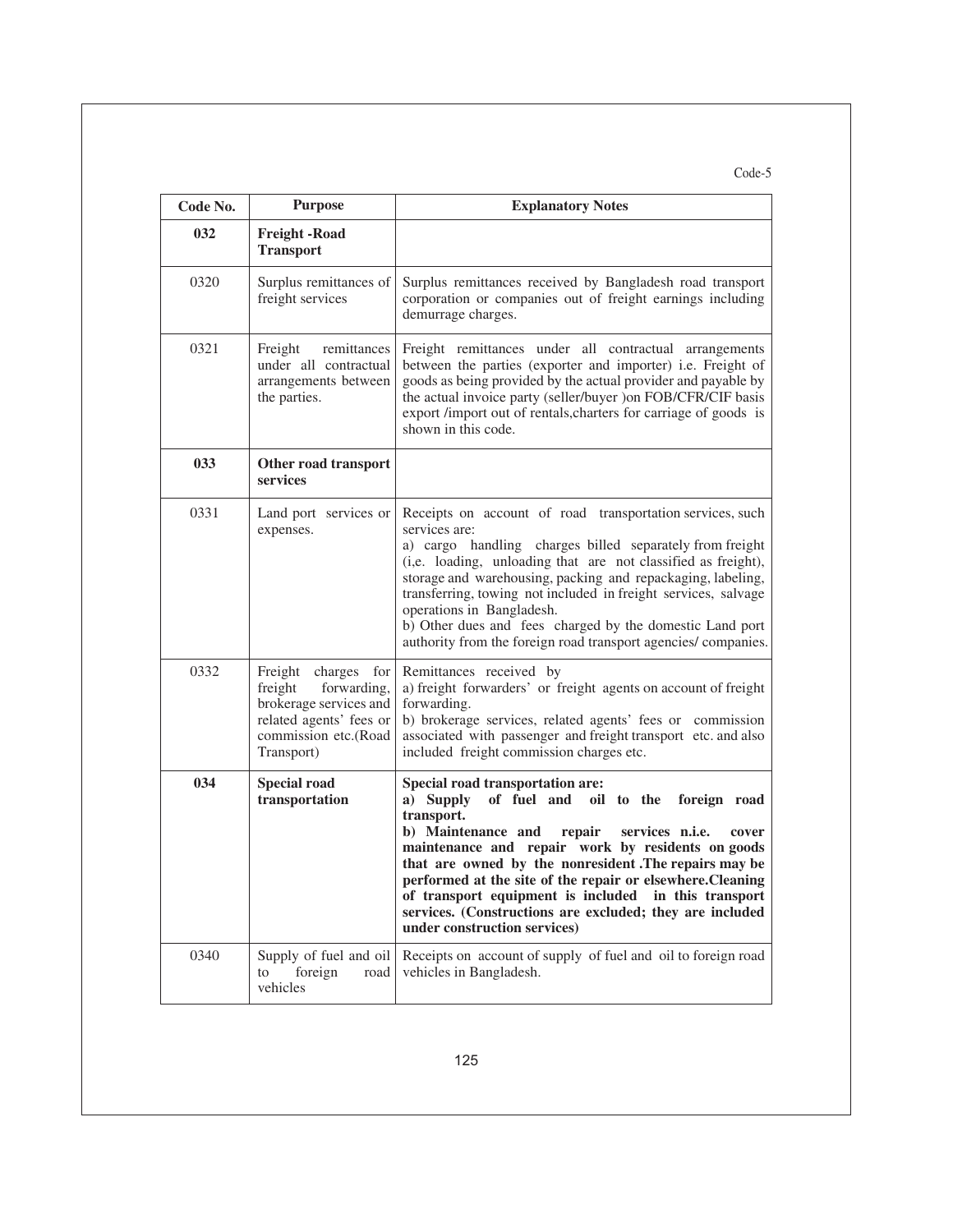| Code No.       | <b>Purpose</b>                                                  | <b>Explanatory Notes</b>                                                                                                                                                                                                                                                                                                                                                         |
|----------------|-----------------------------------------------------------------|----------------------------------------------------------------------------------------------------------------------------------------------------------------------------------------------------------------------------------------------------------------------------------------------------------------------------------------------------------------------------------|
| 0341           | Repair and maintenance<br>services of foreign road<br>vehicles. | Receipts on account of repairs and maintenance services<br>done to foreign road vehicles in Bangladesh. Cleaning of road<br>vehicles equipment is included in this services.                                                                                                                                                                                                     |
| 04             | <b>Pipeline Transport</b>                                       |                                                                                                                                                                                                                                                                                                                                                                                  |
| 041            | Pipeline<br>transport<br>services                               |                                                                                                                                                                                                                                                                                                                                                                                  |
| 0410           | Receipts on account of<br>pipeline services                     | Remittance received by<br>pipeline service<br>Bangladesh<br>on account of pipeline<br>services rendered<br>authority<br>internationally.                                                                                                                                                                                                                                         |
| 0 <sub>5</sub> | <b>Electricity</b><br><b>Transmission</b>                       |                                                                                                                                                                                                                                                                                                                                                                                  |
| 051            | Electricity<br>transmission services                            |                                                                                                                                                                                                                                                                                                                                                                                  |
| 0510           | Receipts on account<br>of electricity<br>transmission services  | Remittance received by Bangladesh electricity transmission<br>service authority on account of electricity transmission<br>services rendered internationally.                                                                                                                                                                                                                     |
| 06             | <b>Postal and Courier</b><br><b>Services</b>                    |                                                                                                                                                                                                                                                                                                                                                                                  |
| 061            | <b>Postal and Courier</b><br><b>Services</b>                    |                                                                                                                                                                                                                                                                                                                                                                                  |
| 0610           | Postal services                                                 | Receipts from foreign post offices for pick-up, transport and<br>delivery of letters, newspapers, periodicals, brochures and<br>other printed matters and of parcels, packages, including<br>post office counter, (such as sales of stamps money orders,<br>poste restante services, telegram services, etc.) and mailbox<br>rental services by national postal administrations. |
| 0611           | Courier services                                                | Receipts from foreign courier services operators for pick-up,<br>transport and delivery of letters, newspapers, periodicals,<br>other printed matters and of parcels,<br>brochures<br>and<br>packages, including express and door-to-door delivery.<br>Express delivery services might include, for example, on<br>demand pick-up or time definite delivery.                     |
| 0612           | Surplus earnings of<br>courier services<br>operators            | Remittannees by surplus earnings received by Bangladeshi<br>courier services company/operators from its agent offices<br>including demurrage charges.                                                                                                                                                                                                                            |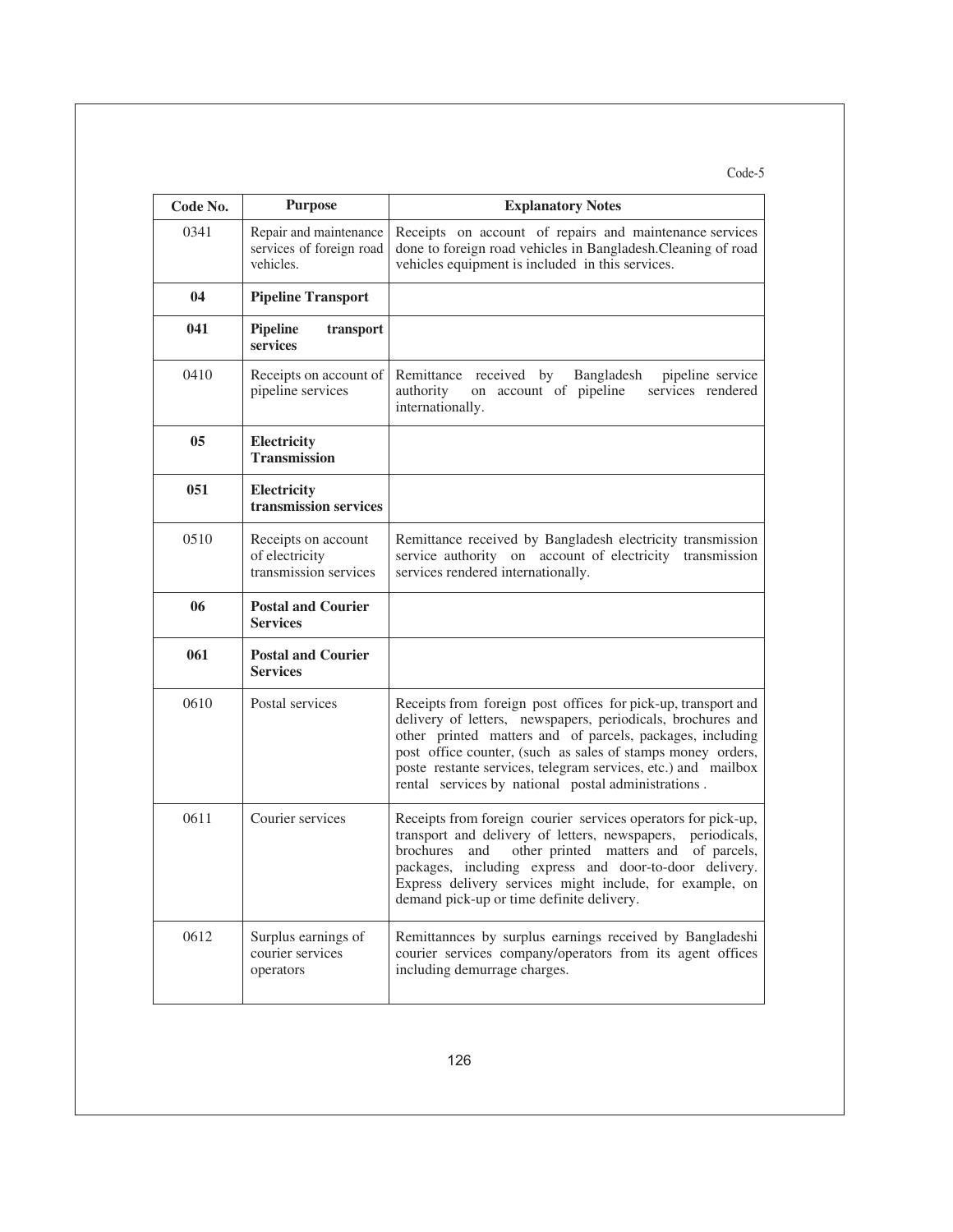| Code No. | <b>Purpose</b>                                                        | <b>Explanatory Notes</b>                                                                                                                                                                                                                                                                                                                                                                                                                                                                                                                                                                                                                                                                                                                                                                                                                                                                                                                                                                                                                                                                                                                  |
|----------|-----------------------------------------------------------------------|-------------------------------------------------------------------------------------------------------------------------------------------------------------------------------------------------------------------------------------------------------------------------------------------------------------------------------------------------------------------------------------------------------------------------------------------------------------------------------------------------------------------------------------------------------------------------------------------------------------------------------------------------------------------------------------------------------------------------------------------------------------------------------------------------------------------------------------------------------------------------------------------------------------------------------------------------------------------------------------------------------------------------------------------------------------------------------------------------------------------------------------------|
| 1        | <b>TRAVEL</b>                                                         | Travel covers all goods and services which are acquired<br>from resident economy by the non-resident travelers during<br>their stay in the resident economy (Bangladesh).<br>A traveler is an individual staying less than on year in an<br>economy of which he is not a resident for any purpose other<br>than (a) being stationed on a military base or with another<br>government agency of his own government, including<br>and other embassy personnel<br>diplomats<br>and<br>(b)<br>accompanying a person mentioned under (a) as a dependent,<br>or (c) undertaking a productive activity directly for an entity<br>which is a resident of an economy other than his own. The<br>one year rule does not apply to students and medical patients<br>who remain residents of their own economy even if their<br>length of stay in another economy is one year or more. All<br>types of travel have been categorized under two major heads<br>(a) business travel and (b) personal travel.                                                                                                                                              |
| 10       | <b>Business Travel</b>                                                | Business travel covers goods and services acquired for<br>personal use by persons whose primary purpose of travel<br>is for business. This category covers travelers going<br>abroad for all types of business activities, carrier crews<br>stopping off or laying over, government employees on<br>official travel, employees of international organization on<br>official business; employees traveling on behalf of their<br>employer (except for diplomatic staff etc. employed in<br>government enclaves, whose expenditure in their territory<br>of physical location is included in government goods and<br>services n.i.e.); self- employed nonresidents traveling for<br>business purposes; and seasonal, border, and other<br>short-term workers/employees doing work for enterprises<br>which are not resident in the economy where the work<br>occurs. The business activities may include production or<br>installation work, market<br>exploration, commercial<br>negotiations, missions, conference, conventions, other<br>meetings, or other business purposes on behalf of an<br>enterprise resident in another economy. |
| 101      | <b>Official Travel</b>                                                |                                                                                                                                                                                                                                                                                                                                                                                                                                                                                                                                                                                                                                                                                                                                                                                                                                                                                                                                                                                                                                                                                                                                           |
| 1010     | Official travel of<br>government and semi-<br>government<br>employees | Receipts from foreign government and semi-government<br>employees on official travel such as missions, conference,<br>conventions, other meetings, workshops, training, etc. on<br>account of daily<br>allowances, training<br>allowances,<br>entertainment, contingencies, medical fees etc. including<br>all business delegation of government/ semi-government<br>organizations. in Bangladesh. Also included are receipts<br>from those travelers against international credit cards.                                                                                                                                                                                                                                                                                                                                                                                                                                                                                                                                                                                                                                                 |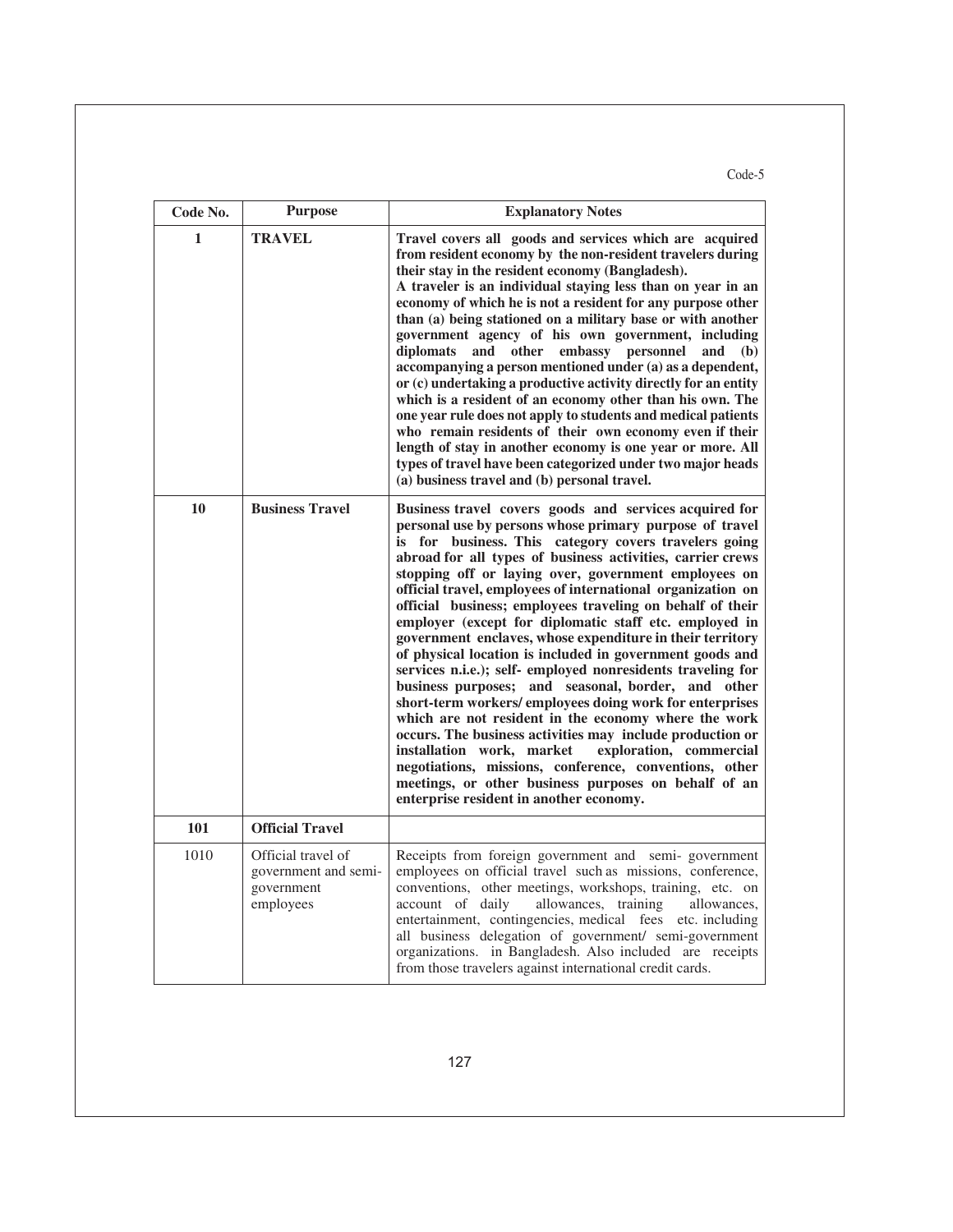| Code No. | <b>Purpose</b>                                                    | <b>Explanatory Notes</b>                                                                                                                                                                                                                                                                                                                                                                                                                                                                                                                              |
|----------|-------------------------------------------------------------------|-------------------------------------------------------------------------------------------------------------------------------------------------------------------------------------------------------------------------------------------------------------------------------------------------------------------------------------------------------------------------------------------------------------------------------------------------------------------------------------------------------------------------------------------------------|
| 1011     | Other official travel of<br>international<br>organizations/bodies | Receipt from officials of international organizations on<br>official travel such as missions, conference, conventions,<br>meetings etc.<br>account of daily allowances,<br>other<br>on<br>training allowances, entertainment, contingencies, medical<br>fees etc. including all business delegation of international<br>organizations. in Bangladesh. Also included are receipts from<br>travelers against international credit cards.                                                                                                                |
| 102      | <b>Commercial Travel</b>                                          |                                                                                                                                                                                                                                                                                                                                                                                                                                                                                                                                                       |
| 1020     | <b>Commercial Travel</b>                                          | Receipts from commercial travelers who visit Bangladesh for<br>installation<br>work, market<br>production or<br>exploration,<br>commercial negotiations, missions, conference, conventions,<br>other meetings, or other business purposes on behalf of an<br>enterprise resident in another economy. Also included are<br>receipts from those travelers against international credit cards.                                                                                                                                                           |
| 103      | <b>Non-official Travel</b>                                        |                                                                                                                                                                                                                                                                                                                                                                                                                                                                                                                                                       |
| 1030     | Non-official<br>delegation                                        | from non-official private<br>delegation<br>Receipts<br>and<br>non-officials in official delegation from abroad other than<br>commercial. Also included are receipts from those travelers<br>against international credit cards.                                                                                                                                                                                                                                                                                                                       |
| 104      | <b>Others business</b><br>travel                                  |                                                                                                                                                                                                                                                                                                                                                                                                                                                                                                                                                       |
| 1040     | Others business travel                                            | Receipts from others business traveler such as carrier crews<br>stopping off or laying over, seasonal, border, and other<br>short-term workers/employees doing work for enterprises<br>which are not resident in the economy where the work<br>occurs. Also included are receipts from those travelers<br>against international credit cards.                                                                                                                                                                                                         |
| 11       | <b>Personal Travel</b>                                            | This category covers travelers (other than business travel)<br>who visit for activities such as vacations/holidays,<br>participation in sports and other recreational and cultural<br>activities, visits with relatives and friends etc. and for<br>pilgrimage, educational and health-related purposes, Also<br>included in this category are government employees on<br>leave in an economy other than that in which they are<br>resident or stationed and tourist/travelers<br>i.e. those<br>visiting a country "en route" to another destination. |
| 111      | <b>Health Related</b><br><b>Travel</b>                            |                                                                                                                                                                                                                                                                                                                                                                                                                                                                                                                                                       |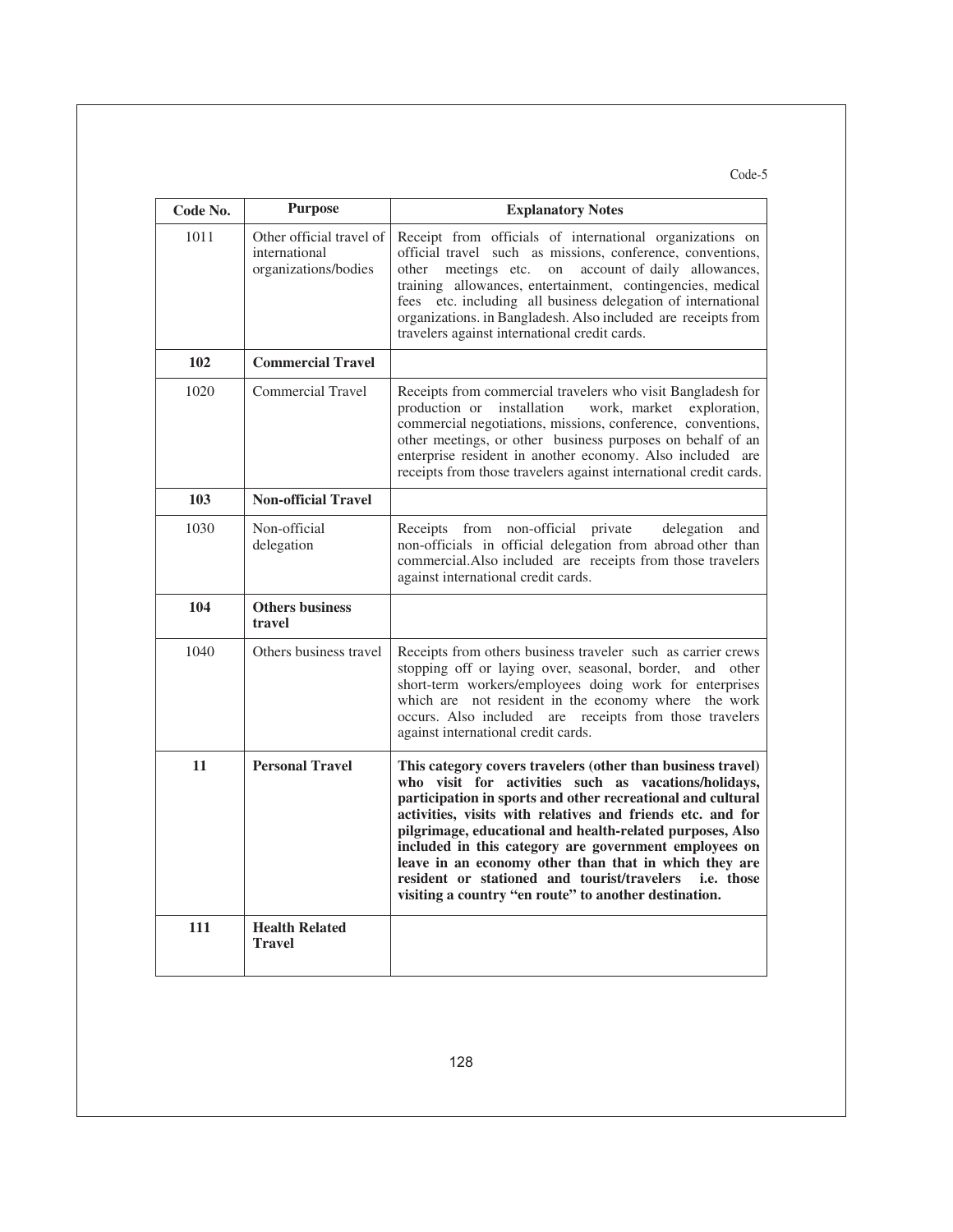| Code No. | <b>Purpose</b>                                                                          | <b>Explanatory Notes</b>                                                                                                                                                                                                                                                                                 |
|----------|-----------------------------------------------------------------------------------------|----------------------------------------------------------------------------------------------------------------------------------------------------------------------------------------------------------------------------------------------------------------------------------------------------------|
| 1110     | Medical travel by<br>non-resident patients                                              | Receipts from non-resident patients for medical treatment<br>in Bangladesh (i.e. medical services, other health care, food,<br>accommodation, local transport, etc. acquired by those<br>traveling for medical resons). Also included are receipts from<br>travelers against international credit cards. |
| 112      | <b>Education Related</b><br><b>Travel</b>                                               |                                                                                                                                                                                                                                                                                                          |
| 1120     | <b>Students</b>                                                                         | account of education of foreign students<br>Receipts on<br>studying in Bangladesh (i.e. tuition, food, accommodation,<br>local transport, health services, etc. acquired by nonresident<br>students) Also included are receipts from those travelers<br>against international credit cards.              |
| 1121     | Trainees- other than<br>officials of government<br>and semi-government<br>organizations | Receipts on account of training expenditure of foreign<br>trainees in Bangladesh other than officials government and<br>semi-government organizations. Also included are receipts<br>from those travelers against international credit cards.                                                            |
| 113      | <b>Other Travel</b>                                                                     |                                                                                                                                                                                                                                                                                                          |
| 1130     | Tourists (foreign)                                                                      | Receipts from foreign tourists who visit Bangladesh for<br>recreation or vacation.Also included<br>are<br>receipts from<br>travelers against international credit cards.                                                                                                                                 |
| 1131     | Excursionists                                                                           | All foreign exchange receipts from excursionists such as<br>group study tour etc. Also included<br>are<br>receipts from<br>travelers against international credit cards.                                                                                                                                 |
| 1132     | Religious travel                                                                        | Receipts from non-residents on account of observance of<br>religious activities such as tablic jhamat, pilgrimage etc. in<br>Bangladesh. Also included are receipts from travelers against<br>international credit cards.                                                                                |
| 1133     | Sports and cultural<br>activities                                                       | Receipts from foreign participants for participation in<br>sporting events and cultural activities etc. in Bangladesh.<br>Also included are receipts from those travelers against<br>international credit cards.                                                                                         |
| 1134     | Passage money                                                                           | Receipts on account of passage money repatriated by<br>construction/engineering companies /firms/ travel agents etc.<br>in Bangladesh having their offices abroad. Including<br>reimbursement of air ticket of crews' by the agent.                                                                      |
| 1136     | Cost of<br>ticket/passages<br>outside Wage<br>Earners' Account                          | Cost of<br>ticket encashment or passage<br>paid against<br>encashment certificates drawn on private foreign currency<br>accounts maintained outside wage earners account.                                                                                                                                |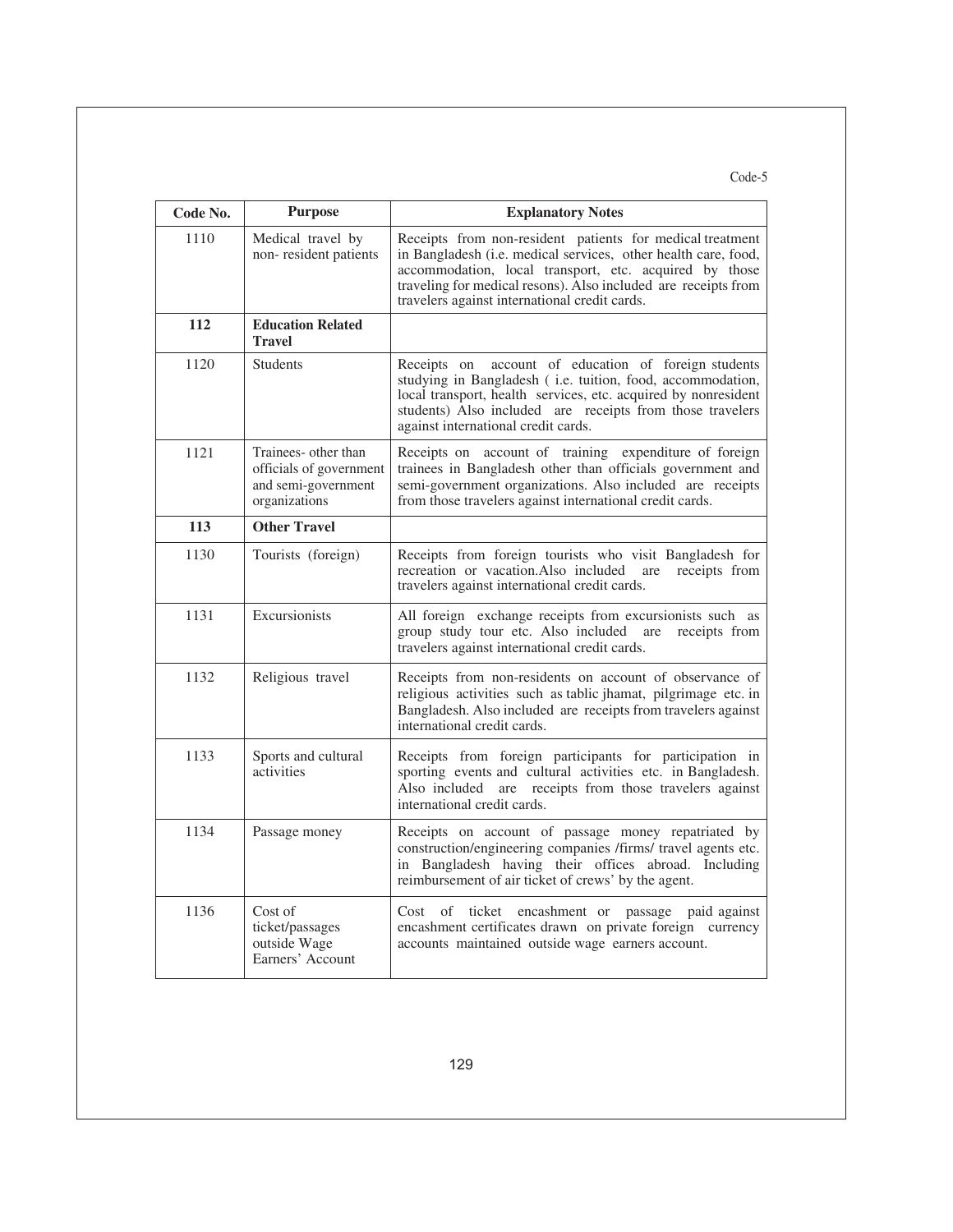| Code No.       | <b>Purpose</b>                                                                                                                                                                                                                                                                                               | <b>Explanatory Notes</b>                                                                                                                                                                                                                                                                                                                                                                                                                                                                                                                                                                                                                                                                        |
|----------------|--------------------------------------------------------------------------------------------------------------------------------------------------------------------------------------------------------------------------------------------------------------------------------------------------------------|-------------------------------------------------------------------------------------------------------------------------------------------------------------------------------------------------------------------------------------------------------------------------------------------------------------------------------------------------------------------------------------------------------------------------------------------------------------------------------------------------------------------------------------------------------------------------------------------------------------------------------------------------------------------------------------------------|
| 1137           | Other travel n.i.e.                                                                                                                                                                                                                                                                                          | Receipts on account of travel items not included elsewhere<br>such as: a) Visits with relatives and friends.<br>b) Cost of ticket encashment or passages under Wage Earners'<br>related foreign exchange /margin<br>Travel<br>etc.c)<br><sub>or</sub><br>commission, receipts for hotel booking tour operators, travel<br>agent, other provider etc. in Bangladesh is included in this<br>code. Also included<br>receipts from travelers against<br>are<br>international credit cards, and reimbursement of travel cost.                                                                                                                                                                        |
| Note           | Miscellaneous<br>Refunds from<br>Bangladeshi traveler<br>Note: if this Refund<br>process in TC/TT<br>form then it will be<br>reported in 'others'<br>row of 'Purchases' side<br>in S-1. if this Refund<br>process in Cash form<br>then it will be reported<br>in 'others' row of<br>'Purchases' side in S-6. | Miscellaneous Refunds from Bangladeshi travelers such as:<br>a) Return of tuition fees etc.<br>b) Re-conversion of foreign<br>currency from Bangladeshi<br>tourist.                                                                                                                                                                                                                                                                                                                                                                                                                                                                                                                             |
| $\overline{2}$ | <b>OTHER SERVICES</b>                                                                                                                                                                                                                                                                                        | Other services comprise those international services that<br>are not covered under transportation and travel services.                                                                                                                                                                                                                                                                                                                                                                                                                                                                                                                                                                          |
| 20             | <b>Telecommunications</b>                                                                                                                                                                                                                                                                                    | Telecommunication Services are defined in terms of the nature<br>of the services, not the method of delivery. Only amounts<br>transmission should<br>be<br>included<br>under<br>payable for<br>telecommunications services; Excluded are installation services<br>for telephone network equipment (included in construction) and<br>data base services (included in information services).                                                                                                                                                                                                                                                                                                      |
| 201            | <b>Telecommunication</b><br>services                                                                                                                                                                                                                                                                         |                                                                                                                                                                                                                                                                                                                                                                                                                                                                                                                                                                                                                                                                                                 |
| 2010           | Telecommunication<br>services                                                                                                                                                                                                                                                                                | Receipts on account of telecommunication services encompass<br>the broadcast or transmission of sound, images, data or other<br>information by telephone, telex, telegram, radio and television<br>cable transmission, radio and television satellite, electronic<br>mail, facsimile, etc., including business network services (cost/<br>fees for Reuter monitors, SWIFT), teleconferencing, and<br>support services and satellite cable subscription. Also including<br>leasing of telecommunications lines or capacity. Also included<br>are mobile telecommunications services, internet backbone<br>services and online access services, including provision of<br>access to the internet. |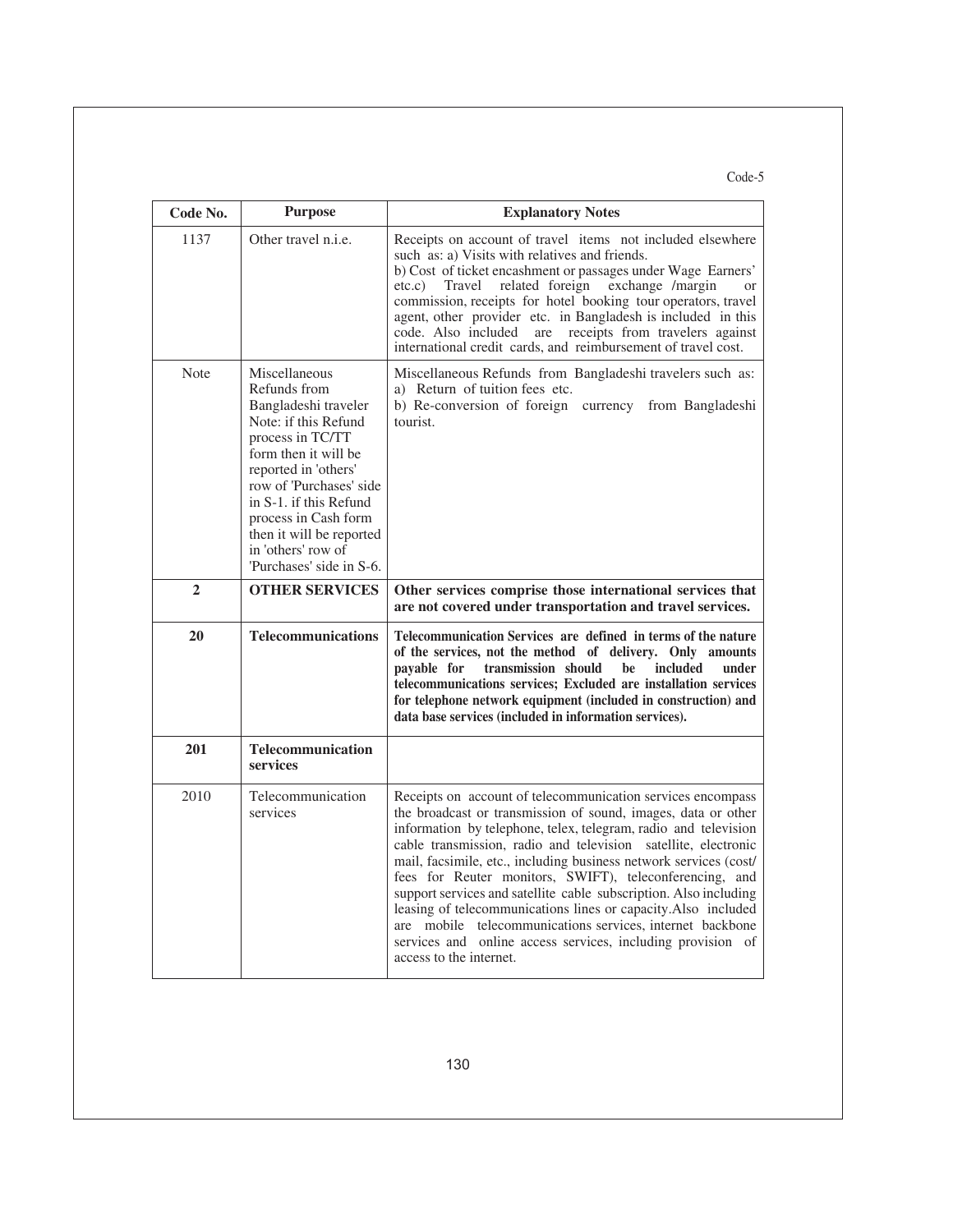| Code No. | <b>Purpose</b>                                                                                                                                                                                                                         | <b>Explanatory Notes</b>                                                                                                                                                                                                                                                                                                                                                                                                                                                                                                                                                                                                                                                                                                                                                                                                                                      |
|----------|----------------------------------------------------------------------------------------------------------------------------------------------------------------------------------------------------------------------------------------|---------------------------------------------------------------------------------------------------------------------------------------------------------------------------------------------------------------------------------------------------------------------------------------------------------------------------------------------------------------------------------------------------------------------------------------------------------------------------------------------------------------------------------------------------------------------------------------------------------------------------------------------------------------------------------------------------------------------------------------------------------------------------------------------------------------------------------------------------------------|
| 21       | <b>Construction</b>                                                                                                                                                                                                                    | Construction cover works on construction projects and<br>installation by resident to nonresident enterprises                                                                                                                                                                                                                                                                                                                                                                                                                                                                                                                                                                                                                                                                                                                                                  |
| 211      | <b>Construction</b><br>services                                                                                                                                                                                                        | Construction work covers work on construction projects<br>and installation by nonresident to resident enterprises.                                                                                                                                                                                                                                                                                                                                                                                                                                                                                                                                                                                                                                                                                                                                            |
| 2110     | Construction work<br>abroad: Construction<br>work for nonresidents<br>by resident enterprises :<br>(Credit.)                                                                                                                           | Construction work for nonresidents by resident enterprises in the<br>compiling ecomomy: Construction services covers the creation,<br>renovation, repair, or extension of fixed assets in the form of<br>buildings, land improvements of an engineering nature, and<br>other such engineering constructions as roads, bridge, dams,<br>etc. It also includes related installation (such as installation<br>services for telephone network equipment) and assembly work.<br>It includes site preparation and general construction as well as<br>specialized services such as painting, plumbing, and demolition.<br>It also includes management of construction projects. Repairs<br>of railway facilities, harbors, and airfield facilities included in<br>construction.Remittances received from abroad for such work<br>are to be reported under this code. |
| 2112     | Construction work in<br>the reporting economy<br>: Goods and services<br>acquired in the<br>compiling economy<br>in which the<br>construction activity<br>is being undertaken<br>by resident<br>construction<br>enterprises. (Credit.) | Remittances from abroad for acquisition of<br>goods and<br>services from resident enterprise by nonresident construction<br>enterprises undertaking that conostruction work in the<br>compiling economy                                                                                                                                                                                                                                                                                                                                                                                                                                                                                                                                                                                                                                                       |
| 22       | <b>Insurance Services</b>                                                                                                                                                                                                              | Insurance services include services of providing Direct<br>insurance (i,e. Marine insurance, Non-marine insurance,<br>life<br>insurance<br>and<br>annuities, freight<br>insurance),<br>reinsurance, auxiliary services to insurance, pension<br>and standardized guarantee schemes.<br>schemes,<br>In<br>overview, the total value of insurance and pension services<br>is derived as the margin between the amounts accruing to<br>the companies (namely, premiums, contributions,<br>and<br>supplements)<br>and the amounts<br>accruing<br>the<br>to<br>policyholders (namely claims and benefits).                                                                                                                                                                                                                                                         |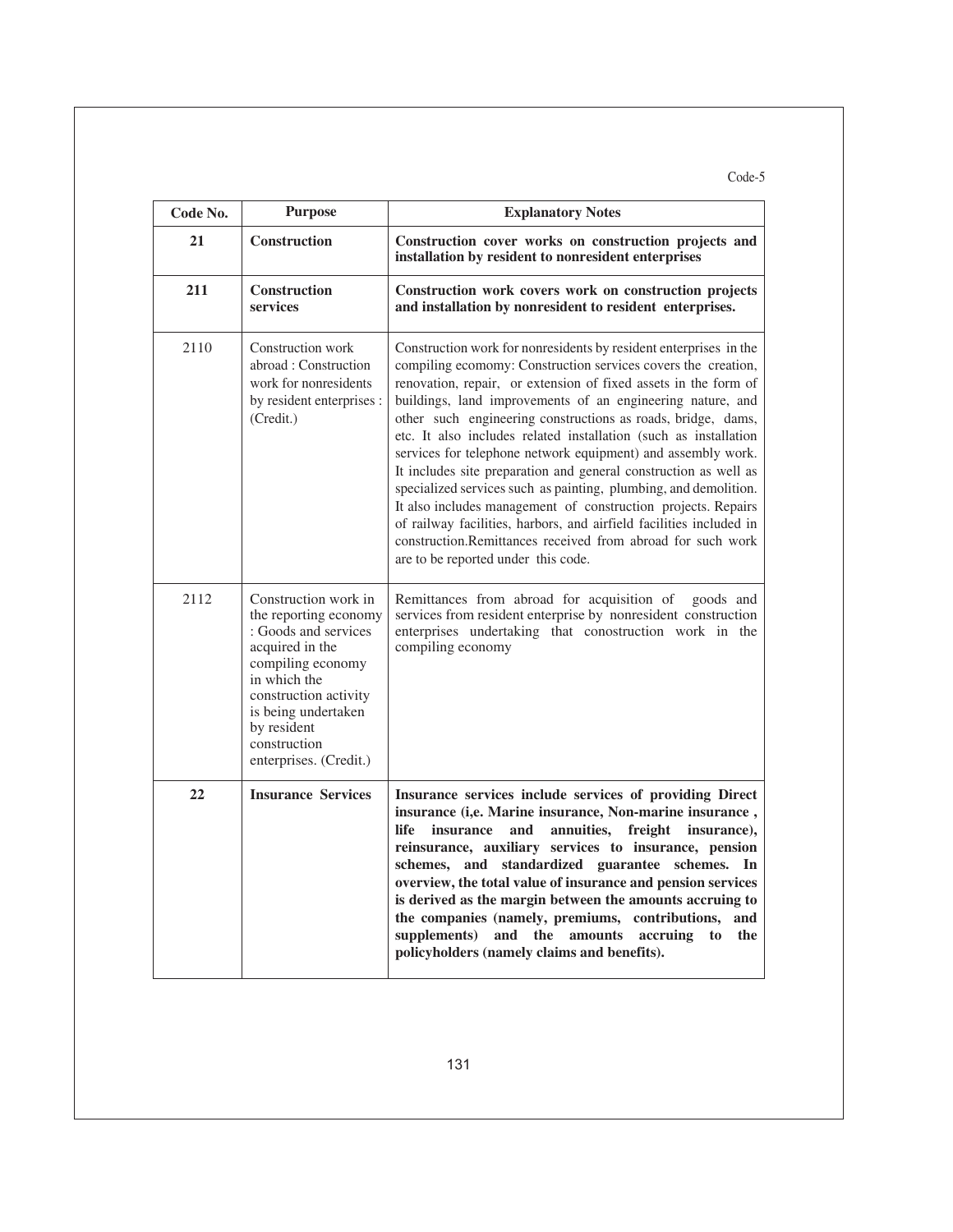| Code No. | <b>Purpose</b>                                               | <b>Explanatory Notes</b>                                                                                                                                                                                                                                                                                                                                                                                                                                                                                                                                                                                                                                                                                                    |
|----------|--------------------------------------------------------------|-----------------------------------------------------------------------------------------------------------------------------------------------------------------------------------------------------------------------------------------------------------------------------------------------------------------------------------------------------------------------------------------------------------------------------------------------------------------------------------------------------------------------------------------------------------------------------------------------------------------------------------------------------------------------------------------------------------------------------|
| 221      | <b>Marine Insurance</b><br><b>Services (Non-life)</b>        | Marine insurance covers the loss or damage of ships,<br>cargo, terminals, and any transport or cargo by which<br>property is transferred, acquired, or held between the<br>points of origin and final destination.                                                                                                                                                                                                                                                                                                                                                                                                                                                                                                          |
| 2210     | Marine Insurance<br><b>Services</b>                          | Receipts on account of marine insurance which covers the loss<br>or damage of ships, cargo, terminals, and any transport or<br>cargo by which property is transferred, acquired, or held<br>between the points of origin and final destination in form of<br>premium related services, contributions, supplements<br>benefits, claims related services, return for a lump sum at<br>the end of the policy / return for a lump sum at the<br>beginning of the policy (annuities) etc. by insurance<br>companies or policyholders.                                                                                                                                                                                            |
| 222      | <b>Non-Marine</b><br><b>Insurance Services</b><br>(Non-life) | <b>Non-Marine Insurance covers</b><br>building<br>insurance,<br>insurance for commercial risks, business interruption<br>insurance, electronic insurance, machinery insurance,<br>company and motoring legal protection i.e. corporate and<br>trafic related legal insurance, bad debt and credit<br>insurance, accident and health insurance, term life<br>insurance, aviation and other transport insurance; fire<br>and other property damage; pecuniary loss; general<br>liability insurance                                                                                                                                                                                                                            |
| 2220     | Non-Marine<br><b>Insurance Services</b>                      | Receipts on account of building insurance, insurance for<br>commercial risks, business interruption insurance, electronic<br>insurance, machinery insurance, company and motoring legal<br>protection i.e. corporate and trafic related legal insurance, bad<br>debt and credit insurance, accident and health insurance, term<br>life insurance, aviation and other transport insurance; fire and<br>other property damage; pecuniary loss; general liability<br>insurance in form of premium related services, contributions,<br>supplements, benefits, claims related services, return for a<br>lump sum at the end of the policy/return for a lump sum at the<br>beginning of the policy (annuities) etc. by insurance. |
| 223      | <b>Life Insurance and</b><br>annuities                       | Life Insurance, term life insurance benefits are only<br>receivable on the death or incapacity of the insured. In the<br>case of annuities, the same principles apply.                                                                                                                                                                                                                                                                                                                                                                                                                                                                                                                                                      |
| 2230     | Life Insurance and<br>annuities                              | Receipts on account of premium, contributions, supplements,<br>benefits, claims, return for a lump sum at the end of the<br>policy (for life insurance) / return for a lump sum at the<br>beginning of the policy (annuities) etc. by insurance companies<br>or policyholders- Life insurance and annuities.                                                                                                                                                                                                                                                                                                                                                                                                                |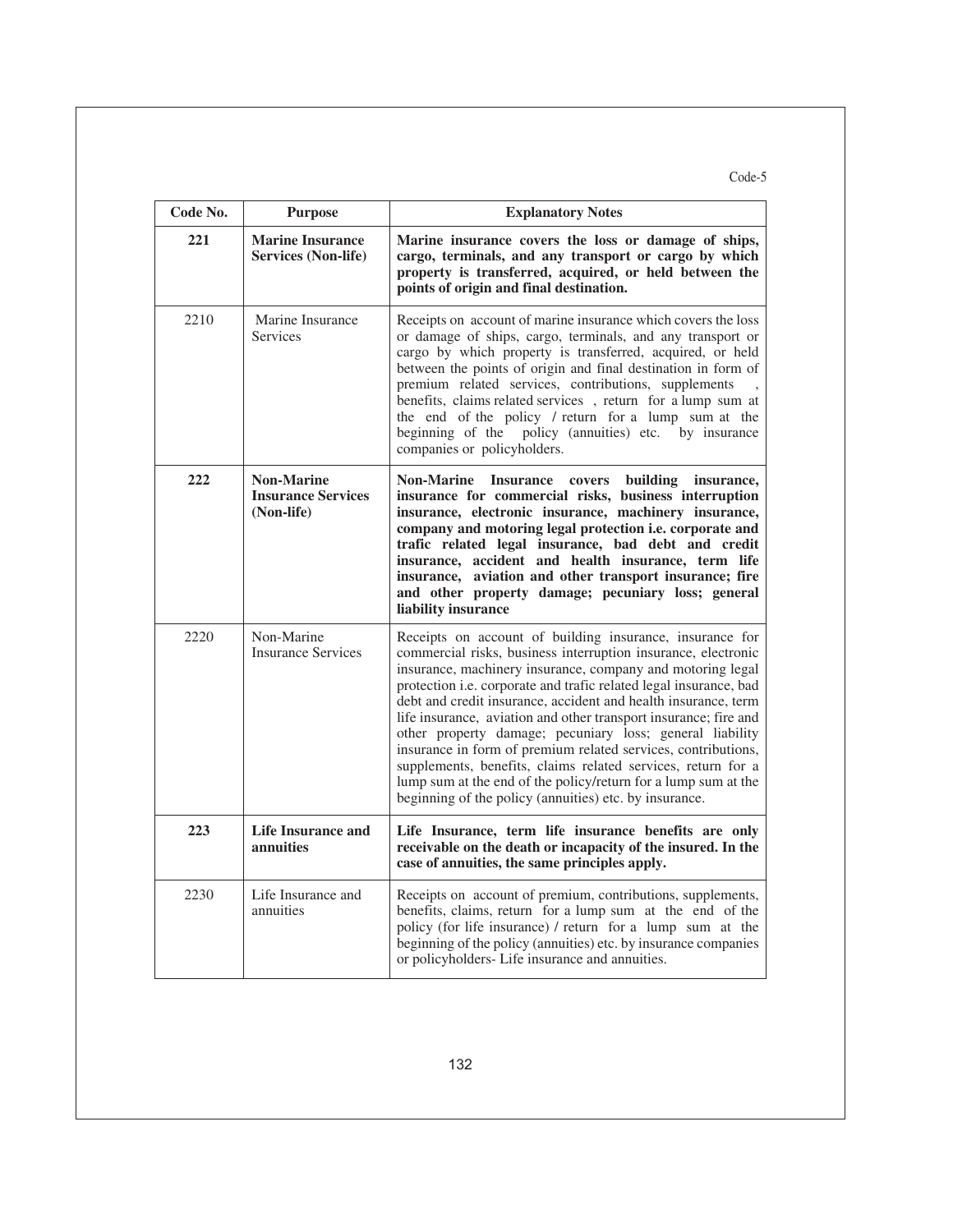| Code No. | <b>Purpose</b>                                 | <b>Explanatory Notes</b>                                                                                                                                                                                                                                                                                                                                                                                                                                                                                                                                                                                                                                                                                                                                                                               |
|----------|------------------------------------------------|--------------------------------------------------------------------------------------------------------------------------------------------------------------------------------------------------------------------------------------------------------------------------------------------------------------------------------------------------------------------------------------------------------------------------------------------------------------------------------------------------------------------------------------------------------------------------------------------------------------------------------------------------------------------------------------------------------------------------------------------------------------------------------------------------------|
| 224      | <b>Freight Insurance</b><br>(Merchandise)      | Defination:<br>Freight insurance covers possible damage and other losses<br>to items that are being shipped, often over long distances.<br>Freight insurance is often known as shipping insurance.<br><b>Customers:</b><br>Both businesses and individuals purchase freight insurance<br>policies to protect against losses. Importing and exporting<br>businesses that ship large loads of goods are frequent<br>customers. Sometimes companies that ship items offer<br>freight insurance to recipients of the items.<br><b>Forms of Coverage:</b><br>Freight insurance can be purchased as a temporary policy<br>that covers shipments of specific items in a short time<br>period, or it can be purchased as full-time insurance, which<br>covers all items shipped over a longer stretch of time. |
| 2240     | Freight Insurance<br><b>Services</b>           | Receipts on account of freight insurance premiums/claims etc.<br>receivable on international traded goods. i.e. premium related<br>services, claims related services etc. for merchandise or<br>freight-insurance for movable goods during the course of<br>shipment. Freight insurance which is a form of nonlife<br>insurance that raises particular issues for valuation of goods.<br>Like freight transport, the identification of who pays the<br>insurance and whether it is included in the price of good is<br>determined by the FOB valuation concept.                                                                                                                                                                                                                                        |
| 225      | <b>Re-insurance</b>                            | Reinsurance allows insurance risk to be transferred from<br>one insurer to another. The transactions between the direct<br>insurer and the reinsurer are recorded as an entirely<br>separate set of transactions and no consolidation takes<br>place between the transactions of the direct insurer as<br>insurer of policies to its clients on the one hand and the<br>holder of a policy with the reinsurer on the other.                                                                                                                                                                                                                                                                                                                                                                            |
| 2250     | Re-insurance-Life                              | Receipts on account of premium<br>and<br>claims<br>etc. on<br>Re-insurance-Life.                                                                                                                                                                                                                                                                                                                                                                                                                                                                                                                                                                                                                                                                                                                       |
| 2251     | Re-insurance-<br>Non-life including<br>freight | Receipts on account of premium, and<br>claims etc. on<br>Re-insurance non-life such as marine, non- marine, including<br>freight insurances.                                                                                                                                                                                                                                                                                                                                                                                                                                                                                                                                                                                                                                                           |
| 226      | <b>Auxiliary insurance</b><br>services         | Auxiliary insurance services comprise provision that are<br>closely related to insurance and pension fund operations.                                                                                                                                                                                                                                                                                                                                                                                                                                                                                                                                                                                                                                                                                  |
| 2260     | Auxiliary insurance<br>services                | Receipts on account of Auxiliary insurance services such as<br>insurance and pension related insurance agent commissions,<br>and agency services, evaluation and<br>insurance<br>brokering<br>adjustment services, actuarial services, salvage<br>loss<br>administration services, and regulatory<br>and monitoring<br>services on indemnities and recovery services.                                                                                                                                                                                                                                                                                                                                                                                                                                  |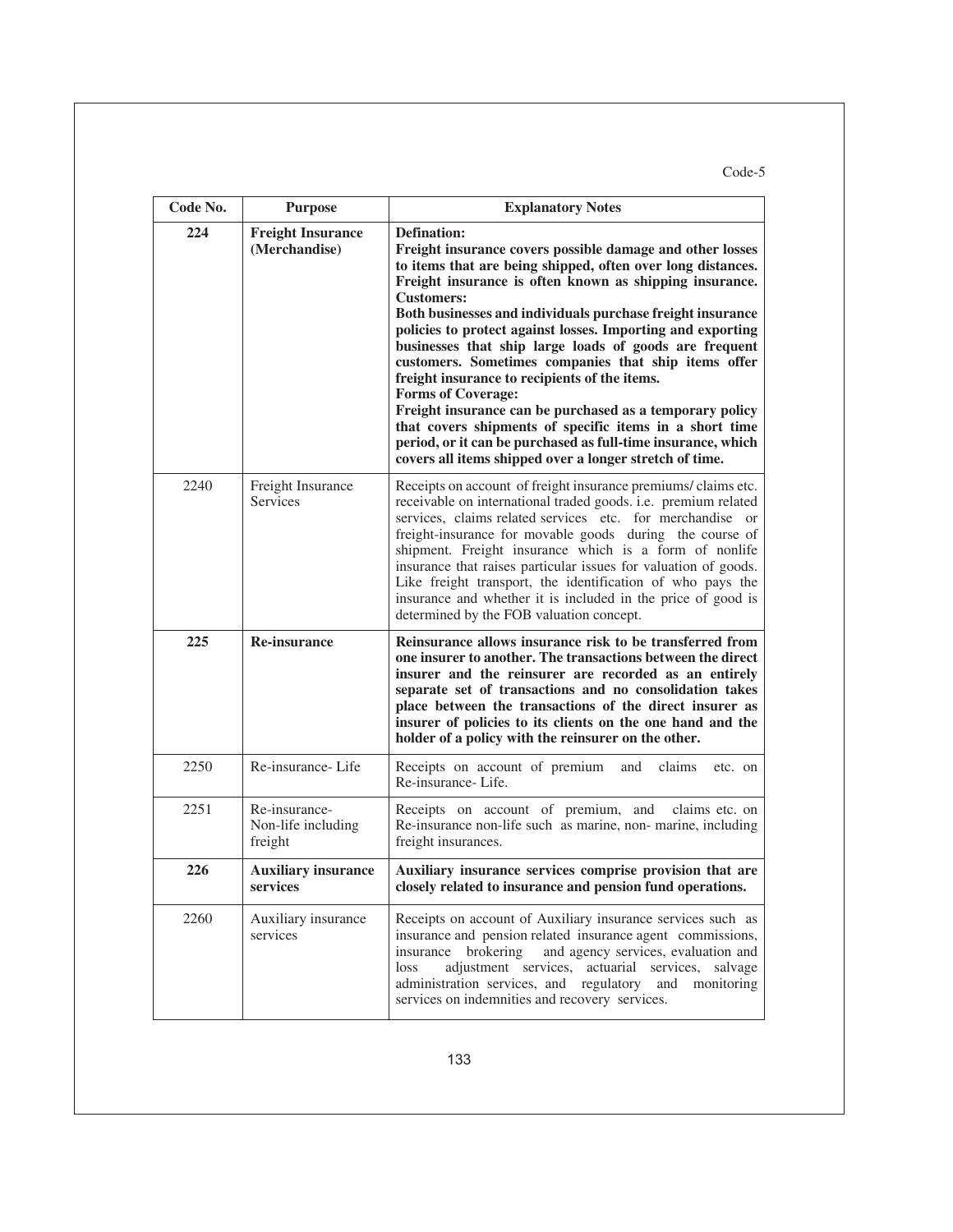| Code No. | <b>Purpose</b>                    | <b>Explanatory Notes</b>                                                                                                                                                                                                                                                                                                                                                                                                                                                                                                                                                                                                                                                                                                                                                                                                                                                                                                                                                                                                                                                                                                                                                                                                                                                                                                         |
|----------|-----------------------------------|----------------------------------------------------------------------------------------------------------------------------------------------------------------------------------------------------------------------------------------------------------------------------------------------------------------------------------------------------------------------------------------------------------------------------------------------------------------------------------------------------------------------------------------------------------------------------------------------------------------------------------------------------------------------------------------------------------------------------------------------------------------------------------------------------------------------------------------------------------------------------------------------------------------------------------------------------------------------------------------------------------------------------------------------------------------------------------------------------------------------------------------------------------------------------------------------------------------------------------------------------------------------------------------------------------------------------------|
| 227      | <b>Pension schemes</b>            | Pension schemes include those operated with an<br>autonomous fund as well as funds that are not separate<br>units and unfunded pension schemes. Pensions may be<br>provided by the social security schemes, employer-related<br>schemes other than social security, and social assistance<br>schemes.                                                                                                                                                                                                                                                                                                                                                                                                                                                                                                                                                                                                                                                                                                                                                                                                                                                                                                                                                                                                                            |
| 2270     | Pension schemes                   | Receipts on account of contribution, supplements, benefits<br>etc. - Pension Schemes including social security schemes,<br>employer-related schemes other than social security and<br>social assistance schemes.                                                                                                                                                                                                                                                                                                                                                                                                                                                                                                                                                                                                                                                                                                                                                                                                                                                                                                                                                                                                                                                                                                                 |
| 228      | <b>Standardized</b><br>guarantees | Standardized Guarantees are issued in large numbers<br>along similar lines. Examples include export<br>credit<br>guarantees and student loan guarantees.                                                                                                                                                                                                                                                                                                                                                                                                                                                                                                                                                                                                                                                                                                                                                                                                                                                                                                                                                                                                                                                                                                                                                                         |
| 2280     | Standardized<br>guarantees        | Receipts on account of Standardized Guarantees such as<br>export credit guarantees and student loan guarantees charge<br>fees, meet claims etc where a guarantor operating on a<br>commercial basis.                                                                                                                                                                                                                                                                                                                                                                                                                                                                                                                                                                                                                                                                                                                                                                                                                                                                                                                                                                                                                                                                                                                             |
| 23       | <b>Financial Services</b>         | Financial services cover financial intermediary and<br>auxiliary services (except those of insurance enterprise<br>and pension fund services), conducted between residents<br>and non-residents. These services include those usually<br>provided by banks and other financial corporations.<br>They include deposit taking and lending, letters of<br>credit, credit card services, bankers acceptances, lines of<br>leasing and<br>credit.<br>financial<br>foreign<br>exchange<br>transactions, commissions and charges related to financial<br>leasing, other fees related to transactions in securities<br>factoring, underwriting, and clearing of payments. Also<br>are financial advisory services, custody of<br>included<br>financial assets or bullion, financial asset management,<br>monitoring services, liquidity provision services, risk<br>assumption services other than insurance, merger and<br>acquisition services, credit rating services, stock exchange<br>services, and trust services, brokerage, placement of<br>issues, redemptions, arrangements of swaps, options and<br>other hedging instruments, commission of commodity<br>and services<br>futures traders;<br>related<br>to<br>assets<br>management, financial market operational and regulatory<br>services, security custody services etc. |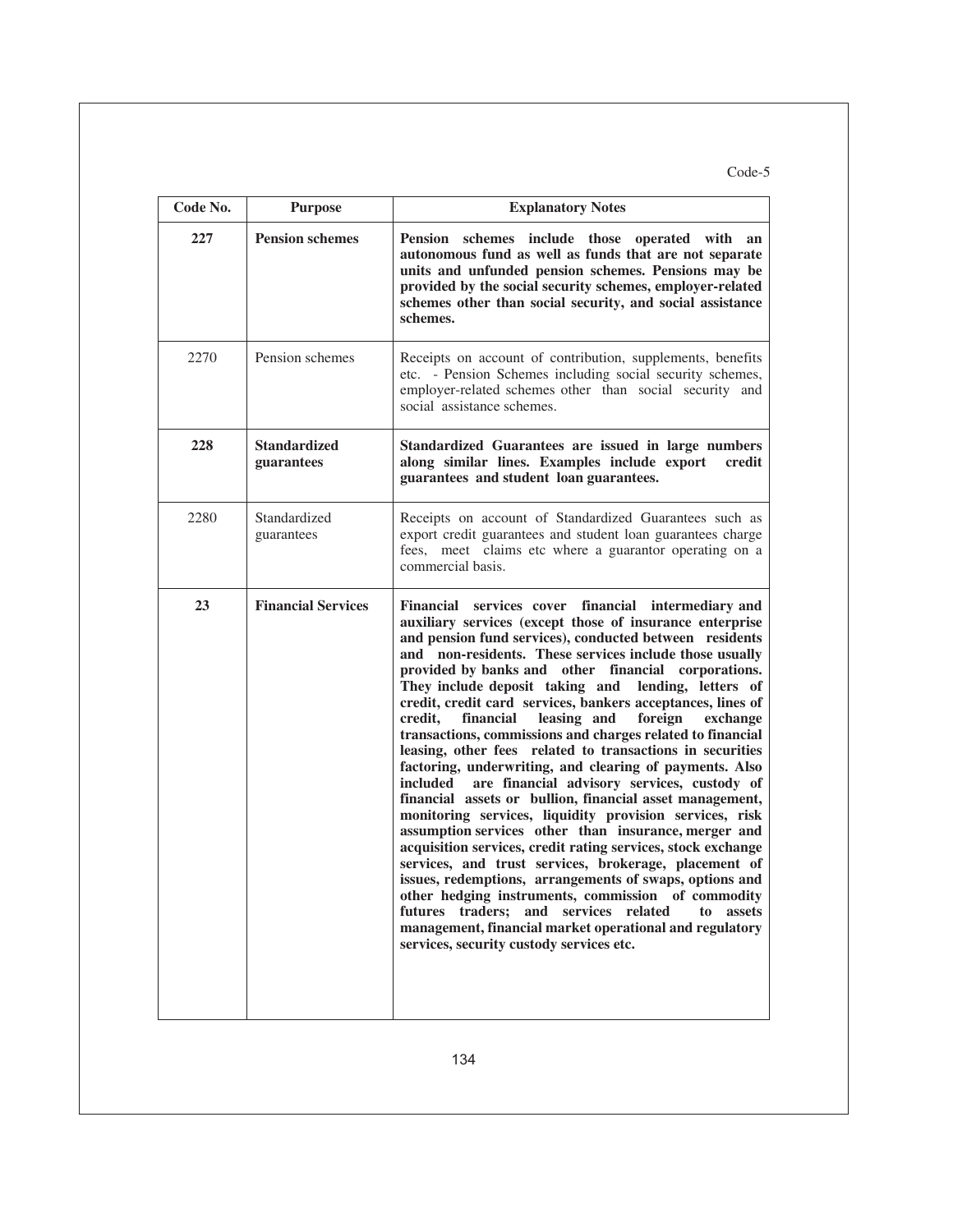| Code No. | <b>Purpose</b>                                               | <b>Explanatory Notes</b>                                                                                                                                                                                                                                                                                                                                                                                                                                                                                                                                                                                                                                                                                                                                                                                                                                                                                                                                                                                                                                                                   |
|----------|--------------------------------------------------------------|--------------------------------------------------------------------------------------------------------------------------------------------------------------------------------------------------------------------------------------------------------------------------------------------------------------------------------------------------------------------------------------------------------------------------------------------------------------------------------------------------------------------------------------------------------------------------------------------------------------------------------------------------------------------------------------------------------------------------------------------------------------------------------------------------------------------------------------------------------------------------------------------------------------------------------------------------------------------------------------------------------------------------------------------------------------------------------------------|
| 231      | <b>Explicity charged</b><br>and other financial<br>services. | Explicitly charged and other financial services are cover<br>bank commission and charges include deposit taking and<br>lending, letters of credit, credit card services, bankers<br>acceptances, lines of credit, financial leasing and foreign<br>exchange transactions, commissions and charges related to<br>financial leasing, other fees related to transactions in<br>securities factoring, underwriting, and clearing of<br>payments, Also included are financial advisory services,<br>custody of financial assets or bullion, financial asset<br>managements, monitoring services, liquidity provision<br>services, risk assumption services other than insurance,<br>merger and acquisition services, credit rating services,<br>stock exchange services, and trust services, brokerage,<br>placement of issues, redemptions, arrangements of swaps,<br>options and other hedging instruments, commission of<br>commodity futures traders; and services related to assets<br>management, financial market operational and regulatory<br>services, security custody services etc. |
| 2310     | Bank commission,<br>Bank guarantee, and<br>charges           | Receipts by banks operating in Bangladesh from their<br>offices and correspondents abroad on account of financial<br>services such as:<br>a) Commission, cable charges, difference in exchange<br>rates etc. and fees associated with letter of credit, bankers<br>acceptances, lines of credit, charge of credit report fees,<br>financial leasing underwritings, commissions and fees paid<br>for the arrangement of financial derivative contracts and<br>any type of guarantee and securities related services; credit<br>card related charge and arrangements of swaps, option and<br>other hedging instruments etc.<br>b) postal giro, Banking and savings account services.                                                                                                                                                                                                                                                                                                                                                                                                         |
| 2311     | Deposit and lending<br>related services                      | Receipts on account of financial services such as deposit and<br>lending services including application and commitment fees,<br>front end fees, syndication fees,<br>administration fees,<br>appraisal fees, for one-off guarantees, early/late repayment<br>fees (excluding late repayment of loan interest)/ penalties,<br>and account charges, administration cost, lending cost and<br>margins between interest payable and the reference rate on<br>loans deposits.                                                                                                                                                                                                                                                                                                                                                                                                                                                                                                                                                                                                                   |
|          |                                                              |                                                                                                                                                                                                                                                                                                                                                                                                                                                                                                                                                                                                                                                                                                                                                                                                                                                                                                                                                                                                                                                                                            |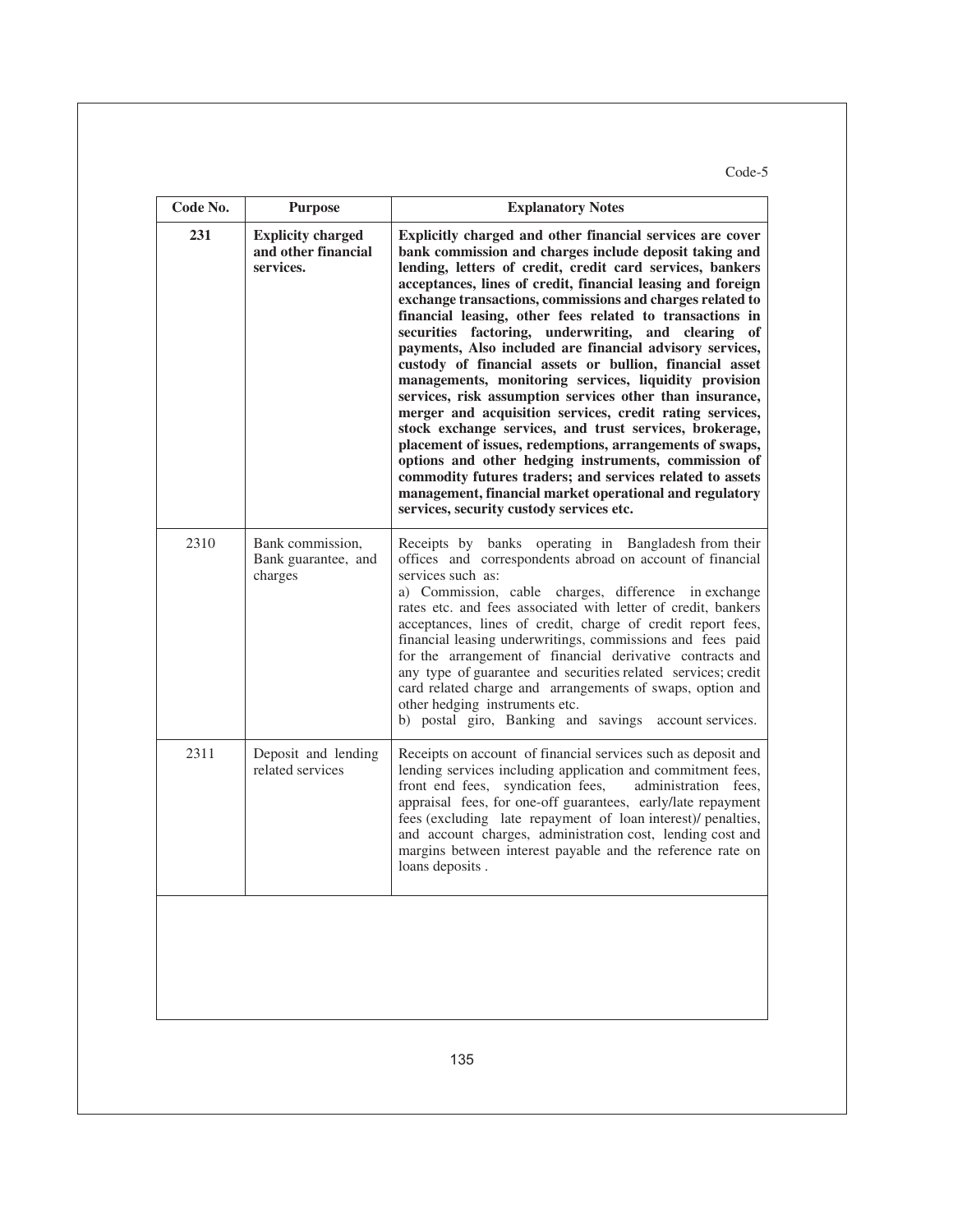| Code No. | <b>Purpose</b>                                     | <b>Explanatory Notes</b>                                                                                                                                                                                                                                                                                                                                                                                                                                                                                                                                                                                                                                                                                                                                                                                                                                                                                                                                                                                                                                                                                                                                  |
|----------|----------------------------------------------------|-----------------------------------------------------------------------------------------------------------------------------------------------------------------------------------------------------------------------------------------------------------------------------------------------------------------------------------------------------------------------------------------------------------------------------------------------------------------------------------------------------------------------------------------------------------------------------------------------------------------------------------------------------------------------------------------------------------------------------------------------------------------------------------------------------------------------------------------------------------------------------------------------------------------------------------------------------------------------------------------------------------------------------------------------------------------------------------------------------------------------------------------------------------|
| 2312     | Other fees and<br>charges n.i.e                    | Receipts on account of financial advisory services, custody of<br>financial assets or bullion, financial asset management,<br>monitoring services, liquidity provision<br>services.<br>risk<br>assumption services other than insurance, merger and<br>acquisition services, credit rating services, stock exchange<br>services, and trust services, and other fees related to<br>transaction in securities- brokerage, placement of issues,<br>redemptions, arrangements of swaps, options<br>and other<br>hedging instruments, commission of commodity<br>futures<br>traders; and services related to assets management, financial<br>and<br>regulatory services, security<br>market<br>operational<br>custody services, syndicate, commitment fees, etc. are<br>reported in this code. Servey fees,<br>margins on buying and<br>selling transactions such as foreign exchange, shares, bonds,<br>notes, financial derivatives, and other financial instruments<br>are often bought and sold by dealers, market-maker, foreign<br>exchange bureaus, and other intermediaries producing. And<br>also included leasing fees such as positioning fees etc. |
| 232      | <b>Other financial</b><br>services                 |                                                                                                                                                                                                                                                                                                                                                                                                                                                                                                                                                                                                                                                                                                                                                                                                                                                                                                                                                                                                                                                                                                                                                           |
| 2320     | Refunds and rebates                                | Receipts on account of loss in weights, quality claims and<br>difference in prices etc.                                                                                                                                                                                                                                                                                                                                                                                                                                                                                                                                                                                                                                                                                                                                                                                                                                                                                                                                                                                                                                                                   |
| 2321     | Receipts of earnest<br>money                       | Deposits of any type of earnest money received from abroad<br>by nonresident enterprises/firms etc.                                                                                                                                                                                                                                                                                                                                                                                                                                                                                                                                                                                                                                                                                                                                                                                                                                                                                                                                                                                                                                                       |
| 24       | <b>Computer and</b><br><b>Information Services</b> | Computer and information services is defined in terms of<br>the nature of the services, not the method of delivery. Only<br>amounts payable for transmission should be included<br>under downloaded content should be included in the<br>appropriate item (such as computer, information,<br>audiovisual, etc. services). It covers computer data and<br>news related services including data base, data processing,<br>software<br>consultancy,<br>implementation,<br>hardware<br>maintenance and repair of computers and peripheral<br>equipments and news agency services.                                                                                                                                                                                                                                                                                                                                                                                                                                                                                                                                                                             |
| 241      | <b>Computer services</b>                           | Computer services consist of hardware and software-<br>related services and data-processing services.<br>(Note: The following services are excluded from computer<br>services:<br>a) Computer training courses not designed for a specific<br>user which are included in other personal, cultural, and<br>recreational services use are shown under the code 2630)<br>b) Charges for licenses to reproduce and/or distribute<br>software, which are included in charges for the use of<br>intellectual property are shown under the code 2511.<br>c) Leasing of computers without an operator is included in<br>operational leasing are shown under the code 2721.                                                                                                                                                                                                                                                                                                                                                                                                                                                                                        |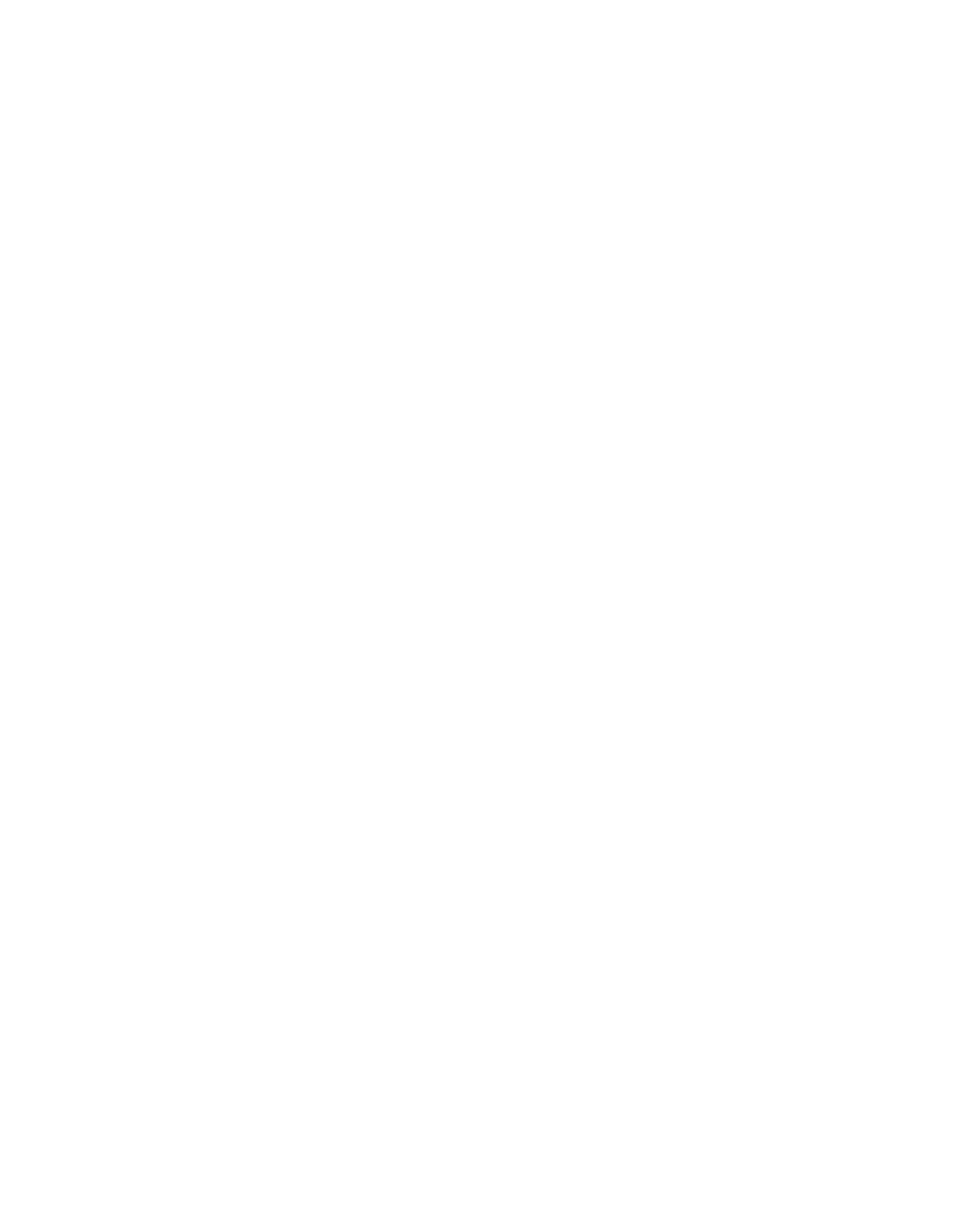| Code No. | <b>Purpose</b>                                                                                    | <b>Explanatory Notes</b>                                                                                                                                                                                                                                                                                                                                                                                                                                                                                                                                                                                                                                                                                                                                                                           |
|----------|---------------------------------------------------------------------------------------------------|----------------------------------------------------------------------------------------------------------------------------------------------------------------------------------------------------------------------------------------------------------------------------------------------------------------------------------------------------------------------------------------------------------------------------------------------------------------------------------------------------------------------------------------------------------------------------------------------------------------------------------------------------------------------------------------------------------------------------------------------------------------------------------------------------|
| 2410     | Computer data<br>processing and<br>hosting services (IT<br><b>Enabled Services</b> )              | Receipts on account<br>of computer<br>data<br>entry<br>and<br>processing and hosting services, such as data entry, call centre,<br>graphic design, computer aided design/ drawing (CAD) and<br>computer aided engineering, digital (on line, mobile etc.),<br>content development and management, animation (2D and<br>GIS, medical transcription, web site services, web<br>3D).<br>advertisement, remote IT maintenance, IT support and<br>software maintenance, BPO (Business Process Outsourcing),<br>tabulation and processing on a time-sharing basis; webpage<br>hosting services (i.e., the provision of server space on the<br>internet to host clients'<br>web page; and provision of<br>applications, and computer facilities management provided<br>to non-resident and ITES services. |
| 2411     | Computer consultancy<br>services                                                                  | Hardware and software consultancy implementation services,<br>and Technical consultancy services related to software:<br>a) Receipts on<br>account of Hardware and<br>software<br>consultancy and implementation services i.e technical<br>consultancy services related to software, analysis, design and<br>programming of systems ready to use (including web page<br>development and design); systems maintenance and other<br>support services, such as training provided<br>as part of<br>consultancy; provided to non-resident.<br>b) Data recovery services, provision of advice and assistance<br>on matters related to the management of computer resources.                                                                                                                              |
| 2412     | Export of computer<br>software (customized)                                                       | Receipts on account of export of computer software from<br>abroad. Such as sales of customized software (however<br>delivered); the development, production, supply,<br>and<br>documentation of customized software, including operating<br>systems, made to order for specific user.                                                                                                                                                                                                                                                                                                                                                                                                                                                                                                              |
| 2413     | Export of computer<br>software<br>(non-customised)                                                | Receipts on account of export of computer software from<br>abroad. Such as sales of non-customized (mass-produced)<br>software downloaded or otherwise electronically delivered, or<br>a single receipt.                                                                                                                                                                                                                                                                                                                                                                                                                                                                                                                                                                                           |
| 2414     | Installation,<br>maintenance and<br>repairs of computers<br>and peripheral<br>equipment services. | Receipts on account of the management of subcontracted<br>computer services; installation, including<br>installation<br>οf<br>mainframes and central computing units; maintenance and<br>repairs of computers and peripheral equipment.                                                                                                                                                                                                                                                                                                                                                                                                                                                                                                                                                            |
| 242      | <b>Information services</b>                                                                       | Information Services include news agency services, direct<br>non-bulk subscriptions to newspapers and periodical other<br>information provision services etc. Excluded bulk<br>newspapers and periodicals which are included under<br>general merchandise.                                                                                                                                                                                                                                                                                                                                                                                                                                                                                                                                         |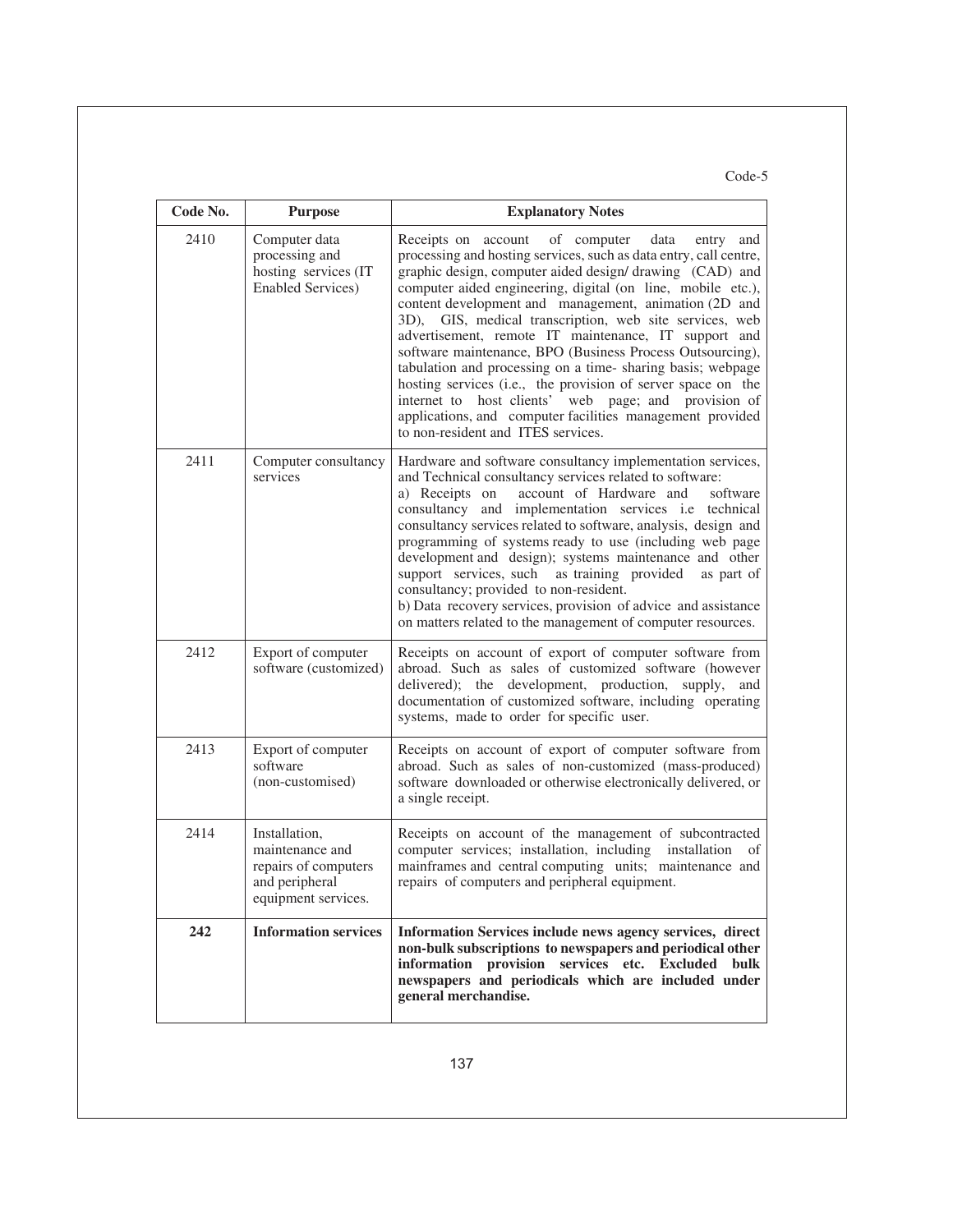| Code No. | <b>Purpose</b>                                                                            | <b>Explanatory Notes</b>                                                                                                                                                                                                                                                                                                                                                                                                                                                                                                                                                                                                                                                                                                                                                                                         |
|----------|-------------------------------------------------------------------------------------------|------------------------------------------------------------------------------------------------------------------------------------------------------------------------------------------------------------------------------------------------------------------------------------------------------------------------------------------------------------------------------------------------------------------------------------------------------------------------------------------------------------------------------------------------------------------------------------------------------------------------------------------------------------------------------------------------------------------------------------------------------------------------------------------------------------------|
| 2420     | Remuneration of<br>journalists/authors                                                    | Earnings of journalists and<br>writers on account of their<br>contribution in foreign magazines, news papers etc.                                                                                                                                                                                                                                                                                                                                                                                                                                                                                                                                                                                                                                                                                                |
| 2421     | News agents and<br>correspondents<br>agency services                                      | Remittances received by Bangladeshi news agency such as<br>the provision of news, photographs, and feature articles to<br>the media from abroad for their services.                                                                                                                                                                                                                                                                                                                                                                                                                                                                                                                                                                                                                                              |
| 2422     | Subscription to<br>news papers and<br>periodicals                                         | account of direct non-bulk subscriptions<br>Receipts on<br>to<br>periodicals, whether by mail, electronic<br>newspapers and<br>transmission, or other means; other on-line content provision<br>services; and library and archive services to domestic news<br>papers and periodicals by non-residents.                                                                                                                                                                                                                                                                                                                                                                                                                                                                                                          |
| 2423     | Other information<br>provision services.                                                  | Receipts on account of other information provision services<br>include database services-database conception, data storage,<br>and the dissemination of data and databases (including<br>directories and mailing list), both online<br>and through<br>magnetic, optical or printed media; and web search<br>portals (search engine services that find internet addresses for<br>clients who input keyword queries)                                                                                                                                                                                                                                                                                                                                                                                               |
| 25       | Charges for the use<br>of Intellectual<br>Properties n.i.e.                               |                                                                                                                                                                                                                                                                                                                                                                                                                                                                                                                                                                                                                                                                                                                                                                                                                  |
| 251      | Charges for the use<br>of intellectual<br>properties n.i.e.                               | Charges for the intellectual properties cover transaction<br>between residents and non-residents associated with the<br>authorized use of intangible non-produced non-financials<br>assets and proprietary rights such as patents, copyright,<br>trade marks, industrial processes etc. and with the use<br>through licensing agreement of produced originals or<br>prototypes such as manuscripts and films.                                                                                                                                                                                                                                                                                                                                                                                                    |
| 2510     | Charges for the use of<br>propriertary right<br>(Royalties and license<br>fees)           | Receipts on account of charges for the use of propriertary<br>rights (such as patents, copyrights, trade marks, industrial<br>design including trade secrets, franchises<br>processes and<br>etc). These rights can arise from research and development, as<br>well as from marketing.                                                                                                                                                                                                                                                                                                                                                                                                                                                                                                                           |
| 2511     | Other charges for<br>licenses to reproduce<br>and/or distribute<br>intellectual property. | Receipts on account of other charges for licenses to reproduce<br>and / or distribute intellectual property embodied in produced<br>originals or prototypes (such as copyrights on books and<br>manuscripts, license fee of computer software, cinematographic<br>works, and sound recording) and related rights (such as live<br>performances and television/cable/satellite broadcast). Originals<br>and ownership rights for software systems and applications,<br>cinematographic works, and sound recoding sound, films related<br>rights and credit card/visa card license fees etc;<br>Franchise fees, trade mark revenue, receipts for use brand<br>names, etc. include a spects of property income as well as<br>aspects of services (such as the active processes, marketing, and<br>quality control). |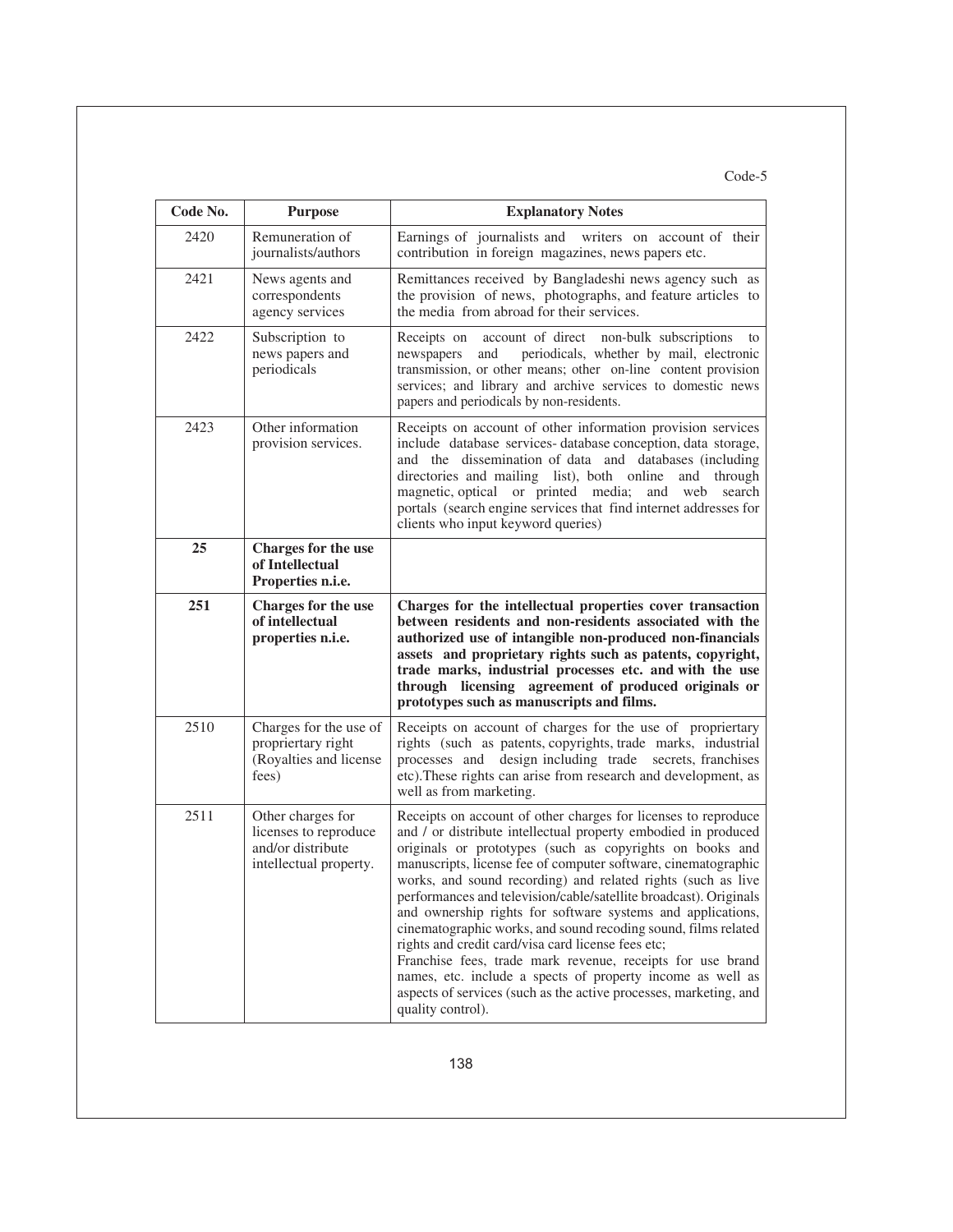| Code No. | <b>Purpose</b>                                            | <b>Explanatory Notes</b>                                                                                                                                                                                                                                                                                                                                                                                                                                                                                                                                                                                                                                                                                                                                                                                                                                                                                                                                                                                                                                      |
|----------|-----------------------------------------------------------|---------------------------------------------------------------------------------------------------------------------------------------------------------------------------------------------------------------------------------------------------------------------------------------------------------------------------------------------------------------------------------------------------------------------------------------------------------------------------------------------------------------------------------------------------------------------------------------------------------------------------------------------------------------------------------------------------------------------------------------------------------------------------------------------------------------------------------------------------------------------------------------------------------------------------------------------------------------------------------------------------------------------------------------------------------------|
| 26       | Personal, Cultural<br>and Recreational<br><b>Services</b> | Personal, cultural and recreational services consists of<br>(i) audio visual and related services and<br>(ii) Other Personal, cultural and recreational services. The<br>first comprises services and associated fees related to the<br>production of motion pictures (on film or video tape), radio<br>and television programs (live or on tape) and musical<br>recordings. Included fees received by resident actors,<br>directors, producers etc. for productions abroad. The<br>second comprises other cultural and recreational services'<br>fees such as those associated with museums, libraries,<br>archives and other cultural, sporting and recreational<br>activities.                                                                                                                                                                                                                                                                                                                                                                             |
| 262      | <b>Audio visuals</b>                                      |                                                                                                                                                                                                                                                                                                                                                                                                                                                                                                                                                                                                                                                                                                                                                                                                                                                                                                                                                                                                                                                               |
| 2620     | Audio Visual and<br>related services                      | Receipts on account of fees associated with the produced of<br>motion pictures (on film or video tape, disk, or transmitted<br>electronically, etc.), radio and television programs (live or on<br>tape) and musical recordings, etc.,. Such fees<br>those<br>received by resident actors, directors, producers etc. for<br>production abroad. Also included receivable for rentals<br>of audiovisual and related products; and charges for access to<br>encrypted television channels (such as cable and satellite<br>services).                                                                                                                                                                                                                                                                                                                                                                                                                                                                                                                             |
| 263      | Other personal,<br>cultural and<br>recreational services  | Other personal, cultural and recreational services include<br>health services, education services, and others.                                                                                                                                                                                                                                                                                                                                                                                                                                                                                                                                                                                                                                                                                                                                                                                                                                                                                                                                                |
| 2630     | Other personal,<br>cultural and<br>recreational services  | Receipts on account of fees associated with<br>a) Health services provided by hospitals, doctors, nurses and<br>paramedical and similar personnel, as well as laboratory and<br>similar services, whether rendered remotely or on-site.<br>b) Education services comprise services relating to education,<br>such as correspondence courses and education via television<br>or the internet, as well as by teachers etc. who supply<br>services directly in host economies.<br>c) Other cultural and recreational services such as those<br>associated with museums, libraries, archives and<br>other<br>cultural, sporting, services charges of lottery or gambling and<br>recreational activities. The fees and prizes of sports people,<br>athletes, etc, are included<br>d) Refund of such above services i.e. refund of application<br>fees, advance admission fees etc.<br>e) Computer training courses not designed for a specific<br>user which are included in other personal, cultural,<br>and<br>recreational services use are shown in this code. |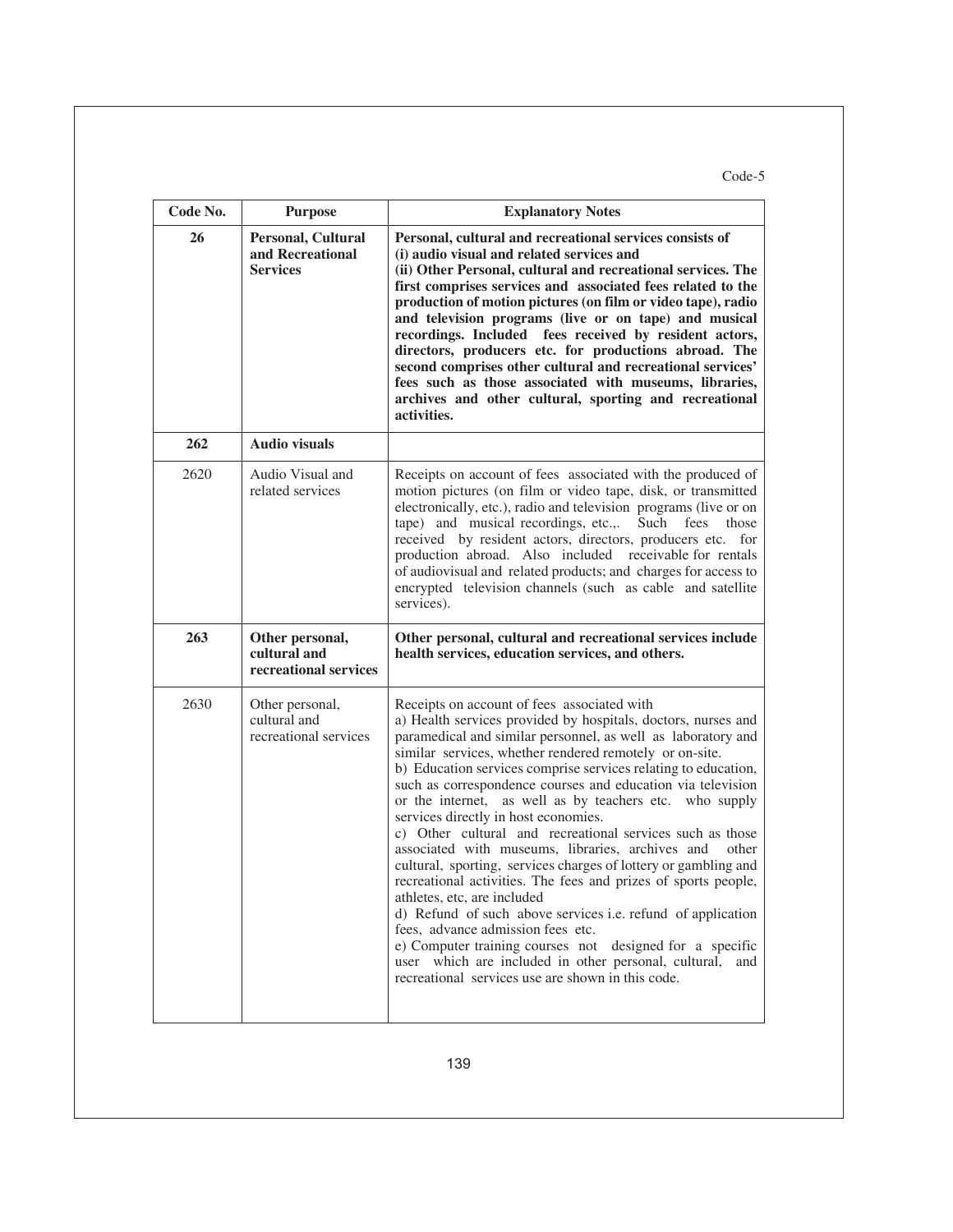| Code No. | <b>Purpose</b>                                                                                | <b>Explanatory Notes</b>                                                                                                                                                                                                                                                                                                                                                                                                                                                                                        |
|----------|-----------------------------------------------------------------------------------------------|-----------------------------------------------------------------------------------------------------------------------------------------------------------------------------------------------------------------------------------------------------------------------------------------------------------------------------------------------------------------------------------------------------------------------------------------------------------------------------------------------------------------|
| 27       | <b>Other Business</b><br><b>Services</b>                                                      | Other business services cover various categories of<br>services transactions between residents and non-residents<br>other than those mentioned above. It comprises<br>(i) merchanting and other trade related services<br>(ii) operating leasing<br>(iii) miscellaneous business, professional, management<br>consulting and technical services.                                                                                                                                                                |
| 271      | <b>Merchanting</b><br>and<br><b>Other Trade Services</b>                                      |                                                                                                                                                                                                                                                                                                                                                                                                                                                                                                                 |
| 2710     | Merchanting services                                                                          | Receipts on account of merchanting cover earnings on goods<br>transactions of resident merchant with a<br>non-resident.<br>Merchanting is defined as the purchase of goods by a<br>resident from a non-resident and subsequent resale of the<br>goods to another non-resident without the goods entering or<br>leaving the compiling economy. The difference between the<br>value of the goods when acquired and the value when sold<br>is to be recorded as the value of the merchanting services<br>provided. |
| 2711     | Other trade related<br>services                                                               | Receipts of fees and commissions on account of services<br>performed by resident agents, merchants, commodity brokers,<br>dealers, auctioneers, and commission agents etc. in connection<br>with goods transactions between resident and non-resident.<br>Any margins, dicount or incentive not included in the FOB<br>price of the goods are included in trade-related services                                                                                                                                |
| 272      | <b>Operating Leasing</b>                                                                      | Operating leasing is the activity of renting out produceed<br>assets under arrangements that provide use of a tangible<br>assets to the lessee, but not involve the transfer of the bulk<br>of risks and rewards of ownership to the lessee.                                                                                                                                                                                                                                                                    |
| 2720     | Operating Leasing of<br>transportation<br>equipment (without<br>crew or without<br>operators) | (rental)<br>Operating<br>Leasing<br>-transportation<br>equipment<br>e.g.charter of ships,<br>aircrafts<br>and other transportation<br>equipment:<br>Receipts on account of resident/non-resident transactions<br>with<br>associated<br>as<br>operational leasing (other<br>than<br>financial leasing) such as charter of ships, aircrafts and<br>other transportation equipment such<br>as railway cars,<br>containers, and rigs, without crew (without operators).                                             |
| 2721     | <b>Operating Leasing</b><br>other than<br>transportation<br>equipment (without<br>operators)  | Operating Leasing (rental)-other than<br>transportation<br>equipment e,g. any types of equipment without an operator,<br>including computers and telecommunications equipment:<br>Receipts on account of resident/non-resident transactions<br>operational leasing (other<br>associated<br>with<br>as<br>than<br>financial leasing) such as receipts relating to other any<br>types of equipment without an operator, including computers<br>and telecommunications equipment.                                  |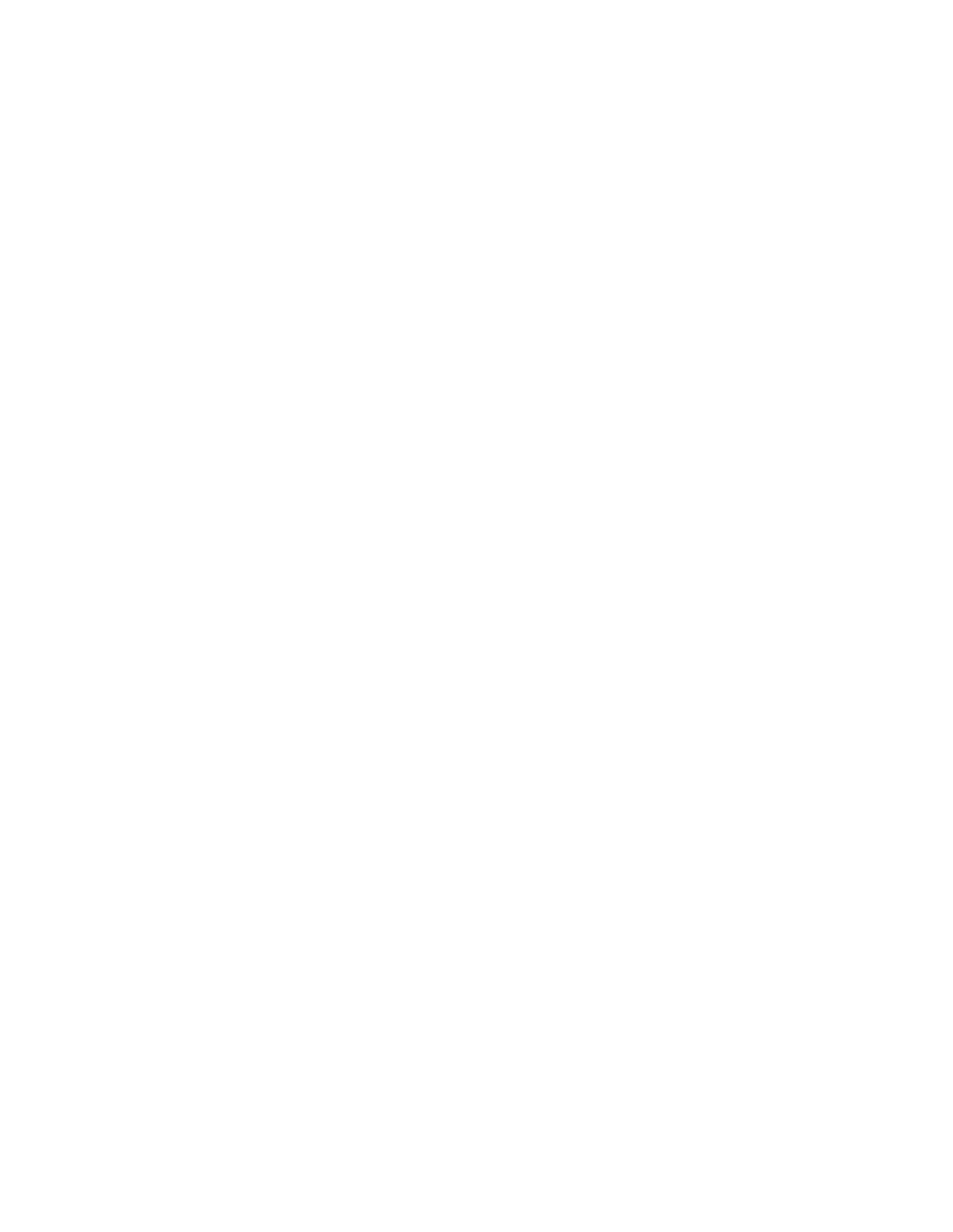| Code No. | <b>Purpose</b>                                                                                                      | <b>Explanatory Notes</b>                                                                                                                                                                                                                                                                                                                                                                                                                                                                                                                                                            |
|----------|---------------------------------------------------------------------------------------------------------------------|-------------------------------------------------------------------------------------------------------------------------------------------------------------------------------------------------------------------------------------------------------------------------------------------------------------------------------------------------------------------------------------------------------------------------------------------------------------------------------------------------------------------------------------------------------------------------------------|
| 273      | <b>Misc. Business</b><br>professional and<br>management<br>consulting services,<br>and Technical<br><b>Services</b> |                                                                                                                                                                                                                                                                                                                                                                                                                                                                                                                                                                                     |
| 2730     | Legal services                                                                                                      | Receipts on account of legal fees and professional fees on<br>account of legal advice provided by resident professional<br>lawyers, court fees etc.                                                                                                                                                                                                                                                                                                                                                                                                                                 |
| 2731     | Accounting, auditing,<br>book-keeping and tax<br>consultation services.                                             | Receipts of fees on account of accounting, auditing book<br>keeping and tax consultating services.                                                                                                                                                                                                                                                                                                                                                                                                                                                                                  |
| 2732     | Business and<br>management<br>consultancy, public<br>relation services                                              | Receipts of fees on account of business and management<br>consulting, management fees, managerial services<br>and<br>public relations services. Services for the general management<br>of a branch, subsidiary, or associate provided by a parent<br>enterprise or other affiliated enterprise are included in<br>business services.<br>Reimbursements of ancillary services supplied by affiliated<br>enterprise, such as tranport, purchasing, sales and marketing,<br>or computing. Also head office expences provided by a parent<br>enterprise or other affiliated enterprise. |
| 2733     | Advertisement<br>charges, market<br>research, and public<br>opinion polling                                         | Receipts on account of advertisement services such as design,<br>creation and marketing of advertisements by advertising<br>agencies; media placement including the sale of advertising<br>space; exhibition services and promotion of products;<br>market research and public opinion polling on various<br>issues.                                                                                                                                                                                                                                                                |
| 2734     | Research and<br>development services                                                                                | Covers those services associated with basic research, applied<br>research and experimental development of new<br>products<br>and processes. Services associated with the science, social<br>science and humanities are also covered.<br>Also included is commercial research related to electronics,<br>pharmaceuticals and biotechnological.                                                                                                                                                                                                                                       |
| 2735     | Architectural,<br>engineering and other<br>technical service,                                                       | Receipts on account of residents/non-residents transactions<br>related to<br>architectural<br>design<br>of urban<br>and<br>rural<br>development projects; planning and project<br>design and<br>supervision of dams, bridges, airports, turnkey project etc.,<br>and other technical services rendered to<br>engineering,<br>foreigners in various construction and other installations<br>(Excluding computer installation) by Bangladeshi technicians<br>and consultants.                                                                                                         |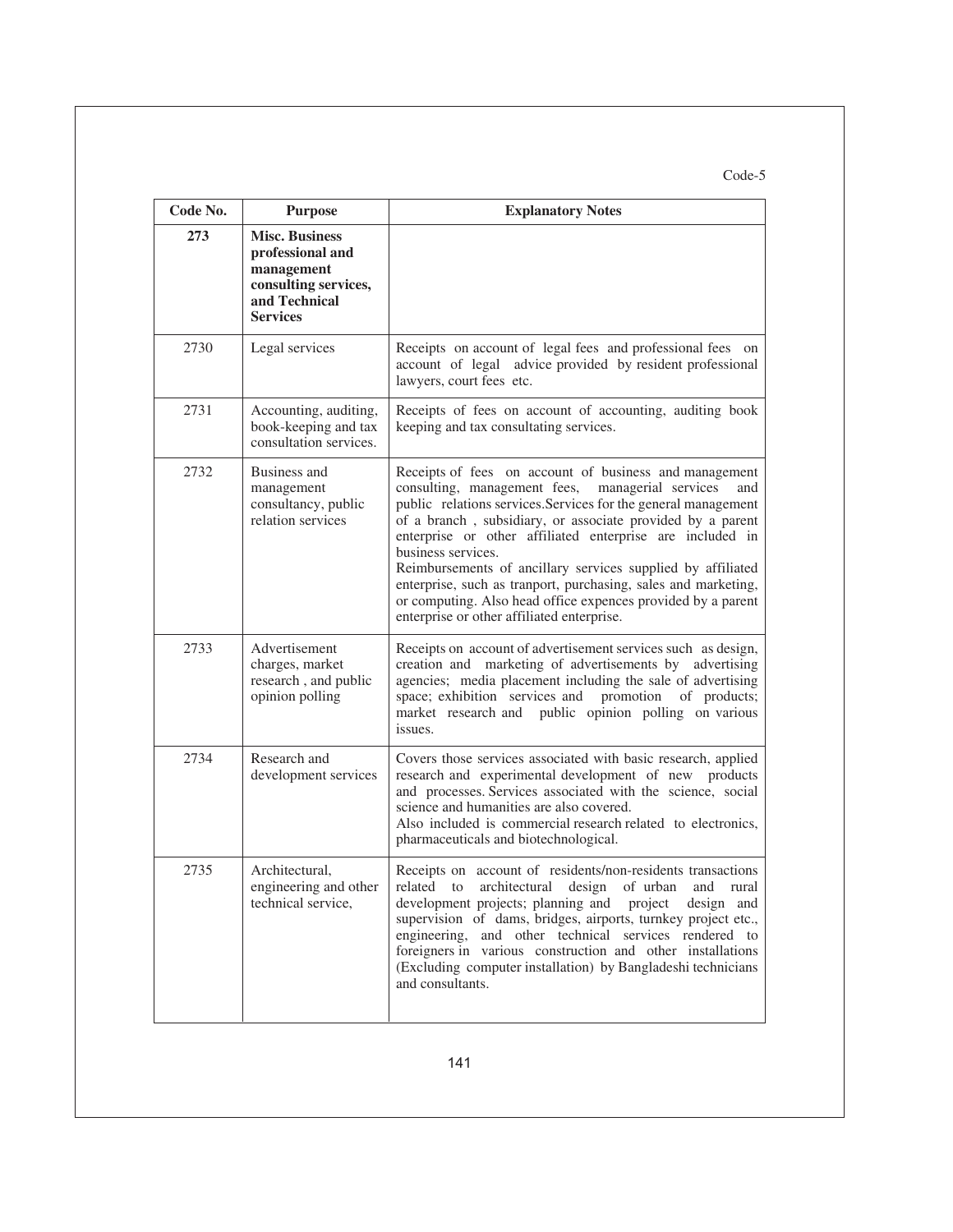| Code No. | <b>Purpose</b>                                                                                                                   | <b>Explanatory Notes</b>                                                                                                                                                                                                                                                                                                                                                                                                                                                                                                                                                                                                                                 |
|----------|----------------------------------------------------------------------------------------------------------------------------------|----------------------------------------------------------------------------------------------------------------------------------------------------------------------------------------------------------------------------------------------------------------------------------------------------------------------------------------------------------------------------------------------------------------------------------------------------------------------------------------------------------------------------------------------------------------------------------------------------------------------------------------------------------|
| 2736     | Waste treatment, de-<br>pollution services.<br>Agricultural, forestry<br>and veterinary<br>services. Mining<br>related services. | Receipts on account of;<br>a) Waste treatment and de-pollution services include waste<br>collection and disposal; remediation, sanitation, and other<br>environmental protection services such as production of<br>carbon offsets or carbon sequestration, that are not classified<br>under any more specific category.<br>b) Agricultural crop e.g. protection against insects and<br>diseases, increasing harvest yields, balanced fertilization,<br>veterinary, forestry services etc.<br>c) Mining related services.such as; Mining related services,<br>e.g. analysis of ores etc.                                                                  |
| 2737     | Agency commission<br>(other than indenting<br>commission                                                                         | Commission etc. received by agents in Bangladesh other than<br>indenting commission.                                                                                                                                                                                                                                                                                                                                                                                                                                                                                                                                                                     |
| 2738     | Indenting<br>commission                                                                                                          | Commission etc. received by agents of importers/indentors in<br>Bangladesh.                                                                                                                                                                                                                                                                                                                                                                                                                                                                                                                                                                              |
| 2742     | Export related goods<br>processing services                                                                                      | Receipts on account of Export related goods processing<br>services<br>washing charge, dyeing<br>such<br>as<br>charge,<br>sample testing<br>embroidery bill,<br>fees,<br>qualification<br>assessment fees, labeling and packing etc. fees in connection<br>with goods transactions between resident and non-resident.                                                                                                                                                                                                                                                                                                                                     |
| 2743     | Sample value (goods)                                                                                                             | Receipts on account of export related sample value                                                                                                                                                                                                                                                                                                                                                                                                                                                                                                                                                                                                       |
| 2744     | Local sales of<br>commodities                                                                                                    | Receipts from abroad on account of local sales of commodities<br>such as locally supply of garments accessories, cable supply,<br>and goods supply etc by resident suppliers.                                                                                                                                                                                                                                                                                                                                                                                                                                                                            |
| 2745     | Other miscellaneous<br>business services<br>receipts -private                                                                    | Receipts from abroad on account of other miscellaneous<br>business services not included elsewhere include distribution<br>services related to water, steam, gas, and other petroleum<br>products and air-conditioning supply, where these are<br>identified separately from transmission services; placement of<br>personnel, security, and investigative services; translation and<br>interpretation; photographic services; Lab test/ Oeko-tex<br>standard certificate; publishing; building cleaning; and real<br>estate services. Also included are forfeited down payments not<br>able to be specified to any other services and sponsoreship etc. |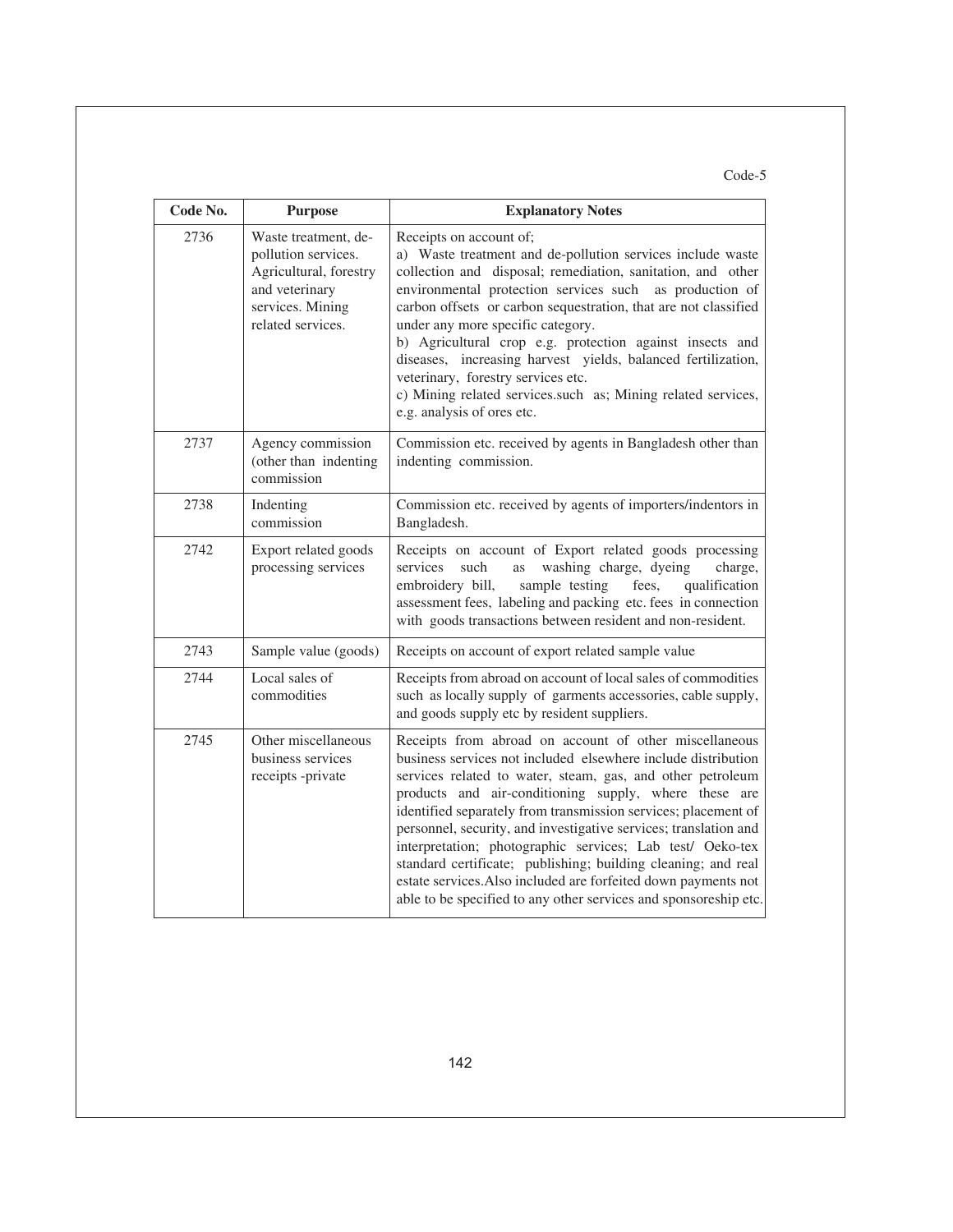| Code No. | <b>Purpose</b>                                                            | <b>Explanatory Notes</b>                                                                                                                                                                                                                                                                                                                                                                                                                                                                                                                                                                                                                                                                                                                                                                                                                                                                                                                                                                                                                                                                                                                                                                                                                                                                                                             |
|----------|---------------------------------------------------------------------------|--------------------------------------------------------------------------------------------------------------------------------------------------------------------------------------------------------------------------------------------------------------------------------------------------------------------------------------------------------------------------------------------------------------------------------------------------------------------------------------------------------------------------------------------------------------------------------------------------------------------------------------------------------------------------------------------------------------------------------------------------------------------------------------------------------------------------------------------------------------------------------------------------------------------------------------------------------------------------------------------------------------------------------------------------------------------------------------------------------------------------------------------------------------------------------------------------------------------------------------------------------------------------------------------------------------------------------------|
| 28       | <b>Government</b> goods<br>and services n.i.e.                            | a residual category, covering those government<br>This is<br>services and transactions (including those of international<br>organizations) not included in the above classifications. These<br>are:<br>a) All transactions by embassies, consulates, military units and<br>defense agencies with the residents of the economy where they<br>are located and with other economies; such transactions<br>include those for (i) goods and services such as supplies,<br>furnishings, utilities, official cares and their operation and<br>maintenance and official entertainment and (ii) personal<br>expenditure by diplomats and consular staff and their<br>dependents in the economy where they are located;.<br>b) Transaction by other official entities located abroad such as<br>Aid Missions, Government tourist information and promotion<br>offices etc. subject to the same consideration as in(a);<br>c) Transaction associated with general administrative<br>expenditure etc. that are not included elsewhere;<br>d) Transaction associated with aid services provided by<br>non-military agencies that do not give rise to any receipts and<br>have their offset in transfers ande) Transactions associated<br>with the provision of joint military arrangements and peace<br>keeping forces, such as those of the U.N. |
| 281      | <b>Diplomatic Mission</b>                                                 |                                                                                                                                                                                                                                                                                                                                                                                                                                                                                                                                                                                                                                                                                                                                                                                                                                                                                                                                                                                                                                                                                                                                                                                                                                                                                                                                      |
| 2810     | Receipts from<br>Bangladesh<br>diplomatic missions<br>abroad              | Earnings on account of visa fees of Bangladesh missions<br>abroad as well as their administrative receipts on account of<br>recovery of loans and advances to their employees.                                                                                                                                                                                                                                                                                                                                                                                                                                                                                                                                                                                                                                                                                                                                                                                                                                                                                                                                                                                                                                                                                                                                                       |
| 2811     | Refunds by<br>Bangladesh<br>diplomatic missions<br>abroad                 | Receipts on account of refunds by Bangladesh diplomatic<br>missions abroad.                                                                                                                                                                                                                                                                                                                                                                                                                                                                                                                                                                                                                                                                                                                                                                                                                                                                                                                                                                                                                                                                                                                                                                                                                                                          |
| 2812     | Joint military<br>arrangements                                            | Receipts on account of transactions associated with provision<br>of joint military arrangements and peace keeping forces such<br>as those of the U.N. and with foreign military technical<br>assistance.                                                                                                                                                                                                                                                                                                                                                                                                                                                                                                                                                                                                                                                                                                                                                                                                                                                                                                                                                                                                                                                                                                                             |
| 282      | <b>Convertible Taka</b><br>Account                                        |                                                                                                                                                                                                                                                                                                                                                                                                                                                                                                                                                                                                                                                                                                                                                                                                                                                                                                                                                                                                                                                                                                                                                                                                                                                                                                                                      |
| 2820     | Receipts from<br>abroad in convertible<br>Taka A/C of foreign<br>missions | Funds brought in by foreign missions and their attached<br>offices and expatriate diplomatic personal in Bangladesh in<br>convertible Taka A/C to meet their establishment and other<br>expenses. This transaction should be assigned the code Nos. of<br>the country of the foreign mission concerned regardless of<br>the place from where the funds have actually been remitted.                                                                                                                                                                                                                                                                                                                                                                                                                                                                                                                                                                                                                                                                                                                                                                                                                                                                                                                                                  |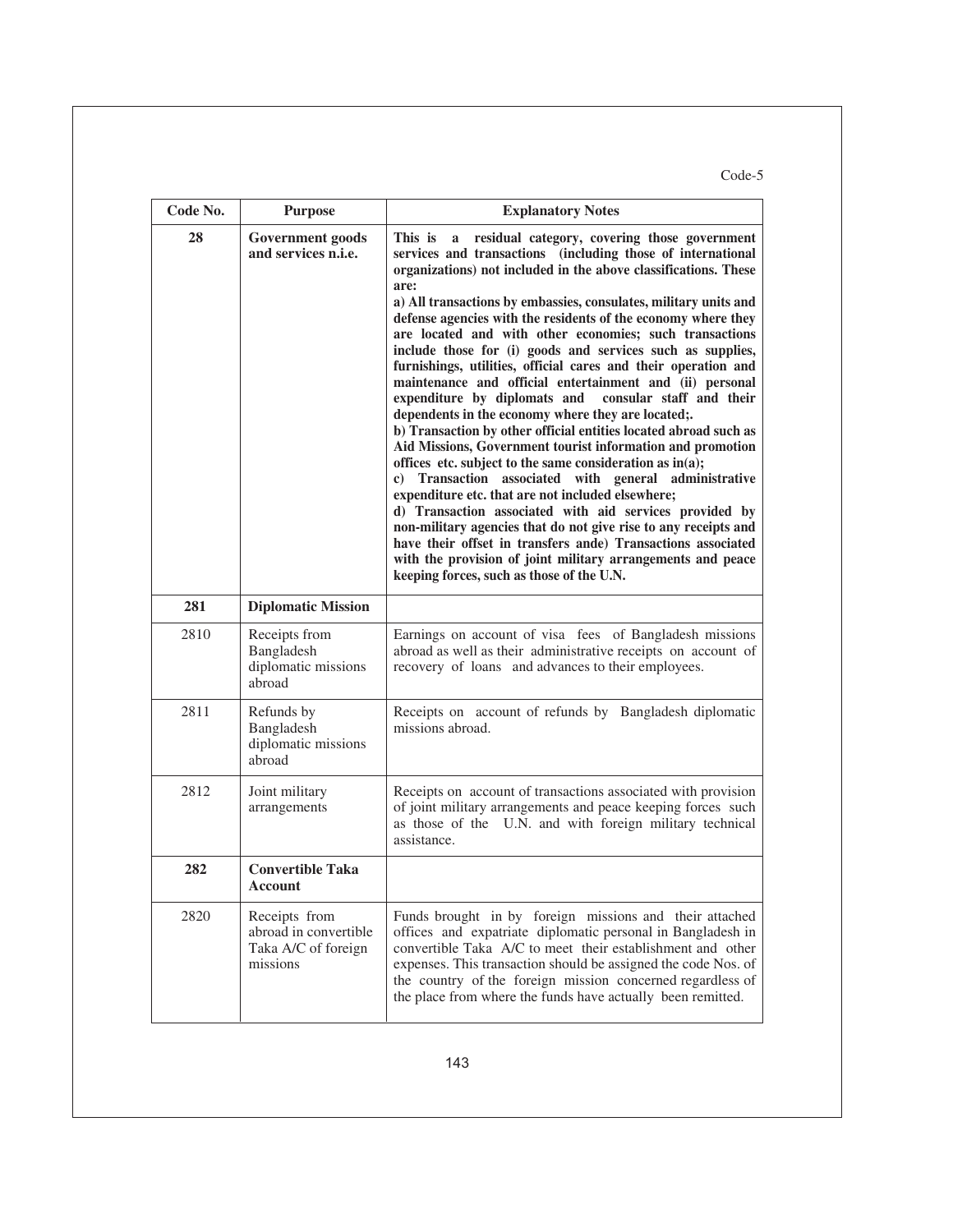| Code No. | <b>Purpose</b>                                                                                                                            | <b>Explanatory Notes</b>                                                                                                                                                                                                                                                                                                                                                                                                                                                       |
|----------|-------------------------------------------------------------------------------------------------------------------------------------------|--------------------------------------------------------------------------------------------------------------------------------------------------------------------------------------------------------------------------------------------------------------------------------------------------------------------------------------------------------------------------------------------------------------------------------------------------------------------------------|
| 2821     | Receipts from<br>abroad in convertible<br>Taka A/C of<br><b>International Bodies</b>                                                      | Funds received from abroad in convertible Taka A/C on<br>account of International Bodies such as UNO, UNRRA,<br>WHO, ILO, FAO, ICAO, UNICEF, UNESCO etc.<br>Note: The code Nos. of the country of the International Bodies<br>concerned regardless of the place from where the funds have<br>actually been remitted.                                                                                                                                                           |
| 2822     | Receipts from abroad<br>in convertible Taka<br>A/C of non-resident<br>business enterprises                                                | Receipts from abroad in convertible Taka A/C on account of<br>funds brought in by foreign companies /firms/contractors and<br>local agents in Bangladesh for their maintenance,<br>their<br>establishment expenses etc. and to execute business contracts<br>in Bangladesh. This does not include funds brought in by<br>international bodies (2821), foreign mission (2820), foreign<br>airlines and their agents, and foreign shipping companies and<br>their agents (2855). |
| 2823     | Receipts from<br>abroad in convertible<br>Taka A/C of others                                                                              | All remittances received from abroad in convertible Taka A/C<br>on account of foreign individuals working in different<br>organizations located in Bangladesh.                                                                                                                                                                                                                                                                                                                 |
| 283      | Reimbursement of<br>local cost                                                                                                            |                                                                                                                                                                                                                                                                                                                                                                                                                                                                                |
| 2830     | Reimbursement of<br>loan/ grants against<br>local costs for<br>development<br>projects-government.                                        | Receipts of government on account of various projects/works<br>in Bangladesh towards reimbursement of local costs by<br>foreign government/international bodies, foreign private<br>agencies etc.                                                                                                                                                                                                                                                                              |
| 2831     | Reimbursement of<br>loan/grants against<br>local costs for<br>development<br>projects-other.                                              | Receipts of other<br>account of various<br>sectors on<br>projects/works in Bangladesh towards reimbursement of local<br>costs by foreign government/international bodies,                                                                                                                                                                                                                                                                                                      |
| 2832     | Reimbursement of<br>loan/ grants on<br>account of local<br>supply of goods<br>against foreign<br>currency cost of<br>projects-government. | received<br>by<br>Remittances<br>government<br>from<br>donor<br>countries/agencies as reimbursement for local supply against<br>international tender by foreign government/international<br>bodies for projects implementation in Bangladesh.                                                                                                                                                                                                                                  |
| 2833     | Reimbursement of<br>loan/grants on account<br>of local supply of<br>goods against foreign<br>currency cost of<br>projects-other           | Remittance received by other sectors on account of various<br>development projects/works in Bangladesh as reimbursement<br>for local supply against international tender by foreign<br>government / international bodies.                                                                                                                                                                                                                                                      |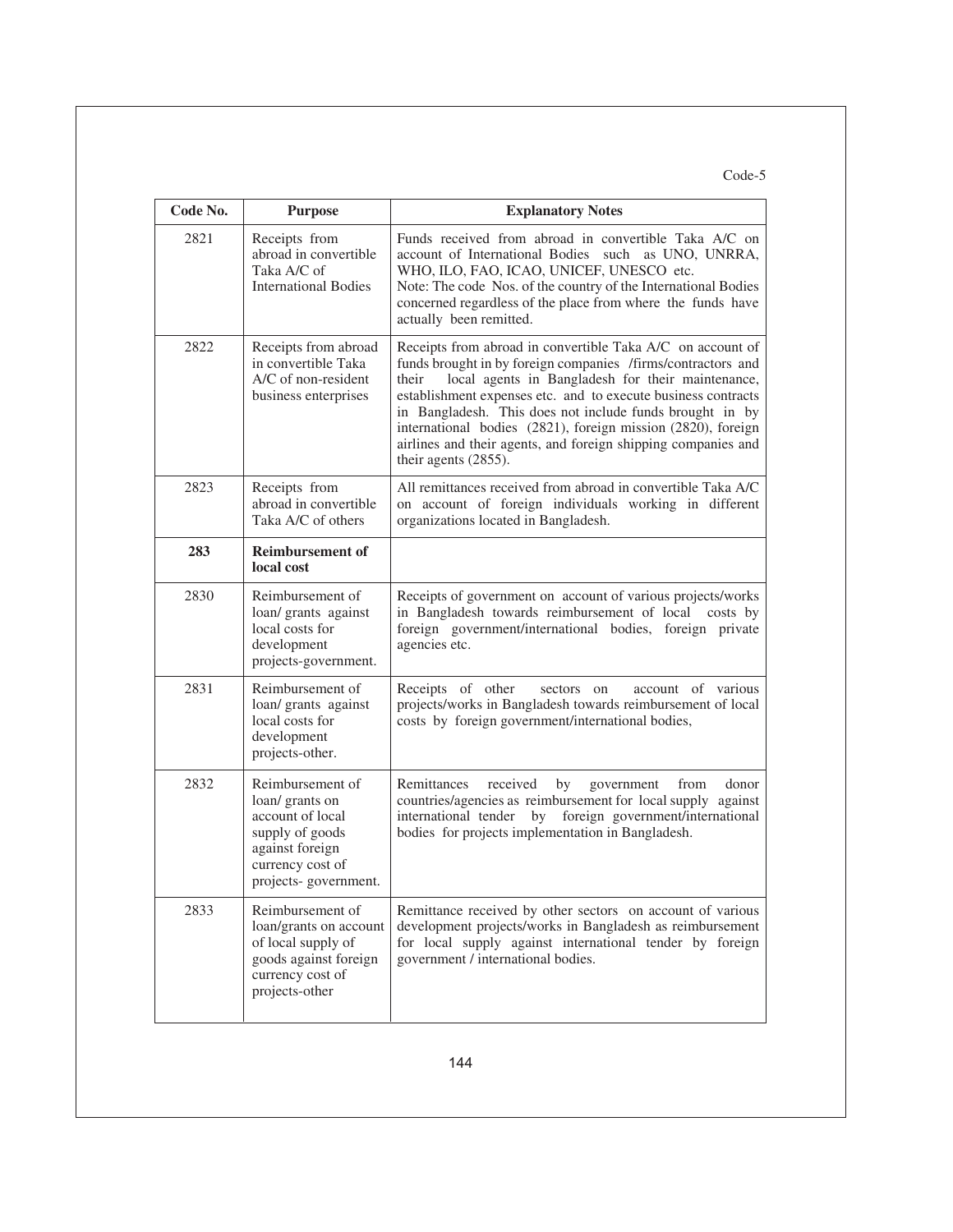| Code No. | <b>Purpose</b>                                                                                    | <b>Explanatory Notes</b>                                                                                                                                                                                                                                                                               |
|----------|---------------------------------------------------------------------------------------------------|--------------------------------------------------------------------------------------------------------------------------------------------------------------------------------------------------------------------------------------------------------------------------------------------------------|
| 284      | <b>Export Processing</b><br>Zones (EPZ)                                                           |                                                                                                                                                                                                                                                                                                        |
| 2841     | Encashment by<br><b>BEPZA</b>                                                                     | Encashment by BEPZA which receipts from EPZ industries.                                                                                                                                                                                                                                                |
| 2842     | Encashment by EPZ<br>industries                                                                   | Encashment by EPZ industries made to meet local currency<br>expenses in respect of which no re-conversion is allowed.                                                                                                                                                                                  |
| 285      | <b>Others</b>                                                                                     |                                                                                                                                                                                                                                                                                                        |
| 2850     | Export of foreign<br>currency notes and<br>coins                                                  | Receipts on account of export of foreign currency notes and<br>coins by banks.                                                                                                                                                                                                                         |
| 2851     | Internal sales of<br>bonded commodities                                                           | of sales<br>of various<br>bonded<br>Receipts<br>account<br>on<br>commodities to foreigners against payment in foreign<br>currency in Bangladesh.                                                                                                                                                       |
| 2852     | Encashment from<br>foreign national's A/C                                                         | Foreign currency encashment from foreign national's A/C by<br>foreigners working in international organizations<br>in<br>Bangladesh.                                                                                                                                                                   |
| 2853     | Office maintenance<br>including business<br>contract                                              | of funds brought in by foreign<br>Receipts<br>on account<br>their local agents in<br>companies/firms/contractors and<br>Bangladesh for their office maintenance, etc. and to execute<br>business contracts in Bangladesh. This does not include funds<br>brought in under convertible Taka A/C (2822). |
| 2854     | Establishment<br>expenses of foreign<br>companies/<br>firms/contractors and<br>their local agents | on account of funds brought in by foreign<br>Receipts<br>companies/firms/contractors and<br>their local agents in<br>establishment<br>Bangladesh<br>for<br>expenses<br>in<br>Bangladesh. This does not include funds brought in under<br>convertible Taka A/C (2822).                                  |
| 2855     | Office maintenance of<br>Foreign shipping<br>companies/Foreign<br>airlines                        | Receipts on account of funds brought in by Foreign shipping<br>companies/Foreign airlines companies or their agents office<br>in Bangladesh. (excluding under code No. 2822,2853)                                                                                                                      |
| 2856     | Office maintenance of<br>road and rail transport<br>companies                                     | Receipts on account of funds brought in by road and rail<br>transport companies or their agents office in Bangladesh for<br>their office maintenance. (excluding under code No.<br>2822,2853)                                                                                                          |
| 2857     | Establishment and<br>other expenses of<br>foreign missions other<br>than convertible Taka<br>A/C. | Receipts on account of funds brought in by foreign missions<br>in Bangladesh for their maintenance, establishment expenses<br>etc. This does not include funds brought in under convertible<br>Taka A/C (2820).                                                                                        |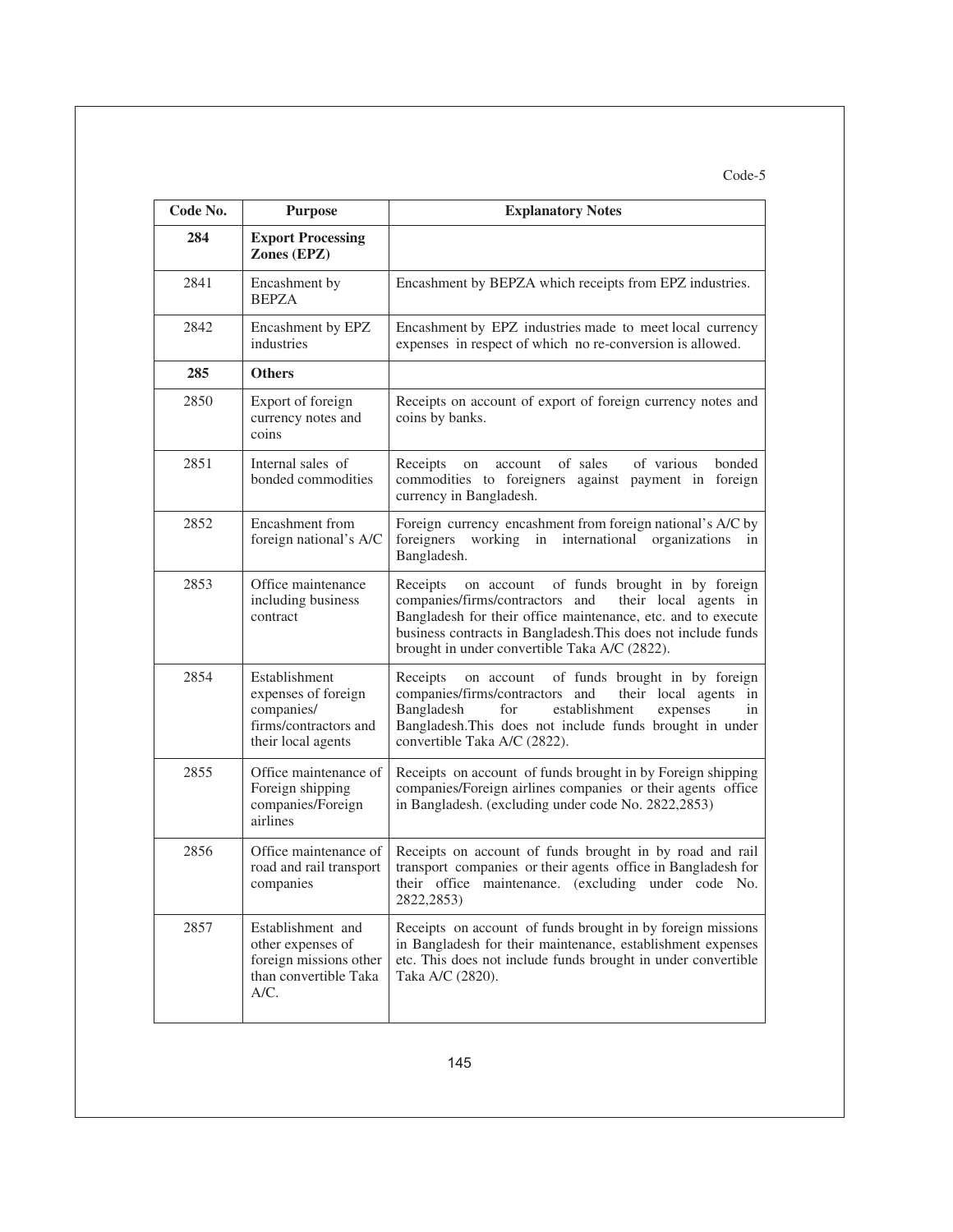| Code No. | <b>Purpose</b>                                                                                               | <b>Explanatory Notes</b>                                                                                                                                                                                                                                                                                                                                                                                                                                            |
|----------|--------------------------------------------------------------------------------------------------------------|---------------------------------------------------------------------------------------------------------------------------------------------------------------------------------------------------------------------------------------------------------------------------------------------------------------------------------------------------------------------------------------------------------------------------------------------------------------------|
| 2858     | Establishment and<br>other expenses of<br><b>International Bodies</b><br>other than convertible<br>Taka A/C. | Receipts on account of funds brought in by International<br>Bodies such as UNO, UNRRA, WHO, ILO, FAO, ICAO,<br>UNICEF, UNESCO etc. The code Nos. of the country of the<br>International Bodies concerned regardless of the place from<br>where the funds have actually been remitted, foreign missions<br>in Bangladesh for their maintenance, establishment expenses<br>etc. This does not include funds brought in under convertible<br>Taka A/C (2821).          |
| 2859     | Miscellaneous<br>receipts -Government                                                                        | Miscellaneous receipts not included elsewhere in public<br>sector.                                                                                                                                                                                                                                                                                                                                                                                                  |
| 29       | <b>Manufacturing</b><br><b>Services on Physical</b><br><b>Inputs Owned by</b><br><b>Others</b>               | Manufacturing services on physical inputs owned by others<br>cover processing, assembling, labeling, packing, etc.,<br>undertaken by enterprises that do not own the goods<br>concerned. The manufacturing is undertaken by an entity<br>that does not own the goods and that is paid a fee by the<br>owner. In the cases, the ownership of the goods does not<br>change, so no general merchandise transaction is recorded<br>between the processor and the owner. |
| 291      | <b>Goods for Processing</b><br>(with no change of<br>ownership to the<br>processor)                          | Goods for processes that are often undertaken under<br>arrangements for manufacturing services on physical<br>inputs owned by others include oil refining, liquefaction of<br>natural gas, assembly of clothing and electronics, assembly<br>(excluding assembly of prefabricated construction, which<br>are included in construction), labeling and packing<br>(excluding those incidental to transport, which are<br>included in transport services).             |
| 2910     | Goods for Processing<br>abroad- Goods sent<br>abroad for processing<br>(Cr.)                                 | Gross value of goods supplied for processing to abroad<br>(goods sent abroad for processing) with no change of<br>ownership to the processor. [Calculation: FOB value]                                                                                                                                                                                                                                                                                              |
| 2911     | Goods for Processing<br>in reporting economy -<br>Goods sent abroad<br>after processing (Cr.)                | Gross value of goods dispatched after processing to abroad<br>(goods returned from abroad after processing) with no change of<br>ownership to the processor. [Calculation: FOB value+CMT]                                                                                                                                                                                                                                                                           |

146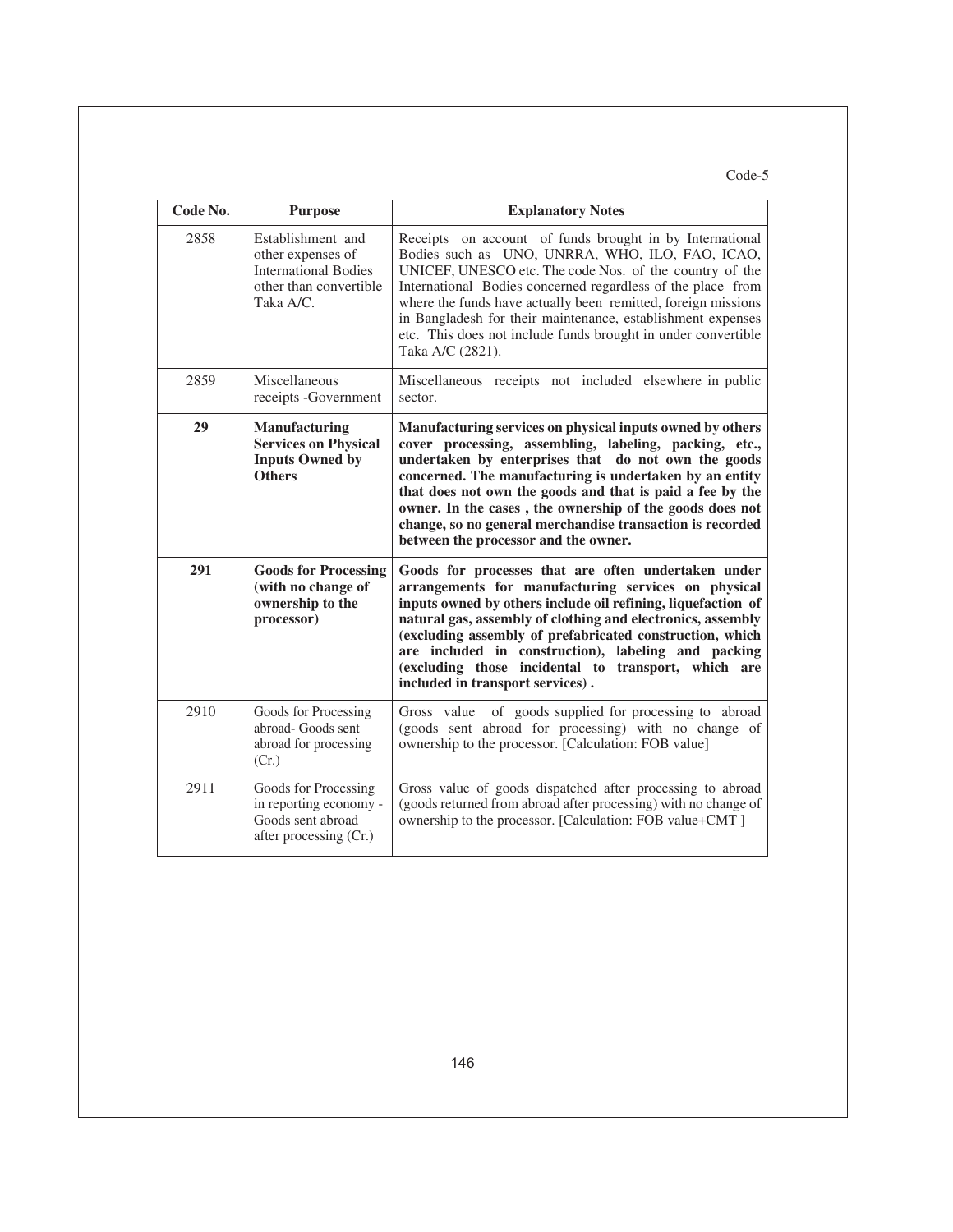## **B. PRIMARY INCOME**

Income flows between residents and non-residents are classified under two main components: (i) compensation of employees i.e. wages, salaries and other benefits received by short term workers (less than one year) from non-residents employer and that of local staff of embassies, consulates and international organizations, and (ii) investment income i.e. receipts on external financial assets including those of direct investment, portfolio investment and other investment. Holding (capital) gains and losses are not income on investment but are part of the value of the investment.

| Code No. | <b>Purpose</b>                             | <b>Explanatory Notes</b>                                                                                                                                                                                                                                                                                                                                                                                                                                                                                                                                                                                                                                                                                                                                                                   |
|----------|--------------------------------------------|--------------------------------------------------------------------------------------------------------------------------------------------------------------------------------------------------------------------------------------------------------------------------------------------------------------------------------------------------------------------------------------------------------------------------------------------------------------------------------------------------------------------------------------------------------------------------------------------------------------------------------------------------------------------------------------------------------------------------------------------------------------------------------------------|
| 3        | <b>COMPENSATION</b><br><b>OF EMPLOYEES</b> | Compensation of employees comprises wages, salaries<br>and other benefits in cash or in kind earned<br>by<br>resident individuals (short-term workers) for work<br>in another economy. Employees in this<br>performed<br>context include seasonal or other short term workers (less<br>than one year) and border workers who are residents of<br>one economy and work in another economy; and also<br>included are, local staff of embassies, consulates and<br>international organizations stationed in Bangladesh. The<br>benefits received by the<br>wages, salaries, and<br>other<br>local staff are also treated to be compensation<br>of<br>employees. Because these institutional entities<br>are<br>considered to be extraterritorial to the economy in<br>which they are located. |
| 30       | <b>Compensation of</b><br>employees        | of employees refers to the income of<br>Compensation<br>border, seasonal, and other short-term workers who<br>are employed in an economy where they are not resident<br>and of residents employed by nonresident entities.<br>Compensation of employees represents remuneration in<br>return for the labor input to the production process<br>contributed by an individual in an employer-employee<br>relationship with the enterprise.                                                                                                                                                                                                                                                                                                                                                    |
| 302      | Compensation of<br>employees               |                                                                                                                                                                                                                                                                                                                                                                                                                                                                                                                                                                                                                                                                                                                                                                                            |
| 3020     | Compensation of<br>employees               | Covers wages and salaries in cash or in kind, employers'<br>social contributions and other benefits, incentive bonus and<br>festival bonus out of salaries<br>earned by<br>Bangladesh<br>cross-border employees, seasonal or other short-term workers<br>(less than one year) and local staff of embassies, international<br>organizations, consulates, military bases, other institutional<br>entities, etc. for work performed by them in another<br>economy. Compensation of employees is recorded gross,<br>before taxes and other expenses incurred in the economy<br>where is the performed.                                                                                                                                                                                         |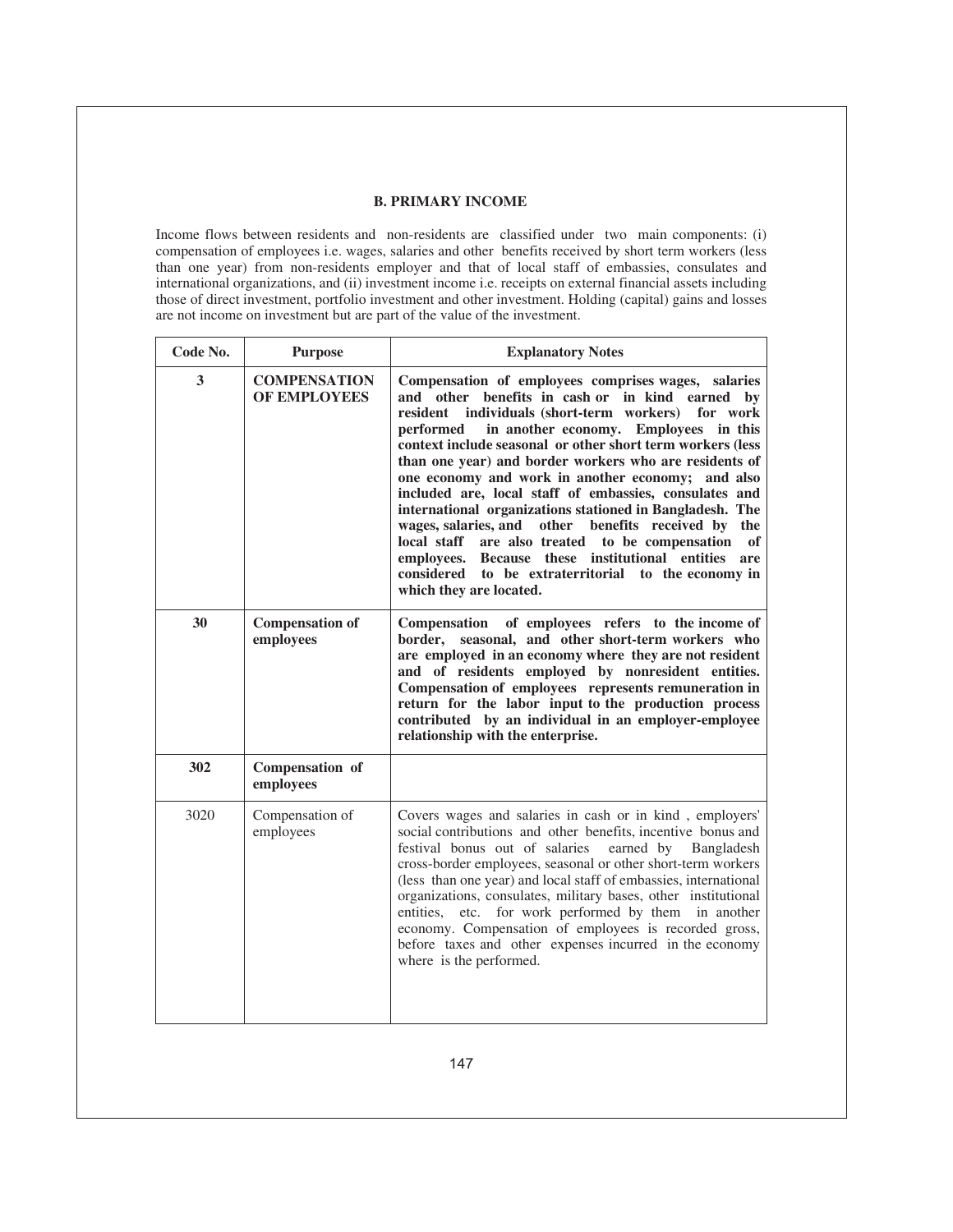| Code No. | <b>Purpose</b>                                                                                                                                                                     | <b>Explanatory Notes</b>                                                                                                                                                                                                                                                                                                                                                                                                                                                                                                                                                                                                                                                                                                                                                                                                               |
|----------|------------------------------------------------------------------------------------------------------------------------------------------------------------------------------------|----------------------------------------------------------------------------------------------------------------------------------------------------------------------------------------------------------------------------------------------------------------------------------------------------------------------------------------------------------------------------------------------------------------------------------------------------------------------------------------------------------------------------------------------------------------------------------------------------------------------------------------------------------------------------------------------------------------------------------------------------------------------------------------------------------------------------------------|
| 4        | <b>INVESTMENT</b><br><b>INCOME</b>                                                                                                                                                 | Investment income is defined as the income accruing to<br>an investor from the ownership of financial assets. The<br>financial assets are bank deposits, loans extended, bonds,<br>bills, shares in the equity capital of an enterprise and head<br>office claims on branches. It comprises mainly interest,<br>dividends and the remittance of branch profits. Interests<br>in addition, all discounts and commitment<br>include<br>charges. Dividends include stock dividends and bonus<br>shares. Another form of investment income is the direct<br>investors share in the retained earnings or in the net losses<br>of an incorporated enterprise or of its branches. The<br>components of investment are classified as :<br>(a) Direct investment income,<br>(b) Portfolio investment income and<br>(c) Other investment income. |
| 40       | <b>Direct Investment</b><br>income                                                                                                                                                 | The two categories under this head-income on equity and<br>income on debt cover income accruing to Bangladeshi<br>investors from ownership of direct investment capital<br>abroad. This capital comprises mainly;<br>(1) the share of the direct investor in the equity capital of<br>an enterprise.<br>(2) the share of the direct investor in the accumulated<br>profits which were not remitted by the enterprises and<br>(3) other net claims of the direct investor on his direct<br>investment enterprises.                                                                                                                                                                                                                                                                                                                      |
| 401      | Income on equity                                                                                                                                                                   | Dividends are the distributed earnings allocated to the owners<br>of equity for placing funds at the disposal of corporations. In<br>addition to dividends from corporations, distributed income<br>from quasi-corporation(such as distributed branch profits)<br>should be included under this heading.                                                                                                                                                                                                                                                                                                                                                                                                                                                                                                                               |
| 4010     | Dividend and<br>distributed branch<br>profits of Direct<br>investor in direct<br>investment enterprises                                                                            | Dividends & withdrawals from income of quasi-coporations<br>i.e. covers earning in the form of profits and dividends from<br>equity<br>participation in<br>direct<br>investment enterprises<br>unincorporated branch/associate<br>operating abroad or<br>an<br>operating abroad. This<br>includes profits and dividend<br>received by Bangladeshi direct investors from direct<br>investment enterprises abroad.                                                                                                                                                                                                                                                                                                                                                                                                                       |
| 403      | <b>Investment</b> income<br>attributable to policy<br>holders, in<br>insurance, pension<br>schemes,<br>standardized<br>guarantee schemes<br>and to investment<br>fund shareholders | Investment income attributable to policy holders, in<br>insurance, pension schemes, standardized guarantee<br>schemes and to investment fund shareholders represents<br>returns to policyholders on their claims in insurance and<br>standaridized guarantee schemes in the form of technical<br>reserves and income receivable on pension entitlements.                                                                                                                                                                                                                                                                                                                                                                                                                                                                               |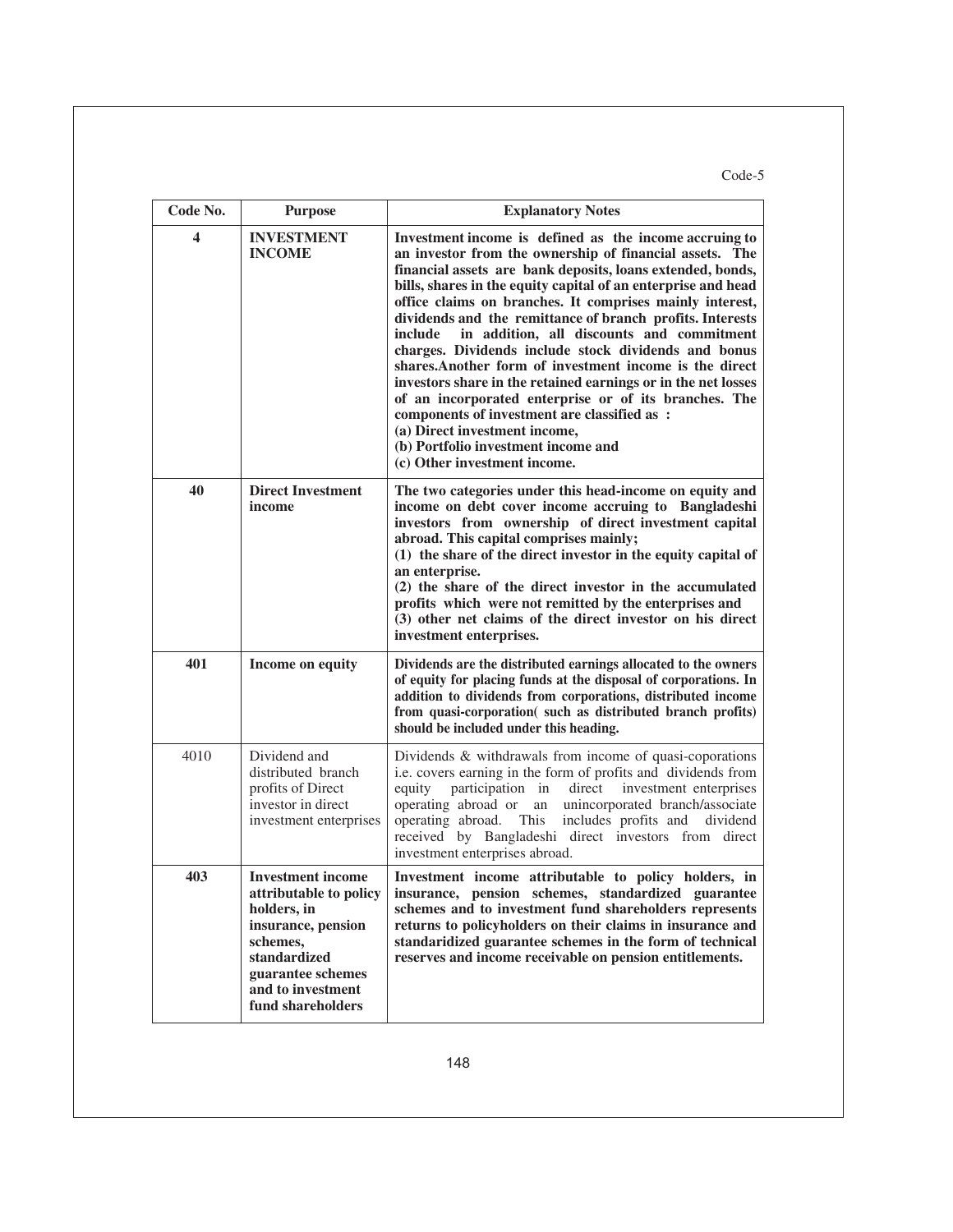| Code No. | <b>Purpose</b>                                                                                                                 | <b>Explanatory Notes</b>                                                                                                                                                                                                                                                                                                                                                                                                                                     |
|----------|--------------------------------------------------------------------------------------------------------------------------------|--------------------------------------------------------------------------------------------------------------------------------------------------------------------------------------------------------------------------------------------------------------------------------------------------------------------------------------------------------------------------------------------------------------------------------------------------------------|
| 4030     | Investment income<br>attributable to policy<br>holders in insurance,<br>pension schemes,<br>standardized<br>guarantee schemes. | Receipts on account of investment income attributable to<br>policy holders in insurance, pension schemes, standardized<br>guarantee schemes                                                                                                                                                                                                                                                                                                                  |
| 4031     | Investment income<br>attributable to<br>investment fund<br>shareholders                                                        | Receipts on account of investment income attributable to<br>investment fund shareholders                                                                                                                                                                                                                                                                                                                                                                     |
| 404      | <b>Income on Debt</b><br>(Interest)                                                                                            |                                                                                                                                                                                                                                                                                                                                                                                                                                                              |
| 4040     | Interest (Direct)<br>investor in direct<br>investment<br>enterprises)                                                          | includes interests received on<br>held<br>This-<br>debt<br>by<br>Bangladeshi direct investors from associated enterprises<br>abroad.                                                                                                                                                                                                                                                                                                                         |
| 41       | <b>Portfolio Investment</b>                                                                                                    | This category comprises income flows between residents<br>and non-residents sub-divided into income (dividend)<br>accrued on equity securities (shares) and income on debt<br>(interest) derived from holdings of bonds, notes and money<br>market instruments and associated financial derivatives.<br>These instruments are sub-sectored into domestic<br>institutional<br>Authority,<br>sectors<br>(monetary<br>general<br>Government, banks and others). |
| 411      | Income on equity<br>dividends (excluding<br>investment fund<br>shares)                                                         |                                                                                                                                                                                                                                                                                                                                                                                                                                                              |
| 4110     | General government                                                                                                             | Dividend received by all resident government entities on<br>account of equity participation in shares and securities of<br>foreign agencies, enterprises etc. operating abroad.                                                                                                                                                                                                                                                                              |
| 4111     | Deposit taking<br>corporations (Only<br>scheduled Banks),<br>except central bank                                               | Dividend received by Deposit taking corporations, except<br>central bank (Only scheduled Banks) on account equity<br>participation in shares and securities (excluding investment<br>fund shares) issued by foreign enterprises operating abroad.                                                                                                                                                                                                            |
| 4112     | Other sectors :<br>financial corporations                                                                                      | Dividend received by Bangladeshi all financial corporations<br>individuals<br>account of dividends and equity<br>and<br>on<br>participation in shares and securities (excluding investment<br>fund shares) issued by foreign enterprises operating abroad.                                                                                                                                                                                                   |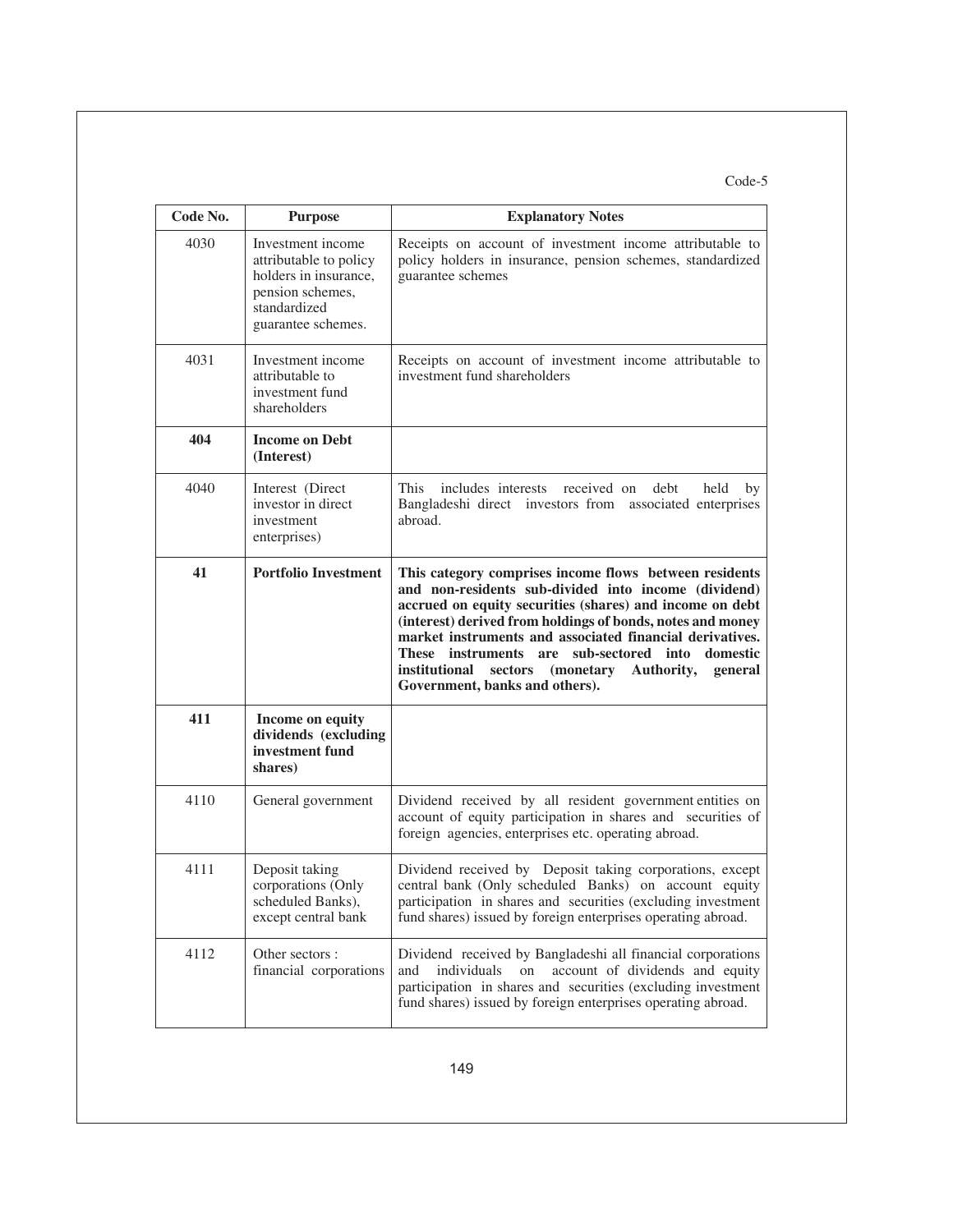| Code No. | <b>Purpose</b>                                                                                | <b>Explanatory Notes</b>                                                                                                                                                                                                                                          |
|----------|-----------------------------------------------------------------------------------------------|-------------------------------------------------------------------------------------------------------------------------------------------------------------------------------------------------------------------------------------------------------------------|
| 4113     | Other sectors : non-<br>financial corporations                                                | Dividend received by Bangladeshi all private non-financial<br>corporations, and individuals on account of dividends and<br>equity participation in shares and securities (excluding<br>investment fund shares) issued by foreign enterprises<br>operating abroad. |
| 412      | <b>Investment</b> income<br>attributable to<br>investment fund<br>shareholders<br>(Dividends) |                                                                                                                                                                                                                                                                   |
| 4120     | General government                                                                            | Dividend received by all resident government entities on<br>account of investment fund shareholders participation in<br>shares and securities of foreign agencies, enterprises etc.<br>operating abroad.                                                          |
| 4121     | Deposit taking<br>corporations (Only<br>scheduled Banks)<br>except central bank.              | Dividend received by Deposit taking corporations except<br>central bank (only scheduled banks)<br>on<br>account<br>οf<br>investment fund shareholders participation in shares and<br>securities issued by foreign enterprises operating abroad.                   |
| 4122     | Other sectors:<br>financial corporations                                                      | Dividend received by Other sectors- financial corporations<br>and individuals on account of investment fund shareholders<br>participation in shares and securities of foreign enterprises<br>operating abroad.                                                    |
| 4123     | Other sectors : non-<br>financial corporations                                                | Dividend received by Other sectors Bangladeshi all private<br>enterprises i.e. financial corporations and individuals on<br>account of investment fund shareholders participation in<br>shares and securities of foreign enterprises operating abroad.            |
| 414      | <b>Income on Debt</b><br>(interest) - Short<br>term                                           |                                                                                                                                                                                                                                                                   |
| 4140     | General government                                                                            | Receipts of interest on short-term foreign bonds, debentures<br>and notes held by resident government and government<br>controlled enterprises from the foreign enterprises and<br>authorities.                                                                   |
| 4141     | Deposit taking<br>corporations (Only<br>scheduled Banks)<br>except central bank.              | Receipts of interest on short-term foreign bonds, debentures<br>and notes held by deposit taking corporations except central<br>from<br>bank<br>(only)<br>scheduled<br>banks)<br>the<br>foreign<br>institutions/enterprises.                                      |
| 4142     | Other sectors :<br>financial corporations                                                     | Receipts of interest on short-term foreign bonds, debentures<br>and notes held by financial corporations and other individuals<br>from the foreign enterprises.                                                                                                   |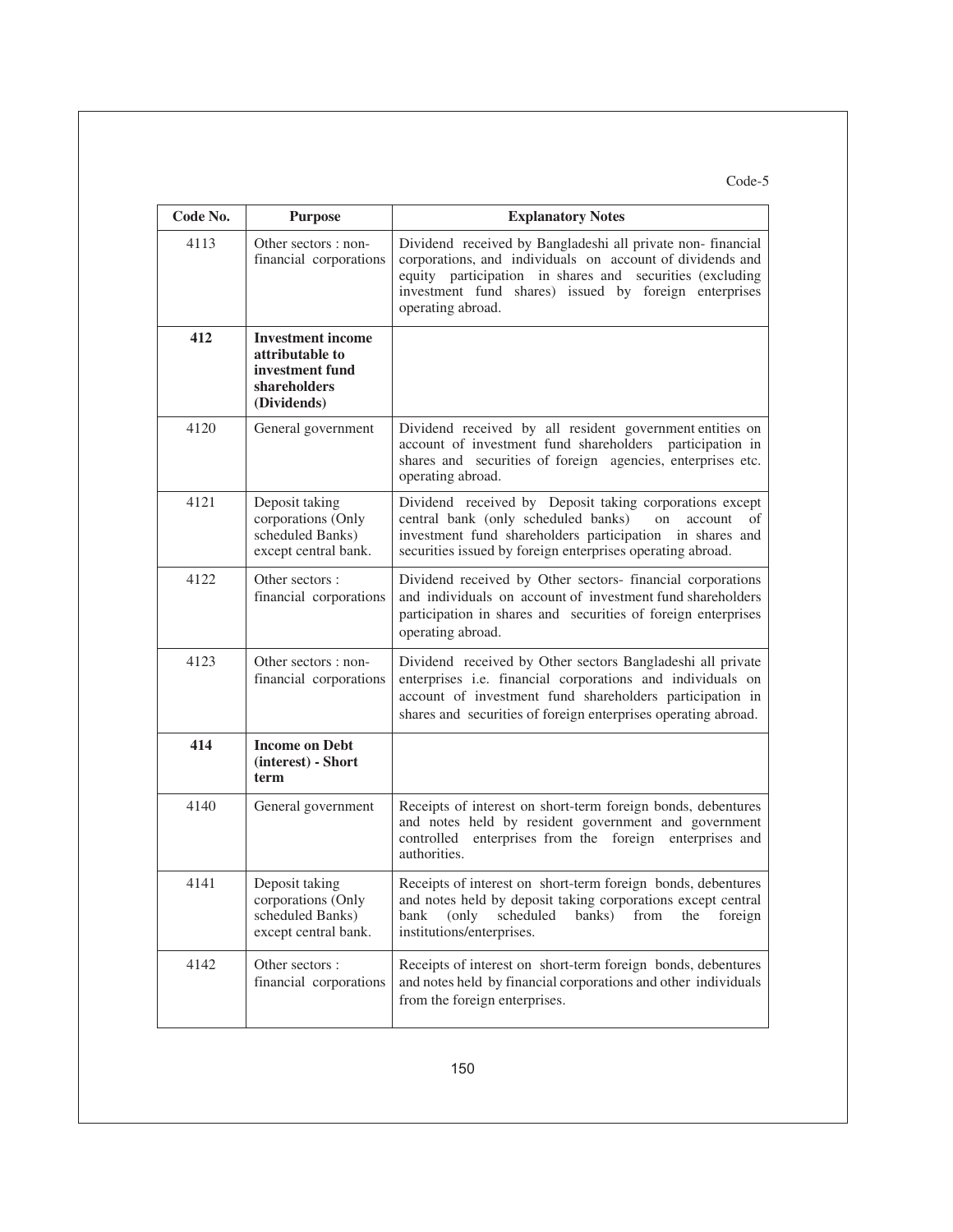| Code No. | <b>Purpose</b>                                                                   | <b>Explanatory Notes</b>                                                                                                                                                                                                                                                                                                                                                                            |
|----------|----------------------------------------------------------------------------------|-----------------------------------------------------------------------------------------------------------------------------------------------------------------------------------------------------------------------------------------------------------------------------------------------------------------------------------------------------------------------------------------------------|
| 4143     | Other sectors : non-<br>financial corporations                                   | Receipts of interest on short-term foreign bonds, debentures<br>and notes held by other sectors non-financial corporations and<br>other individuals from the foreign enterprises.                                                                                                                                                                                                                   |
| 415      | <b>Income on Debt</b><br>(interest) - Long<br>term                               |                                                                                                                                                                                                                                                                                                                                                                                                     |
| 4150     | General government                                                               | Receipts of interest on long-term foreign bonds, debentures<br>and notes held by resident government and government<br>controlled enterprises from the foreign enterprises and<br>authorities.                                                                                                                                                                                                      |
| 4151     | Deposit taking<br>corporations (only<br>scheduled banks)<br>except central bank. | Receipts of interest on long-term foreign bonds, debentures<br>and notes held by deposit taking corporations except central<br>(only<br>scheduled<br>banks)<br>from<br>foreign<br>bank<br>the<br>institutions/enterprises.                                                                                                                                                                          |
| 4152     | Other sectors :<br>financial corporations                                        | Receipts of interest on long-term foreign bonds, debentures<br>and notes held by financial corporations and other individuals<br>from the foreign enterprises.                                                                                                                                                                                                                                      |
| 4153     | Other sectors : non-<br>financial corporations                                   | Receipts of interest on long-term foreign bonds, debentures<br>and notes held by other sectors non-financial corporations and<br>other individuals from the foreign enterprises.                                                                                                                                                                                                                    |
| 42       | <b>Other Investment</b><br><b>Income</b>                                         | Other investment income covers receipt of interest<br>(including discount) on all other resident claims (Assets)<br>on non-residents. Interest on assets comprises that on long<br>and short term loans, on deposits and on other commercial<br>and financial claims on non-residents.                                                                                                              |
| 420      | <b>Other Investment</b><br><b>Income</b> (Interest)<br>-Short Term               |                                                                                                                                                                                                                                                                                                                                                                                                     |
| 4201     | General government                                                               | This covers receipts of interest (including discount) accrued<br>on short-term loans, on deposits and on other commercial<br>and financial claims by the government and government<br>controlled enterprises to non-residents abroad.                                                                                                                                                               |
| 4202     | Deposit taking<br>corporations (only<br>scheduled banks)<br>except central bank. | This covers receipts of interest (including discount) by<br>deposit taking corporations, except central bank (only<br>scheduled banks) of Bangladesh to non-residents abroad on<br>account of short-term loans, Nostra investment/placement<br>interest, back to back L/C interest, on deposits, and on other<br>commercial and financial claims etc. Including late repayment<br>of loan interest. |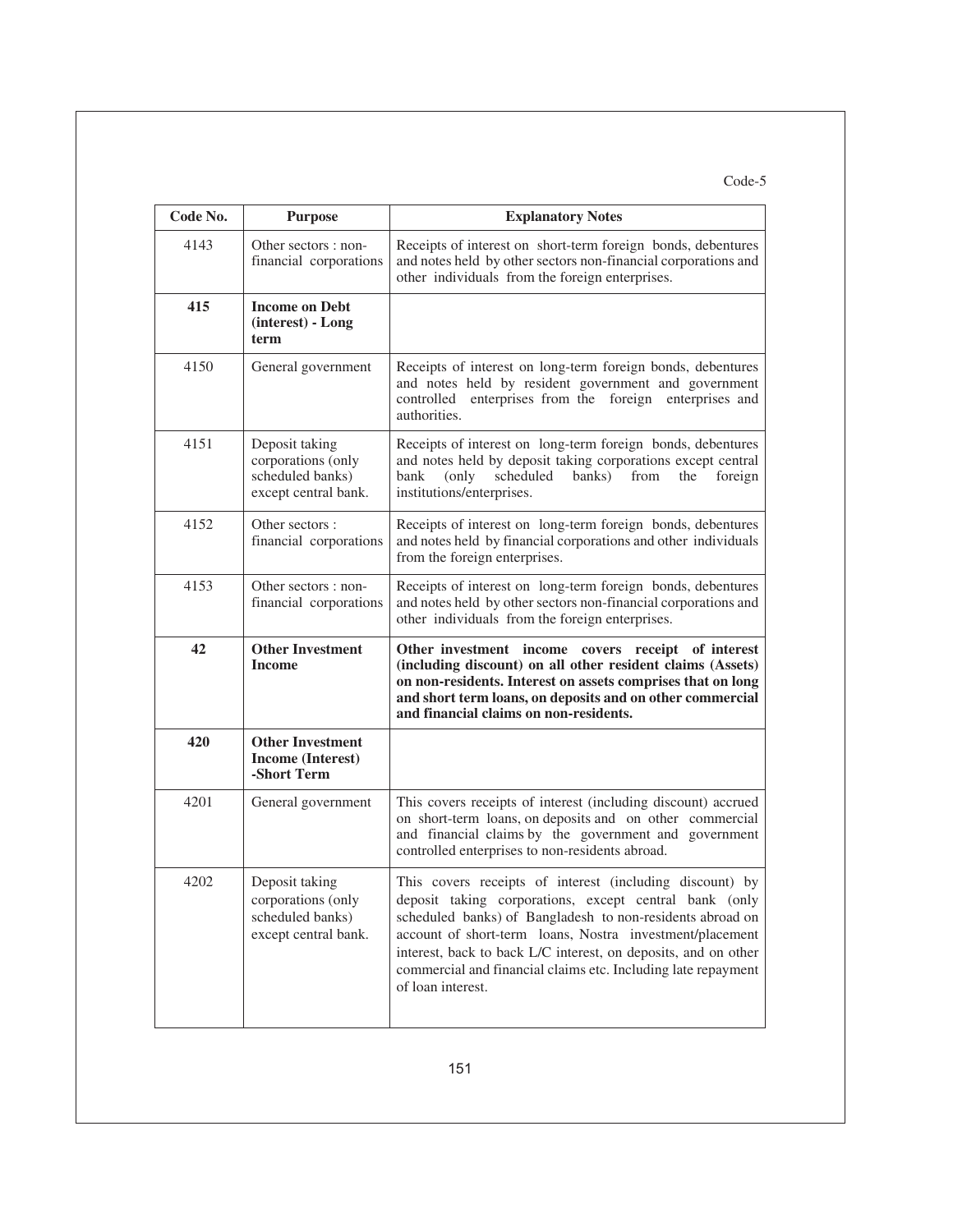| Code No. | <b>Purpose</b>                                                                                                                    | <b>Explanatory Notes</b>                                                                                                                                                                                                                                                                                      |
|----------|-----------------------------------------------------------------------------------------------------------------------------------|---------------------------------------------------------------------------------------------------------------------------------------------------------------------------------------------------------------------------------------------------------------------------------------------------------------|
| 4203     | Other sectors :<br>financial corporations                                                                                         | This covers receipts of interest on short-term loans, on<br>deposits, late repayment of loan interest, deferred payment<br>interest, and on other commercial and financial liabilities by<br>financial corporations and individuals.                                                                          |
| 4204     | Other sectors : non-<br>financial corporations                                                                                    | This covers receipts of interest on<br>short-term loans, on<br>deposits, late repayment of loan interest, deferred payment<br>interest, and on other commercial and financial liabilities by<br>other sectors non- financial corporations and individuals.                                                    |
| 421      | <b>Other Investment</b><br>Income (interest)-<br><b>Long Term</b>                                                                 |                                                                                                                                                                                                                                                                                                               |
| 4210     | General government                                                                                                                | This covers receipts of interest (including discounts) accrued<br>on long-term loans, on deposits and on other commercial<br>and financial claims by government and government<br>controlled enterprises from non-residents abroad.                                                                           |
| 4211     | Deposit taking<br>corporations (only<br>scheduled banks)<br>except central bank.                                                  | This covers receipts of interest (including discounts) accrued<br>on long-term loans, on deposits and on other commercial<br>and financial claims by deposit taking corporations except<br>central bank (only scheduled banks) of Bangladesh from<br>non-residents abroad.                                    |
| 4212     | Other sectors:<br>financial corporations                                                                                          | This covers receipts of interest accrued on long-term loans, on<br>repayment of loan interest, deferred payment<br>deposits, late<br>interest, and on other commercial and financial claims<br>financial corporations and individuals<br>by<br>from the<br>non-residents abroad.                              |
| 4213     | Other sectors : non-<br>financial corporations                                                                                    | This covers receipts of interest accrued on long-term loans, on<br>repayment of loan interest, deferred payment<br>deposits, late<br>interest, and on other commercial and financial claims<br>by Bangladeshi Other sectors i.e. non-financial corporations<br>and individuals from the non-residents abroad. |
| 422      | <b>Other investment</b><br>(others)                                                                                               |                                                                                                                                                                                                                                                                                                               |
| 4220     | Investment income<br>attributable to policy<br>holders, in insurance,<br>pension schemes and<br>standardized<br>guarantee schemes | Receipts on account of investment income attributable to<br>policy holders, in insurance, pension schemes<br>and<br>standardized guarantee schemes                                                                                                                                                            |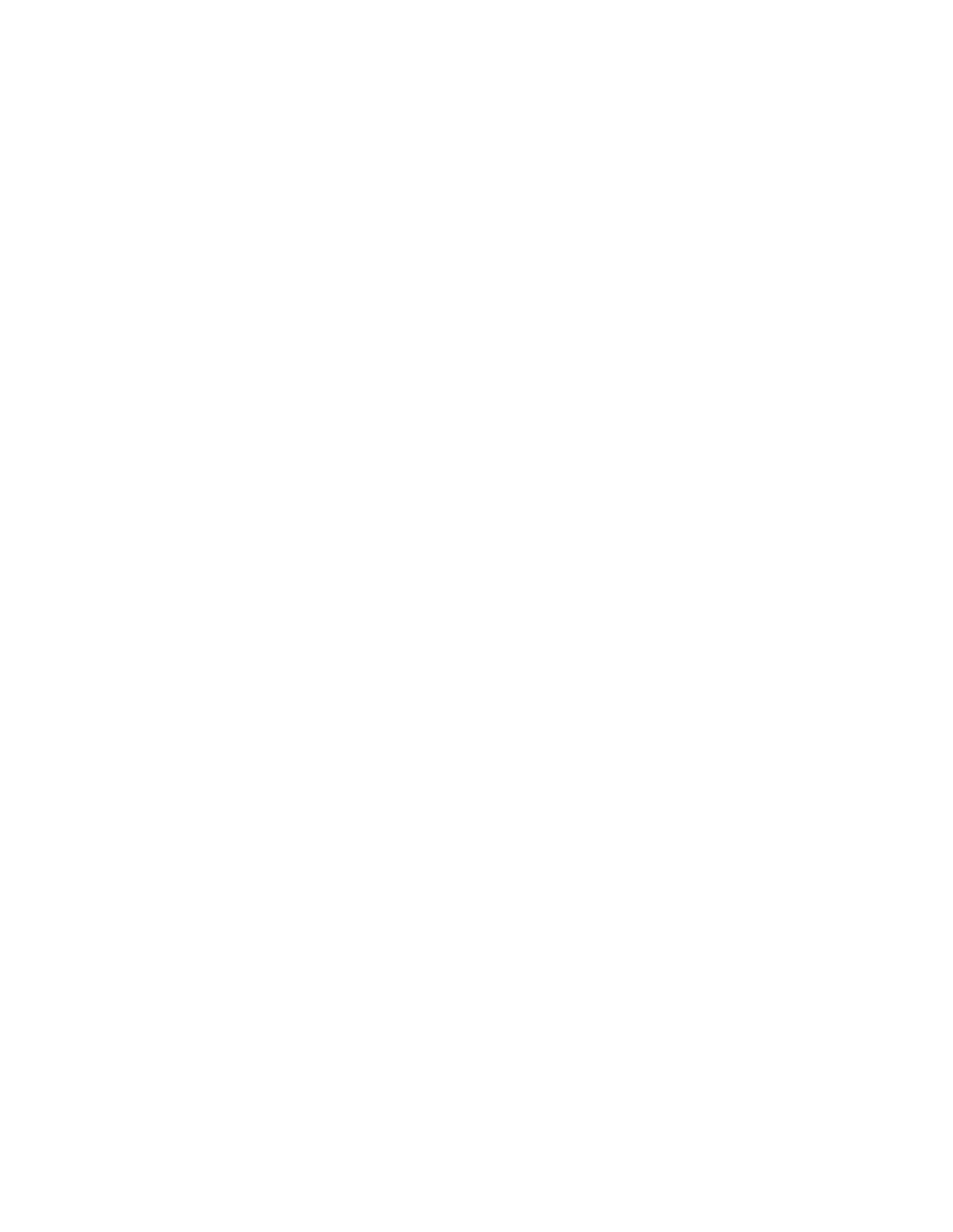| Code No. | <b>Purpose</b>                                      | <b>Explanatory Notes</b>                                                                                                                                                                                                                                                                                                                                                                                                                                                                                                                               |
|----------|-----------------------------------------------------|--------------------------------------------------------------------------------------------------------------------------------------------------------------------------------------------------------------------------------------------------------------------------------------------------------------------------------------------------------------------------------------------------------------------------------------------------------------------------------------------------------------------------------------------------------|
| 423      | <b>Other investment</b><br>income (Withdrwals)      |                                                                                                                                                                                                                                                                                                                                                                                                                                                                                                                                                        |
| 4230     | Withdrawals from<br>income of<br>quasi-corporations | Receipts on account of withdrwals from income<br>of<br>quasi-corporations                                                                                                                                                                                                                                                                                                                                                                                                                                                                              |
| 43       | <b>Other Primary</b><br><b>Income</b>               |                                                                                                                                                                                                                                                                                                                                                                                                                                                                                                                                                        |
| 431      | <b>Other Primary</b><br><b>Income</b>               |                                                                                                                                                                                                                                                                                                                                                                                                                                                                                                                                                        |
| 4310     | Rent                                                | Rent covers income receivable for putting natural resources<br>at the disposal of another institutional unit. Examples :<br>a) Rents receivable for the use of land, extracting mineral<br>deposits and other subsoil assets, as well as for fishing,<br>forestry and grazing right.<br>b) Receipts for the combined use of residential buildings<br>which the buildings<br>are situated are<br>and land on<br>classified as receipts for housing services.<br>c) Receipts by government of rent on land without building<br>(e.g. for military bases) |
| 4311     | Taxes on products and<br>production                 | a) Taxes on products, which are receivable per unit of a good<br>or services. Example include value added tax, import duties,<br>export taxes, and excise; and<br>b) Other taxes on production. Example include payroll<br>taxes, recurrent taxes on buildings and land, and business<br>licenses.                                                                                                                                                                                                                                                     |
| 4312     | <b>Subsidies</b>                                    | Receipts on account of subsidies                                                                                                                                                                                                                                                                                                                                                                                                                                                                                                                       |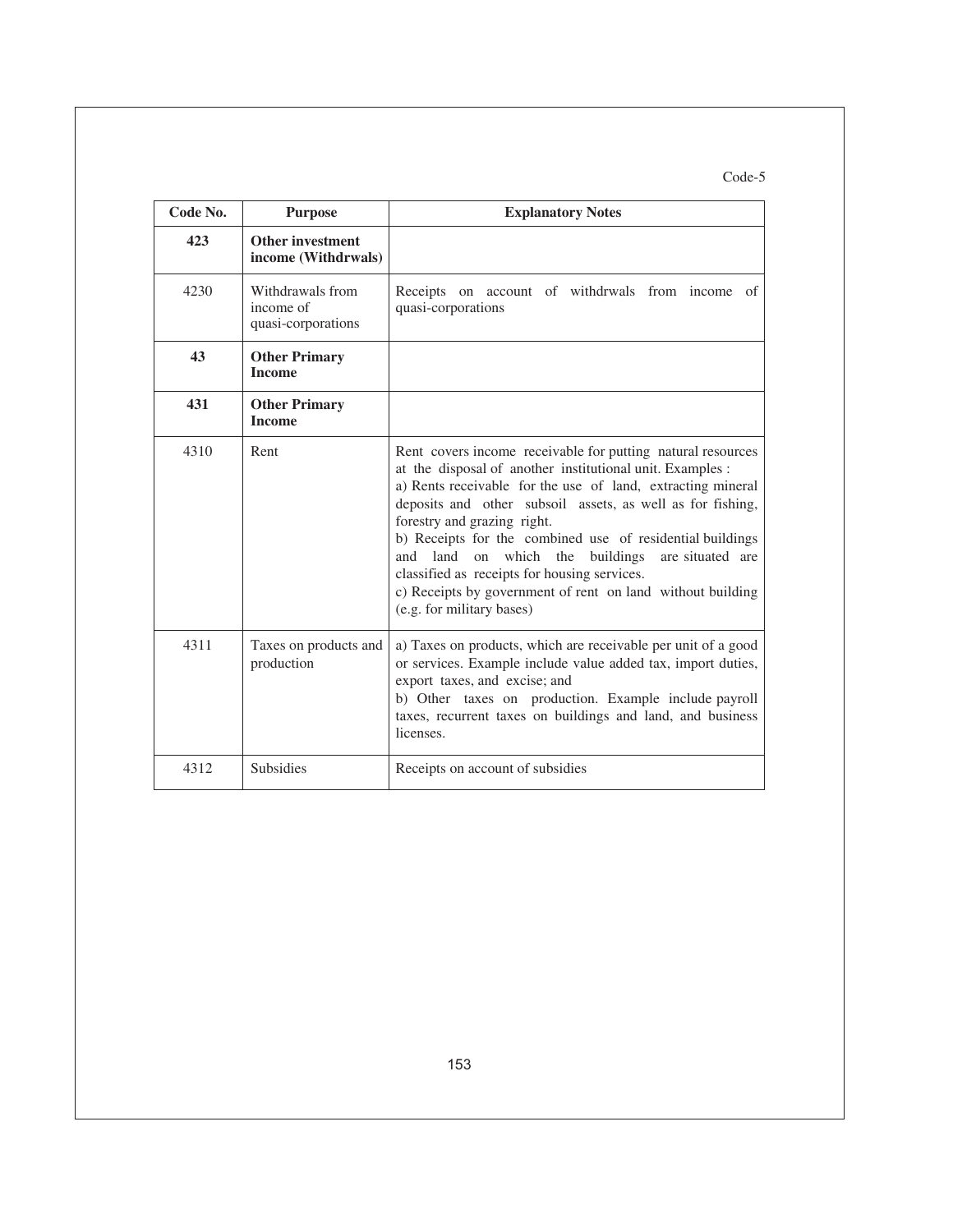## **C. SECONDARY INCOME**

**The secondary income account shows current transfers between residents and nonresidents**

| Code No. | <b>Purpose</b>                          | <b>Explanatory Notes</b>                                                                                                                                                                                                                                                                                                                                                                                                                                                                                                                                                                                                                                                                                     |
|----------|-----------------------------------------|--------------------------------------------------------------------------------------------------------------------------------------------------------------------------------------------------------------------------------------------------------------------------------------------------------------------------------------------------------------------------------------------------------------------------------------------------------------------------------------------------------------------------------------------------------------------------------------------------------------------------------------------------------------------------------------------------------------|
| 5        | <b>CURRENT</b><br><b>TRANSFER</b>       | Current transfers constitute a component of current<br>account while capital transfers are the component of<br>capital account. Current transfers consist<br>all<br>of<br>transfers that directly affect the level of disposable income<br>and influence the consumption of goods and services of an<br>economy, i.e. they reduce the income and consumption<br>possibilities of donors and increase the income<br>and<br>consumption possibilities of the recipient.<br><b>Current</b><br>transfers are classified into two sectoral components:<br>(a) general government and<br>(b) other sector.                                                                                                         |
| 50       | <b>General</b><br><b>Government</b>     | This covers current transfer in cash or in kind received by<br>government of Bangladesh from the non-resident<br>governments and international organizations. This include<br>cash received by the government of Bangladesh that are<br>intended to finance current expenditure: and gifts, food,<br>clothing, other consumer goods, medical supplies etc.<br>associated with relief efforts in the wake of famine,<br>earthquake, other natural disasters, wars or with other<br>actions (administrative costs directly associated with aid<br>are included). Also included are gifts of certain military<br>equipments i.e. weapons and equipments which by<br>convention are not treated as fixed assets. |
| 501      | <b>Grants</b>                           |                                                                                                                                                                                                                                                                                                                                                                                                                                                                                                                                                                                                                                                                                                              |
| 5010     | Foreign grants in<br>cash or kind       | Covers foreign grants in cash or in kind received by<br>Bangladesh government for financing current expenditures.<br>Including emergency aid after natural disasters; which<br>transfers in cash.                                                                                                                                                                                                                                                                                                                                                                                                                                                                                                            |
| 502      | <b>Technical Assistance</b>             |                                                                                                                                                                                                                                                                                                                                                                                                                                                                                                                                                                                                                                                                                                              |
| 5020     | Technical grant<br>salaries             | Regular transfers received from non-resident government and<br>international organizations as a matter of policy; and receipts<br>by the latter to the government of Bangladesh for salaries of<br>technical assistance staff.                                                                                                                                                                                                                                                                                                                                                                                                                                                                               |
| 5021     | Technical assistance<br>and scholarship | of technical assistance and<br>This item covers<br>grants<br>received<br>by Bangladesh government from<br>scholarship<br>foreign government and non-government entities on account<br>of job training given to the resident individuals to finance<br>their training in the case of technical assistance; and<br>financing the educational expenditures of resident individuals<br>in the case of scholarship.                                                                                                                                                                                                                                                                                               |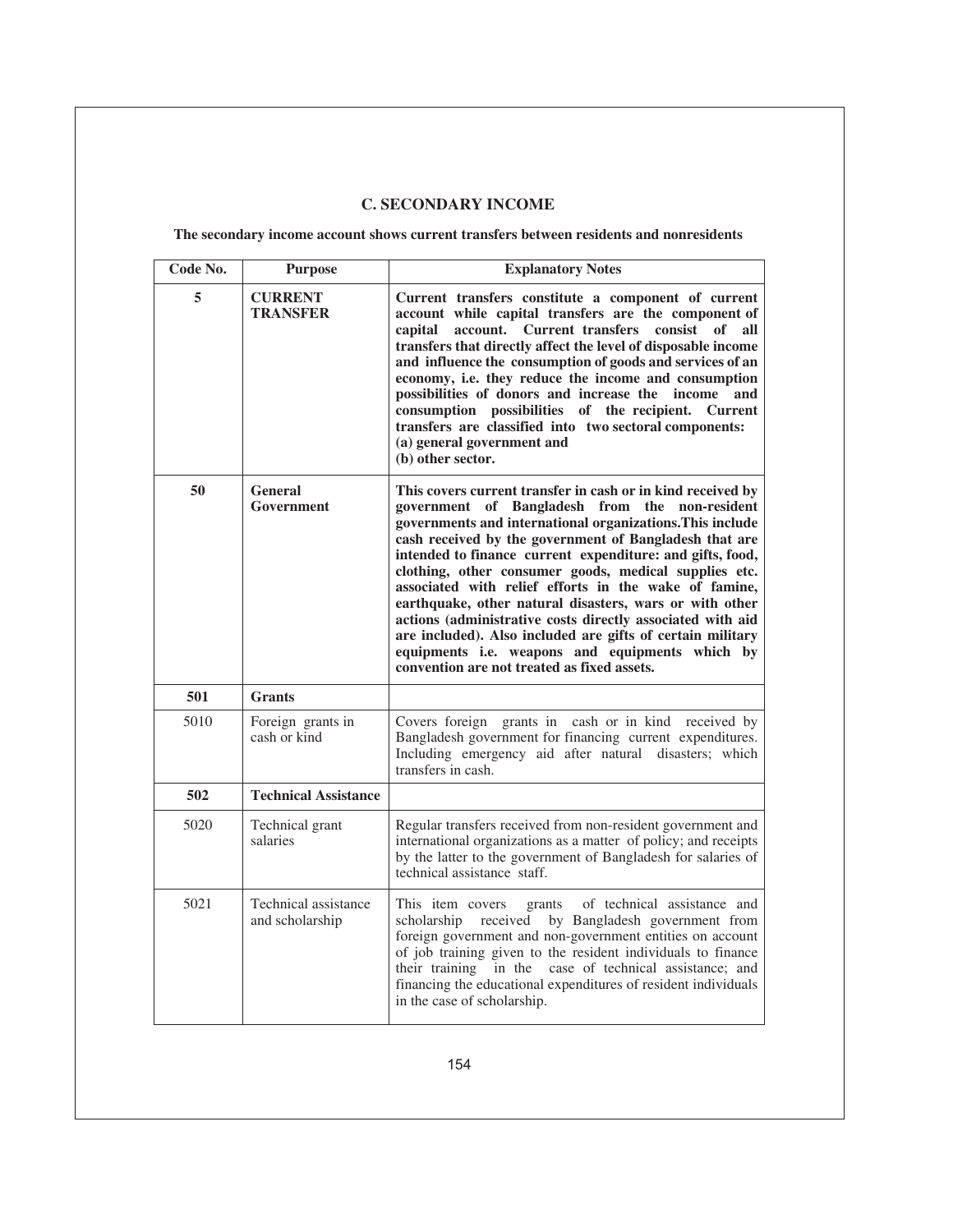| Code No. | <b>Purpose</b>                                                                                                                                                 | <b>Explanatory Notes</b>                                                                                                                                                                                                                                                                                                                                                                                                                                                                                                                                                                                                                                                                                                                                                    |
|----------|----------------------------------------------------------------------------------------------------------------------------------------------------------------|-----------------------------------------------------------------------------------------------------------------------------------------------------------------------------------------------------------------------------------------------------------------------------------------------------------------------------------------------------------------------------------------------------------------------------------------------------------------------------------------------------------------------------------------------------------------------------------------------------------------------------------------------------------------------------------------------------------------------------------------------------------------------------|
| 503      | <b>Other Grants</b>                                                                                                                                            |                                                                                                                                                                                                                                                                                                                                                                                                                                                                                                                                                                                                                                                                                                                                                                             |
| 5033     | Other taxes and duties<br>(border, seasonal and<br>other short-term<br>workers)                                                                                | Taxes levied on the income paid by foreigners<br>border,<br>seasonal and other short-term workers from the provision of<br>their labor or financial assets to the Bangladesh government.                                                                                                                                                                                                                                                                                                                                                                                                                                                                                                                                                                                    |
| 5034     | Other taxes and duties<br>(others)                                                                                                                             | This item covers income, wealth etc. taxes paid by foreigners<br>or their foreign authorities to the Bangladesh government or<br>taxes reimbursement paid by foreigners or their foreign<br>authorities to their agent in Bangladesh. It also includes<br>receipts by the government from the foreigners for such items<br>as fines or penalties on the late payment of taxes are included<br>in the amount of associated taxes, tourist landing fees, fees for<br>fishing rights, and tickets sold by government sponsored<br>lotteries.(excluding border, seasonal and other short-term<br>workers from the provision of their labor or financial assets)                                                                                                                 |
| 5035     | Social contributions<br>(border, seasonal and<br>other short-term<br>workers)                                                                                  | Receipts on accounts of actual and imputed contributions<br>made by households to social insurance schemes to make<br>provision for social benefits to be paid by border, seasonal and<br>other short-term workers.                                                                                                                                                                                                                                                                                                                                                                                                                                                                                                                                                         |
| 5036     | Social contributions<br>(Others)                                                                                                                               | Receipts on accounts of actual and imputed contributions<br>made by households (excluding border, serasonal and other<br>short-term workers) to social insurance schemes to make<br>provision for social benefits to be paid                                                                                                                                                                                                                                                                                                                                                                                                                                                                                                                                                |
| 5037     | Social benefits                                                                                                                                                | Receipts on account of social security and pension schemes                                                                                                                                                                                                                                                                                                                                                                                                                                                                                                                                                                                                                                                                                                                  |
| 5038     | Current international<br>cooperation                                                                                                                           | Receipts on account of current transfers in cash or in kind<br>between government and other international organisations                                                                                                                                                                                                                                                                                                                                                                                                                                                                                                                                                                                                                                                     |
| 5039     | Current transfers -<br>Nonprofit Institution<br>Serving Households<br>(NPISHs)                                                                                 | Transfers received by resident Nonprofit Institution Serving<br>Households (NPISHs) from non-resident institutional units in<br>the form of membership dues, subcriptions, donations and so<br>forth whether made on regular or occassional basis                                                                                                                                                                                                                                                                                                                                                                                                                                                                                                                           |
| 5040     | Miscellaneous current<br>transfers                                                                                                                             | Receipt on account of miscellanous transfers n.i.e.                                                                                                                                                                                                                                                                                                                                                                                                                                                                                                                                                                                                                                                                                                                         |
| 51       | <b>Financial</b><br>corporations,<br>non-financial<br>corporations,<br>households and<br><b>Nonprofit Institution</b><br><b>Serving Households</b><br>(NPISHs) | Current transfers between other sectors of an economy and<br>non-residents comprises those between individuals, between<br>non-government institutions or organizations (or between the<br>two groups) or between foreign governmental institutions and<br>resident individuals or non-governmental institutions. Other<br>current transfers in cash or in kind between resident and<br>non-resident entities include those for distribution to relieve<br>hardships caused by famines, other natural disasters, war etc.<br>such as, food, clothing, other consumer goods,<br>medical<br>supplies etc. and regular contribution to<br>charitable,<br>religious, scientific and cultural organizations. Also includes<br>tickets sold by and prizes won from lotteries etc. |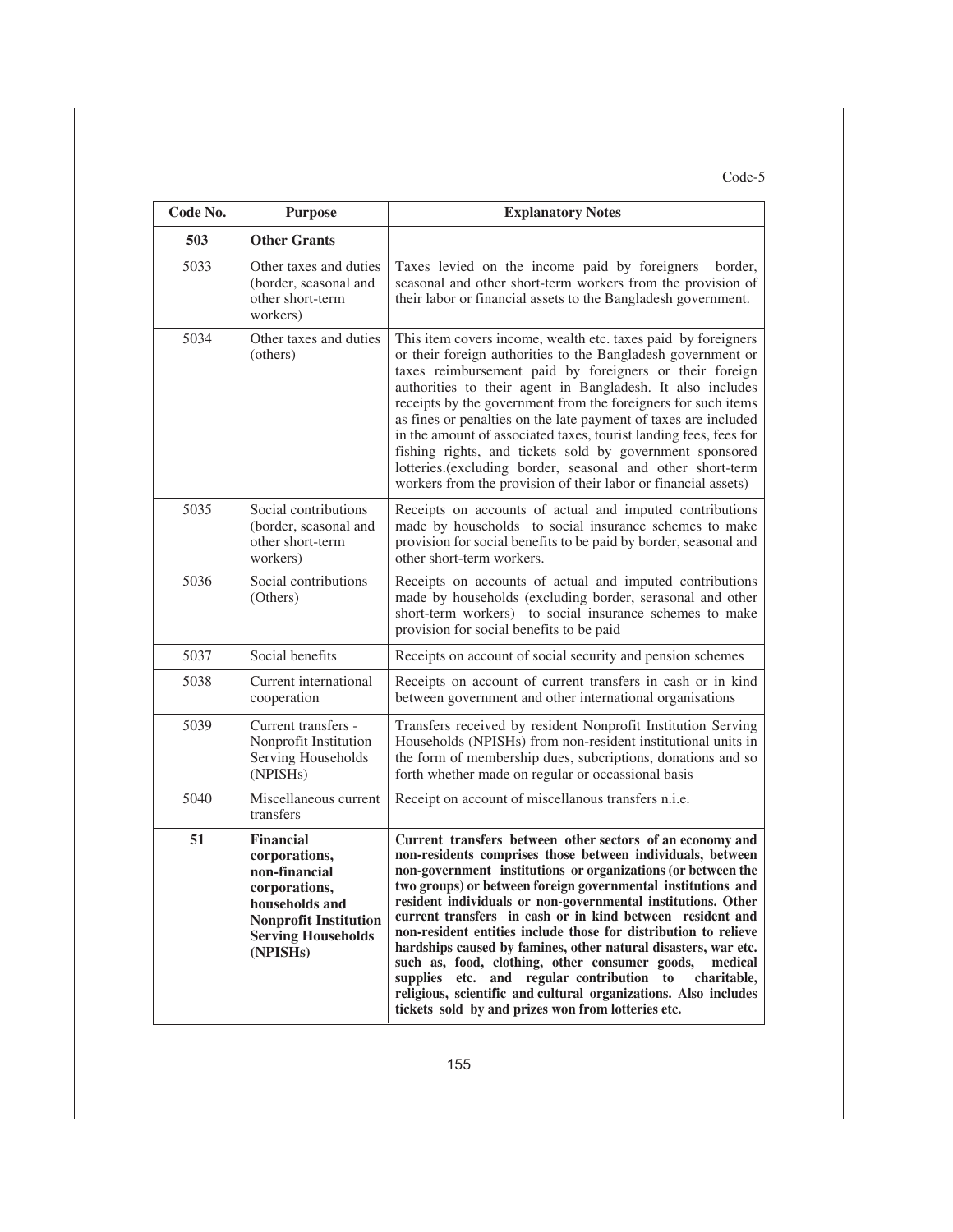| Code No. | <b>Purpose</b>                                           | <b>Explanatory Notes</b>                                                                                                                                                                                                                                                                                                                                                                                                                                                                                                                                                                                                                                             |
|----------|----------------------------------------------------------|----------------------------------------------------------------------------------------------------------------------------------------------------------------------------------------------------------------------------------------------------------------------------------------------------------------------------------------------------------------------------------------------------------------------------------------------------------------------------------------------------------------------------------------------------------------------------------------------------------------------------------------------------------------------|
| 511      | <b>Personal Transfers</b>                                |                                                                                                                                                                                                                                                                                                                                                                                                                                                                                                                                                                                                                                                                      |
| 5110     | Personal trnsfers other<br>than workers'<br>remittances. | Remittances receipts from Bangladesh nationals working or<br>residing abroad on account of their genuine savings out of<br>salaries/ benifits, the retirement benifits such as pensions,<br>provident fund, gratuity etc. including such receipts under<br>postal settlement reported under this code. Also receipts of<br>salaries of Bangladeshi crew, etc. are reported in this code.<br>Note: a) Workers' (Wage) remittances are excluded which<br>are reported in FCS-7).<br>b) And also excluding sale proceeds of real assets such as<br>household articles, real estates and other real assets which are<br>reported in Migrants' transfers under code 6110. |
| 512      | <b>Other transfers</b>                                   |                                                                                                                                                                                                                                                                                                                                                                                                                                                                                                                                                                                                                                                                      |
| 5121     | Private grants and<br>donations                          | Remittances received on account of churches, religious bodies<br>and philanthropic organizations other than international<br>bodies (code 2821), In the nature of gifts, aids, grants and<br>donation for relief works,<br>donations (for<br>example,<br>donations for natural disasters) etc. including personal gifts<br>cash or kind.                                                                                                                                                                                                                                                                                                                             |
| 5122     | Foreign grants in cash<br>received by private<br>NGO/s   | Received of grants in cash from the foreign government and<br>non-government organizations by the private NGO's (other<br>than government) in Bangladesh.                                                                                                                                                                                                                                                                                                                                                                                                                                                                                                            |
| 5123     | Receipts from<br>non-resident<br>Bangladeshi             | Receipts on account of purchase flats, plots, investment in<br>landed properties, industries, securities, etc. in favour of legal<br>authorities in Bangladesh from Bangladeshi National residing<br>abroad.                                                                                                                                                                                                                                                                                                                                                                                                                                                         |
| 5124     | Technical assistance                                     | Receipts on account of technical assistance, rewards of<br>participants in seminars and other assistance received from<br>abroad for development of human resources etc. in private<br>sector.                                                                                                                                                                                                                                                                                                                                                                                                                                                                       |
| 5125     | Subscriptions and<br>membership fees                     | Receipts on account of subscriptions to market nonprofit<br>organizations serving businesses, such as chambers of<br>commerce or trade associations, etc. and membership fees  <br>such as annual or other regular contributions, FDA<br>renewal charge paid by member governments to international<br>organization (excluding taxes payable to supranational<br>organization) received by international organizations<br>and<br>non-profit association etc. from abroad.                                                                                                                                                                                            |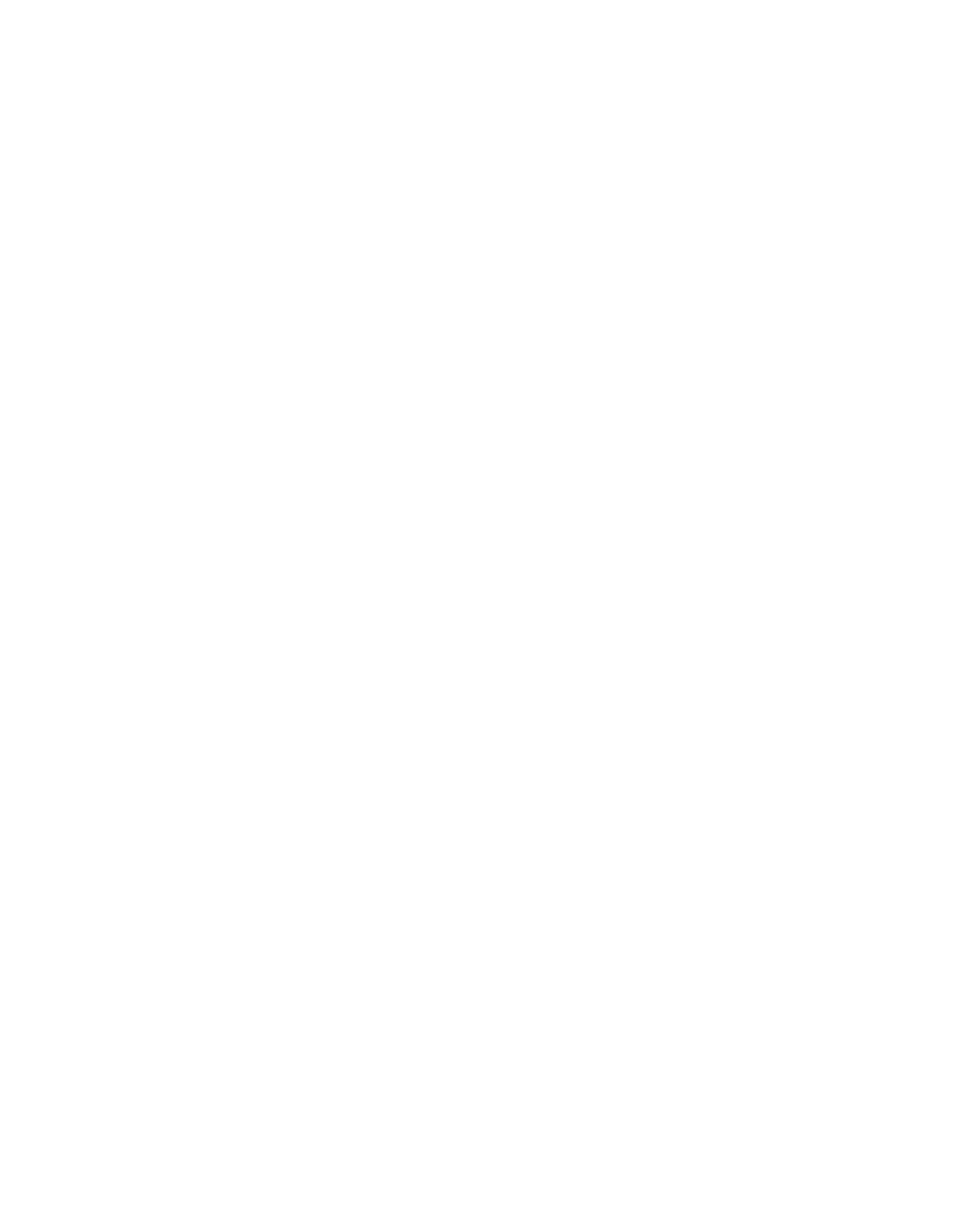| Code No. | <b>Purpose</b>                                                                              | <b>Explanatory Notes</b>                                                                                                                                                                                                                                                                                                                                                                                                                                                                                                                                                                                                                                                                                                                                                                       |
|----------|---------------------------------------------------------------------------------------------|------------------------------------------------------------------------------------------------------------------------------------------------------------------------------------------------------------------------------------------------------------------------------------------------------------------------------------------------------------------------------------------------------------------------------------------------------------------------------------------------------------------------------------------------------------------------------------------------------------------------------------------------------------------------------------------------------------------------------------------------------------------------------------------------|
| 5126     | Other private<br>miscellaneous current<br>transfer n.i.e.                                   | Receipts on account of;<br>a) Prizes<br>won from lotteries or gambling (excluding<br>services charge of lotteries and gambling, which are reported<br>in other personal, cultural, and recreational services) from<br>abroad.<br>b) Refunds on taxes, non contractual pension etc.<br>and<br>accidental compensation such as injury to persons, damage<br>to property, or other losses that are not covered by insurance<br>polices.<br>c) Compensation for extensive damages such as oil spillages<br>effects of pharmaceutical products. Fines and<br>or side<br>penalties imposed on institutional units by courts of law or<br>other government bodies are treated as miscellaneous current<br>transfer.<br>d) Any fees or charges to published in foreign journals and<br>newspapers etc. |
| 5127     | Reversal of entry                                                                           | Reversal of entry such as cancellation of remittances.                                                                                                                                                                                                                                                                                                                                                                                                                                                                                                                                                                                                                                                                                                                                         |
| 5128     | Back to back currency<br>transactions                                                       | Proceeds of cheque /bank drafts denominated in foreign<br>currency purchased from foreigners for issuing of foreign<br>currency notes and foreign currency travelers cheque.                                                                                                                                                                                                                                                                                                                                                                                                                                                                                                                                                                                                                   |
| 5129     | Current taxes on<br>income, wealth etc.                                                     | Taxes levied on the income earned by Foreign workers from<br>the provision of their labor or financial assets                                                                                                                                                                                                                                                                                                                                                                                                                                                                                                                                                                                                                                                                                  |
| 5130     | Social contributions                                                                        | Receipts on accounts of actual and imputed contributions<br>made by households to social insurance schemes to make<br>provision for social benefits to be paid                                                                                                                                                                                                                                                                                                                                                                                                                                                                                                                                                                                                                                 |
| 5131     | Social benefits                                                                             | Receipts on account of social security and pension schemes                                                                                                                                                                                                                                                                                                                                                                                                                                                                                                                                                                                                                                                                                                                                     |
| 5132     | Non-life insurance<br>premiums                                                              | Receipts of on account of non-life insurance excluding service<br>charges                                                                                                                                                                                                                                                                                                                                                                                                                                                                                                                                                                                                                                                                                                                      |
| 5133     | Non-life insurance<br>claims                                                                | Receipts on account of settlement of claims of non-life<br>insurance                                                                                                                                                                                                                                                                                                                                                                                                                                                                                                                                                                                                                                                                                                                           |
| 5134     | Current international<br>cooperation                                                        | Receipts on account of current transfers in cash or in kind<br>between government and other international organisations                                                                                                                                                                                                                                                                                                                                                                                                                                                                                                                                                                                                                                                                        |
| 5135     | Current transfers -<br>Nonprofit Institution<br>Serving Households<br>(NPISH <sub>s</sub> ) | Transfers received by resident Nonprofit Institution Serving<br>Households (NPISHs) from non-resident institutional units in<br>the form of membership dues, subcriptions, donations and so<br>forth whether made on regular or occassional basis                                                                                                                                                                                                                                                                                                                                                                                                                                                                                                                                              |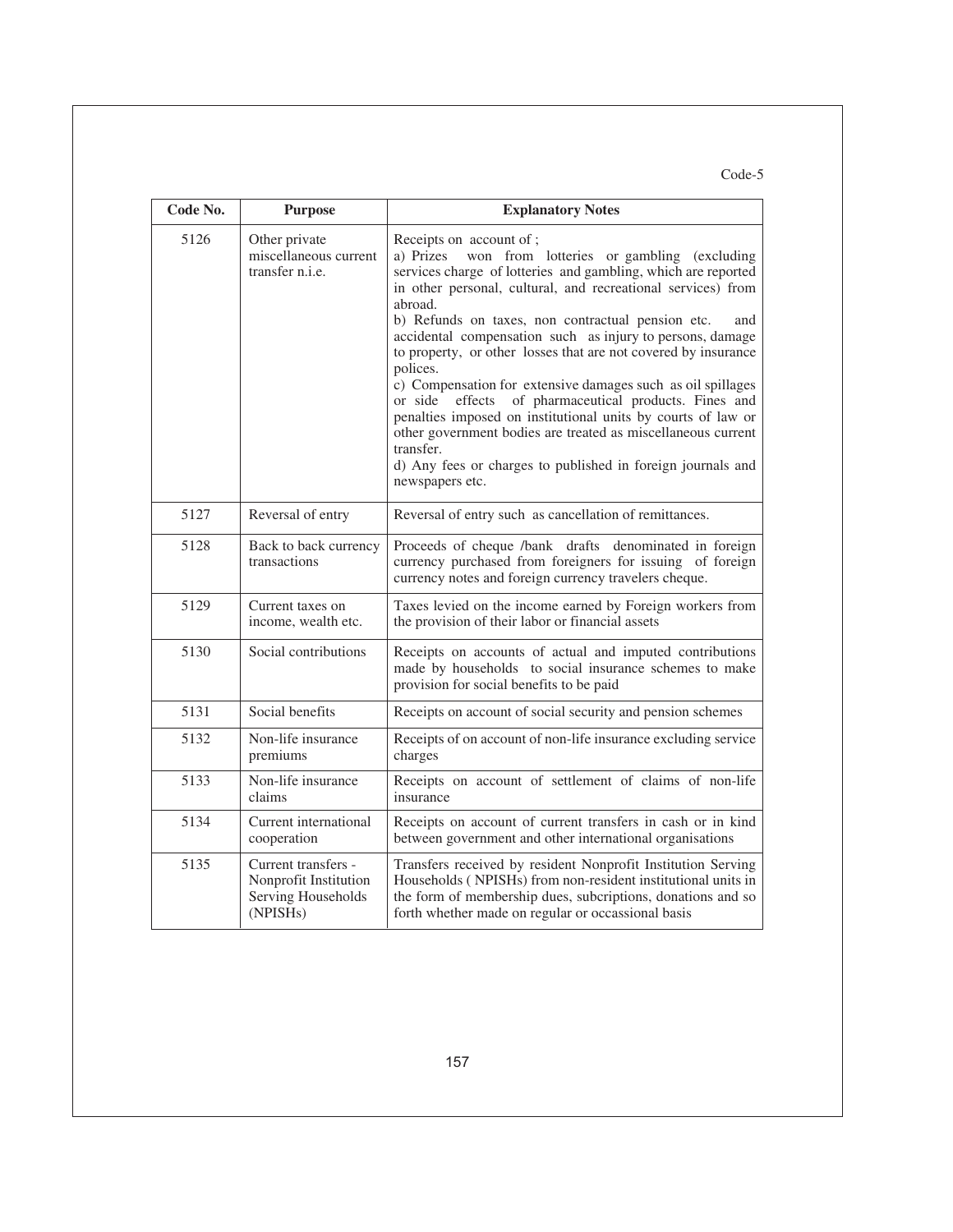## **D. CAPITAL ACCOUNT**

The capital account consists of two components. (a) capital transfers and (b) acquisition/ disposal of non-produced non-financial assets.

| Code No. | <b>Purpose</b>                                               | <b>Explanatory Notes</b>                                                                                                                                                                                                                                                                                                                                                                                                                                                                                                                                                                                                                                                                                                                                                                                                    |
|----------|--------------------------------------------------------------|-----------------------------------------------------------------------------------------------------------------------------------------------------------------------------------------------------------------------------------------------------------------------------------------------------------------------------------------------------------------------------------------------------------------------------------------------------------------------------------------------------------------------------------------------------------------------------------------------------------------------------------------------------------------------------------------------------------------------------------------------------------------------------------------------------------------------------|
| 6        | <b>CAPITAL</b><br><b>TRANSFERS</b>                           | Capital transfer consists of transfer of ownership of fixed<br>assets or forgiveness of financial liability between the<br>residents and non-residents without quid pro quo. Capital<br>transfer generally refers to investment grants that may be<br>cither in cash or in kind. Such grant are often tied to specific<br>investment projects such as, large construction projects.<br>Investment grants in kind consists of transfer of transport<br>equipment, machinery, other equipment and the direct<br>provision of buildings or other structures by government to<br>non-resident units excluding certain military weapons and<br>equipments which by convention are not treated as fixed<br>assets. Capital transfers are classified into two sectoral<br>components: (a) general government and (b) other sector. |
| 60       | General<br>Government                                        | Capital transfer of general government consists of two<br>components: (i) debt forgiveness and (ii) other capital transfers.                                                                                                                                                                                                                                                                                                                                                                                                                                                                                                                                                                                                                                                                                                |
| 602      | Capital transfer -<br>government                             | Capital transfer of general government generally refers to<br>investment grants which consists of capital transfer in<br>cash or in kind received by Bangladesh government<br>entities from non-resident entities to finance all or part of<br>the costs of their acquiring fixed assets.                                                                                                                                                                                                                                                                                                                                                                                                                                                                                                                                   |
| 6020     | Investment grants in<br>cash                                 | Investment grants in Cash:<br>Investment grants received in cash are used for the purpose of<br>gross fixed capital formation, and these are often tied to specific<br>investment projects, such as large construction projects. Any grant<br>of this category is to be reported under this code.                                                                                                                                                                                                                                                                                                                                                                                                                                                                                                                           |
| 6022     | Taxes on capital<br>transfers ( <i>i.e.</i><br>compensation) | Taxes on capital transfers:<br>This includes, among others, the compensation received by the<br>government from non-resident for extensive damage to capital<br>assets or serious injuries not covered by insurance policies.                                                                                                                                                                                                                                                                                                                                                                                                                                                                                                                                                                                               |
| 61       | <b>Other Sector</b>                                          | Capital transfer of other sector consists of mainly three<br>components such as (i) migrants transfers, (ii) debt<br>forgiveness and (iii) other capital transfers.                                                                                                                                                                                                                                                                                                                                                                                                                                                                                                                                                                                                                                                         |
| 611      | <b>Migrants' Transfers</b>                                   |                                                                                                                                                                                                                                                                                                                                                                                                                                                                                                                                                                                                                                                                                                                                                                                                                             |
| 6110     | Migrants' transfers                                          | Migrants' transfer refers to (i) contra entries to the flows of<br>goods brought in by the migrants and (ii) the changes in<br>financial items that arises from migration of individuals from<br>overseas countries to Bangladesh.(iii) And also including sale<br>proceeds of real assets such as household articles, real estates<br>and other real assets which are reported in Migrants' transfers<br>under code 6110.                                                                                                                                                                                                                                                                                                                                                                                                  |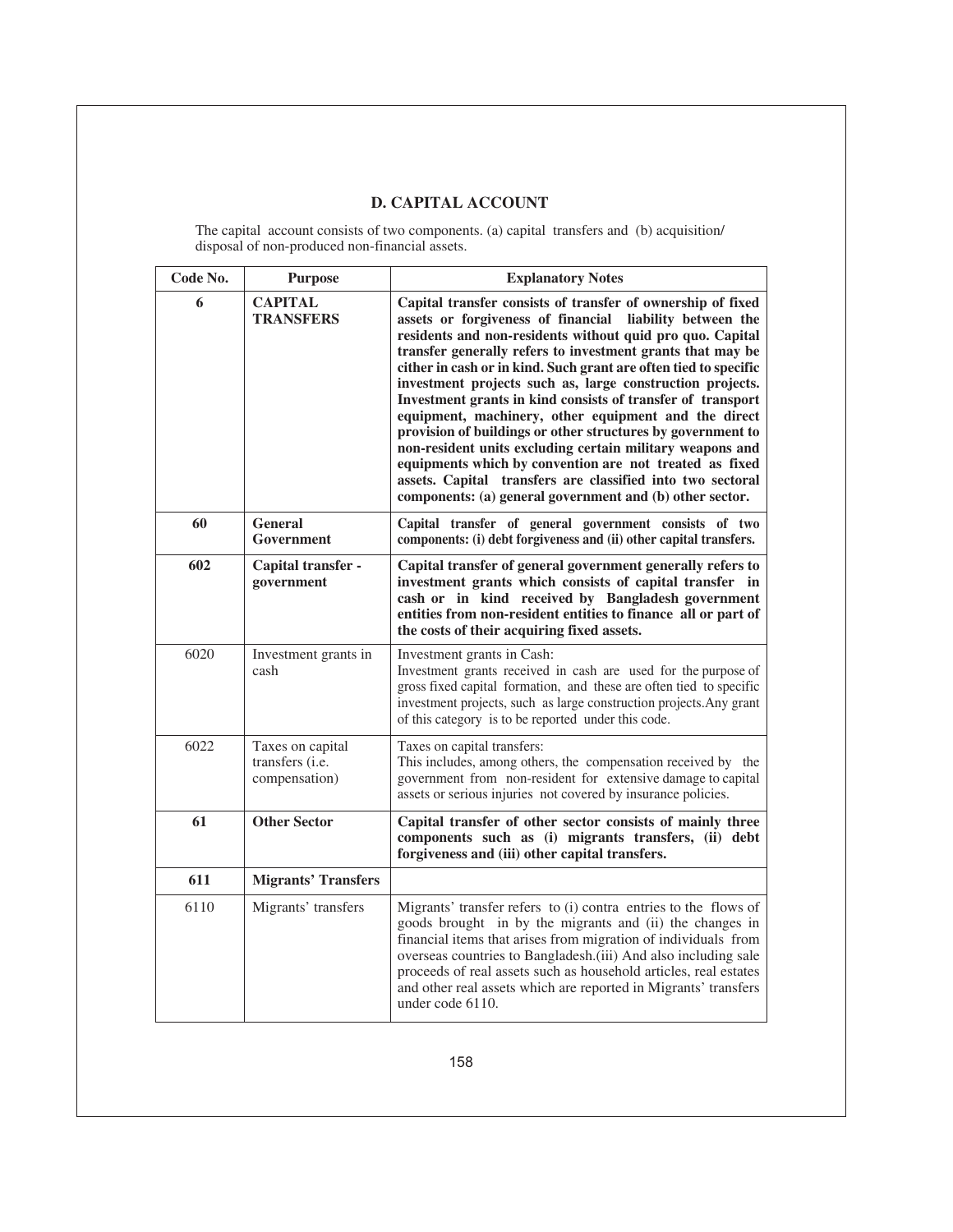| Code No. | <b>Purpose</b>                                              | <b>Explanatory Notes</b>                                                                                                                                                                                                                                                                                                                                                                                                                                                                                                                                                                                                                                      |
|----------|-------------------------------------------------------------|---------------------------------------------------------------------------------------------------------------------------------------------------------------------------------------------------------------------------------------------------------------------------------------------------------------------------------------------------------------------------------------------------------------------------------------------------------------------------------------------------------------------------------------------------------------------------------------------------------------------------------------------------------------|
| 613      | Other capital<br>transfers n.i.e.                           |                                                                                                                                                                                                                                                                                                                                                                                                                                                                                                                                                                                                                                                               |
| 6130     | Other capital transfers                                     | The explanation of this item is the same as the other capital<br>transfers at (a) under 'general government'. This covers<br>transactions of investment grants between foreign government<br>of non-government units and resident non-government units<br>in Bangladesh. The items included under this head $are(1)$<br>investment grants in $\cosh(2)$ investment grants in kind and (3)<br>taxes on capital transfers, as detailed in other capital transfers<br>at(b) under 'general government'. This item also includes<br>legacies or large gifts to universities to cover cost of buildings,<br>new residential quarters, libraries, laboratories etc. |
| 6132     | Capital transfers<br>(between households)                   | Receipt on account of capital transfers between households                                                                                                                                                                                                                                                                                                                                                                                                                                                                                                                                                                                                    |
| 6133     | Capital transfers<br>(transfers to NPISHs)                  | Receipt on account of capital transfers to Nonprofit Institution<br>Serving Households (NPISHs)                                                                                                                                                                                                                                                                                                                                                                                                                                                                                                                                                               |
| 62       | <b>Disposal of Non-</b><br>produced<br>non-financial Assets | This comprises transactions associated with disposal of<br>non-produced non-financial tangible assets (e.g. land) and<br>intangible assets such as patents, copyrights, trademarks,<br>goodwill etc. between resident and non-resident unites. In<br>the case of land when purchased by foreign embassy that<br>involves a shift of the land from one economic territory to<br>another, such a transaction in land between residents and<br>non-residents is to be recorded here.                                                                                                                                                                             |
| 621      | Disposal of<br>Non-produced<br><b>Non-financial Assets</b>  |                                                                                                                                                                                                                                                                                                                                                                                                                                                                                                                                                                                                                                                               |
| 6210     | Disposal/sales of non-<br>produced non-<br>financial assets | Receipts<br>of<br>account<br>of<br>disposal<br>sale<br>on<br><b>or</b><br>non-producednon-financial tangible assets (e.g. land) and<br>intangible assets such as patents, copyright, trade marks,<br>goodwill etc. to non-residents.                                                                                                                                                                                                                                                                                                                                                                                                                          |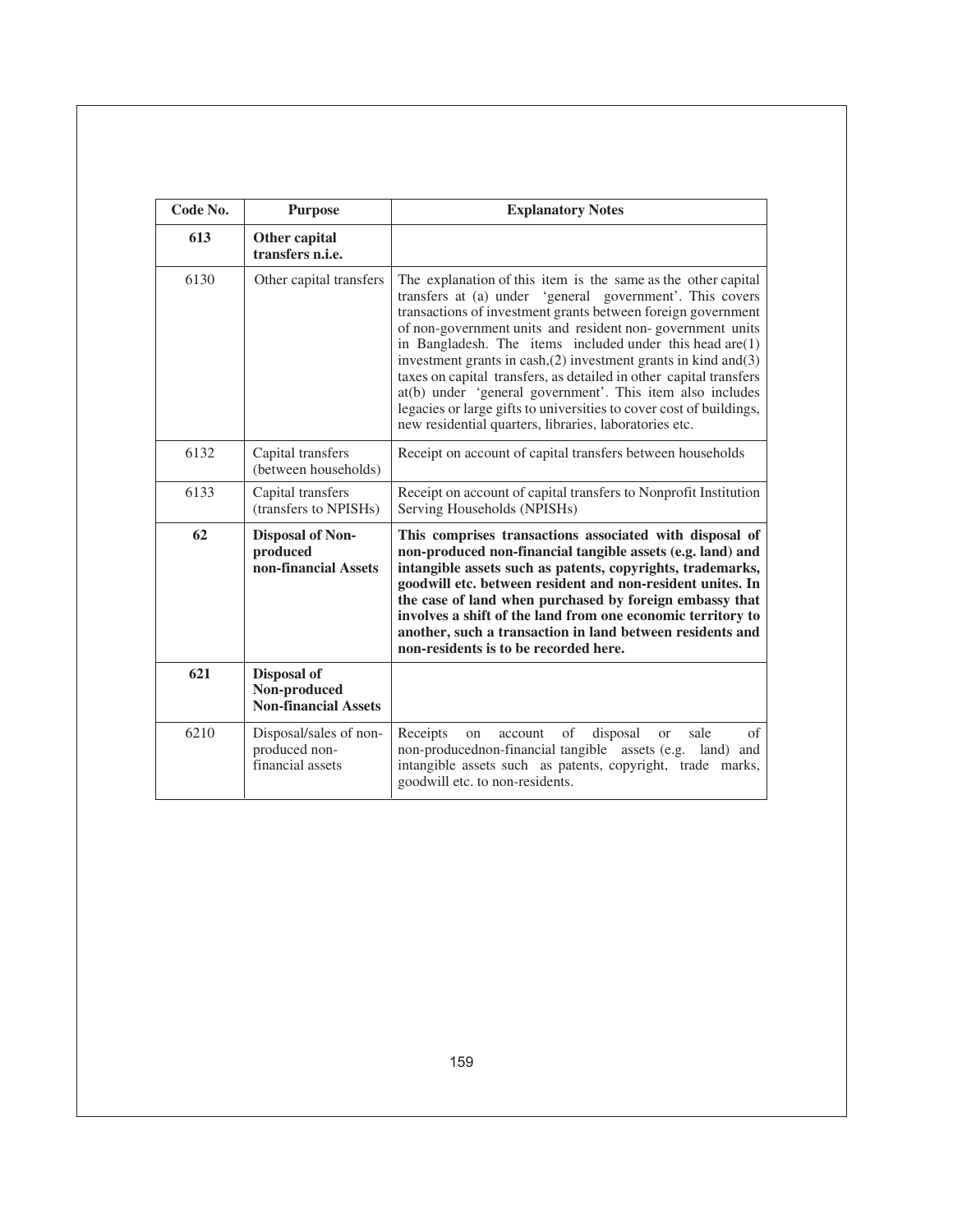## **E. FINANCIAL ACCOUNT**

The financial account covers all transactions associated with changes of ownership in an economy's foreign financial assets and liabilities. An asset or liability must represent actual claims that are legally in existence. Foreign financial assets of resident enterprise/company/ entity comprise its claims on non-residents and liabilities comprise its indebtedness to non residents. Here (as receipts) it is related with liabilities (indebtedness) of resident enterprises to non-residents.

| Code No. | <b>Purpose</b>                                             | <b>Explanatory Notes</b>                                                                                                                                                                                                                                                                                                                                                                                                                                                                                                                                                                                                                                                                                                                                                                                                                                                                                                                                                                                                                                                                                                                                                                                                                                                                                                                                                                                                                                                                                                                                                                                                                                                                                                                                                                                                                                               |
|----------|------------------------------------------------------------|------------------------------------------------------------------------------------------------------------------------------------------------------------------------------------------------------------------------------------------------------------------------------------------------------------------------------------------------------------------------------------------------------------------------------------------------------------------------------------------------------------------------------------------------------------------------------------------------------------------------------------------------------------------------------------------------------------------------------------------------------------------------------------------------------------------------------------------------------------------------------------------------------------------------------------------------------------------------------------------------------------------------------------------------------------------------------------------------------------------------------------------------------------------------------------------------------------------------------------------------------------------------------------------------------------------------------------------------------------------------------------------------------------------------------------------------------------------------------------------------------------------------------------------------------------------------------------------------------------------------------------------------------------------------------------------------------------------------------------------------------------------------------------------------------------------------------------------------------------------------|
| 7        | <b>DIRECT</b><br><b>INVESTMENT</b>                         | investment is the category of international<br><b>Direct</b><br>investment that reflects the objective of obtaining a<br>lasting interest by a resident entity in one economy in an<br>enterprise resident in another economy (the resident is the<br>direct investor and the enterprise is the direct investment<br>enterprise). In direct investment there exists a long-term<br>between the direct investor and<br>relationship<br>the<br>enterprise, together with a significant degree of influence<br>by the investor on the management of the enterprise. The<br>direct investor may be an individual; an incorporated or<br>private or public enterprise;<br>unincorporated<br>an<br>associated group of individuals or enterprises which owns<br>a direct investment enterprise in an economy other than<br>that of residence of direct investor(s). Direct investment<br>enterprises comprise those entities that are identified as<br>subsidiaries, associates and branches which<br>are<br>commonly termed as affiliated enterprises either directly<br>or indirectly owned by the direct investor. A<br>direct<br>investment enterprise is an incorporated<br>or un<br>incorporated<br>enterprise in which a direct investor<br>resident in another economy owns 10 percent or more of<br>the ordinary shares or voting power. In a subsidiary<br>enterprise a direct investor owns more than 50 percent<br>shares; in an associate enterprise a direct investor owns 50<br>percent or less shares and branches are wholly or jointly<br>owned unincorporated enterprises either directly or<br>indirectly owned by the direct investor. The components of<br>direct investment capital transactions are recorded on a<br>directional basis <i>i.e.</i> resident direct investment abroad and<br>non-resident direct investment in the reporting economy. |
| 71       | <b>Equity</b> and<br>investment fund<br>shares             | Direct investment in the reporting economy means direct<br>investment by non-resident investors in incorporated or<br>unincorporated enterprises in Bangladesh. Transactions<br>to be covered under this category are the liabilities<br>arising out of direct investment by the non-resident direct<br>investors.                                                                                                                                                                                                                                                                                                                                                                                                                                                                                                                                                                                                                                                                                                                                                                                                                                                                                                                                                                                                                                                                                                                                                                                                                                                                                                                                                                                                                                                                                                                                                     |
| 711      | <b>Equity Capital other</b><br>than reinvested<br>earnings |                                                                                                                                                                                                                                                                                                                                                                                                                                                                                                                                                                                                                                                                                                                                                                                                                                                                                                                                                                                                                                                                                                                                                                                                                                                                                                                                                                                                                                                                                                                                                                                                                                                                                                                                                                                                                                                                        |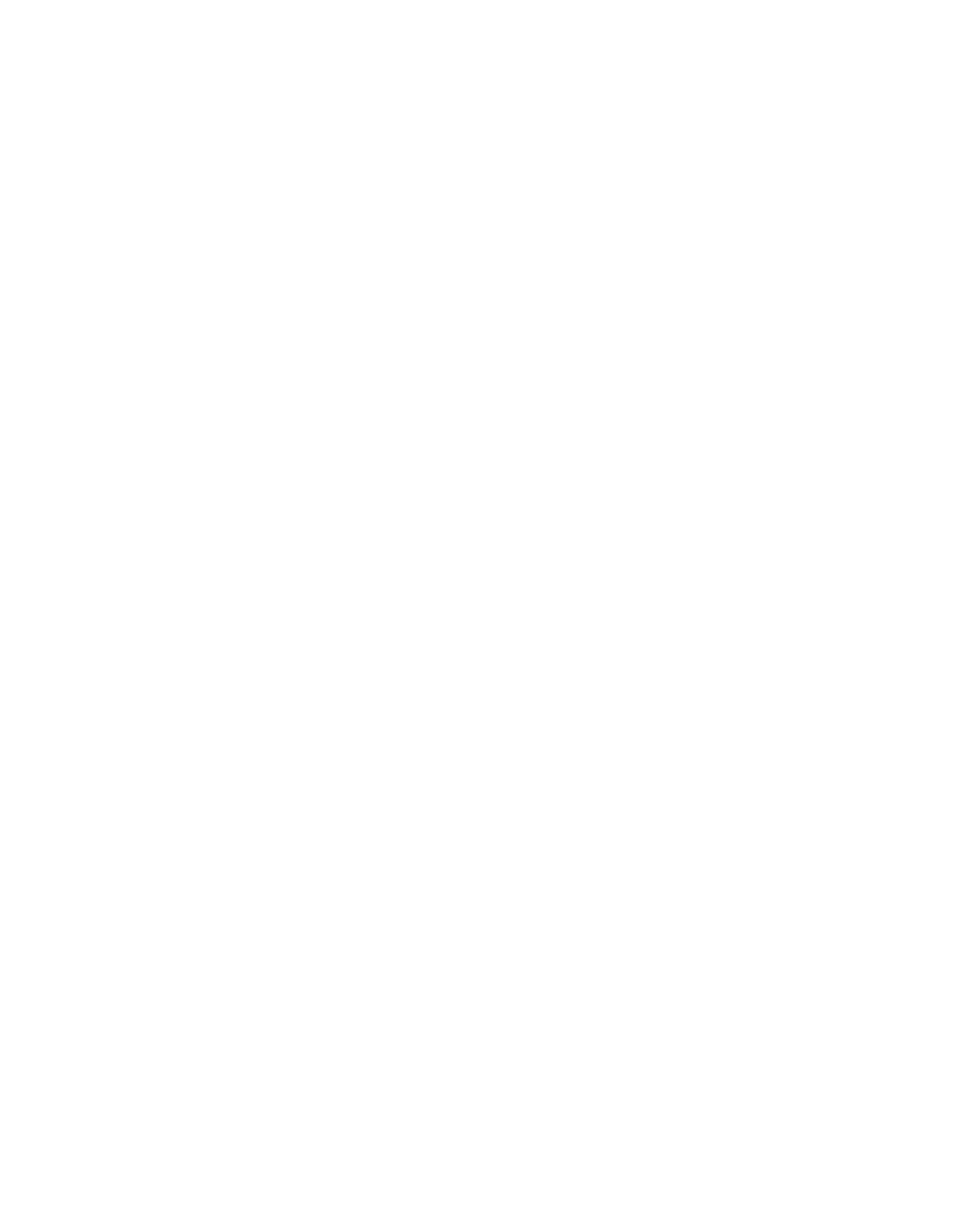| Code No. | <b>Purpose</b>                                                            | <b>Explanatory Notes</b>                                                                                                                                                                                                                                                                                                                                                                                                                                                                                                                                                                                                                                                                                                                                                                                       |
|----------|---------------------------------------------------------------------------|----------------------------------------------------------------------------------------------------------------------------------------------------------------------------------------------------------------------------------------------------------------------------------------------------------------------------------------------------------------------------------------------------------------------------------------------------------------------------------------------------------------------------------------------------------------------------------------------------------------------------------------------------------------------------------------------------------------------------------------------------------------------------------------------------------------|
| 7110     | Telecommunications<br>sectors                                             | received by the incorporated or<br>This covers amount<br>unincorporated direct investment enterprises in Bangladesh<br>on account of equity participation in then by the non-<br>resident direct investors- Telecommunications sectors.                                                                                                                                                                                                                                                                                                                                                                                                                                                                                                                                                                        |
| 7111     | Power, Gas, oil and<br>mineral exploration<br>sectors                     | This<br>covers amount received by the incorporated or<br>unincorporated direct investment enterprises in Bangladesh<br>on account of equity participation in then by the non-resident<br>direct investors- Power, Gas, and oil and mineral exploration<br>companies.                                                                                                                                                                                                                                                                                                                                                                                                                                                                                                                                           |
| 7112     | <b>Garments and Textiles</b><br>sectors                                   | This<br>covers amount received by the incorporated or<br>unincorporated direct investment enterprises in Bangladesh<br>account of equity<br>participation in then by<br>the<br>on<br>non-resident direct investors- Garments and Textiles sectors.                                                                                                                                                                                                                                                                                                                                                                                                                                                                                                                                                             |
| 7113     | Other sectors                                                             | covers amount received by<br>This<br>the<br>incorporated or<br>unincorporated direct investment enterprises in Bangladesh<br>on account of equity participation in then by the non-resident<br>direct investors- Others sectors such as<br>banking and<br>non-banking financial institutions, other service organization<br>companies, etc.                                                                                                                                                                                                                                                                                                                                                                                                                                                                    |
| 7114     | Equity capital (reverse<br>investment)                                    | A direct investment may acqure an equity or other claim on its<br>own immediate or indirect direct investor. These transactional<br>may occur as a way of withdrawing investment or as a way of<br>organising finance within a transnational group. For example,<br>for an enterprise that borrows on behalf of its parent company<br>and in cases in which treasury functions are concentrated in a<br>subsidiary, the subsidiary may lend money to its direct investor.<br>Reverse investment arises when direct unvestment enterprise<br>lends some funds or acquires equity on its immediate or indirect<br>direct investor, provided it does not own equity comprising 10%<br>or more voting power in that direct investor. Any receipt of the<br>equity part of this investment should be reported here. |
| 7115     | Capital repatriation                                                      | Remittances received on account of disinvestment/ withdrawal of<br>foreign direct investment by the domestic investors from their<br>direct investment enterprises (affiliates) operating abroad.                                                                                                                                                                                                                                                                                                                                                                                                                                                                                                                                                                                                              |
| 72       | <b>Debt instruments</b>                                                   |                                                                                                                                                                                                                                                                                                                                                                                                                                                                                                                                                                                                                                                                                                                                                                                                                |
| 721      | Debt instruments<br>(Other than debt<br>securities)                       |                                                                                                                                                                                                                                                                                                                                                                                                                                                                                                                                                                                                                                                                                                                                                                                                                |
| 7210     | Other Capital (Direct<br>investor in the direct<br>investment enterprise) | This covers remittances received by incorporated and<br>unincorporated resident direct investment enterprises on<br>account of loans, debt securities and suppliers credit etc. from<br>the foreign direct investors.                                                                                                                                                                                                                                                                                                                                                                                                                                                                                                                                                                                          |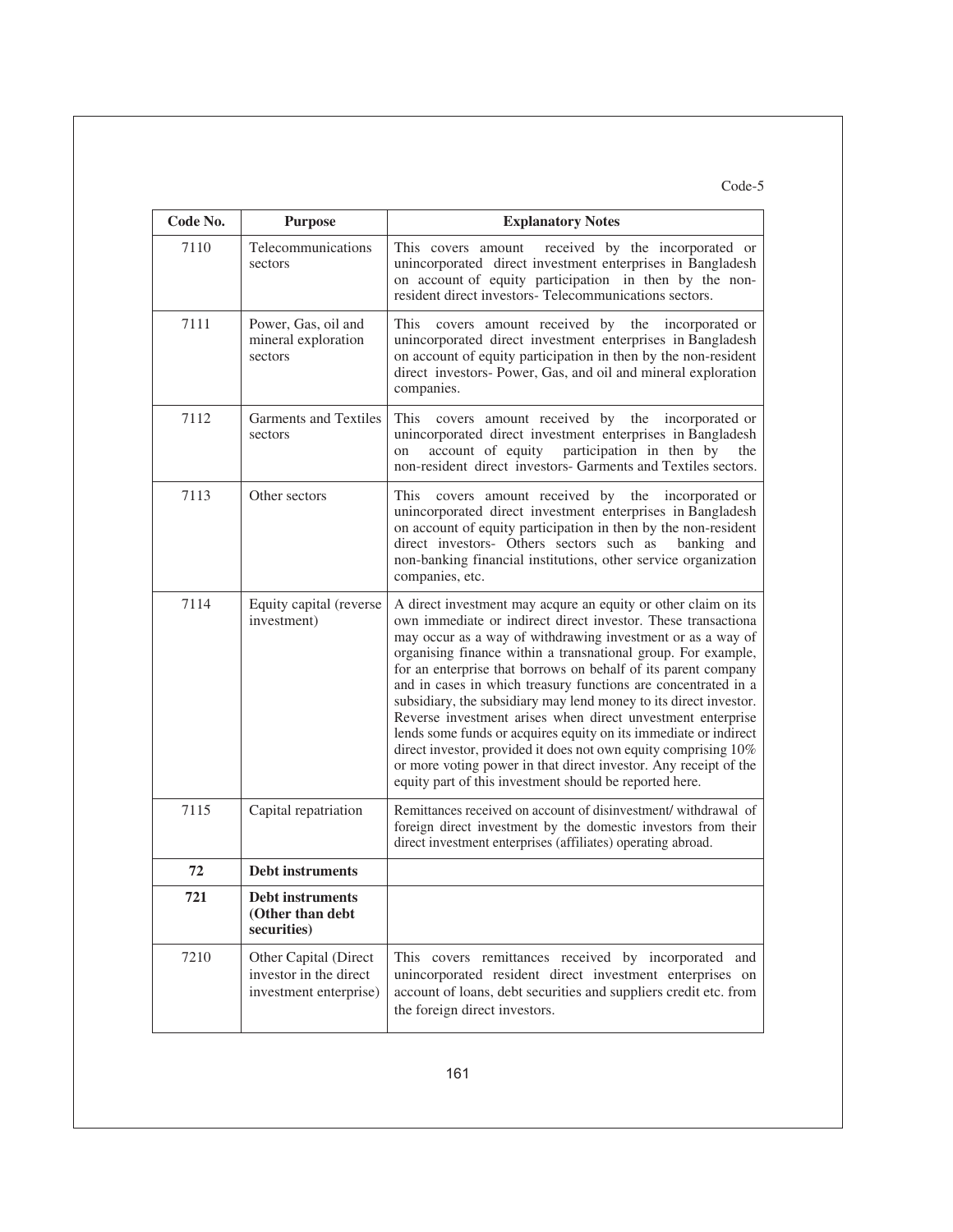| Code No. | <b>Purpose</b>                                                             | <b>Explanatory Notes</b>                                                                                                                                                                                                                                                                                                                                                                                                                                                                                                                                                                                                                                                                                      |
|----------|----------------------------------------------------------------------------|---------------------------------------------------------------------------------------------------------------------------------------------------------------------------------------------------------------------------------------------------------------------------------------------------------------------------------------------------------------------------------------------------------------------------------------------------------------------------------------------------------------------------------------------------------------------------------------------------------------------------------------------------------------------------------------------------------------|
| 7211     | Other Capital (reverse<br>investment)                                      | Reverse investment arises when direct unvestment enterprise<br>lends some funds or acquires equity on its immediate or<br>indirect direct investor, provided it does not own equity<br>comprising 10% or more voting power in that direct investor.<br>Any receipt of the debt part of this investment should be<br>reported here.                                                                                                                                                                                                                                                                                                                                                                            |
| 7212     | Received on other<br>loans and suppliers<br>credit etc. extended           | Remittances received on account of repayment of loans<br>and suppliers credit etc. extended by<br>incorporated<br>and<br>unincorporated resident direct investment enterprises from<br>subsidiary companies abroad.                                                                                                                                                                                                                                                                                                                                                                                                                                                                                           |
| 722      | <b>Debt instruments</b><br>(Debt securities)                               |                                                                                                                                                                                                                                                                                                                                                                                                                                                                                                                                                                                                                                                                                                               |
| 7220     | Other Capital (Direct)<br>investor in the direct<br>investment enterprise) | This covers remittances received by incorporated and<br>unincorporated resident direct investment enterprises on<br>account debt securities from the foreign direct investors.                                                                                                                                                                                                                                                                                                                                                                                                                                                                                                                                |
| 7221     | Other Capital (reverse)<br>investment)                                     | Reverse investment arises when direct investment enterprise<br>lends some funds or acquires equity on its immediate or<br>indirect direct investor, provided it does not own equity<br>comprising 10% or more voting power in that direct investor.<br>Any receipt of the debt security part of this investment should<br>be reported here.                                                                                                                                                                                                                                                                                                                                                                   |
| 7222     | Received on debt<br>securities credit<br>extended                          | Remittances received on<br>account of repayment debt<br>securities extended by incorporated and unincorporated<br>direct investment enterprises from subsidiary<br>resident<br>companies.                                                                                                                                                                                                                                                                                                                                                                                                                                                                                                                     |
| 8        | <b>PORTFOLIO</b><br><b>INVESTMENT</b>                                      | The major components of portfolio investment classified<br>under liabilities are equity securities (ordinary shares,<br>preference shares and bonus shares etc.) and debt<br>securities (debentures, bonds & notes, money market<br>instruments and financial derivatives) both traded and<br>tradable in organized and other financial markets.<br>Conventionally when a non-resident holds less than<br>10% of the shares of a resident enterprise this investment<br>is termed as portfolio investment. In portfolio investment<br>the investor has no voice in the management of the<br>enterprise and he/she has no share in the portion of<br>reinvested earnings unlike the case of a direct investor. |
| 80       | <b>General government</b>                                                  |                                                                                                                                                                                                                                                                                                                                                                                                                                                                                                                                                                                                                                                                                                               |
| 801      | <b>Equity securities</b>                                                   |                                                                                                                                                                                                                                                                                                                                                                                                                                                                                                                                                                                                                                                                                                               |
| 8010     | Sales of shares/stocks                                                     | Receipts by government on account of sales of shares or<br>stocks                                                                                                                                                                                                                                                                                                                                                                                                                                                                                                                                                                                                                                             |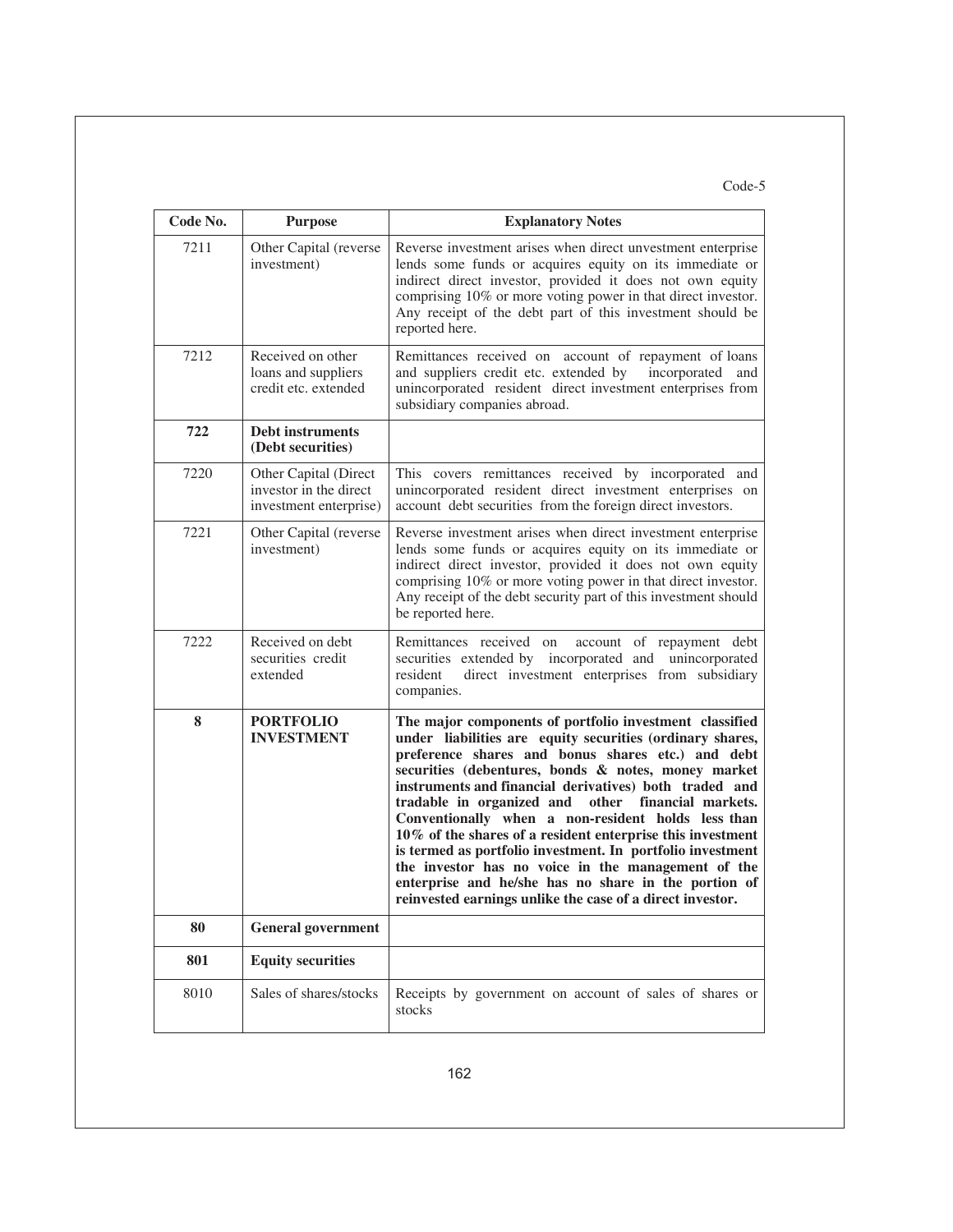| Code No. | <b>Purpose</b>                                                                         | <b>Explanatory Notes</b>                                                                                                                                                                                                                   |
|----------|----------------------------------------------------------------------------------------|--------------------------------------------------------------------------------------------------------------------------------------------------------------------------------------------------------------------------------------------|
| 802      | <b>Debt Securities</b>                                                                 |                                                                                                                                                                                                                                            |
| 8020     | Bonds, debentures<br>and notes (short-term)                                            | Remittances received by government official sectors on<br>account of sale of short-term bonds, debentures and notes to<br>the foreign investors including wages earners' bond.                                                             |
| 8021     | Bonds, debentures<br>and notes (long-term)                                             | Remittances received by government official sectors on<br>account of sale of long-term bonds, debentures and notes to<br>the foreign investors including wages earners' bond.                                                              |
| 803      | <b>Others</b>                                                                          |                                                                                                                                                                                                                                            |
| 8030     | Retirement or resale<br>of foreign securities                                          | Remittances received on account of sale or retirement (after<br>maturity) of foreign issues of securities held by Bangladesh<br>government official sectors.                                                                               |
| 81       | <b>Deposit taking</b><br>corporations (only<br>scheduled banks)<br>except central bank |                                                                                                                                                                                                                                            |
| 811      | <b>Equity Securities</b>                                                               |                                                                                                                                                                                                                                            |
| 8110     | Sales of shares/ stocks                                                                | Remittances received on account of sale<br>of equity<br>issued by the<br>securities (shares, stocks etc.)<br>resident<br>(Bangladeshi) deposit taking corporations except central bank<br>(only scheduled banks) to the foreign investors. |
| 812      | <b>Debt Securities</b>                                                                 |                                                                                                                                                                                                                                            |
| 8120     | Bonds, debentures<br>and notes (short-term)                                            | Remittances received on account of sale of short-term bonds,<br>debentures and notes issued by resident (Bangladeshi) deposit<br>taking corporations except central bank (only scheduled<br>banks) to the foreign investors.               |
| 8121     | Bonds, debentures<br>and notes (long-term)                                             | Remittances received on account of sale of long-term bonds,<br>debentures and notes issued by resident (Bangladeshi) deposit<br>taking corporations except central bank (only scheduled<br>banks) to the foreign investors.                |
| 813      | <b>Others</b>                                                                          |                                                                                                                                                                                                                                            |
| 8130     | Retirement of resale<br>of foreign securities                                          | Remittances received on account of resale or retirement (after<br>maturity) of foreign issues of securities held by Bangladeshi<br>deposit taking corporations except central bank (only<br>scheduled banks).                              |
| 82       | <b>Other sectors -Other</b><br>financial and non-<br>financial<br>corporations         |                                                                                                                                                                                                                                            |
| 821      | <b>Equity Securities</b>                                                               |                                                                                                                                                                                                                                            |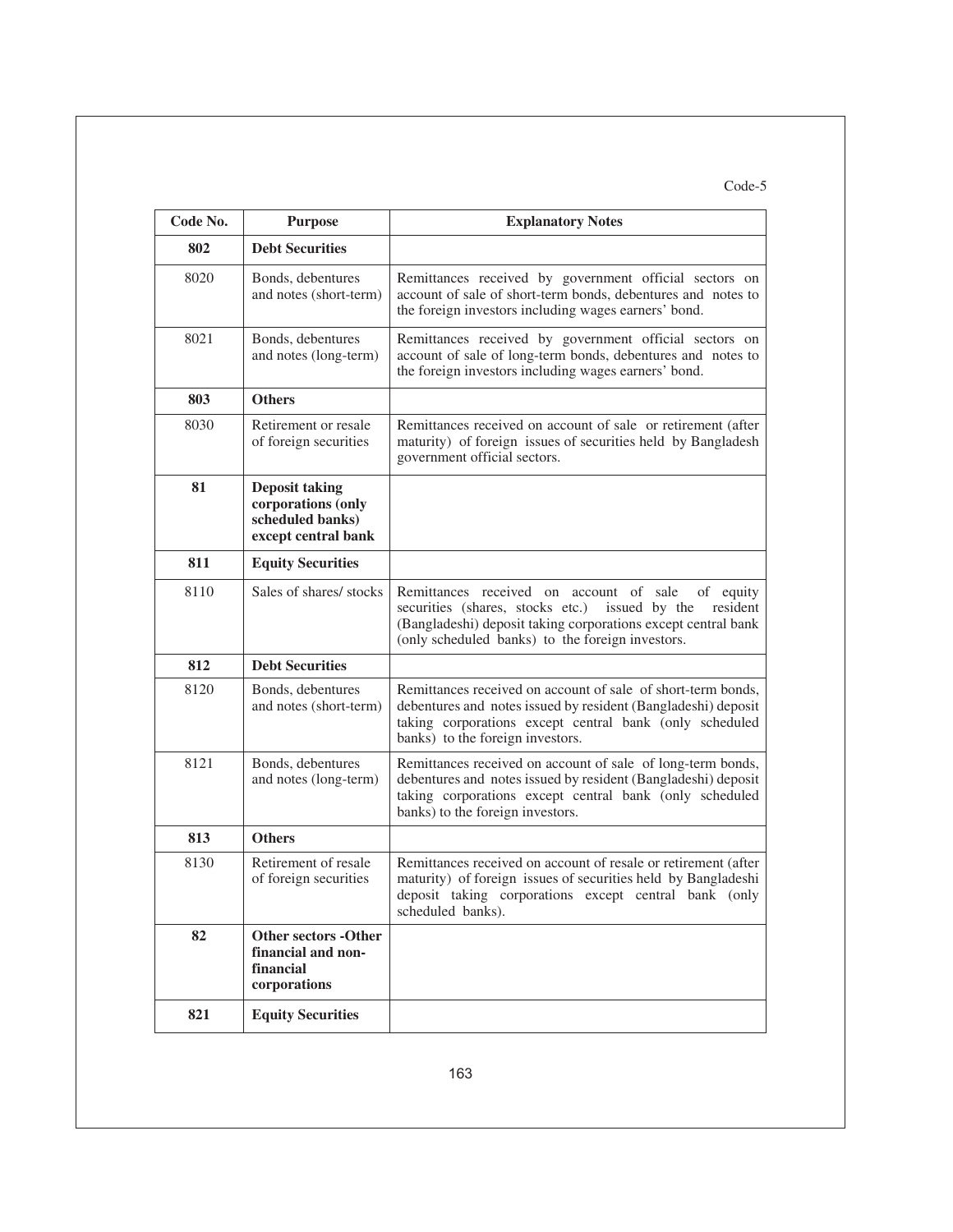| Code No. | <b>Purpose</b>                                                                          | <b>Explanatory Notes</b>                                                                                                                                                                                                             |
|----------|-----------------------------------------------------------------------------------------|--------------------------------------------------------------------------------------------------------------------------------------------------------------------------------------------------------------------------------------|
| 8210     | Sales of shares/ stocks<br>-other financial<br>corporations                             | Remittances received on account of sale of equity securities<br>(shares, stocks etc.) issued by the resident (Bangladeshi) private<br>and publicly owned enterprises (financial corporations) to the<br>foreign investors.           |
| 8211     | Sales of shares/ stocks<br>- other non-financial<br>corporations                        | Remittances received on account of sale of equity securities<br>(shares, stocks etc.) issued by the resident (Bangladeshi)<br>private and publicly owned enterprises (other non-financial<br>corporations) to the foreign investors. |
| 822      | <b>Debt Securities</b>                                                                  |                                                                                                                                                                                                                                      |
| 8220     | Bonds, debentures<br>and notes - Other<br>financial<br>corporationss<br>(short-term)    | Remittances received on account of sale of short term bonds.<br>debentures and notes issued by resident (Bangladeshi) private<br>and publicly owned enterprises (other financial corporations)<br>to the foreign investors.          |
| 8221     | Bonds, debentures<br>and notes - Other<br>financial corporations<br>(long-term)         | Remittances received on account of sale of long term bonds,<br>debentures and notes issued by resident (Bangladeshi) private<br>and publicly owned enterprises (other financial corporations)<br>to the foreign investors.           |
| 8222     | Bonds, debentures<br>and notes - Other<br>non-financial<br>corporations<br>(short-term) | Remittances received on account of sale of short term bonds.<br>debentures and notes issued by resident (Bangladeshi) private<br>publicly owned enterprises (other non-financial<br>and<br>corporations) to the foreign investors.   |
| 8223     | Bonds, debentures<br>and notes - Other<br>non-financial<br>corporations<br>(long-term)  | Remittances received on account of sale of long term<br>bonds, debentures and notes issued by resident (Bangladeshi)<br>private and publicly owned enterprises (other non-financial<br>corporations) to the foreign investors.       |
| 823      | <b>Others</b>                                                                           |                                                                                                                                                                                                                                      |
| 8230     | Retirement or resale<br>of foreign securities                                           | Remittances received by individuals and private and publicly<br>owned enterprises on account of resale or retirement (after<br>maturity) of foreign issues of securities.                                                            |
| 89       | <b>Financial derivatives</b>                                                            |                                                                                                                                                                                                                                      |
| 891      | <b>Financial derivatives</b>                                                            |                                                                                                                                                                                                                                      |
| 8910     | General government                                                                      | Receivable by general government on account of options,<br>forward contracts and employee stock options                                                                                                                              |
| 8911     | Deposit taking<br>corporations except<br>central bank (only<br>scheduled banks)         | Receivable by deposit taking corporations except central bank<br>(only scheduled banks) on account of options, forward<br>contracts and employee stock options                                                                       |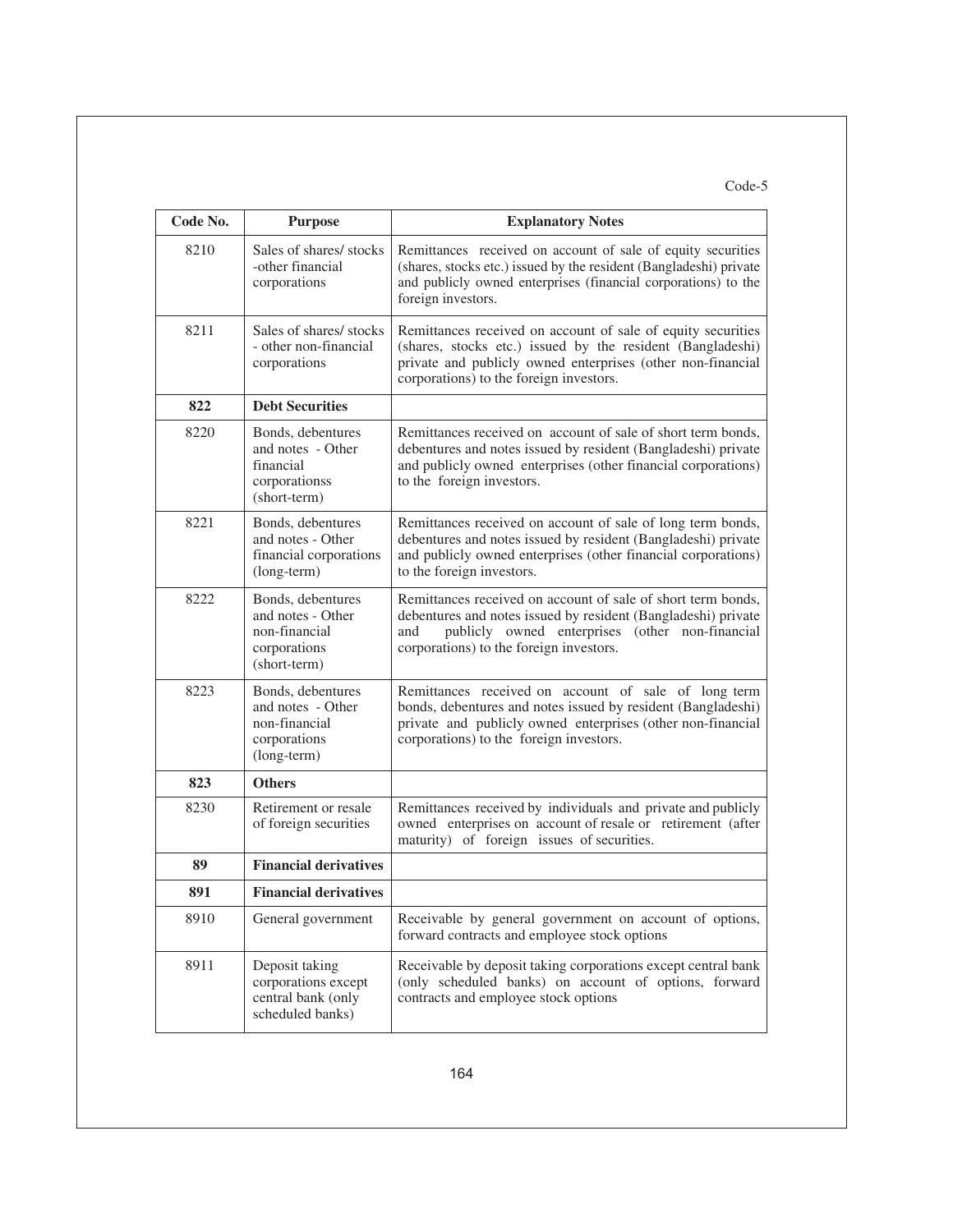| Code No.              | <b>Purpose</b>                                                                         | <b>Explanatory Notes</b>                                                                                                                                                                                                                                                                                                                                                                                                                                                                                                    |
|-----------------------|----------------------------------------------------------------------------------------|-----------------------------------------------------------------------------------------------------------------------------------------------------------------------------------------------------------------------------------------------------------------------------------------------------------------------------------------------------------------------------------------------------------------------------------------------------------------------------------------------------------------------------|
| 8912                  | Other sector-other<br>financial corporations                                           | Receivable by other sector (other financial corporations) on<br>account of options, forward contracts and employee stock<br>options                                                                                                                                                                                                                                                                                                                                                                                         |
| 8913                  | Other sectors-other<br>non-financial<br>corporations                                   | Receivable by other sector (other non-financial corporations)<br>on account of options, forward contracts and employee stock<br>options                                                                                                                                                                                                                                                                                                                                                                                     |
| N.B                   | Explanatory notes on<br>options, forward<br>contracts and<br>employee stock<br>options |                                                                                                                                                                                                                                                                                                                                                                                                                                                                                                                             |
| $\mathbf{i}$          | Options                                                                                | In an options contract, the purchaser acquires from the seller a<br>right to buy or sell a specified underlying item at a strike price<br>on or before a specified date. The purchaser of an option pays<br>a premium to the writer of the option. In return, the buyer<br>acquires a right but not the obligation to buy a spcified item at<br>an agreed on contract price on or before a specified date.<br>Receivable amount on account of options for all sectors should<br>be reported here.                           |
| $\ddot{\mathrm{11}})$ | Forward contracts                                                                      | Forward contract is an unconditional contract by which two<br>counterparties agree to exchange a specified quantity of an<br>underlying item at an agreed-on contract price on a specified<br>date. Forward type contracts include the futures. Futures are<br>forward type contracts traded on organized exchanges.<br>Forward rate agreements and forward foreign exchange<br>agreement are common type of forward contracts. Receivable<br>amount on account of forward contracts for all sectors will<br>reported here. |
| iii)                  | Employee stock<br>options                                                              | Employee stock options are options to buy the equity of a<br>company, offered to employee of the company as a form of<br>remuneration. If a stock options granted to employees can be<br>traded on financial markets without restrictions, it is classified<br>as financial derivatives. Receivable amount on account of<br>employee stock options for all sectors will be included here.                                                                                                                                   |
| $\boldsymbol{9}$      | <b>OTHER</b><br><b>INVESTMENT</b>                                                      | Other investment is a residual category which includes<br>all financial transactions that are not covered in the<br>categories for direct investment, portfolio investment or<br>reserve assets.                                                                                                                                                                                                                                                                                                                            |
| 90                    | <b>Long Term Loans</b>                                                                 | Long term investment (loan) is the investment with an<br>original contractual maturity of more than one year or with<br>no stated maturities.                                                                                                                                                                                                                                                                                                                                                                               |
| 901                   | <b>General</b><br>Government                                                           |                                                                                                                                                                                                                                                                                                                                                                                                                                                                                                                             |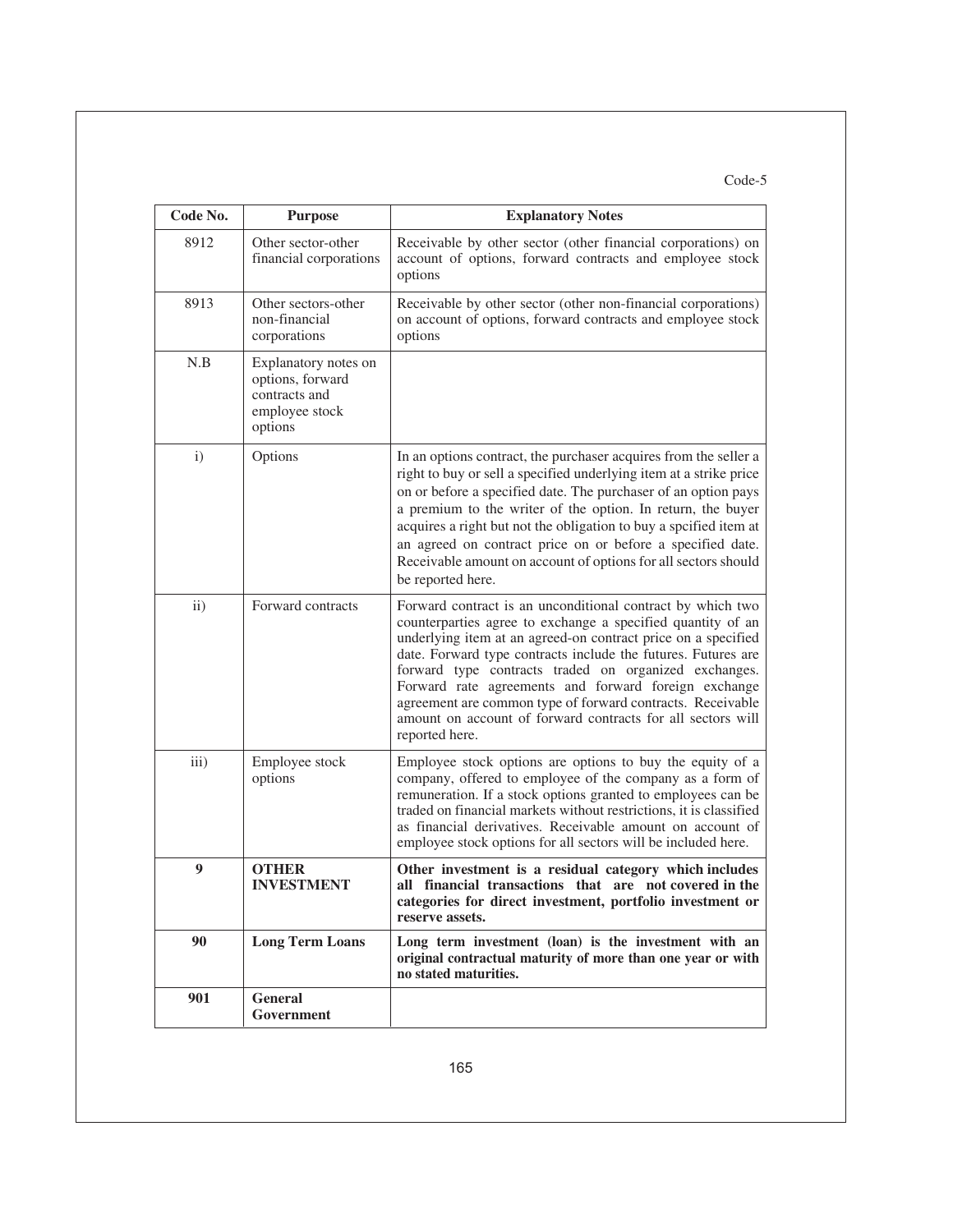| Code No. | <b>Purpose</b>                                                                      | <b>Explanatory Notes</b>                                                                                                                                                                                                                |
|----------|-------------------------------------------------------------------------------------|-----------------------------------------------------------------------------------------------------------------------------------------------------------------------------------------------------------------------------------------|
| 9010     | Drawings on long<br>term loans in cash<br>(other than IMF)                          | Remittances received on account of drawings on long term<br>loans in cash by the resident government official sectors of<br>Bangladesh from foreign government or international bodies.                                                 |
| 9011     | Received of<br>loans/credit extended<br>by resident<br>government                   | Remittances received by the resident government on account<br>of principal repayments by the foreign government or<br>international bodies.                                                                                             |
| 902      | Deposit taking<br>corporations (only<br>scheduled banks)<br>except central bank     |                                                                                                                                                                                                                                         |
| 9020     | Drawings on long<br>term loans                                                      | Receipts on account of long term loans borrowed by resident<br>Deposit taking corporations except central bank (only scheduled<br>banks) from abroad with a maturity of more than one year.                                             |
| 9021     | Received on<br>long-term loans<br>extended                                          | Remittances received on account of repayment of contractual<br>long term loans extended by Deposit taking corporations<br>except central bank (only scheduled banks) of Bangladesh to<br>foreign (non-resident units operating abroad). |
| 903      | Other sectors - Other<br>financial and non-<br>corporations                         |                                                                                                                                                                                                                                         |
| 9030     | Drawings on long<br>term loans (financial<br>corporations)                          | Remittances received on<br>account of long<br>loans<br>term<br>borrowed by resident private sectors (financial corporations)<br>from abroad.                                                                                            |
| 9031     | Received on<br>long-term loans<br>extended (financial<br>corporations)              | Remittances received on account of repayment of contractual<br>long term loans extended by private (financial corporations)<br>sectors of Bangladesh to foreigners (non-resident units<br>operating abroad).                            |
| 9032     | Drawings on long<br>term loans (other<br>non-financial<br>corporations)             | Remittances received on account of long term loans borrowed<br>by resident private sectors (other non-financial corporations)<br>from abroad.                                                                                           |
| 9033     | Received on<br>long-term loans<br>extended (other<br>non-financial<br>corporations) | Remittances received on account of repayment of contractual<br>long term loans extended by private (other non-financial<br>sectors<br>of Bangladesh<br>corporations)<br>to<br>foreigners<br>(non-resident units operating abroad).      |
| 91       | <b>Short-term Loans</b>                                                             | Short term loan is the loan with an original contractual<br>maturity of one year or less.                                                                                                                                               |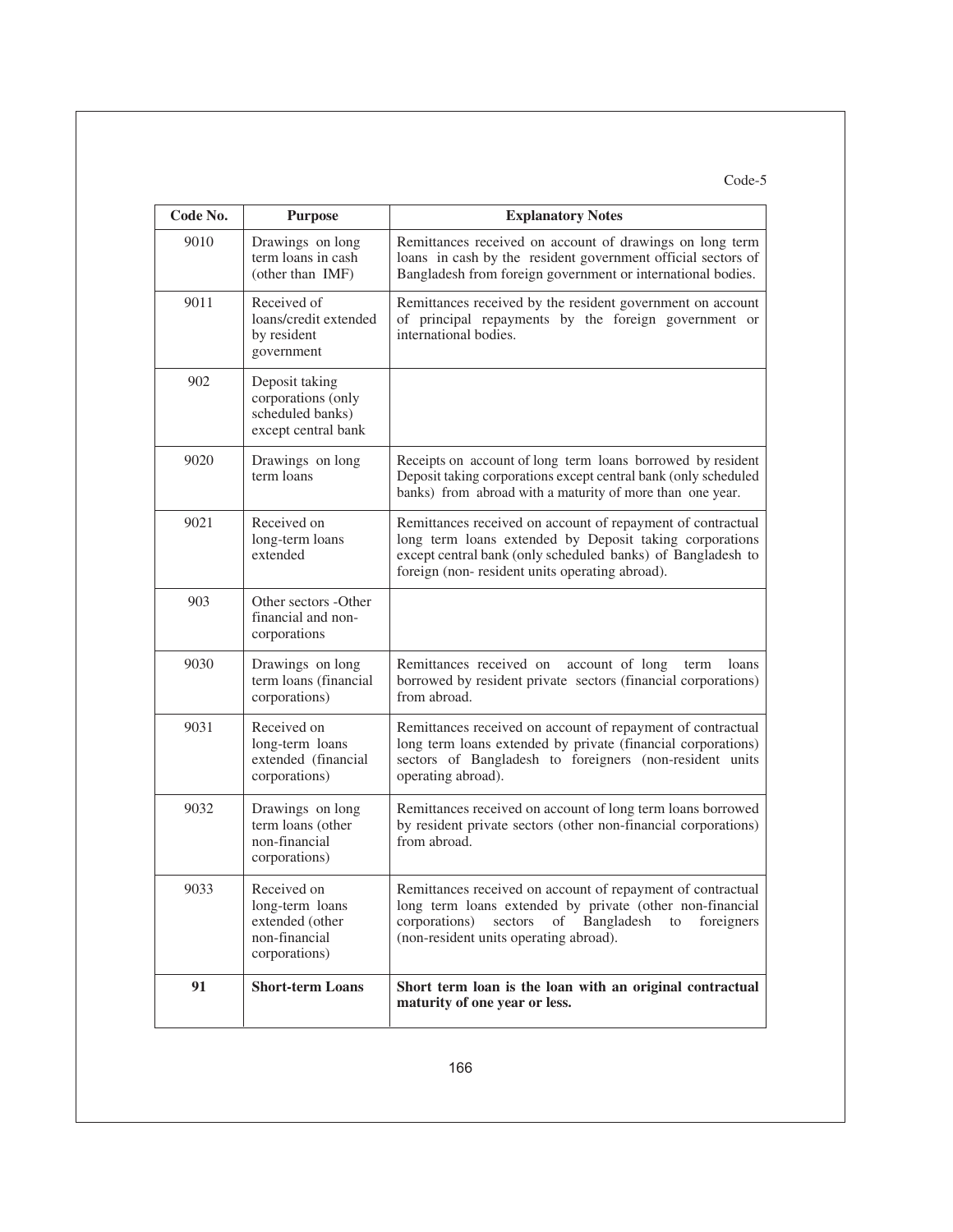| Code No. | <b>Purpose</b>                                                                         | <b>Explanatory Notes</b>                                                                                                                                                                                                         |
|----------|----------------------------------------------------------------------------------------|----------------------------------------------------------------------------------------------------------------------------------------------------------------------------------------------------------------------------------|
| 911      | <b>General government</b>                                                              |                                                                                                                                                                                                                                  |
| 9110     | Drawings on short<br>term loans in cash<br>(other than IMF)                            | Remittances received on account on short term loans<br>received by the government sectors of Bangladesh foreign<br>government or international bodies.                                                                           |
| 9111     | Received on short<br>term loans/credit<br>extended                                     | Remittances received by the resident government sector on<br>account of principal repayments on short term loans/ credit<br>extended by the foreign government or international bodies.                                          |
| 912      | <b>Deposit taking</b><br>corporations (only<br>scheduled banks)<br>except central bank |                                                                                                                                                                                                                                  |
| 9120     | Drawings on short<br>term loans                                                        | Receipts on account of short term loans borrowed by deposit<br>taking corporations except central bank (only scheduled<br>banks) from abroad.                                                                                    |
| 9121     | Received on<br>short-term loans<br>extended                                            | Receipts on account of repayment of contractual short- term<br>loans extended by deposit taking corporations except central<br>bank (only scheduled banks) of Bangladesh to foreigners<br>(non-resident units operating abroad). |
| 913      | <b>Other sectors - Other</b><br>financial and non-<br>corporations                     |                                                                                                                                                                                                                                  |
| 9130     | Drawings on short<br>term loans (financial<br>corporations)                            | Remittances received on<br>account of short-term loans<br>borrowed by resident private sectors (financial corporations)<br>from abroad.                                                                                          |
| 9131     | Received on<br>short-term loans<br>extended (financial<br>corporations)                | Remittances received on account of repayment of contractual<br>short-term loans<br>extended by resident private sectors<br>(financial corporations) to non-resident units operating<br>abroad.                                   |
| 9132     | Drawings on short<br>term loans (other<br>non-financial<br>corporations)               | Remittances received on<br>account of short-term loans<br>borrowed by resident private<br>sectors (other non-fiancial<br>corporations) from abroad.                                                                              |
| 9133     | Received on<br>short-term loans<br>extended (other<br>non-financial<br>corporations)   | Remittances received on account of repayment of contractual<br>short-term loans extended by resident private sectors<br>(other non-financial corporations) to non-resident units<br>operating abroad.                            |
| 914      | Other residual receipts                                                                |                                                                                                                                                                                                                                  |
| 9141     | Transfer in                                                                            | Receipts on account of repayment of short-term contractual<br>investment/ placement extended from Nostra balance.                                                                                                                |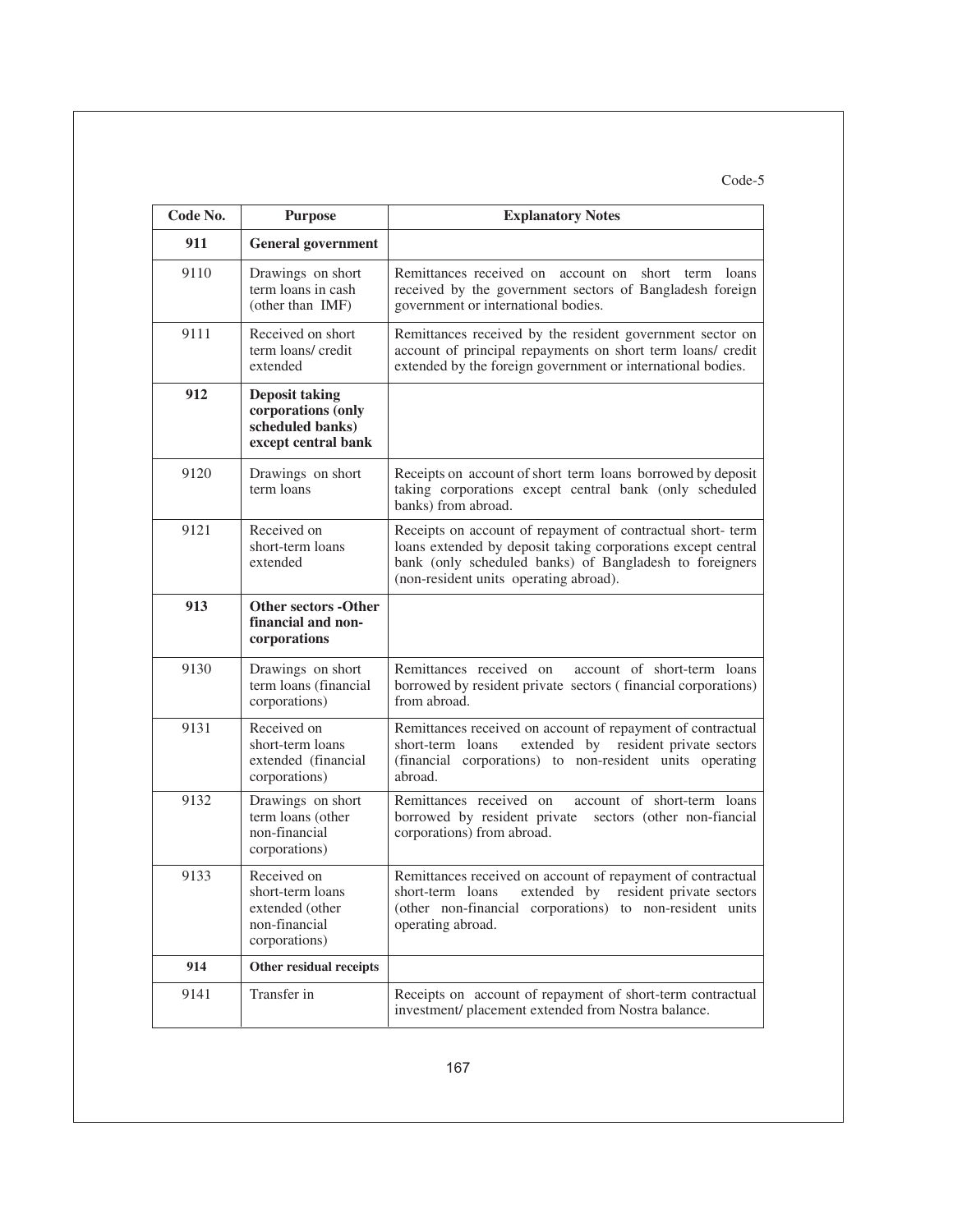| Code No. | <b>Purpose</b>                                                                  | <b>Explanatory Notes</b>                                                                                          |
|----------|---------------------------------------------------------------------------------|-------------------------------------------------------------------------------------------------------------------|
| 92       | <b>Insurance</b> , pension<br>and standardized<br>guarantee schemes             |                                                                                                                   |
| 921      | General govt. &<br><b>Banks</b>                                                 |                                                                                                                   |
| 9210     | General government                                                              | Receipt by general government on account of insurance,<br>pension and stadardized guarantee schemes               |
| 9211     | Deposit taking<br>corporations (only<br>scheduled banks)<br>except central bank | Receipt by banks on account of insurance, pension and<br>stadardized guarantee schemes                            |
| 922      | <b>Other sectors</b>                                                            |                                                                                                                   |
| 9220     | Other financial<br>corporations                                                 | Receipt by<br>other financial corporations on account of<br>insurance, pension and stadardized guarantee schemes  |
| 9221     | Other non-financial<br>corporations                                             | Receipt by other non-financial institutions on account of<br>insurance, pension and stadardized guarantee schemes |
| 93       | <b>Other accounts</b><br>receivable n.i.e.                                      |                                                                                                                   |
| 931      | Long-term                                                                       |                                                                                                                   |
| 9310     | General government                                                              | Receivable by general government on other long-term<br>accounts                                                   |
| 9311     | Deposit taking<br>corporations (only<br>scheduled banks)<br>except central bank | Receivable by banks on other long-term accounts                                                                   |
| 9312     | Other sectors<br>-financial<br>corporations                                     | Receivable by other financial corporations on other long-term<br>accounts                                         |
| 9313     | Other sectors -<br>non-financial<br>crporations                                 | Receivable by other non-financial corporations on other<br>long-term accounts                                     |
| 932      | <b>Short-term</b>                                                               |                                                                                                                   |
| 9320     | General government                                                              | Receivable by general government on other short-term<br>accounts                                                  |
| 9321     | Deposit taking<br>corporations (only<br>scheduled banks)<br>except central bank | Receivable by banks on other short-term accounts                                                                  |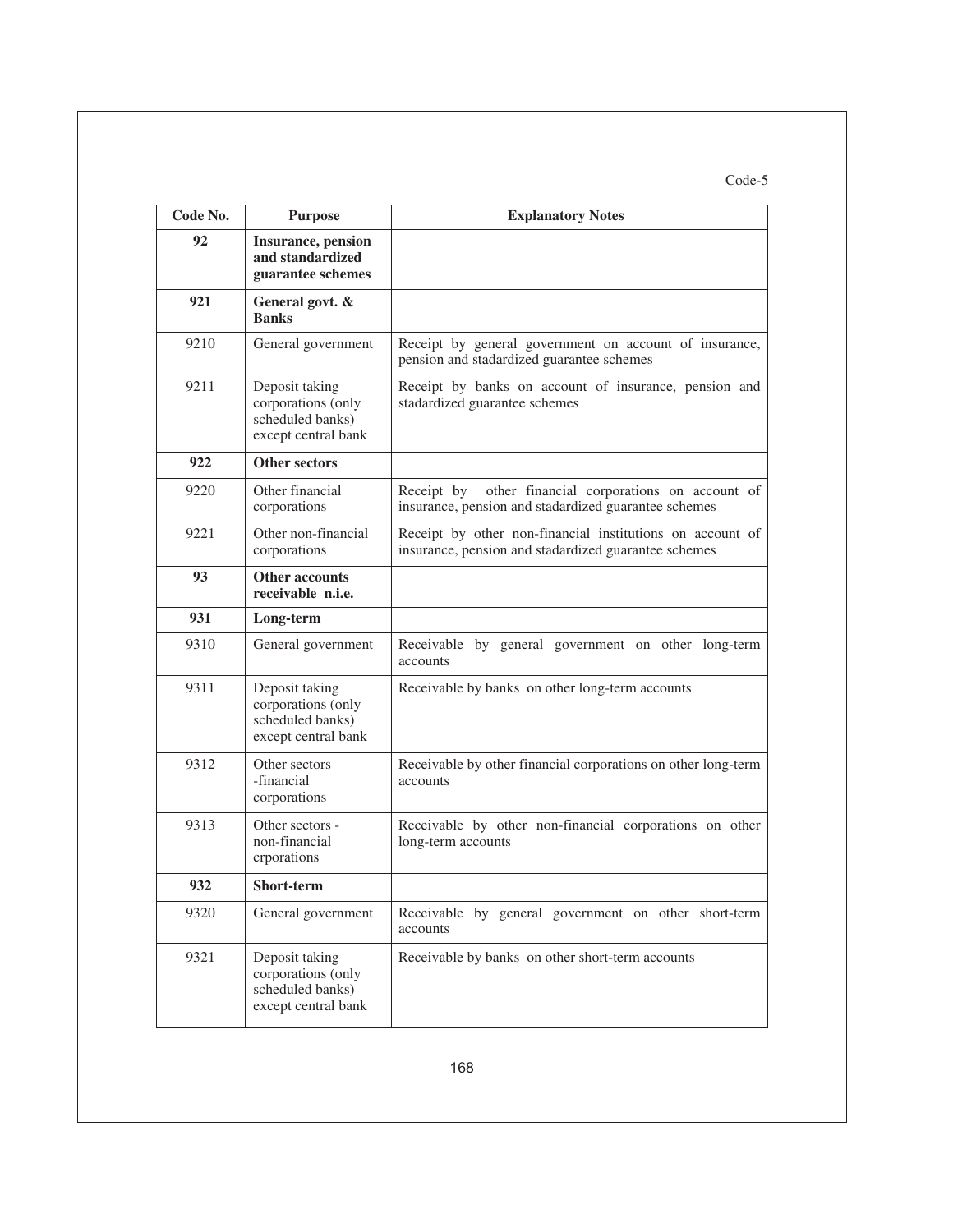| Code No. | <b>Purpose</b>                                  | <b>Explanatory Notes</b>                                                                                                                                                                                                                                                                                                                                     |
|----------|-------------------------------------------------|--------------------------------------------------------------------------------------------------------------------------------------------------------------------------------------------------------------------------------------------------------------------------------------------------------------------------------------------------------------|
| 9322     | Other sectors -<br>financial corporations       | Receivable by other financial corporations on other short-term<br>accounts                                                                                                                                                                                                                                                                                   |
| 9323     | Other sectors-<br>non-financial<br>corporations | Receivable by other non-financial corporations on other<br>short-term accounts                                                                                                                                                                                                                                                                               |
| 94       | Other equity                                    |                                                                                                                                                                                                                                                                                                                                                              |
| 941      | Other equity                                    |                                                                                                                                                                                                                                                                                                                                                              |
| 9410     | Other equity                                    | The equity which is not direct investment or reserve assets or<br>not in the form of shares is usually classified as other equity. If<br>the share of equity in quasi-corporations for branches and<br>notional units for ownership of land is less than 10 percent is<br>classified as other equity. Any receipts of other equity will be<br>reported here. |
| 95       | <b>Credit and loans</b><br>with IMF             |                                                                                                                                                                                                                                                                                                                                                              |
| 951      | <b>General government</b>                       |                                                                                                                                                                                                                                                                                                                                                              |
| 9510     | Credit and loans with<br><b>IMF</b>             | Receipt by general government on account of credit and loans<br>with IMF                                                                                                                                                                                                                                                                                     |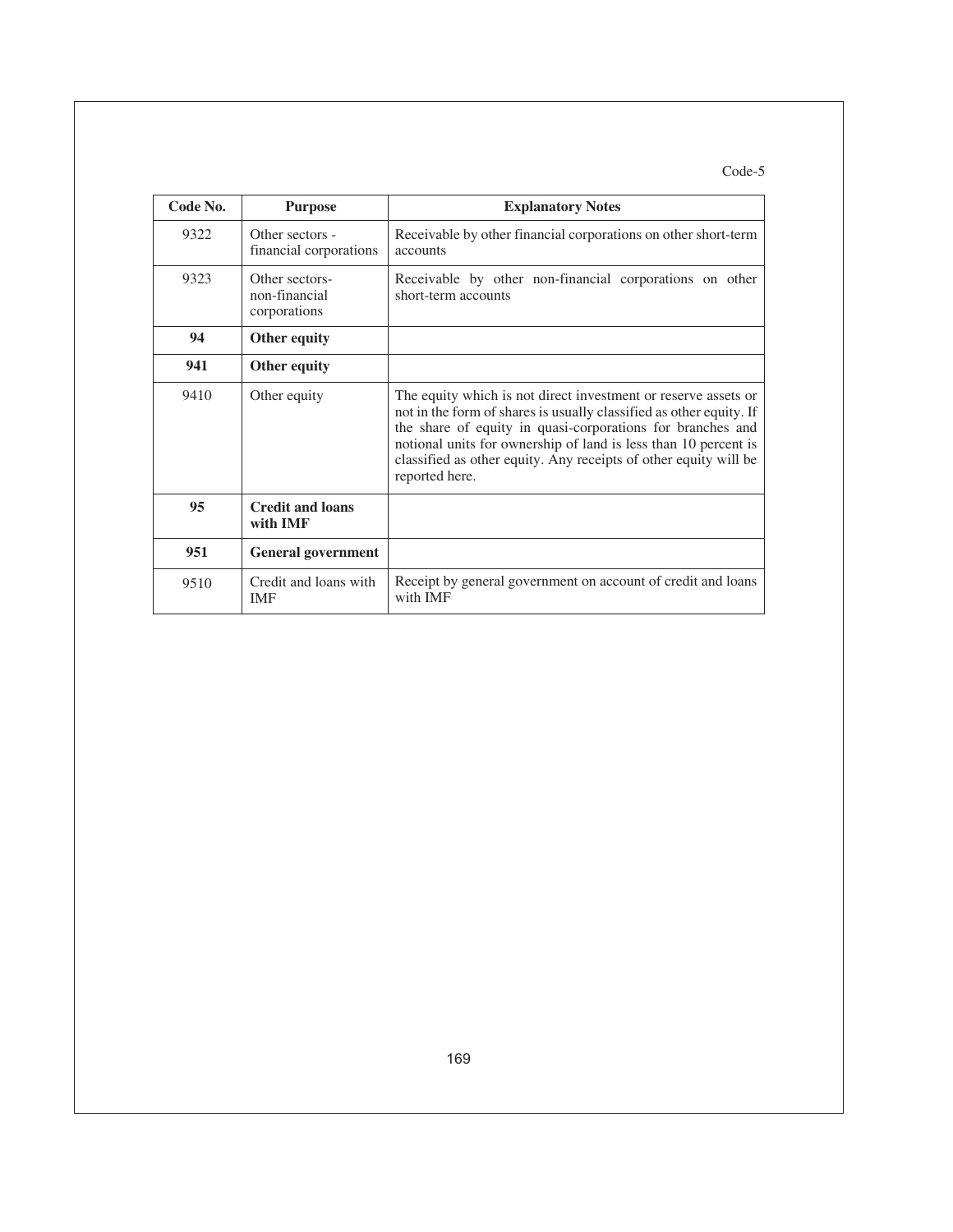## **INVISIBLE PAYMENTS**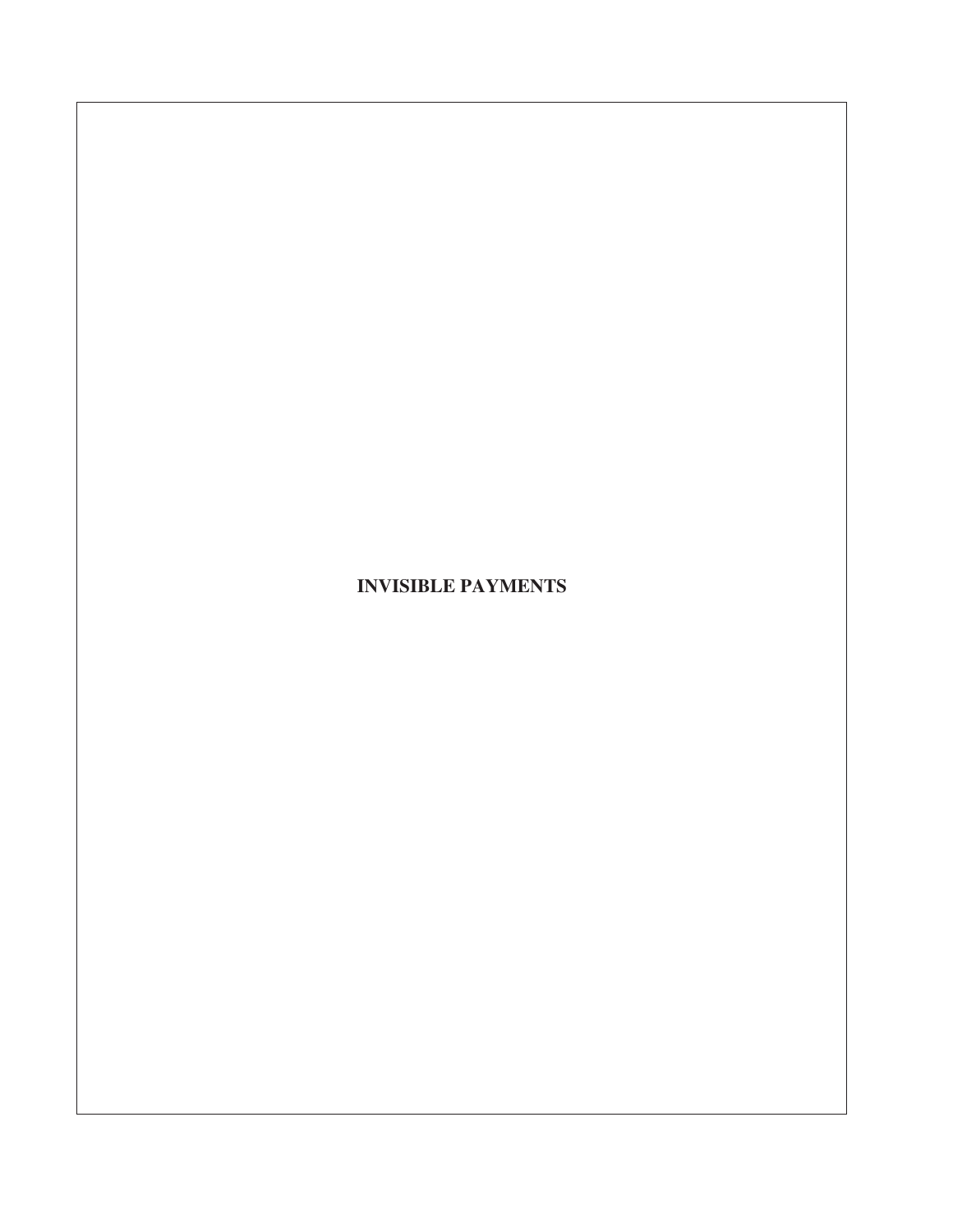## **INVISIBLE PAYMENTS**

## **A. SERVICES**

Services cover transportation, travel, telecommunications, construction, insurance and pension services, financial services, computer and information services, charges for the use of intellectual properties n.i.e., personal, cultural and recreational services, other business services, government services transactions between resident and non-residents and manufacturing services on physical inputs owned by others .

| Code No.       | <b>Purpose</b>                                                   | <b>Explanatory Notes</b>                                                                                                                                                                                                                                                                                                                                                                                                                                                                                                                                                                                     |
|----------------|------------------------------------------------------------------|--------------------------------------------------------------------------------------------------------------------------------------------------------------------------------------------------------------------------------------------------------------------------------------------------------------------------------------------------------------------------------------------------------------------------------------------------------------------------------------------------------------------------------------------------------------------------------------------------------------|
| $\bf{0}$       | <b>TRANSPORTATION</b>                                            | Transport is the process of carriage of people and objects<br>from one location to another as well as related supporting<br>and auxiliary services. Transportation covers those<br>services performed by residents of one economy for those<br>of another, by all modes of transportation such as sea, air<br>and other including land, internal waterway, pipeline, and<br>space transport as well as electricity transmission etc.<br>Which are involved with carriage of passenger, movement<br>of goods (freight), charter of carriers with crew and other<br>related supporting and auxiliary services. |
| 0 <sub>0</sub> | <b>Sea Transport</b>                                             | Transportation services performed by sea transports<br>for movement of passengers, goods and other related<br>services.                                                                                                                                                                                                                                                                                                                                                                                                                                                                                      |
| 001            | Passenger - Sea<br><b>Transport</b>                              |                                                                                                                                                                                                                                                                                                                                                                                                                                                                                                                                                                                                              |
| 0010           | Surplus passage<br>earnings of foreign<br>shipping companies.    | Remittances of surplus passage earnings of foreign shipping<br>companies or their agents out of their earning from<br>international transportation of passengers including extra<br>fees charged for excess luggage and articles accompanying<br>passengers. Also included charges for food, drink etc. while<br>on board.                                                                                                                                                                                                                                                                                   |
| 0011           | Charters, rentals of<br>foreign ships (with<br>crew)             | Payments on account of charters, rentals of foreign ships<br>(with crew) by Bangladeshi shipping corporation/companies<br>for international carriage of passengers.                                                                                                                                                                                                                                                                                                                                                                                                                                          |
| 002            | <b>Freight-Sea</b><br><b>Transport</b>                           | Note: If remittances payments on account of foreign<br>shipping companies reporting code must be '0020, 0021,<br>0022 and If remittances made by the actual invoice party<br>(seller/buyer) reporting code must be '0024                                                                                                                                                                                                                                                                                                                                                                                     |
| 0020           | Surplus freight<br>remittances of foreign<br>shipping companies. | Surplus freight remittances payment by foreign shipping<br>companies or their agents out of their freight earning including<br>demurrage.                                                                                                                                                                                                                                                                                                                                                                                                                                                                    |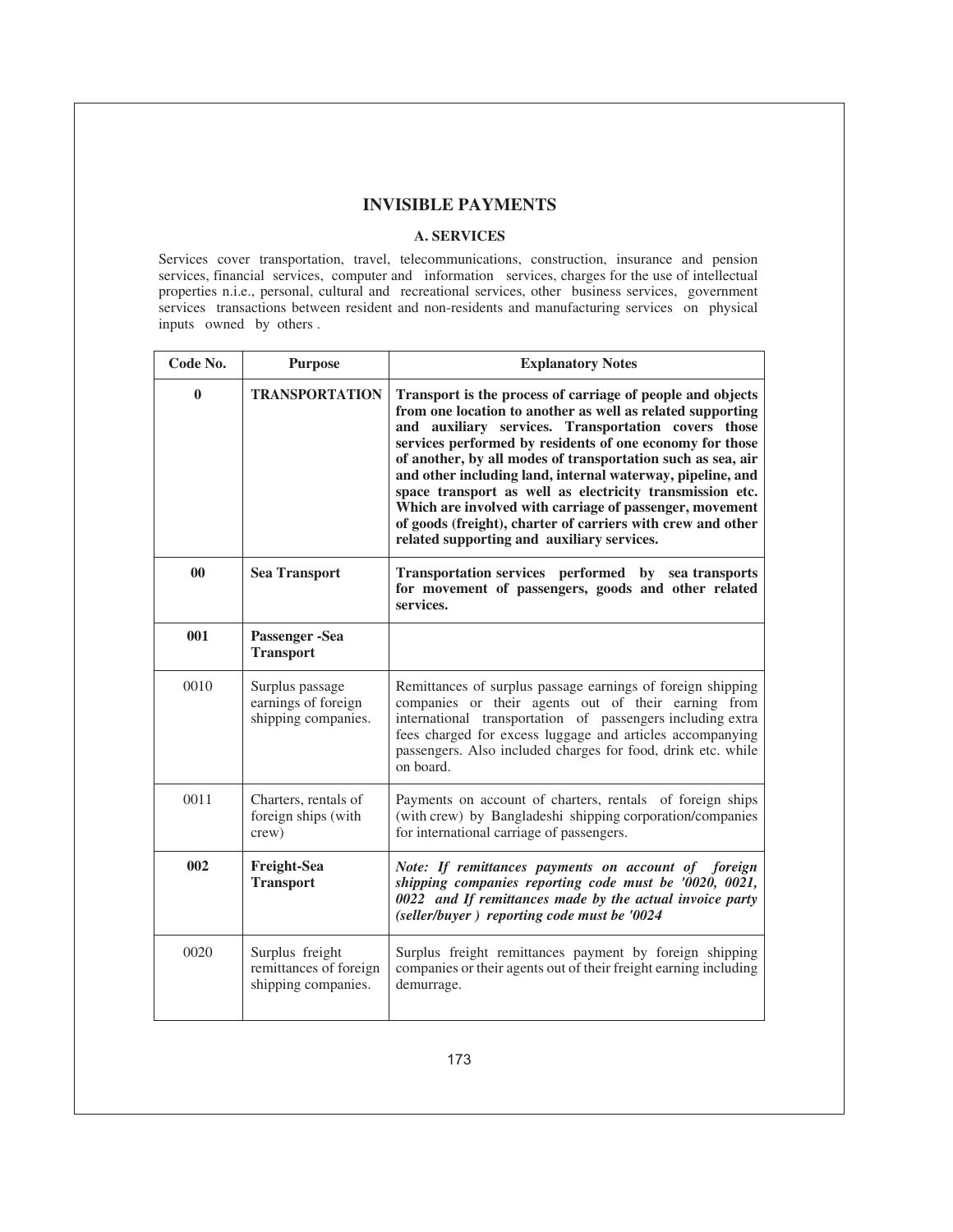| Code No. | <b>Purpose</b>                                                                                                                           | <b>Explanatory Notes</b>                                                                                                                                                                                                                                                                                                                                                                                                                                                                                                                                                                                                                                    |
|----------|------------------------------------------------------------------------------------------------------------------------------------------|-------------------------------------------------------------------------------------------------------------------------------------------------------------------------------------------------------------------------------------------------------------------------------------------------------------------------------------------------------------------------------------------------------------------------------------------------------------------------------------------------------------------------------------------------------------------------------------------------------------------------------------------------------------|
| 0021     | Charters, rentals of<br>foreign ships (with<br>crew) payment by<br>Bangladeshi shipping<br>corporation                                   | Remittances on account of charters, rentals, or operating<br>leases of foreign vessels/ships (with crew) by Bangladeshi<br>shipping corporation for international carriage of goods.                                                                                                                                                                                                                                                                                                                                                                                                                                                                        |
| 0022     | Charters, rentals of<br>foreign ships (with<br>crew) payment by<br>Bangladeshi shipping<br>companies                                     | Remittances on account of charters, rentals, or operating<br>leases of foreign vessels/ships (with crew) by Bangladeshi<br>shipping companies for international carriage of goods.                                                                                                                                                                                                                                                                                                                                                                                                                                                                          |
| 0024     | Freight remittances<br>under all contractual<br>arrangements between<br>the parties.                                                     | Freight remittances under all contractual arrangements<br>between the parties (exporter and importer) i.e. Freight of<br>goods as being provided by the actual provider and payable by<br>the actual invoice party (seller/buyer )on FOB/CFR/CIF basis<br>export /import out of rentals, charters for carriage of goods is<br>shown in this code.                                                                                                                                                                                                                                                                                                           |
| 003      | Other sea transport<br>services                                                                                                          | Other sea transport services include services that are<br>auxiliary to transport and directly provided for the<br>movement of goods and persons.                                                                                                                                                                                                                                                                                                                                                                                                                                                                                                            |
| 0031     | Seaport services or<br>seaport expenses<br>during the course of<br>shipment                                                              | Remittances on account of port services availed abroad by<br>Bangladeshi shipping corporation/ Bangladeshi<br>shipping<br>companies or their agents in respect of<br>a) Cargo handling charges billed separately from freight (i,e.<br>loading, unloading that are not classified as freight), storage<br>and warehousing, packing and repackaging, labeling<br>transferring, towing not included in freight services, pilot-age<br>and navigational aid for carriers, traffic control, salvage<br>operations in abroad.<br>b) Other dues and fees charged by the foreign sea port<br>authority from the Bangladeshi shipping companies or their<br>agents. |
| 0033     | Freight charges for<br>freight forwarding,<br>brokerage services<br>and related agents'<br>fees or commission<br>etc.<br>(Sea Transport) | Remittances payments to abroad<br>a) freight forwarders' or freight agents on account of freight<br>forwarding.<br>b) brokerage services, related agents' fees or commission<br>associated with passenger and freight transport etc. and also<br>included freight commission charges etc.                                                                                                                                                                                                                                                                                                                                                                   |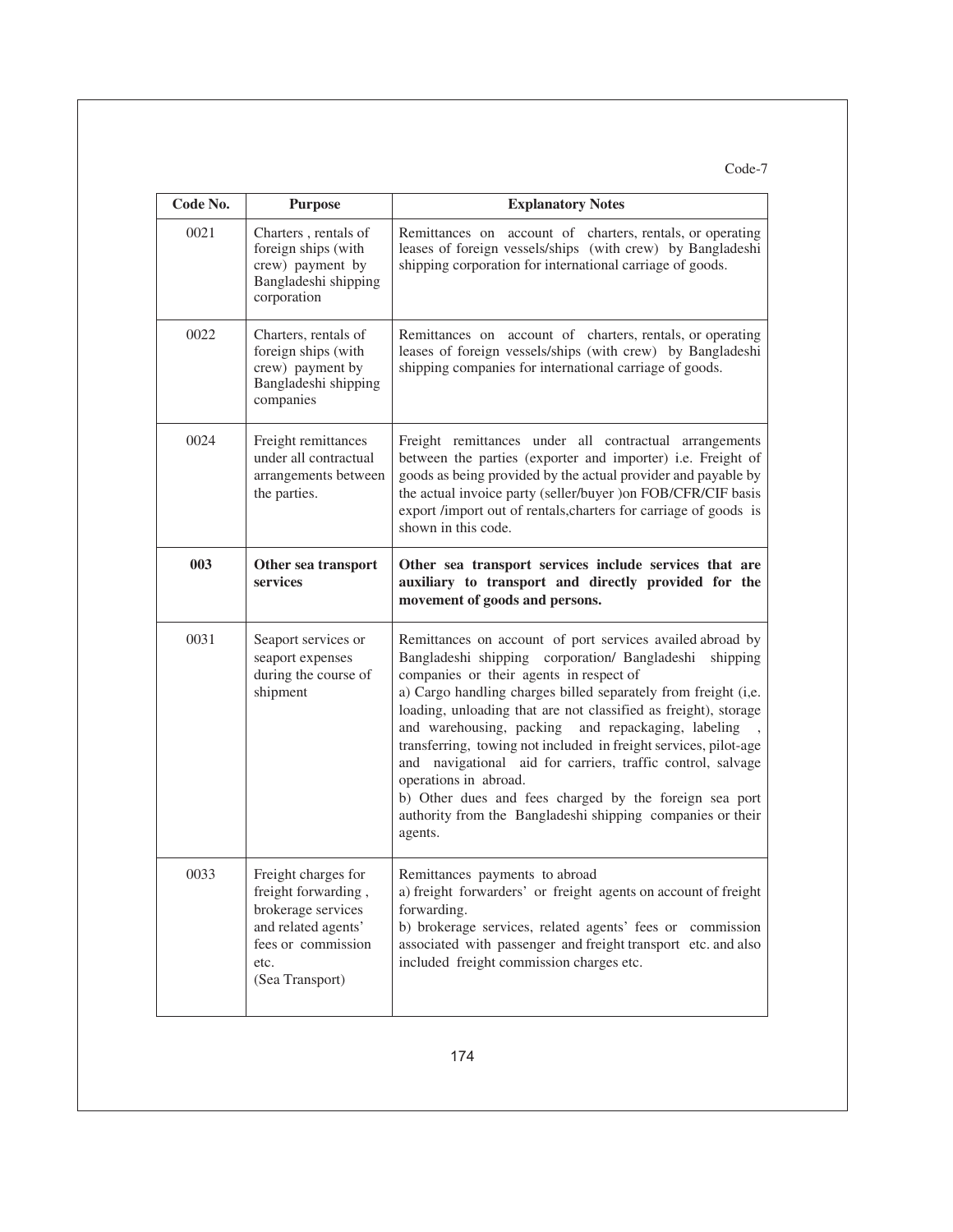| Code No. | <b>Purpose</b>                                                                                                     | <b>Explanatory Notes</b>                                                                                                                                                                                                                                                                                                                                                                                                                                                          |
|----------|--------------------------------------------------------------------------------------------------------------------|-----------------------------------------------------------------------------------------------------------------------------------------------------------------------------------------------------------------------------------------------------------------------------------------------------------------------------------------------------------------------------------------------------------------------------------------------------------------------------------|
| 004      | <b>Special Sea</b><br><b>Transportation</b>                                                                        | <b>Special Sea Transportation are:</b><br>a) Supply of bunker oil/coal, provisions, stores etc.<br>Maintenance and repair services n.i.e. cover<br>b)<br>maintenance and repair work by residents on goods<br>that are owned by the nonresident. Repairs may be<br>performed at the site of the repair or elsewhere. Cleaning<br>transport equipment is included in this<br>of<br>sea<br>services.(Constructions are excluded, they are included<br>under construction services.) |
| 0040     | Supply of bunker<br>oil/coal, provisions,<br>stores etc. to<br>Bangladeshi ships                                   | Remittances made on account of expenses incurred by<br>Bangladeshi shipping corporation/companies or their agents<br>abroad for procurement of bunker oil/coal, provisions, stores<br>etc. from abroad during international voyages.                                                                                                                                                                                                                                              |
| 0041     | Repair and<br>maintenance services<br>of Bangladeshi ships.                                                        | Remittances made to meet the expenditure incurred for repair<br>and maintenance of Bangladeshi ships abroad. Cleaning of sea<br>transport equipment is included in this services                                                                                                                                                                                                                                                                                                  |
| 01       | <b>Air Transport</b>                                                                                               | Transportation services performed by air transport.                                                                                                                                                                                                                                                                                                                                                                                                                               |
| 011      | Passenger-Air<br><b>Transport</b>                                                                                  |                                                                                                                                                                                                                                                                                                                                                                                                                                                                                   |
| 0110     | Surplus passage<br>earnings of foreign air<br>lines.                                                               | Remittances of surplus passage earnings of foreign air lines or<br>their agents out of their earnings from international transport<br>of passengers including fees charges for excess luggage and<br>other articles accompanying passengers.<br>Also<br>included<br>are charges for food, drink etc. while on board.                                                                                                                                                              |
| 0111     | Charters, rentals of<br>foreign aircrafts (with<br>crew) payment by<br><b>Bangladesh Biman</b><br>authority        | Payments on account of charters, rentals of foreign aircraft<br>(with crew) by Bangladesh Biman authority for international<br>carriage of passengers.                                                                                                                                                                                                                                                                                                                            |
| 0112     | Charters, rentals of<br>foreign aircrafts (with<br>crew) payment by<br>Bangladeshi aircraft<br>companies (Private) | Payments on account of charters, rentals of foreign aircraft<br>(with crew) by Bangladeshi aircrafts<br>companies for<br>international carriage of passengers.                                                                                                                                                                                                                                                                                                                    |
| 012      | <b>Freight-Air</b><br><b>Transport</b>                                                                             | Note: If remittances payments on account of foreign air<br>companies reporting code must be '0120, 0121, 0122 and If<br>received by<br>the actual invoice party<br>remittances<br>(seller/buyer) reporting code must be '0124                                                                                                                                                                                                                                                     |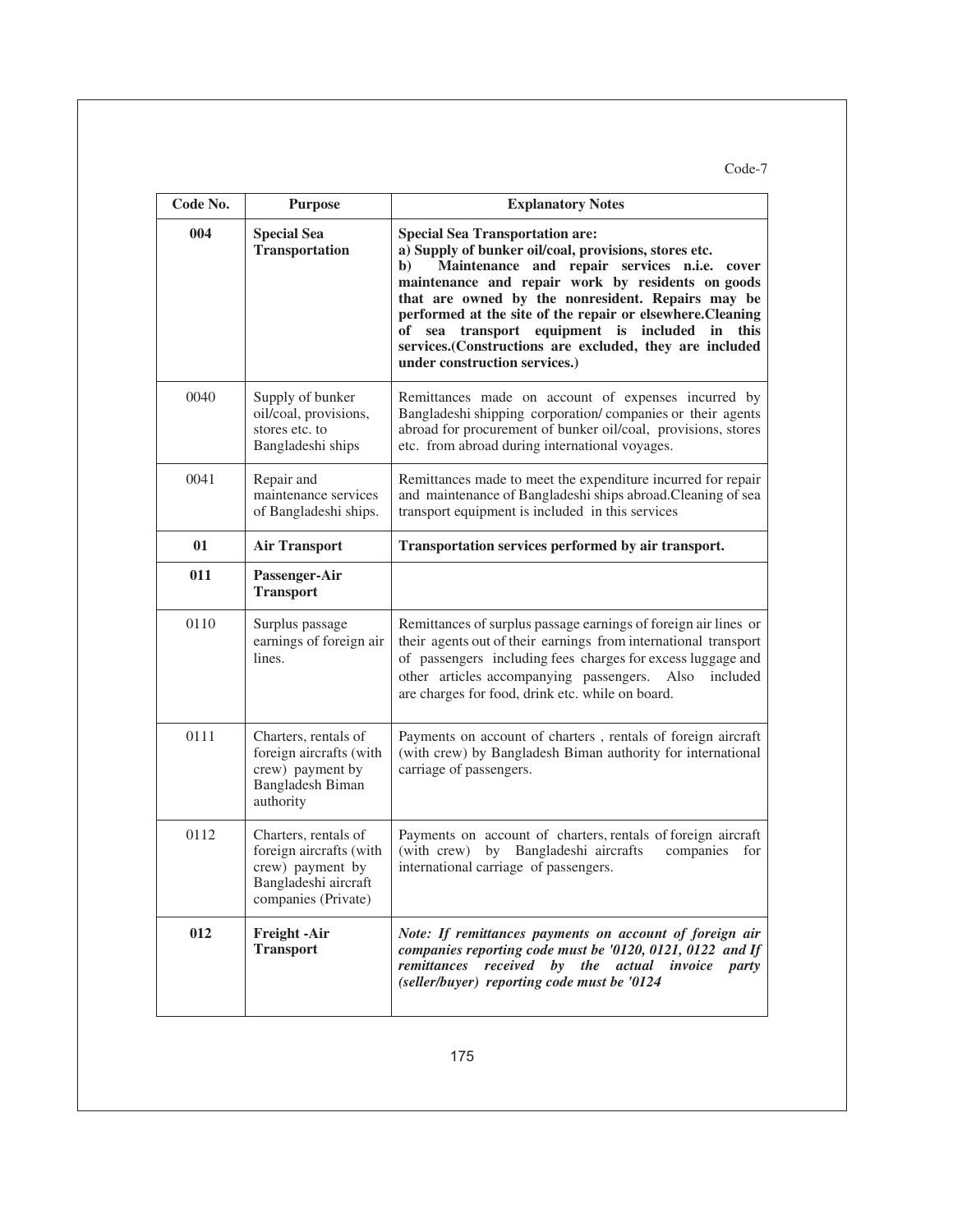| Code No. | <b>Purpose</b>                                                                                                                       | <b>Explanatory Notes</b>                                                                                                                                                                                                                                                                                                                                                                                                                                                                                                                                                                                                                                                                               |
|----------|--------------------------------------------------------------------------------------------------------------------------------------|--------------------------------------------------------------------------------------------------------------------------------------------------------------------------------------------------------------------------------------------------------------------------------------------------------------------------------------------------------------------------------------------------------------------------------------------------------------------------------------------------------------------------------------------------------------------------------------------------------------------------------------------------------------------------------------------------------|
| 0120     | Surplus freignt<br>remittances of foreign<br>air lines                                                                               | Payment on account of surplus frieght remittances of foreign<br>air lines out of freight earnings including demurrage.                                                                                                                                                                                                                                                                                                                                                                                                                                                                                                                                                                                 |
| 0121     | Charters, rentals of<br>foreign aircrafts (with<br>crew) payment by<br><b>Bangladesh Biman</b><br>authority                          | Remittance on account of charters, rentals of foreign aircraft<br>(with crew) by Bangladesh Biman authority for international<br>carriage of goods.                                                                                                                                                                                                                                                                                                                                                                                                                                                                                                                                                    |
| 0122     | Charters, rentals of<br>foreign aircrafts (with<br>crew) payment by<br>Bangladeshi aircraft<br>companies                             | Payments on account of charters, rentals of foreign aircraft<br>by Bangladeshi aircraft companies for<br>(with crew)<br>international carriage of goods.                                                                                                                                                                                                                                                                                                                                                                                                                                                                                                                                               |
| 0124     | Freight remittances<br>under all contractual<br>arrangements between<br>the parties.                                                 | Freight remittances under all contractual arrangements<br>between the parties (exporter and importer) i.e. Freight of<br>goods as being provided by the actual provider and payable by<br>the actual invoice party (seller/buyer )on FOB/CFR/CIF basis<br>export /import out of rentals, charters for carriage of goods is<br>shown in this code.                                                                                                                                                                                                                                                                                                                                                      |
| 013      | Other air transport<br><b>Services</b>                                                                                               | Other air transport services include services that are<br>auxiliary to transport and directly provided for the<br>movement of goods and persons.                                                                                                                                                                                                                                                                                                                                                                                                                                                                                                                                                       |
| 0130     | Airport services or<br>expenses                                                                                                      | Remittances on account of port services availed abroad by<br>Bangladesh Biman<br>authority<br>and Bangladeshi aircraft<br>companies or their agents paid abroad in respect of<br>a) cargo handling charges billed separately from freight (i,e.<br>loading, unloading that are not classified as freight), storage<br>warehousing, packing<br>and<br>and<br>repackaging, labeling,<br>transferring, towing not included in freight services, pilot-age<br>and navigational aid for carriers, air traffic control, salvage<br>operations in abroad.<br>b) Other dues and fees charged by the foreign air port authority<br>from Bangladesh Biman and Bangladeshi aircraft companies or<br>their agents. |
| 0132     | Freight charges for<br>freight forwarding,<br>brokerage services<br>and related agents'<br>fees or commission<br>etc.(Air Transport) | Remittances payments to abroad<br>a) freight forwarders' or freight agents on account of freight<br>forwarding.<br>b) brokerage services, related agents' fees or commission<br>associated with passenger and freight transport etc. and also<br>included freight commission charges etc.                                                                                                                                                                                                                                                                                                                                                                                                              |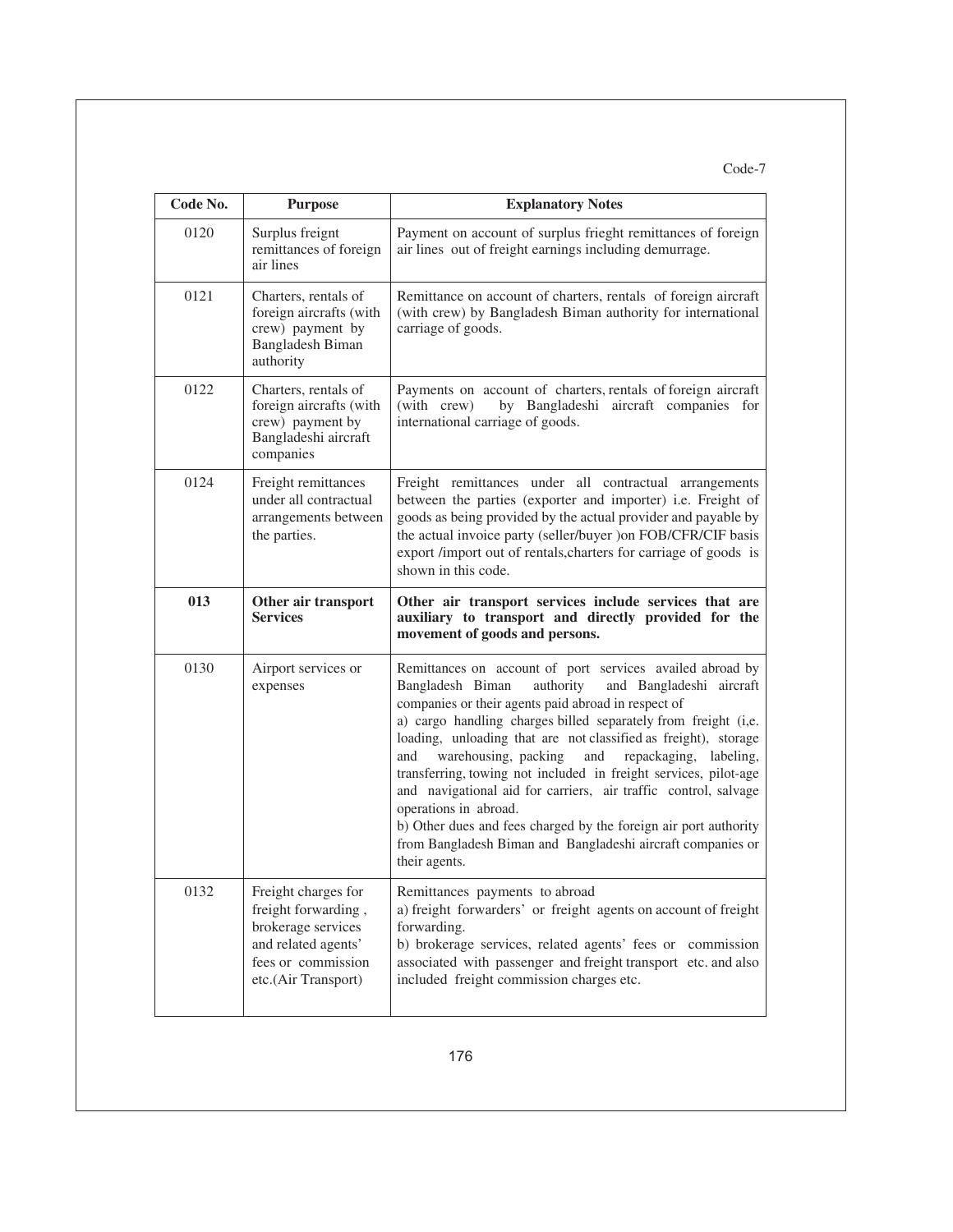| Code No. | <b>Purpose</b>                                                                       | <b>Explanatory Notes</b>                                                                                                                                                                                                                                                                                                                                                                                                                                                   |
|----------|--------------------------------------------------------------------------------------|----------------------------------------------------------------------------------------------------------------------------------------------------------------------------------------------------------------------------------------------------------------------------------------------------------------------------------------------------------------------------------------------------------------------------------------------------------------------------|
| 014      | <b>Special Air</b><br><b>Transportation</b>                                          | <b>Special Air Transportation are:</b><br>a) Supply of aviation fuels, provisions etc.<br>repair services n.i.e. cover<br>b)<br>Maintenance and<br>maintenance and repair work by residents on goods that<br>are owned by the nonresident. Repairs and maintenance<br>on aircraft are included in this item. Cleaning of transport<br>equipment is included in this transport services.<br>(Constructions are excluded, they are included under<br>construction services.) |
| 0140     | Supply of aviation<br>fuel, provisions etc. of<br>Bangladeshi air crafts             | Remittances made on account of expenses incurred by<br>Bangladesh Biman and Bangladeshi aircraft companies or<br>their agents abroad for procurement of aviation<br>fuel,<br>provisions, stores etc.                                                                                                                                                                                                                                                                       |
| 0141     | Repair and<br>maintenance services<br>of Bangladeshi<br>aircrafts                    | Remittances made to meet the expenditure incurred for repair<br>and maintenance of Bangladesh Biman and Bangladeshi aircraft<br>abroad. Cleaning of air transport equipment is included in this<br>services.                                                                                                                                                                                                                                                               |
| 02       | <b>Rail Transport</b>                                                                |                                                                                                                                                                                                                                                                                                                                                                                                                                                                            |
| 021      | Passenger-Rail<br><b>Transport</b>                                                   |                                                                                                                                                                                                                                                                                                                                                                                                                                                                            |
| 0210     | Surplus passage<br>earning of foreign<br>rail transport                              | Surplus passage earning of foreign rail transport on account<br>of passengers services rendered for international carriage of<br>passengers such as passenger fares, charges for excess<br>baggage, vehicles of other personal accompanying effects and<br>expenditure for food, drink or other items for which<br>passengers make expenditure while on board.                                                                                                             |
| 022      | <b>Freight-Rail</b><br><b>Transport</b>                                              |                                                                                                                                                                                                                                                                                                                                                                                                                                                                            |
| 0220     | Surplus freight<br>remittances of foreign<br>rail transport                          | Payment on account of surplus fright remittances of foreign<br>rail transport authority/companies out of their freight earnings.                                                                                                                                                                                                                                                                                                                                           |
| 0221     | Freight remittances<br>under all contractual<br>arrangements between<br>the parties. | Freight remittances under all contractual arrangements<br>between the parties (exporter and importer) i.e. Freight of<br>goods as being provided by the actual provider and payable by<br>the actual invoice party (seller/buyer )on FOB/CFR/CIF basis<br>export/import out of rentals, charters for carriage of goods is<br>shown in this code.                                                                                                                           |
| 023      | Other rail services                                                                  | Other rail transport services include services that are<br>auxiliary to transport and directly provided for the<br>movement of goods and persons.                                                                                                                                                                                                                                                                                                                          |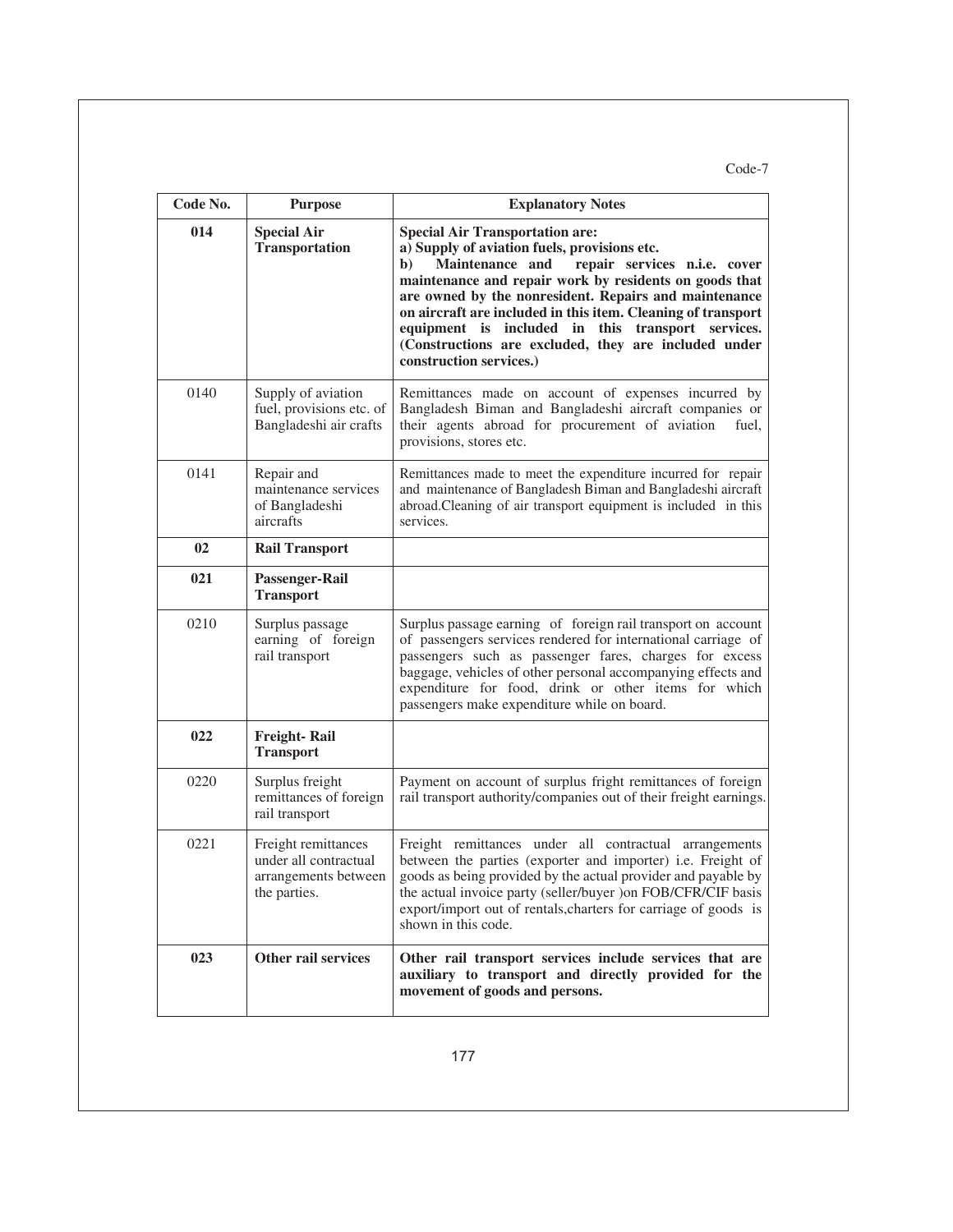| Code No. | <b>Purpose</b>                                                                                                                        | <b>Explanatory Notes</b>                                                                                                                                                                                                                                                                                                                                                                                                                                                                                                                              |
|----------|---------------------------------------------------------------------------------------------------------------------------------------|-------------------------------------------------------------------------------------------------------------------------------------------------------------------------------------------------------------------------------------------------------------------------------------------------------------------------------------------------------------------------------------------------------------------------------------------------------------------------------------------------------------------------------------------------------|
| 0231     | Rail station services<br>or expenses                                                                                                  | Remittances on account of port services availed abroad by<br>Bangladesh railway authority or their agents abroad in<br>respect of<br>a) cargo handling charges billed separately from freight<br>(i,e. loading, unloading that are not classified as freight),<br>storage and warehousing, packing and repackaging, labeling,<br>transferring, towing not included in freight services, salvage<br>operations in abroad<br>b) Other dues and fees charged by the foreign rail station<br>authority from Bangladesh railway authority or their agents. |
| 0232     | Freight charges for<br>freight forwarding,<br>brokerage services<br>and related agents'<br>fees or commission<br>etc.(Rail Transport) | Remittances payments to abroad<br>a) freight forwarders' or freight agents on account of freight<br>forwarding.<br>b) brokerage services, related agents' fees or commission<br>associated with passenger and freight transport etc. and also<br>included freight commission charges etc.                                                                                                                                                                                                                                                             |
| 024      | <b>Special Rail</b><br>transportation                                                                                                 | <b>Special Rail Transportation are:</b><br>a) Supply of fuel and oil to the foreign rail transport.<br>Maintenance and repair services n.i.e. cover<br>b)<br>maintenance and repair work by residents on goods that<br>are owned by the nonresident. Repairs and maintenance<br>on rail transport equipment are included in this<br>item.Cleaning of transport equipment is included in this<br>transport services. (Constructions are excluded, they are<br>included under construction services.)                                                   |
| 0240     | Supply of fuel and oil<br>to Bangladeshi rail<br>transport                                                                            | Remittances made<br>on account of expenses incurred by<br>Bangladesh railway authority or their agents abroad for<br>procurement of fuel, provisions, stores etc.                                                                                                                                                                                                                                                                                                                                                                                     |
| 0241     | Repair and<br>maintenance services<br>of Bangladeshi rail<br>transport equipments                                                     | Remittances made to meet the expenditure incurred for repair<br>and maintenance of Bangladesh railway authority or their<br>agents abroad. Cleaning of rail transport equipment is included<br>in this services.                                                                                                                                                                                                                                                                                                                                      |
| 03       | <b>Road Transport</b>                                                                                                                 |                                                                                                                                                                                                                                                                                                                                                                                                                                                                                                                                                       |
| 031      | Passenger<br>services-Road<br><b>Transport</b>                                                                                        |                                                                                                                                                                                                                                                                                                                                                                                                                                                                                                                                                       |
| 0310     | Surplus passage<br>earning of foreign<br>road transport<br>companies                                                                  | foreign road transport on<br>Surplus passage earning<br>of<br>account of<br>passengers services rendered for international<br>carriage of passengers such as passenger fares, charges for<br>excess baggage, vehicles of other personal accompanying<br>effects and expenditure for food, drink or other items for<br>which passengers make expenditure while on board.                                                                                                                                                                               |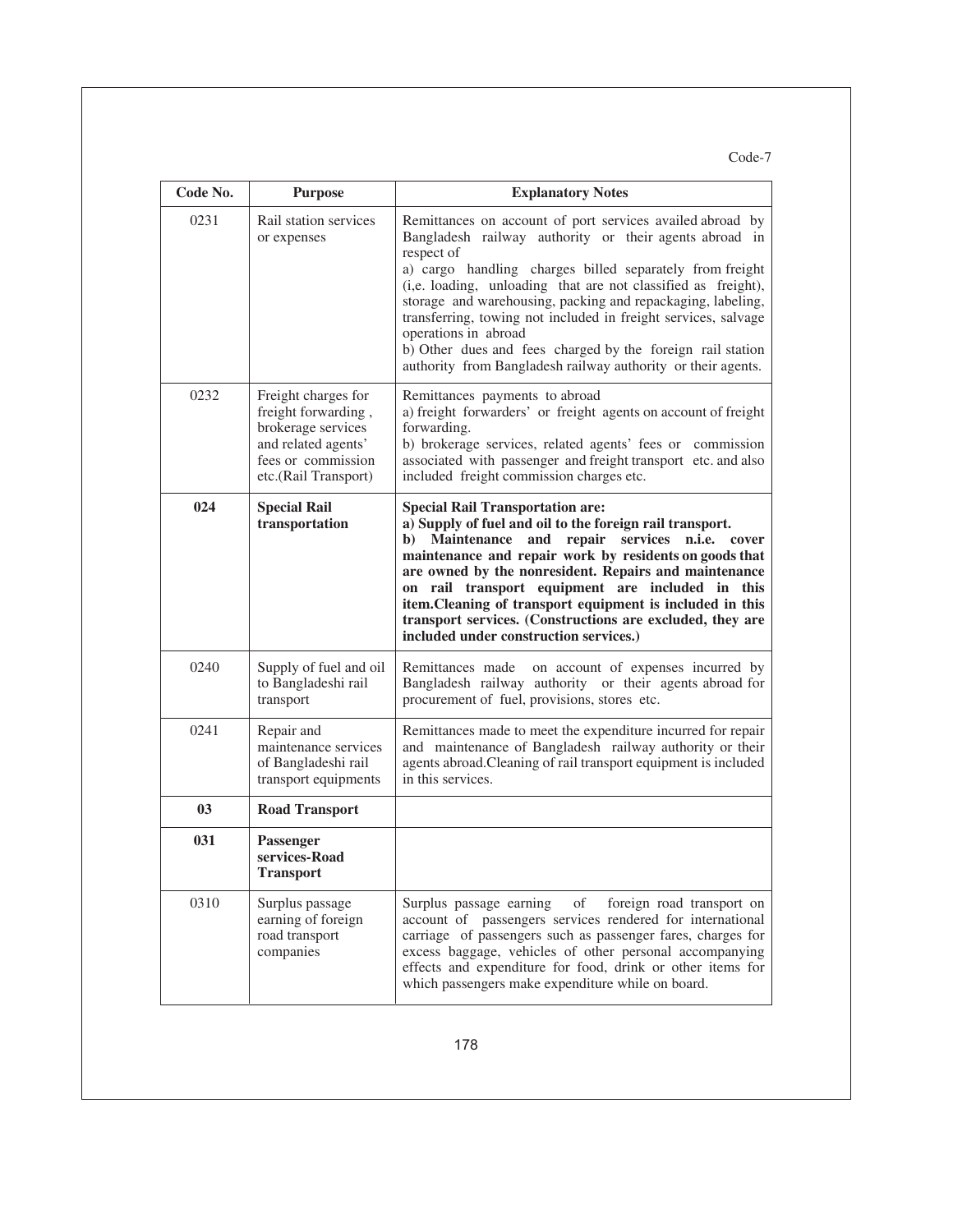| Code No. | <b>Purpose</b>                                                                                                                        | <b>Explanatory Notes</b>                                                                                                                                                                                                                                                                                                                                                                                                                                                                                                                                                                       |
|----------|---------------------------------------------------------------------------------------------------------------------------------------|------------------------------------------------------------------------------------------------------------------------------------------------------------------------------------------------------------------------------------------------------------------------------------------------------------------------------------------------------------------------------------------------------------------------------------------------------------------------------------------------------------------------------------------------------------------------------------------------|
| 032      | <b>Freight Services-</b><br><b>Road Transport</b>                                                                                     |                                                                                                                                                                                                                                                                                                                                                                                                                                                                                                                                                                                                |
| 0320     | Surplus freight<br>remittances of foreign<br>road transport<br>authorities/companies                                                  | Payment on account of surplus fright remittances of foreign<br>transport authorities/companies out of their freight<br>road<br>earnings.                                                                                                                                                                                                                                                                                                                                                                                                                                                       |
| 0321     | Freight charges for<br>freight forwarding,<br>brokerage services<br>and related agents'<br>fees or commission<br>etc.(Road Transport) | Remittances payments to abroad<br>a) freight forwarders' or freight agents on account of freight<br>forwarding.<br>b) brokerage services, related agents' fees or commission<br>associated with passenger and freight transport etc. and also<br>included freight commission charges etc.                                                                                                                                                                                                                                                                                                      |
| 033      | Other road<br>transport services                                                                                                      | Other road transport services include services that are<br>auxiliary to transport and directly provided for the<br>movement of goods and persons.                                                                                                                                                                                                                                                                                                                                                                                                                                              |
| 0331     | Land port services or<br>expenses.                                                                                                    | Remittances on<br>account of road transportation services<br>availed abroad by Bangladesh road transport authority or their<br>agents abroad in respect of<br>a) cargo handling charges billed separately from freight (i,e.<br>loading, unloading that are not classified as freight), storage<br>and warehousing, packing and repackaging,<br>labeling<br>transferring, towing not included in freight services, salvage<br>operations in abroad.<br>b) Other dues and fees charged by the foreign road transport<br>authority from Bangladeshi road transport authority or their<br>agents. |
| 0332     | Freight charges for<br>freight forwarding,<br>brokerage services<br>and related agents'<br>fees or commission<br>etc.(Road Transport) | Remittances payments to abroad<br>a) freight forwarders' or freight agents on account of freight<br>forwarding.<br>b) brokerage services, related agents' fees or commission<br>associated with passenger and freight transport etc. and also<br>included freight commission charges etc.                                                                                                                                                                                                                                                                                                      |
| 034      | <b>Special road</b><br>transportation                                                                                                 | <b>Special Road Transportation are:</b><br>a) Supply of fuel and oil to the foreign road transport.<br>Maintenance and repair services n.i.e.<br>b)<br>cover<br>maintenance and repair work by non-residents on goods<br>that are owned by the resident. Repairs may be performed<br>at the site of the repair or elsewhere. Cleaning of road<br>transport equipment is included in this transport services.<br>(Constructions are excluded, they are included under<br>construction.)                                                                                                         |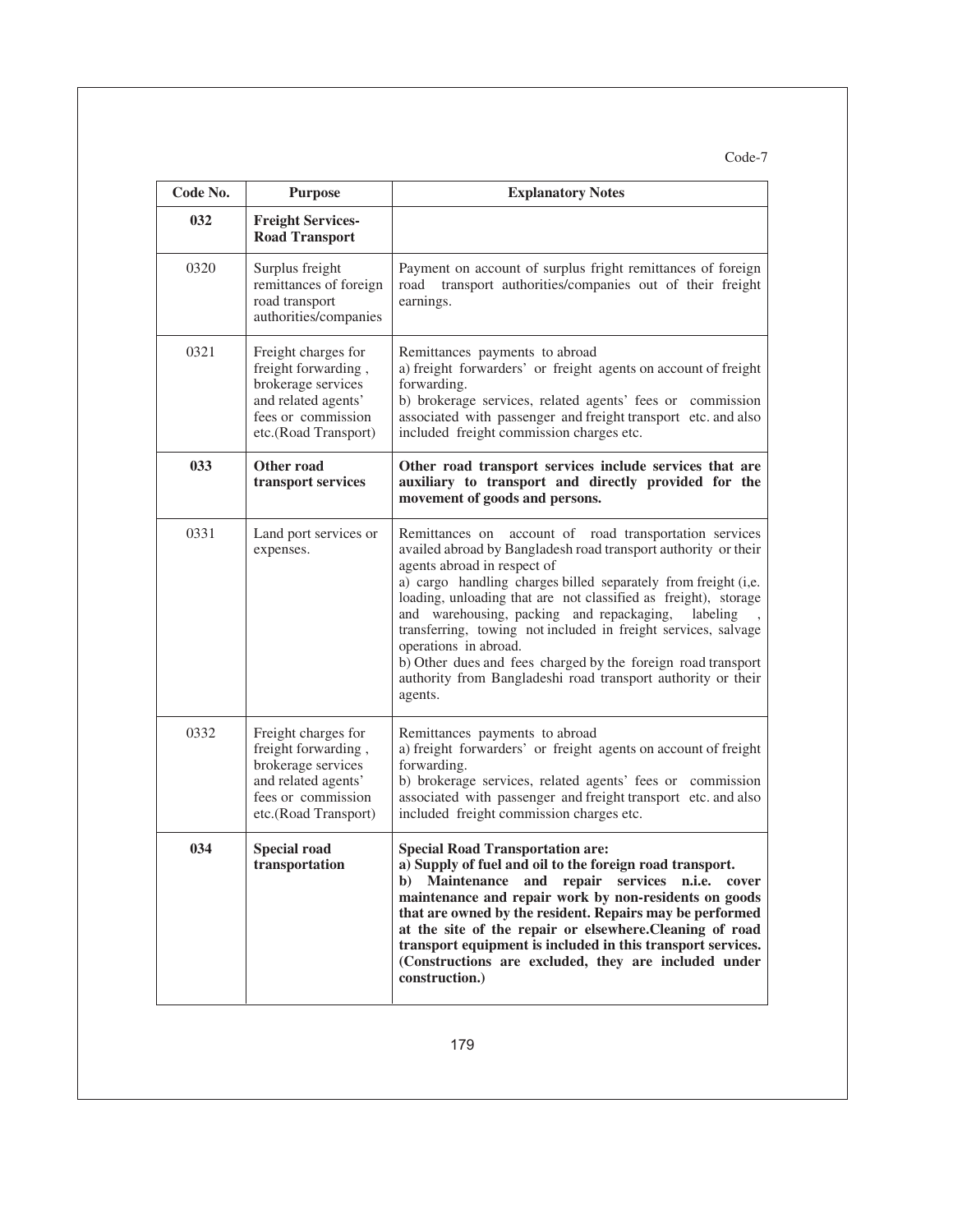| Code No. | <b>Purpose</b>                                                        | <b>Explanatory Notes</b>                                                                                                                                                                                                                                                                                                                                                                             |
|----------|-----------------------------------------------------------------------|------------------------------------------------------------------------------------------------------------------------------------------------------------------------------------------------------------------------------------------------------------------------------------------------------------------------------------------------------------------------------------------------------|
| 0340     | Supply of fuel and oil<br>of Bangladeshi road<br>vehicles             | Remittances made on account of expenses incurred by<br>Bangladeshi road<br>transport or their agents abroad for<br>procurement of fuel, provisions, stores etc.                                                                                                                                                                                                                                      |
| 0341     | Repair and<br>maintenance services<br>of Bangladeshi road<br>vehicles | Remittances made to meet the expenditure incurred for repair<br>and maintenance of Bangladeshi road transport or their<br>agents abroad. Cleaning of road transport equipment is<br>included in this services.                                                                                                                                                                                       |
| 04       | <b>Pipeline transport</b>                                             |                                                                                                                                                                                                                                                                                                                                                                                                      |
| 041      | <b>Pipeline transport</b><br>services                                 |                                                                                                                                                                                                                                                                                                                                                                                                      |
| 0410     | Payments on account<br>of pipeline services                           | Remittance made by Bangladesh pipeline services authority<br>on account of pipeline services rendered internationally.                                                                                                                                                                                                                                                                               |
| 05       | Electricity<br>transmission                                           |                                                                                                                                                                                                                                                                                                                                                                                                      |
| 051      | <b>Electricity</b><br>transmission services                           |                                                                                                                                                                                                                                                                                                                                                                                                      |
| 0510     | Payments on account<br>of electricity<br>transmission services        | Remittance made by Bangladesh electricity transmission<br>authority on<br>account of electricity transmission<br>service<br>services rendered internationally.                                                                                                                                                                                                                                       |
| 06       | <b>Postal and courier</b><br>services                                 |                                                                                                                                                                                                                                                                                                                                                                                                      |
| 061      | <b>Postal and courier</b><br>services                                 |                                                                                                                                                                                                                                                                                                                                                                                                      |
| 0610     | Postal services                                                       | Remittances abroad on account of post offices for pick-up,<br>transport and delivery of letters, newspapers, periodicals,<br>other printed matters and of parcels,<br>brochures<br>and<br>packages, including post office counter, (such as sales of<br>stamps money orders, poste restante services, telegram<br>services, etc.) and mailbox rental services by national postal<br>administrations. |
| 0611     | Courier services                                                      | Remittances abroad on account of courier services operators<br>for pick-up, transport and delivery of letters, newspapers,<br>periodicals, brochures and other printed matters and of<br>parcels, packages, including express and door-to-door<br>delivery. Express delivery services might include, for<br>example, on-demand pick-up or time definite delivery etc.                                |
| 0612     | Surplus earnings of<br>courier service<br>operators                   | Remittances abroad on account of surplus earnings by foreign<br>Courier services company/ operators or its agent offices<br>including demurrage charges.                                                                                                                                                                                                                                             |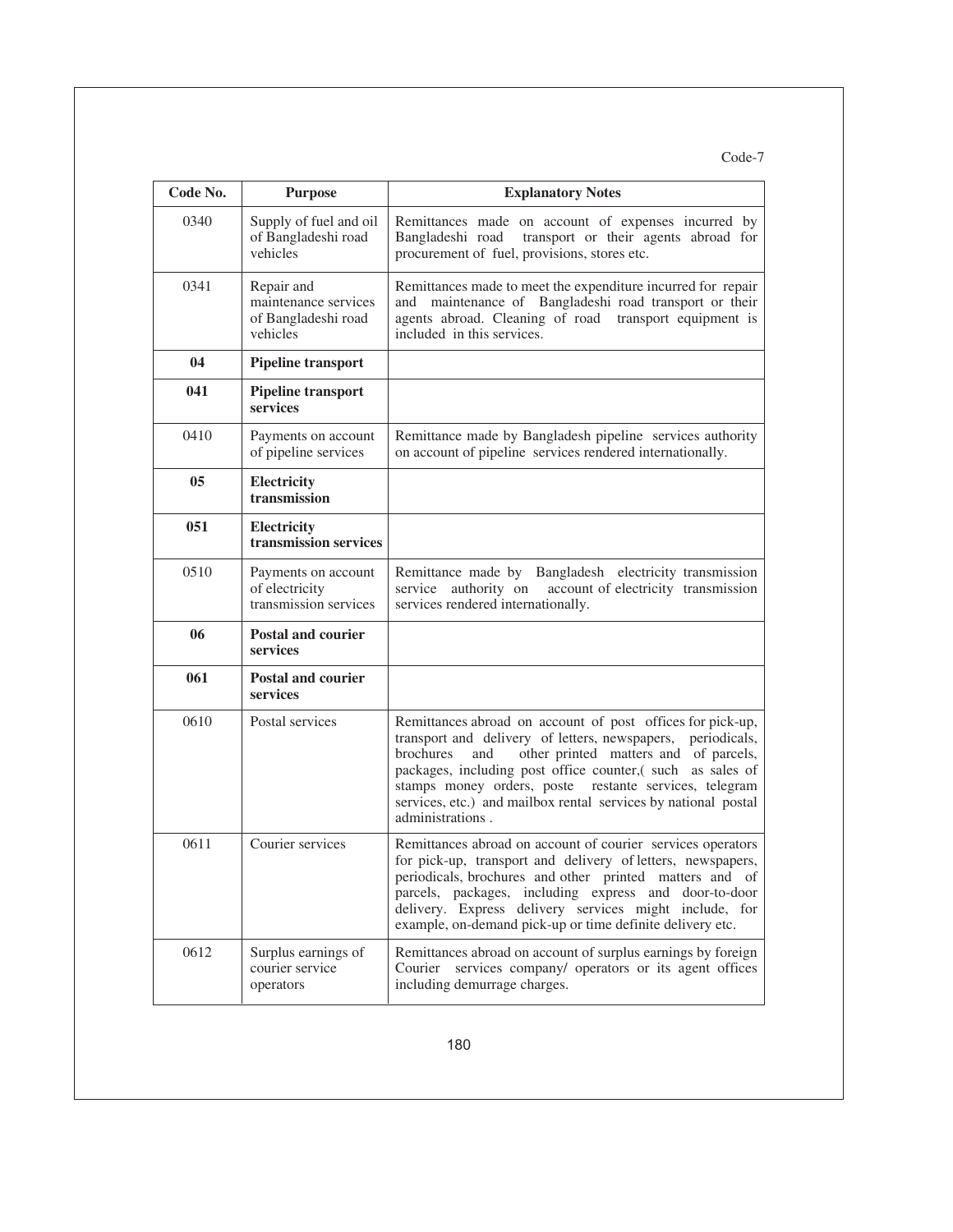| Code No. | <b>Purpose</b>                                                         | <b>Explanatory Notes</b>                                                                                                                                                                                                                                                                                                                                                                                                                                                                                                                                                                                                                                                                                                                                                                                                                                                                                                                                                                                                                                                                                                                                     |
|----------|------------------------------------------------------------------------|--------------------------------------------------------------------------------------------------------------------------------------------------------------------------------------------------------------------------------------------------------------------------------------------------------------------------------------------------------------------------------------------------------------------------------------------------------------------------------------------------------------------------------------------------------------------------------------------------------------------------------------------------------------------------------------------------------------------------------------------------------------------------------------------------------------------------------------------------------------------------------------------------------------------------------------------------------------------------------------------------------------------------------------------------------------------------------------------------------------------------------------------------------------|
| 1        | <b>TRAVEL</b>                                                          | A traveler is an individual staying less than on year in an<br>economy of which he is not a resident for any purpose<br>other than (a) being stationed on a military base or with<br>another government agency of his own government,<br>including diplomats and other embassy personnel and<br>(b) accompanying a person mentioned under (a) as a<br>dependent, or (c) undertaking a productive activity<br>directly for an entity which is a resident of an economy<br>other than his own. The one year rule does not apply to<br>students and medical patients who remain residents of<br>their own economy even if their length of stay in another<br>economy is one year or more. All types of travel have<br>been categorized under two major heads (a) business<br>travel and (b) personal travel.                                                                                                                                                                                                                                                                                                                                                    |
| 10       | <b>Business Travel</b>                                                 | Business travel covers goods and services acquired for<br>personal use by persons whose primary purpose of travel<br>is for business. This category covers travelers going<br>abroad for all types of business activities, carrier crews<br>stopping off or laying over, government employees on<br>official travel, employees of international organization on<br>official business; employees traveling on behalf of their<br>employer (except for diplomatic staff etc. employed in<br>government<br>enclaves,<br>whose<br>expenditure<br>in their<br>territory of physical location is included in government<br>goods and services n.i.e.); self- employed nonresidents<br>traveling for business purposes; and seasonal, border,<br>and other short-term workers/ employees doing work for<br>enterprises which are not resident in the economy where<br>the work occurs. The business activities may include<br>production or installation work, market exploration,<br>negotiations,<br>missions,<br>commercial<br>conference,<br>conventions, other meetings, or other business purposes on<br>behalf of an enterprise resident in another economy. |
| 101      | <b>Official Travel</b>                                                 | <b>Official</b><br>travel<br>such<br>missions, conference,<br><b>as</b><br>conventions, other meetings etc.                                                                                                                                                                                                                                                                                                                                                                                                                                                                                                                                                                                                                                                                                                                                                                                                                                                                                                                                                                                                                                                  |
| 1010     | Official travel of<br>government and semi-<br>government<br>employees. | Releases made to all officials travel of government and<br>semi-government employees such as missions, conference,<br>conventions, other meetings, workshops, etc. on account of<br>daily<br>allowances, training<br>allowances, entertainment,<br>contingencies, medical fees etc. including all business<br>delegation of government/semi-government organizations.                                                                                                                                                                                                                                                                                                                                                                                                                                                                                                                                                                                                                                                                                                                                                                                        |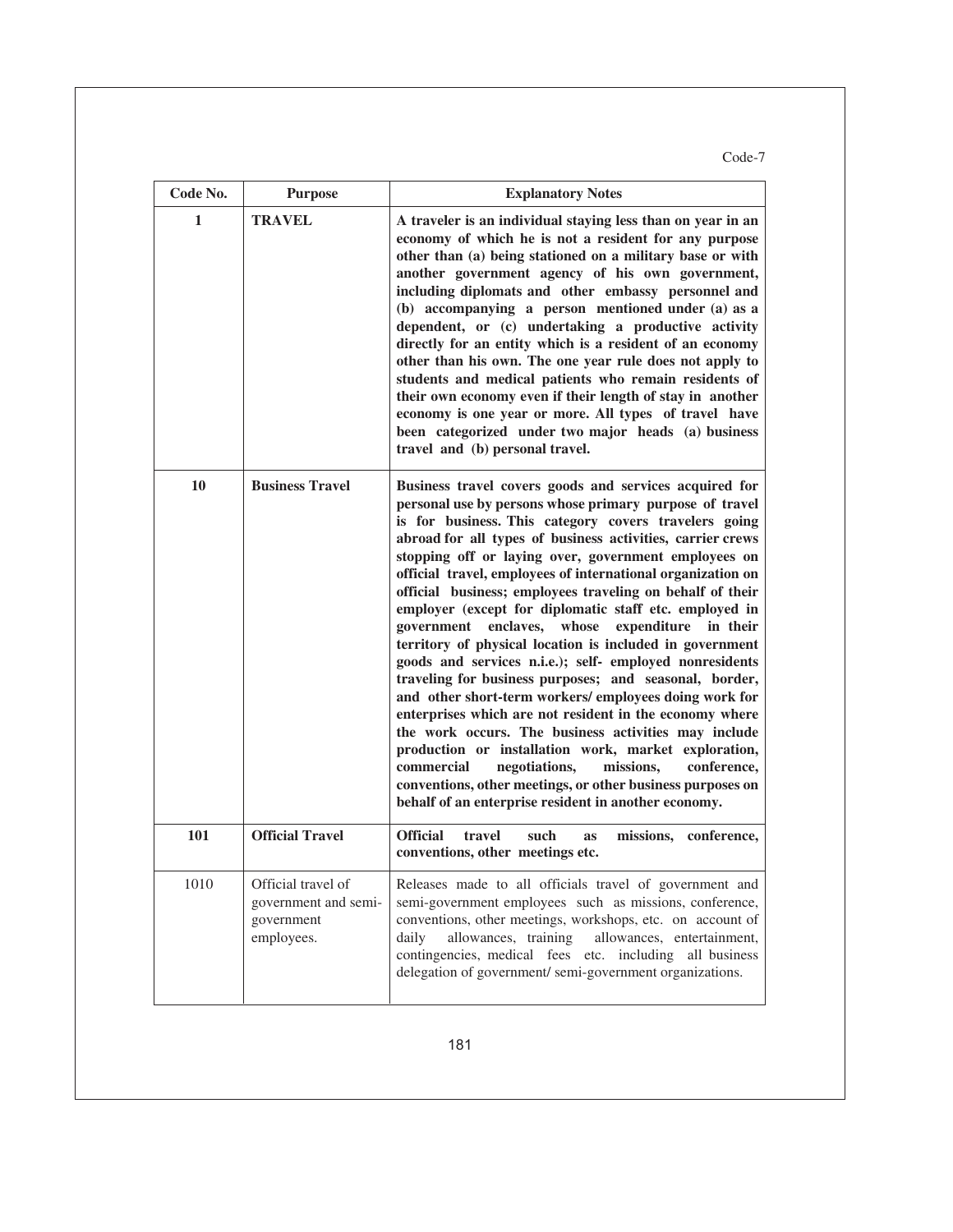| Code No. | <b>Purpose</b>                                                                                            | <b>Explanatory Notes</b>                                                                                                                                                                                                                                                                                                                                                                                                                                                                                                                                                  |
|----------|-----------------------------------------------------------------------------------------------------------|---------------------------------------------------------------------------------------------------------------------------------------------------------------------------------------------------------------------------------------------------------------------------------------------------------------------------------------------------------------------------------------------------------------------------------------------------------------------------------------------------------------------------------------------------------------------------|
| 1011     | Other official travel of<br>international<br>organizations/bodies<br>employees stationed<br>in Bangladesh | official<br>Releases made to<br>all<br>other<br>travel<br>of<br>international organizations /bodies employees stationed in<br>missions, conference, conventions,<br>Bangladesh such as<br>meetings, workshops, etc. on account of daily<br>other<br>allowances,<br>allowances,<br>training<br>entertainment.<br>contingencies, medical fees etc. including all business<br>delegation of international organizations.                                                                                                                                                     |
| 102      | <b>Commercial Travel</b>                                                                                  |                                                                                                                                                                                                                                                                                                                                                                                                                                                                                                                                                                           |
| 1020     | Commercial Travel                                                                                         | All releases made in the form of cash, T.C. etc. to private<br>commercial travelers who visit a foreign economy for sales<br>campaign , market exploration, commercial<br>negotiation,<br>installation<br>of machinery or equipment work, missions,<br>conference, conventions, other meetings, or other business<br>purposes etc. on behalf of private resident firm/enterprises.                                                                                                                                                                                        |
| 1021     | Commercial Travel<br>(under international<br>credit/debit cards)                                          | All releases made in the form of international credit cards/<br>debit card to private commercial travelers who visit a<br>foreign country for sales campaign, market exploration,<br>commercial negotiation, installation<br>of machinery or<br>conference,<br>equipment,<br>missions,<br>conventions,<br>other<br>meetings, or other business purposes etc. on behalf of private<br>resident firm/enterprises.                                                                                                                                                           |
| 103      | <b>Non-official Travel</b>                                                                                |                                                                                                                                                                                                                                                                                                                                                                                                                                                                                                                                                                           |
| 1030     | Non-official<br>delegation                                                                                | Releases made to non-officials private delegates traveling<br>abroad and non-officials in official delegation abroad other<br>than for commercial travel.                                                                                                                                                                                                                                                                                                                                                                                                                 |
| 104      | <b>Others business</b><br>travel                                                                          |                                                                                                                                                                                                                                                                                                                                                                                                                                                                                                                                                                           |
| 1040     | Others business travel                                                                                    | Releases made to others business traveler such as carrier<br>crews stopping off or laying over, seasonal, border, and other<br>short-term workers/employees doing work for enterprises in<br>abroad where the work occurs. Also included payments to<br>travelers against international credit cards.                                                                                                                                                                                                                                                                     |
| 11       | <b>Personal Travel</b>                                                                                    | This category covers travelers (other than business travel)<br>who visit for activities such as vacations/ holidays,<br>participation in sports and other recreational and cultural<br>activities, visits with relatives and friends etc. and for<br>pilgrimage,<br>educational and health-related purposes,<br>included<br><b>Also</b><br>this category are government<br>in<br>employees on leave in an economy other than that in<br>which they are resident or stationed and tourist/travelers<br>i.e. those visiting a country "en-route" to another<br>destination. |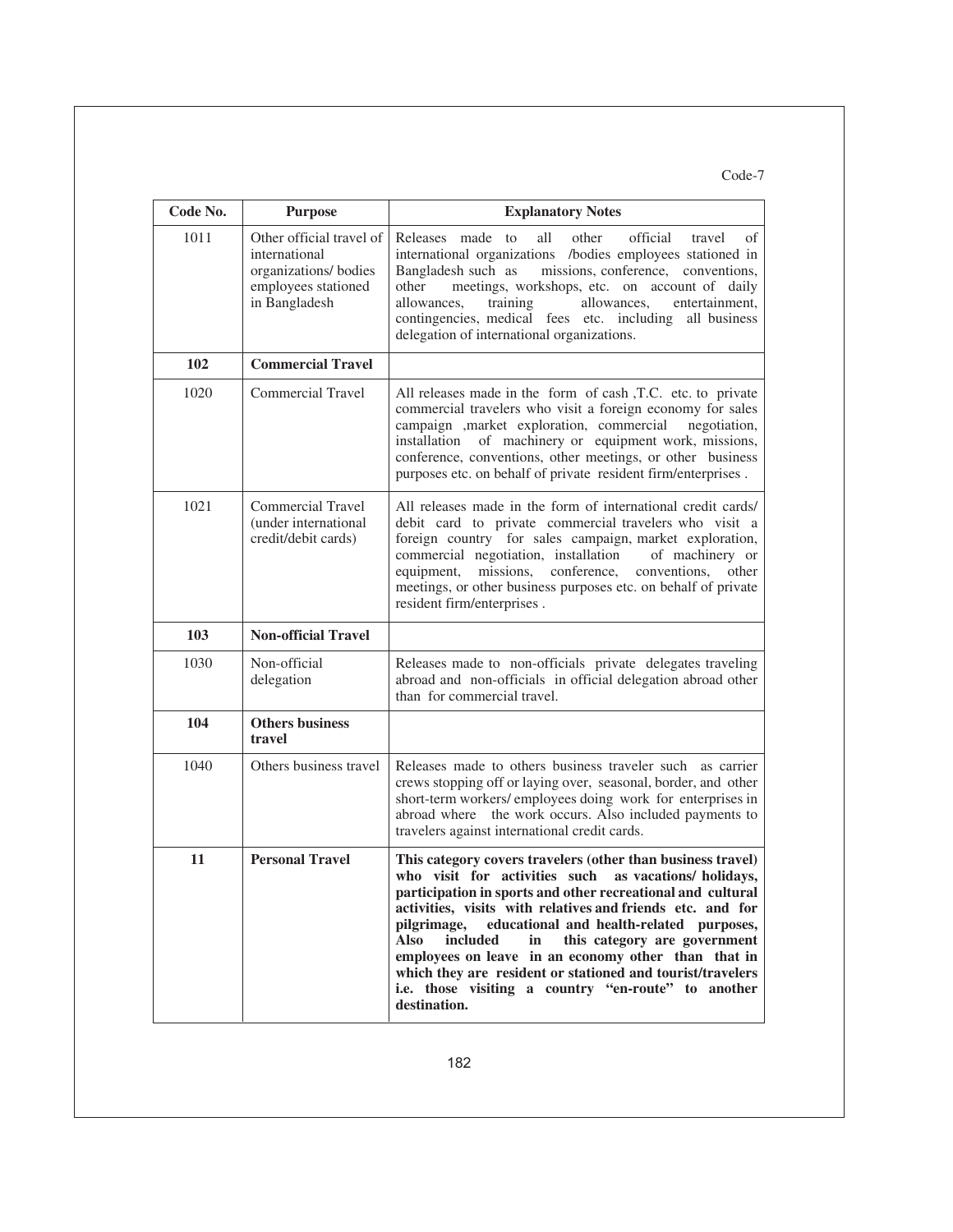| Code No. | <b>Purpose</b>                                                                                                         | <b>Explanatory Notes</b>                                                                                                                                                                                                               |
|----------|------------------------------------------------------------------------------------------------------------------------|----------------------------------------------------------------------------------------------------------------------------------------------------------------------------------------------------------------------------------------|
| 111      | <b>Health Related</b><br><b>Travel</b>                                                                                 |                                                                                                                                                                                                                                        |
| 1110     | Medical travel by<br>resident patients                                                                                 | Releases made<br>for resident patients medical expenditure<br>abroad. (i.e. medical<br>services, other health care, food,<br>accommodation, local transport, etc. acquired by those<br>traveling for medical reasons).                 |
| 112      | <b>Education Related</b><br><b>Travel</b>                                                                              |                                                                                                                                                                                                                                        |
| 1120     | <b>Students</b>                                                                                                        | Releases made for Bangladeshi students studying abroad for<br>tuition fees, food accommodation, local transport, health<br>services, etc.                                                                                              |
| 1121     | Trainees- other than<br>officials of<br>government and<br>semi-government<br>organizations                             | Releases made for expenditure of foreign training of resident<br>individuals<br>other<br>than<br>officials<br>of government and<br>semi-government organizations (excluded under code no-1010)                                         |
| 113      | <b>Other Travel</b>                                                                                                    |                                                                                                                                                                                                                                        |
| 1130     | Tourists<br>(Bangladeshi)                                                                                              | Releases made for Bangladeshi travelers for enjoying<br>vacation or recreation abroad, in the form of foreign currency<br>notes. T.C. etc.                                                                                             |
| 1131     | Excursionists                                                                                                          | All releases made to excursionists such as group study tour<br>going abroad in the form of foreign currency notes, T.C.<br>etc.                                                                                                        |
| 1132     | Re-conversion of<br>unspent taka into<br>foreign exchange by<br>foreign tourist                                        | All releases in the form of cash/T.C./Drafts/Cheques to the<br>foreign tourists leaving Bangladesh against re-conversion of<br>unspent taka into foreign exchange by foreign tourist                                                   |
| 1133     | Sports and cultural<br>activities                                                                                      | Releases made for resident travelers to participate in sports<br>and cultural shows etc. in other economies.                                                                                                                           |
| 1134     | Religious travel -<br>Hajj                                                                                             | releases in favour of Bangladeshi Hajjies for Hajj<br>All<br>purposes, in the form of foreign currency notes. T.C. etc. Hajj<br>agencies payment such as to meet food, lodging, expenses<br>of the pilgrims, etc. include in this code |
| 1135     | Religious<br>travel-others                                                                                             | All releases in favour of resident travelers for religious<br>observances such as Umra hajj, tablic jamat, pilgrimage etc.                                                                                                             |
| 1136     | Travel under<br>international credit<br>cards/<br>pre-paid card /debit<br>card of Hajj agencies<br>and hajj individual | Releases made in form of international credit cards to all Hajj<br>agencies and hajj individual. Including payment of mobile<br>phone roaming bill.                                                                                    |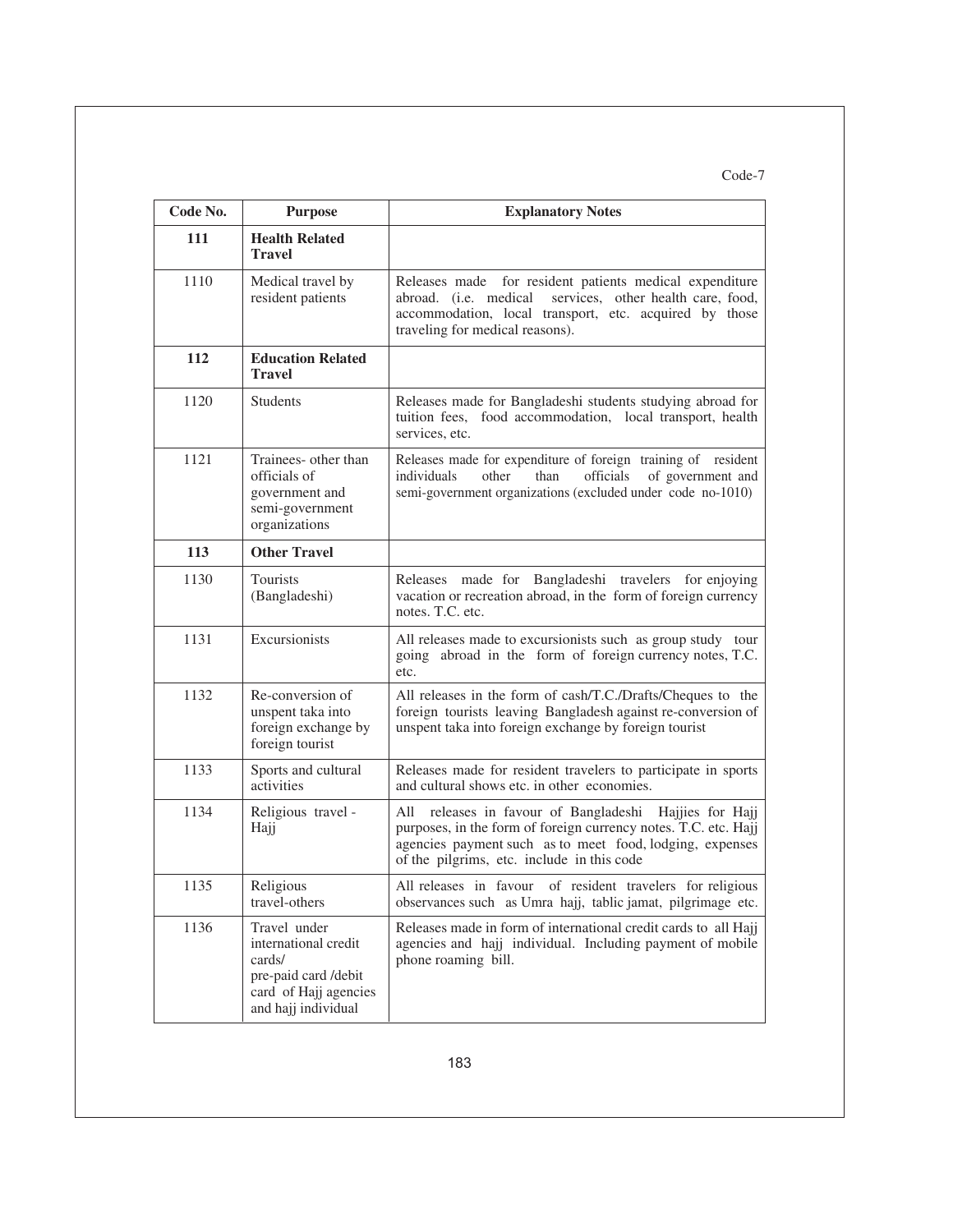| Code No.       | <b>Purpose</b>                                                                         | <b>Explanatory Notes</b>                                                                                                                                                                                                                                                                                                                                                                                                                                                                                                                                                                                                                                                                                                                              |
|----------------|----------------------------------------------------------------------------------------|-------------------------------------------------------------------------------------------------------------------------------------------------------------------------------------------------------------------------------------------------------------------------------------------------------------------------------------------------------------------------------------------------------------------------------------------------------------------------------------------------------------------------------------------------------------------------------------------------------------------------------------------------------------------------------------------------------------------------------------------------------|
| 1137           | Travel under<br>international credit<br>cards/ pre-paid card<br>/debit card of -Others | Releases made in form of international credit cards to all<br>travelers who travel<br>private<br>abroad for other<br>than<br>commercial and Hajj purpose. Including payment of mobile<br>phone roaming bill.                                                                                                                                                                                                                                                                                                                                                                                                                                                                                                                                          |
| 1138           | Other travel n.i.e.                                                                    | This includes other releases for travel abroad not stated<br>elsewhere such as, visitors to meet relatives and friends and<br>transit travelers i.e. those visiting a country "en-route" to<br>another destination. Travel related foreign exchange /margin or<br>commission payments to hotel, booking, tour operators, travel<br>agent, other provider etc. to abroad is included this code.                                                                                                                                                                                                                                                                                                                                                        |
| $\overline{2}$ | <b>OTHER SERVICES</b>                                                                  | Other services comprise those international services that<br>are not covered under transportation and travel services.                                                                                                                                                                                                                                                                                                                                                                                                                                                                                                                                                                                                                                |
| 20             | <b>Telecommunications</b>                                                              |                                                                                                                                                                                                                                                                                                                                                                                                                                                                                                                                                                                                                                                                                                                                                       |
| 201            | <b>Telecommunication</b><br><b>Services</b>                                            | Telecommunication Services is defined in terms of the<br>nature of the services, not the method of delivery. Only<br>amounts payable for transmission should be included<br>telecommunications<br>services;<br>under<br><b>Excluded</b><br>are<br>installation services for telephone network equipment<br>(included in construction) and data base services (included<br>in information services).                                                                                                                                                                                                                                                                                                                                                   |
| 2010           | Telecommunication<br>services                                                          | account of Telecommunication<br>Remittances abroad<br>on<br>Services encompass the broadcast<br><b>or</b><br>transmission<br>of<br>sound, images, data or other information by telephone,<br>telex, telegram, radio and television cable transmission,<br>radio and television satellite, electronic mail, facsimile,<br>etc., including business network services (cost/fees for Reuter<br>monitors, SWIFT), teleconferencing, and support services and<br>satellite cable subscription etc. Also including leasing of<br>telecommunications lines or capacity. Also included<br>are<br>mobile telecommunications services, roming bill, internet<br>backbone services and online access services, including<br>provision of access to the internet. |
| 21             | Construction<br><b>Services</b>                                                        | Construction work covers work on construction projects<br>and installation by nonresident to resident enterprises.                                                                                                                                                                                                                                                                                                                                                                                                                                                                                                                                                                                                                                    |
| 211            | Construction<br>services                                                               |                                                                                                                                                                                                                                                                                                                                                                                                                                                                                                                                                                                                                                                                                                                                                       |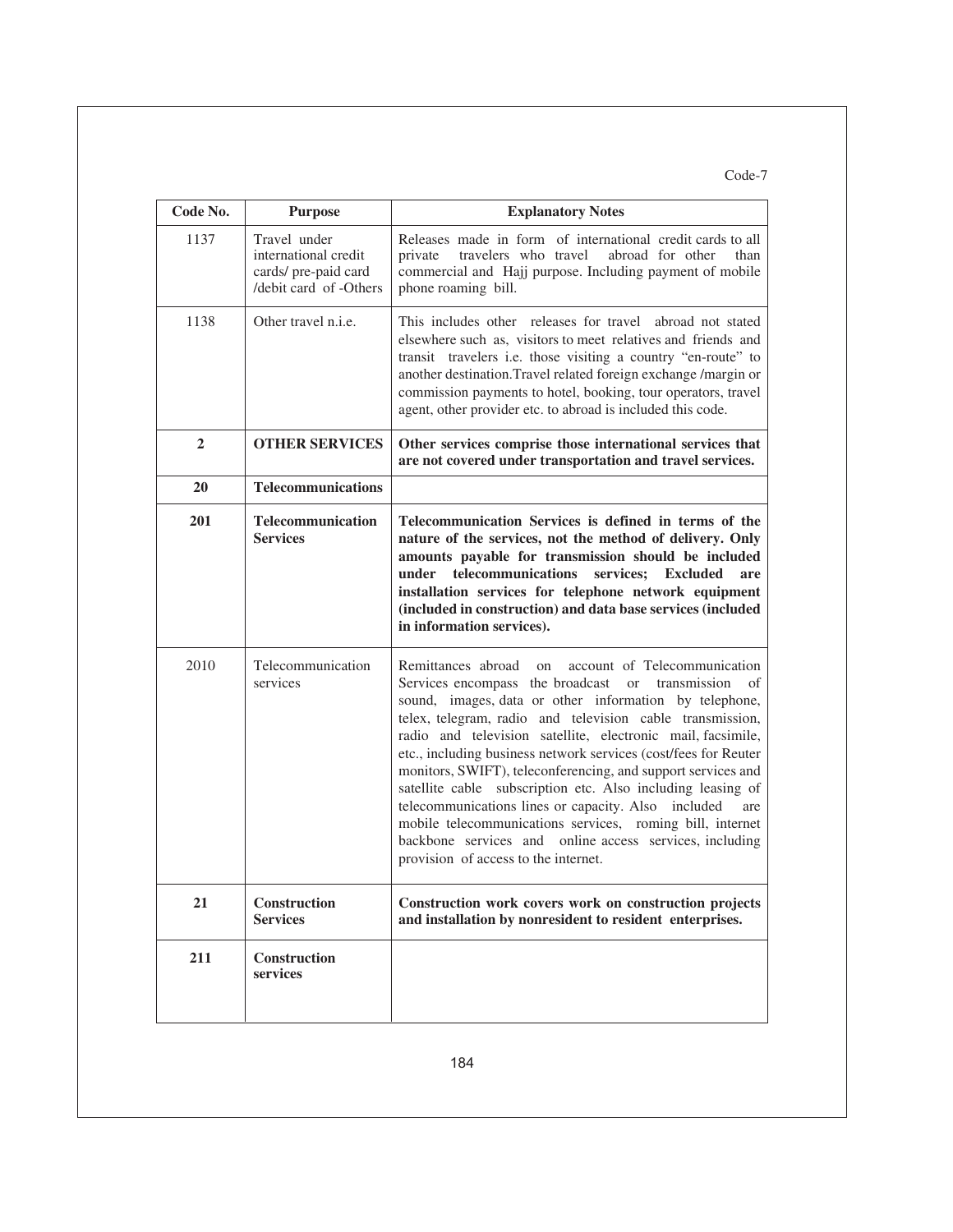| Code No. | <b>Purpose</b>                                                                                                                                                                                                  | <b>Explanatory Notes</b>                                                                                                                                                                                                                                                                                                                                                                                                                                                                                                                                                                                                                                                                                                                                                                                                                                                  |
|----------|-----------------------------------------------------------------------------------------------------------------------------------------------------------------------------------------------------------------|---------------------------------------------------------------------------------------------------------------------------------------------------------------------------------------------------------------------------------------------------------------------------------------------------------------------------------------------------------------------------------------------------------------------------------------------------------------------------------------------------------------------------------------------------------------------------------------------------------------------------------------------------------------------------------------------------------------------------------------------------------------------------------------------------------------------------------------------------------------------------|
| 2110     | Construction work in<br>the reporting economy<br>: Construction work<br>for residents<br>enterprise of the<br>compling economy<br>by nonresident<br>construction<br>enterprises.: (Debit).                      | Construction work for residents of the compiling economy by<br>nonresident construction enterprises: Construction services<br>covers the creation, renovation, repair, or extension of fixed<br>assets in the form of buildings, land improvements of an<br>engineering nature, and other such engineering constructions as<br>roads, bridge, dams, etc. It also includes related installation<br>(such as installation services for telephone network equipment)<br>and assembly work. It includes site preparation and general<br>construction as well as specialized services such as painting,<br>plumbing, and demolition. It also includes management of<br>construction projects. Repairs of railway facilities, harbors, and<br>airfield facilities included in construction. Remittances payments<br>to abroad for such work are to be reported under this code. |
| 2112     | Construction work<br>abroad: Goods and<br>services acquired from<br>the economy in which<br>the construction<br>activity is being<br>undertaken by resident<br>construction<br>enterprises.-abroad:<br>(Debit.) | Remittances to abroad for acquisition of goods and services<br>from nonresident enterprise by<br>resident<br>construction<br>undertaking that construction work in the<br>enterprises<br>compiling economy.                                                                                                                                                                                                                                                                                                                                                                                                                                                                                                                                                                                                                                                               |
| 22       | <b>Insurance Services</b>                                                                                                                                                                                       | Insurance and pension services include services of<br>providing life insurance and annuities, non-life insurance,<br>reinsurance, freight insurance, pensions, standardized<br>guarantees, and auxiliary services to insurance, pension<br>standardized guarantee<br>schemes,<br>and<br>schemes. In<br>overview, the total value of insurance and pension<br>services is derived as the margin between the amounts<br>accruing<br>to<br>the<br>companies<br>(namely, premiums,<br>contributions,<br>supplements) and the amounts<br>and<br>accruing to the policyholders (namely claims and benefits).                                                                                                                                                                                                                                                                    |
| 221      | <b>Marine Insurance</b><br><b>Services (Non-life)</b>                                                                                                                                                           | Marine insurance covers the loss or damage of ships,<br>cargo, terminals, and any transport or cargo by which<br>property is transferred, acquired, or held between the<br>points of origin and final destination.                                                                                                                                                                                                                                                                                                                                                                                                                                                                                                                                                                                                                                                        |
| 2210     | Marine Insurance<br>Services                                                                                                                                                                                    | Payments on account of marine insurance which covers the<br>loss or damage of ships, cargo, terminals, and any transport or<br>cargo by which property is transferred, acquired, or held<br>between the points of origin and final destination in form of<br>premium related services, contributions, supplements<br>benefits, claims related services, return for a lump sum at<br>the end of the policy / return for a lump sum at the<br>beginning of the policy (annuities) etc.<br>by insurance<br>companies or policyholders.                                                                                                                                                                                                                                                                                                                                       |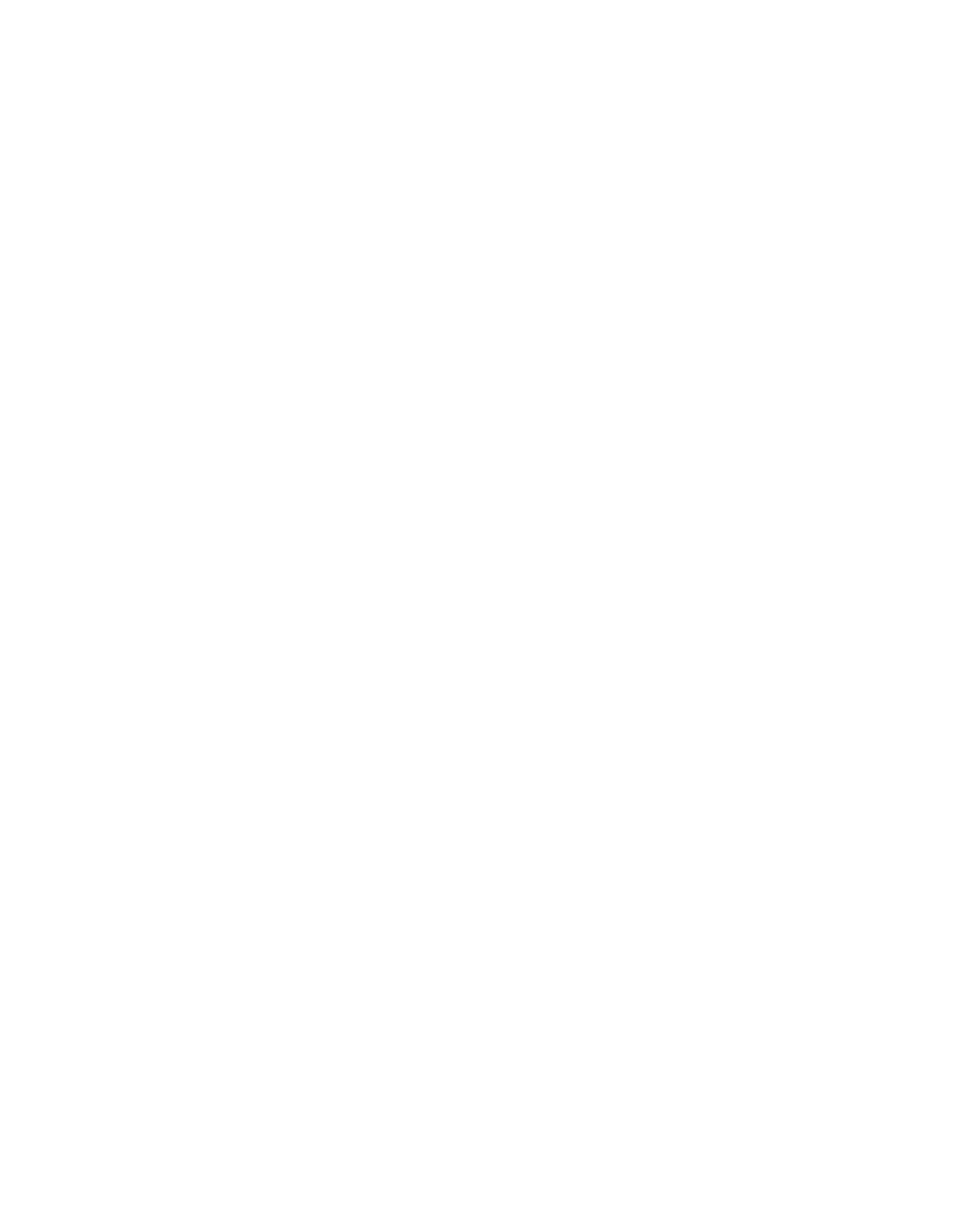| Code No. | <b>Purpose</b>                                               | <b>Explanatory Notes</b>                                                                                                                                                                                                                                                                                                                                                                                                                                                                                                                                                                                                                                                                                                                                                                                     |
|----------|--------------------------------------------------------------|--------------------------------------------------------------------------------------------------------------------------------------------------------------------------------------------------------------------------------------------------------------------------------------------------------------------------------------------------------------------------------------------------------------------------------------------------------------------------------------------------------------------------------------------------------------------------------------------------------------------------------------------------------------------------------------------------------------------------------------------------------------------------------------------------------------|
| 222      | <b>Non-Marine</b><br><b>Insurance Services</b><br>(Non-life) | <b>Non-Marine</b><br>Insurance covers building<br>insurance,<br>insurance for commercial risks, business interruption<br>insurance, electronic insurance, machinery insurance,<br>company and motoring legal protection i.e. coporate and<br>trafic related legal insurance, bad debt and credit<br>insurance, accident and health insurance, term life<br>insurance, aviation and other transport insurance; fire<br>and other property damage; pecuniary loss; general<br>liability insurance                                                                                                                                                                                                                                                                                                              |
| 2220     | Non-Marine<br><b>Insurance Services</b>                      | Payments on account of building insurance, insurance for<br>commercial risks, business interruption insurance, electronic<br>insurance, machinery insurance, company and motoring legal<br>protection i.e. coporate and trafic related legal insurance, bad<br>debt and credit insurance, accident and health insurance, term<br>life insurance, aviation and other transport insurance; fire and<br>other property damage; pecuniary loss; general liability<br>insurance in form of premium related services, contributions,<br>supplements, benefits, claims related services, return for a<br>lump sum at the end of the policy / return for a lump sum<br>at the beginning of the policy (annuities) etc. by insurance                                                                                  |
| 223      | Life Insurance and<br>annuities                              | Life Insurance, term life insurance benefits are only<br>payable on the death or incapacity of the insured. In the<br>case of annuities, the same principles apply.                                                                                                                                                                                                                                                                                                                                                                                                                                                                                                                                                                                                                                          |
| 2230     | Life Insurance and<br>annuities                              | Remittances abroad on account of premium, contributions,<br>supplements, benefits, claims, return for a lump sum at the<br>end of the policy (for life insurance) / return for a lump sum<br>at the beginning of the policy (annuities) etc. by insurance<br>companies or policyholders- Life insurance and annuities.                                                                                                                                                                                                                                                                                                                                                                                                                                                                                       |
| 224      | <b>Freight Insurance</b><br><b>Services</b><br>(Merchandise) | Defination:<br>Freight insurance covers possible damage and other losses<br>to items that are being shipped, often over long distances.<br>Freight insurance is often known as shipping insurance.<br><b>Customers:</b><br>Both businesses<br>and individuals purchase freight<br>insurance policies to protect against losses. Importing and<br>exporting businesses that ship large loads of goods are<br>frequent customers. Sometimes companies that ship items<br>offer freight insurance to recipients of the items.<br><b>Forms of Coverage:</b><br>Freight insurance can be purchased as a temporary policy<br>that covers shipments of specific items in a short time<br>period, or it can be purchased as full-time insurance,<br>which covers all items shipped over a longer stretch of<br>time. |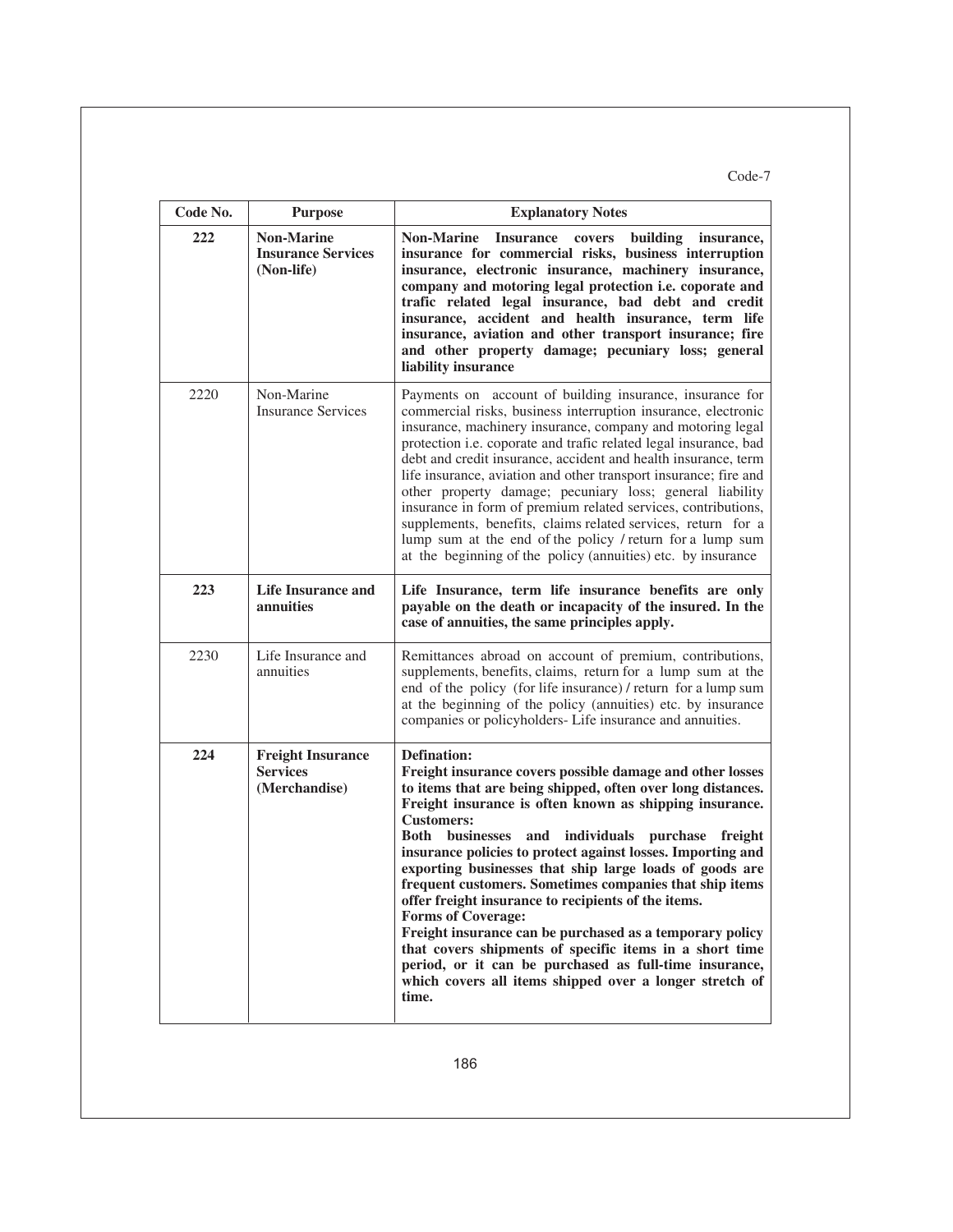| Code No. | <b>Purpose</b>                                 | <b>Explanatory Notes</b>                                                                                                                                                                                                                                                                                                                                                                                                                                                                                                                                               |
|----------|------------------------------------------------|------------------------------------------------------------------------------------------------------------------------------------------------------------------------------------------------------------------------------------------------------------------------------------------------------------------------------------------------------------------------------------------------------------------------------------------------------------------------------------------------------------------------------------------------------------------------|
| 2240     | Freight Insurance<br><b>Services</b>           | Payments on account of freight insurance premiums/ claims<br>etc. payable on international traded goods. i.e. premium<br>claims related services<br>related services.<br>etc.<br>for<br>merchandise or freight-insurance for movable goods during<br>the course of shipment. Freight insurance which is a form of<br>nonlife insurance that raises particular issues for valuation of<br>goods. Like freight transport, the identification of who pays<br>the insurance and whether it is included in the price of good is<br>determined by the FOB valuation concept. |
| 225      | <b>Re-insurance</b>                            | Reinsurance allows insurance risk to be transferred from<br>one insurer to another. The transactions between the<br>direct insurer and the reinsurer are recorded as an<br>entirely separate set of transactions and no consolidation<br>takes place between the transactions of the direct insurer<br>as insurer of policies to its clients on the one hand and the<br>holder of a policy with the reinsurer on the other.                                                                                                                                            |
| 2250     | Re-insurance-Life                              | Remittances abroad on account of premium, and claims etc.-<br>Re-insurance-Life                                                                                                                                                                                                                                                                                                                                                                                                                                                                                        |
| 2251     | Re-insurance-<br>Non-life including<br>freight | Remittances abroad on account of premium, and claims etc-<br>Re-insurance- Non-life including freight.                                                                                                                                                                                                                                                                                                                                                                                                                                                                 |
| 226      | <b>Auxiliary insurance</b><br>services         | Auxiliary insurance services comprise provision that are<br>closely related to insurance and pension fund operations.                                                                                                                                                                                                                                                                                                                                                                                                                                                  |
| 2260     | Auxiliary insurance<br>services                | Remittances abroad on account of Auxiliary insurance<br>services such as insurance and pension related insurance<br>agent commissions, insurance brokering and agency services,<br>evaluation and loss adjustment services, actuarial services,<br>salvage administration services, and regulatory<br>and<br>monitoring services on indemnities and recovery services.                                                                                                                                                                                                 |
| 227      | <b>Pension Schemes</b>                         | Pension schemes include those operated with an<br>autonomous fund as well as funds that are not separate<br>units and unfunded pension schmes. Pensions may be<br>provided by the social security schemes, employer-related<br>schemes other than social security, and social assistance<br>schemes.                                                                                                                                                                                                                                                                   |
| 2270     | Pension Schemes                                | Remittances abroad on<br>account of contribution,<br>supplements, benefits etc. - Pension Schemes including social<br>security schemes, employer-related schemes other<br>than<br>social security and social assistance schemes.                                                                                                                                                                                                                                                                                                                                       |
| 228      | <b>Standardized</b><br><b>Guarantees</b>       | Standardized Guarantees are issued in large numbers<br>along similar lines. Examples include export<br>credit<br>guarantees and student loan guarantees.                                                                                                                                                                                                                                                                                                                                                                                                               |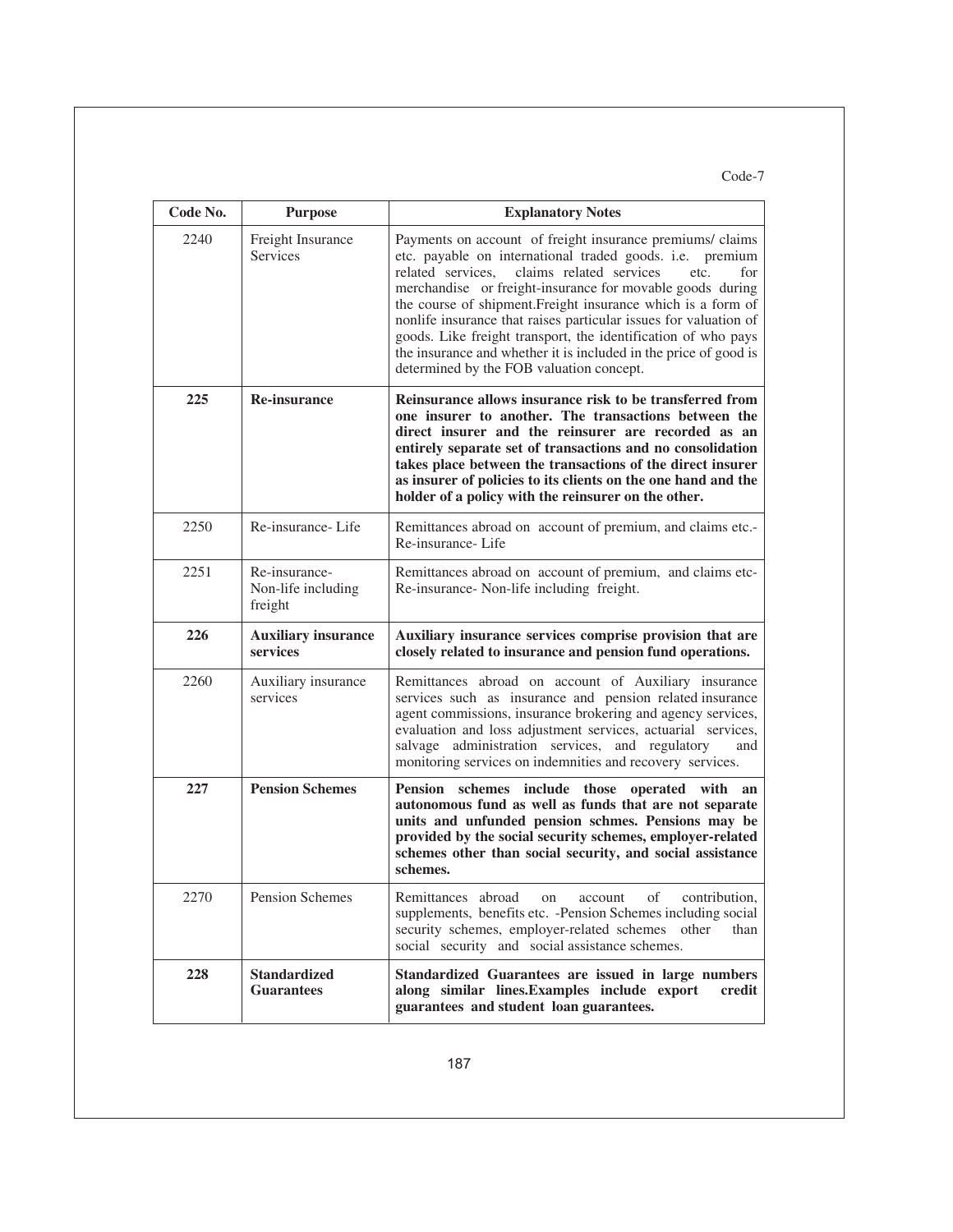| Code No. | <b>Purpose</b>                                              | <b>Explanatory Notes</b>                                                                                                                                                                                                                                                                                                                                                                                                                                                                                                                                                                                                                                                                                                                                                                                                                                                                                                                                                                                                                                                                                                                                                                                                                                                                                           |
|----------|-------------------------------------------------------------|--------------------------------------------------------------------------------------------------------------------------------------------------------------------------------------------------------------------------------------------------------------------------------------------------------------------------------------------------------------------------------------------------------------------------------------------------------------------------------------------------------------------------------------------------------------------------------------------------------------------------------------------------------------------------------------------------------------------------------------------------------------------------------------------------------------------------------------------------------------------------------------------------------------------------------------------------------------------------------------------------------------------------------------------------------------------------------------------------------------------------------------------------------------------------------------------------------------------------------------------------------------------------------------------------------------------|
| 2280     | Standardized<br>Guarantees                                  | Remittances abroad on account of Standardized Guarantees<br>credit<br>guarantees<br>and student loan<br>such<br>as<br>export<br>guarantees charge fees, meet claims etc where a guarantor<br>operating on a commercial basis.                                                                                                                                                                                                                                                                                                                                                                                                                                                                                                                                                                                                                                                                                                                                                                                                                                                                                                                                                                                                                                                                                      |
| 23       | <b>Financial Services</b>                                   | <b>Financial</b><br>services cover financial<br>intermediary and<br>auxiliary services (except those of insurance enterprise and<br>pension fund services,) conducted between residents and<br>non-residents. These services include those usually provided<br>by banks and other financial corporations. They include<br>deposit taking and lending, letters of credit, credit card<br>services, bankers acceptances, lines of credit, financial<br>leasing and foreign exchange transactions, commissions and<br>charges related to financial leasing, other fees related to<br>transactions in securities factoring, underwriting, and<br>clearing of payments. Also included are financial advisory<br>services, custody of financial assets or bullion, financial<br>asset management, monitoring services, liquidity provision<br>services, risk assumption services other than insurance,<br>merger and acquisition services, credit rating services,<br>exchange services, and trust services, brokerage,<br>stock<br>placement of issues, redemptions, arrangements of swaps,<br>options and other hedging instruments, commission of<br>commodity futures traders; and services related to assets<br>management, financial market operational and regulatory<br>services, security custody services etc. |
| 231      | <b>Explicity charged</b><br>and other financial<br>services | Explicity charged and other financial services are cover<br>bank Commission and Charges include deposit taking and<br>lending, letters of credit, , credit card services, bankers<br>acceptances, lines of credit,<br>financial<br>leasing<br>and<br>foreign exchange transactions, commissions and charges<br>related to financial leasing, other fees related to transactions<br>in securities factoring, underwriting, and clearing of<br>payments. Also included are financial advisory services,<br>assets or bullion, financial asset<br>custody of financial<br>management, monitoring services, liquidity provision<br>services, risk assumption services other than insurance,<br>merger and acquisition services, credit rating services, stock<br>exchange services, and trust services, brokerage, placement<br>of issues, redemptions, arrangements of swaps, options and<br>other hedging instruments, commission<br>of<br>commodity<br>futures traders; and services related to assets management,<br>financial market operational and regulatory services,<br>security custody services etc.                                                                                                                                                                                                       |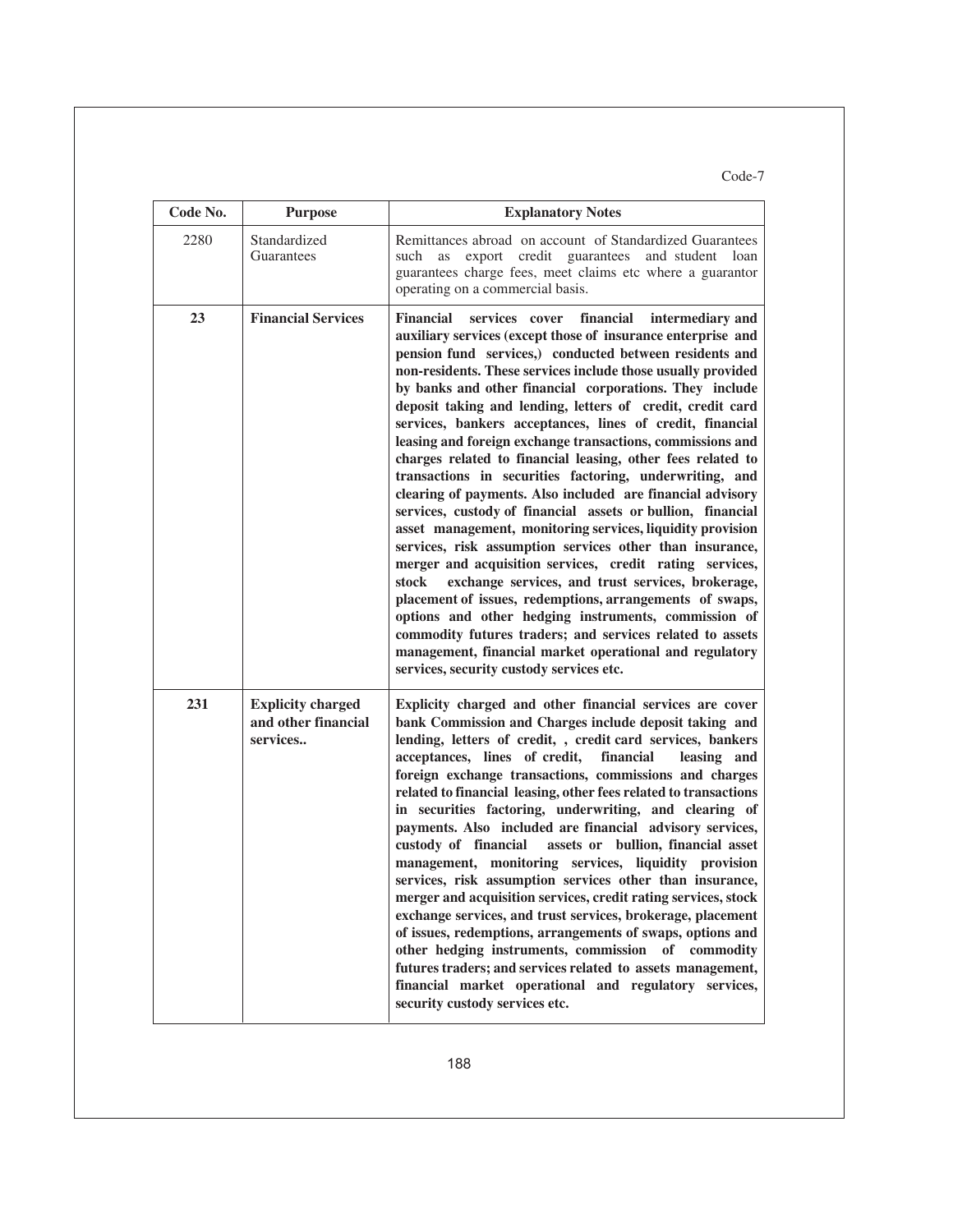| Code No. | <b>Purpose</b>                                     | <b>Explanatory Notes</b>                                                                                                                                                                                                                                                                                                                                                                                                                                                                                                                                                                                                                                                                                                                                                                                                                                                                                                                                                                                                                                                                                                                       |
|----------|----------------------------------------------------|------------------------------------------------------------------------------------------------------------------------------------------------------------------------------------------------------------------------------------------------------------------------------------------------------------------------------------------------------------------------------------------------------------------------------------------------------------------------------------------------------------------------------------------------------------------------------------------------------------------------------------------------------------------------------------------------------------------------------------------------------------------------------------------------------------------------------------------------------------------------------------------------------------------------------------------------------------------------------------------------------------------------------------------------------------------------------------------------------------------------------------------------|
| 2310     | Bank commission,<br>Bank guarantee, and<br>charges | account of Financial services<br>Remittances abroad on<br>such as:<br>a) Bank commission, cable<br>charges,<br>difference in<br>exchange rates etc. and fees associated with letter of credit,<br>bankers acceptances, lines of credit, Charge of credit report<br>fees, financial leasing underwritings, commissions and fees<br>paid for the arrangement of financial derivative contracts<br>and any type of guarantee and securities related services;<br>and arrangements of swaps, option and other<br>hedging<br>instruments etc.<br>b) postal giro, banking and savings account services.                                                                                                                                                                                                                                                                                                                                                                                                                                                                                                                                              |
| 2311     | Deposit and lending<br>related services            | Remittances abroad on account of Financial Services such as<br>deposit and lending services including application and<br>commitment fees, front end fees, syndication fees,<br>administration fees, appraisal fees, for one-off guarantees,<br>early/late repayment fees (excluding late repayment of loan<br>interest)/ penalties, and account charges, administration cost,<br>lending cost and margins between interest payable and the<br>reference rate on loans deposits.                                                                                                                                                                                                                                                                                                                                                                                                                                                                                                                                                                                                                                                                |
| 2312     | Other fees and<br>charges n.i.e                    | Remittances abroad on account of financial advisory<br>services, custody of financial assets or bullion, financial asset<br>management,<br>monitoring services, liquidity provision<br>services, risk assumption services other than insurance,<br>merger and acquisition services, credit rating services, stock<br>exchange services, and trust services, and other fees related<br>to transaction in securities- brokerage, placement of issues,<br>redemptions, arrangements of swaps, options and other<br>hedging instruments, commission of commodity futures<br>traders; and services related to assets management, financial<br>market operational and regulatory services, security custody<br>services, syndicate, commitment fees, etc. are reported in<br>this code. Servey fees, Margins on buying and selling<br>transactions such as foreign exchange, shares, bonds, notes,<br>financial derivatives, and other financial instruments are often<br>bought and sold by dealers, market-maker, foreign exchange<br>bureaus, and other intermediaries producing. And also included<br>leasing fees such as positioning fees etc. |
| 232      | <b>Other financial</b><br>services                 |                                                                                                                                                                                                                                                                                                                                                                                                                                                                                                                                                                                                                                                                                                                                                                                                                                                                                                                                                                                                                                                                                                                                                |
| 2320     | Refunds and rebates                                | Remittances abroad on account of loss in weights, quality<br>claims and difference in prices etc.                                                                                                                                                                                                                                                                                                                                                                                                                                                                                                                                                                                                                                                                                                                                                                                                                                                                                                                                                                                                                                              |
| 2321     | Payments of earnest<br>money                       | Remittances abroad on account of any type of earnest money<br>abroad by resident enterprises/firms etc.                                                                                                                                                                                                                                                                                                                                                                                                                                                                                                                                                                                                                                                                                                                                                                                                                                                                                                                                                                                                                                        |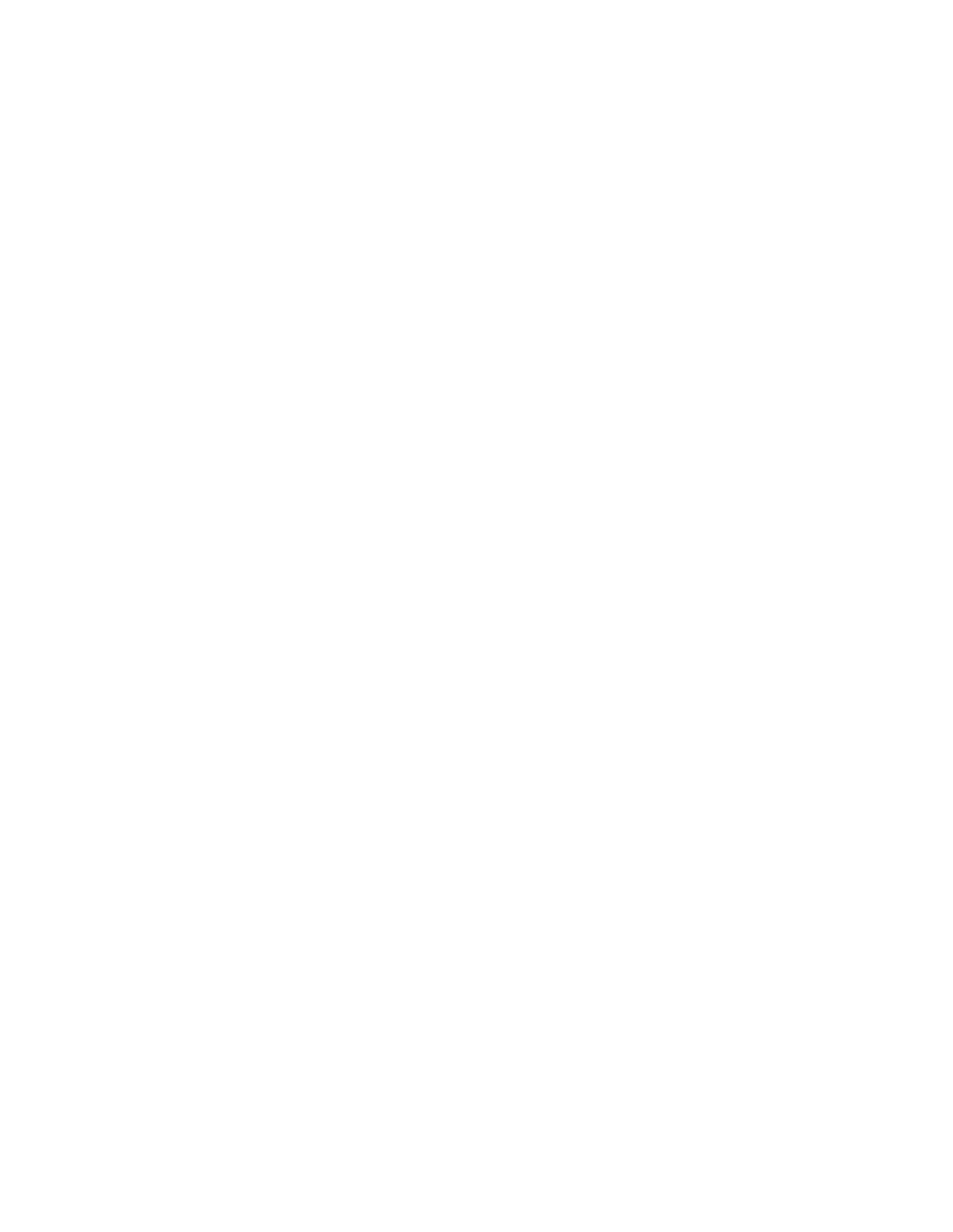| Code No. | <b>Purpose</b>                                                                      | <b>Explanatory Notes</b>                                                                                                                                                                                                                                                                                                                                                                                                                                                                                                                                                                                                                                                                                                                                                                                |
|----------|-------------------------------------------------------------------------------------|---------------------------------------------------------------------------------------------------------------------------------------------------------------------------------------------------------------------------------------------------------------------------------------------------------------------------------------------------------------------------------------------------------------------------------------------------------------------------------------------------------------------------------------------------------------------------------------------------------------------------------------------------------------------------------------------------------------------------------------------------------------------------------------------------------|
| 24       | <b>Computer and</b><br><b>Information Services</b>                                  | Computer and information services is defined in terms<br>of the nature of the services, not the method of delivery.<br>payable for transmission should be<br>Only<br>amounts<br>included under downloaded content should be included<br>the appropriate item (computer, information,<br>in<br>audiovisual, etc. services). If covers computer data and<br>news related services including data base, data processing,<br>hardware<br>consultancy,<br>software<br>implementation,<br>maintenance and repair of computers and peripheral<br>equipments and news agency services.                                                                                                                                                                                                                          |
| 241      | <b>Computer Services</b>                                                            | Computer services consist of hardware and software-<br>related services and data-processing services.<br>(Note: The following services are excluded from computer<br>services: a) Computer training courses not designed for<br>a specific user which are included in other personal,<br>cultural, and recreational services use are shown under<br>the code 2630<br>b) Charges for licenses to reproduce and/or distribute<br>software, which are included in charges for the use of<br>intellectual property are shown under the code 2511.<br>c) Leasing of computers without an operator is included in<br>operational leasing are shown under the code 2721.                                                                                                                                       |
| 2410     | Computer data<br>processing and<br>hosting services (IT<br><b>Enabled Services)</b> | account of computer data<br>Payments on<br>entry and<br>processing and hosting services, such as data entry, call<br>centre, graphic<br>design, computer aided design/ drawing<br>(CAD) and computer aided engineering, digital (on line,<br>content development and management,<br>mobile<br>$etc.$ ),<br>animation (2D and 3D), GIS, medical transcription, web site<br>services, web advertisement, remote IT maintenance, IT<br>support and software maintenance, BPO (Business Process<br>Outsourcing), tabulation and processing on a time-sharing<br>basis; webpage hosting services i.e., the provision of server<br>space on the internet to host clients' web page; and provision<br>of applications, and computer<br>facilities<br>management<br>provided to non-resident and ITES services. |
| 2411     | Computer consultancy<br>services.                                                   | Hardware and software consultancy, implementation services<br>and technical consultancy services related to software:<br>Remittances abroad on account of Hardware and software<br>consultancy and implementation services i.e. technical<br>consultancy services related to software, analysis, design and<br>programming of systems ready to use (including web page<br>development and design); systems maintenance and other<br>support services, such as training provided as part of<br>consultancy; provided to non-resident. Data<br>recovery<br>services, provision of advice and assistance on matters<br>related to the management of computer resources.                                                                                                                                    |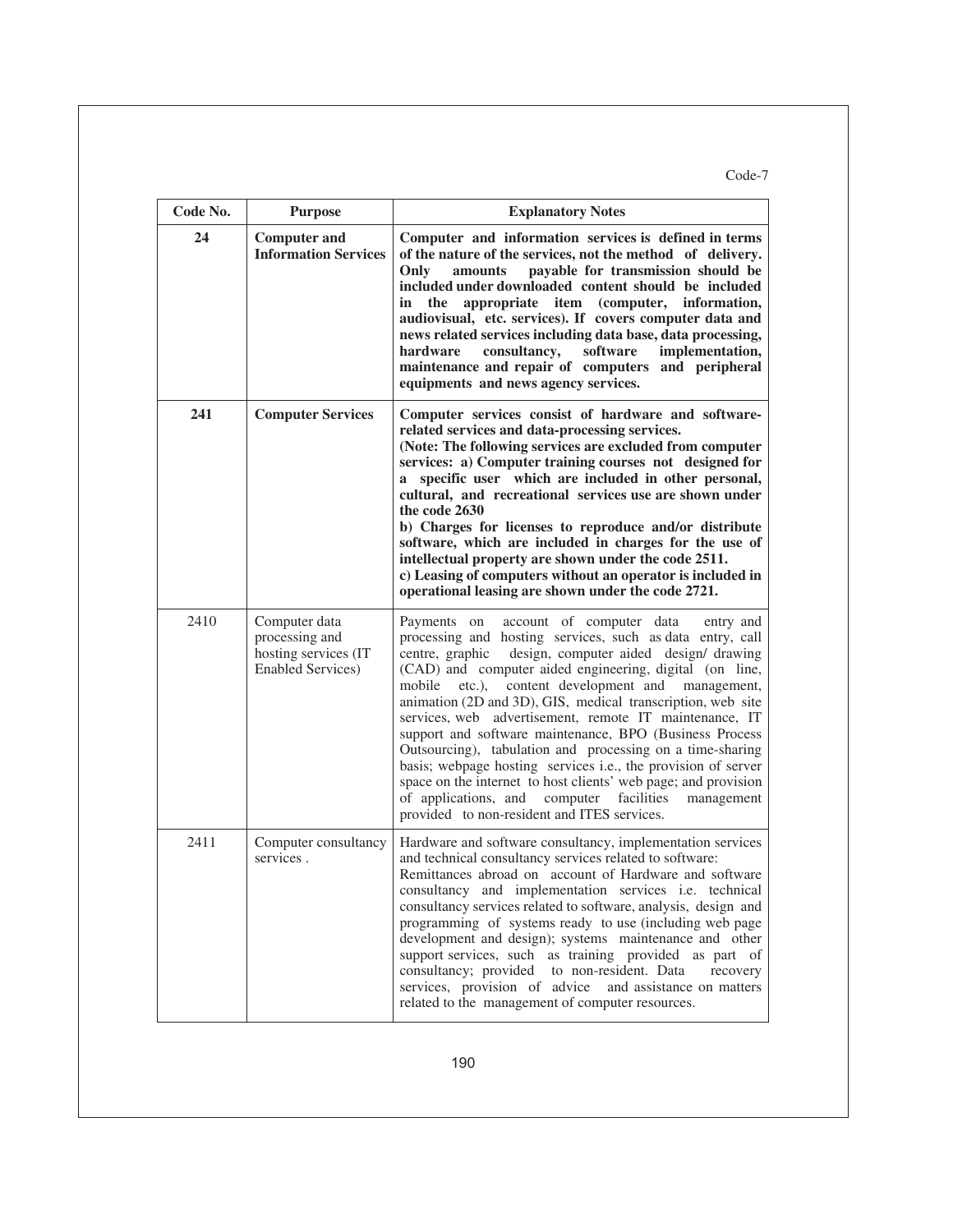| Code No. | <b>Purpose</b>                                                                                    | <b>Explanatory Notes</b>                                                                                                                                                                                                                                                                                                                                                                                                     |
|----------|---------------------------------------------------------------------------------------------------|------------------------------------------------------------------------------------------------------------------------------------------------------------------------------------------------------------------------------------------------------------------------------------------------------------------------------------------------------------------------------------------------------------------------------|
| 2412     | Import of computer<br>software (customized)                                                       | Remittances abroad on account of import of computer<br>as purchase of customized software<br>software<br>such<br>(however delivered); the development, production, supply,<br>and documentation of customized software, including<br>operating systems, made to order for specific user.                                                                                                                                     |
| 2413     | Import of computer<br>software<br>(non-customised)                                                | Remittances abroad on account of import of computer<br>purchase of non-customized<br>such<br>as<br>software<br>downloaded or otherwise<br>(mass-produced) software<br>electronically delivered, or a single payment.                                                                                                                                                                                                         |
| 2414     | Installation,<br>maintenance and<br>repairs of computers<br>and peripheral<br>equipment services. | Remittances abroad on account of the management of<br>subcontracted computer services; installation, including<br>installation of mainframes and central computing<br>units:<br>of computers and peripheral<br>maintenance<br>and<br>repairs<br>equipment.                                                                                                                                                                   |
| 242      | <b>Information services</b>                                                                       | Information Services include news agency services, direct<br>non-bulk subscriptions<br>to newspapers and periodical<br>other information provision services etc. (Excluded bulk<br>newspapers and periodicals which are included under<br>general merchandise).                                                                                                                                                              |
| 2420     | Remuneration of<br>journalists/authors                                                            | Remittances to foreign authors, newspapers etc. in respect of<br>their articles, cartoons etc. published in Bangladeshi journals<br>and newspapers.                                                                                                                                                                                                                                                                          |
| 2421     | News agents and<br>correspondents<br>agency services                                              | by<br>Bangladeshi Newsagents and<br>Remittances made<br>correspondents agencies to their correspondents abroad and<br>subscription to foreign news agencies; such as the provision<br>of news, photographs, and feature articles to the media to<br>abroad for their services.                                                                                                                                               |
| 2422     | Subscription to news<br>papers/ periodicals                                                       | Remittances abroad on<br>account of direct<br>non-bulk<br>subscriptions to newspapers and periodicals, whether by mail,<br>electronic transmission, or other means; other<br>on-line<br>content provision<br>services; and library and<br>archive<br>services to foreign news papers and periodicals.                                                                                                                        |
| 2423     | Other information<br>provision services.                                                          | Remittances abroad on account of other information provision<br>services include<br>database services-database conception,<br>data storage, and the dissemination of data and databases<br>(including directories and mailing list), both online and<br>through magnetic, optical or printed media; and web search<br>portals (search engine services that find internet addresses<br>for clients who input keyword queries) |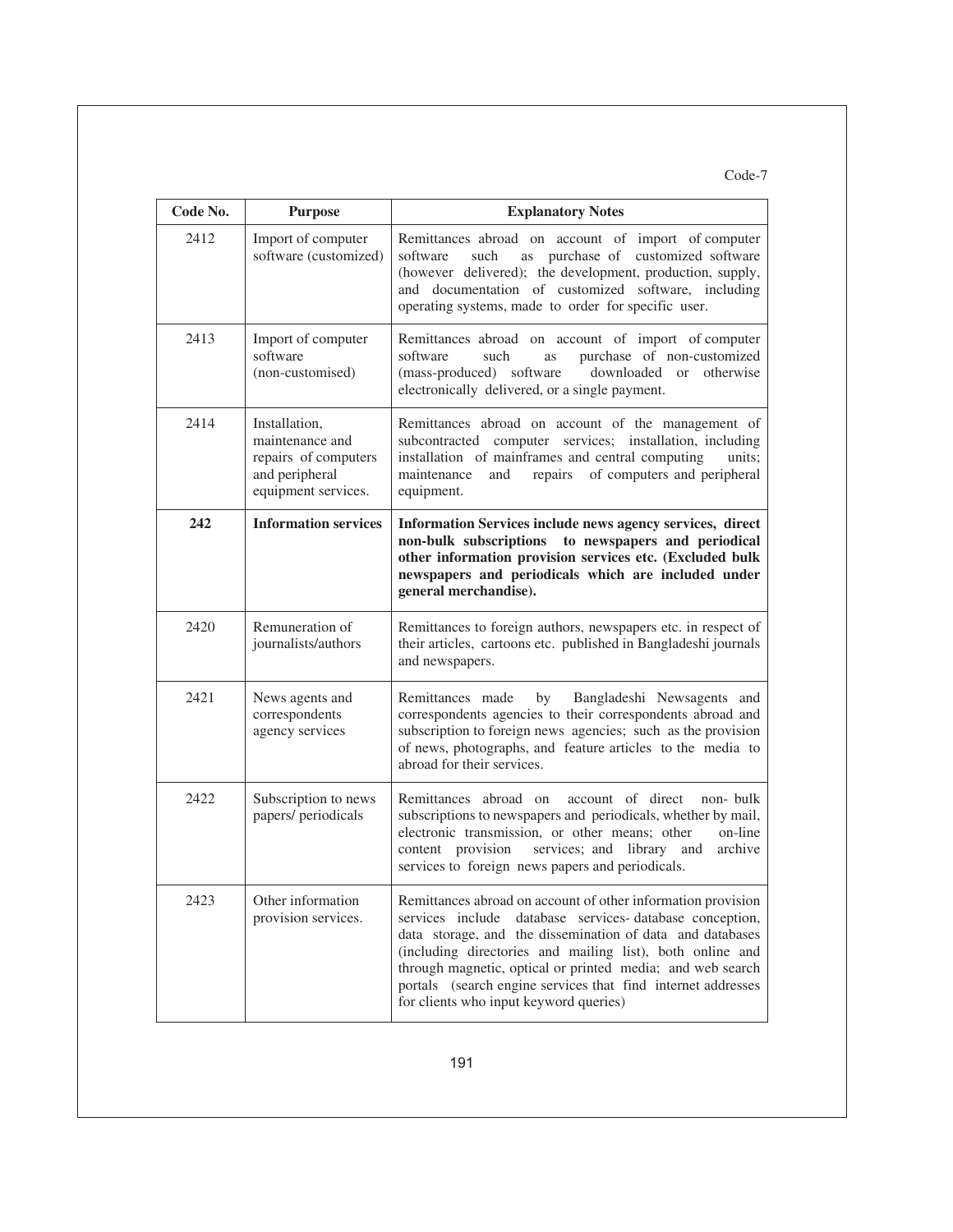| Code No. | <b>Purpose</b>                                                                              | <b>Explanatory Notes</b>                                                                                                                                                                                                                                                                                                                                                                                                                                                                                                                                                                                                                                                                                                                                                                                                     |
|----------|---------------------------------------------------------------------------------------------|------------------------------------------------------------------------------------------------------------------------------------------------------------------------------------------------------------------------------------------------------------------------------------------------------------------------------------------------------------------------------------------------------------------------------------------------------------------------------------------------------------------------------------------------------------------------------------------------------------------------------------------------------------------------------------------------------------------------------------------------------------------------------------------------------------------------------|
| 25       | Charges for the use<br>of intellectual<br>properties n.i.e.                                 | Royalties and license fees cover transaction between<br>residents and non-residents<br>associated<br>with<br>the<br>of<br>intangible<br>authorized<br><b>use</b><br>non- produced<br>non-financials assets and proprietary rights such as<br>patents, copyright, trade marks, industrial processes etc.<br>the use through licensing agreement of<br>with<br>and<br>produced originals or prototypes such as manuscripts<br>and films.                                                                                                                                                                                                                                                                                                                                                                                       |
| 251      | Charges for the use<br>of intellectual<br>properties n.i.e.                                 | Charges for the intellectual properties cover transaction<br>between residents and non-residents associated with the<br>authorized use of intangible non-produced non-financials<br>assets and proprietary rights such as patents, copyright,<br>trade marks, industrial processes etc. and with the use<br>through licensing agreement of produced originals or<br>prototypes such as manuscripts and films.                                                                                                                                                                                                                                                                                                                                                                                                                |
| 2510     | Charges for the use of<br>propriertary<br>right(Royalties and<br>license fees)              | Payments on account of charges for the use of propriertary<br>rights (such as patents, copyrights, trade marks, industrial<br>processes and design including trade secrets, franchises<br>etc). These rights can arise from research and development, as<br>well as from marketing.                                                                                                                                                                                                                                                                                                                                                                                                                                                                                                                                          |
| 2511     | Other charges for<br>licenses to reproduce<br>and / or distribute<br>intellectual property. | Payments on account of other charghes for licenses to<br>reproduce and / or distribute intellectual property embodied in<br>produced originals or prototypes (such as copyrights on<br>and manuscripts, license fee<br>books<br>of computer<br>software, cinematographic works, and sound recording) and<br>related rights (such as live performances and television /<br>cable/ satellite broadcast). Originals and ownership rights for<br>software systems and applications, cinematographic works,<br>and sound recoding sound, , films related rights and credit<br>card/visa card license fees etc; Franchise fees, trade mark<br>revenue, payments for use brand names, etc. include a spects of<br>property income as well as aspects of services (such as the<br>active processes, marketing, and quality control). |
| 26       | Personal, cultural<br>and recreational<br>services                                          | Personal, cultural and recreational services consists of (i)<br>audio visual and related services and (ii) Other personal<br>cultural and recreational services. The first comprises<br>services and associated fees related to the production of<br>motion pictures (on film or video tape), radio and<br>television programs (live or on tape) and musical<br>recordings. Included fees payment to non-resident<br>actors, directors, producers etc. for productions abroad.<br>The second comprises other cultural and recreational<br>services' fees such as those associated with museums,<br>archives and other cultural, sporting and<br>libraries,<br>recreational activities.                                                                                                                                       |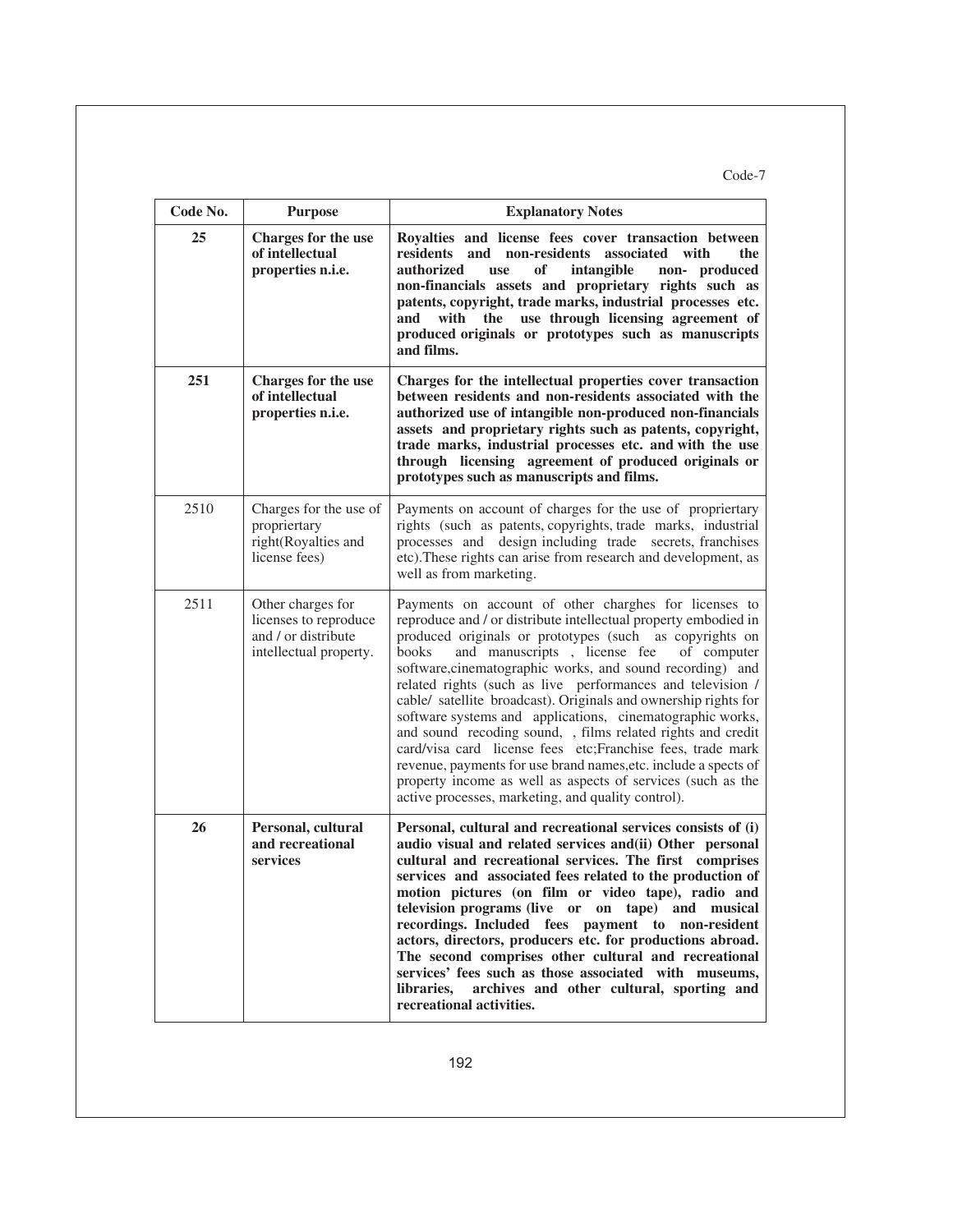| Code No. | <b>Purpose</b>                                                  | <b>Explanatory Notes</b>                                                                                                                                                                                                                                                                                                                                                                                                                                                                                                                                                                                                                                                                                                                                                                                                                                                                                                                                                                                                                                                                                                                   |
|----------|-----------------------------------------------------------------|--------------------------------------------------------------------------------------------------------------------------------------------------------------------------------------------------------------------------------------------------------------------------------------------------------------------------------------------------------------------------------------------------------------------------------------------------------------------------------------------------------------------------------------------------------------------------------------------------------------------------------------------------------------------------------------------------------------------------------------------------------------------------------------------------------------------------------------------------------------------------------------------------------------------------------------------------------------------------------------------------------------------------------------------------------------------------------------------------------------------------------------------|
| 262      | <b>Audio Visuals</b>                                            |                                                                                                                                                                                                                                                                                                                                                                                                                                                                                                                                                                                                                                                                                                                                                                                                                                                                                                                                                                                                                                                                                                                                            |
| 2620     | Audio Visual and<br>related services                            | Remittances abroad on account of fees associated with the<br>produced of motion pictures (on film or video tape, disk, or<br>transmitted electronically, etc.), radio and<br>television<br>programs (live or on tape) and musical recordings, etc., Such<br>those payment to non-resident actors, directors,<br>fees<br>producers etc. for production abroad. Also included payable<br>for rentals of audiovisual and related products; and charges<br>for access to encrypted television channels (such as cable<br>and satellite services).                                                                                                                                                                                                                                                                                                                                                                                                                                                                                                                                                                                              |
| 263      | Other personal,<br>cultural and<br>recreational services        | Other personal, cultural and recreational services include<br>health services, education services, and other.                                                                                                                                                                                                                                                                                                                                                                                                                                                                                                                                                                                                                                                                                                                                                                                                                                                                                                                                                                                                                              |
| 2630     | Other personal,<br>cultural and<br>recreational services        | Remittances abroad on account of fees associated with<br>a) Health services provided by hospitals, doctors, nurses<br>and paramedical and similar personnel, as well as laboratory<br>and similar services, whether rendered remotely or on-site.<br>b) Education services comprise services relating to education,<br>such as correspondence courses and education via television<br>or the internet, as well as by teachers, computer training<br>courses, etc., GRE, TOFEL, Application fees, etc. who<br>supply services directly in host economies.<br>c) Other cultural and recreational services such as those<br>associated with museums, libraries,<br>archives and other<br>cultural, sporting, services charges of lottery or gambling and<br>recreational activities. The fees and prizes of sports people,<br>athletes, etc, are included<br>d) Refund of such above services i.e. refund of application<br>fees, advance admission fees etc.<br>e) Computer training courses not designed for a specific<br>user which are included in other personal, cultural,<br>and<br>recreational services use are shown in this code. |
| 27       | <b>Other business</b><br>services                               | Other business services cover various categories of<br>services transactions between residents and non-residents<br>other than those mentioned above. It comprises (i)<br>merchanting and other trade related services (ii) operating<br>miscellaneous<br>professional<br>leasing<br>(iii)<br>business,<br>management consulting and technical services.                                                                                                                                                                                                                                                                                                                                                                                                                                                                                                                                                                                                                                                                                                                                                                                   |
| 271      | <b>Merchanting and</b><br><b>Other Trade</b><br><b>Services</b> |                                                                                                                                                                                                                                                                                                                                                                                                                                                                                                                                                                                                                                                                                                                                                                                                                                                                                                                                                                                                                                                                                                                                            |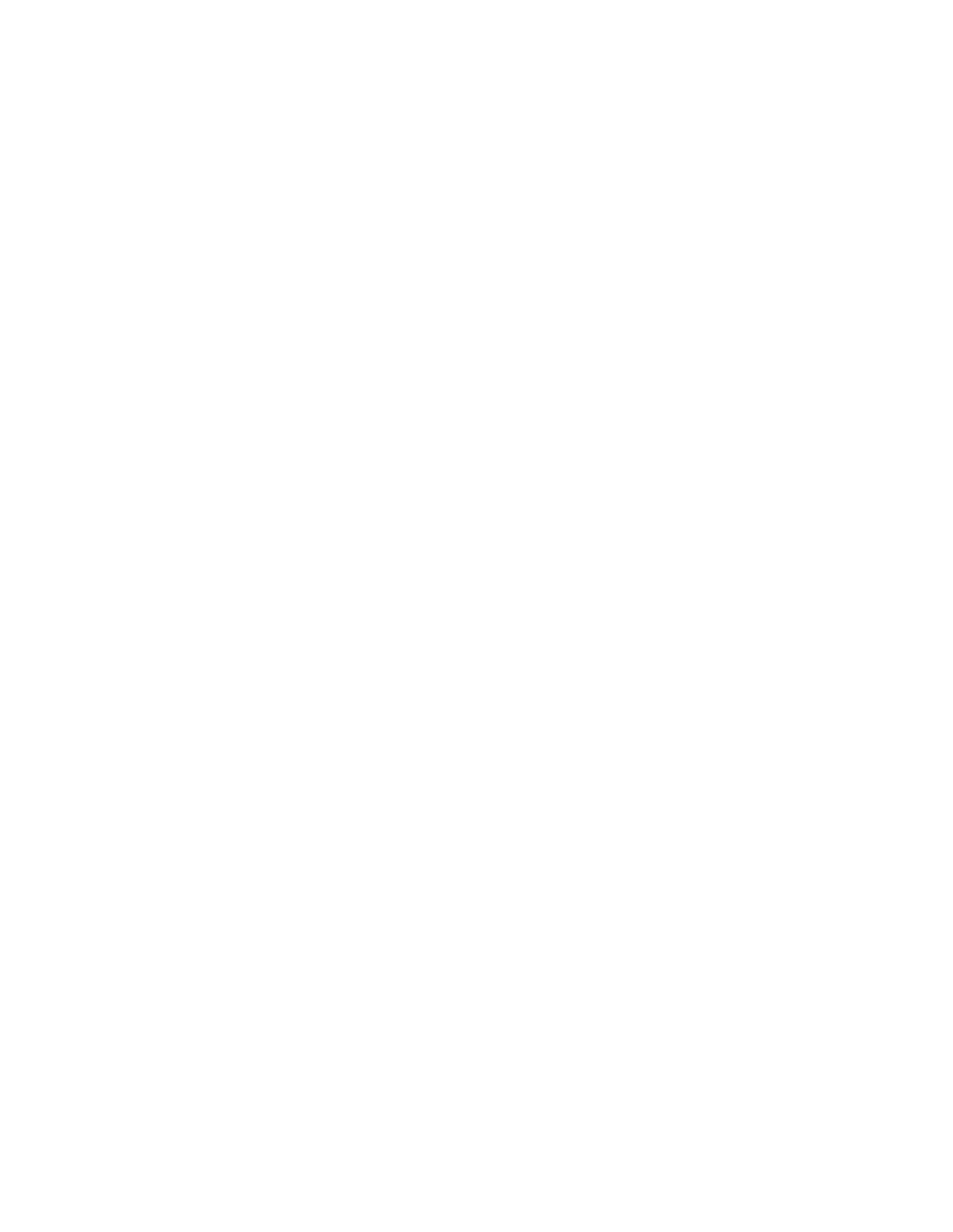| Code No. | <b>Purpose</b>                                                                                            | <b>Explanatory Notes</b>                                                                                                                                                                                                                                                                                                                                                                                                                                                                                                     |
|----------|-----------------------------------------------------------------------------------------------------------|------------------------------------------------------------------------------------------------------------------------------------------------------------------------------------------------------------------------------------------------------------------------------------------------------------------------------------------------------------------------------------------------------------------------------------------------------------------------------------------------------------------------------|
| 2710     | Merchanting services                                                                                      | Remittances<br>abroad<br>on account of merchanting<br>cover<br>earnings on goods transactions of resident merchant with a<br>non-resident. Merchanting is defined as the purchase of goods<br>by a resident from a non-resident and subsequent resale of the<br>goods to another non-resident without the goods entering or<br>leaving the compiling economy. The difference between the<br>value of the goods when acquired and the value when sold is to<br>be recorded as the value of the merchanting services provided. |
| 2711     | Other trade related<br>services                                                                           | Remittances abroad on account of fees and commissions on<br>account of services performed by non-resident agents,<br>merchants, commodity brokers, dealers, auctioneers, and<br>commission agents etc. in connection with goods transactions<br>between resident and non-resident. Any margins, dicount or<br>incentive not included in the FOB price of the goods are<br>included in trade-related services.                                                                                                                |
| 2712     | Pre-shipment<br>inspection fees                                                                           | Remittances abroad on account of Pre-shipment inspection<br>fees in connection with goods transactions between resident<br>and non-resident.                                                                                                                                                                                                                                                                                                                                                                                 |
| 272      | <b>Operating Leasing</b>                                                                                  | Operating leasing is the activity of renting out produceed<br>assets under arrangements that provide use of a tangible<br>assets to the lessee, but not involve the transfer of the bulk<br>of risks and rewards of ownership to the lessee.                                                                                                                                                                                                                                                                                 |
| 2720     | Operating Leasing of<br>transportation<br>equipment (without<br>crew or without<br>operators)             | Operating Leasing (rental) -transportation equipment e.g.charter<br>of ships, aircrafts and other transportation equipment:<br>Payments on account of resident/non-resident transactions<br>associated with as operating leasing (other than financial<br>as charter of ships, aircrafts<br>leasing)<br>such<br>and other<br>transportation equipment such as railway cars, containers, and<br>rigs, without crew (without operators).                                                                                       |
| 2721     | <b>Operating Leasing</b><br>other than<br>transportation<br>equipment (without<br>operators)              | Operating Leasing (rental)-other than<br>transportation<br>equipment e,g. any types of equipment without an operator,<br>including<br>computers<br>and<br>telecommunications<br>equipment:Payments on account of resident/non-resident<br>transactions associated with as operating leasing (other<br>than financial leasing) such as receipts relating to other<br>any types of equipment without an operator, including<br>computers and telecommunications equipment.                                                     |
| 273      | <b>Misc. Business</b><br>professional and<br>management<br>consulting services,<br>and Technical Services |                                                                                                                                                                                                                                                                                                                                                                                                                                                                                                                              |
| 2730     | Legal services                                                                                            | Payments on account of legal fees and professional fees on<br>advice provided<br>account<br>of<br>legal<br>by non-resident<br>professional lawyers, court fees etc.                                                                                                                                                                                                                                                                                                                                                          |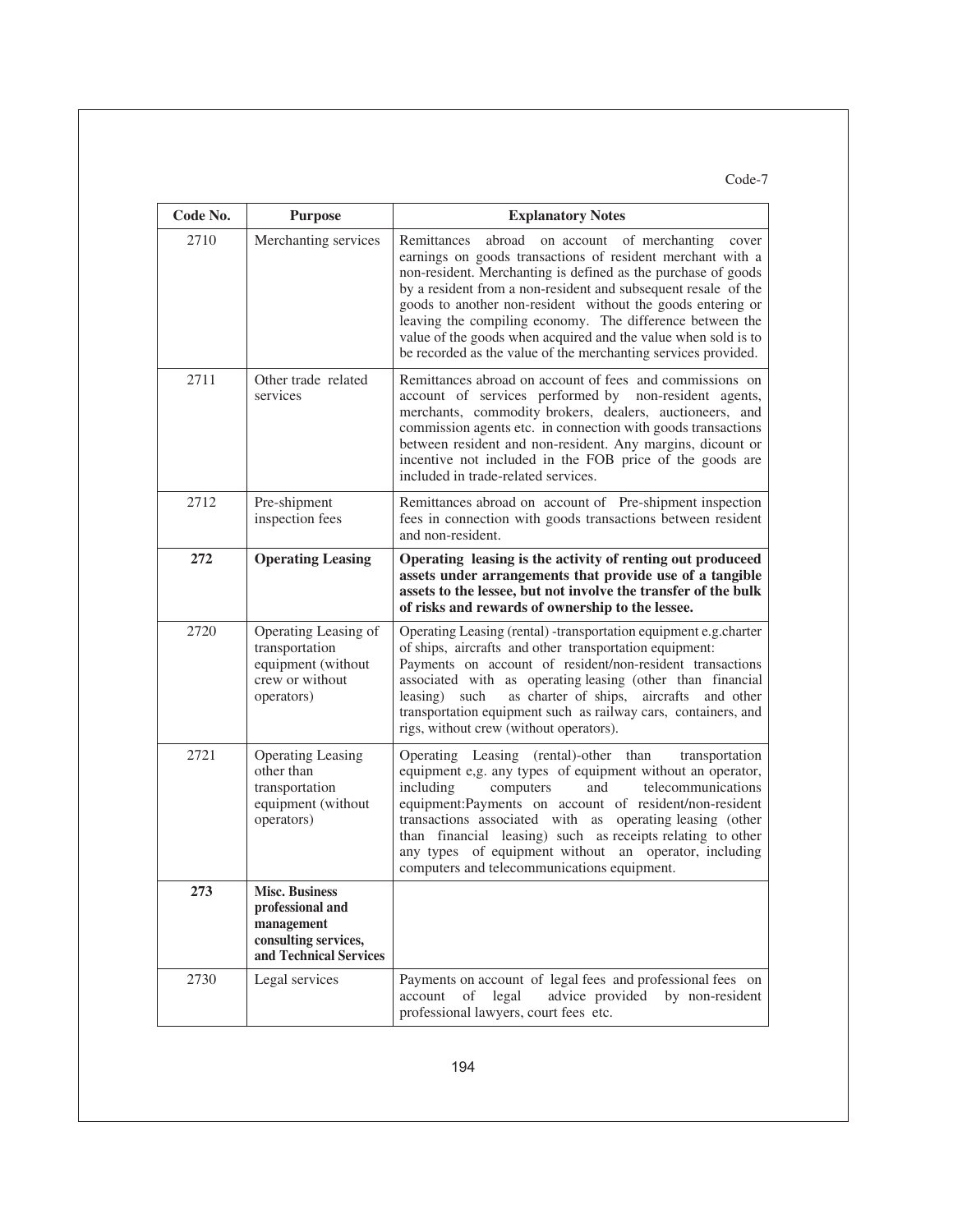| Code No. | <b>Purpose</b>                                                                                                                        | <b>Explanatory Notes</b>                                                                                                                                                                                                                                                                                                                                                                                                                                                                                                                                                                                     |
|----------|---------------------------------------------------------------------------------------------------------------------------------------|--------------------------------------------------------------------------------------------------------------------------------------------------------------------------------------------------------------------------------------------------------------------------------------------------------------------------------------------------------------------------------------------------------------------------------------------------------------------------------------------------------------------------------------------------------------------------------------------------------------|
| 2731     | Accounting, auditing,<br>book- keeping and tax<br>consultation services                                                               | Remittances abroad on account of accounting, auditing book<br>keeping and tax consultation services.                                                                                                                                                                                                                                                                                                                                                                                                                                                                                                         |
| 2732     | Business and<br>management<br>consultancy, public<br>relation services                                                                | Payments of fees on account of business and management<br>consulting, management fees,<br>managerial services<br>and<br>relations services. Services for the general<br>public<br>management of a branch, subsidiary, or associate provided by<br>a parent enterprise or other affiliated enterprise are included in<br>business services. Reimbursements of ancillary services<br>supplied by affiliated enterprise, such as tranport, purchasing,<br>sales and marketing, or computing. Also head office expences<br>remitted by subsidiary, or associate<br>enterprise or other<br>affiliated enterprise. |
| 2733     | Advertisement<br>charges, market<br>research, and public<br>opinion polling                                                           | Remittances abroad on account of advertisement services<br>creation<br>and<br>such<br>as<br>design,<br>marketing of<br>advertisements by advertising agencies; media placement<br>including the sale of advertising space; exhibition services<br>and promotion of products; market research and public<br>opinion polling on various issues.                                                                                                                                                                                                                                                                |
| 2734     | Research and<br>development services                                                                                                  | It covers payments on those services associated with basic<br>research, applied research and experimental development of<br>products and processes. Services associated with the<br>new<br>science, social science and humanities are also covered. Also<br>is commercial research related to electronics,<br>included<br>pharmaceuticals and biotechnological.                                                                                                                                                                                                                                              |
| 2735     | Architectural,<br>engineering and other<br>technical service,                                                                         | It covers payments on account of residents/non-residents<br>transactions related to architectural design of urban and<br>rural development projects; planning and project design and<br>supervision of dams, bridges, airports, turnkey project etc.,<br>All remittances to foreign technicians or consultants in<br>respect of engineering, and other technical services rendered<br>including fees paid to nonresidents on account of erection in<br>various construction and other installations (Excluding<br>computer installation) by foreign technicians and consultants.                             |
| 2736     | Waste treatment and<br>de-pollution services.<br>Agricultural,<br>veterinary and<br>forestry services.<br>Mining related<br>services. | Payments on account of;<br>a) Waste<br>treatment and<br>de-pollution<br>services include<br>waste collection and disposal; remediation, sanitation, and<br>other<br>environmental<br>protection services such<br>as<br>production of carbon offsets or carbon sequestration, that are<br>not classified under any more specific category.<br>b) Agricultural crop e.g. protection against insects and<br>diseases, increasing harvest yields, balanced fertilization,<br>veterinary, forestry services etc.<br>c) Mining related services, e.g. analysis of ores etc.                                        |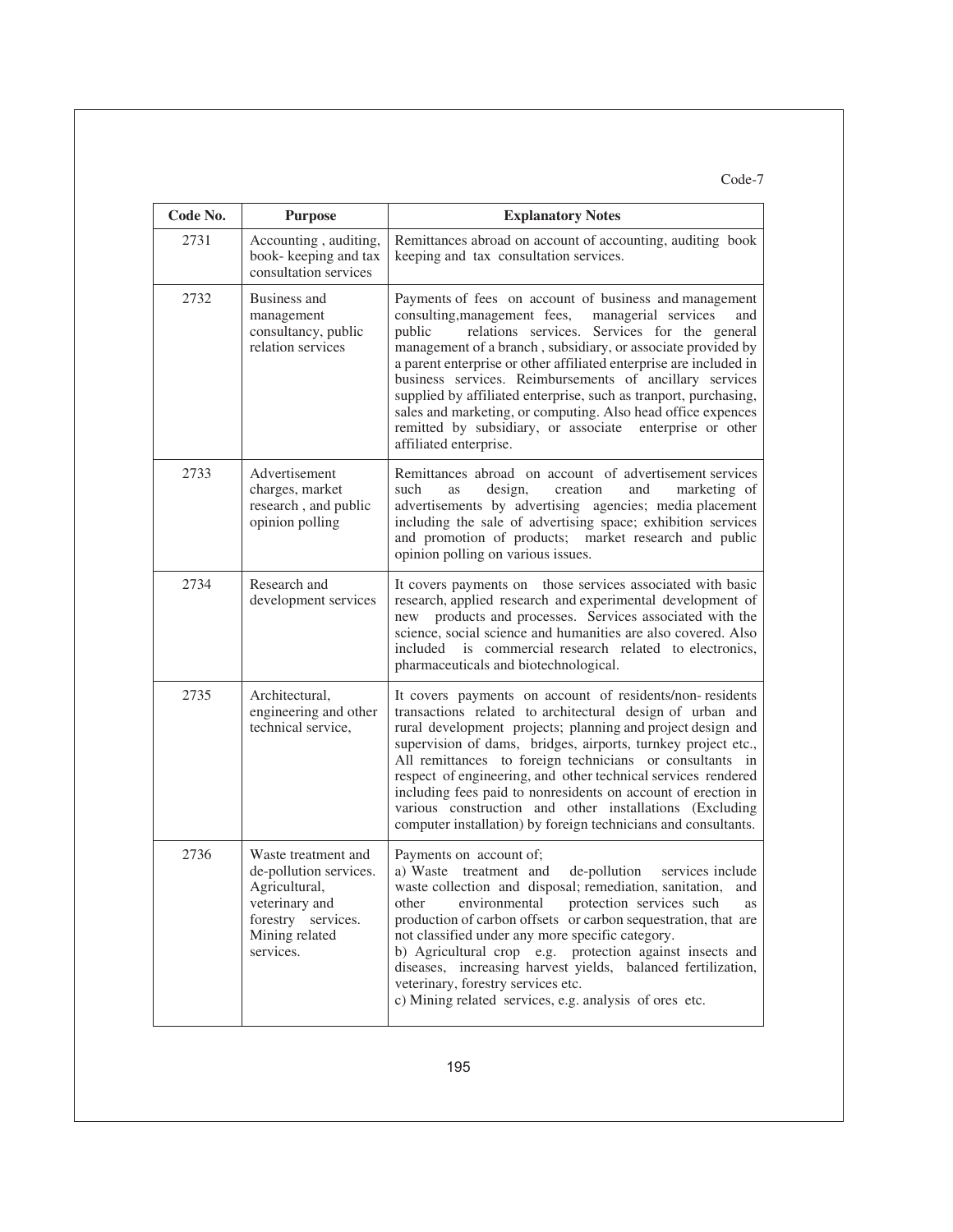| Code No. | <b>Purpose</b>                                       | <b>Explanatory Notes</b>                                                                                                                                                                                                                                                                                                                                                                                                                                                                                                                                                                                                                                                                                                                                                                                                                                                                                                                                                                                                                                                                                                                                                                                                                                                                                                                                                      |
|----------|------------------------------------------------------|-------------------------------------------------------------------------------------------------------------------------------------------------------------------------------------------------------------------------------------------------------------------------------------------------------------------------------------------------------------------------------------------------------------------------------------------------------------------------------------------------------------------------------------------------------------------------------------------------------------------------------------------------------------------------------------------------------------------------------------------------------------------------------------------------------------------------------------------------------------------------------------------------------------------------------------------------------------------------------------------------------------------------------------------------------------------------------------------------------------------------------------------------------------------------------------------------------------------------------------------------------------------------------------------------------------------------------------------------------------------------------|
| 2737     | Agency commission                                    | It covers payments on account of Agency commission and<br>agency charges of foreigners other than<br>indenting<br>commission.                                                                                                                                                                                                                                                                                                                                                                                                                                                                                                                                                                                                                                                                                                                                                                                                                                                                                                                                                                                                                                                                                                                                                                                                                                                 |
| 2743     | Indenting commission                                 | Payments on account of Indenting commission etc. by agents<br>of foreign indentors.                                                                                                                                                                                                                                                                                                                                                                                                                                                                                                                                                                                                                                                                                                                                                                                                                                                                                                                                                                                                                                                                                                                                                                                                                                                                                           |
| 2744     | Repairing/<br>reconditioning<br>charges.             | Payment on account of repairing/re-conditioning/ improvements<br>of machineries etc. of mills/ plants/ factories etc. except for those<br>classified under "transportation" and "computer".                                                                                                                                                                                                                                                                                                                                                                                                                                                                                                                                                                                                                                                                                                                                                                                                                                                                                                                                                                                                                                                                                                                                                                                   |
| 2746     | Miscellaneous refunds                                | Miscellaneous Refunds. (excluding<br>account of loss in<br>weights, quality claims and difference in prices etc.)                                                                                                                                                                                                                                                                                                                                                                                                                                                                                                                                                                                                                                                                                                                                                                                                                                                                                                                                                                                                                                                                                                                                                                                                                                                             |
| 2747     | Other miscellaneous<br>business services<br>-private | Payments on account of other miscellaneous business services<br>not included elsewhere include distribution services related to<br>water, steam, gas, and other petroleum products and<br>air-conditioning supply, where these are identified separately<br>from transmission services; placement of personnel, security,<br>and investigative services; translation and interpretation;<br>photographic services; Lab test/Oeko-tex standard certificate;<br>publishing; building cleaning; and real estate services. Also<br>included are forfeited down payments not able to be specified<br>to any other services and sponsoreship etc.                                                                                                                                                                                                                                                                                                                                                                                                                                                                                                                                                                                                                                                                                                                                   |
| 28       | <b>Government</b> goods<br>and services n.i.e.       | This is a residual category, covering those government<br>services<br>and<br>transactions<br><i>(including)</i><br>those<br>оf<br>international organisations) not included in the above<br>classifications. Included are;<br>a) All transactions by embassies, consulates, military units<br>and defense agencies with the residents of the economy<br>where they are located and with other economies, Such<br>transactions include those for (i) goods and services such<br>as supplies, furnishings, utilities, official cares and their<br>operation and maintenance and official entertainment and<br>(ii) personal expenditure by diplomats and consular staff<br>and their dependents in the economy where they are<br>located:.<br>b) Transaction by other official entities located abroad<br>such as Aid Missions, Government tourist information<br>offices etc. subject to the<br>and promotion<br>same<br>consideration as $in(a)$ ;<br>c) Transaction associated with general administrative<br>expenditure etc. that are not included elsewhere;<br>d) Transaction associated with aid services provided by<br>non-military agencies that do not give rise to any payment<br>and have their offset in transfers and<br>e) Transactions associated with the provision of joint<br>military arrangements and peace keeping forces, such as<br>those of the U.N. |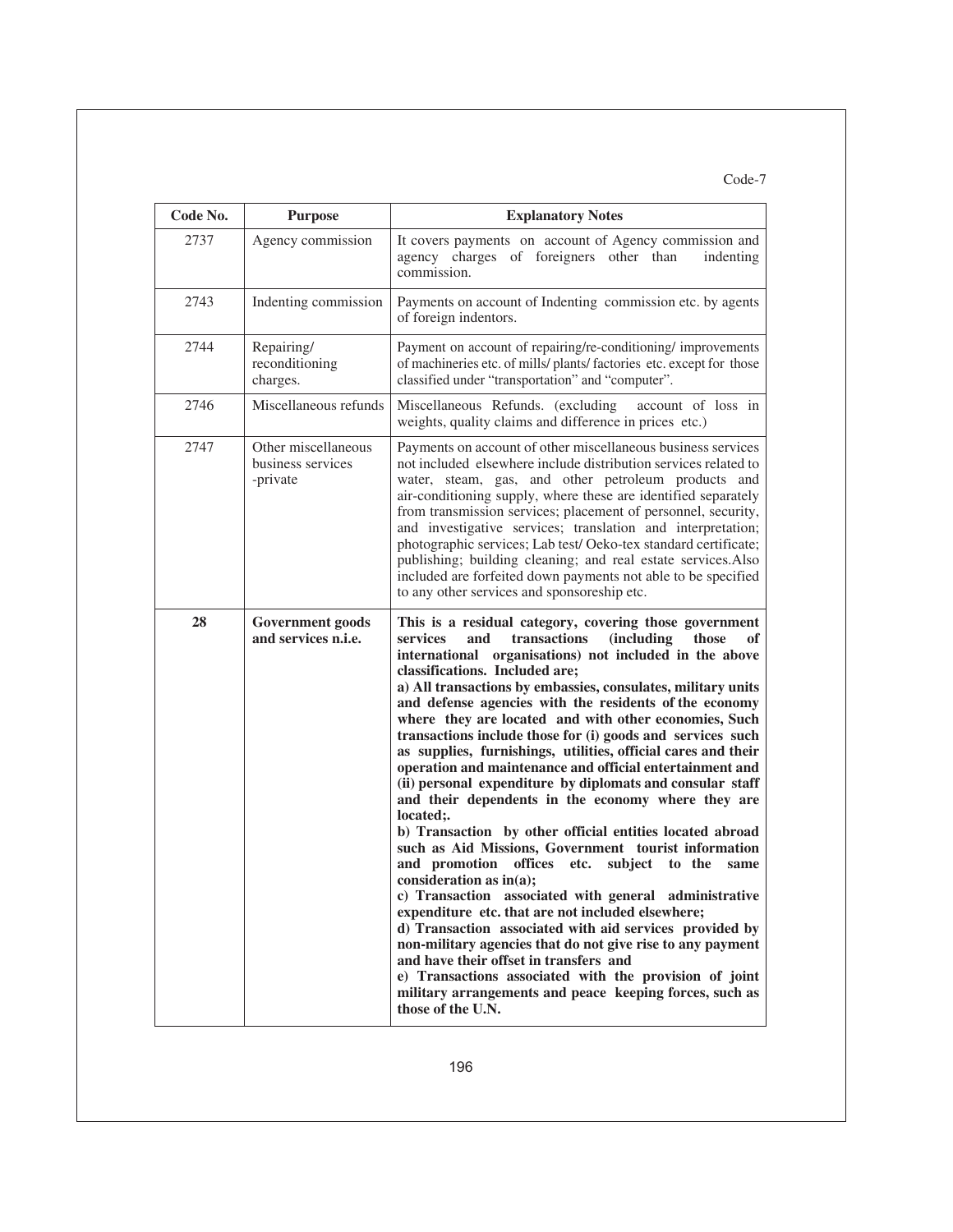| Code No. | <b>Purpose</b>                                                                                                        | <b>Explanatory Notes</b>                                                                                                                                                                                                       |
|----------|-----------------------------------------------------------------------------------------------------------------------|--------------------------------------------------------------------------------------------------------------------------------------------------------------------------------------------------------------------------------|
| 281      | <b>Diplomatic Mission</b>                                                                                             |                                                                                                                                                                                                                                |
| 2810     | Amount remitted to<br>Bangladesh<br>diplomatic missions<br>abroad                                                     | Amount remitted to Bangladesh diplomatic mission abroad.                                                                                                                                                                       |
| 2811     | Refunds by foreign<br>diplomatic missions                                                                             | Remittance on account of refunds by foreign diplomatic<br>missions. This also includes remittances of earnings from visa<br>fees and other administrative earnings.                                                            |
| 282      | <b>Convertible Taka</b><br>Account                                                                                    |                                                                                                                                                                                                                                |
| 2820     | Payments to abroad<br>from convertible taka<br>A/Cs of foreign<br>missions                                            | Remittances of fund from the convertible Taka A/Cs of<br>foreign Missions and their attached offices and expatriate<br>diplomatic personnel's.                                                                                 |
| 2821     | Payments to abroad<br>from convertible taka<br>A/C of International<br>Bodies.                                        | Remittances of fund from the convertible taka A/ Cs of<br>International Bodies such as UNO, UNRRA, WHO, ILO,<br>FAO, UNICEF, UNESCO etc.                                                                                       |
| 2822     | Payments to abroad<br>from convertible taka<br>A/C of others                                                          | All remittances abroad from convertible taka<br>A/Cs<br>excluding international bodies/philanthropic organizations<br>foreign missions etc.                                                                                    |
| 285      | <b>Others</b>                                                                                                         |                                                                                                                                                                                                                                |
| 2850     | Import of foreign<br>currency notes and<br>coins                                                                      | Imports of foreign currency notes and coins by authorized<br>dealers on their own account against payments in foreign<br>exchange.                                                                                             |
| 2851     | Office maintenance<br>and establishment<br>expenses including<br>business contracts<br>abroad                         | Remittances by Bangladeshi<br>companies/firms to<br>their<br>or subsidiary companies<br>branches<br>abroad<br>their<br>for<br>maintenance and establishment expenses<br>etc.<br>and<br>to<br>execute business contract abroad. |
| 2853     | Office maintenance of<br>Bangladeshi shipping<br>corporations/<br>companies, and<br><b>Bangladesh Biman</b><br>abroad | Remittances<br>by<br>Bangladeshi<br>shipping<br>corporations/<br>companies, Bangladesh Biman/<br>Bangladesh aircrafts<br>or<br>agents for<br>maintenance of their offices abroad.<br>their<br>(excluding under code No. 2822)  |
| 2854     | Office maintenance of<br>road and rail transport<br>companies abroad                                                  | Remittances made by Bangladeshi road and rail transport<br>companies or their agents office abroad. (excluding under<br>code No. 2822)                                                                                         |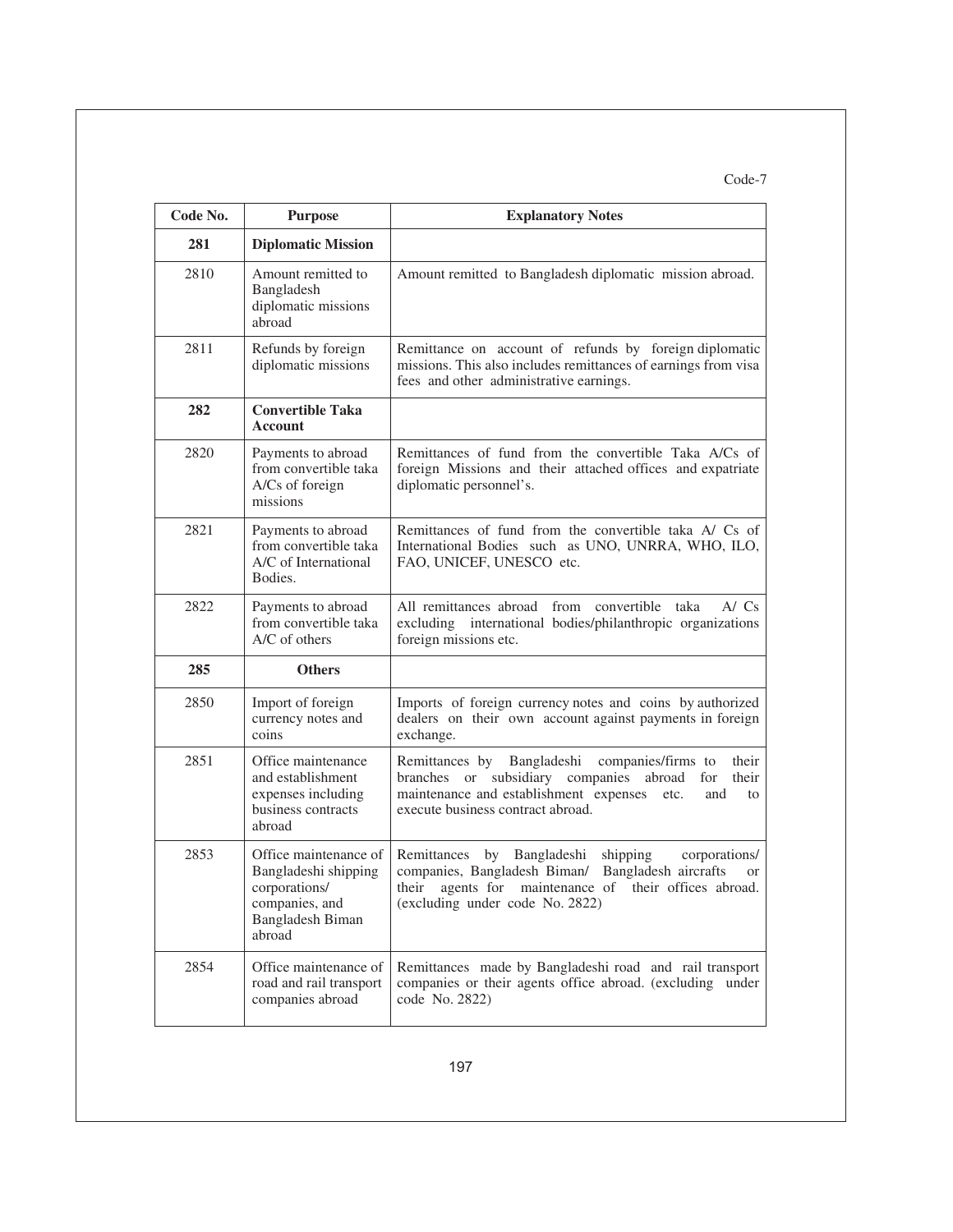| Code No. | <b>Purpose</b>                                                                           | <b>Explanatory Notes</b>                                                                                                                                                                                                                                                                                                                                                                                                                                              |
|----------|------------------------------------------------------------------------------------------|-----------------------------------------------------------------------------------------------------------------------------------------------------------------------------------------------------------------------------------------------------------------------------------------------------------------------------------------------------------------------------------------------------------------------------------------------------------------------|
| 2855     | Miscellaneous<br>payments-Govt                                                           | Other miscellaneous payments from public sector which are<br>not included elsewhere.                                                                                                                                                                                                                                                                                                                                                                                  |
| 29       | <b>Manufaturing</b><br>services on physical<br>inputs owned by<br>others                 | Manufacturing services on physical inputs owned by<br>others covers processing, assembly, labeling, packing, etc.,<br>undertaken by enterprises that do not own the goods<br>concerned. The manufacturing is undertaken by an entity<br>that does not own the goods and that is paid a fee by the<br>owner. In the cases, the ownership of the goods does not<br>change, so no general merchandise transaction is recorded<br>between the processor and the owner.    |
| 291      | <b>Goods for Processing</b><br>(with no change of<br>ownership to the<br>processor)      | Goods for processes that are often undertaken under<br>arrangements for manufacturing services on physical<br>inputs owned by others include oil refining, liquefaction<br>of natural gas, assembly of clothing and electronics,<br><i>(excluding)</i><br>assembly of prefabricated<br>assembly<br>construction, which are included in construction), labeling<br>and packing (excluding those incidental to transport,<br>which are included in transport services). |
| 2910     | Goods for Processing<br>in reporting economy<br>- Goods received for<br>processing (Dr.) | Gross value of goods received for processing from abroad<br>(goods received) in the compiling economy with no change of<br>ownership to the processor.[ Calculation: Invoice value]                                                                                                                                                                                                                                                                                   |
| 2911     | Goods for Processing<br>abroad- Goods<br>returned after<br>processing (Dr.)              | Gross value of goods dispatch after processing from abroad<br>(goods returned after processing) with no change of ownership<br>to the processor. [Calculation: Invoice value with CMT]                                                                                                                                                                                                                                                                                |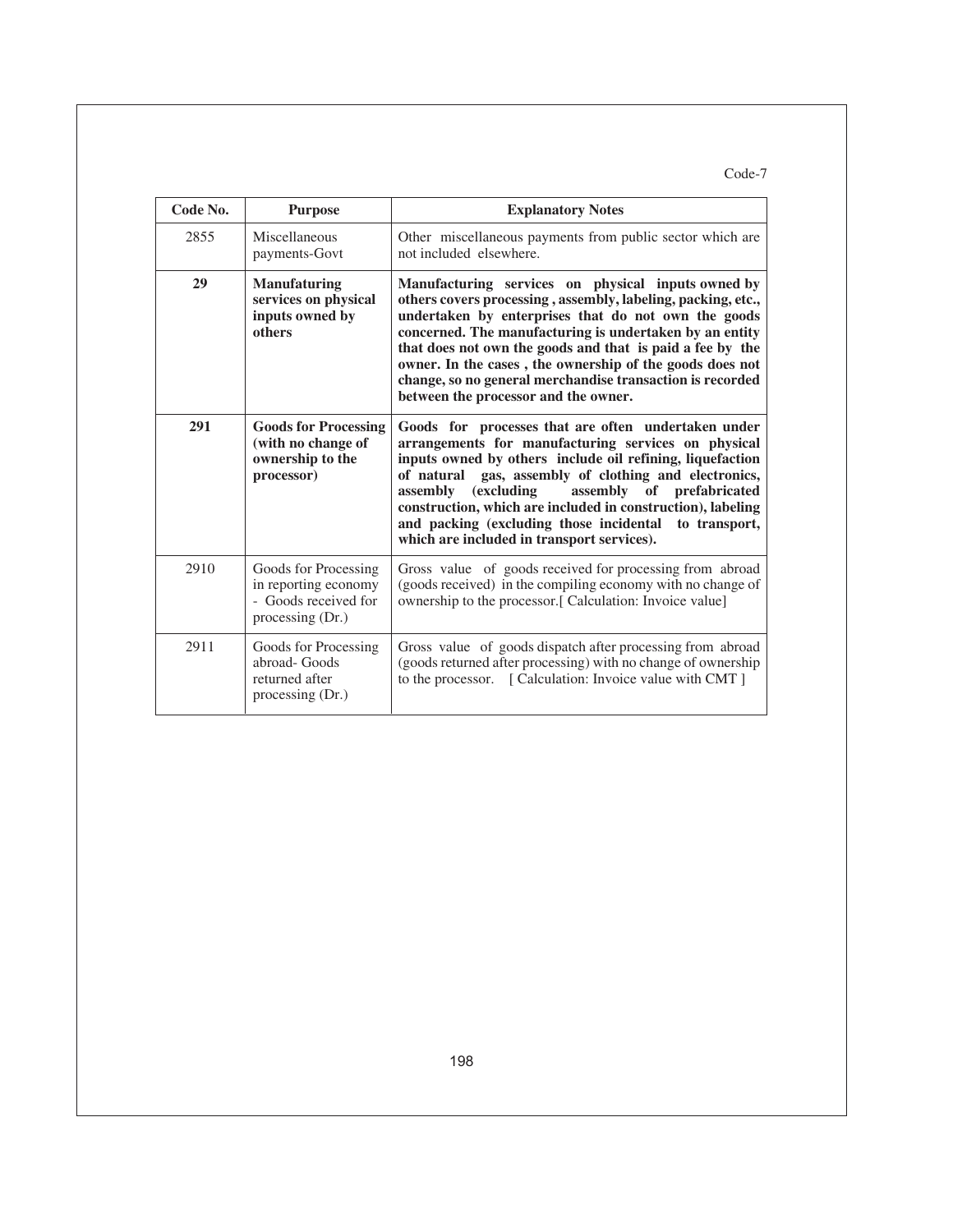## **B. PRIMARY INCOME**

"Primary income" covers those flows between residents and non-residents are classified under two main components: (i) compensation of employees paid to non-resident workers e.g. border, seasonal and sort-term workers and (ii) investment income payable on external financial liabilities including those on direct investment, portfolio investment and other investment and reserve assets. Holding (capital) gains and losses are not income on investment but are part of the value of the investment.

| Code No.         | <b>Purpose</b>                             | <b>Explanatory Notes</b>                                                                                                                                                                                                                                                                                                                                                                                                                                                                                                                              |
|------------------|--------------------------------------------|-------------------------------------------------------------------------------------------------------------------------------------------------------------------------------------------------------------------------------------------------------------------------------------------------------------------------------------------------------------------------------------------------------------------------------------------------------------------------------------------------------------------------------------------------------|
| 3                | <b>COMPENSATION</b><br><b>OF EMPLOYEES</b> | Compensation of employees comprises wages, salaries and<br>other benefits paid to foreign individual. The employees<br>include seasonal and short-term workers and local staff<br>and consulates<br>and local staff of<br>of embassies<br>international organizations.                                                                                                                                                                                                                                                                                |
| 30               |                                            |                                                                                                                                                                                                                                                                                                                                                                                                                                                                                                                                                       |
| 302              | <b>Compensation of</b><br>employees        |                                                                                                                                                                                                                                                                                                                                                                                                                                                                                                                                                       |
| 3020             | Compensation of<br>employees               | Covers wages and salaries in cash or in kind, employers' social<br>contributions and other benefits, incentive bonus and<br>festival bonus out of salaries paid to cross-border employees,<br>seasonal or other short- term workers (less than one year)<br>and local staff of embassies, consulates, military bases, other<br>institutional entities, etc. for work performed by them in<br>another economy. Compensation of employees is recorded<br>gross, before taxes and other expenses incurred in the<br>economy where the work is performed. |
| $\blacktriangle$ | <b>INVESTMENT</b><br><b>INCOME</b>         | Investment income is defined as the income accruing to<br>an investor from the ownership of foreign financial<br>The financial assets are bank deposits, loans<br>assets.<br>extended, bonds, bills, shares in the equity capital of an<br>enterprise and head office claims on branches. It<br>comprises mainly interest, dividends and the remittance of<br>branch profits. Interests include in addition all discounts<br>and commitment charges. Dividends include stock<br>dividends and bonus shares.                                           |
| 40               | <b>Direct Investment</b><br>income         | The two categories under this head-income on equity and<br>income on debt cover income accruing to foreign investors<br>from ownership of direct investment<br>capital<br>in<br>Bangladesh. This capital comprises mainly; (1) the share<br>of the direct investor in the equity capital of an enterprise,<br>(2) the share of the direct investor in the accumulated<br>profits which were not remitted by the enterprises and (3)<br>other net claims of the direct investment enterprises.                                                         |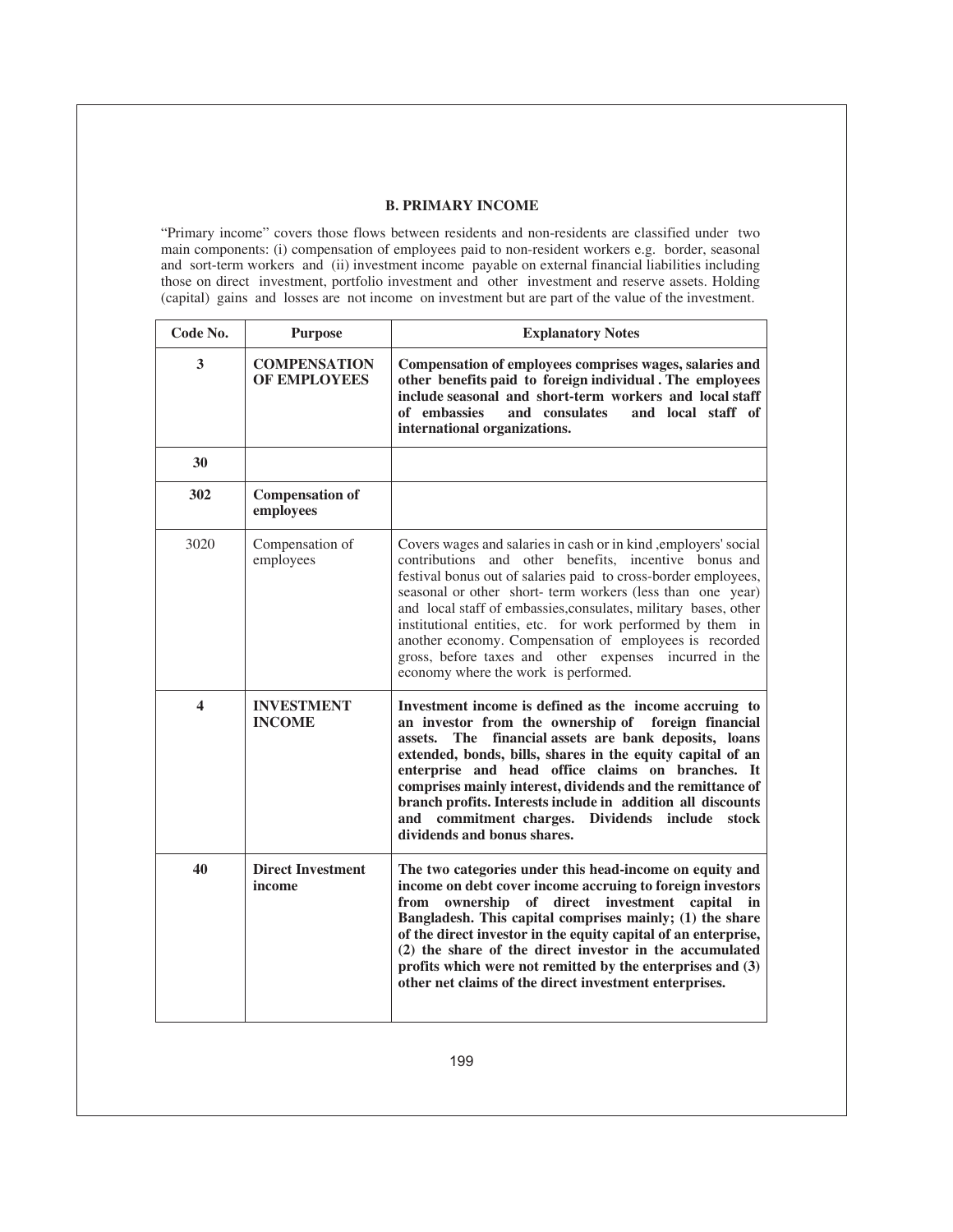| Code No. | <b>Purpose</b>                                                                                                                                                                     | <b>Explanatory Notes</b>                                                                                                                                                                                                                                                                                                                                                                      |
|----------|------------------------------------------------------------------------------------------------------------------------------------------------------------------------------------|-----------------------------------------------------------------------------------------------------------------------------------------------------------------------------------------------------------------------------------------------------------------------------------------------------------------------------------------------------------------------------------------------|
| 401      | Income on equity                                                                                                                                                                   | Dividends are the distributed earnings allocated to the<br>owners of equity for placing funds at the disposal of<br>corporations. In addition to dividends from corporations,<br>distributed income from quasi-corporation( such as<br>distributed branch profits) should be included under this<br>heading.                                                                                  |
| 4010     | Dividend and<br>distributed branch<br>profits of<br>Telecommunications                                                                                                             | Dividends and profit remitted by the Telecommunications<br>companies whether incorporated or unincorporated but<br>operating in Bangladesh.                                                                                                                                                                                                                                                   |
| 4011     | Surplus earnings<br>against sale proceed<br>of Oils, Gas, Mineral<br>and Power companies                                                                                           | Payments made by Oils, Gas, Mineral Corporation/ BPC,<br>Power Development Board and oils, gas and power companie<br>against sale proceed of Oils, Gas, Mineral and Power to<br>foreign oils, gas and power companies as bill or surplus<br>earning.                                                                                                                                          |
| 4012     | Dividend and<br>distributed branch<br>profits of Garments<br>and Textiles                                                                                                          | Dividends and profit remitted by the Garments and<br>Textiles companies whether incorporated or unincorporated<br>but operating in Bangladesh.                                                                                                                                                                                                                                                |
| 4013     | Dividend and<br>distributed branch<br>profits of Banks and<br>insurance companies                                                                                                  | Dividends and profit remitted by the Banks and insurance<br>companies whether incorporated or unincorporated but<br>operating in Bangladesh.                                                                                                                                                                                                                                                  |
| 4014     | Dividend and<br>distributed branch<br>profits of others                                                                                                                            | Dividends and profit remitted by the others companies<br>whether incorporated or unincorporated but operating in<br>Bangladesh.                                                                                                                                                                                                                                                               |
| 403      | <b>Investment</b> income<br>attributable to policy<br>holders, in<br>insurance, pension<br>schemes,<br>standardized<br>guarantee schemes<br>and to investment<br>fund shareholders | Payments on account of investment income attributable to<br>policy<br>holders,<br>in<br>insurance,<br>pension<br>schemes,<br>standardized guarantee schemes and to investment fund<br>shareholders represents returns to policyholders on their<br>claims in insurance and standardized guarantee schemes<br>in the form of technical reserves and income payable on<br>pension entitlements. |
| 4030     | Investment income<br>attributable to policy<br>holders, in insurance,<br>pension schemes,<br>standardized<br>guarantee schemes                                                     | Payments on account of investment income attributable to<br>policy holders, in insurance, pension schemes, standardized<br>guarantee schemes                                                                                                                                                                                                                                                  |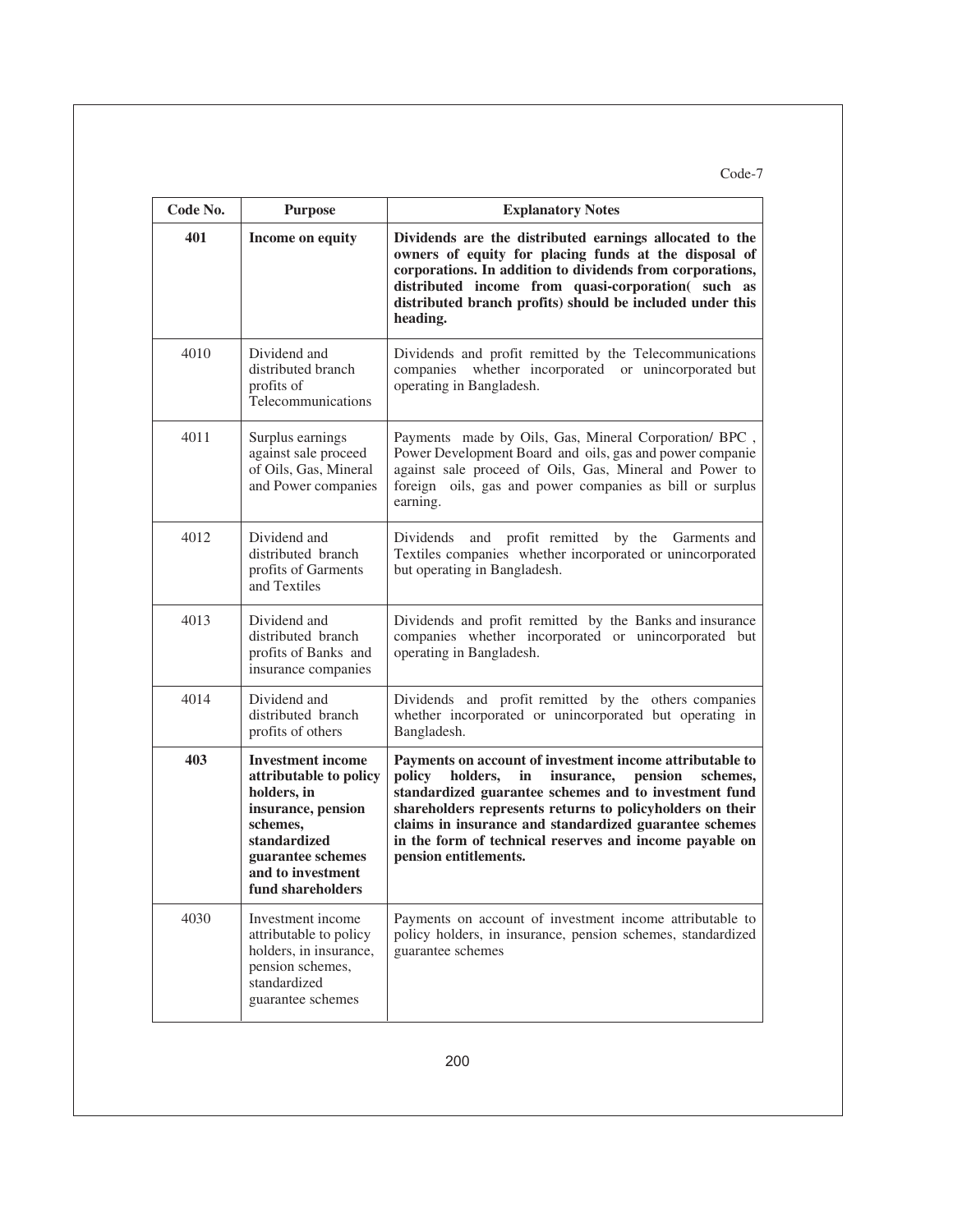| Code No. | <b>Purpose</b>                                                                                | <b>Explanatory Notes</b>                                                                                                                                                                                                                                                                             |
|----------|-----------------------------------------------------------------------------------------------|------------------------------------------------------------------------------------------------------------------------------------------------------------------------------------------------------------------------------------------------------------------------------------------------------|
| 4031     | Investment income<br>attributable to<br>investment fund<br>shareholders                       | Payments on account of investment income attributable to<br>investment fund shareholders                                                                                                                                                                                                             |
| 404      | <b>Income on Debt</b><br>(Interest)                                                           |                                                                                                                                                                                                                                                                                                      |
| 4040     | Interest (Direct<br>investor on direct<br>investment<br>enterprises)                          | Income on debt includes interest payment on loans suppliers<br>provided by foreign<br>direct investors and<br>credit<br>etc.<br>affiliates/associates operating abroad.                                                                                                                              |
| 41       | <b>Portfolio investment</b>                                                                   | This category comprises income flows between residents<br>and non-residents sub-divided into income on equity<br>(dividend) and income on debt (interest) derived from<br>holdings of equity securities (shares), bonds, notes and money<br>market instruments and associated financial derivatives. |
| 411      | Income on equity<br>dividends (excluding<br>investment fund<br>shares)                        |                                                                                                                                                                                                                                                                                                      |
| 4110     | General government                                                                            | Dividend<br>equity<br>securities paid<br>by Bangladesh<br>on<br>government to foreign investors.                                                                                                                                                                                                     |
| 4111     | Deposit taking<br>corporations (only<br>scheduled banks)<br>except central bank               | Dividends on equity securities paid by Deposit taking<br>corporations except central bank (only scheduled banks) to<br>foreign investors.                                                                                                                                                            |
| 4112     | Other sectors :<br>financial corporations                                                     | Dividends on equity securities paid by financial corporations<br>to foreign investors.                                                                                                                                                                                                               |
| 4113     | Other sectors : non-<br>financial corporations                                                | Dividends on equity securities paid by non-financial<br>corporations to foreign investors.                                                                                                                                                                                                           |
| 412      | <b>Investment income</b><br>attributable to<br>investment fund<br>shareholders<br>(Dividends) |                                                                                                                                                                                                                                                                                                      |
| 4120     | General government                                                                            | Dividends<br>investment fund shareholders<br>on<br>paid<br>by<br>Bangladesh government enterprises to foreign investors.                                                                                                                                                                             |
| 4121     | Deposit taking<br>corporations (only<br>scheduled banks)<br>except central bank               | Dividends on investment fund shareholders paid by<br>Bangladeshi Deposit taking corporations except central bank<br>(only scheduled banks) to foreign investors                                                                                                                                      |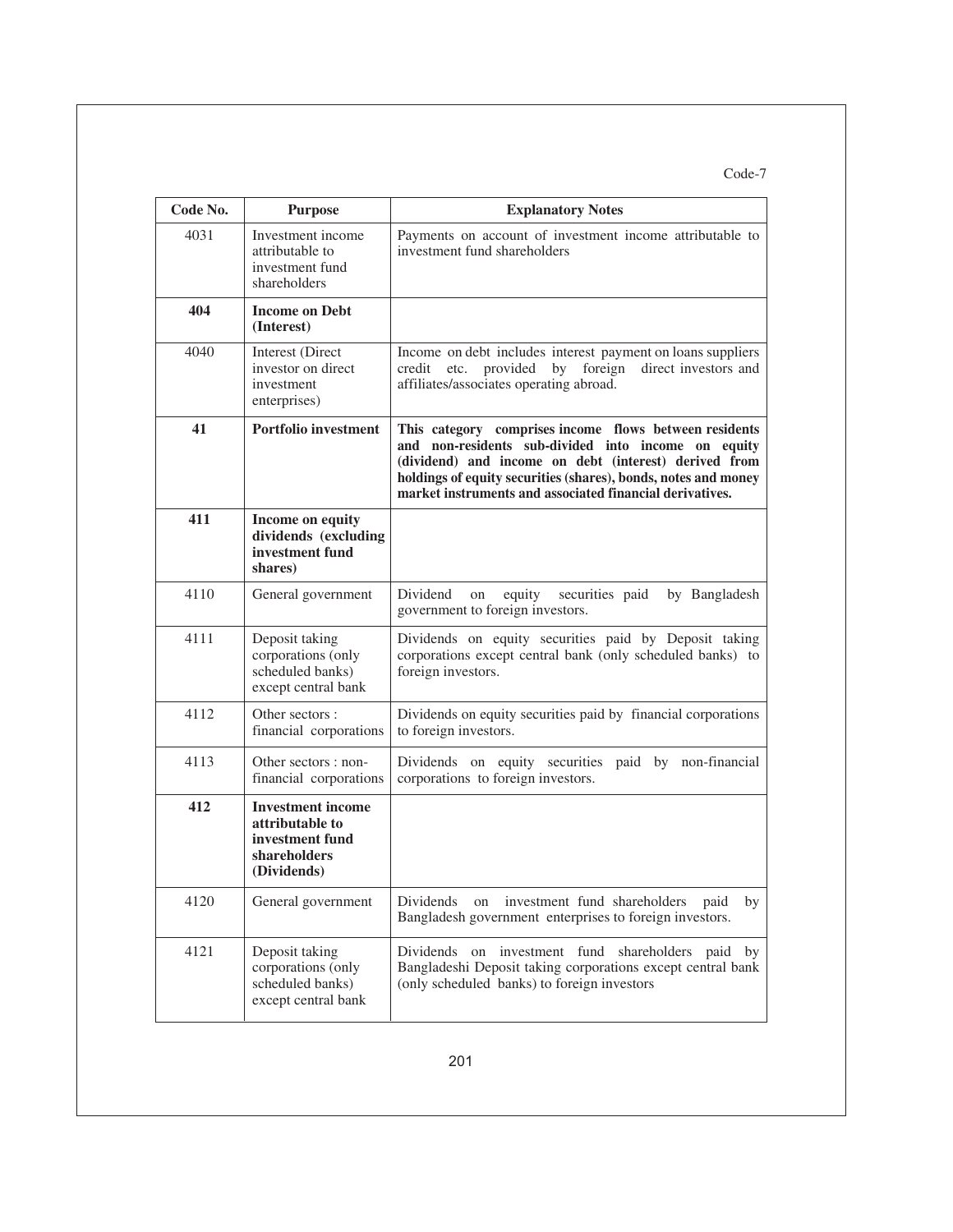| Code No. | <b>Purpose</b>                                                                  | <b>Explanatory Notes</b>                                                                                                                                                                                                                                                                                                                                     |
|----------|---------------------------------------------------------------------------------|--------------------------------------------------------------------------------------------------------------------------------------------------------------------------------------------------------------------------------------------------------------------------------------------------------------------------------------------------------------|
| 4122     | Other sectors :<br>financial corporations                                       | Dividends on investment fund shareholders paid by Other<br>sectors financial corporations to foreign investors.                                                                                                                                                                                                                                              |
| 4123     | Other sectors : non-<br>financial corporations                                  | Dividends on investment fund shareholders paid by Other<br>sectors: non-financial corporations to foreign investors.                                                                                                                                                                                                                                         |
| 414      | <b>Income on Debt</b><br>(interest)-Short term                                  |                                                                                                                                                                                                                                                                                                                                                              |
| 4140     | General government                                                              | Payments of interest on short-term bonds, debentures and<br>notes by the government and government owned enterprises<br>to the foreign investors.                                                                                                                                                                                                            |
| 4141     | Deposit taking<br>corporations (bnly<br>schedule banks)<br>except central bank  | Payments of interest on short-term bonds, debentures and<br>notes by Bangladeshi deposit taking corporations except<br>central bank (only scheduled banks) to the foreign investors.                                                                                                                                                                         |
| 4142     | Other sectors:<br>financial corporations                                        | Payments of interest on short-term bonds, debentures and<br>notes by other sectors financial corporations to the foreign<br>investors.                                                                                                                                                                                                                       |
| 4143     | Other sectors : non-<br>financial corporations                                  | Payments of interest on short-term bonds, debentures and<br>by other sectors:non-financial corporations to<br>notes<br>the<br>foreign investors.                                                                                                                                                                                                             |
| 415      | <b>Income on Debt</b><br>(interest) - Long<br>term                              |                                                                                                                                                                                                                                                                                                                                                              |
| 4150     | General government                                                              | Payments of interest on long-term bonds, debentures and<br>notes by the government and government owned enterprises<br>to the foreign investors.                                                                                                                                                                                                             |
| 4151     | Deposit taking<br>corporations (only<br>scheduled banks)<br>except central bank | Payments of interest on long-term bonds, debentures and<br>notes by Bangladeshi deposit taking corporations except<br>central bank (only scheduled banks) s to the foreign investors.                                                                                                                                                                        |
| 4152     | Other sectors:<br>financial corporations                                        | Payments of interest on long-term bonds, debentures and<br>notes by other sectors: financial corporations to the foreign<br>investors.                                                                                                                                                                                                                       |
| 4153     | Other sectors : non-<br>financial corporations                                  | Payments of interest on long-term bonds, debentures and<br>notes by other sectors: non-financial corporations to the<br>foreign investors.                                                                                                                                                                                                                   |
| 42       | <b>Other Investment</b><br><b>Income</b>                                        | Other investment income covers payments of interest<br>(excluding discount) on all other resident liabilities<br>(excluding direct and portfolio investment liabilities) to the<br>non-residents. Interest on liabilities comprises that on<br>long and short term loans, on deposits and on other<br>commercial and financial liabilities to non-residents. |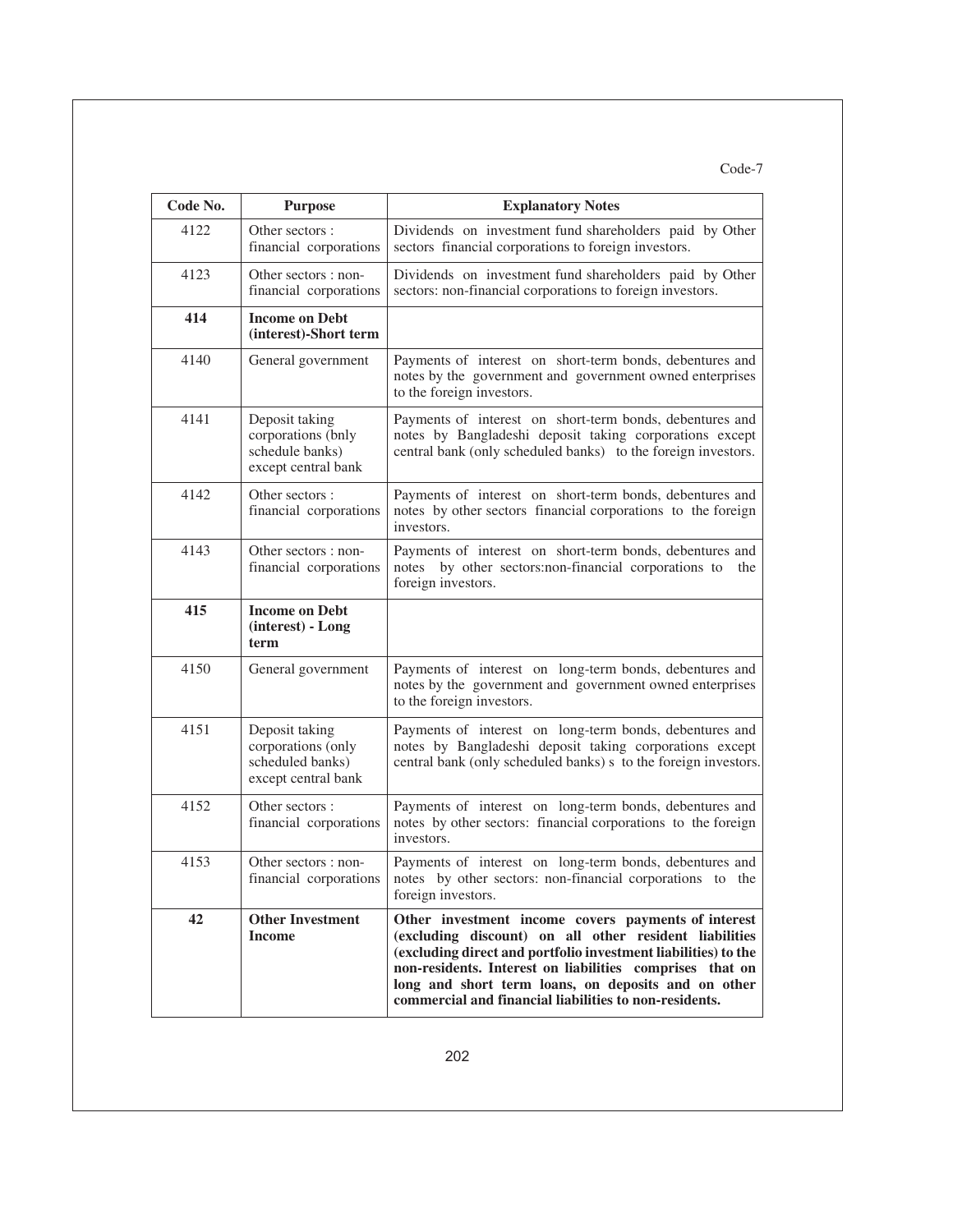| Code No. | <b>Purpose</b>                                                                  | <b>Explanatory Notes</b>                                                                                                                                                                                                                                                                                                                                  |
|----------|---------------------------------------------------------------------------------|-----------------------------------------------------------------------------------------------------------------------------------------------------------------------------------------------------------------------------------------------------------------------------------------------------------------------------------------------------------|
| 420      | <b>Other Investment</b><br><b>Income</b> (Interest)<br>-Short Term              |                                                                                                                                                                                                                                                                                                                                                           |
| 4201     | General government                                                              | This covers payments of interest (including discount) accrued<br>on short-term loans, on deposits and on other commercial and<br>financial liabilities by the government and government<br>controlled enterprises to non-residents abroad.                                                                                                                |
| 4202     | Deposit taking<br>corporations (only<br>scheduled banks)<br>except central bank | This covers payments of interest (including discount) by<br>deposit taking corporations except central bank (only<br>scheduled banks) of Bangladesh to non-residents abroad on<br>account of short-term loans, Nostra investment/placement<br>interest, back to back L/C interest, on deposits, and on other<br>commercial and financial liabilities etc. |
| 4203     | Other sectors :<br>financial corporations                                       | Interest paid to non-resident on short-term loans, on deposits,<br>late repayment of loan interest, deferred payment interest,<br>and on other commercial and financial liabilities by financial<br>corporations and individuals. Including late repayment of loan<br>interest.                                                                           |
| 4204     | Other sectors : non-<br>financial corporations                                  | Interest paid to non-resident on short-term loans, on deposits,<br>late repayment of loan interest, deferred payment interest,<br>and on other commercial and financial liabilities by other<br>sectors : non-financial corporations and<br>individuals.<br>Including late repayment of loan interest.                                                    |
| 421      | <b>Other Investment</b><br>Income (interest)-<br><b>Long Term</b>               |                                                                                                                                                                                                                                                                                                                                                           |
| 4210     | General government                                                              | This covers payments of interest (including discount) accrued<br>on long-term loans, on deposits and on other commercial<br>financial liabilities by<br>the<br>and<br>government<br>and<br>government controlled enterprises to non-residents abroad.                                                                                                     |
| 4211     | Deposit taking<br>corporations (only<br>scheduled banks)<br>except central bank | This covers payments of interest (including discount) by<br>deposit taking corporations except central bank (only<br>scheduled banks) of Bangladesh to non-residents abroad on<br>account of long-term<br>loans, on deposits, and on other<br>commercial and financial liabilities etc.                                                                   |
| 4212     | Other sectors :<br>financial corporations                                       | Interest paid to non-resident on long-term loans, on deposits,<br>late repayment of loan interest, deferred payment interest,<br>commercial and financial liabilities by<br>and<br>on other<br>individuals.<br>financial corporations and<br>Including late<br>repayment of loan interest.                                                                |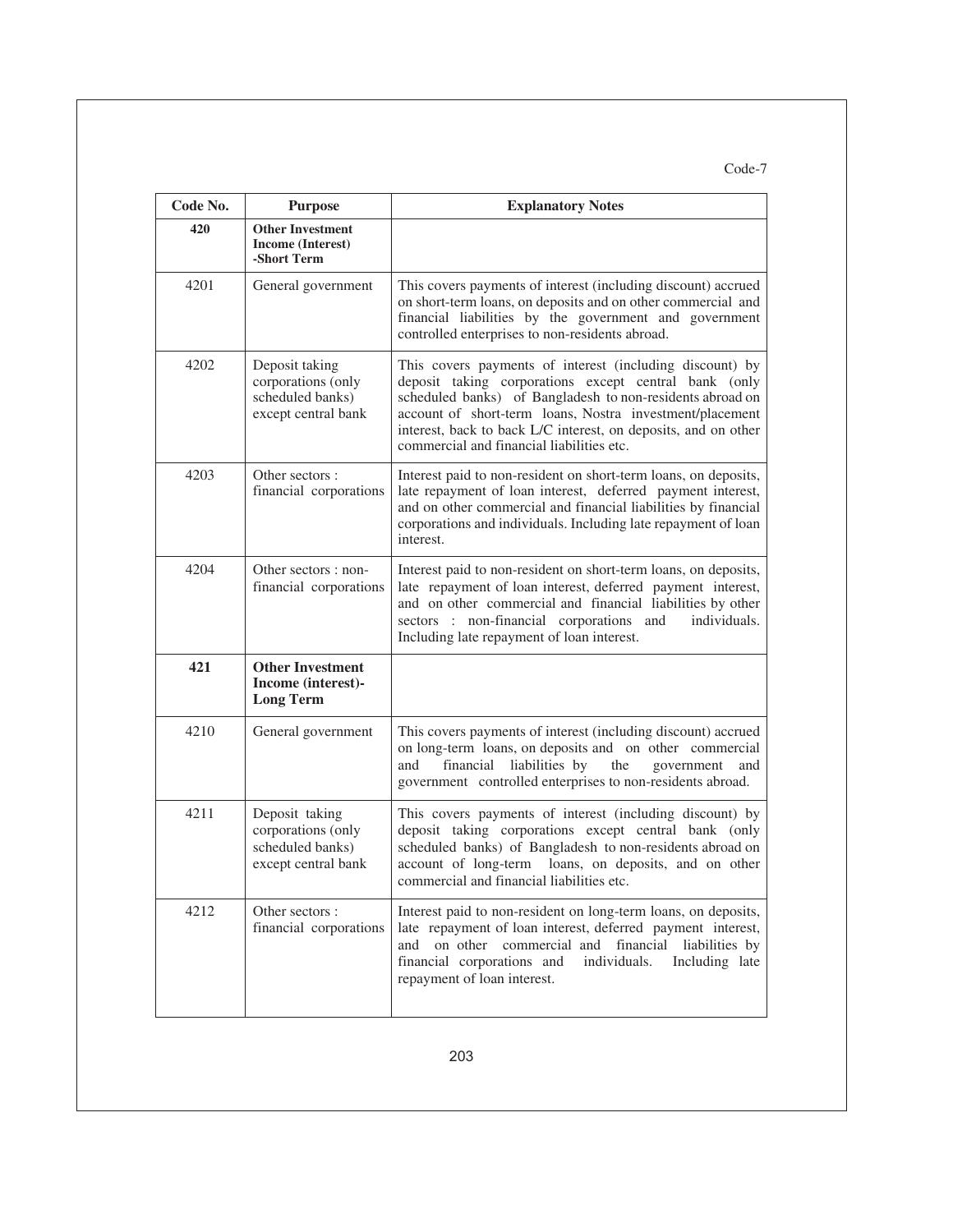| Code No. | <b>Purpose</b>                                                                                                                    | <b>Explanatory Notes</b>                                                                                                                                                                                                                                                                                                                                                                                                                                                                                                                          |
|----------|-----------------------------------------------------------------------------------------------------------------------------------|---------------------------------------------------------------------------------------------------------------------------------------------------------------------------------------------------------------------------------------------------------------------------------------------------------------------------------------------------------------------------------------------------------------------------------------------------------------------------------------------------------------------------------------------------|
| 4213     | Other sectors : non-<br>financial corporations                                                                                    | Interest paid to non-resident on long-term loans, on deposits,<br>late repayment of loan interest, deferred payment interest,<br>and on other commercial and financial liabilities by<br>non-financial corporations and individuals. Including late<br>repayment of loan interest.                                                                                                                                                                                                                                                                |
| 422      | <b>Investment income</b><br>(others)                                                                                              |                                                                                                                                                                                                                                                                                                                                                                                                                                                                                                                                                   |
| 4220     | Investment income<br>attributable to policy<br>holders, in insurance,<br>pension schemes and<br>standardized<br>guarantee schemes | Payments on account of investment income attributable to<br>policy holders, in insurance,<br>pension schemes<br>and<br>standardized guarantee schemes                                                                                                                                                                                                                                                                                                                                                                                             |
| 423      | <b>Other Investment</b><br><b>Income</b><br>(Withdrwals)                                                                          |                                                                                                                                                                                                                                                                                                                                                                                                                                                                                                                                                   |
| 4230     | Withdrawals from<br>income of<br>quasi-corporations                                                                               | Payments on account of withdrwals from income of<br>quasi-corporations                                                                                                                                                                                                                                                                                                                                                                                                                                                                            |
| 43       | <b>Other Primary</b><br><b>Income</b>                                                                                             |                                                                                                                                                                                                                                                                                                                                                                                                                                                                                                                                                   |
| 431      | Other primary<br>income                                                                                                           |                                                                                                                                                                                                                                                                                                                                                                                                                                                                                                                                                   |
| 4310     | Rent                                                                                                                              | Rent covers income payable for putting natural resources<br>at the disposal of another institutional unit. Examples :<br>a) Rents payable for the use of land, extracting mineral<br>deposits and other subsoil assets, as well as for fishing,<br>forestry and grazing right.<br>b) Payments for the combined use of residential buildings<br>and land on<br>which the buildings<br>are situated are<br>classified as payments for housing services.<br>c) Payments by government of rent on land without building (<br>e.g. for military bases) |
| 4311     | Taxes on products<br>and production                                                                                               | a) Taxes on products, which are payable per unit of a good or<br>services. Example include value added tax, import duties,<br>export taxes, and excise; and<br>b) Other taxes on production. Example include payroll<br>taxes, recurrent taxes on buildings and land, and business<br>licenses.                                                                                                                                                                                                                                                   |
| 4312     | Subsidy                                                                                                                           | Payments on account of subsidies                                                                                                                                                                                                                                                                                                                                                                                                                                                                                                                  |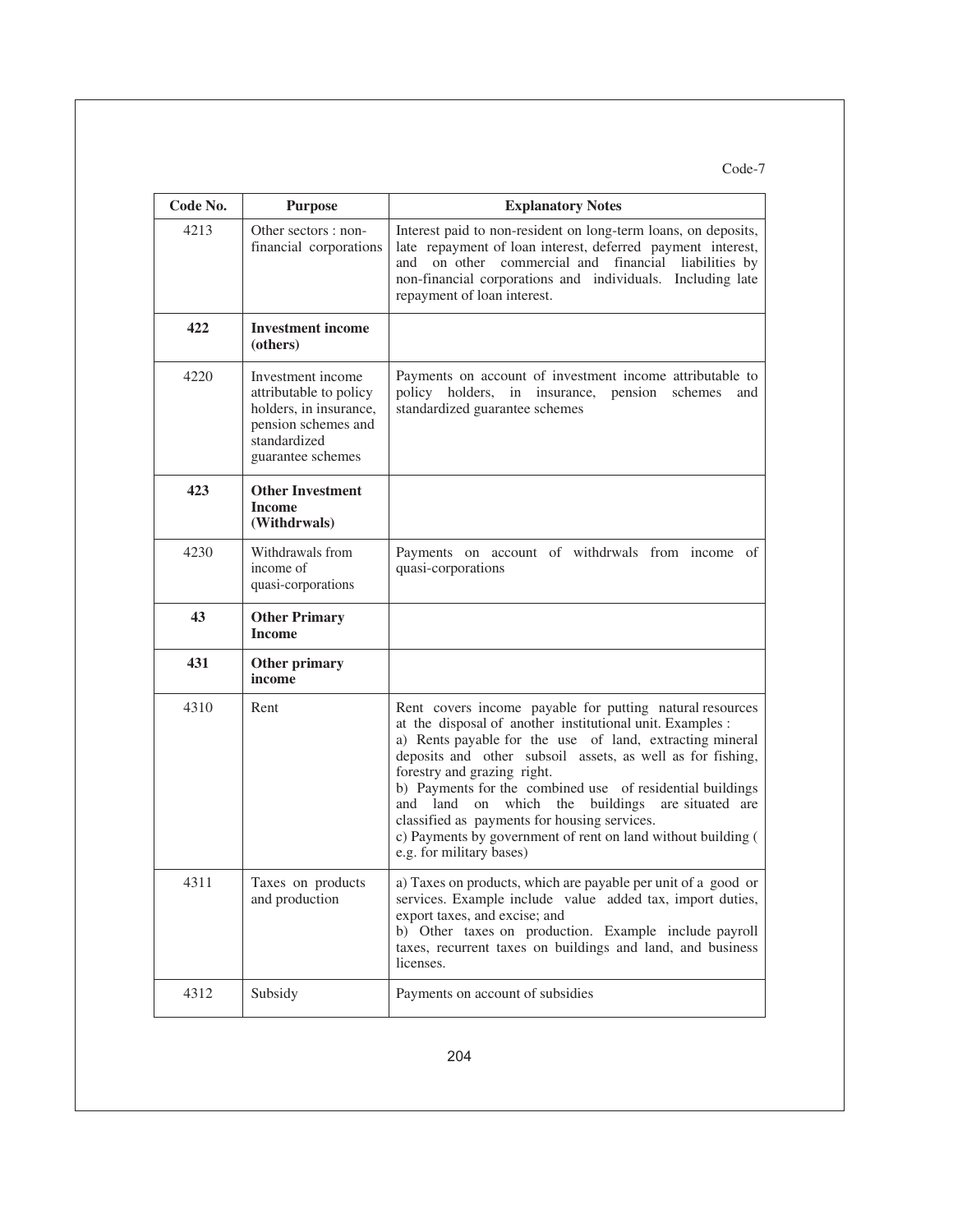### **C. SECONDARY INCOME**

**The secondary income account shows current transfers between residents and nonresidents** 

| Code No. | <b>Purpose</b>                     | <b>Explanatory Notes</b>                                                                                                                                                                                                                                                                                                                                                                                                                                                                                                                                                                                                                                                                    |
|----------|------------------------------------|---------------------------------------------------------------------------------------------------------------------------------------------------------------------------------------------------------------------------------------------------------------------------------------------------------------------------------------------------------------------------------------------------------------------------------------------------------------------------------------------------------------------------------------------------------------------------------------------------------------------------------------------------------------------------------------------|
| 5        | <b>CURRENT</b><br><b>TRANSFER</b>  | Current transfers constitute a component of current<br>account while capital transfers are the component of<br>account. Current transfers consist<br>of<br>capital<br>all<br>transfers that directly affect the level of disposable income<br>and influence the consumption of goods and services of an<br>economy, i.e. they reduce the income and consumption<br>possibilities of donors and increase the income<br>and<br>consumption possibilities of the recipient.<br><b>Current</b><br>transfers are classified into two sectoral components:(a)<br>general government and(b) other sector.                                                                                          |
| 50       | <b>General government</b>          | This covers current transfer in cash or in kind made by the<br>resident government to the non-resident government and<br>international organizations. Cash transfer made by<br>Bangladesh government which are intended to finance<br>current expenditure by the recipient government, and<br>gifts of food, clothing, other consumer goods, medical<br>supplies etc. associated with relief efforts in the wake of<br>famine, earthquakes, other natural disasters, wars or<br>with other actions (administrative costs directly associated<br>with aid are included). gifts of military equipments i.e.<br>weapons and equipments which by convention are not<br>treated as fixed assets. |
| 501      | <b>Grants</b>                      |                                                                                                                                                                                                                                                                                                                                                                                                                                                                                                                                                                                                                                                                                             |
| 5010     | Grants/Donation in<br>cash or kind | Remittances made by Bangladesh government in the form of<br>gifts, aid, grants etc. in cash or kind. Including emergency aid<br>after natural disasters; which transfers in cash or kind                                                                                                                                                                                                                                                                                                                                                                                                                                                                                                    |
| 5011     | Foreign taxes and<br>duties        | Foreign taxes and duties paid by government official sector.                                                                                                                                                                                                                                                                                                                                                                                                                                                                                                                                                                                                                                |
| 502      | <b>Technical Assistance</b>        |                                                                                                                                                                                                                                                                                                                                                                                                                                                                                                                                                                                                                                                                                             |
| 5020     | Technical assistance               | This item covers grants for on the job training given to<br>non-resident individuals to finance their training costs in<br>Bangladesh or abroad.                                                                                                                                                                                                                                                                                                                                                                                                                                                                                                                                            |
| 5021     | Scholarship                        | This item covers scholarships given to non-resident<br>individuals to finance their education in our economy or<br>abroad.                                                                                                                                                                                                                                                                                                                                                                                                                                                                                                                                                                  |
| 503      | <b>Other Grants</b>                |                                                                                                                                                                                                                                                                                                                                                                                                                                                                                                                                                                                                                                                                                             |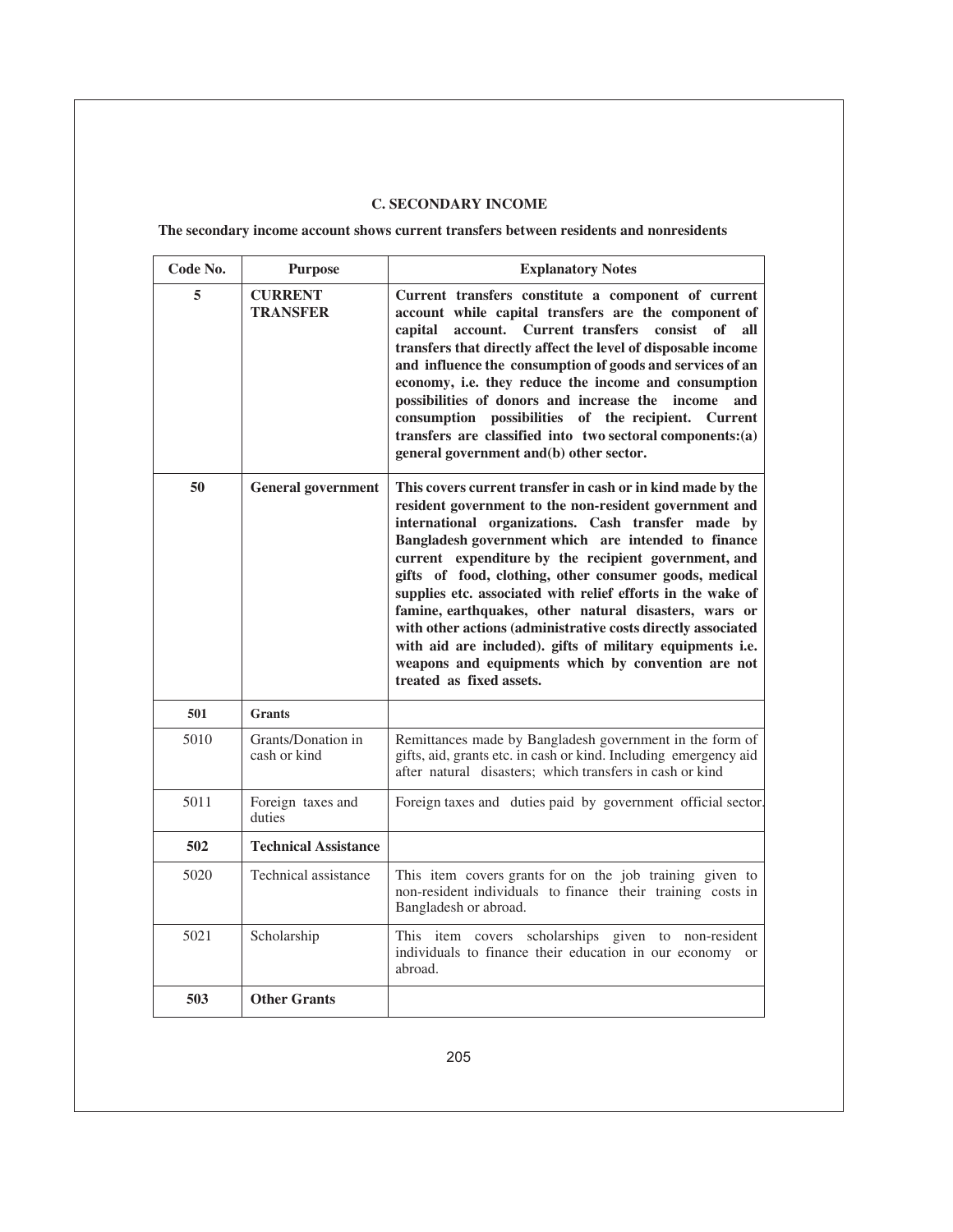| Code No. | <b>Purpose</b>                                                                                                                                                 | <b>Explanatory Notes</b>                                                                                                                                                                                                                                                                                                                                                                                                                                                                                                                                                                                                                                                                                                          |
|----------|----------------------------------------------------------------------------------------------------------------------------------------------------------------|-----------------------------------------------------------------------------------------------------------------------------------------------------------------------------------------------------------------------------------------------------------------------------------------------------------------------------------------------------------------------------------------------------------------------------------------------------------------------------------------------------------------------------------------------------------------------------------------------------------------------------------------------------------------------------------------------------------------------------------|
| 5030     | Other taxes and duties                                                                                                                                         | This item covers income, wealth etc. taxes paid by<br>Bangladeshi or their authorities to the Foreign government. It<br>also includes payments by the government or individuals to<br>the Foreign government for such items as fines or penalties on<br>the late payment of taxes are included in the amount of<br>associated taxes., tourist landing fees, fees for fishing rights,<br>and tickets sold by government sponsored lotteries. This item<br>includes transfers abroad by the government on account of<br>refunds on taxes, membership fees to non-governmental<br>grants<br>non-governmental<br>organizations,<br>to<br>entities.<br>non-contractual pensions and prize won from government-<br>sponsored lotteries. |
| 5031     | Subscription to<br>international<br>organizations                                                                                                              | This includes regular contribution as membership fees by<br>the government to the international organizations as a matter<br>of policy.                                                                                                                                                                                                                                                                                                                                                                                                                                                                                                                                                                                           |
| 5033     | Grants refund                                                                                                                                                  | This item includes transfers abroad by the government on<br>account of grants refund.                                                                                                                                                                                                                                                                                                                                                                                                                                                                                                                                                                                                                                             |
| 5034     | Social contributions                                                                                                                                           | Payments on accounts of actual and imputed contributions<br>made by households to social insurance schemes to make<br>provision for social benefits to be paid                                                                                                                                                                                                                                                                                                                                                                                                                                                                                                                                                                    |
| 5035     | Social benefits                                                                                                                                                | Payments on account of social security and pension schemes                                                                                                                                                                                                                                                                                                                                                                                                                                                                                                                                                                                                                                                                        |
| 5036     | Current international<br>cooperation                                                                                                                           | Payments on account of current transfers in cash or in kind<br>between government and other international organisations                                                                                                                                                                                                                                                                                                                                                                                                                                                                                                                                                                                                           |
| 5037     | Current transfers -<br>Nonprofit Institution<br>Serving Households<br>(NPISH <sub>s</sub> )                                                                    | Transfers paid by resident Nonprofit Institution Serving<br>Households (NPISHs) to non-resident institutional units in the<br>form of membership dues, subcriptions, donations and so forth<br>whether made on regular or occassional basis                                                                                                                                                                                                                                                                                                                                                                                                                                                                                       |
| 5038     | Miscellaneous current<br>transfers                                                                                                                             | Payments on account of miscellanous transfers n.i.e.                                                                                                                                                                                                                                                                                                                                                                                                                                                                                                                                                                                                                                                                              |
| 51       | <b>Financial</b><br>corporations,<br>non-financial<br>corporations,<br>households and<br><b>Nonprofit Institution</b><br><b>Serving Households</b><br>(NPISHs) | Current transfers between other sectors of an economy<br>and non-residents comprises those between individuals,<br>between non-government institutions or organizations (or<br>between the two groups) or between foreign governmental<br>institutions and resident individuals or non-governmental<br>institutions. Other current transfers in cash or in kind<br>between resident and non-resident entities include those<br>for distribution to relieve hardships caused by famines,<br>other natural disasters, war etc,. such as, food, clothing,<br>other consumer goods, medical supplies etc. and regular<br>contribution to<br>charitable, religious, scientific and<br>cultural organizations.                          |
| 511      | <b>Personal Transfers</b>                                                                                                                                      |                                                                                                                                                                                                                                                                                                                                                                                                                                                                                                                                                                                                                                                                                                                                   |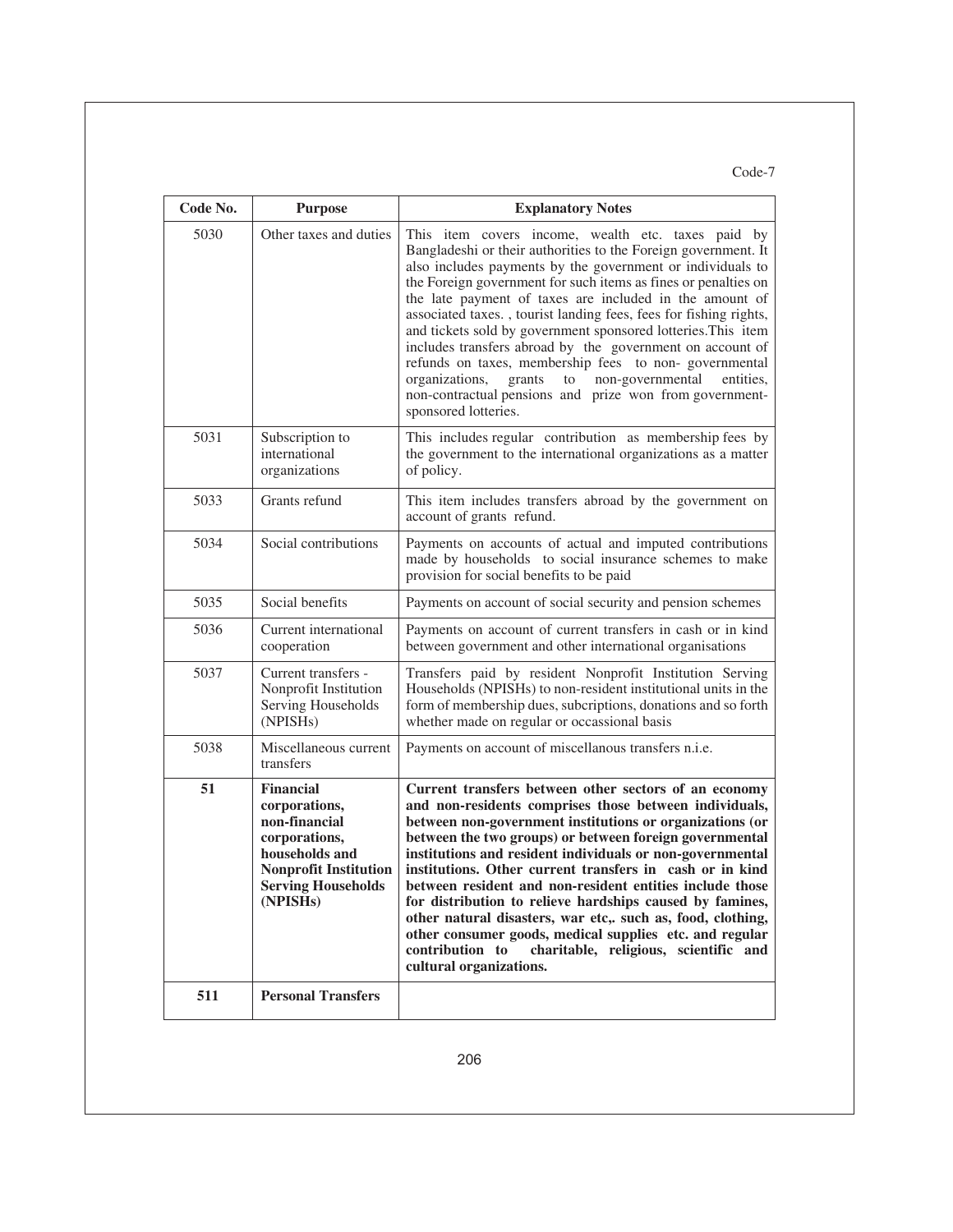| Code No. | <b>Purpose</b>                                            | <b>Explanatory Notes</b>                                                                                                                                                                                                                                                                                                                                                                                                                                                                                                                                                                                                                                                                                                                                                                                                                                                |
|----------|-----------------------------------------------------------|-------------------------------------------------------------------------------------------------------------------------------------------------------------------------------------------------------------------------------------------------------------------------------------------------------------------------------------------------------------------------------------------------------------------------------------------------------------------------------------------------------------------------------------------------------------------------------------------------------------------------------------------------------------------------------------------------------------------------------------------------------------------------------------------------------------------------------------------------------------------------|
| 5110     | Workers' remittances                                      | Remittances to abroad by foreign nationals working or<br>of their salaries/benifits under<br>residing in Bangladesh<br>monthly permits<br>special<br>authorizations for<br><b>or</b><br>maintenance of their families abroad including leave<br>salaries of foreign nationals.                                                                                                                                                                                                                                                                                                                                                                                                                                                                                                                                                                                          |
| 5111     | Other personal<br>transfers                               | Remittances to abroad by foreign nationals working or<br>residing in Bangladesh of their genuine savings out of<br>salaries/ benifits clearly stated in the employment contracts<br>duly approved by the Board of Investment (BOI), the<br>retirement benifits such as pensions, provident fund, gratuity<br>etc. Also payments of salaries of foreign crew, Diplomatic<br>other employees of foreign national. (And<br>persons and<br>excluding sale proceeds of real assets such as household<br>articles, real estates and other real assets which are reported in<br>Migrants' transfers under code 6110)                                                                                                                                                                                                                                                           |
| 512      | <b>Other Transfers</b>                                    |                                                                                                                                                                                                                                                                                                                                                                                                                                                                                                                                                                                                                                                                                                                                                                                                                                                                         |
| 5120     | Emigrants                                                 | Remittances allowed to Bangladeshi Emigrants                                                                                                                                                                                                                                                                                                                                                                                                                                                                                                                                                                                                                                                                                                                                                                                                                            |
| 5121     | Private grants and<br>donations                           | Remittances made by individuals and private organizations for<br>religious and philanthropic works, including<br>grants and<br>donations for natural disasters and personal gift.                                                                                                                                                                                                                                                                                                                                                                                                                                                                                                                                                                                                                                                                                       |
| 5122     | Subscriptions,<br>membership fees                         | Payments on account of subscriptions to market nonprofit<br>organizations serving businesses, such as chambers of<br>commerce or trade associations, etc. and membership fees<br>such as annual or other regular contributions, FDA renewal<br>charge paid to non-profit organizations etc. to abroad by<br>Bangladeshi national.                                                                                                                                                                                                                                                                                                                                                                                                                                                                                                                                       |
| 5123     | Other private<br>miscellaneous current<br>transfer n.i.e. | Payments on account of;<br>a) Ticket bought by and the prizes given by non-government<br>lotteries or gambling (excluding services charge of lotteries<br>which are reported in other personal,<br>and gambling,<br>cultural,<br>recreational services) by Bangladeshi<br>and<br>nationals.<br>b) Refunds on<br>taxes, non contractual pension etc. and<br>compensation such as injury to persons, damage to property,<br>or other losses that are not covered by insurance polices.<br>c) Compensation for extensive damages such<br>oil<br>as<br>spillages<br>of pharmaceutical products.<br><b>or</b><br>side<br>effects<br>Fines and penalties imposed on institutional units by courts<br>of law or other<br>government bodies are treated as<br>miscellaneous current transfer.<br>d) Any fees or charges to published in foreign journals and<br>newspapers etc. |
| 5124     | Technical assistance                                      | Payments on account of grants of technical assistance given<br>to foreign government/international bodies by resident<br>non-governmental entities / individuals.                                                                                                                                                                                                                                                                                                                                                                                                                                                                                                                                                                                                                                                                                                       |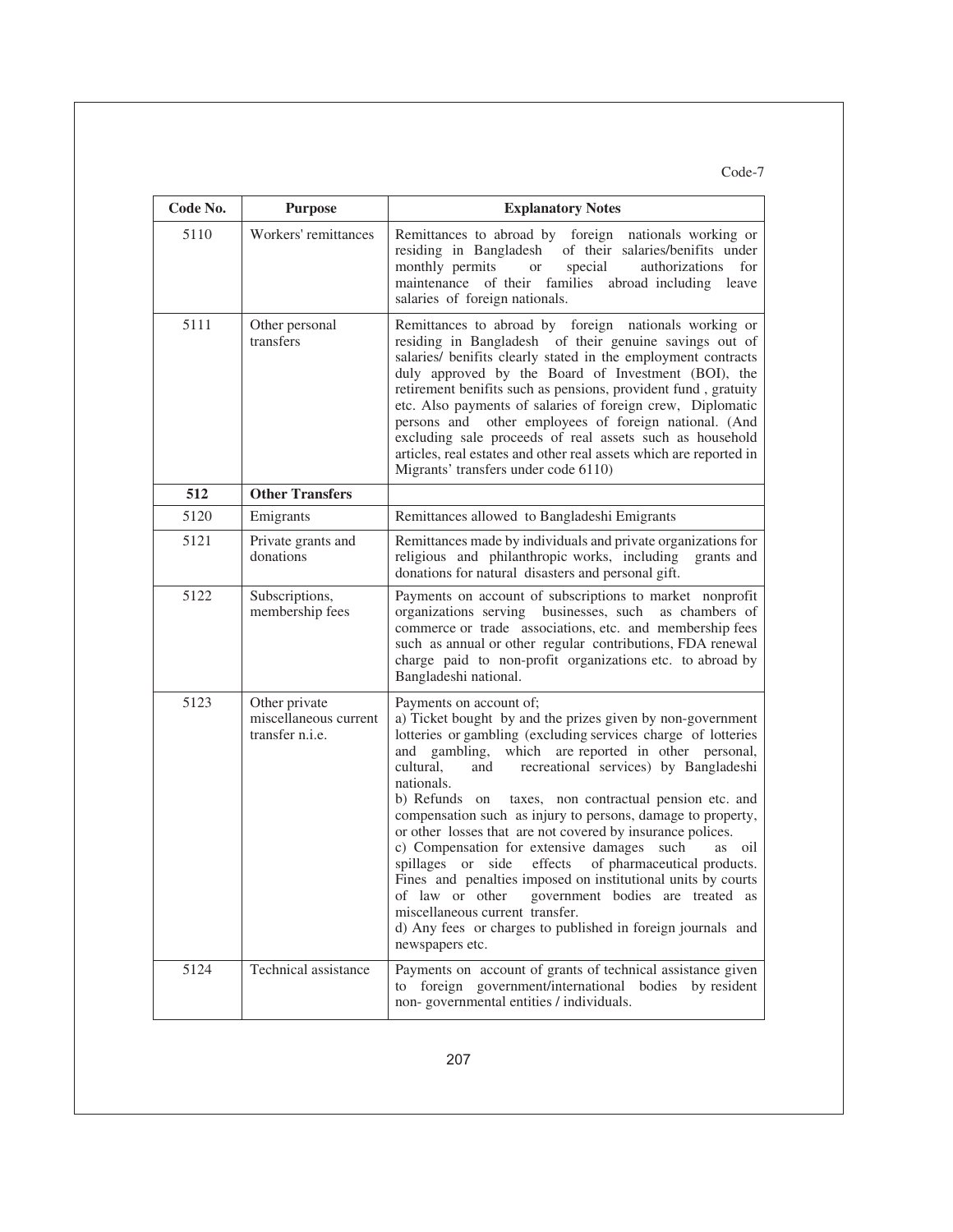| Code No. | <b>Purpose</b>                                                                 | <b>Explanatory Notes</b>                                                                                                                                                                                                                    |
|----------|--------------------------------------------------------------------------------|---------------------------------------------------------------------------------------------------------------------------------------------------------------------------------------------------------------------------------------------|
| 5125     | Scholarship                                                                    | Payments on account of scholarships awarded to foreign<br>government/international<br>bodies<br>by<br>resident<br>non-<br>governmental entities/individual.                                                                                 |
| 5126     | Reversal of entry                                                              | Reversal of entry such as cancellation of remittances etc.                                                                                                                                                                                  |
| 5127     | Back to back currency<br>transactions                                          | Issue of travelers' cheques and foreign currency notes to the<br>foreigners in lieu of cheques and bank drafts denominated in<br>foreign currency purchased from foreigners.                                                                |
| 5128     | Current taxes on<br>income and wealth<br>etc.                                  | Taxes levied on the income paid by Bangladeshi workers from<br>the provision of their labor or financial assets                                                                                                                             |
| 5129     | Social contributions                                                           | Payments on accounts of actual and imputed contributions<br>made by households to social insurance schemes to make<br>provision for social benefits to be paid                                                                              |
| 5130     | Social benefits                                                                | Payments on account of social security and pension schemes                                                                                                                                                                                  |
| 5131     | Current international<br>cooperation                                           | Payments on account of current transfers in cash or in kind<br>between government and other international organisations                                                                                                                     |
| 5132     | Non-life insurance<br>premiums                                                 | Payments of on account of non-life insurance excluding<br>service charges                                                                                                                                                                   |
| 5133     | Non-life insurance<br>claims                                                   | Payments on account of current transfers in cash or in kind<br>between government and other international organisations                                                                                                                     |
| 5134     | Current transfers -<br>Nonprofit Institution<br>Serving Households<br>(NPISHs) | Transfers paid by resident Nonprofit Institution Serving<br>Households (NPISHs) to non-resident institutional units in<br>the form of membership dues, subcriptions, donations and so<br>forth whether made on regular or occassional basis |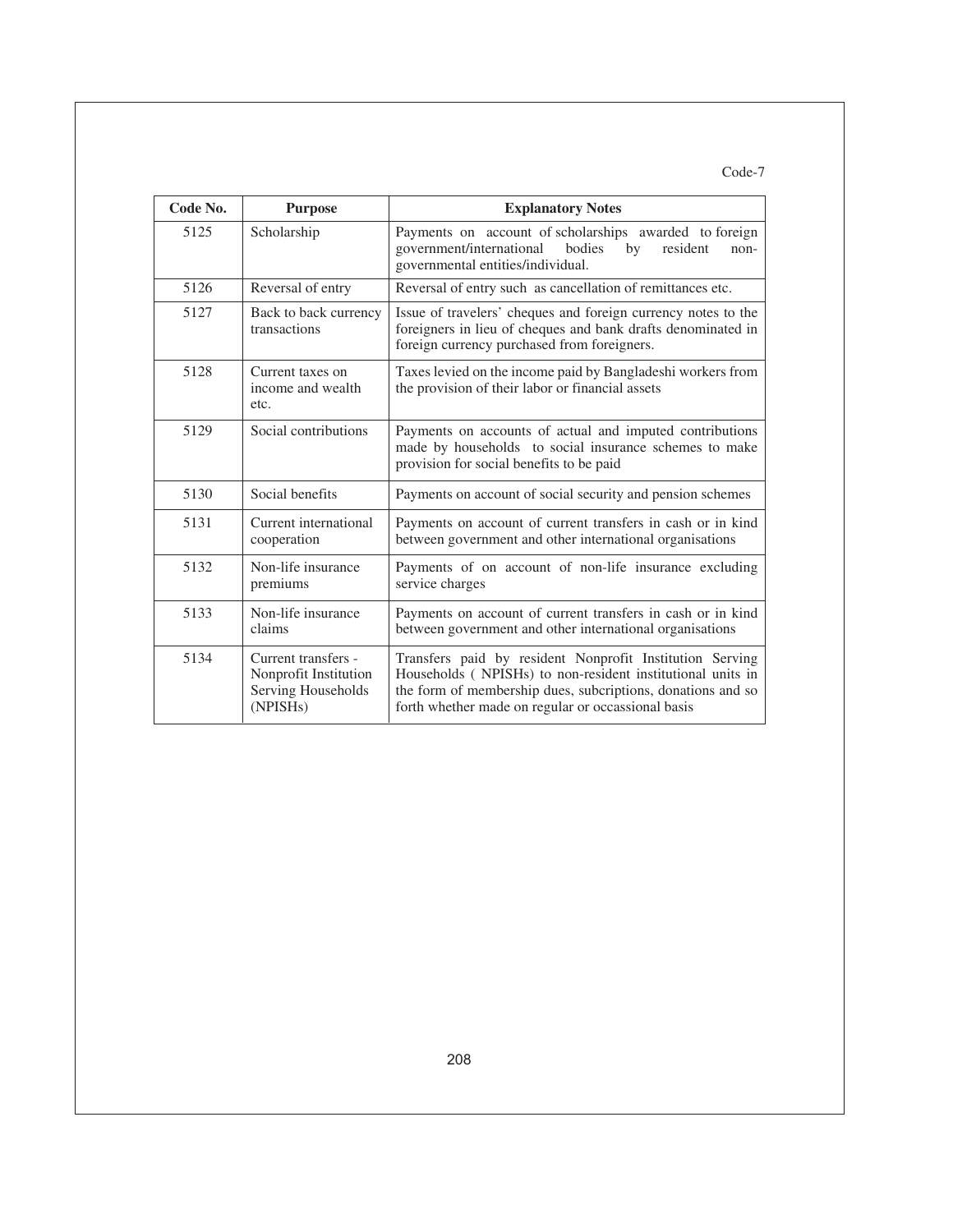### **D. CAPITAL ACCOUNT**

**The capital account consists of two categories of components. (a) capital transfers and (b) acquisition/disposal of non-produced non-financial assets.** 

| Code No. | <b>Purpose</b>                     | <b>Explanatory Notes</b>                                                                                                                                                                                                                                                                                                                                                                                                                                                                                                                                                                                                                                                                                                                                                                                                                                                                                                                                                                                                                                                                                                                                                                                                                                                                                                                                                                                                                                                                                                                                                     |
|----------|------------------------------------|------------------------------------------------------------------------------------------------------------------------------------------------------------------------------------------------------------------------------------------------------------------------------------------------------------------------------------------------------------------------------------------------------------------------------------------------------------------------------------------------------------------------------------------------------------------------------------------------------------------------------------------------------------------------------------------------------------------------------------------------------------------------------------------------------------------------------------------------------------------------------------------------------------------------------------------------------------------------------------------------------------------------------------------------------------------------------------------------------------------------------------------------------------------------------------------------------------------------------------------------------------------------------------------------------------------------------------------------------------------------------------------------------------------------------------------------------------------------------------------------------------------------------------------------------------------------------|
| 6        | <b>CAPITAL</b><br><b>TRANSFERS</b> | Capital transfer consists of the transfer of ownership of a<br>fixed assets or forgiveness of a financial liability between<br>the residents and non-residents without quid pro quo.<br>Capital transfer generally refers to as investment grants<br>that may be either in cash or in kind. Such great are often<br>tied to specific investment projects<br>such as, large<br>construction projects. Investment grants in kind consist of<br>transfer of transport equipment,<br>machinery, other<br>equipment and the direct provision of buildings or other<br>structures by government to non-resident units. Capital<br>transfers are classified into two sectoral components: (a)<br>general government and (b) other sectors.                                                                                                                                                                                                                                                                                                                                                                                                                                                                                                                                                                                                                                                                                                                                                                                                                                          |
| 60       | <b>General</b><br>Government       |                                                                                                                                                                                                                                                                                                                                                                                                                                                                                                                                                                                                                                                                                                                                                                                                                                                                                                                                                                                                                                                                                                                                                                                                                                                                                                                                                                                                                                                                                                                                                                              |
| 602      | Capital<br>transfers-government    |                                                                                                                                                                                                                                                                                                                                                                                                                                                                                                                                                                                                                                                                                                                                                                                                                                                                                                                                                                                                                                                                                                                                                                                                                                                                                                                                                                                                                                                                                                                                                                              |
| 6020     | Other capital<br>transfers         | Other capital transfer of general government includes (i)<br>investment grants (ii) taxes on capital transfers<br>and<br>compensation payments. Investment grants consist of capital<br>transfers in cash or in kind made by government to non-<br>resident units or vice versa. Investment grants paid in cash<br>are often tied to specific investment projects, such as large<br>construction projects. Investment grants in kind consist of<br>transfers of transport equipment, machinery, other equipment<br>and the direct provision of buildings or other structures by<br>government to non-resident units. Most structure used by<br>military establishment, such as large construction projects.<br>Investment grants in kind consist of transfers of transport<br>equipment, machinery, other equipment and the direct<br>provision of buildings or other structures by government to<br>units. Most structures used by military<br>non-resident<br>establishment, such as airfields, docks, road, hospitals and<br>other buildings are also treated as capital transfers. Taxes on<br>capital transfers consist largely of inheritance taxes, death<br>duties and gift taxes, compensations payments by government<br>to non-residents for extensive damage to capital assets or<br>serious injuries not covered by insurance policies represent<br>another form of capital transfers. They policies represent<br>another form of capital transfers. They include payments for<br>damage caused by oil spilover, major explosions, side effect<br>of drugs etc. |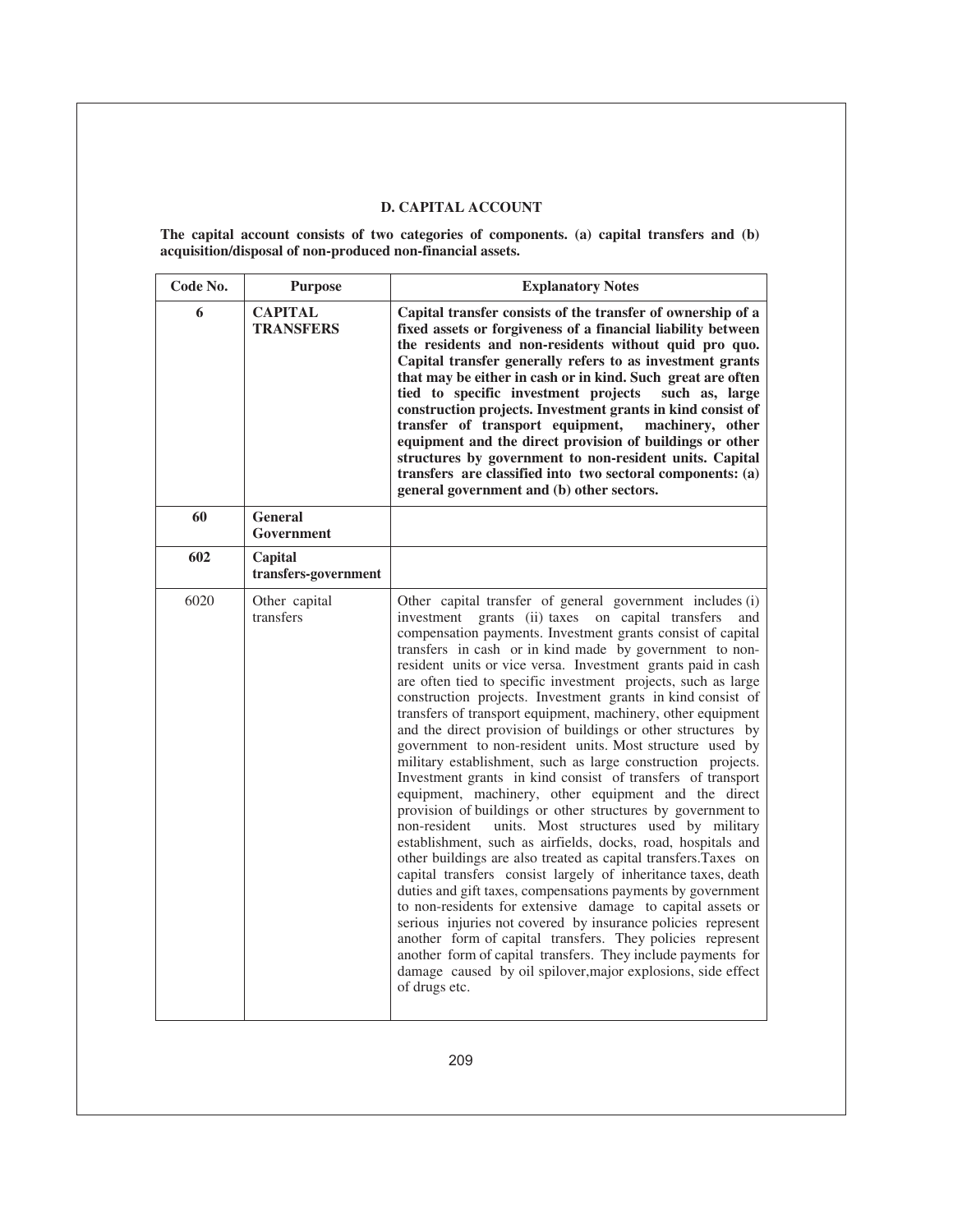| Code No. | <b>Purpose</b>                                                       | <b>Explanatory Notes</b>                                                                                                                                                                                                                                                                                                                                             |
|----------|----------------------------------------------------------------------|----------------------------------------------------------------------------------------------------------------------------------------------------------------------------------------------------------------------------------------------------------------------------------------------------------------------------------------------------------------------|
| 61       | Other sector                                                         |                                                                                                                                                                                                                                                                                                                                                                      |
| 611      | <b>Migrants' Transfers</b>                                           |                                                                                                                                                                                                                                                                                                                                                                      |
| 6110     | Migrants' Transfers                                                  | Migrants' transfers are contra entries to the flows of goods<br>and changes in financial items that arise from migration<br>(change of residence for at least a year) of individuals from<br>one economy to another.                                                                                                                                                 |
| 612      | <b>Other (Capital</b><br><b>Transfers</b> )                          |                                                                                                                                                                                                                                                                                                                                                                      |
| 6120     | Other (Capital)<br>transfers)                                        | The explanation of this item is the same as the other transfers<br>under general government with the exception that<br>the<br>government entity is replaced by the non-government<br>entity. This item also includes legacies or large gifts<br>including gifts to universities to cover costs of building<br>new residential quarters, libraries, laboratories etc. |
| 6122     | Capital taxes                                                        | Payment against capital taxes                                                                                                                                                                                                                                                                                                                                        |
| 6123     | Capital transfers<br>(between households)                            | Payment on account of capital transfers between households                                                                                                                                                                                                                                                                                                           |
| 6124     | Capital transfers<br>(transfers to NPISHs)                           | Payment on account of capital transfers to Nonprofit<br>Institution Serving Households (NPISHs)                                                                                                                                                                                                                                                                      |
| 62       | <b>Acquisition of</b><br>Non-produced<br><b>Non-financial Assets</b> | of capital transfer comprises transactions<br>This category<br>associated with non-produced tangible assets (e.g. land<br>and sub-soil assets) and with non-produced intangible<br>assets (e.g. patents, copy rights, trademarks, franchises<br>etc.) And leases or other transferable contracts.                                                                    |
| 621      | <b>Acquisition of</b><br>Non-produced<br><b>Non-financial Assets</b> |                                                                                                                                                                                                                                                                                                                                                                      |
| 6210     | Acquisition/ purchase<br>of Non-produced<br>Non-financial Assets     | Remittances made on account of an acquisition or purchase<br>of non-produced non-financial tangible assets (e.g. land or<br>subsoil) and intangible assets such as patents, copyrights,<br>trade marks, goodwill etc. from non-residents.                                                                                                                            |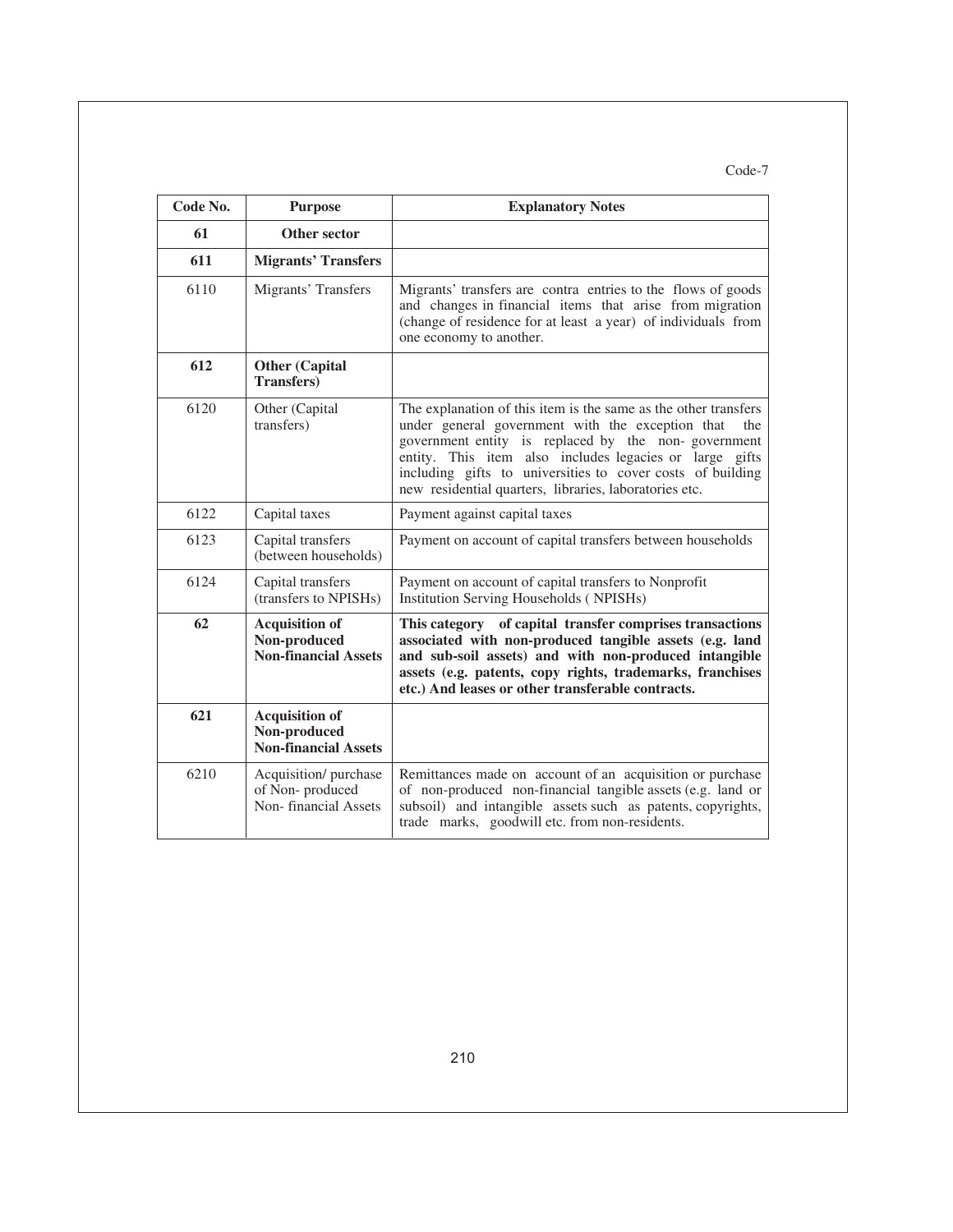#### **E. FINANCIAL ACCOUNT**

The financial account covers all transactions that are associated with changes of ownership in an economy's foreign financial assets or liability must represent actual climes that are legally in existence . Foreign financial assets of a resident enterprise/company/entity comprises its claims on non-residents.

| Code No. | <b>Purpose</b>                                       | <b>Explanatory Notes</b>                                                                                                                                                                                                                                                                                                                                                                                                                                                                                                                                                                                                                                                                                                                                                                                                                                                                                                                                                                                                                                                                                                                                                                                                                                                                                                                                                                                                                                                                                                     |
|----------|------------------------------------------------------|------------------------------------------------------------------------------------------------------------------------------------------------------------------------------------------------------------------------------------------------------------------------------------------------------------------------------------------------------------------------------------------------------------------------------------------------------------------------------------------------------------------------------------------------------------------------------------------------------------------------------------------------------------------------------------------------------------------------------------------------------------------------------------------------------------------------------------------------------------------------------------------------------------------------------------------------------------------------------------------------------------------------------------------------------------------------------------------------------------------------------------------------------------------------------------------------------------------------------------------------------------------------------------------------------------------------------------------------------------------------------------------------------------------------------------------------------------------------------------------------------------------------------|
| 7        | <b>DIRECT</b><br><b>INVESTMENT</b>                   | Direct investment in the category of international<br>investment that reflects the objective of obtaining lasting<br>interest by a resident entity in one economy in<br>an<br>enterprise resident in another economy (the resident<br>entity is the direct investor and the enterprise is the<br>direct investment enterprise). In direct investment there<br>exists a long-term relationship between the direct investor<br>and the enterprise together with a significant degree of<br>influence by the investor on the management of the<br>enterprise.Direct investment enterprises comprise those<br>entities that are identified as subsidiaries, associates and<br>branches which are commonly termed as<br>affiliated<br>enterprises either directly or indirectly owned by the<br>direct investors.A direct investment enterprise is an<br>incorporated or unincorporated enterprise in which a<br>direct investor resident in another economy owns 10% or<br>more of the ordinary shares or voting power. In a<br>subsidiary enterprise a direct investor owns more than<br>50% shares. In an associate enterprise a direct investor<br>owns 50% or less shares and branches are wholly or<br>jointly owned unincorporated enterprises either directly<br>or indirectly owned by the direct investor. The<br>components of direct investment capital transactions are<br>recorded on a directional basis i.e. resident direct<br>investment abroad and non-resident direct investment in<br>the reporting economy. |
| 70       | <b>Equity</b> and<br>investment fund<br>shares       | Direct investment in the form of equity capital comprises<br>equity in branches, all shares in subsidiaries and<br>associates. Here equity capital is the resident direct<br>investment abroad.                                                                                                                                                                                                                                                                                                                                                                                                                                                                                                                                                                                                                                                                                                                                                                                                                                                                                                                                                                                                                                                                                                                                                                                                                                                                                                                              |
| 701      | <b>Equity capital</b>                                |                                                                                                                                                                                                                                                                                                                                                                                                                                                                                                                                                                                                                                                                                                                                                                                                                                                                                                                                                                                                                                                                                                                                                                                                                                                                                                                                                                                                                                                                                                                              |
| 7010     | Equity capital-other<br>sectors                      | Remittances made for opening of branches or subsidiary<br>companies abroad by the resident enterprise/ company for<br>equity participation in a non-resident enterprise which is an<br>affiliated enterprise of the resident enterprise/company.                                                                                                                                                                                                                                                                                                                                                                                                                                                                                                                                                                                                                                                                                                                                                                                                                                                                                                                                                                                                                                                                                                                                                                                                                                                                             |
| 7011     | Equity capital-Bank<br>and Financial<br>institutions | for opening of branches or subsidiary<br>Remittance made<br>companies abroad by the resident Bank<br>and Financial<br>institutions for equity participation to abroad.                                                                                                                                                                                                                                                                                                                                                                                                                                                                                                                                                                                                                                                                                                                                                                                                                                                                                                                                                                                                                                                                                                                                                                                                                                                                                                                                                       |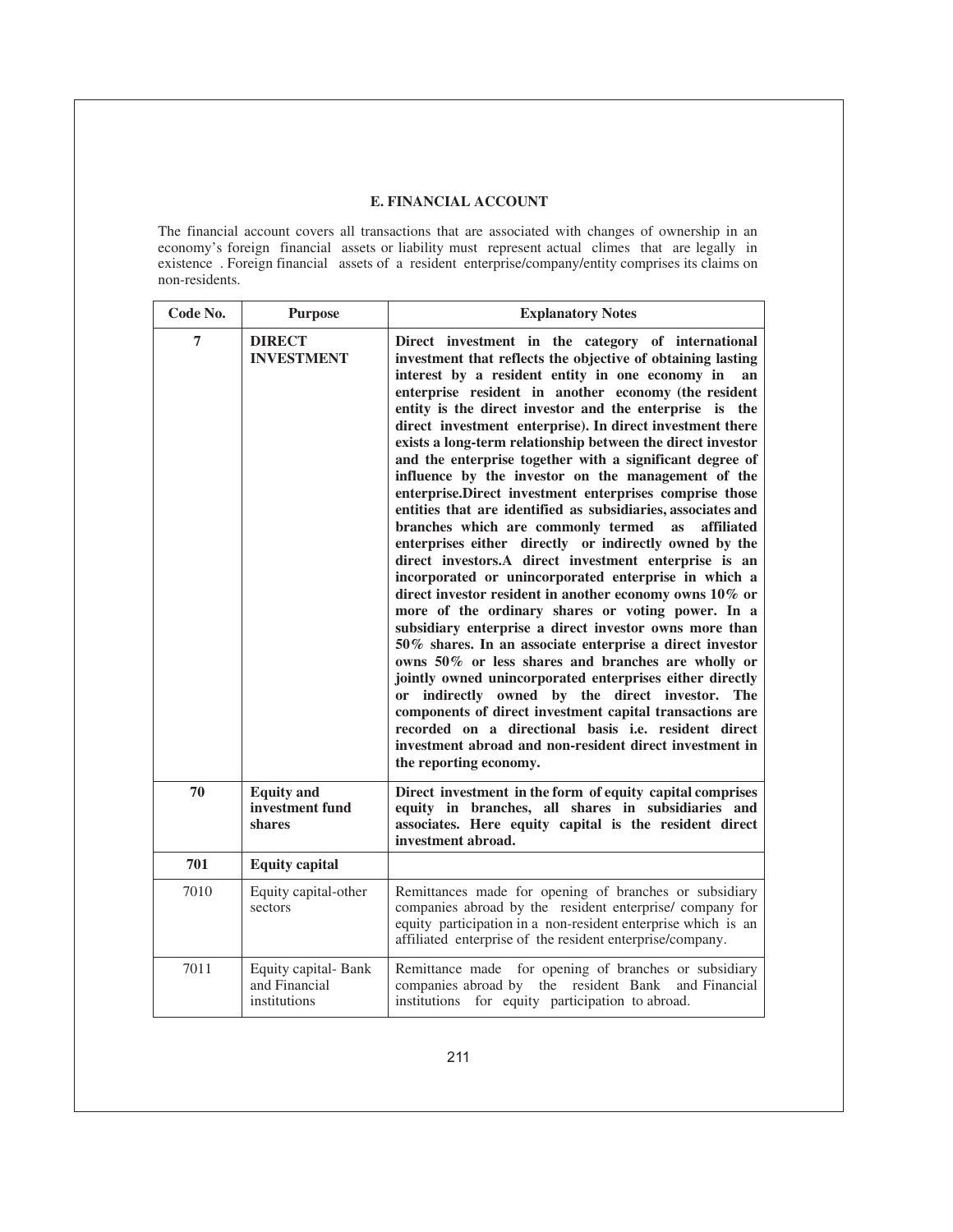| Code No. | <b>Purpose</b>                                                             | <b>Explanatory Notes</b>                                                                                                                                                                                                                                                                                                                                                                                                                                                                                                                                                                                                                                                                                                                                                                                       |
|----------|----------------------------------------------------------------------------|----------------------------------------------------------------------------------------------------------------------------------------------------------------------------------------------------------------------------------------------------------------------------------------------------------------------------------------------------------------------------------------------------------------------------------------------------------------------------------------------------------------------------------------------------------------------------------------------------------------------------------------------------------------------------------------------------------------------------------------------------------------------------------------------------------------|
| 7012     | Equity capital (reverse<br>investment)                                     | A direct investment may acqure an equity or other claim on its<br>own immediate or indirect direct investor. These transactional<br>may occur as a way of withdrawing investment or as a way of<br>organising finance within a transnational group. For example,<br>for an enterprise that borrows on behalf of its parent company<br>and in cases in which treasury functions are concentrated in a<br>subsidiary, the subsidiary may lend money to its direct investor.<br>Reverse investment arises when direct unvestment enterprise<br>lends some funds or acquires equity on its immediate or indirect<br>direct investor, provided it does not own equity comprising<br>10% or more voting power in that direct investor. Any payment<br>of the equity part of this investment should be reported here. |
| 7013     | Capital repatriation                                                       | Remittances paid on account of disinvestment/ withdrawal of<br>foreign direct investment by the foreign investors from their<br>investment enterprises (affiliates) operating in the<br>direct<br>reporting economy.                                                                                                                                                                                                                                                                                                                                                                                                                                                                                                                                                                                           |
| 702      | Debt<br>instruments<br>(Other<br>than<br>debt<br>securities)               |                                                                                                                                                                                                                                                                                                                                                                                                                                                                                                                                                                                                                                                                                                                                                                                                                |
| 7020     | Other capital (Direct)<br>investor in direct<br>investment<br>enterprises) | the<br>domestic<br>It<br>abroad<br>by<br>covers<br>payments<br>enterprises/companies to their subsidiaries, branches and<br>operating abroad, on account of lending,<br>associates<br>supplier's credit and holding debt securities.                                                                                                                                                                                                                                                                                                                                                                                                                                                                                                                                                                           |
| 7021     | Other capital (reverse)<br>investments)                                    | Reverse investment arises when direct unvestment enterprise<br>lends some funds or acquires equity on its immediate or<br>indirect direct investor, provided it does not own equity<br>comprising 10% or more voting power in that direct investor.<br>Any payment of the debt part of this investment should be<br>reported here.                                                                                                                                                                                                                                                                                                                                                                                                                                                                             |
| 7022     | Payments on loans<br>and suppliers credit<br>etc. extended                 | Remittances abroad on account of loans and suppliers credit<br>etc extended by incorporated and unincorporated resident<br>direct investment enterprises to subsidiary companies.                                                                                                                                                                                                                                                                                                                                                                                                                                                                                                                                                                                                                              |
| 703      | <b>Debt instruments</b><br>(Debt securities)                               |                                                                                                                                                                                                                                                                                                                                                                                                                                                                                                                                                                                                                                                                                                                                                                                                                |
| 7030     | Other capital (Direct)<br>investor in direct<br>investment<br>enterprises) | abroad<br>the<br>domestic<br>It<br>by<br>payments<br>covers<br>enterprises/companies to their subsidiaries, branches and<br>associates operating abroad, on account of<br>holding debt<br>securities.                                                                                                                                                                                                                                                                                                                                                                                                                                                                                                                                                                                                          |
| 7031     | Other Capital (reverse<br>investments)                                     | Reverse investment arises when direct investment enterprise<br>lends some funds or acquires equity on its immediate or<br>indirect direct investor, provided it does not own equity<br>comprising 10% or more voting power in that direct investor.<br>Any payment of the debt securities part of this investment<br>should be reported here.                                                                                                                                                                                                                                                                                                                                                                                                                                                                  |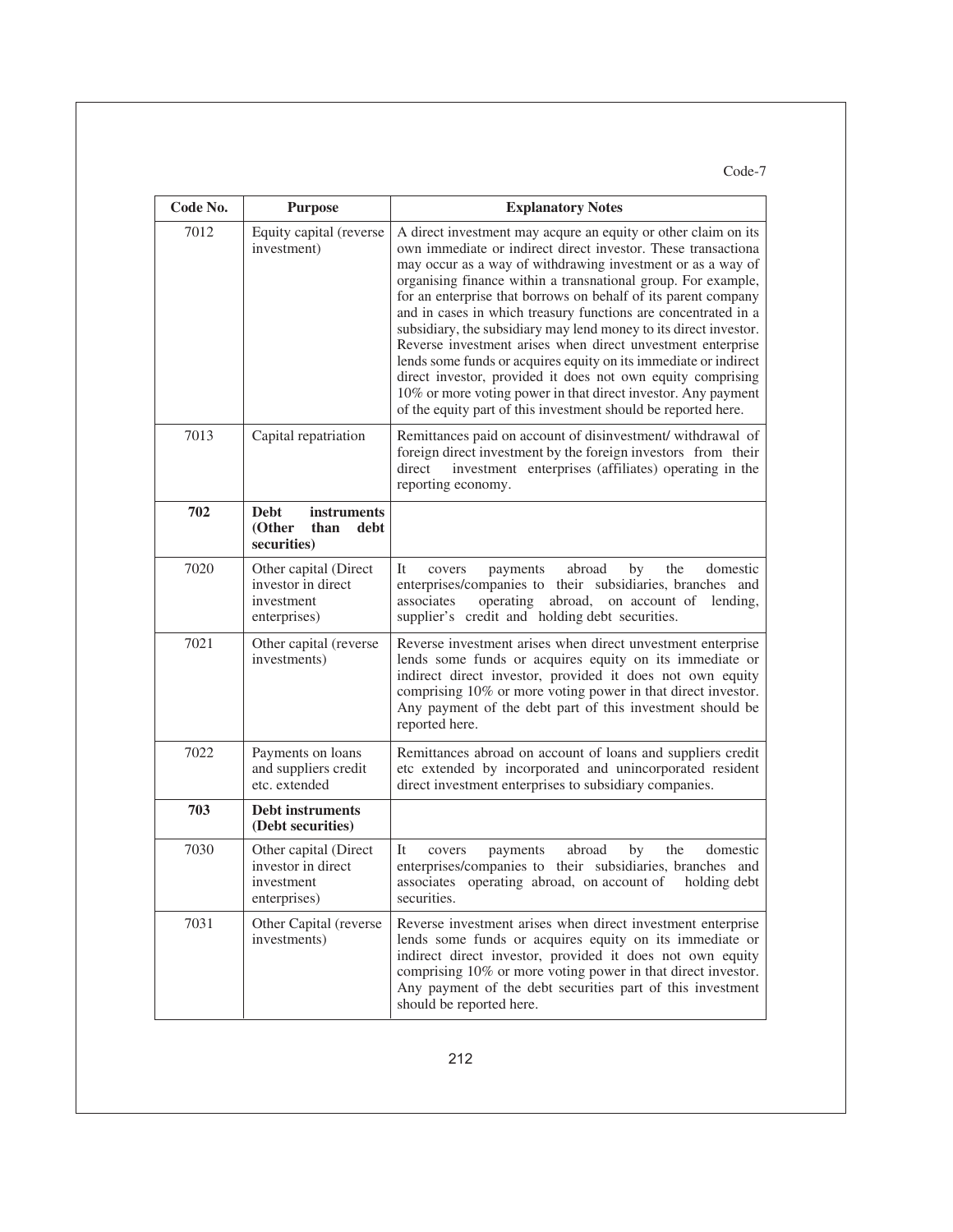| Code No. | <b>Purpose</b>                                                                          | <b>Explanatory Notes</b>                                                                                                                                                                                                                                                                                                                                                                                                                       |
|----------|-----------------------------------------------------------------------------------------|------------------------------------------------------------------------------------------------------------------------------------------------------------------------------------------------------------------------------------------------------------------------------------------------------------------------------------------------------------------------------------------------------------------------------------------------|
| 7032     | Payments on debt<br>securities extended                                                 | Remittances abroad on account of debt securities extended by<br>incorporated and unincorporated resident direct investment<br>enterprises to subsidiary companies.                                                                                                                                                                                                                                                                             |
| 8        | <b>PORTFOLIO</b><br><b>INVESTMENT</b>                                                   | Portfolio investment includes investment in<br>equity<br>securities, ordinary shares and debt securities in the from<br>debenture,<br>bonds<br>and<br>notes,<br>of<br>money<br>market<br>derivatives. The major<br>instruments<br>and<br>financial<br>portfolio investment components classified under assets<br>and liabilities are equity securities and debt securities<br>traded (or tradable) in organized and other financial<br>market. |
| 80       | General<br>Government                                                                   |                                                                                                                                                                                                                                                                                                                                                                                                                                                |
| 801      | <b>Equity Securities</b>                                                                |                                                                                                                                                                                                                                                                                                                                                                                                                                                |
| 8010     | Purchase of<br>shares/stocks                                                            | Remittances abroad for investment in foreign equity securities<br>(shares, stocks etc.) by government official sector to the<br>foreign issuing authorities.                                                                                                                                                                                                                                                                                   |
| 802      | <b>Debt Securities</b>                                                                  |                                                                                                                                                                                                                                                                                                                                                                                                                                                |
| 8020     | Bonds, debentures<br>and notes (short-term)                                             | Remittances abroad<br>for<br>investment<br>in<br>foreign bonds,<br>debentures and notes by government official sector.                                                                                                                                                                                                                                                                                                                         |
| 8021     | Bonds, debentures<br>and notes (long-term)                                              | Remittances abroad for investment in<br>foreign bonds,<br>debentures and notes by government official sector.                                                                                                                                                                                                                                                                                                                                  |
| 803      | <b>Others</b>                                                                           |                                                                                                                                                                                                                                                                                                                                                                                                                                                |
| 8030     | Withdrawal or sale of<br>securities                                                     | Remittances abroad against withdrawal or sale or retirement<br>of securities such as wage bonds etc./ shares (issued by<br>domestic government official sector) held by the non-resident<br>investors.                                                                                                                                                                                                                                         |
| 81       | <b>Deposit taking</b><br>corporations, except<br>central bank (Only<br>scheduled Banks) |                                                                                                                                                                                                                                                                                                                                                                                                                                                |
| 811      | <b>Equity Securities</b>                                                                |                                                                                                                                                                                                                                                                                                                                                                                                                                                |
| 8110     | Purchase of shares/<br>stocks                                                           | It covers remittances abroad for purchase of foreign equity<br>securities (shares, stocks etc.) by the domestic deposit taking<br>corporations except central bank (only scheduled banks).                                                                                                                                                                                                                                                     |
| 812      | <b>Debt Securities</b>                                                                  |                                                                                                                                                                                                                                                                                                                                                                                                                                                |
| 8120     | Bonds, debentures<br>and notes (short-term)                                             | Remittances abroad for purchase of short-term foreign bonds,<br>notes by the<br>domestic deposit taking<br>debenture and<br>corporations except central bank (only scheduled banks).                                                                                                                                                                                                                                                           |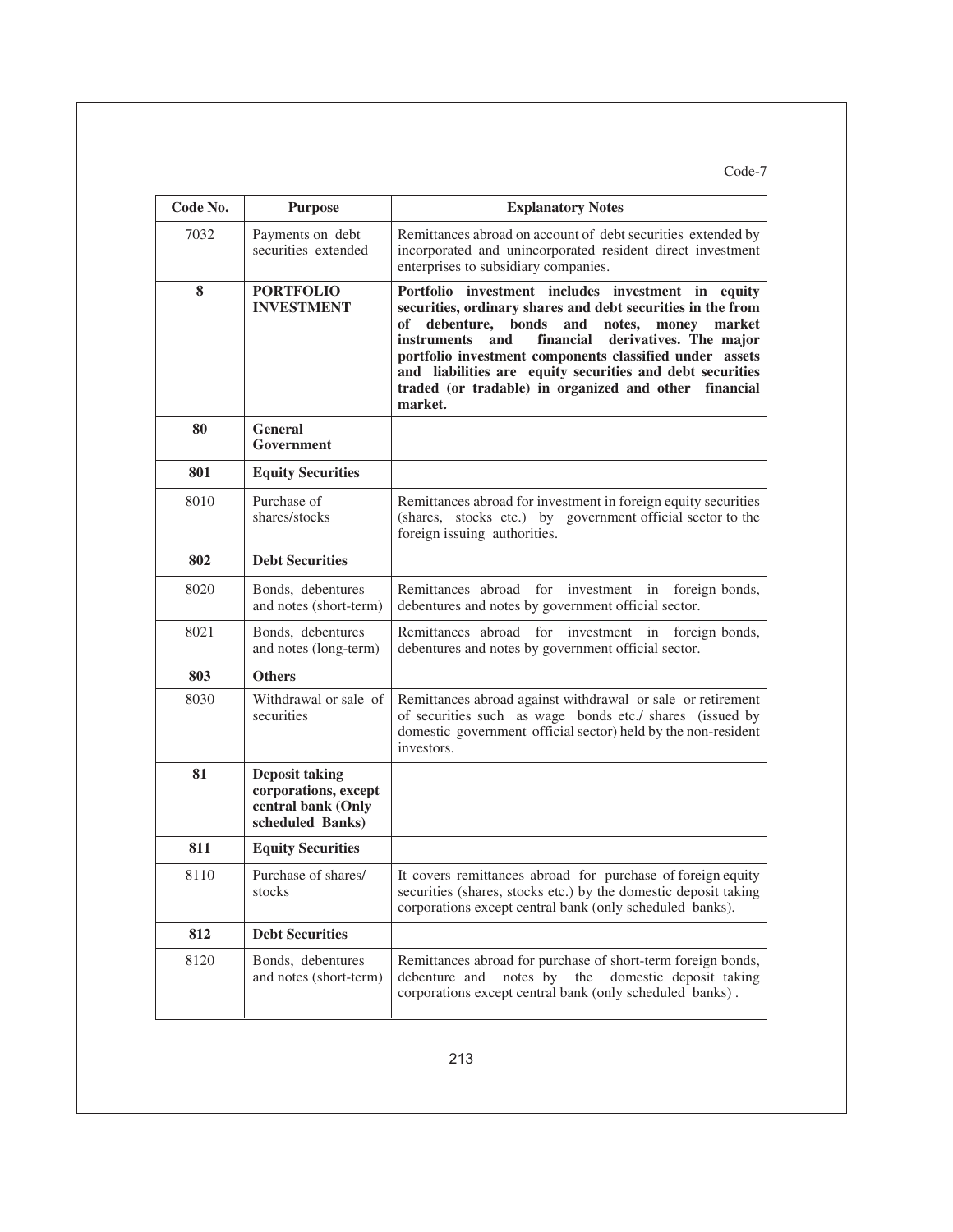| Code No. | <b>Purpose</b>                                                                           | <b>Explanatory Notes</b>                                                                                                                                                                                         |  |
|----------|------------------------------------------------------------------------------------------|------------------------------------------------------------------------------------------------------------------------------------------------------------------------------------------------------------------|--|
| 8121     | Bonds, debentures<br>and notes (long-term)                                               | Remittances abroad for purchase of long-term foreign bonds,<br>debenture and<br>notes by the<br>domestic deposit taking<br>corporations except central bank (only scheduled banks).                              |  |
| 813      | <b>Others</b>                                                                            |                                                                                                                                                                                                                  |  |
| 8130     | Withdrawal or sale of<br>securities                                                      | Remittances abroad against withdrawal or sale/retirement<br>of securities/shares (issued by domestic deposit taking<br>corporations except central bank (only scheduled banks) held<br>by the foreign investors. |  |
| 82       | Other sectors -<br>financial and non-<br>financial<br>corporations                       |                                                                                                                                                                                                                  |  |
| 821      | <b>Equity Securities</b>                                                                 |                                                                                                                                                                                                                  |  |
| 8210     | Purchase of shares/<br>stocks - financial<br>corporations                                | Remittances abroad for purchase of foreign equity securities<br>(shares, stocks etc.) by financial corparations.                                                                                                 |  |
| 8211     | Purchase of shares/<br>stocks - non-financial<br>corporations                            | Remittances abroad for purchase of foreign equity securities<br>(shares, stocks etc.) by non-financial corparations.                                                                                             |  |
| 822      | <b>Debt Securities</b>                                                                   |                                                                                                                                                                                                                  |  |
| 8220     | Bonds,<br>debentures<br>and<br>notes<br>-other<br>financial corporations<br>(Short-term) | Remittances abroad for purchase of short-term foreign bonds,<br>debenture and notes by other financial corporations.                                                                                             |  |
| 8221     | Bonds, debentures<br>and notes -other<br>financial<br>corporations)<br>(Long-term)       | Remittances abroad for purchase of long-term foreign bonds,<br>debenture and notes by other financial corporations.                                                                                              |  |
| 8222     | Bonds, debentures<br>and notes -other<br>non-financial<br>corporations<br>(Short-term)   | Remittances abroad for purchase of short-term foreign bonds,<br>debenture and notes by other non-financial corporations.                                                                                         |  |
| 8223     | Bonds, debentures and<br>notes -other non-<br>financial corporations<br>(Long-term)      | Remittances abroad for purchase of long-term foreign bonds,<br>debenture and notes by other non-financial corporations.                                                                                          |  |
| 823      | <b>Others</b>                                                                            |                                                                                                                                                                                                                  |  |
| 8230     | Withdrawal or sale of<br>Securities                                                      | Remittances abroad against withdrawal or sale of equity<br>security/shares (issued by<br>domestic financial and non-<br>corporations enterprises) held by the foreign investors.                                 |  |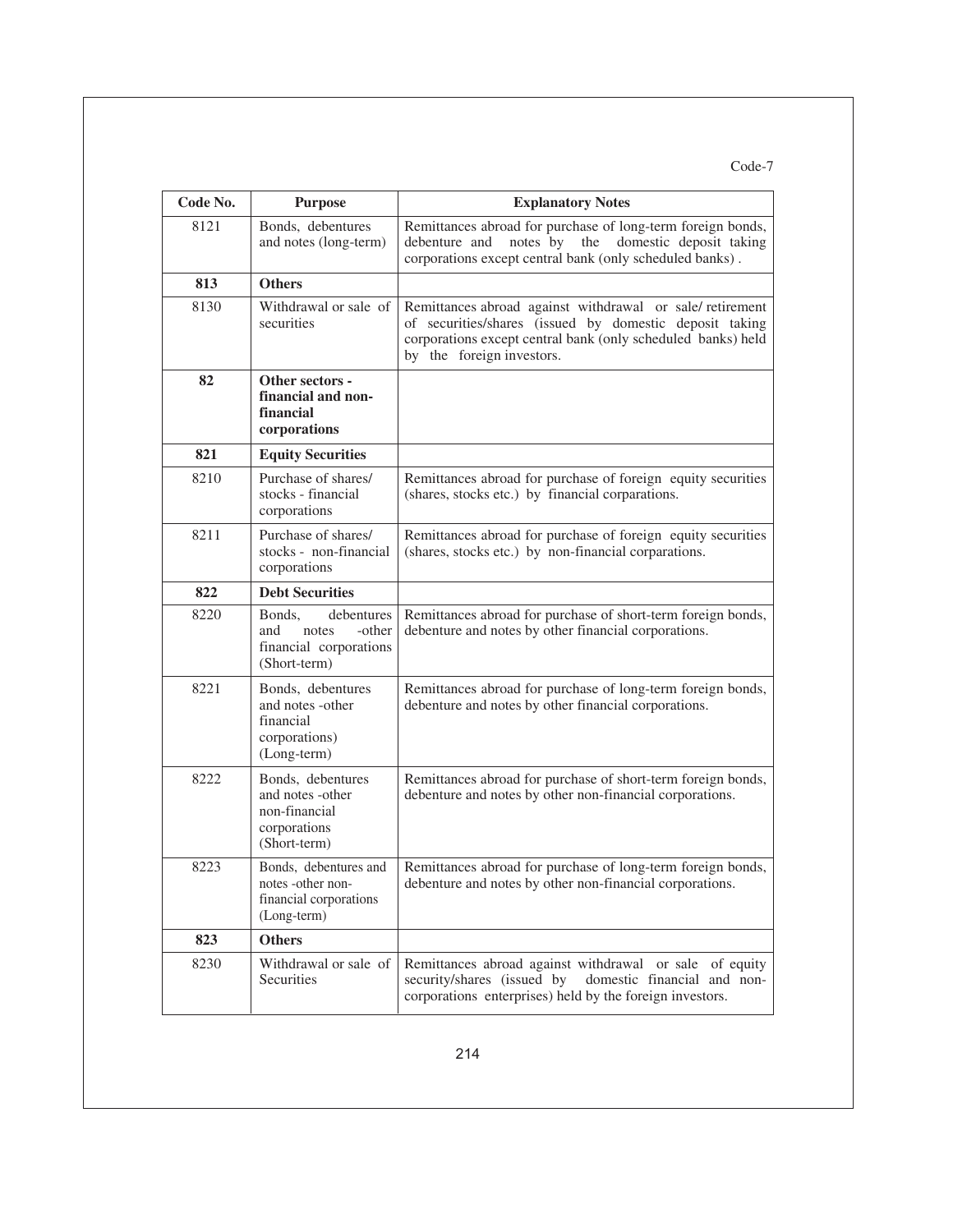| Code No.          | <b>Purpose</b>                                                                         | <b>Explanatory Notes</b>                                                                                                                                                                                                                                                                                                                                                                                                                                                                                                 |
|-------------------|----------------------------------------------------------------------------------------|--------------------------------------------------------------------------------------------------------------------------------------------------------------------------------------------------------------------------------------------------------------------------------------------------------------------------------------------------------------------------------------------------------------------------------------------------------------------------------------------------------------------------|
| 8231              | Withdrawal or sale of<br>debt securities                                               | Remittances abroad against withdrawal or sale of bonds,<br>debentures notes etc. (issued by domestic financial and non-<br>corporations enterprises) held by foreign investors.                                                                                                                                                                                                                                                                                                                                          |
| 89                | <b>Financial derivatives</b>                                                           |                                                                                                                                                                                                                                                                                                                                                                                                                                                                                                                          |
| 891               | <b>Financial derivatives</b>                                                           |                                                                                                                                                                                                                                                                                                                                                                                                                                                                                                                          |
| 8910              | General government                                                                     | Payable by general government on account of options,<br>forward contracts and employee stock options.                                                                                                                                                                                                                                                                                                                                                                                                                    |
| 8911              | Deposit taking<br>corporations, except<br>central bank (only<br>scheduled banks)       | Payable by Deposit taking corporations except central bank<br>(only scheduled banks) on account of options, forward<br>contracts and employee stock options.                                                                                                                                                                                                                                                                                                                                                             |
| 8912              | Other sectors -other<br>financial corporations                                         | Payable by other sector -other financial corporations on<br>account of options, forward contracts and employee stock<br>options.                                                                                                                                                                                                                                                                                                                                                                                         |
| 8913              | Other sectors -other<br>non-financial<br>corporations                                  | Payable by other sector -other non-financial corporations on<br>account of options, forward contracts and employee stock<br>options.                                                                                                                                                                                                                                                                                                                                                                                     |
| N.B.              | Explanatory notes on<br>options, forward<br>contracts and<br>employee stock<br>options |                                                                                                                                                                                                                                                                                                                                                                                                                                                                                                                          |
| $\mathbf{i}$      | Options                                                                                | In an options contract, the purchaser acquires from the seller a<br>right to buy or sell a specified underlying item at a strike price<br>on or before a specified date. The purchaser of an option pays<br>a premium to the writer of the option. In return, the buyer<br>acquires a right but not the obligation to buy a spcified item at<br>an agreed on contract price on or before a specified date.<br>Payable amount on account of options for all sectors should be<br>reported here.                           |
| $\ddot{\text{1}}$ | Forward contracts                                                                      | Forward contract is an unconditional contract by which two<br>counterparties agree to exchange a specified quantity of an<br>underlying item at an agreed-on contract price on a specified<br>date. Forward type contracts include the futures. Futures are<br>forward type contracts traded on organized exchanges.<br>Forward rate agreements and forward foreign exchange<br>agreement are common type of forward contracts. Payable<br>amount on account of forward contracts for all sectors will<br>reported here. |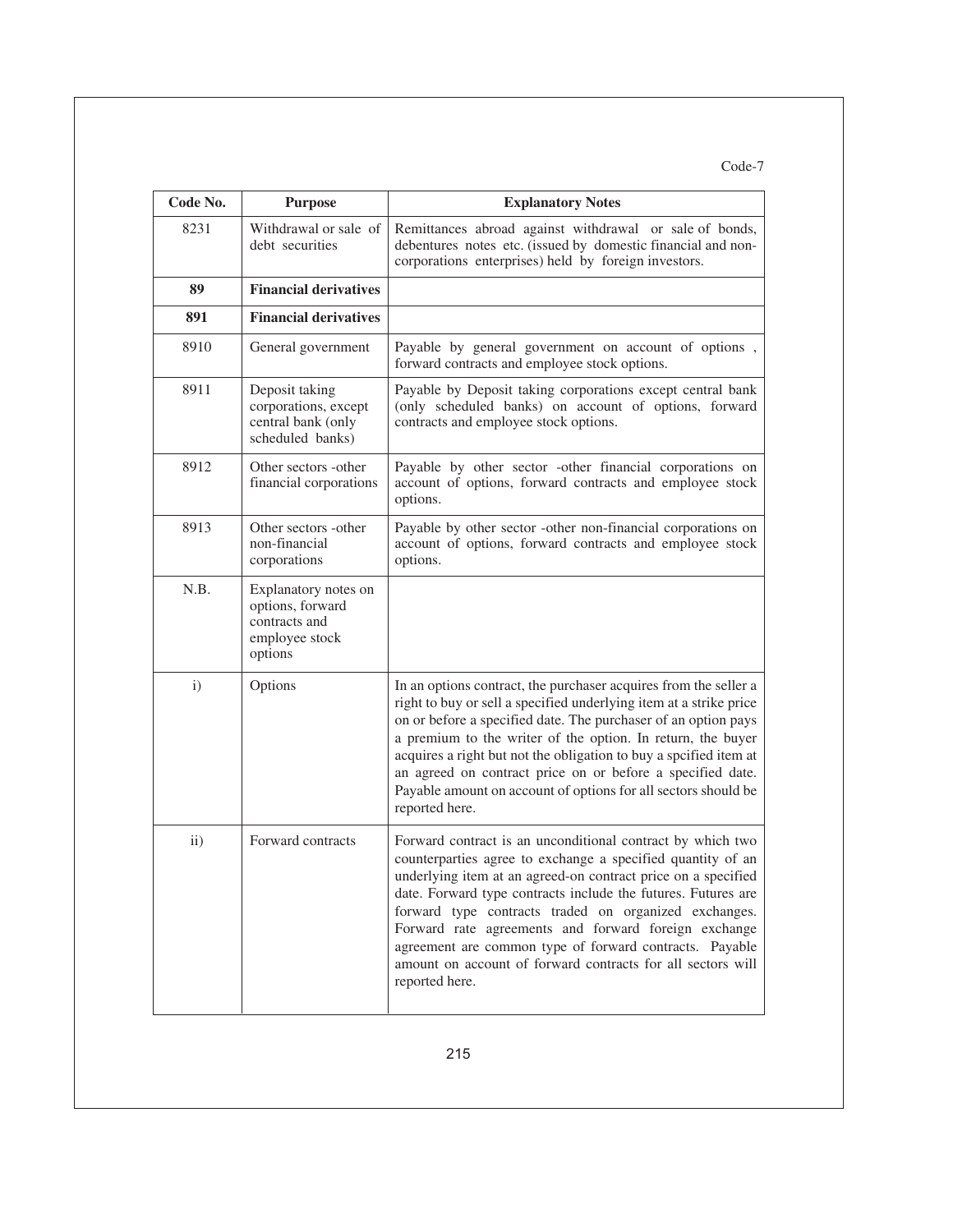| Code No. | <b>Purpose</b>                                                                                                                        | <b>Explanatory Notes</b>                                                                                                                                                                                                                                                                                                                                                               |  |
|----------|---------------------------------------------------------------------------------------------------------------------------------------|----------------------------------------------------------------------------------------------------------------------------------------------------------------------------------------------------------------------------------------------------------------------------------------------------------------------------------------------------------------------------------------|--|
| iii)     | Employee stock<br>options                                                                                                             | Employee stock options are options to buy the equity of a<br>company, offered to employee of the company as a form of<br>remuneration. If a stock options granted to employees can be<br>traded on financial markets without restrictions, it is classified<br>as financial derivatives. Payable amount on account of<br>employee stock options for all sectors will be included here. |  |
| 9        | <b>OTHER</b><br><b>INVESTMENT</b>                                                                                                     | Other investment is a residual category which includes all<br>financial transactions that<br>not covered in the<br>are<br>categories of direct and portfolio investment or reserve<br>assets.                                                                                                                                                                                          |  |
| 90       | <b>Long-Term Loans</b>                                                                                                                | Long-term investment (loans) is an investment with an<br>original contractual maturity of more than one year or<br>with no stated maturities.                                                                                                                                                                                                                                          |  |
| 901      | <b>General</b><br>Government                                                                                                          |                                                                                                                                                                                                                                                                                                                                                                                        |  |
| 9010     | Payments on<br>long-term loans<br>extended                                                                                            | Remittances abroad on account of long-term loans extended<br>(principal amount) by the government to foreign economies.                                                                                                                                                                                                                                                                |  |
| 9011     | Repayments on<br>long-term loans loans/<br>credits extended by<br>foreign government/<br>international agencies,<br>institutions etc. | Remittances abroad on account of repayment of principal<br>amount of long-term loans by the government to the foreign<br>government or international bodies.                                                                                                                                                                                                                           |  |
| 902      | <b>Deposit taking</b><br>corporations except<br>central bank (only<br>scheduled banks)                                                |                                                                                                                                                                                                                                                                                                                                                                                        |  |
| 9020     | Payments on<br>long-term loans<br>extended                                                                                            | Remittances abroad on account of long-term loans extended<br>by resident deposit taking corporations except central bank<br>(only scheduled banks) to foreign economies.                                                                                                                                                                                                               |  |
| 9021     | Repayments<br>long-term loans                                                                                                         | <b>Remittances</b><br>abroad<br>made<br>by<br>deposit taking<br>the<br>corporations except central bank (only scheduled banks) on<br>account of repayment of principal amount of long-term<br>loans to foreign economies.                                                                                                                                                              |  |
| 903      | Other sectors -<br>financial and<br>non-financial<br>corporations                                                                     |                                                                                                                                                                                                                                                                                                                                                                                        |  |
| 9030     | Payments on long<br>term loans extended<br>(financial<br>corporations)                                                                | Remittances abroad on long-term loans extended by resident<br>private sector (financial corporations) to foreign economies.                                                                                                                                                                                                                                                            |  |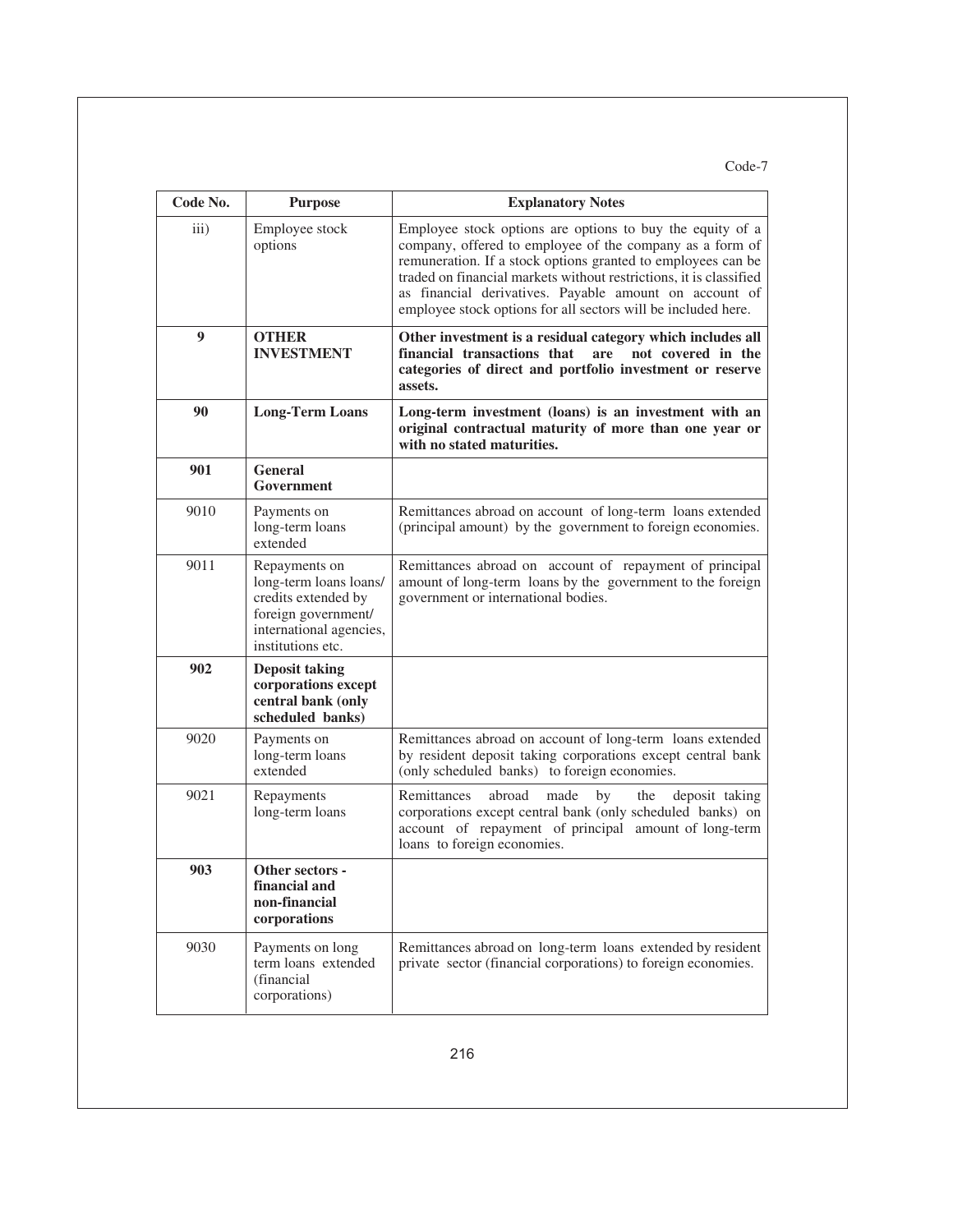| Code No. | <b>Purpose</b>                                                                                                   | <b>Explanatory Notes</b>                                                                                                                                                                                   |  |
|----------|------------------------------------------------------------------------------------------------------------------|------------------------------------------------------------------------------------------------------------------------------------------------------------------------------------------------------------|--|
| 9031     | Repayment of<br>long-term loans<br>(financial<br>corporations)                                                   | Remittances abroad by the resident private sector (financial<br>corporations) to foreigners on account of repayment of<br>principal amount on long-term loans to foreign economies.                        |  |
| 9032     | Payments on long<br>term loans extended<br>(non-financial<br>corporations)                                       | Remittances abroad on long-term loans extended by resident<br>sector (non-financial corporations) to foreign<br>private<br>economies.                                                                      |  |
| 9033     | Repayment of<br>long-term loans<br>(non-financial<br>corporations)                                               | Remittances abroad by the<br>resident private<br>sector<br>(non-financial corporations) to<br>foreigners on account of<br>repayment of principal amount on long-term loans to foreign<br>economies.        |  |
| 91       | <b>Short-Term Loans</b>                                                                                          |                                                                                                                                                                                                            |  |
| 911      | <b>General</b><br>Government                                                                                     |                                                                                                                                                                                                            |  |
| 9110     | Payments on short-<br>term loans extended                                                                        | Remittances abroad by the government to foreign economies<br>on account of short-term loans extended (principal amount).                                                                                   |  |
| 9111     | Repayments on<br>loans/credits extended<br>by foreign<br>government/<br>International<br>agencies/ institutions. | Remittances abroad on account of repayment of principal<br>amount of short-term loans by the government to the foreign<br>government or international bodies.                                              |  |
| 912      | <b>Deposit taking</b><br>corporations except<br>central bank (only<br>scheduled banks)                           |                                                                                                                                                                                                            |  |
| 9120     | Payments on short-<br>term loans extended                                                                        | Remittances abroad on account of short-term loans extended<br>by resident deposit taking corporations except central bank<br>(only scheduled banks) to foreign economies.                                  |  |
| 9121     | Repayment short-<br>term loans                                                                                   | Remittances abroad by deposit taking corporations except<br>central bank (only scheduled banks)<br>on<br>account of<br>repayment of principal amount of short-term loans extended<br>by the non-residents. |  |
| 913      | Other sectors -<br>financial and<br>non-financial<br>corporations                                                |                                                                                                                                                                                                            |  |
| 9130     | Payments on short-<br>term loans extended<br>(financial<br>corporations)                                         | Remittances abroad on account of short term loan extended<br>by resident private sector (financial corporations) to foreign<br>economies.                                                                  |  |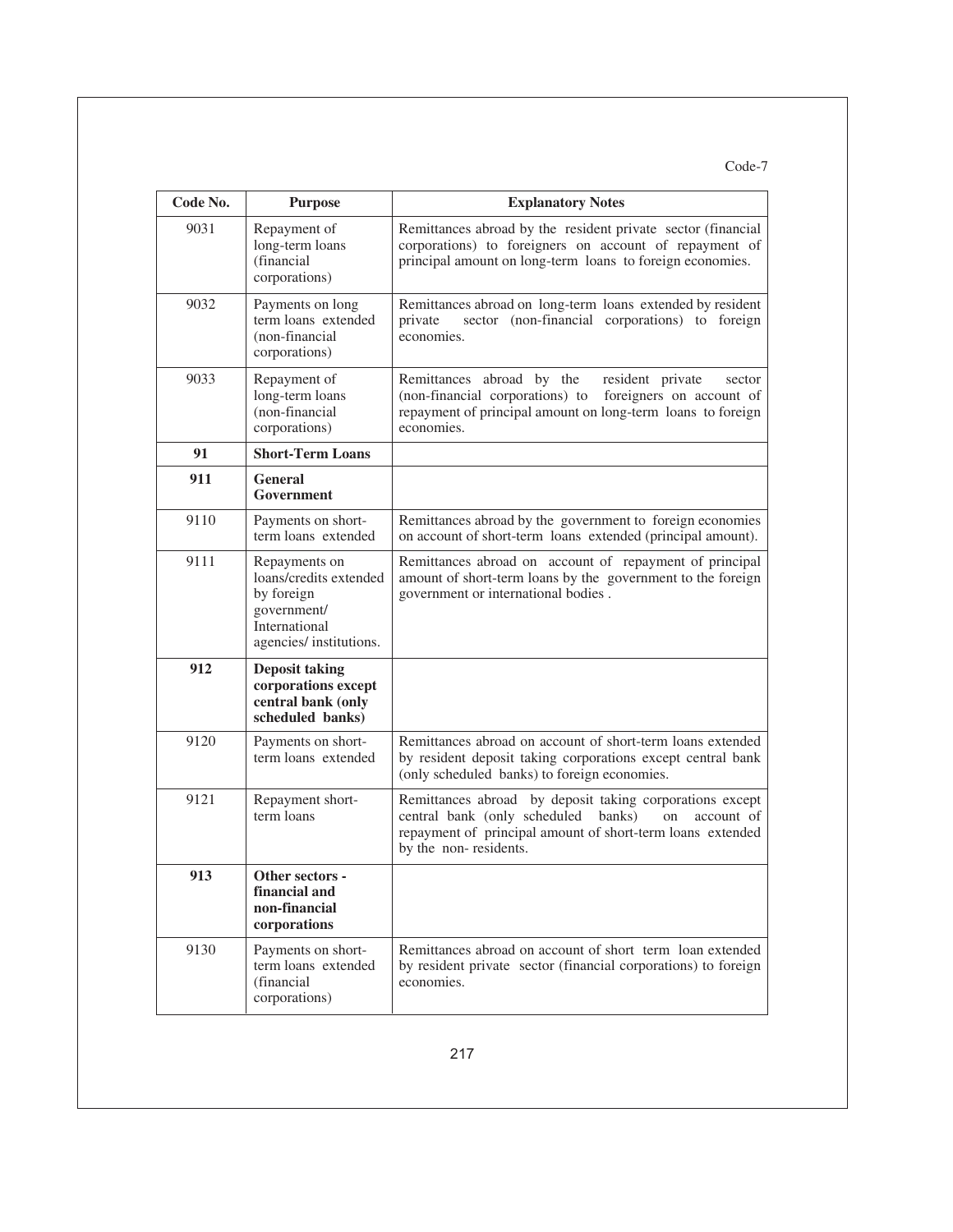| Code No. | <b>Purpose</b>                                                               | <b>Explanatory Notes</b>                                                                                                                                                             |  |
|----------|------------------------------------------------------------------------------|--------------------------------------------------------------------------------------------------------------------------------------------------------------------------------------|--|
| 9131     | Repayment of short-<br>term loans loans<br>(financial<br>corporations)       | Remittances abroad by resident private sector (financial<br>corporations) to foreigners on account of repayment of<br>principal amount on short-term loans to foreign economies.     |  |
| 9132     | Payments on short-<br>term loans extended<br>(non-financial<br>corporations) | Remittances abroad on account of short term loan extended<br>by resident private<br>sector (non-financial corporations) to<br>foreign economies.                                     |  |
| 9133     | Repayment of short-<br>term loans loans<br>(non-financial<br>corporations)   | Remittances abroad by resident private sector (non-financial<br>corporations) to foreigners on account of repayment of<br>principal amount on short-term loans to foreign economies. |  |
| 914      | Other residual<br>payments                                                   |                                                                                                                                                                                      |  |
| 9141     | Transfer out                                                                 | Remittances transfer on account of short term contractual<br>investment/ placement from Nostra balance.                                                                              |  |
| 92       | <b>Insurance</b> , pension<br>and standardized<br>guarantee schemes          |                                                                                                                                                                                      |  |
| 921      | General govt. and<br><b>Banks</b>                                            |                                                                                                                                                                                      |  |
| 9210     | General government                                                           | Payment by general government on account of insurance,<br>pension and stadardized guarantee schemes                                                                                  |  |
| 9211     | Deposit taking<br>corporations (only<br>scheduled Banks)                     | Payment by banks and financial institutions on account of<br>insurance, pension and stadardized guarantee schemes                                                                    |  |
| 922      | Other sectors                                                                |                                                                                                                                                                                      |  |
| 9220     | Other financial<br>institutions                                              | Payment by other financial institutions on account of<br>insurance, pension and stadardized guarantee schemes                                                                        |  |
| 9221     | Other non-financial<br>institutions                                          | Payment by other non-financial institutions on account of<br>insurance, pension and stadardized guarantee schemes                                                                    |  |
| 93       | <b>Other accounts</b><br>payable n.i.e.                                      |                                                                                                                                                                                      |  |
| 931      | Long-term                                                                    |                                                                                                                                                                                      |  |
| 9310     | General government                                                           | Payable by general government on other long-term accounts                                                                                                                            |  |
| 9311     | Deposit taking<br>corporations (only<br>scheduled Banks)                     | Payable by banks and financial institutions on other long-term<br>accounts                                                                                                           |  |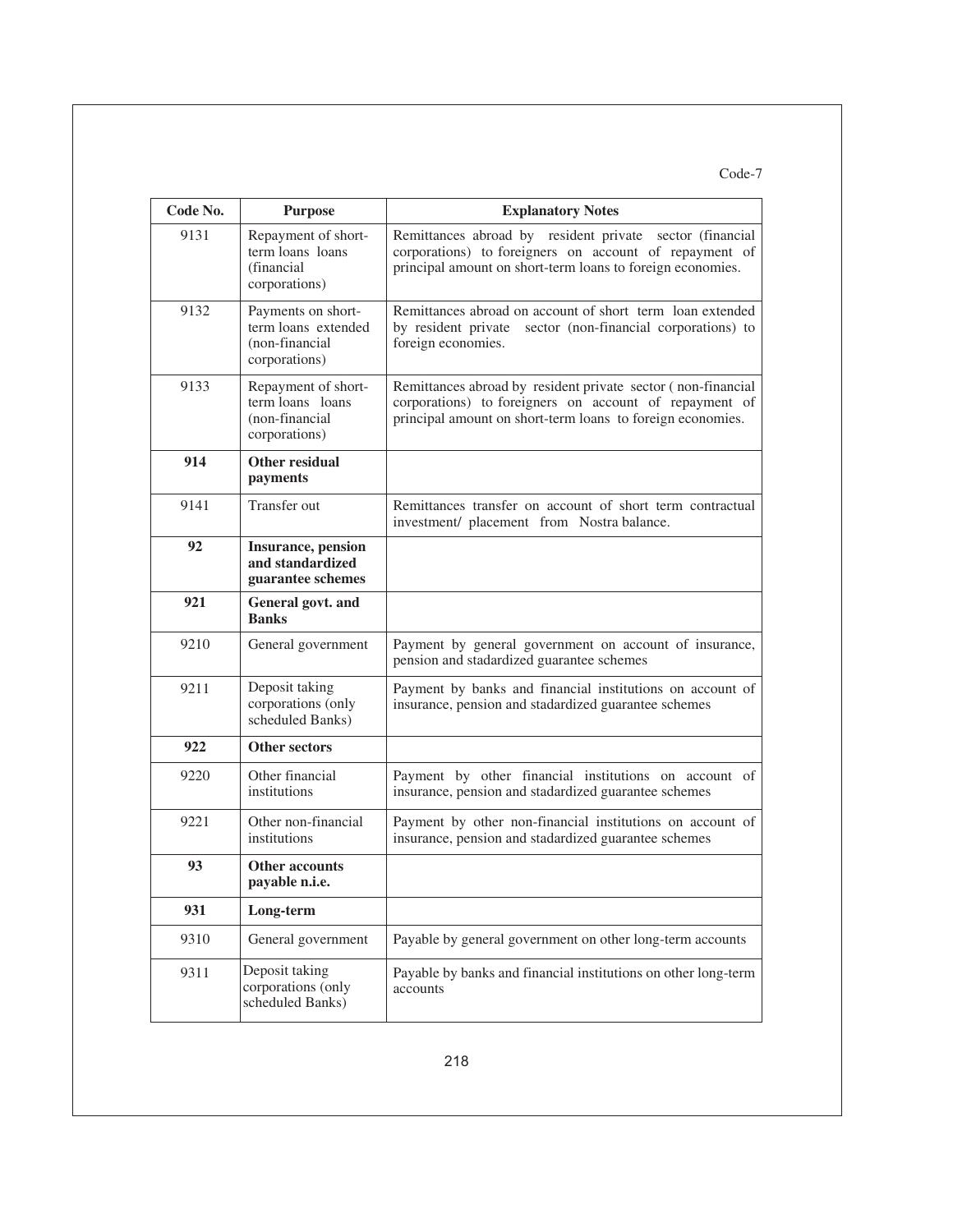| Code No. | <b>Purpose</b>                                           | <b>Explanatory Notes</b>                                                                                                                                                                                                                                                                                                                                     |
|----------|----------------------------------------------------------|--------------------------------------------------------------------------------------------------------------------------------------------------------------------------------------------------------------------------------------------------------------------------------------------------------------------------------------------------------------|
| 9312     | Other sectors -<br>financial corporations                | Payable by other financial corporations on other long-term<br>accounts                                                                                                                                                                                                                                                                                       |
| 9313     | Other sectors<br>-non-financial<br>corporations          | Payable by other non-financial corporations on other<br>long-term accounts                                                                                                                                                                                                                                                                                   |
| 932      | Short-term                                               |                                                                                                                                                                                                                                                                                                                                                              |
| 9320     | General government                                       | Payable by general government on other short-term accounts                                                                                                                                                                                                                                                                                                   |
| 9321     | Deposit taking<br>corporations (only<br>scheduled banks) | Payable by banks and financial institutions on other short-term<br>accounts                                                                                                                                                                                                                                                                                  |
| 9322     | Other sectors -<br>financial corporations                | Payable by other financial corporations on other short-term<br>accounts                                                                                                                                                                                                                                                                                      |
| 9323     | Other sectors-<br>non-financial<br>corporations          | Payable by other non-financial corporations on other<br>short-term accounts                                                                                                                                                                                                                                                                                  |
| 94       | Other equity                                             |                                                                                                                                                                                                                                                                                                                                                              |
| 941      | Other equity                                             |                                                                                                                                                                                                                                                                                                                                                              |
| 9410     | Other equity                                             | The equity which is not direct investment or reserve assets or<br>not in the form of shares is usually classified as other equity. If<br>the share of equity in quasi-corporations for branches and<br>notional units for ownership of land is less than 10 percent is<br>classified as other equity. Any payments of other equity will<br>be reported here. |
| 95       | <b>Credit and loans</b><br>with IMF                      |                                                                                                                                                                                                                                                                                                                                                              |
| 951      | <b>General government</b>                                |                                                                                                                                                                                                                                                                                                                                                              |
| 9510     | Credit and loans with<br><b>IMF</b>                      | Payments by general government on account of credit and<br>loans with IMF                                                                                                                                                                                                                                                                                    |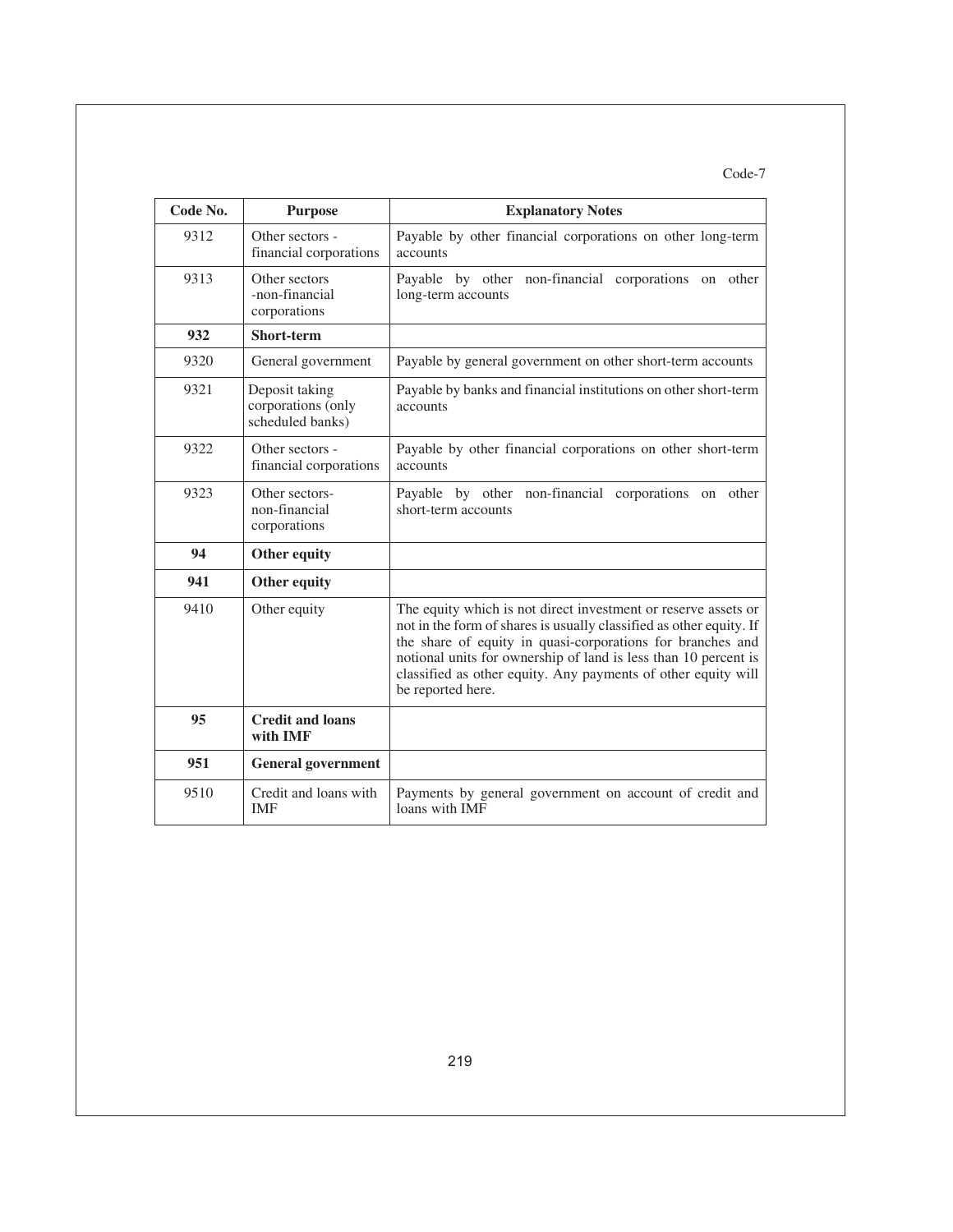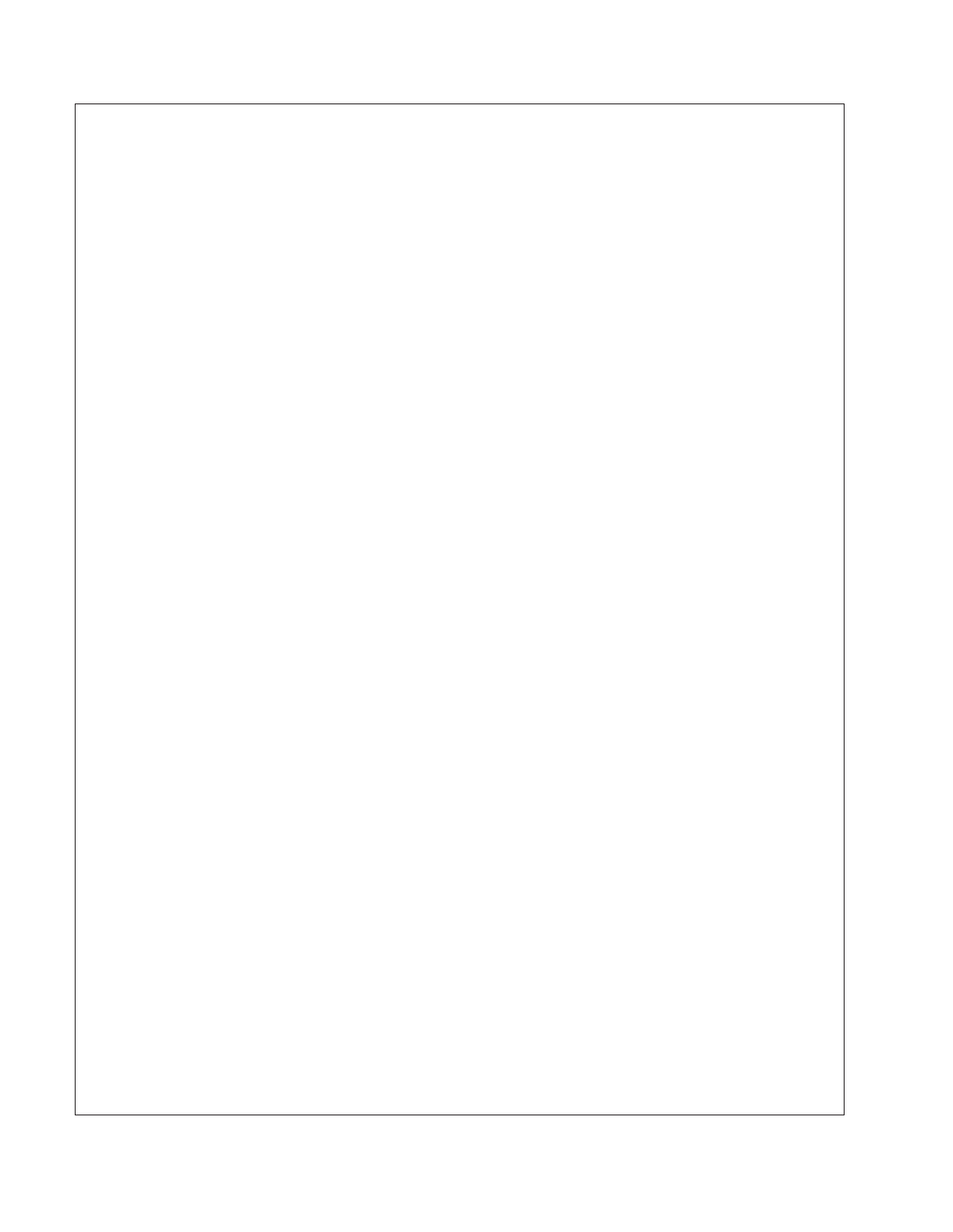CODE-8

# **DEPARTMENT/CATEGORY/SECTOR**

## **A. IMPORT PAYMENTS**

| a)        |                        | <b>PUBLIC</b>                              | Code           |
|-----------|------------------------|--------------------------------------------|----------------|
|           | i)                     | <b>Bangladesh Petroleum Corporation</b>    | 0 <sub>1</sub> |
|           | $\overline{ii}$ )      | <b>TCB</b>                                 | 02             |
|           | iii)                   | Industrial Units under sector Corporations | 03             |
|           | iv)                    | Bridge financing                           | 04             |
|           | $\mathbf{v})$          | Ministry of Food                           | 13             |
|           | $\overline{\text{vi}}$ | Bangladesh Biman                           | 14             |
|           | vii)                   | <b>Bangladesh Shipping Corporation</b>     | 15             |
|           | viii)                  | Other governments sectors                  | 16             |
| b)        |                        | <b>PRIVATE</b>                             |                |
|           | i)                     | Industrial                                 | 21             |
|           | $\overline{11}$        | Commercial importers                       | 22             |
|           | iii)                   | Bridge financing                           | 27             |
|           | iv)                    | Imports under Wage Earners' Fund           | 30             |
|           | V)                     | Back to back L/C                           | 31             |
| <b>B.</b> |                        | <b>INVISIBLE PAYMENTS</b>                  |                |
|           | i)                     | Invisible-public                           | 41             |
|           | $\overline{ii}$ )      | Invisible private                          | 42             |
|           | iii)                   | <b>Bangladesh Biman</b>                    | 43             |
|           | iv)                    | Bangladesh Shipping corporation            | 44             |
|           | V)                     | Wage Earners' Fund Private Sector          | 47             |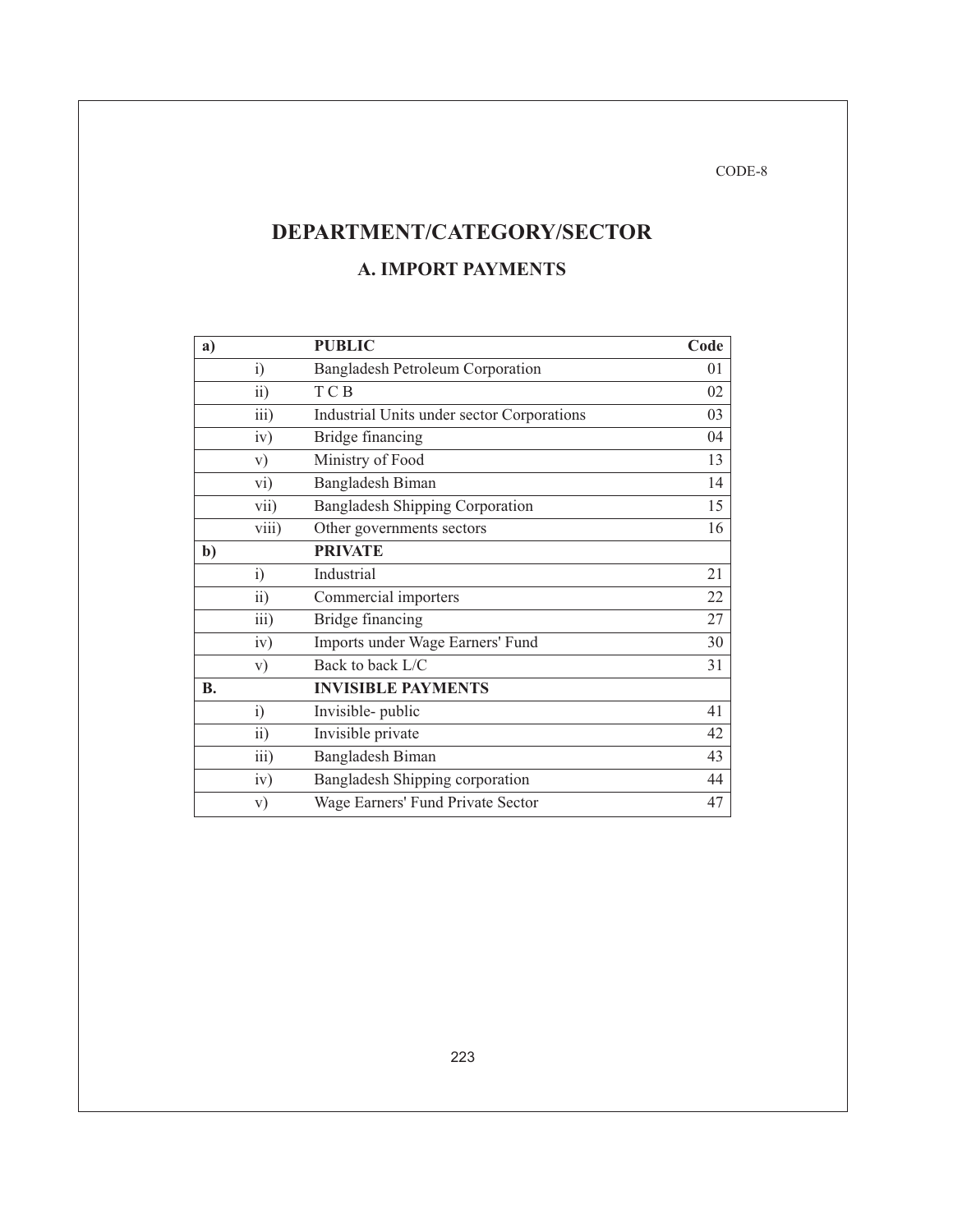# **QUANTITY/UNIT CODE**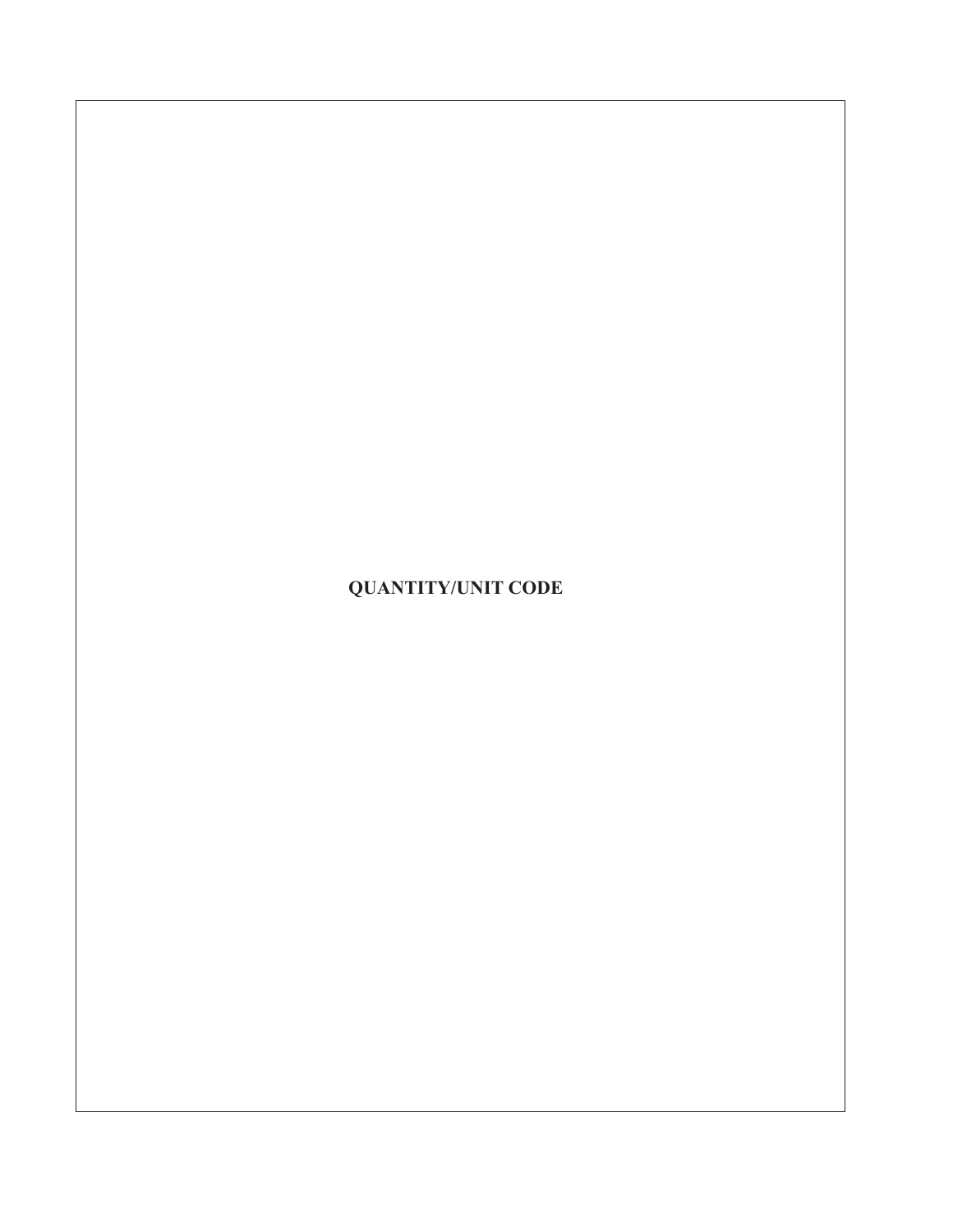CODE-9

# **QUANTITY/UNIT CODE**

| Unit of Measurement      | Abbreviations          | Code Number |
|--------------------------|------------------------|-------------|
| Centimetre               | C                      | 07          |
| Cubic feet               | CF                     | 16          |
| Cubic metre              | CM                     | 19          |
| Dozen                    | $\mathbf{D}\mathbf{Z}$ | 22          |
| Gram                     | G                      | 25          |
| Kilogram                 | KG                     | 31          |
| Kilometer                | KM                     | 34          |
| Kilowatt                 | <b>KW</b>              | 37          |
| Litre                    | L                      | 40          |
| Metre                    | $\mathbf M$            | 43          |
| Metric Ton               | MT                     | 46          |
| Number                   | ${\bf N}$              | 49          |
| Pair                     | PR                     | 52          |
| Pieces                   | PC                     | 55          |
| Pound                    | LB                     | 58          |
| Roll                     | R                      | 59          |
| <b>Square Centimetre</b> | <b>SC</b>              | 61          |
| <b>Square Metre</b>      | <b>SM</b>              | 64          |
| Yard                     | YD                     | 73          |
| Unit not available       | V                      | 76          |

Weights and Measures:

1 Pound=0.4536 Kg

1 Ounce=0.02835 Kg

1 Barrel=0.125 MT

1 Bale=180 Kg

1 Feet=0.3048 Metre

Please Follow the system of international (SI) measuring units.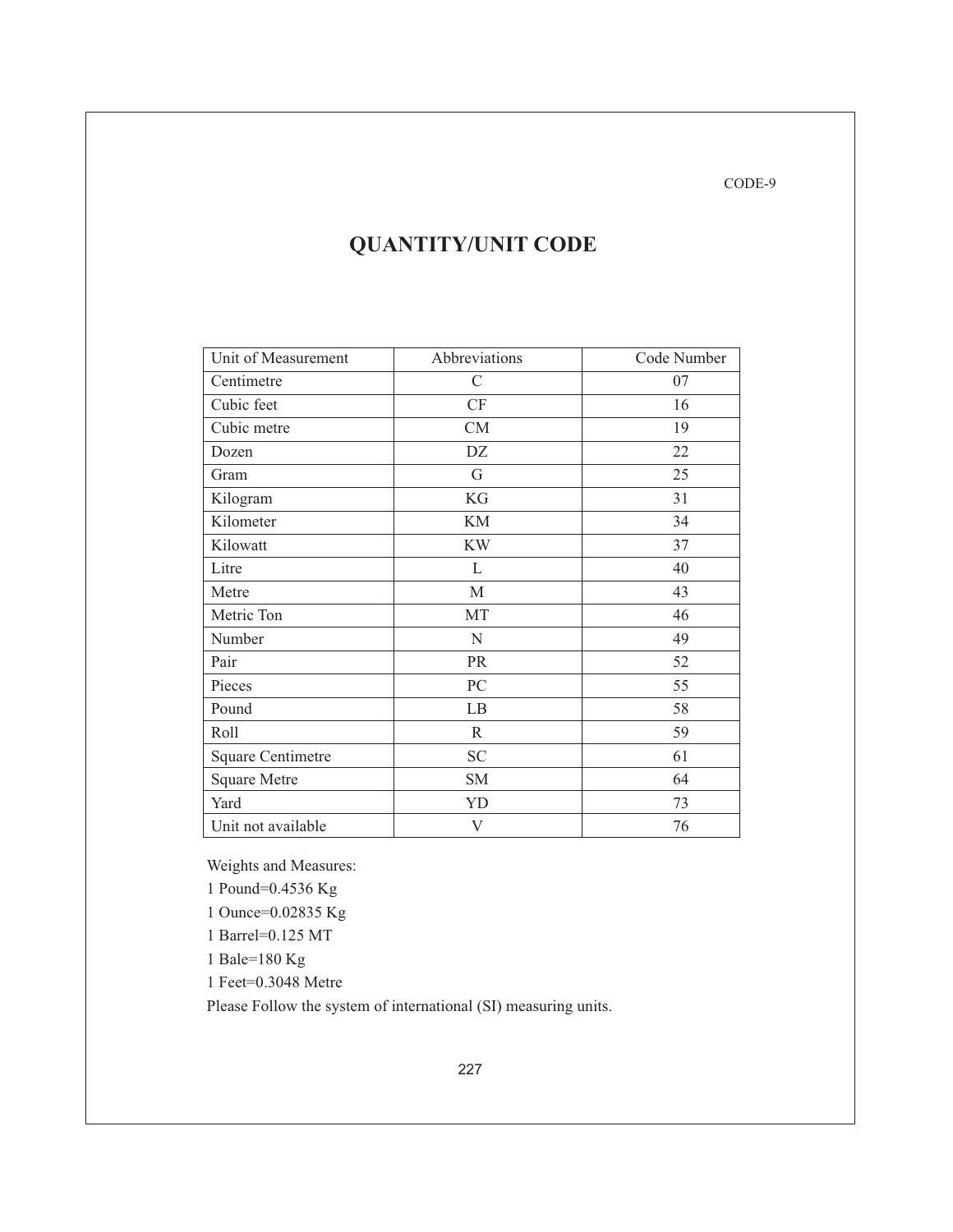#### **INVISIBLE RECEIPT THROUGH FOREX RESERVE & TREASURY MANAGEMENT DEPARTMENT (FRTMD)**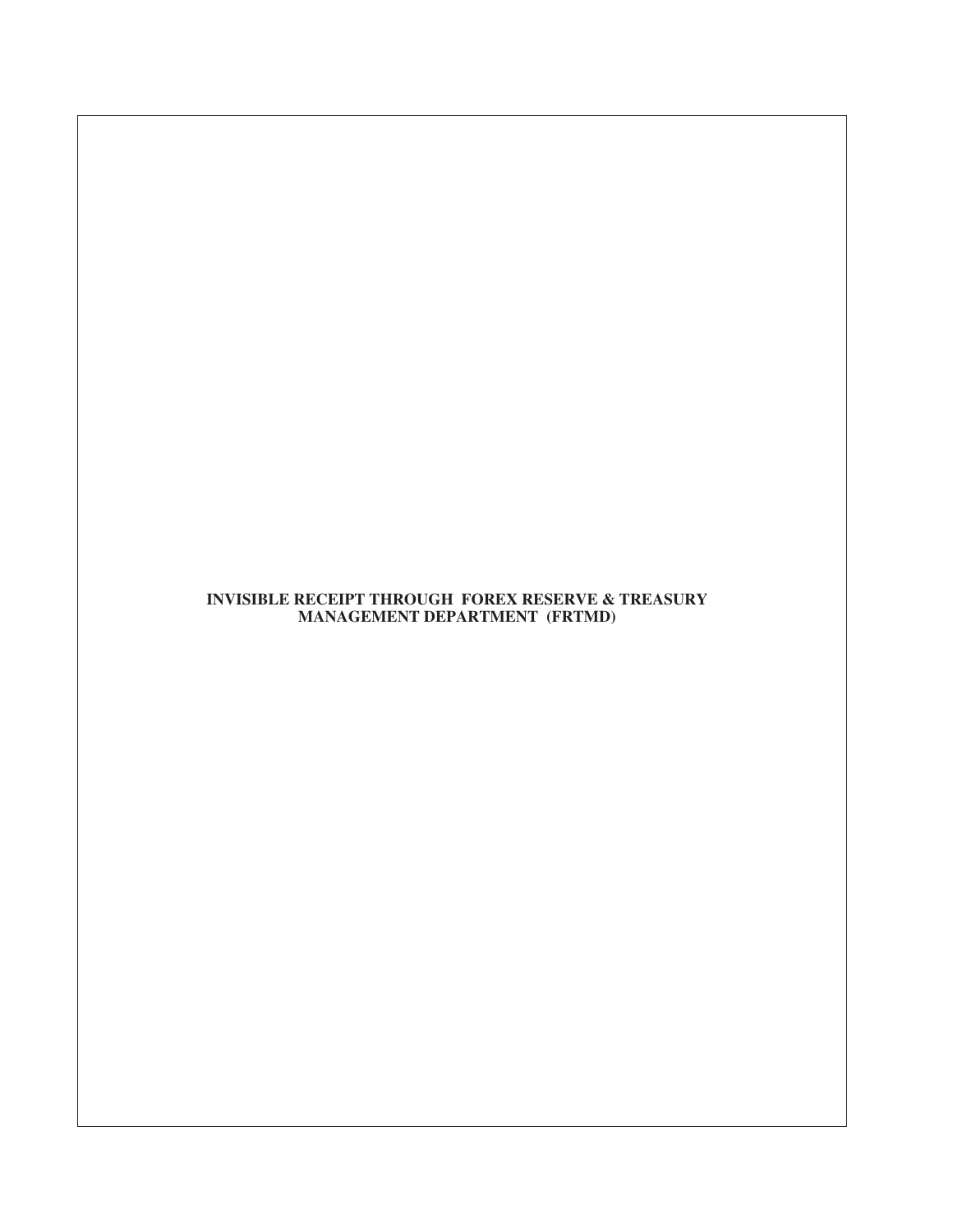#### **INVISIBLE RECEIPT THROUGH FOREX RESERVE & TREASURY MANAGEMENT DEPARTMENT (FRTMD)** (FOR BANGLADESH BANK'S USE ONLY)

| Code No. | <b>Purpose</b>                                                     | <b>Explanatory Notes</b>                                                                                                                                                                                                                        |  |
|----------|--------------------------------------------------------------------|-------------------------------------------------------------------------------------------------------------------------------------------------------------------------------------------------------------------------------------------------|--|
|          | <b>OTHER SERVICES</b>                                              |                                                                                                                                                                                                                                                 |  |
| 2010     | Telecommunications<br>Services                                     | Receipts on account of Telecommunications Services such as<br>telephone, telegraph, facsimile, and telex of T & T Board<br>including broad-casting and electronic services.                                                                     |  |
| 2810     | Receipts from<br><b>Bangladesh Diplomatic</b><br>Mission abroad    | Earnings on account of visa fees etc., of Bangladesh Mission<br>abroad.                                                                                                                                                                         |  |
| 2811     | Refunds by Bangladesh<br>diplomatic missions<br>abroad             | Receipts on account of refunds by Bangladesh diplomatic<br>missions abroad.                                                                                                                                                                     |  |
| 2812     | Joint military<br>arrangements                                     | Receipts on account of transactions associated with provision<br>of joint military arrangements and peace keeping forces such<br>as those of the U.N. and with foreign military technical<br>assistance.                                        |  |
| 2859     | Misc. Receipts.                                                    | Misc. Receipts not included elsewhere.                                                                                                                                                                                                          |  |
|          | <b>OTHER INVESTMENT</b><br><b>INCOME (INTEREST)-</b><br>Short-term |                                                                                                                                                                                                                                                 |  |
| 4201     | <b>General Government</b>                                          | This covers receipts of interest (including discounts) accrued<br>on investment in deposits, treasury bills an bonds etc. by<br>Bangladesh Government, central bank and Govt. controlled<br>enterprises from abroad.                            |  |
|          | <b>OTHER INVESTMENT</b><br><b>INCOME (INTEREST) -</b><br>Long-term |                                                                                                                                                                                                                                                 |  |
| 4210     | <b>General Government</b>                                          | This covers receipts of interest (including discounts) accrued<br>on investment in deposits, treasury bills an bonds etc. by<br>Bangladesh Government, central bank and Govt. controlled<br>enterprises from abroad.                            |  |
|          | <b>CURRENT TRANSFER</b>                                            |                                                                                                                                                                                                                                                 |  |
| 5031     | Interest Subsidy by<br><b>IMF</b>                                  | Receipts by Bangladesh Government on account of interest<br>subsidy given by IMF.                                                                                                                                                               |  |
| 5032     | Receipts of Grants<br>under JDR                                    | Receipts on account of grants under Japan Debt. Relief for<br>imports of Commodities.                                                                                                                                                           |  |
| 5127     | Reversal of entry                                                  | Reversal of entry                                                                                                                                                                                                                               |  |
|          | <b>CAPITAL TRANSFER</b>                                            |                                                                                                                                                                                                                                                 |  |
| 6020     | Investment grants in<br>cash                                       | Receipts by Bangladesh Govt. official sector on account of<br>foreign grants in cash in the form of capital assets and project<br>investment etc. from different foreign countries, institutions<br>agencies etc.                               |  |
| 6023     | Reimbursements of<br>grants                                        | Receipts by Bangladesh Government official Sector on<br>account of reimbursement of foreign grants in the form of<br>capital assets and project investment etc. from different<br>foreign countries, international agencies, institutions, etc. |  |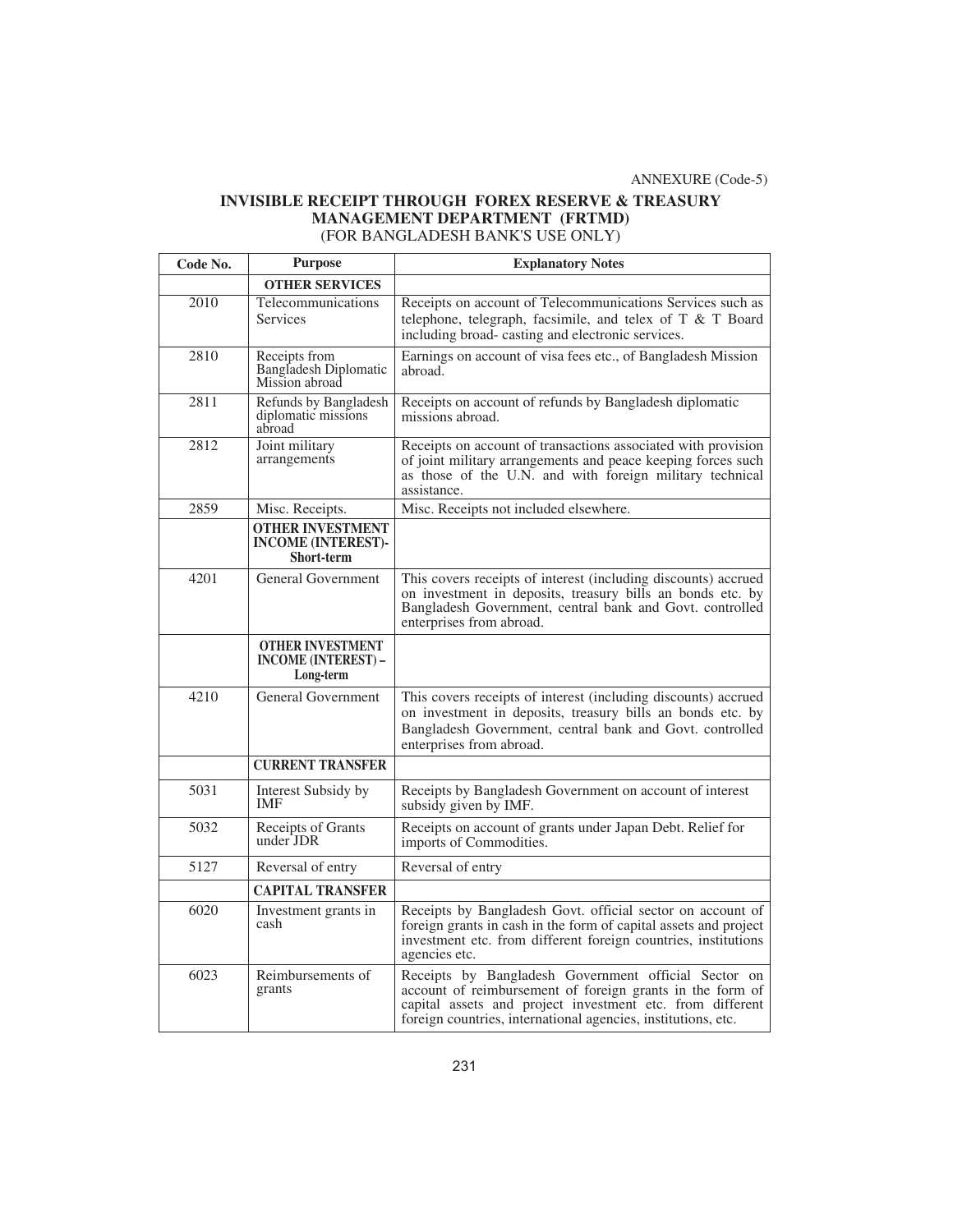#### ANNEXURE (Code-5)

| Code No. | <b>Purpose</b>                                                         | <b>Explanatory Notes</b>                                                                                                                                                                                                              |  |
|----------|------------------------------------------------------------------------|---------------------------------------------------------------------------------------------------------------------------------------------------------------------------------------------------------------------------------------|--|
|          | <b>OTHER INVESTMENT</b><br><b>LONG-TERM LOANS</b>                      |                                                                                                                                                                                                                                       |  |
| 9010     | Drawings on long-term<br>loans in cash or in kind<br>(other than IMF)  | Receipts in cash or in kind by Bangladesh Government official<br>Sector on account of long-term loans/credits from different<br>foreign countries, international agencies, institutions etc.                                          |  |
| 9012     | Reimbursement of<br>Long-term loans                                    | Receipts by Bangladesh Government official Sector on<br>account of reimbursement of long-term loans from different<br>foreign countries, international agencies, institutions etc.<br>(under foreign loans and local currency costs). |  |
| 9013     | Purchase of SDR<br>under SAF                                           |                                                                                                                                                                                                                                       |  |
| 9014     | Purchase of SDR<br>under CFF                                           |                                                                                                                                                                                                                                       |  |
| 9015     | Purchase of SDR<br>under SFF                                           |                                                                                                                                                                                                                                       |  |
| 9016     | Purchase of SDR<br>under EFF                                           |                                                                                                                                                                                                                                       |  |
| 9017     | Purchase of SDR under<br>Stand by arrangement                          |                                                                                                                                                                                                                                       |  |
| 9018     | Purchase of SDR under<br>from IMF under<br>emergency assistance.       |                                                                                                                                                                                                                                       |  |
|          | <b>SHORT-TERM LOANS</b>                                                |                                                                                                                                                                                                                                       |  |
| 9110     | Drawings on short term<br>loans in cash or in kind<br>(other than IMF) | Receipts by Bangladesh Government official Sector in cash or<br>in kind on account of short-term loans/credits from different<br>foreign countries, agencies, institutions etc.                                                       |  |
| 9112     | Reimbursement of<br>short-term loans                                   | Receipts by Bangladesh Government official Sector on<br>account of reimbursement of short-term loans from different<br>foreign countries, agencies, institutions etc.                                                                 |  |
|          | <b>OTHER RESIDUAL</b><br><b>RECEIPTS</b>                               |                                                                                                                                                                                                                                       |  |
| 9140     | <b>Opening Balance</b>                                                 |                                                                                                                                                                                                                                       |  |
| 9141     | Transfer in                                                            |                                                                                                                                                                                                                                       |  |
| 9142     | Purchase under WEF                                                     |                                                                                                                                                                                                                                       |  |
| 9143     | Purchase under NFCD                                                    |                                                                                                                                                                                                                                       |  |
| 9144     | Purchase under<br>General (Banks)                                      |                                                                                                                                                                                                                                       |  |
| 9145     | Receipts under ACU<br>Arrangements                                     |                                                                                                                                                                                                                                       |  |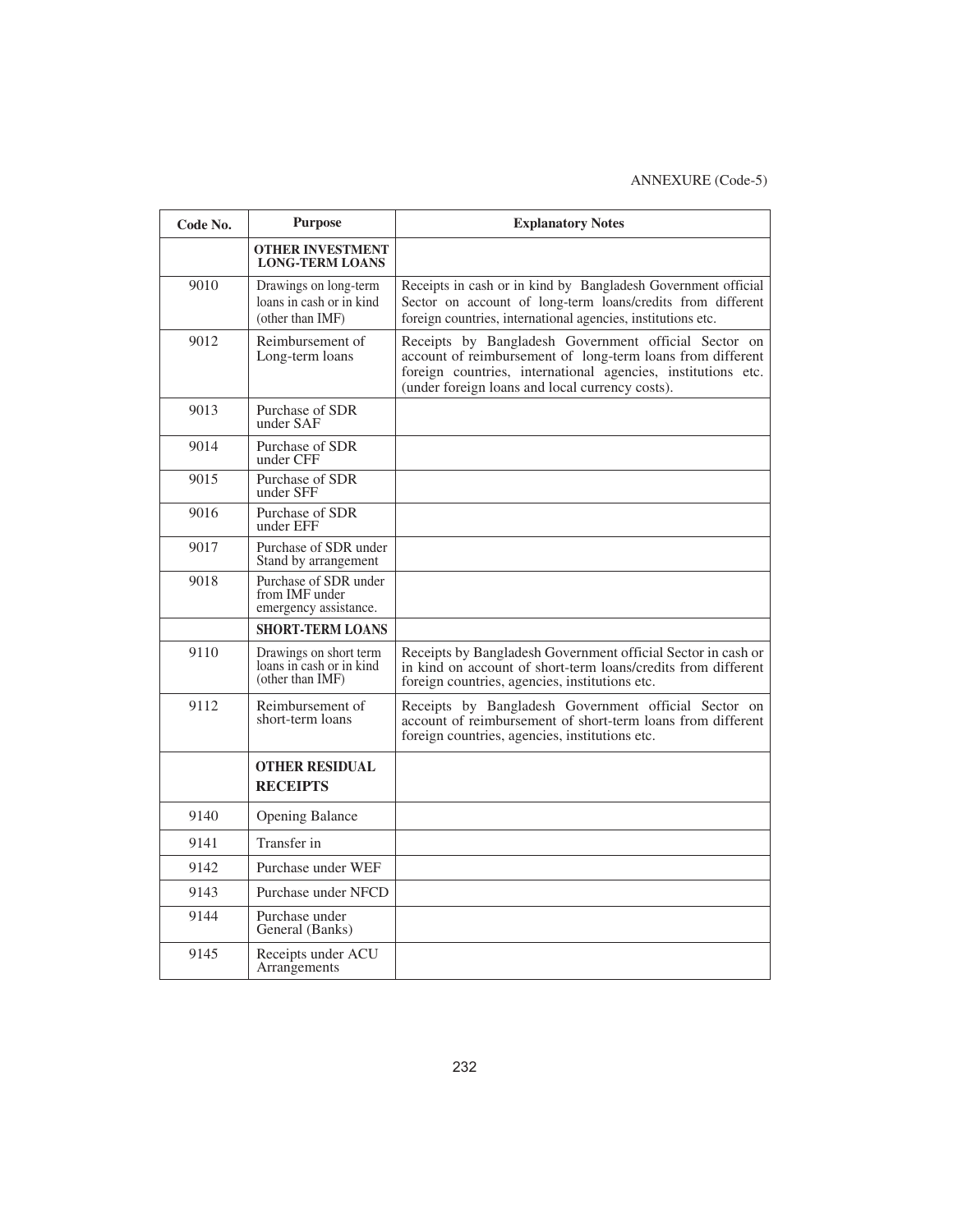## **INVISIBLE PAYMENTS THROUGH FOREX RESERVE & TREASURY MANAGEMENT DEPARTMENT (FRTMD)**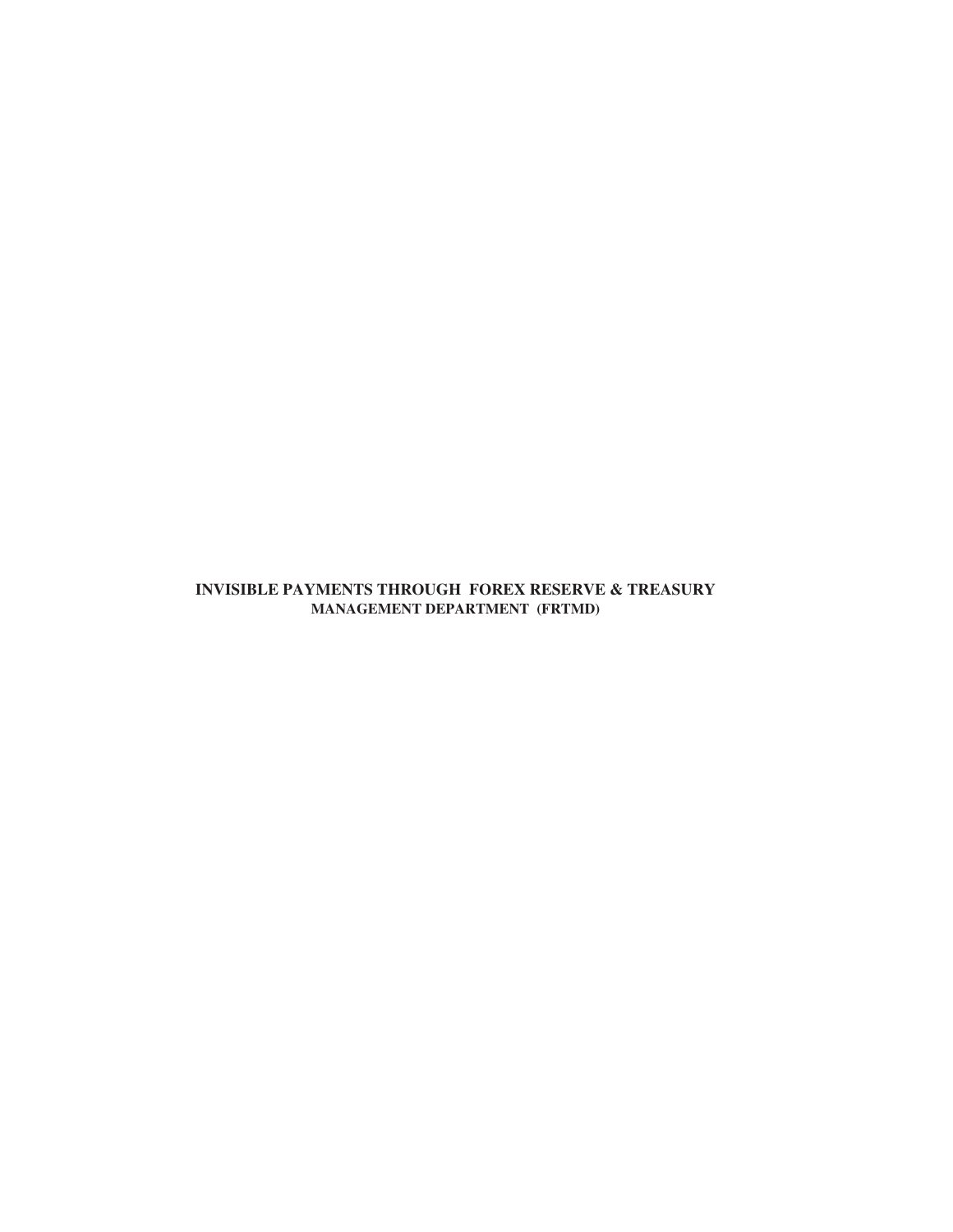## **INVISIBLE PAYMENTS THROUGH FOREX RESERVE & TREASURY MANAGEMENT DEPARTMENT (FRTMD)**

| (FOR BANGLADESH BANK'S USE ONLY) |  |  |  |
|----------------------------------|--|--|--|
|----------------------------------|--|--|--|

| Code No. | <b>Purpose</b>                                                                                                                                    | <b>Explanatory Notes</b>                                                                                                                                                                                                            |  |
|----------|---------------------------------------------------------------------------------------------------------------------------------------------------|-------------------------------------------------------------------------------------------------------------------------------------------------------------------------------------------------------------------------------------|--|
|          | <b>OTHER SERVICES</b>                                                                                                                             |                                                                                                                                                                                                                                     |  |
| 2010     | Telecommunications<br>Services                                                                                                                    | Receipts abroad on account of Telecommunications Services<br>such as international transmission of sound, images or other<br>information, telephone, telex by cable, broadcasting, satellite,<br>electronic facsimile services etc. |  |
| 2810     | Amount remitted to<br><b>Bangladesh Diplomatic</b><br>Mission abroad.                                                                             | Remittances made to Bangladesh Diplomatic Mission<br>abroad.                                                                                                                                                                        |  |
| 2855     | Misc. Payments                                                                                                                                    | Misc. Payments made abroad not included elsewhere.                                                                                                                                                                                  |  |
|          | <b>OHTER INVESTMENT</b><br><b>INCOME(INTEREST)</b><br>-short-term                                                                                 |                                                                                                                                                                                                                                     |  |
| 4201     | <b>General Government</b>                                                                                                                         | This covers payments of interest (including discounts)<br>accrued on long and short term loans, or deposits and on<br>other liabilities by Government and Government controlled<br>enterprises to foreigners abroad.                |  |
|          | <b>OHTER INVESTMENT</b><br><b>INCOME (INTEREST)-</b><br>Long-term                                                                                 |                                                                                                                                                                                                                                     |  |
| 4210     | <b>General Government</b>                                                                                                                         | This covers payments of interest (including discounts)<br>accrued on long and short term loans, or deposits and on<br>other liabilities by Government and Government controlled<br>enterprises to foreigners abroad.                |  |
| 4310     | <b>IMF</b> Services charges                                                                                                                       |                                                                                                                                                                                                                                     |  |
|          | <b>CURRENT TRANSFER</b>                                                                                                                           |                                                                                                                                                                                                                                     |  |
| 5031     | Subscription to<br>international<br>organisation                                                                                                  | This covers regular contributions as subscriptions and<br>membership fees by the Bangladesh Government to the<br>international organisation as a matter of obligation.                                                              |  |
| 5032     | Payment under JDR<br>(JDR utilization)                                                                                                            | Payments made out of JDR for import of commodities.                                                                                                                                                                                 |  |
| 5033     | Grants refund                                                                                                                                     | This item includes transfers abroad by the government on<br>account of grants refund.                                                                                                                                               |  |
| 5126     | Reversal of entry                                                                                                                                 | Reversal of entry.                                                                                                                                                                                                                  |  |
|          | <b>OTHER INVESTMENT</b>                                                                                                                           |                                                                                                                                                                                                                                     |  |
|          | <b>LONG-TERM LOANS</b>                                                                                                                            |                                                                                                                                                                                                                                     |  |
| 9011     | Repayment of<br>long-term loans/credits<br>extended by foreign<br>government,<br>international agencies,<br>institutions etc. (Other<br>than IMF) | Remittances abroad on account of repayment of principal<br>amount of long-term loans/credits extended by foreign<br>government, international agencies, institutions etc.                                                           |  |